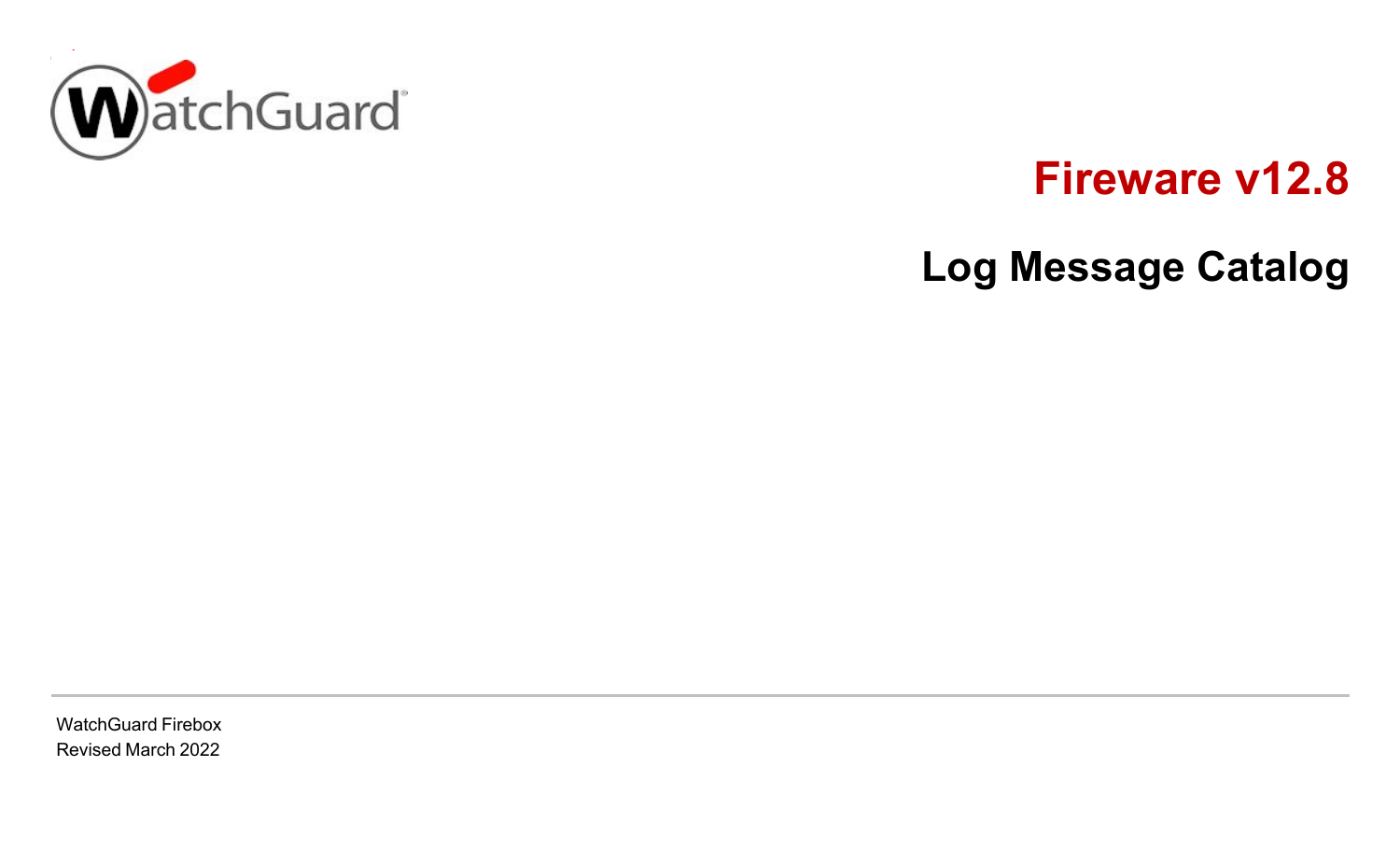## <span id="page-1-0"></span>**Copyright, Trademark, and Patent Information**

Information in this guide is subject to change without notice. No part of this guide may be reproduced or transmitted in any form or by any means, electronic or mechanical, for any purpose, without the express written permission of WatchGuard Technologies, Inc.

Copyright© 1998–2022 WatchGuard Technologies, Inc. All rights reserved.

All trademarks or trade names mentioned herein, if any, are the property of their respective owners.

Complete copyright, trademark, patent, and licensing information can be found in the *Copyright and Licensing Guide*, available online at: [http://www.watchguard.com/help/documentation/.](http://www.watchguard.com/help/documentation)

*Revised: March 2022*

#### **About WatchGuard**

WatchGuard® Technologies, Inc. is a global leader in network security, providing best-in-class Unified Threat Management, Next Generation Firewall, secure Wi-Fi, and network intelligence products and services to more than 75,000 customers worldwide. The company's mission is to make enterprise-grade security accessible to companies of all types and sizes through simplicity, making WatchGuard an ideal solution for Distributed Enterprises and SMBs. WatchGuard is headquartered in Seattle, Washington, with offices throughout North America, Europe, Asia Pacific, and Latin America. To learn more, visit WatchGuard.com.

For additional information, promotions and updates, follow WatchGuard on Twitter, @WatchGuard on Facebook, or on the LinkedIn Company page. Also, visit our InfoSec blog, Secplicity, for real-time information about the latest threats and how to cope with them at www.secplicity.org.

#### **Address**

505 Fifth Avenue South Suite 500 Seattle, WA 98104

#### **Support**

www.watchguard.com/support U.S. and Canada +877.232.3531 All Other Countries +1.206.521.3575

#### **Sales**

U.S. and Canada +1.800.734.9905 All Other Countries +1.206.613.0895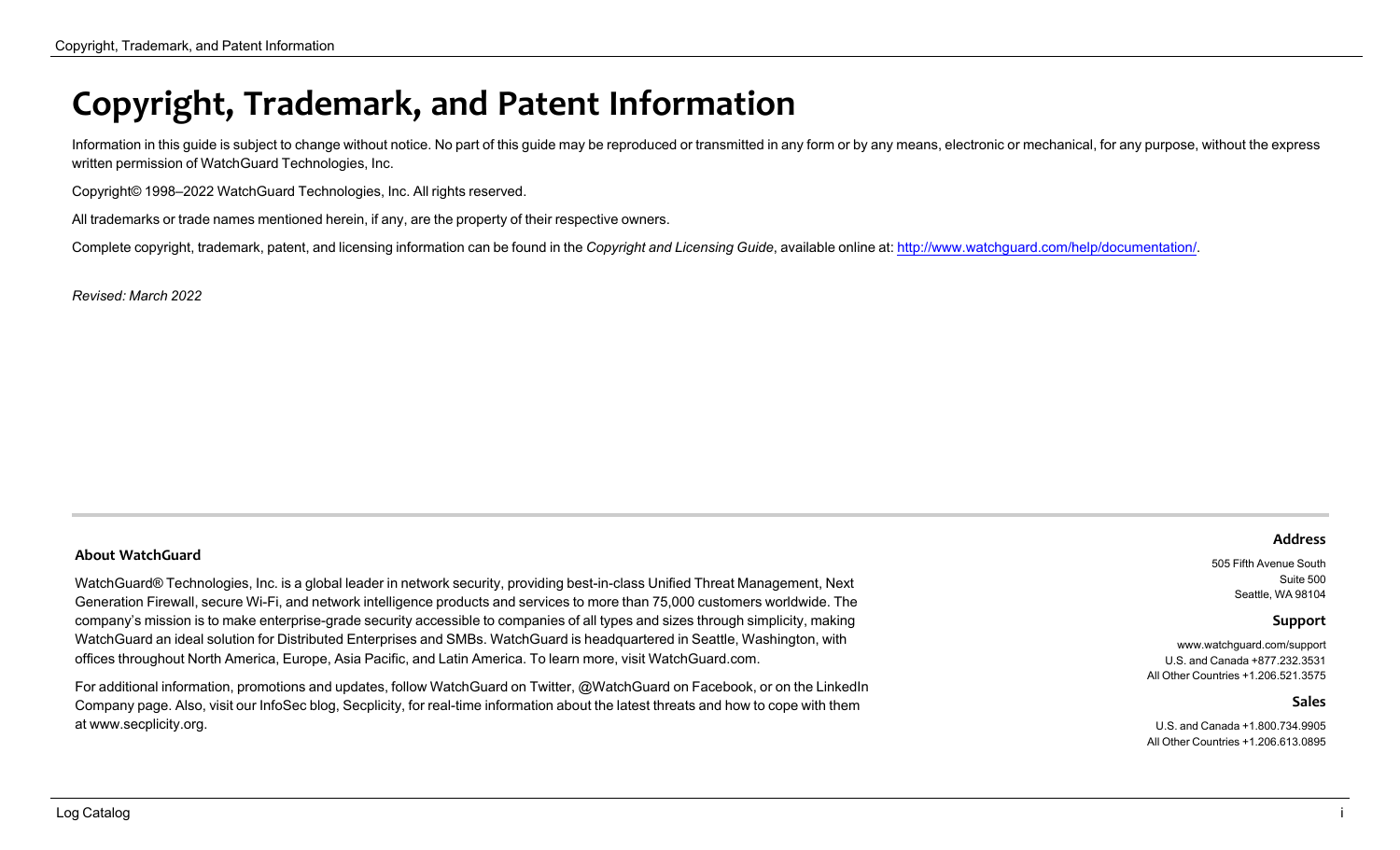## **Contents**

| Copyright, Trademark, and Patent Information [11] Copyright, Trademark, and Patent Information [11] Copyright, |
|----------------------------------------------------------------------------------------------------------------|
|                                                                                                                |
|                                                                                                                |
|                                                                                                                |
|                                                                                                                |
|                                                                                                                |
|                                                                                                                |
|                                                                                                                |
|                                                                                                                |
|                                                                                                                |
|                                                                                                                |
|                                                                                                                |
|                                                                                                                |
|                                                                                                                |
|                                                                                                                |
|                                                                                                                |
|                                                                                                                |
|                                                                                                                |
|                                                                                                                |
|                                                                                                                |
|                                                                                                                |
|                                                                                                                |
|                                                                                                                |

| .122 |
|------|
| 122  |
|      |
|      |
|      |
|      |
|      |
|      |
|      |
| 166  |
|      |
|      |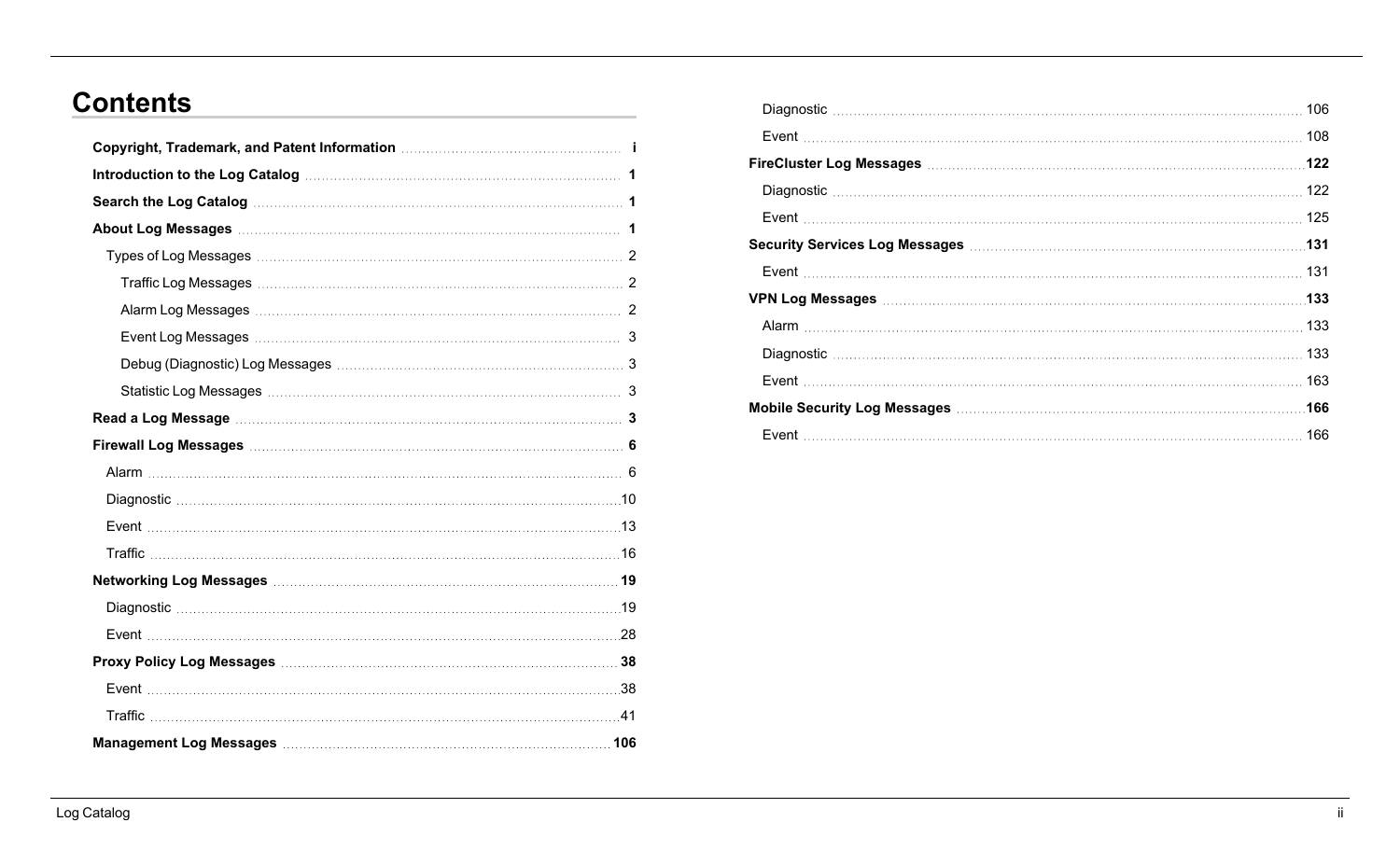# <span id="page-3-0"></span>**Introduction to the Log Catalog**

You can use the tools available in WatchGuard Dimension, WatchGuard System Manager (WSM), and Fireware Web UI to review the log messages and events that occur on your WatchGuard Firebox devices, to examine the activity on your network. Log messages give you important information about the flow of traffic through your network, and are a key component to help you troubleshoot problems on your network.

The *Fireware Log Catalog* describes many of the types of log messages that your Firebox can generate. It includes examples of log messages for Firebox devices that run Fireware OS, grouped by the product area.

All log messages included in the *Log Catalog* are first organized into topics by product area and then separated into sections in each topic by the log message type:

- ALARM  *Alarm* log messages
- DIAG *Debug (Diagnostics)* log messages
- EVENT *Event* log messages
- STAT *Statistics* log messages
- TRAFFIC *Traffic* log messages

For more information about log message types, see *About Log [Messages](#page-3-2)*.

 $\bf (i)$ 

Only log messages that are assigned a message ID number are included in the *Log Catalog*.

To review the log messages that are defined in the *Log Catalog*, you can expand the **Log Messages** section and select a topic for a product area, expand the section for a log message type, and review the log message lists to find a specific log message.

- $\blacksquare$  To expand a single section, click  $\odot$ .
- $\blacksquare$  To collapse a single section, click  $\odot$ .
- $\blacksquare$  To expand all the sections in a topic, at the top of the topic window, click  $\blacksquare$
- $\blacksquare$  To collapse all the sections in a topic, at the top of the topic window, click  $\blacksquare$ .

<span id="page-3-1"></span>You can also search the *Log Catalog* for the specific details included in a log message.

For more information about options to search the *Log Catalog*, see *Search the Log [Catalog](#page-3-1)*.

# **Search the Log Catalog**

All log messages in the *Log Catalog* are first organized by the functional area and then by the log type. To quickly find a specific log message in the *Log Catalog*, you can search the *Log Catalog* for the specific details included in a log message.

When you search for a log message, you can specify any of the details included in the log message that you see in Traffic Monitor or Log Manager. The more specific your search criteria, the fewer search results are returned from your search query. To find a specific text phrase, make sure to include the phrase in quotation marks. If you search for the message ID number, make sure to remove the hyphen when you type the message ID number.

For example, to search the *Log Catalog* for the message ID number that appears in a log message that you see in Traffic Monitor:

- 1. In Traffic Monitor, find the msg\_id value in the log message.
- 2. Open the *Fireware Log Catalog* in Adobe Acrobat.
- 3. Press **CTRL + F**.
- 4. In the **Find** text box, type the *msg\_id* value from your log message, without the hyphen. For example, to find the *1C02-00CD* error log message for the FTP-proxy, type "1C0200CD".
- 5. Press **Enter**.

*The first instance of the message ID you searched for is highlighted.*

<span id="page-3-2"></span>When you search for unique text such as a message ID number, the search results will include only a few items. If your search includes text that is more generic (for example, HTTPS), the search results will include many entries.

# **About Log Messages**

Your Firebox can send log messages to an instance of Dimension, a WSM Log Server, or a syslog server. You can also configure your Firebox to store log messages locally on the Firebox. You can use Traffic Monitor in Fireware Web UI or Firebox System Manager (FSM) to review log messages in real-time. If you send log messages to Dimension, you can use the Dimension Log Manager to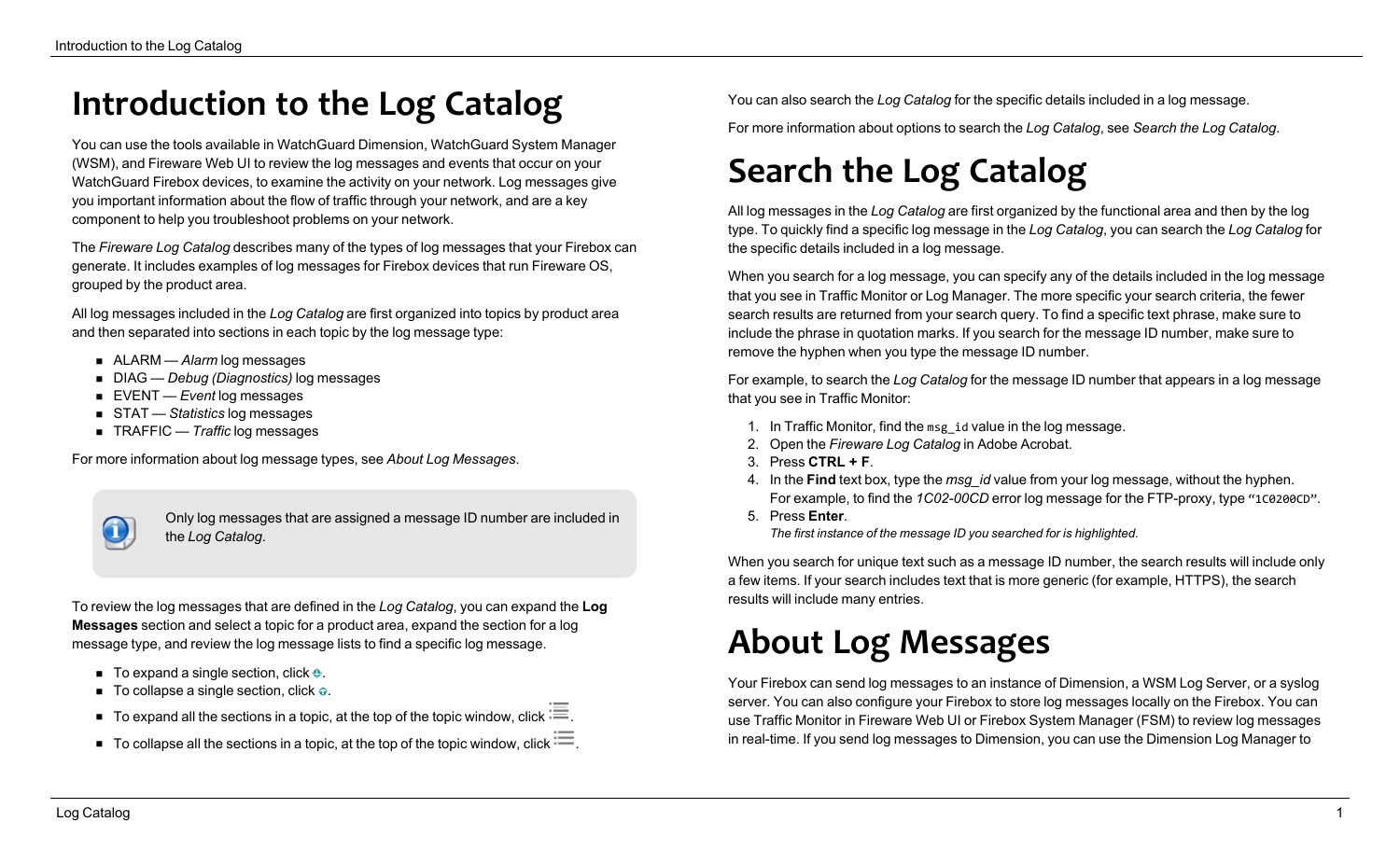<span id="page-4-0"></span>review the log messages from your Firebox devices. If you send log messages to a WSM Log Server, you can use Log Manager in WatchGuard WebCenter to review log messages after they are generated and processed by the Log Server.

## **Types of Log Messages**

Firebox devices can send several types of log messages for events that occur on the Firebox. Each message includes the message type in the text of the message. The log messages types are:

- **n** Traffic
- <sup>n</sup> Alarm
- $\blacksquare$  Event
- Debug (Diagnostic)
- Statistic

Traffic and event log messages, and some alarm log messages, automatically appear in Traffic Monitor by default; you do not have to enable any settings on your Firebox to generate them. The majority of the other log message types must be enabled in the device configuration file before they appear in Traffic Monitor or Log Manager.

### <span id="page-4-1"></span>**Traffic Log Messages**

Most of the log messages that appear in Traffic Monitor are traffic log messages. Traffic Monitor shows all of the log messages that are generated by your Firebox and are recorded in your log file. Traffic log messages show the traffic that moves through your Firebox and how the packet filter and proxy policies were applied. A traffic log message can include details that show how NAT (network address translation) was handled for a packet.

The traffic log messages for traffic managed by packet filter policies contain a set number of fields. The information for the same traffic log message will look different in Traffic Monitor than in Log Manager.

For a traffic log message generated by traffic managed by a proxy policy, your Firebox generates more than one log message. The first entry shows the same information as a packet filter log message, but includes this additional information:

#### *proxy\_act*

The name of the proxy action that handles this packet. A proxy action is a set of rules for a proxy that can be applied to more than one policy.

#### *rule\_name*

The name of the specific proxy rule that handles this packet.

#### *content\_type*

The type of content in the packet that is filtered by the proxy rule.

<span id="page-4-2"></span>Other proxy log messages include a variable number of fields.

### **Alarm Log Messages**

Alarm log messages are sent when an event occurs that triggers the Firebox to run a command. When the alarm condition is matched, the Firebox generates an alarm log message that you can see in Traffic Monitor, sends the log message to your Dimension server, WSM Log Server, or syslog server, and then it completes the specified action for the event.

You can configure your Firebox to send alarm log messages for specific events that occur on your device. For example, you can configure an alarm to occur when a specified value matches or exceeds a threshold. Other alarm log messages are set by the Firebox OS, with values that you cannot change. For example, the Firebox sends an alarm log message when a network connection on one of the Firebox interfaces fails, or when a Denial of Service attack occurs.

There are eight categories of alarm log messages:

- System
- <sup>n</sup> IPS
- $\blacksquare$  AV
- **n** Policy
- **n** Proxy
- **n** Counter
- **Denial of Service**
- **n** Traffic

The Firebox does not send more than 10 alarms in 15 minutes for the same conditions.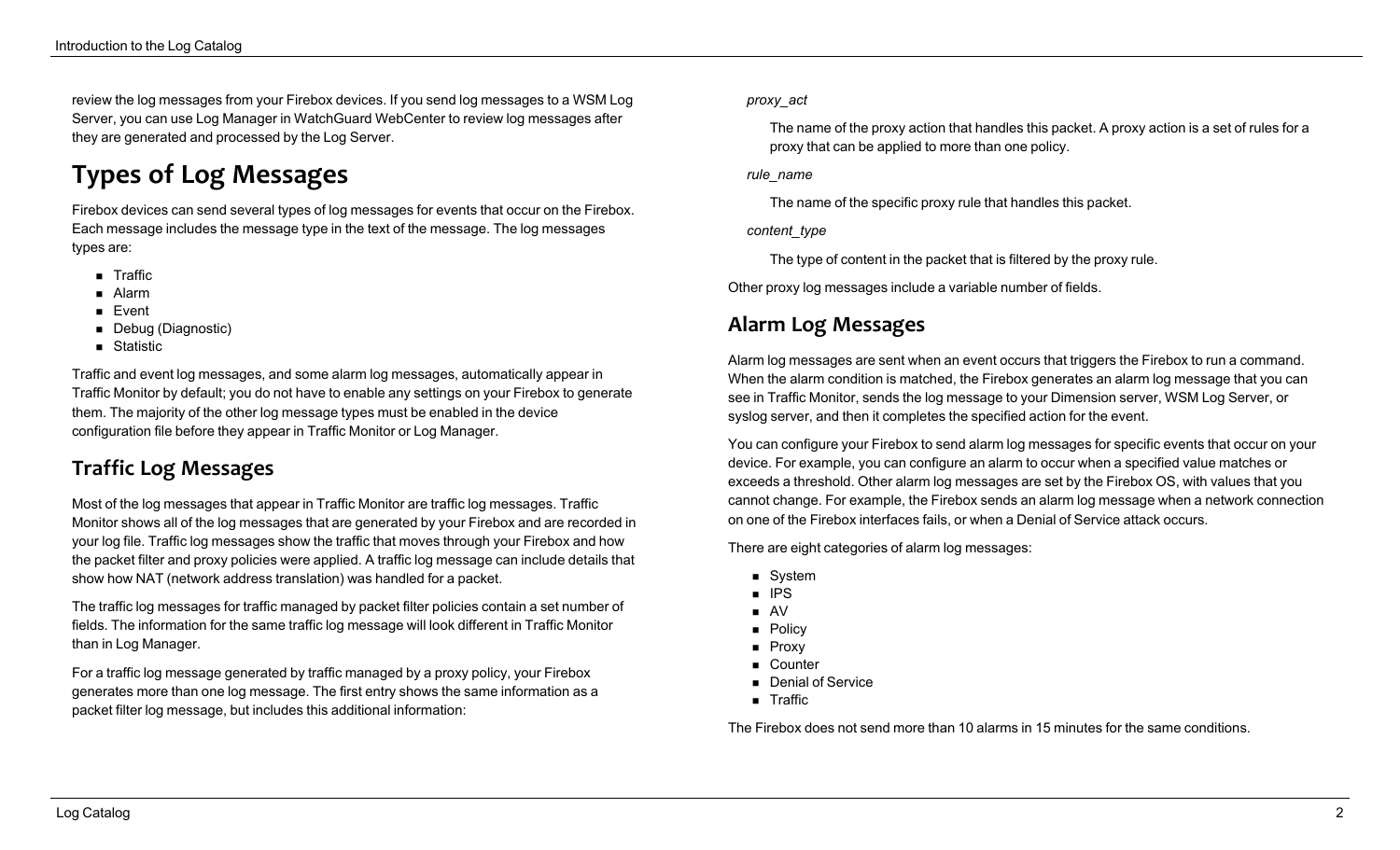### <span id="page-5-0"></span>**Event Log Messages**

Event log messages are generated for activity on your Firebox that is related to actions by the Firebox and users. Actions that can cause the Firebox to send an event log message include:

- $\blacksquare$  Firebox start up and shut down
- Firebox and VPN authentication
- Process start up and shut down
- $\blacksquare$  Problems with Firebox hardware components
- <span id="page-5-1"></span>■ Any task completed by a device administrator

### **Debug (Diagnostic) Log Messages**

Debug log messages include detailed diagnostic information that you can use to help troubleshoot problems on your Firebox . There are 27 different product components that can send debug log messages. When you configure the logging settings on your Firebox you can specify the level of diagnostic logging to see for each different product component enabled on your Firebox. The available levels are:

- $\blacksquare$  Off
- <sup>n</sup> Error
- **n** Warning
- **n** Information
- <span id="page-5-2"></span>**n** Debug

### **Statistic Log Messages**

Statistic log messages include information about the performance of your Firebox. You can configure your Firebox to generate log messages about external interface performance, VPN bandwidth statistics, and Security Services statistics. You can review these log messages to determine what changes are necessary in your Firebox settings to improve performance. To see these log messages, performance statistic logging must be enabled on the Firebox.

## <span id="page-5-3"></span>**Read a Log Message**

Each log message generated by your Firebox includes a string of data about the traffic on your Firebox. If you review the log messages in Traffic Monitor, the details in the data have different colors applied to them to help visually distinguish each detail.

Here is an example of one traffic log message from Traffic Monitor:

2014-07-02 17:38:43 Member2 Allow 192.168.228.202 10.0.1.1 webcache/tcp 42973 8080 3-Trusted 1-WCI Allowed 60 63 (Outgoing-proxy-00) proc\_id="firewall" rc="100" src\_ip\_nat="69.164.168.163" tcp\_info="offset 10 S 2982213793 win 2105" msg\_id="3000-0148"

When you read log messages, you can see details about when the connection for the traffic occurred, the source and destination of the traffic, as well as the disposition of the connection, and other details.

Each log message includes these details:

*Time Stamp*

The log message line begins with a time stamp that includes the time and date that the log message was created. The time stamp uses the time zone and current time from the Firebox.

This is the time stamp from the example log message above:

2014-07-02 17:38:43

#### *FireCluster Member Information*

If the log message is from a Firebox that is a member of a FireCluster, the log message includes the cluster member number for the Firebox.

This is the FireCluster member information from the example log message above:

Member2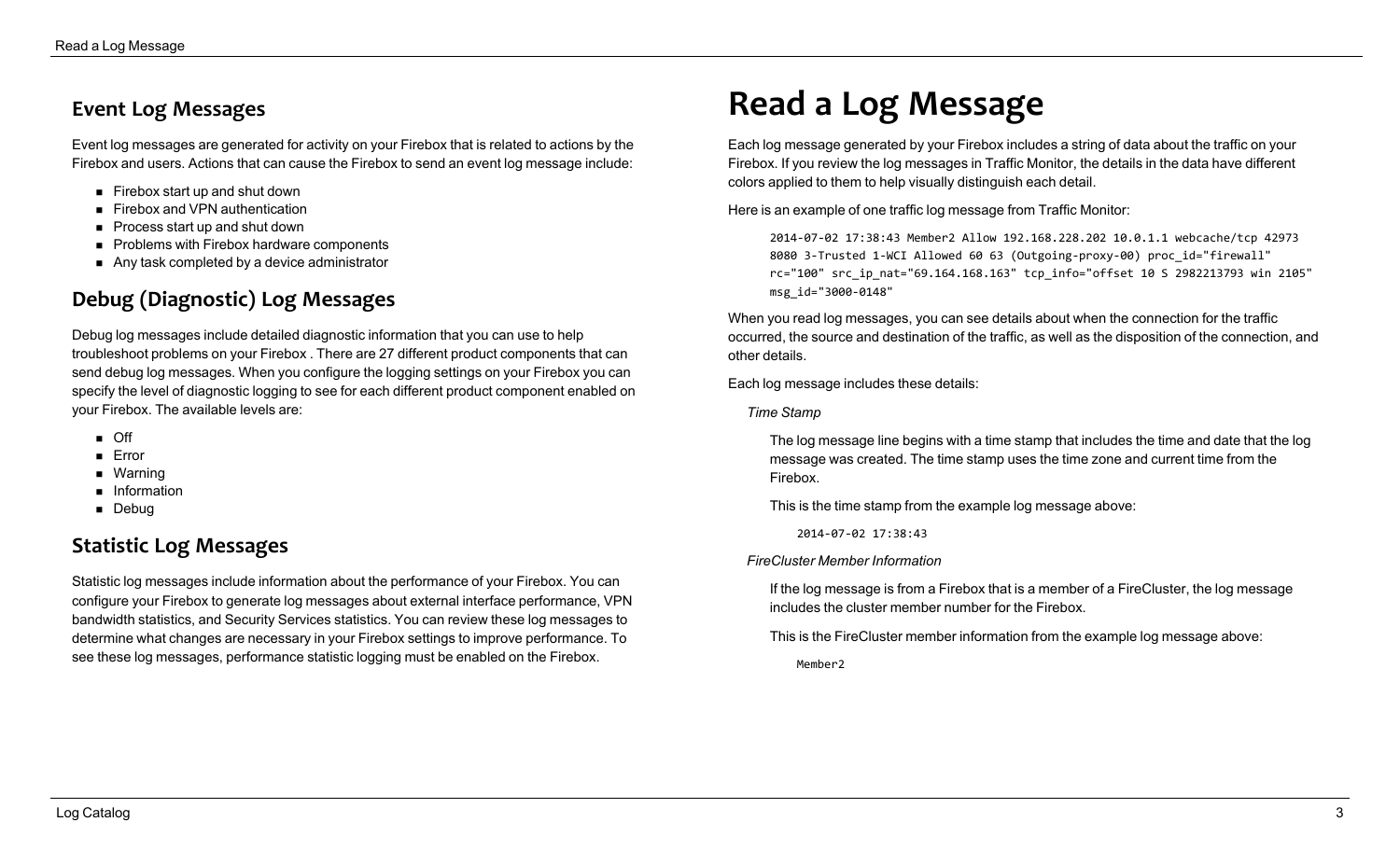#### *Disposition*

Each log message indicates the disposition of the traffic: Allow or Deny. If the log message is for traffic that was managed by a proxy policy instead of a packet filter policy, the traffic may be marked Allow even though the packet body was stripped or altered by the proxy action.

This is the disposition from the example log message above:

Allow

#### *Source and Destination Addresses*

After the disposition, the log message shows the actual source and destination IP addresses of the traffic. If NAT was applied to the traffic, the NAT addresses appear later in the log message.

These are the source and destination addresses from the example log message above:

192.168.228.202 and 10.0.1.1

#### *Service and Protocol*

The next entries in the log message are the service and protocol that managed the traffic. The service is specified based on the protocol and port the traffic used, not the name of the policy that managed the traffic. If the service cannot be determined, the port number appears instead.

These are the service and protocol from the example log message above:

webcache/tcp

*Source and Destination Ports*

The next details in the log message are the source and destination ports. The source port identifies the return traffic. The destination port determines the service used for the traffic.

These are the source and destination ports from the example log message above:

42973 and 8080

#### *Source and Destination Interfaces*

The source and destination interfaces appear after the destination port. These are the physical or virtual interfaces that handle the connection for this traffic.

These are the source and destination interfaces from the example log message above:

3-Trusted and 1-WCI

#### *Connection Action*

This is the action applied to the traffic connection. For proxy actions, this indicates whether the contents of the packet are allowed, dropped, or stripped.

This is the connection action from the example log message above:

Allowed

#### *Packet Length*

The two packet length numbers indicate the packet length (in bytes) and the TTL (Time To Live) value. TTL is a metric used to prevent network congestion by only allowing the packet to pass through a specific number of routing devices before it is discarded.

These are the packet length numbers from the example log message above:

60 (packet length) and 63 (TTL)

#### *Policy Name*

This is the name of the policy on your Firebox that handles the traffic. The number (-00) is automatically appended to policy names, and is part of the internal reference system on the Firebox.

This is the policy name from the example log message above:

(Outgoing-proxy-00)

#### *Process*

This section of the log message shows the process that handles the traffic.

This is the process from the example log message above:

proc\_id="firewall"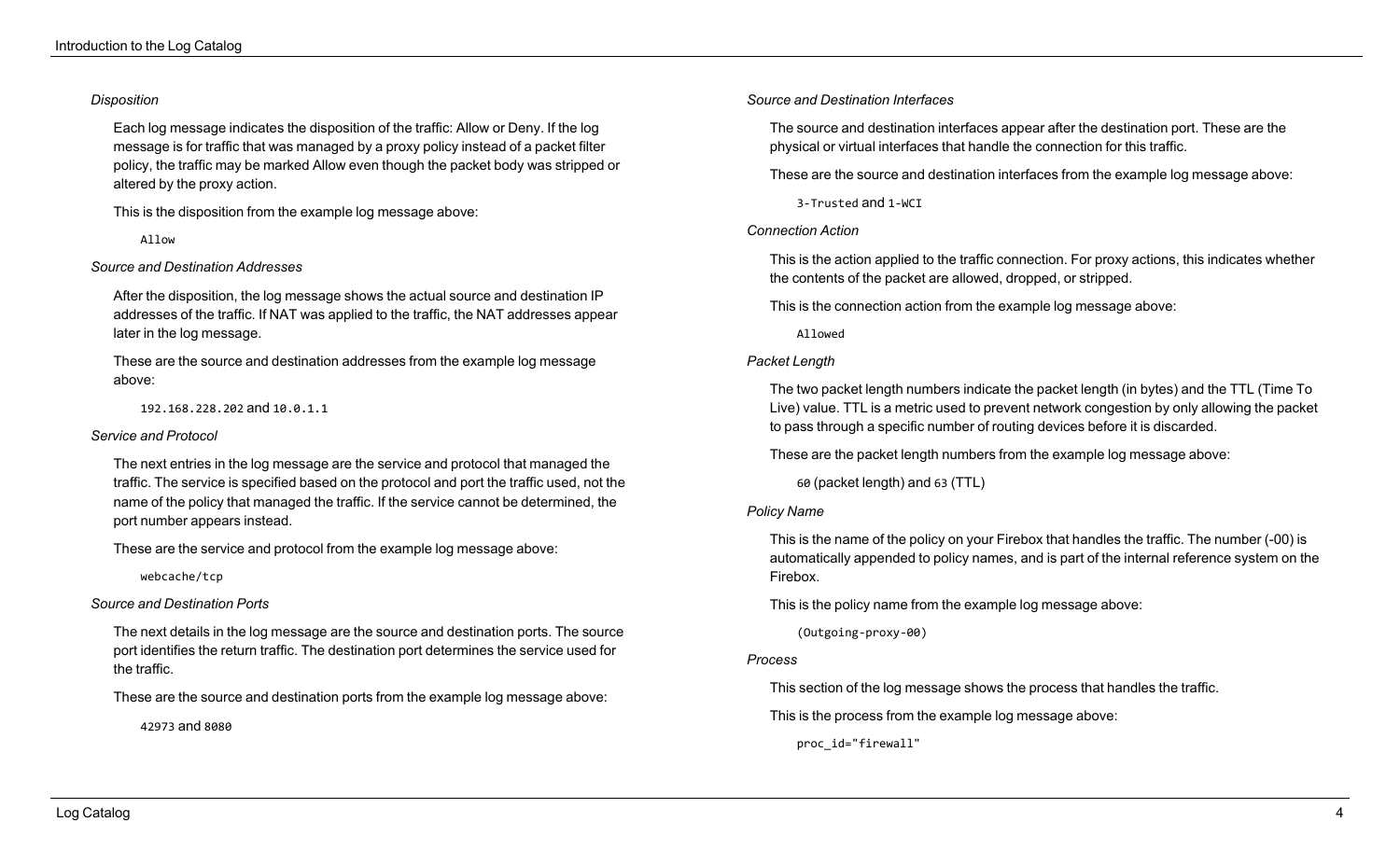#### *Return Code*

This is the return code for the packet, which is used in reports.

This is the return code from the example log message above:

rc="100"

#### *NAT Address*

This is the IP address that appears in place of the actual source IP address of the traffic after it leaves the Firebox interface and the NAT rules have been applied. A destination NAT IP address can also be included.

This is the NAT address from the example log message above:

src\_ip\_nat="69.164.168.163"

#### *Packet Size*

The tcp\_info detail includes values for the offset, sequence, and window size for the packet that initiates the connection. The packet size details that are included depend on the protocol type.

This is the packet size from the example log message above:

tcp\_info="offset 10 S 2982213793 win 2105"

#### *Message Identification Number*

Each type of log message includes a unique message identification number. When you review a log message in Traffic Monitor, the message ID number can appear as the value for either the msg\_id= detail or the id= detail. In Log Manager, the message ID number appears as the value for the id= detail.

Some log messages do not include a message ID number. Only log messages that are assigned a message ID number are included in the *Log Catalog*.

The is the message ID number from the example log message above:

msg\_id="3000-0148"

The message ID numbers included in the *Log Catalog* do not include the hyphens that appear in the message ID number in Traffic Monitor and Log Manager. To make sure you can locate the message ID number in the *Log Catalog*, when you search the *Log Catalog* for the message ID, remove the hyphen from the message ID number.

For example, to search for information about message ID number *3000-0148*, in the **Search Log Catalog** text box, type 300000148.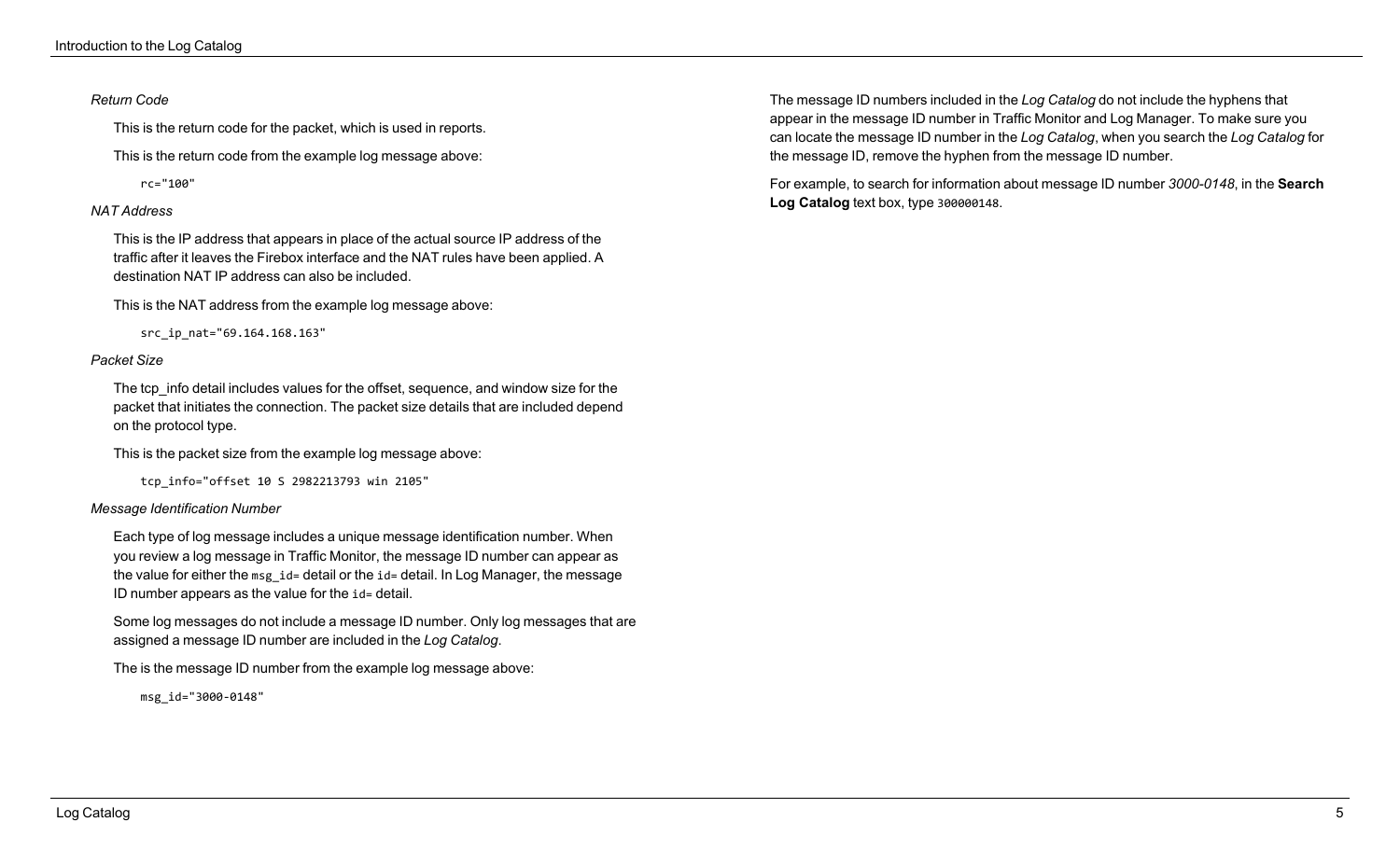# <span id="page-8-0"></span>**Firewall Log Messages**

<span id="page-8-1"></span>Firewall log messages are generated by your Firebox for events that occur on the Firebox and for traffic managed by some packet filter policies. In addition to normal traffic, this can include messages related to feature keys, subscription services, server load balancing, and other features configured on your Firebox.

## **Alarm**

Firewall log messages of the *Alarm* log type.

| ID       | <b>Level</b> | <b>Area</b>                    | <b>Name</b>                 | Log Message Example                                                                                                  | <b>Description</b>                           | <b>Format</b>                                                                                          | <b>Message Variables</b>                                                                                                    |
|----------|--------------|--------------------------------|-----------------------------|----------------------------------------------------------------------------------------------------------------------|----------------------------------------------|--------------------------------------------------------------------------------------------------------|-----------------------------------------------------------------------------------------------------------------------------|
| 30000152 | <b>INFO</b>  | Firewall /<br>Packet<br>Filter | IPv4 source<br>route attack | IPv4 source route attack from 10.0.1.34<br>detected.                                                                 | IPv4 source route<br>attack was<br>detected. | IPv4 source route attack from %s<br>detected.                                                          | IPv4 source route from<br>\${src} detected.                                                                                 |
| 30000153 | <b>INFO</b>  | Firewall /<br>Packet<br>Filter | IPv4 SYN<br>flood attack    | SYN flood attack against 10.0.1.51 from<br>216.3.21.4 detected. 500 SYN packets dropped<br>since last alarm.         | IPv4 SYN flood<br>attack was<br>detected.    | SYN flood attack against %s from<br>%s detected. %llu SYN packets<br>dropped since last alarm.         | SYN flood attack against<br>$\{(dst\}$ from $\{src\}$<br>detected. \${gap} SYN<br>packets dropped since<br>last alarm.      |
| 30000154 | <b>INFO</b>  | Firewall /<br>Packet<br>Filter | IPv4 ICMP<br>flood attack   | ICMP flood attack against 10.0.1.51 from<br>216.3.21.4 detected. 500 ICMP flood packets<br>dropped since last alarm. | IPv4 ICMP flood<br>attack was<br>detected.   | ICMP flood attack against %s from<br>%s detected. %IIu ICMP flood<br>packets dropped since last alarm. | ICMP flood attack<br>against \${dst} from \${src}<br>detected. \${gap} ICMP<br>flood packets dropped<br>since last alarm.   |
| 30000155 | <b>INFO</b>  | Firewall /<br>Packet<br>Filter | IPv4 UDP<br>flood attack    | UDP flood attack against 32.21.56.8 from<br>12.34.23.67 detected. 500 UDP flood packets<br>dropped since last alarm. | IPv4 UDP flood<br>attack was<br>detected.    | UDP flood attack against %s from<br>%s detected. %IIu UDP flood<br>packets dropped since last alarm.   | UDP flood attack against<br>$\{dst\}$ from $\{src\}$<br>detected. \${gap} UDP<br>flood packets dropped<br>since last alarm. |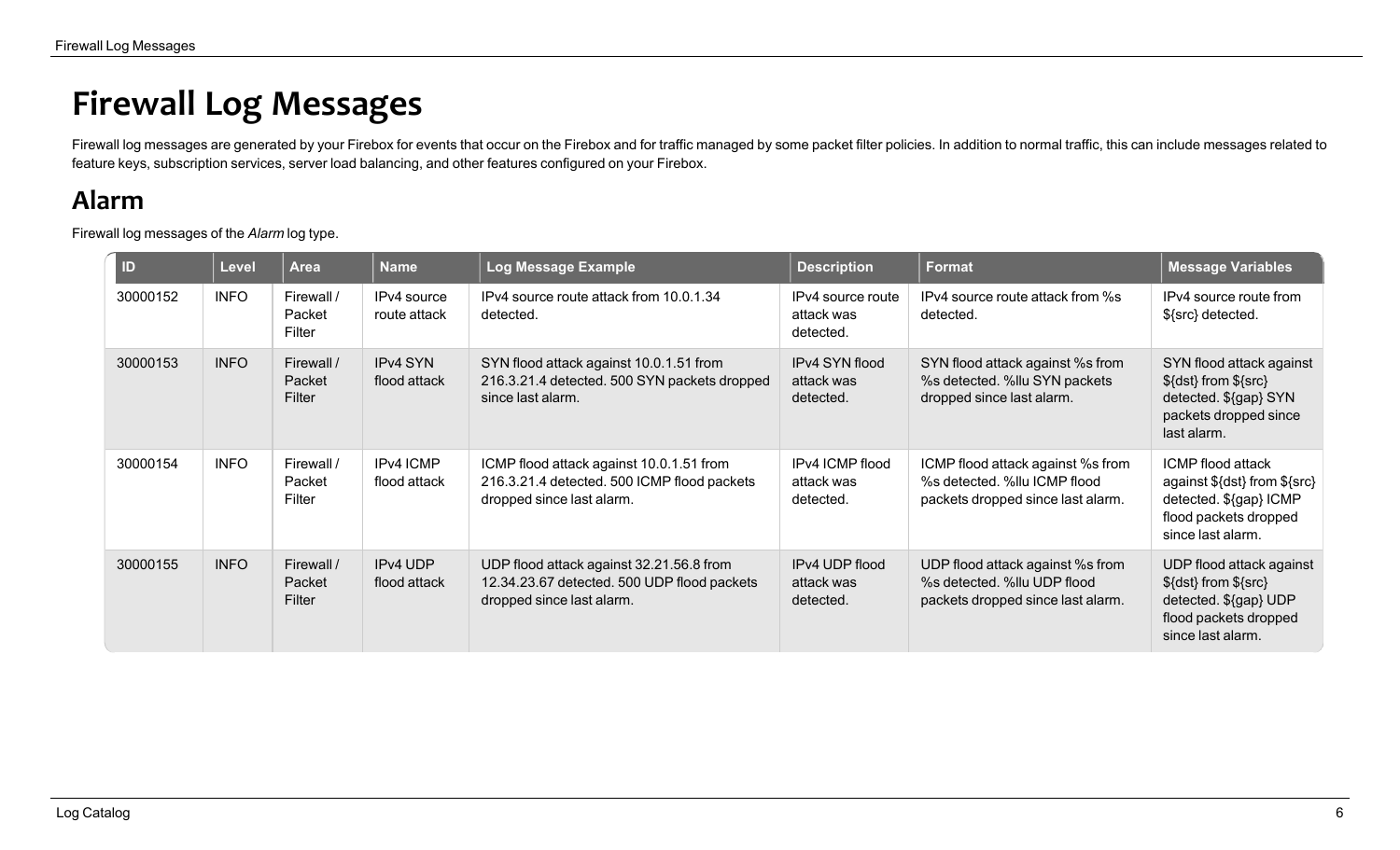| ID       | <b>Level</b> | Area                           | <b>Name</b>                               | Log Message Example                                                                                                                          | <b>Description</b>                                              | Format                                                                                                   | <b>Message Variables</b>                                                                                                     |
|----------|--------------|--------------------------------|-------------------------------------------|----------------------------------------------------------------------------------------------------------------------------------------------|-----------------------------------------------------------------|----------------------------------------------------------------------------------------------------------|------------------------------------------------------------------------------------------------------------------------------|
| 30000156 | <b>INFO</b>  | Firewall /<br>Packet<br>Filter | IPv4 IPSEC<br>flood attack                | IPSEC flood attack against 32.21.56.8 from<br>12.34.23.67 detected. 500 IPSEC flood packets<br>dropped since last alarm.                     | IPv4 IPSEC flood<br>attack was<br>detected.                     | IPSEC flood attack against %s from<br>%s detected. %llu IPSEC flood<br>packets dropped since last alarm. | <b>IPSEC flood attack</b><br>against \$dst from \$src<br>detected. \$gap IPSEC<br>flood packets dropped<br>since last alarm. |
| 30000157 | <b>INFO</b>  | Firewall /<br>Packet<br>Filter | IPv4 IKE flood<br>attack                  | IKE flood attack against 32.21.56.8 from<br>12.34.23.67 detected. 500 IKE flood packets<br>dropped since last alarm.                         | IPv4 IKE flood<br>attack was<br>detected                        | IKE flood attack against %s from %s<br>detected. %llu IKE flood packets<br>dropped since last alarm.     | IKE flood attack against<br>\${dst} from \${src}<br>detected. \${gap} IKE<br>flood packets dropped<br>since last alarm.      |
| 30000158 | <b>INFO</b>  | Firewall /<br>Packet<br>Filter | IPv4 scan<br>attack                       | IP scan attack against 32.21.56.8 from<br>12.34.23.67 detected.                                                                              | IPv4 scan attack<br>was detected.                               | IP scan attack against %s from %s<br>detected.                                                           | IP scan attack against<br>\${dst} from \${src}<br>detected.                                                                  |
| 30000159 | <b>INFO</b>  | Firewall /<br>Packet<br>Filter | IPv4 port scan<br>attack                  | PORT scan attack against 32.21.56.8 from<br>12.34.23.67 detected.                                                                            | IPv4 port scan<br>attack was<br>detected.                       | PORT scan attack against %s from<br>%s detected.                                                         | Port scan attack against<br>\${dst} from \${src}<br>detected.                                                                |
| 30000160 | <b>INFO</b>  | Firewall /<br>Packet<br>Filter | <b>IPv4 DDOS</b><br>against server        | DDOS against server 10.0.1.34 detected.                                                                                                      | <b>IPv4 DDOS</b><br>attack against a<br>server was<br>detected. | DDOS against server %s detected.                                                                         | DDOS against server<br>\${dst} detected.                                                                                     |
| 30000161 | <b>INFO</b>  | Firewall /<br>Packet<br>Filter | <b>IPv4 DDOS</b><br>attack from<br>client | DDOS from client 10.0.1.34 detected.                                                                                                         | <b>IPv4 DDOS</b><br>attack from a<br>client was<br>detected.    | DDOS from client \$src detected.                                                                         | DDOS from client \${src}<br>detected.                                                                                        |
| 30000162 | <b>INFO</b>  | Firewall /<br>Packet<br>Filter | IPv6 SYN<br>flood attack                  | SYN flood attack against<br>2001:0db8:85a3:08d3:1319:8a2e:0370:7344<br>from FF01::101 detected. 100 SYN packets<br>dropped since last alarm. | IPv6 SYN flood<br>attack was<br>detected.                       | SYN flood attack against %s from<br>%s detected. %llu SYN packets<br>dropped since last alarm.           | SYN flood attack against<br>\${dst} from \${src}<br>detected. \${gap} SYN<br>packets dropped since<br>last alarm.            |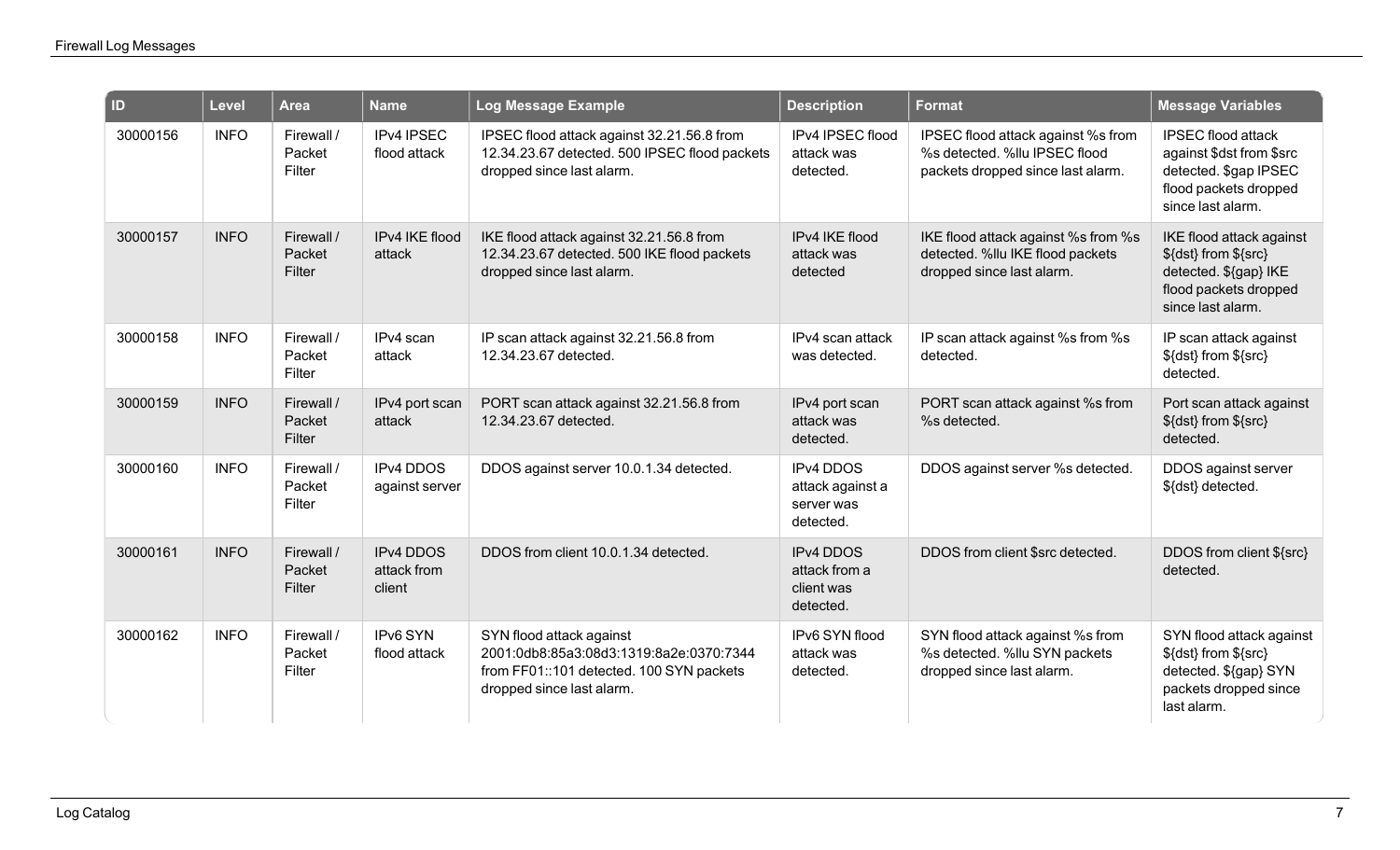| <b>ID</b> | Level       | <b>Area</b>                    | <b>Name</b>                               | Log Message Example                                                                                                                              | <b>Description</b>                                                                       | Format                                                                                                         | <b>Message Variables</b>                                                                                                                                                     |
|-----------|-------------|--------------------------------|-------------------------------------------|--------------------------------------------------------------------------------------------------------------------------------------------------|------------------------------------------------------------------------------------------|----------------------------------------------------------------------------------------------------------------|------------------------------------------------------------------------------------------------------------------------------------------------------------------------------|
| 30000163  | <b>INFO</b> | Firewall /<br>Packet<br>Filter | IPv6 ICMP<br>flood attack                 | ICMP flood attack against<br>2001:0db8:85a3:08d3:1319:8a2e:0370:7344<br>from FF01::101 detected. 100 ICMP packets<br>dropped since last alarm.   | IPv6 ICMP flood<br>attack was<br>detected.                                               | ICMP flood attack against %s from<br>%s detected. %llu ICMP packets<br>dropped since last alarm.               | <b>ICMP</b> flood attack<br>against \${dst} from \${src}<br>detected. \${gap} ICMP<br>packets dropped since<br>last alarm.                                                   |
| 30000164  | <b>INFO</b> | Firewall /<br>Packet<br>Filter | IPv6 UDP<br>flood attack                  | UDP flood attack against<br>2001:0db8:85a3:08d3:1319:8a2e:0370:7344<br>from FF01::101 detected. 100 UDP packets<br>dropped since last alarm.     | IPv6 UDP flood<br>attack was<br>detected.                                                | UDP flood attack against %s from<br>%s detected. %llu UDP packets<br>dropped since last alarm.                 | UDP flood attack against<br>\${dst} from \${src}<br>detected. \${gap} UDP<br>packets dropped since<br>last alarm.                                                            |
| 30000165  | <b>INFO</b> | Firewall /<br>Packet<br>Filter | IPv6 IPSEC<br>flood attack                | IPSEC flood attack against<br>2001:0db8:85a3:08d3:1319:8a2e:0370:7344<br>from FF01::101 detected. 100 IPSEC packets<br>dropped since last alarm. | IPv6 IPSEC flood<br>attack was<br>detected.                                              | IPSEC flood attack against %s from<br>%s detected. %llu IPSEC packets<br>dropped since last alarm.             | <b>IPSEC flood attack</b><br>against \${dst} from \${src}<br>detected. \${gap} IPSEC<br>packets dropped since<br>last alarm.                                                 |
| 30000166  | <b>INFO</b> | Firewall /<br>Packet<br>Filter | IPv6 IKE flood<br>attack                  | IKE flood attack against<br>2001:0db8:85a3:08d3:1319:8a2e:0370:7344<br>from FF01::101 detected. 100 IKE packets<br>dropped since last alarm.     | IPv6 IKE flood<br>attack was<br>detected.                                                | IKE flood attack against %s from %s<br>detected. %llu IKE packets dropped<br>since last alarm.                 | IKE flood attack against<br>\${dst} from \${src}<br>detected. \${gap} IKE<br>packets dropped since<br>last alarm.                                                            |
| 30000167  | <b>INFO</b> | Firewall /<br>Packet<br>Filter | <b>Alarm Traffic</b><br>matched<br>policy | Policy Name: HTTP-00 Source IP Address:<br>10.0.1.20 Source Port: 4107 Destination IP<br>Address: 61.135.169.125 Destination Port: 80            | An alarm log<br>message was<br>sent for traffic that<br>matched the<br>specified policy. | Policy Name: %s Source IP<br>Address: %s Source Port: %d<br>Destination IP Address: %s<br>Destination Port: %d | Policy Name: \${pcy<br>name} Source IP<br>Address: \${src_ip}<br>Source Port: \${src port}<br><b>Destination IP Address:</b><br>\${dst_ip} Destination<br>Port: \${dst_port} |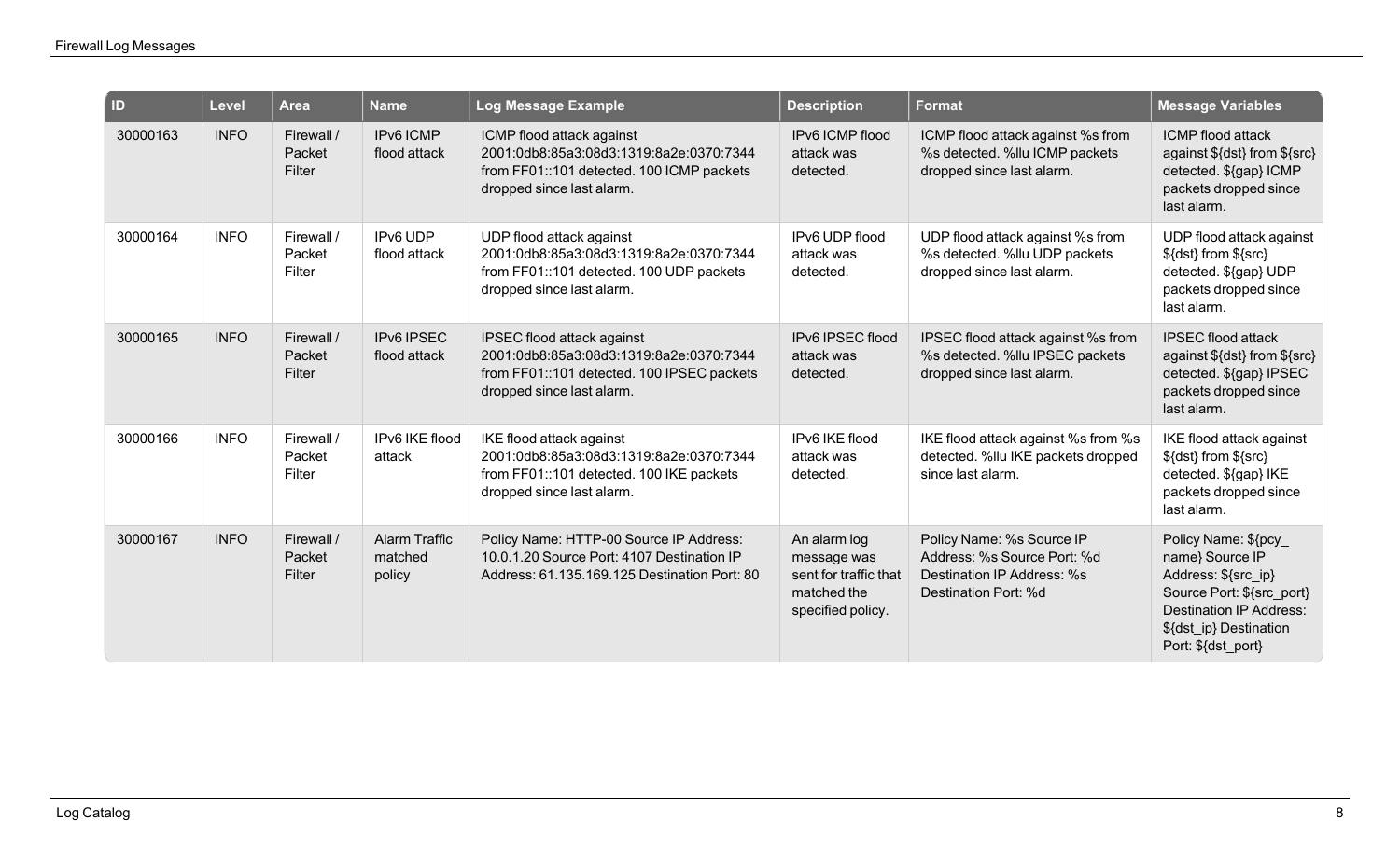| D        | <b>Level</b> | <b>Area</b>                    | <b>Name</b>                            | Log Message Example                                                                    | <b>Description</b>                                                                                                        | <b>Format</b>                                                                         | <b>Message Variables</b>                                                                                     |
|----------|--------------|--------------------------------|----------------------------------------|----------------------------------------------------------------------------------------|---------------------------------------------------------------------------------------------------------------------------|---------------------------------------------------------------------------------------|--------------------------------------------------------------------------------------------------------------|
| 30000168 | <b>INFO</b>  | Firewall /<br>Packet<br>Filter | <b>Blocked</b> site                    | Blocked site: Traffic detected from 10.0.1.2 to<br>61.231.45.165.                      | Traffic was<br>detected to or<br>from a blocked<br>site.                                                                  | Blocked site: Traffic detected from<br>%src to %dst.                                  | <b>Blocked site: Traffic</b><br>detected from \${src} to<br>$$$ {dst}.                                       |
| 30000169 | <b>INFO</b>  | Firewall /<br>Packet<br>Filter | IP spoofing                            | IP spoofing: Traffic detected from 10.0.1.2 to<br>43.123.12.26.                        | IP spoofing was<br>detected from the<br>IP address<br>specified in the<br>log message.                                    | IP spoofing: Traffic detected from<br>%src to %dst.                                   | IP spoofing: Traffic<br>detected from \${src} to<br>$$$ {dst}.                                               |
| 30000170 | <b>INFO</b>  | Firewall /<br>Packet<br>Filter | Connection<br>table high<br>water mark | The total number of current sessions (1024) has<br>reached the high water mark (1024). | The total number<br>of current<br>sessions reached<br>the high water<br>mark (80%) of the<br>maximum<br>connection table. | The total number of current sessions<br>(%u) has reached the high water<br>mark (%d). | The total number of<br>current sessions<br>(\${value1}) has reached<br>the high water mark<br>$(${value2}).$ |
| 30000171 | <b>INFO</b>  | Firewall /<br>Packet<br>Filter | Conntrack<br>table is full             | The number of connections (2048) has reached<br>the configured limit (2048).           | The conntrack<br>table is full. The<br>number of<br>connections has<br>reached the<br>configured limit.                   | The number of connections (%u) has<br>reached the configured limit (%d).              | The number of<br>connections (\${value1})<br>has reached the<br>configured limit<br>$(${value2}).$           |
| 30000172 | <b>INFO</b>  | Firewall /<br>Packet<br>Filter | <b>Blocked port</b>                    | Blocked port: Traffic detected from 10.0.1.2 to<br>61.231.45.165 on port 513.          | <b>Traffic was</b><br>detected on a<br>blocked port.                                                                      | Blocked port: Traffic detected from<br>%src to %dst on port %port.                    | Blocked port: Traffic<br>detected from \${src} to<br>\${dst} on port \${port}.                               |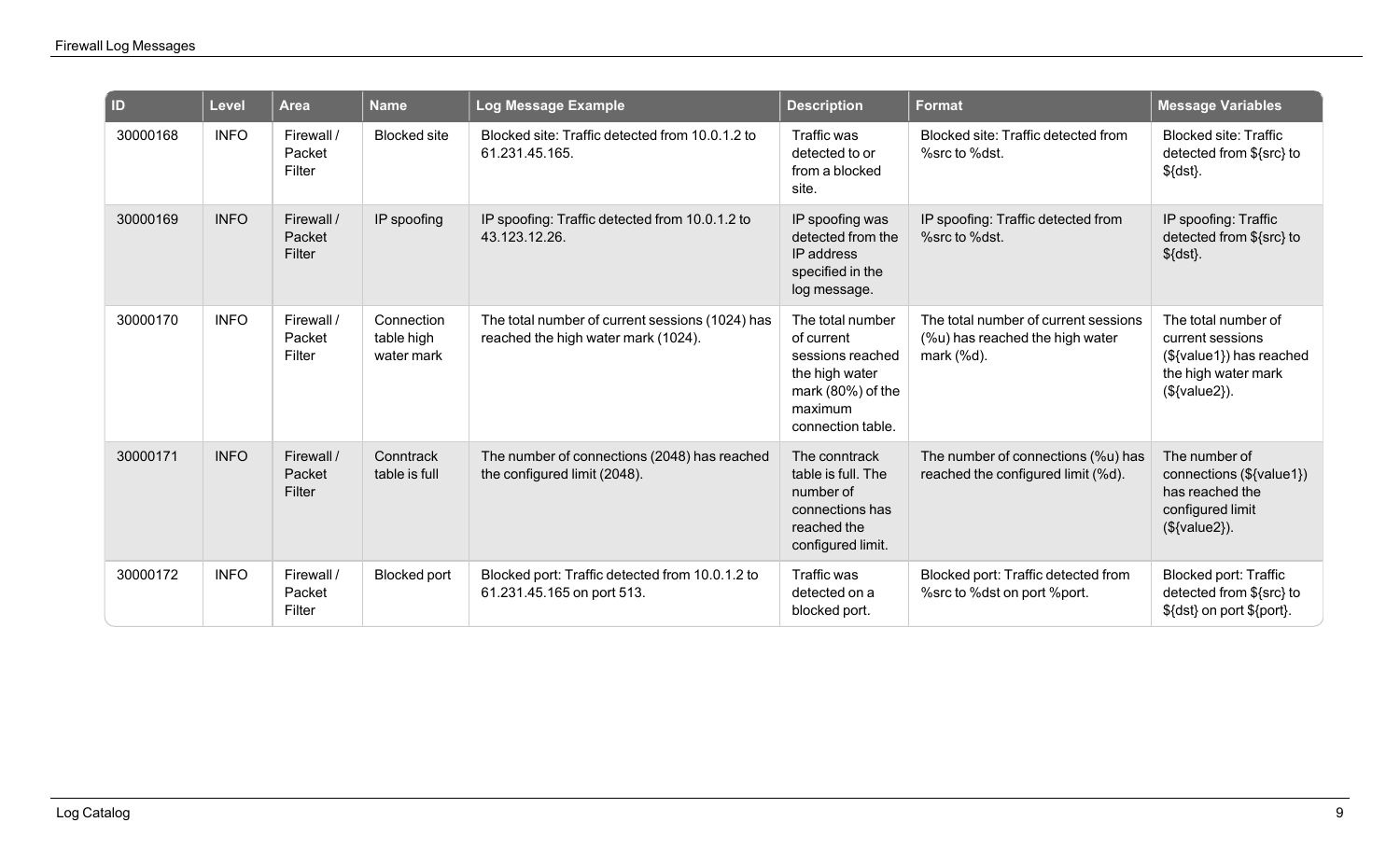## <span id="page-12-0"></span>**Diagnostic**

Firewall log messages of the *Debug (Diagnostic)* log type.

| ID       | <b>Level</b> | <b>Area</b>                    | <b>Name</b>                                 | Log Message Example                                                                                                 | <b>Description</b>                                                                                                                                             | <b>Format</b>                                                                                             | <b>Message Variables</b>                                                                          |
|----------|--------------|--------------------------------|---------------------------------------------|---------------------------------------------------------------------------------------------------------------------|----------------------------------------------------------------------------------------------------------------------------------------------------------------|-----------------------------------------------------------------------------------------------------------|---------------------------------------------------------------------------------------------------|
| 3000002A | <b>INFO</b>  | Firewall /<br>Packet<br>Filter | Address<br>already<br>blocked               | IP address 192.168.111.10 will<br>not be added to the blocked<br>sites list because it already<br>exists.           | $\equiv$                                                                                                                                                       | IP address %s will not be added to the blocked sites<br>list because it already exists.                   | IP address \${ip} will not be<br>added to the blocked sites<br>list because it already<br>exists. |
| 3000003A | <b>ERROR</b> | Firewall /<br>Packet<br>Filter | Unable to<br>read feature<br>keys           | Unable to read the feature keys,<br>some features may be<br>unavailable                                             | Unable to read<br>feature keys<br>file or fail to<br>parse feature<br>keys file.<br>Features that<br>require a<br>correct feature<br>key will not<br>function. | Unable to read the feature keys, some features may<br>be unavailable                                      | $\overline{\phantom{m}}$                                                                          |
| 3000003C | <b>ERROR</b> | Firewall /<br>Packet<br>Filter | No route to<br><b>HTTP</b><br>redirect host | Route look up on HTTP redirect<br>host 192.168.111.10 for policy<br>"FTP-00" failed, local redirect<br>may not work | Route look up<br>on HTTP<br>redirect host<br>for the<br>specified<br>policy failed,<br>and local<br><b>HTTP</b> redirect<br>may not work.                      | Route look up on HTTP redirect host<br>%u.%u.%u.%u for policy "%s" failed, local redirect<br>may not work | $\qquad \qquad -$                                                                                 |
| 3000012D | <b>INFO</b>  | Firewall /<br>Packet<br>Filter | Verify ARP<br>entry                         | Verify ARP entry for host at<br>192.168.111.10                                                                      | The appliance<br>sent an ARP<br>request to<br>verify learned<br>ARP entry for                                                                                  | Verify ARP entry for host at %hu.%hu.%hu.%hu                                                              | $\overline{\phantom{m}}$                                                                          |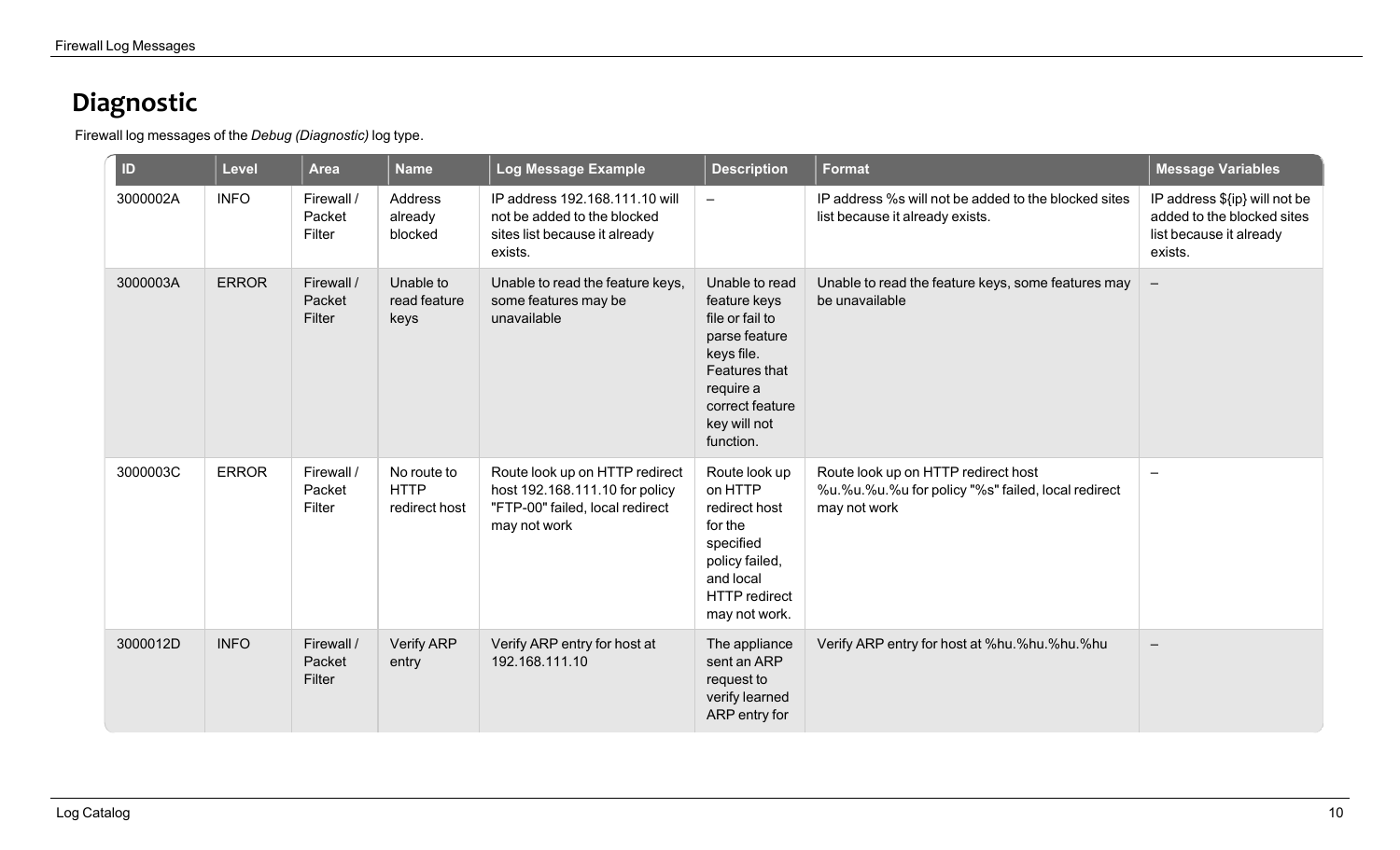| D        | <b>Level</b> | <b>Area</b>                    | <b>Name</b>                                     | Log Message Example                                                                                                                 | <b>Description</b>                                                                                                                                                                                                   | <b>Format</b>                                                                                                                                  | <b>Message Variables</b>                                                                                                                                                  |
|----------|--------------|--------------------------------|-------------------------------------------------|-------------------------------------------------------------------------------------------------------------------------------------|----------------------------------------------------------------------------------------------------------------------------------------------------------------------------------------------------------------------|------------------------------------------------------------------------------------------------------------------------------------------------|---------------------------------------------------------------------------------------------------------------------------------------------------------------------------|
|          |              |                                |                                                 |                                                                                                                                     | a given host.                                                                                                                                                                                                        |                                                                                                                                                |                                                                                                                                                                           |
| 3000012E | <b>ERROR</b> | Firewall /<br>Packet<br>Filter | Possible loop<br>or ARP<br>spoofing<br>detected | Cannot relearn system MAC<br>address, possible loop or MAC<br>spoofing, ip=192.168.111.10,<br>mac=00:50:da:c7:90:5d,<br>interface=5 | The appliance<br>received an<br>ARP packet<br>sent from one<br>of its own MAC<br>addresses. It is<br>possibly a<br>network or<br>cabling loop,<br>or another<br>device is<br>faking this<br>device's MAC<br>address. | Cannot relearn system MAC address, possible loop<br>or MAC spoofing, ip=%hu.%hu.%hu.%hu,<br>mac=%02x:%02x:%02x:%02x:%02x:%02x,<br>interface=%u | Cannot relearn system<br>MAC address, possible<br>loop or another device is<br>faking this device's MAC<br>address, ip=\${ip},<br>mac=\${mac},<br>interface=\${interface} |
| 30000006 | <b>INFO</b>  | Firewall /<br>Packet<br>Filter | Feature<br>settings<br>updated                  | Application control settings<br>updated                                                                                             | Firewall<br>settings for the<br>feature<br>specified in the<br>message have<br>been updated                                                                                                                          | %s settings updated                                                                                                                            |                                                                                                                                                                           |
| 30000007 | <b>INFO</b>  | Firewall /<br>Packet<br>Filter | <b>DNS</b><br>forwarding<br>deferred            | Deferred DNS forwarding until<br>valid DNS server IP address is<br>dynamically learned                                              | DNS server IP<br>address is not<br>yet known,<br>device will<br>enable DNS<br>when a DNS<br>server IP<br>address is<br>detected                                                                                      | Deferred DNS forwarding until valid DNS server IP<br>address is dynamically learned                                                            | $\overline{\phantom{m}}$                                                                                                                                                  |
| 30000027 | <b>INFO</b>  | Firewall /                     | Firewall is                                     | Firewall is starting up                                                                                                             |                                                                                                                                                                                                                      | Firewall is starting up                                                                                                                        |                                                                                                                                                                           |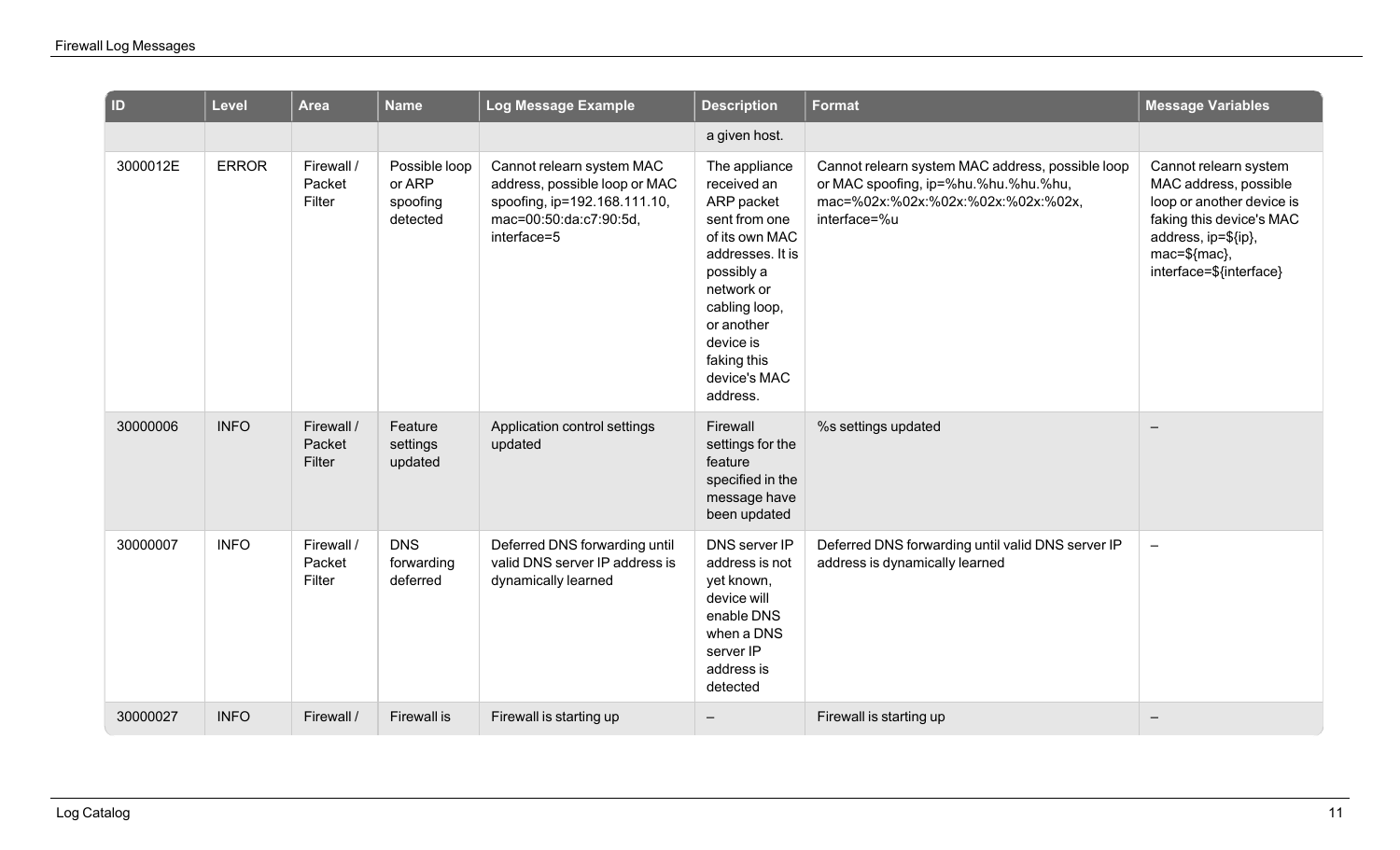| $\overline{a}$ | Level       | <b>Area</b>                    | <b>Name</b>                                         | Log Message Example                                                                                                        | <b>Description</b>                                                                                                                    | <b>Format</b>                                                                    | <b>Message Variables</b>                                                                 |
|----------------|-------------|--------------------------------|-----------------------------------------------------|----------------------------------------------------------------------------------------------------------------------------|---------------------------------------------------------------------------------------------------------------------------------------|----------------------------------------------------------------------------------|------------------------------------------------------------------------------------------|
|                |             | Packet<br>Filter               | starting up                                         |                                                                                                                            |                                                                                                                                       |                                                                                  |                                                                                          |
| 30000028       | <b>INFO</b> | Firewall /<br>Packet<br>Filter | Firewall is<br>shutting<br>down                     | Firewall is shutting down                                                                                                  | $\overline{\phantom{a}}$                                                                                                              | Firewall is shutting down                                                        | $\overline{\phantom{0}}$                                                                 |
| 30000029       | <b>INFO</b> | Firewall /<br>Packet<br>Filter | Address<br>exempted<br>from blocked<br>sites        | IP address 192.168.111.254 will<br>not be added to the blocked<br>sites list because it is exempt                          | The particular<br>IP address is<br>an exemption<br>and will not be<br>added to the<br>blocked sites<br>list                           | IP address % will not be added to the blocked sites<br>list because it is exempt | IP address \${ip} will not be<br>added to the blocked sites<br>list because it is exempt |
| 30000040       | <b>INFO</b> | Firewall /<br>Packet<br>Filter | <b>Blocked site</b><br>idle timeout                 | Idle timeout has occurred for<br>blocked site 192.168.111.10                                                               | Idle timeout<br>has occurred<br>for the<br>specified<br>blocked site,<br>and it will be<br>removed from<br>the blocked<br>sites list. | Idle timeout has occurred for blocked site %s                                    | $\overline{\phantom{0}}$                                                                 |
| 30000065       | <b>INFO</b> | Firewall /<br>Packet<br>Filter | Quota<br>amount used<br>by the<br>specified<br>user | User James@Firebox-DB used<br>21 MB of the bandwidth quota<br>(100 MB) and used 1 minute of<br>the time quota (3 minutes). | $\overline{\phantom{0}}$                                                                                                              | User %s used %s                                                                  | User {user} used {quota<br>$info\}$                                                      |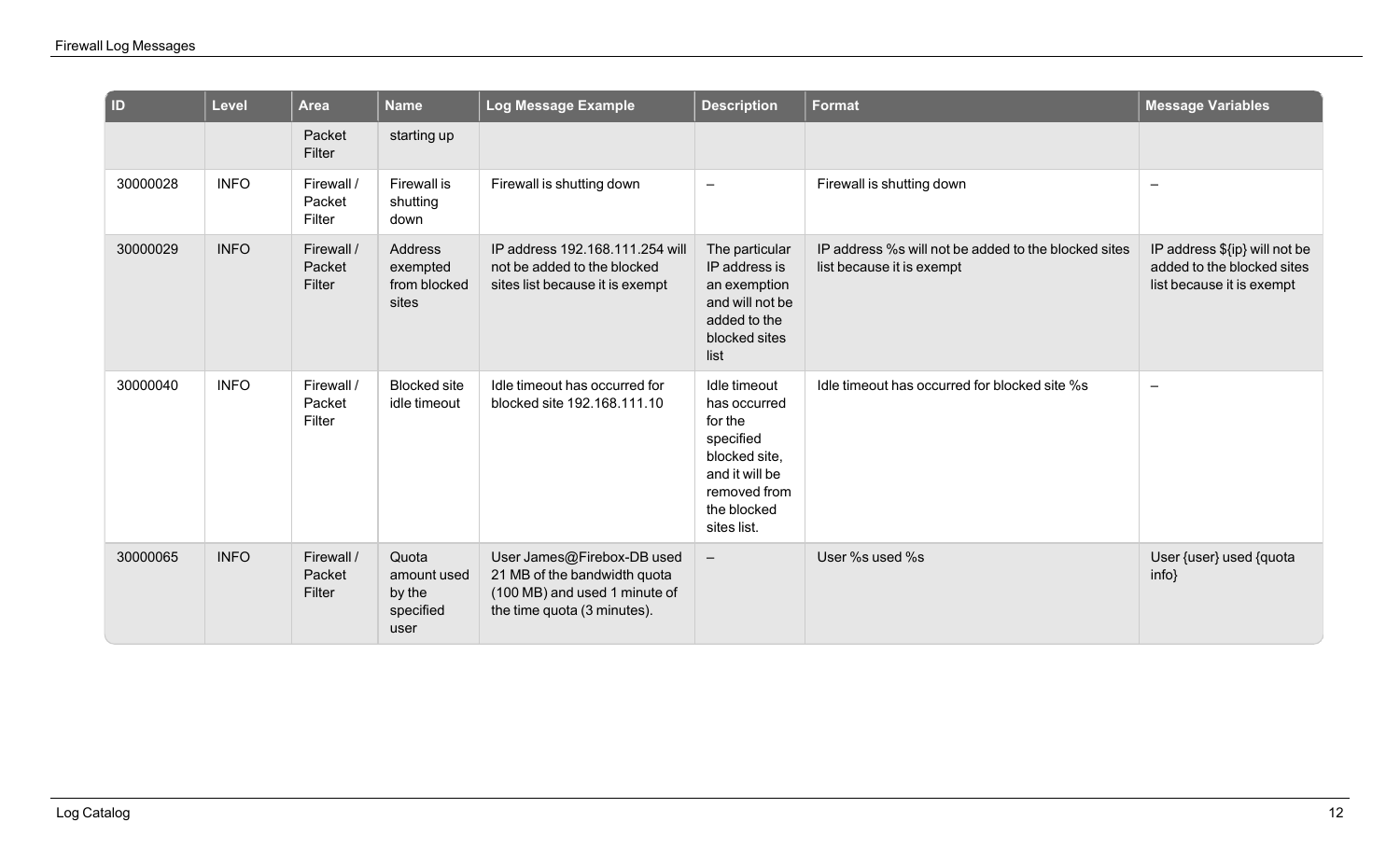### <span id="page-15-0"></span>**Event**

Firewall log messages of the *Event* log type.

| ID       | <b>Level</b> | Area                           | <b>Name</b>                           | Log Message Example                                                                        | <b>Description</b>                                                                                                                                                                                | <b>Format</b>                                                | <b>Message Variables</b>                                                                     |
|----------|--------------|--------------------------------|---------------------------------------|--------------------------------------------------------------------------------------------|---------------------------------------------------------------------------------------------------------------------------------------------------------------------------------------------------|--------------------------------------------------------------|----------------------------------------------------------------------------------------------|
| 300000C9 | <b>INFO</b>  | Firewall /<br>Packet<br>Filter | Load Balance<br>Server(TCP<br>Probe)  | TCP probe packets<br>timeout, Load Balance<br>Server 10.10.10.100 port<br>3030 is offline. | Load Balance<br>Server status<br>update due to<br>response or<br>lack of<br>response to a<br><b>TCP Probe</b><br>packet. The log<br>message<br>specifies the<br>server IP<br>address and<br>port. | %s %s, Load Balance Server %hu.%hu.%hu.%hu<br>port %d is %s. | \${probe method}<br>\${reason}, Load Balance<br>Server \${ip} port \${port} is<br>\${status} |
| 300000CB | <b>INFO</b>  | Firewall /<br>Packet<br>Filter | Load Balance<br>Server(ICMP<br>Probe) | ICMP probe packets<br>timeout, Load Balance<br>Server 10.10.10.100 is<br>offline.          | Update to<br>status of Load<br><b>Balance Server</b><br>due to success<br>or failure of<br><b>ICMP Probe</b><br>packet. The log<br>message<br>specifies the<br>server IP and<br>status.           | %s %s, Load Balance Server %u.%u.%u.%u is<br>%s.             | \${probe method}<br>\${reason}, Load Balance<br>Server \${ip} is \${status}                  |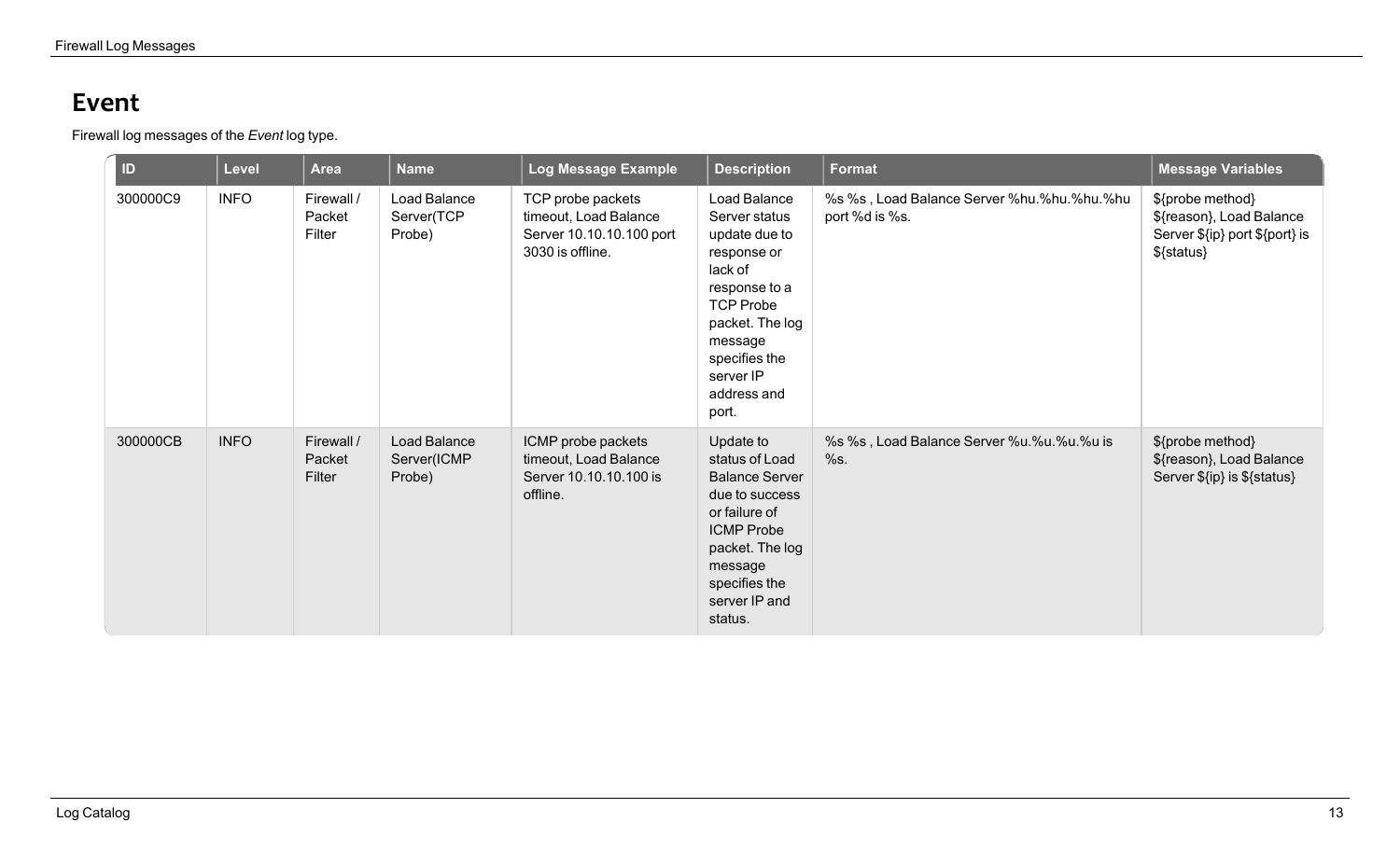| $\overline{a}$ | Level        | <b>Area</b>                    | <b>Name</b>                                | Log Message Example                                                                             | <b>Description</b>                                                                                                                                                     | <b>Format</b>                                                                                       | <b>Message Variables</b>                                                               |
|----------------|--------------|--------------------------------|--------------------------------------------|-------------------------------------------------------------------------------------------------|------------------------------------------------------------------------------------------------------------------------------------------------------------------------|-----------------------------------------------------------------------------------------------------|----------------------------------------------------------------------------------------|
| 3000002F       | <b>INFO</b>  | Firewall /<br>Packet<br>Filter | Feature not<br>supported by<br>feature key | Feature key does not<br>support the feature Policy<br>based routing.                            | The device<br>feature key<br>does not<br>support the<br>specified<br>feature.                                                                                          | Feature key does not support the feature %s.                                                        | No valid \${feature name}<br>feature                                                   |
| 3000012C       | <b>ERROR</b> | Firewall /<br>Packet<br>Filter | ARP spoofing<br>attack                     | ARP spoofing attack<br>detected,<br>ip=192.168.111.10,<br>mac=00:50:da:c7:90:5d,<br>interface=5 | Detected an<br>ARP spoofing<br>attack. The log<br>message<br>specifies the<br>source IP<br>address, MAC<br>address, and<br>incoming<br>interface of the<br>ARP packet. | ARP spoofing attack detected, ip=%u.%u.%u.%u,<br>mac=%02x:%02x:%02x:%02x:%02x:%02x,<br>interface=%u | ARP spoofing attack<br>detected, ip=\${ip},<br>mac=\${mac},<br>interface=\${interface} |
| 30000004       | <b>INFO</b>  | Firewall /<br>Packet<br>Filter | Application<br>Control feature<br>expired  | The Application Control<br>feature has expired.                                                 | The feature key<br>for your<br>Application<br>Control<br>subscription<br>has expired.                                                                                  | The Application Control feature has expired.                                                        | $\qquad \qquad \blacksquare$                                                           |
| 30000005       | <b>INFO</b>  | Firewall /<br>Packet<br>Filter | IPS feature<br>expired                     | The IPS feature has<br>expired.                                                                 | The feature key<br>for your<br>Intrusion<br>Prevention<br>Services<br>subscription<br>has expired.                                                                     | The IPS feature has expired.                                                                        |                                                                                        |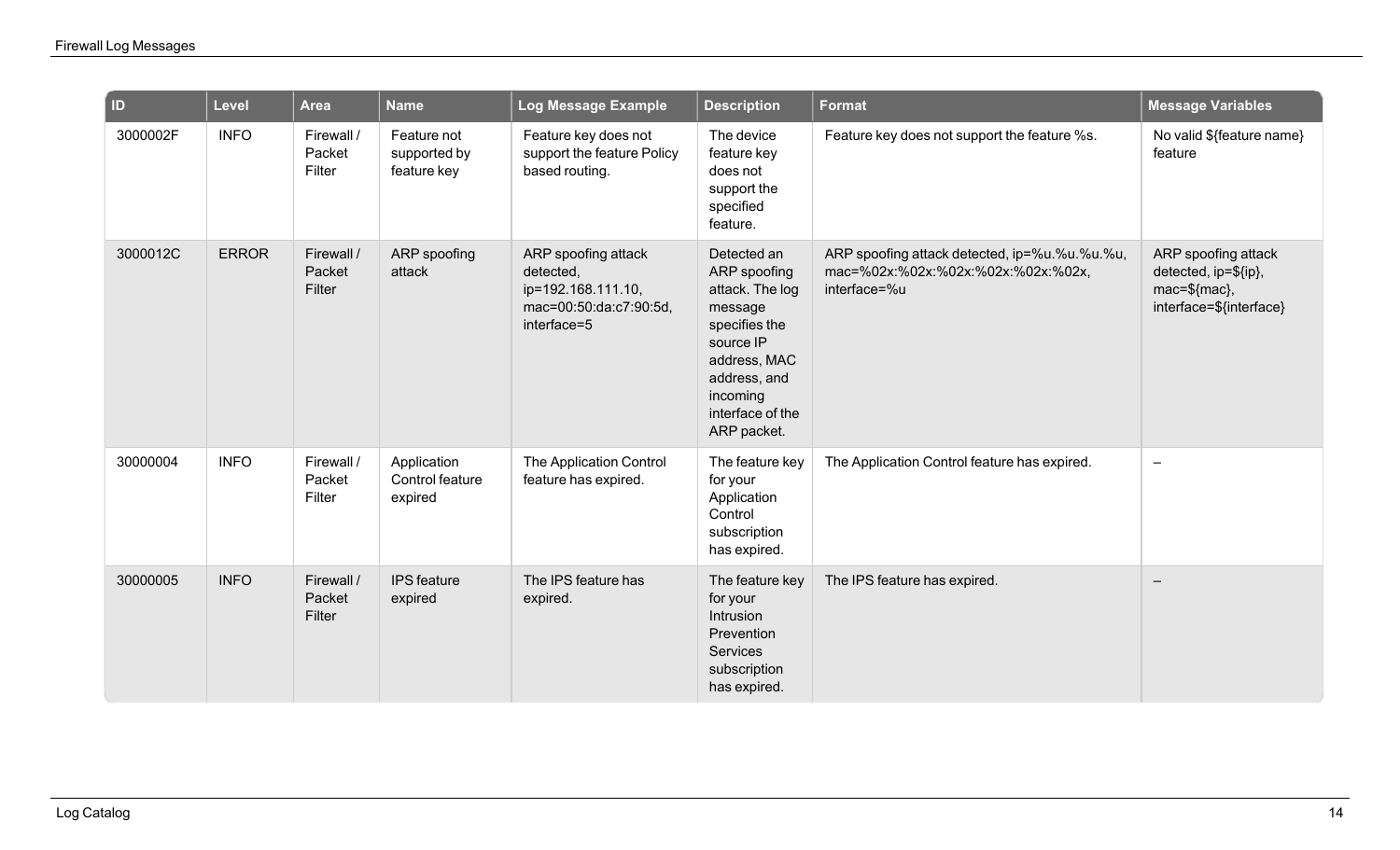| I ID     | <b>Level</b> | <b>Area</b>                    | <b>Name</b>                  | Log Message Example                                                                                           | <b>Description</b>                                                                             | <b>Format</b>                                                                               | <b>Message Variables</b>                                                                                        |
|----------|--------------|--------------------------------|------------------------------|---------------------------------------------------------------------------------------------------------------|------------------------------------------------------------------------------------------------|---------------------------------------------------------------------------------------------|-----------------------------------------------------------------------------------------------------------------|
| 30000174 | <b>INFO</b>  | Firewall /<br>Packet<br>Filter | SD-WAN<br>failover/failback  | SD-WAN action test failed<br>over from interface Bovpn-<br>Vif to Optional-1.                                 | SD-WAN action<br>failed over or<br>failed back from<br>one interface to<br>another one.        | SD-WAN action %name %update from interface<br>%prev to %new.                                | SD-WAN action \${name}<br>\${update} from interface<br>${\cal S}$ {prev} to ${\cal S}$ {new}                    |
| 30011001 | <b>INFO</b>  | Firewall /<br>Packet<br>Filter | Temporarily<br>blocking host | Temporarily blocking host<br>198.13.111.226 (reason =<br>autoblock by policy)                                 | The host is<br>blocked<br>temporarily.                                                         | Temporarily blocking host %s (reason = %s)                                                  | Temporarily blocking host<br>$\{IP\}$ (reason = $\frac{1}{2}$ reason<br>string {}                               |
| 30011002 | <b>INFO</b>  | Firewall /<br>Packet<br>Filter | Unblock host                 | The Temporary Blocked<br>Sites list is full<br>(capacity=1000). The<br>oldest entry 10.0.5.96 was<br>removed. | The host was<br>unblocked<br>because the<br>Temporary<br><b>Blocked Sites</b><br>list is full. | The Temporary Blocked Sites list is full<br>(capacity=%d). The oldest entry %s was removed. | The Temporary Blocked<br>Sites list is full<br>(capacity=\${limit}). The<br>oldest entry \${IP} was<br>removed. |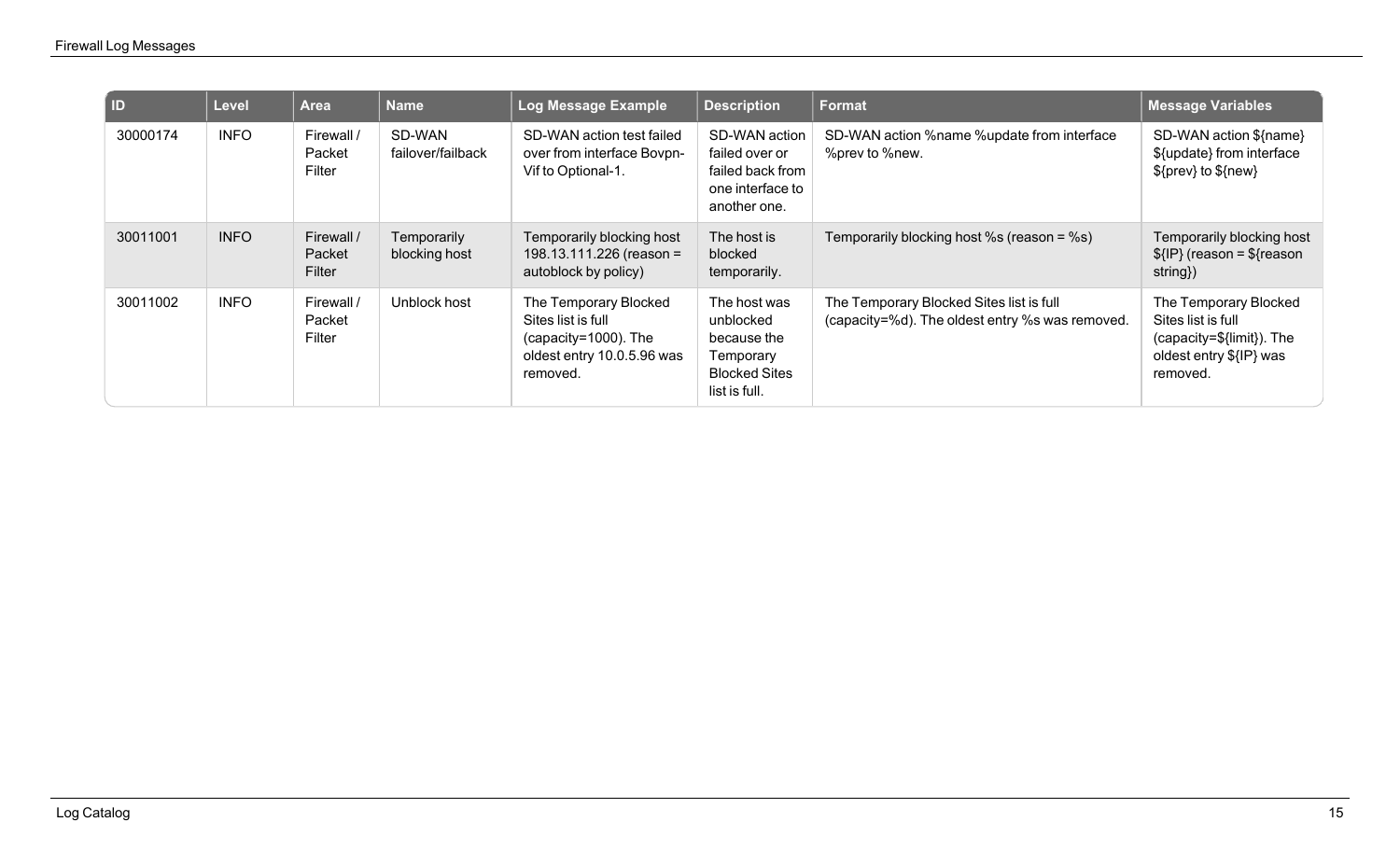## <span id="page-18-0"></span>**Traffic**

Firewall log messages of the *Traffic* log type.

| ID       | <b>Level</b> | <b>Area</b>                    | <b>Name</b>                                     | <b>Log Message</b><br><b>Example</b>                                                                                                                                                                                                                                                                                                                          | <b>Description</b>                                                                                                     | <b>Format</b>                                                                                                                                                                                              | Message Variables                                                                                                                                                                                                                                                                                                                                                                                                             |
|----------|--------------|--------------------------------|-------------------------------------------------|---------------------------------------------------------------------------------------------------------------------------------------------------------------------------------------------------------------------------------------------------------------------------------------------------------------------------------------------------------------|------------------------------------------------------------------------------------------------------------------------|------------------------------------------------------------------------------------------------------------------------------------------------------------------------------------------------------------|-------------------------------------------------------------------------------------------------------------------------------------------------------------------------------------------------------------------------------------------------------------------------------------------------------------------------------------------------------------------------------------------------------------------------------|
| 30000148 | <b>INFO</b>  | Firewall /<br>Packet<br>Filter | Normal traffic                                  | Allow Firebox 0-<br>External 52 tcp 20<br>127 10.0.1.2<br>206.190.60.138<br>62443 80 offset 8 S<br>832026162 win<br>8192 (HTTP-00)                                                                                                                                                                                                                            | Details of normal<br>traffic either<br>allowed or denied<br>by the firewall<br>policy specified in<br>the log message. | %s %s %s %d %s %d %s %s %d %d offset %d %s<br>%d %s %d(%s)                                                                                                                                                 | \${disposition} \${inif} \${outif} \${ip_<br>pkt_len} \${protocol} \${iph_len}<br>\${TTL} {\${src_ip} \${src_user}}<br>{\${dst_ip \${dst_user}} [\${tcp_info}]<br>[\${udp_info}] [\${icmp_info}] [\${route_<br>type}] \${policy_name}                                                                                                                                                                                         |
| 30000149 | <b>INFO</b>  | Firewall /<br>Packet<br>Filter | Application<br>Control<br>Traffic<br>identified | Allow 1-Trusted 0-<br>External 40 tcp 20<br>127 10.0.1.2<br>206.190.60.138<br>53008 80 offset 5<br>AF 3212213617 win<br>257 app<br>name="World Wide<br>Web HTTP" cat<br>name="Network<br>Protocols" app<br>beh<br>name="connect"<br>app id="63" app<br>cat_id="18" app_<br>ctl_disp="2" sig<br>vers="18.123"<br>msg="Application<br>identified" (HTTP-<br>00) | <b>Application Control</b><br>identified traffic for<br>an application.                                                | %s %s %s %d %s %d %s %s %d %d offset %d %s<br>%d %s %d app name=\"%s\" cat name=\"%s\"<br>app_beh_name=\"%s\" appid=\"%d\" app_cat_<br>id=\"%d\" app ctl disp=\"%d\" sig vers=\"%s\"<br>$msg=\H\%s'\H(%s)$ | \${disposition} \${inif} \${outif} \${ip_<br>pkt_len} \${protocol} \${iph_len}<br>\${TTL} {\${src_ip} \${src_user}}<br>{\${dst_ip \${dst_user}} [\${tcp_info}]<br>[\${udp_info}] app_name=\${app_<br>name} cat_name=\${cat_name} app_<br>beh_name=\${app_beh_name}<br>appid=\${appid} app_cat_id=\${app_<br>cat_id} app_ctl_disp=\${app_ctl<br>disp} sig_vers=\${sig_vers}<br>msg=\${msg} [\${route_type}]<br>\${policy_name} |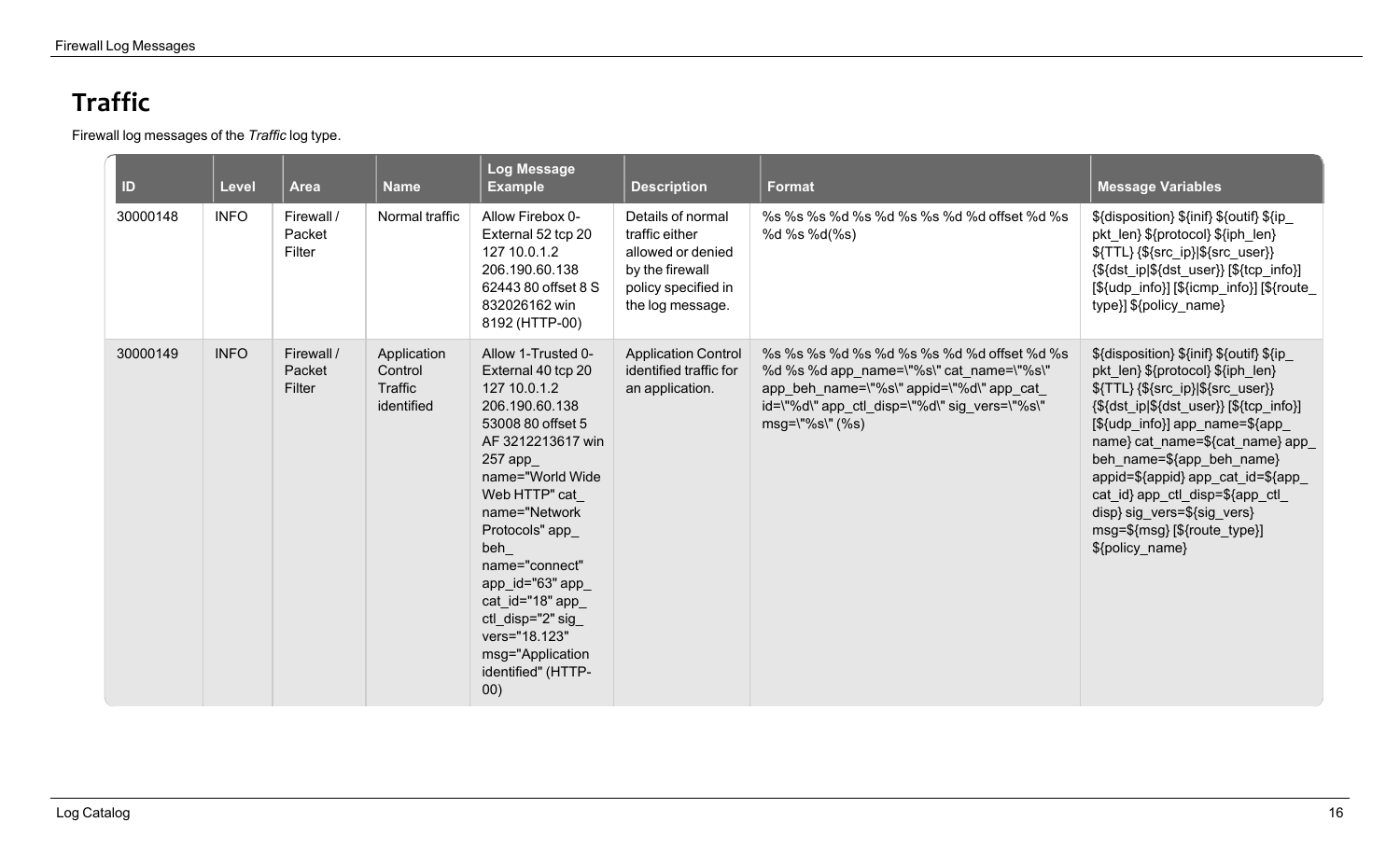| $\overline{\mathsf{I}}$ | <b>Level</b> | <b>Area</b>                    | <b>Name</b>                         | <b>Log Message</b><br><b>Example</b>                                                                                                                                                                                                                                                                                                                           | <b>Description</b>                                        | <b>Format</b>                                                                                                                                                                 | <b>Message Variables</b>                                                                                                                                                                                                                                                                                                                                                                      |
|-------------------------|--------------|--------------------------------|-------------------------------------|----------------------------------------------------------------------------------------------------------------------------------------------------------------------------------------------------------------------------------------------------------------------------------------------------------------------------------------------------------------|-----------------------------------------------------------|-------------------------------------------------------------------------------------------------------------------------------------------------------------------------------|-----------------------------------------------------------------------------------------------------------------------------------------------------------------------------------------------------------------------------------------------------------------------------------------------------------------------------------------------------------------------------------------------|
| 30000150                | <b>INFO</b>  | Firewall /<br>Packet<br>Filter | <b>IPS Traffic</b><br>detected      | Deny 1-Trusted 0-<br>External 1440 tcp 20<br>61 10.0.1.2<br>192.168.130.126<br>55810 80 offset 5 A<br>447868619 win 54<br>signature<br>name="EXPLOIT<br>Apple QuickTime<br><b>FLIC Animation file</b><br>buffer overflow -1-2"<br>signature<br>cat="Misc"<br>signature<br>id="1112464"<br>severity="4" sig<br>vers="18.124"<br>msg="IPS detected"<br>(HTTP-00) | IPS detected traffic<br>that matches an<br>IPS signature. | %s %s %s %d %s %d %s %s %d %d offset %d %s<br>%d %s %d signature_name=\"%s\" signature<br>cat=\"%s\" signature id=\"%s\" severity=\"%d\"<br>sig vers= $\%s\$ msg= $\%s\$ (%s) | \${disposition} \${inif} \${outif} \${ip_<br>pkt_len} \${protocol} \${iph_len}<br>\${TTL} {\${src_ip} \${src_user}}<br>{\${dst_ip \${dst_user}} [\${tcp_info}]<br>[\${udp_info}] signature_<br>name=\${signature_name}<br>signature_cat=\${signature_cat}<br>signature_id=\${signature_id}<br>severity=\${severity} sig_vers=\${sig_<br>vers} msg=\${msg} [\${route_type}]<br>\${policy_name} |
| 30000151                | <b>INFO</b>  | Firewall /<br>Packet<br>Filter | Traffic<br>connection<br>terminated | Allow 1-Trusted 0-<br><b>External tcp</b><br>10.0.1.2<br>220.181.90.24<br>53018 80 app_<br>id="63" app_cat_<br>id="18" app_ctl_<br>$disp="2"$<br>duration="80" sent<br>bytes="652" rcvd<br>bytes="423" (HTTP-<br>00)                                                                                                                                           | Record for a<br>terminated<br>connection                  | %s %s %s %d %s %d %s %s %d %d offset %d %s<br>%d %s %d appid=\"%d\" app_cat_id=\"%d\" app_<br>ctl disp=\"%d\" duration=\"%d\" sent bytes=\"%d\"<br>rcvd_bytes=\"%d\" (%s)     | \${disposition} \${inif} \${outif} \${ip_<br>pkt_len} \${protocol} \${iph_len}<br>\${TTL} {\${src_ip} \${src_user}}<br>{\${dst_ip \${dst_user}} [\${tcp_info}]<br>[\${udp_info}] appid=\${appid} app_<br>cat_id=\${app_cat_id} app_ctl_<br>disp=\${app_ctl_disp}<br>duration=\${duration} sent<br>bytes=\${sent_bytes} rcvd<br>bytes=\${rcvd_bytes} \${policy_name}                           |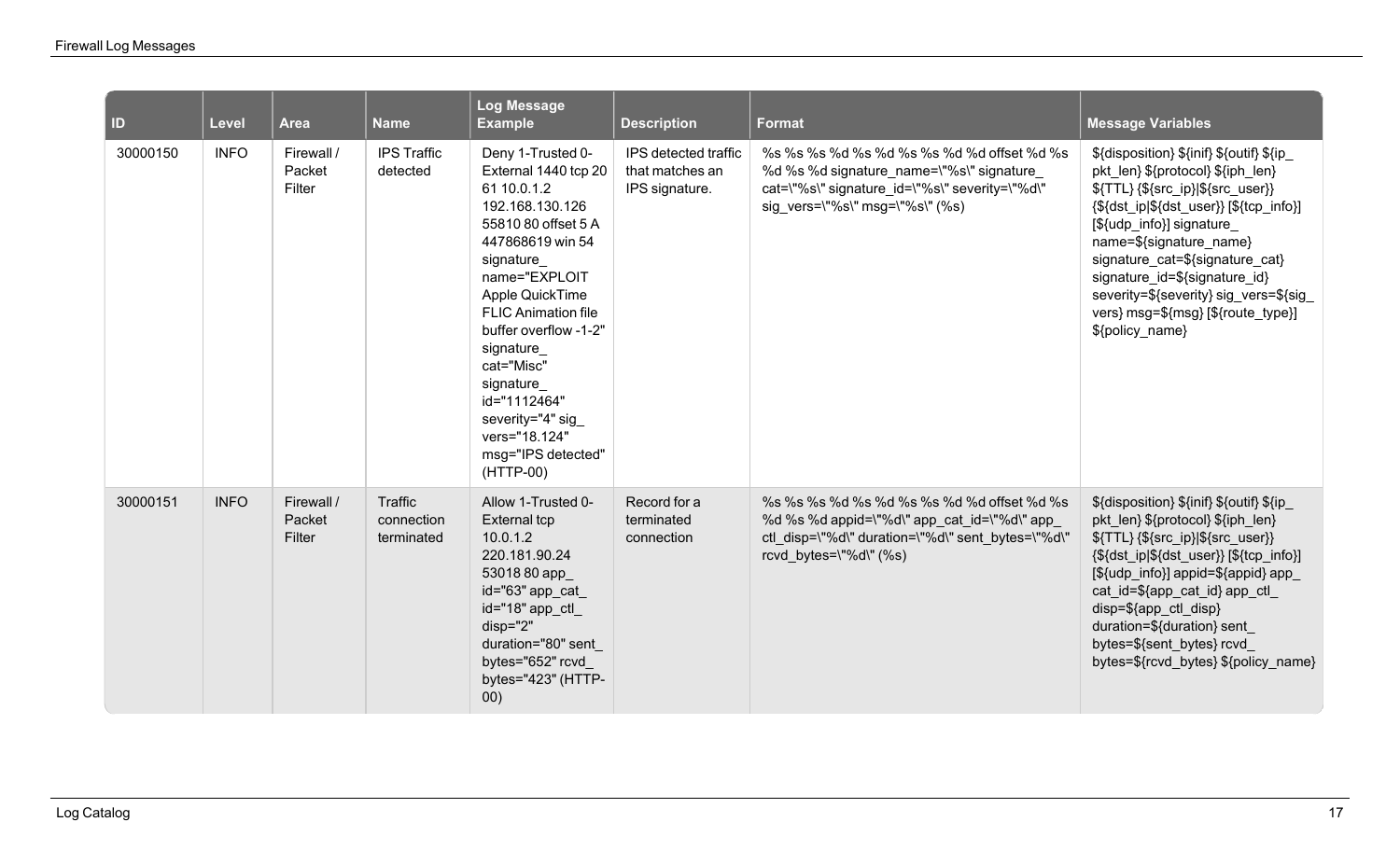| <b>IID</b> | Level       | <b>Area</b>                    | Name            | Log Message<br><b>Example</b>                                                                                                                             | <b>Description</b>                                                          | <b>Format</b>                                              | <b>Message Variables</b>                                                                                                                                                                                                                                                                                                                                                       |
|------------|-------------|--------------------------------|-----------------|-----------------------------------------------------------------------------------------------------------------------------------------------------------|-----------------------------------------------------------------------------|------------------------------------------------------------|--------------------------------------------------------------------------------------------------------------------------------------------------------------------------------------------------------------------------------------------------------------------------------------------------------------------------------------------------------------------------------|
| 30000173   | <b>INFO</b> | Firewall /<br>Packet<br>Filter | Hostile traffic | Deny 0-External<br>Firebox 52 tcp 20<br>127 206.190.60.138<br>10.0.0.1 62443 80<br>offset 8 S<br>832026162 win<br>8192 blocked sites<br>(Internal Policy) | Details of hostile<br>traffic denied by<br>the firewall internal<br>policy. | %s %s %s %d %s %d %s %s %d %d offset %d %s<br>%d %s %d(%s) | \${inif} \${outif} \${ip_pkt_len}<br>\${protocol} \${iph_len} \${TTL} {\${src_<br>ip} \${src_user}} {\${dst_ip \${dst_<br>user}} $[$ $[$ $[$ $]$ $[$ $[$ $]$ $[$ $[$ $]$ $[$ $]$ $[$ $]$ $[$ $]$ $[$ $]$ $[$ $]$ $[$ $]$ $[$ $]$ $[$ $]$ $[$ $]$ $[$ $]$ $[$ $]$ $[$ $]$ $[$ $]$ $[$ $]$ $[$ $]$ $[$ $]$ $[$ $]$ $[$ $]$ $[$ $]$ $[$ $]$ $[$ $]$ $[$ $]$<br>$[\${icmp_info}\]$ |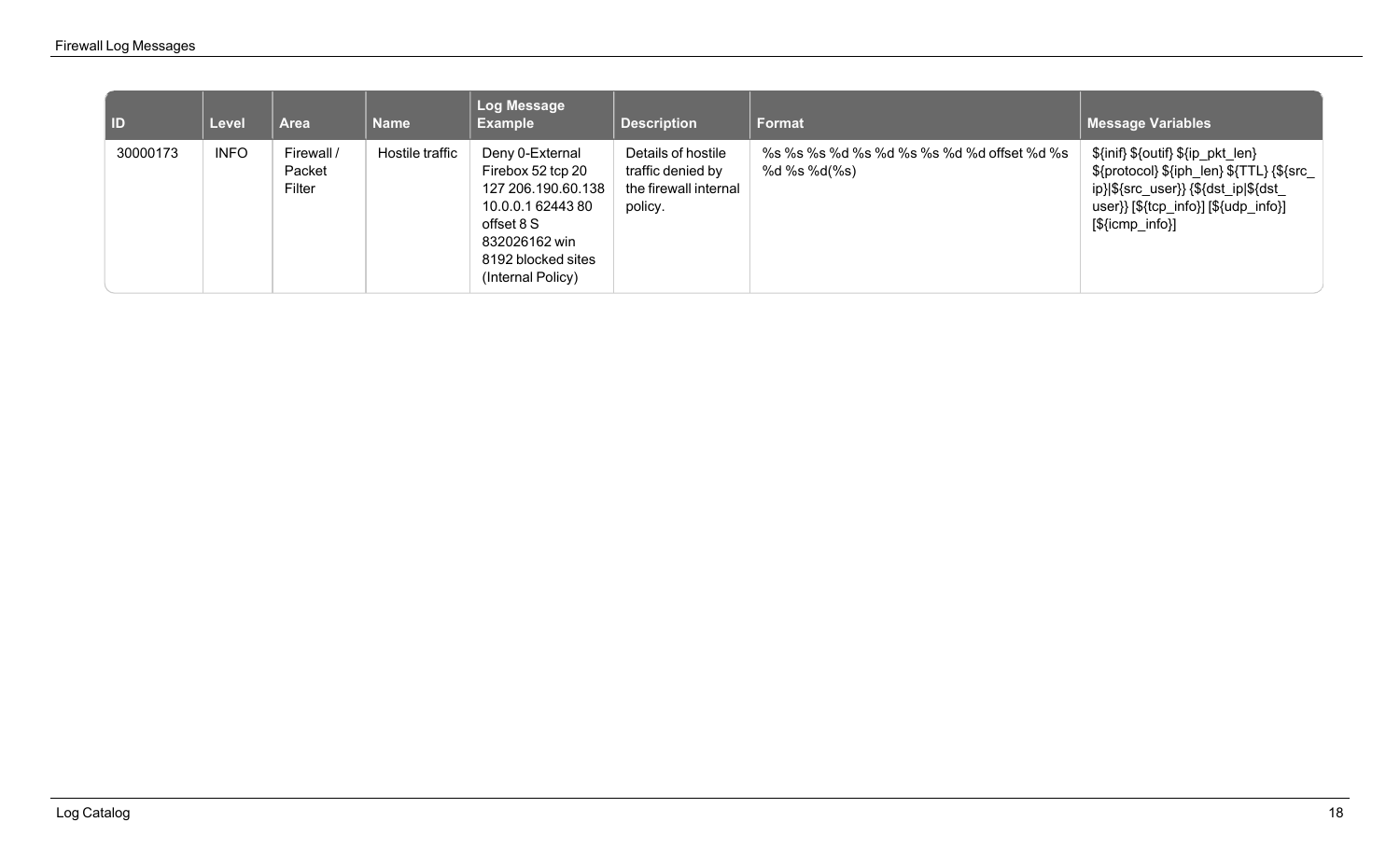# <span id="page-21-0"></span>**Networking Log Messages**

<span id="page-21-1"></span>Networking log messages are generated for traffic related to the connections through your Firebox. This can include events related to interface activity, dynamic routing, PPPoE connections, DHCP server requests, FireCluster management, link monitoring, and wireless connections.

## **Diagnostic**

Networking log messages of the *Debug (Diagnostic)* log type.

| ID       | <b>Level</b> | <b>Area</b>                                  | <b>Name</b>                                 | Log Message Example                                                                           | <b>Description</b>                                                                 | <b>Format</b>                                                                             | <b>Message Variables</b>         |
|----------|--------------|----------------------------------------------|---------------------------------------------|-----------------------------------------------------------------------------------------------|------------------------------------------------------------------------------------|-------------------------------------------------------------------------------------------|----------------------------------|
| 09000001 | <b>ERROR</b> | Networking /<br>PPPoE                        | Duplicate PPPoE<br><b>Instance Error</b>    | Another instance of PPPoE is<br>running                                                       | Another<br>instance of the<br>PPPoE process<br>is already active<br>in the system. | Another instance of<br>PPPoE is running                                                   |                                  |
| 09000002 | <b>ERROR</b> | Networking /<br><b>PPPoE</b>                 | Invalid PPPoE automatic<br>restart settings | <b>PPPoE</b> automatic restart<br>settings are invalid, automatic<br>restart will not be used | Automatic<br>restart of PPPoE<br>is disabled due<br>to invalid<br>settings.        | PPPoE automatic restart<br>settings are invalid,<br>automatic restart will not<br>be used | $\overline{\phantom{a}}$         |
| 09000006 | <b>INFO</b>  | Networking /<br>PPPoE                        | Initiate PPPoE automatic<br>restart         | Initiating PPPoE automatic<br>restart                                                         | PPPoE instance<br>will restart<br>automatically.                                   | Initiating PPPoE<br>automatic restart                                                     |                                  |
| 09000007 | <b>WARN</b>  | Networking /<br><b>PPPoE</b>                 | Skip PPPoE automatic<br>restart             | Skipped PPPoE automatic<br>restart because the link was<br>not up                             | PPPoE instance<br>will not restart<br>automatically<br>due to no link.             | Skipped PPPoE<br>automatic restart<br>because the link was not<br>up                      |                                  |
| 31000003 | <b>INFO</b>  | Networking /<br><b>Network</b><br>Management | Initiate gratuitous ARP                     | Initiating GARP for eth0                                                                      | Initiate<br>gratuitous ARP<br>for the specified<br>interface.                      | Initiating GARP for %s                                                                    | Initiating GARP for \${dev_name} |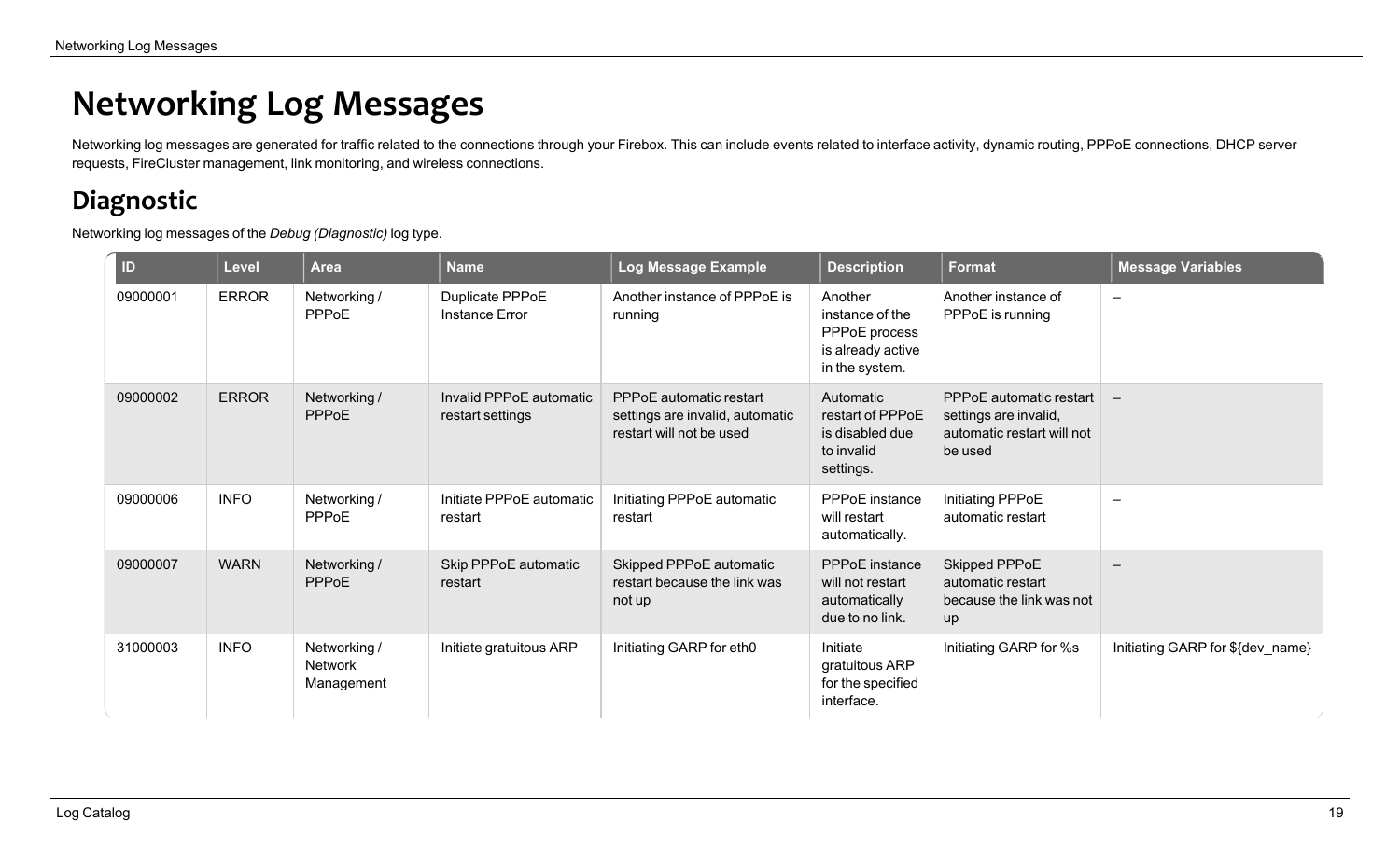| $\overline{1}$ | <b>Level</b> | Area                                         | <b>Name</b>                                                         | Log Message Example                                                                               | <b>Description</b>                                                       | <b>Format</b>                                                                                         | <b>Message Variables</b>                                                                                               |
|----------------|--------------|----------------------------------------------|---------------------------------------------------------------------|---------------------------------------------------------------------------------------------------|--------------------------------------------------------------------------|-------------------------------------------------------------------------------------------------------|------------------------------------------------------------------------------------------------------------------------|
| 31000004       | <b>INFO</b>  | Networking /<br><b>Network</b><br>Management | Initiate gratuitous ARP                                             | Initiating GARP for all<br>interfaces                                                             | Initiate<br>gratuitous ARP<br>for all the<br>interfaces.                 | Initiating GARP for all<br>interfaces                                                                 | $\qquad \qquad -$                                                                                                      |
| 3100000F       | <b>INFO</b>  | Networking /<br><b>Network</b><br>Management | Add bridge interface                                                | Adding bridge tbr0                                                                                | Add bridge<br>interface in<br>bridge mode.                               | Adding bridge %s                                                                                      | Adding bridge \${dev_name}                                                                                             |
| 31000030       | <b>INFO</b>  | Networking /<br><b>Network</b><br>Management | Send interface logical<br>link status event                         | [eth0] Sending interface status<br>event, logical=up link=up<br>ip=10.0.0.1<br>mask=255.255.255.0 | Interface status<br>event is sent for<br>logical link<br>status change.  | [%s] Sending interface<br>status event%s,<br>logical=%s link=%s<br>ip=%u.%u.%u.%u<br>mask=%u.%u.%u.%u | [\${dev_name}] Sending interface<br>status event, logical=\${logical}<br>$link = ${link}$ ip= $${ip}$<br>mask=\${mask} |
| 31000031       | <b>INFO</b>  | Networking/<br><b>Network</b><br>Management  | Send interface link status<br>event                                 | [eth0] Sending interface status<br>event for link up                                              | Interface status<br>event is sent for<br>link change.                    | [%s] Sending interface<br>status event%s for link<br>%s                                               | [\${dev_name}] Sending interface<br>status event for link \${link}                                                     |
| 31000034       | <b>INFO</b>  | Networking /<br><b>Network</b><br>Management | A change was made to<br>the IP address of the<br>external interface | [eth0 (External)] External<br>Interface set IP address                                            | Handle IP<br>address for the<br>specified<br>external<br>interface.      | [%s (%s)] External<br>Interface %s IP address                                                         | $[$(dev_name) ($(if_name))]$<br>External Interface \${operation} IP<br>address                                         |
| 31000035       | <b>ERROR</b> | Networking /<br><b>Network</b><br>Management | Ignore unknown address<br>operation                                 | [eth0 (External)] Ignoring<br>unknown address operation<br>SSS                                    | Ignore unknown<br>address<br>operation on the<br>specified<br>interface. | [%s (%s)] Ignoring<br>unknown address<br>operation %s                                                 | $[$(dev_name) ($(if_name))]$<br>Ignoring unknown address<br>operation \${operation}                                    |
| 31000036       | <b>INFO</b>  | Networking /<br><b>Network</b><br>Management | Layer 2 traffic gate is<br>closed                                   | [Cluster] The traffic gate of<br>layer2 is closed due to cluster<br>role backup                   | Layer 2 traffic<br>gate is closed<br>due to the<br>specified<br>reason.  | [Cluster] The traffic gate<br>of layer2 is closed due to<br>cluster role %s                           | [Cluster] The traffic gate of layer2<br>is closed due to cluster role<br>$$$ {role}                                    |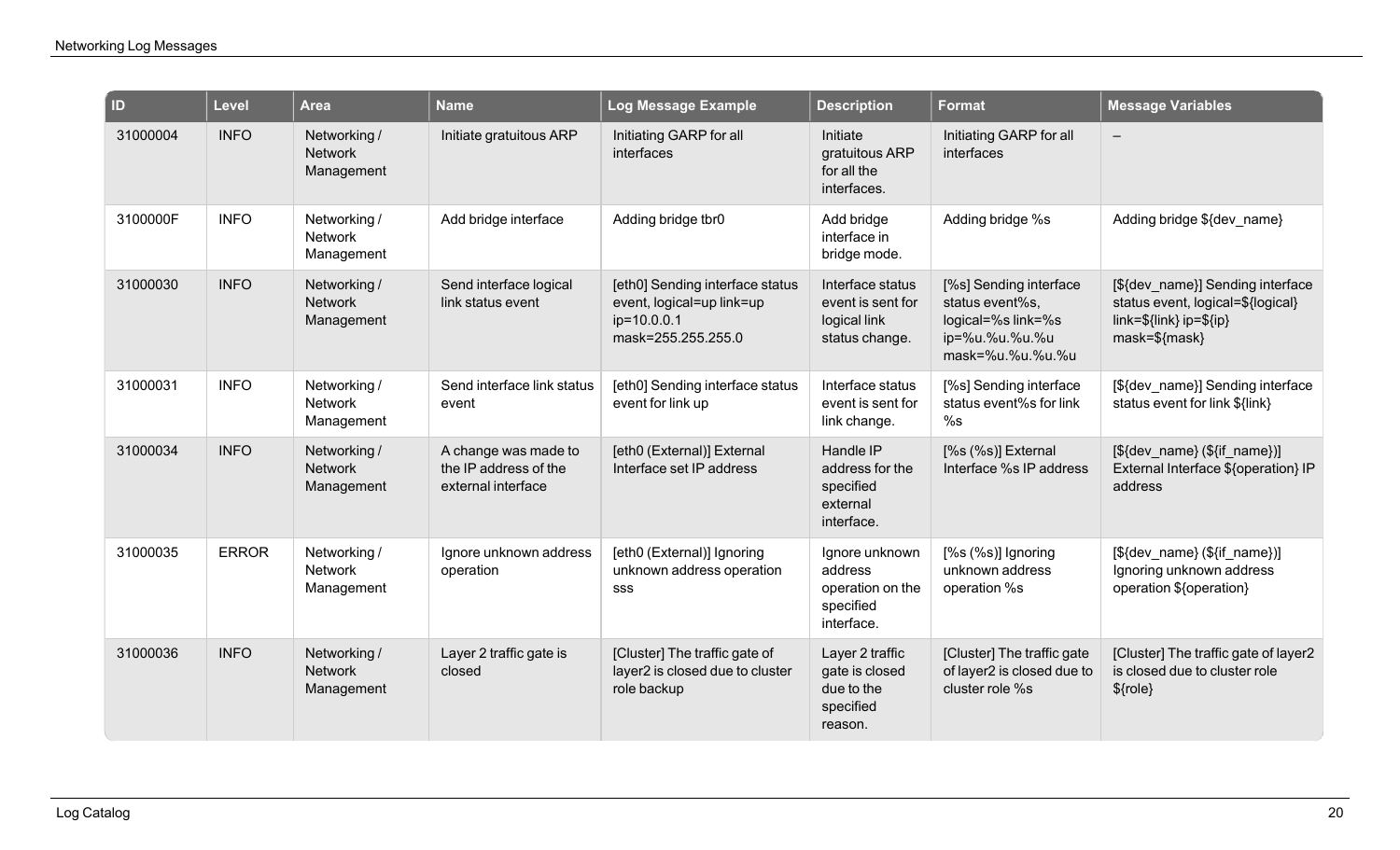| $\vert$ ID | <b>Level</b> | <b>Area</b>                                  | <b>Name</b>                       | <b>Log Message Example</b>                                                      | <b>Description</b>                                                          | <b>Format</b>                                                               | <b>Message Variables</b>                                                            |
|------------|--------------|----------------------------------------------|-----------------------------------|---------------------------------------------------------------------------------|-----------------------------------------------------------------------------|-----------------------------------------------------------------------------|-------------------------------------------------------------------------------------|
| 31000037   | <b>INFO</b>  | Networking /<br><b>Network</b><br>Management | Layer 2 traffic gate is<br>opened | [Cluster] The traffic gate of<br>layer2 is opened due to cluster<br>role master | Layer 2 traffic<br>gate is opened<br>due to the<br>specified<br>reason.     | [Cluster] The traffic gate<br>of layer2 is opened due<br>to cluster role %s | [Cluster] The traffic gate of layer2<br>is opened due to cluster role<br>$$$ {role} |
| 31000038   | <b>INFO</b>  | Networking /<br><b>Network</b><br>Management | Traffic signal changed            | [Cluster] Traffic signal become<br>green                                        | Traffic signal is<br>changed to the<br>specified status.                    | [Cluster] Traffic signal<br>become %s                                       | [Cluster] Traffic signal become<br>\${status}                                       |
| 3100003D   | <b>INFO</b>  | Networking /<br><b>Network</b><br>Management | Update ARP rules                  | [Cluster] Update arp rules for<br>cluster role backup                           | <b>Update ARP</b><br>rules for the<br>specified cluster<br>role.            | [Cluster] Update arp<br>rules for cluster role %s                           | [Cluster] Update arp rules for<br>cluster role \${role}                             |
| 3100004F   | <b>INFO</b>  | Networking /<br><b>Network</b><br>Management | Fix up multipath<br>gateways      | [ECMP] Fix up 2 multipath<br>gateway successfully                               | Fix up multipath<br>gateways of the<br>specified<br>number<br>successfully. | [ECMP] Fix up %d<br>multipath gateway<br>successfully                       | [ECMP] Fix up \${num} multipath<br>gateway successfully                             |
| 31000050   | <b>INFO</b>  | Networking /<br><b>Network</b><br>Management | <b>Starting wireless AP</b>       | Starting wireless AP ath1                                                       | Starting<br>specified<br>wireless AP.                                       | Starting wireless AP %s                                                     |                                                                                     |
| 31000051   | <b>INFO</b>  | Networking /<br><b>Network</b><br>Management | Stopping wireless AP              | Stopping wireless AP ath1                                                       | Stopping the<br>specified<br>wireless Access<br>Point.                      | Stopping wireless AP<br>%s                                                  |                                                                                     |
| 31000057   | <b>INFO</b>  | Networking /<br><b>Network</b><br>Management | Start processing<br>configuration | Starts processing a<br>configuration setting                                    | Started to<br>process<br>configuration<br>settings.                         | Starts processing a<br>configuration setting                                | $\overline{\phantom{0}}$                                                            |
| 31000058   | <b>INFO</b>  | Networking /                                 | Update bridge mode                | Updating global bridge mode                                                     | Update global                                                               | Updating global bridge                                                      |                                                                                     |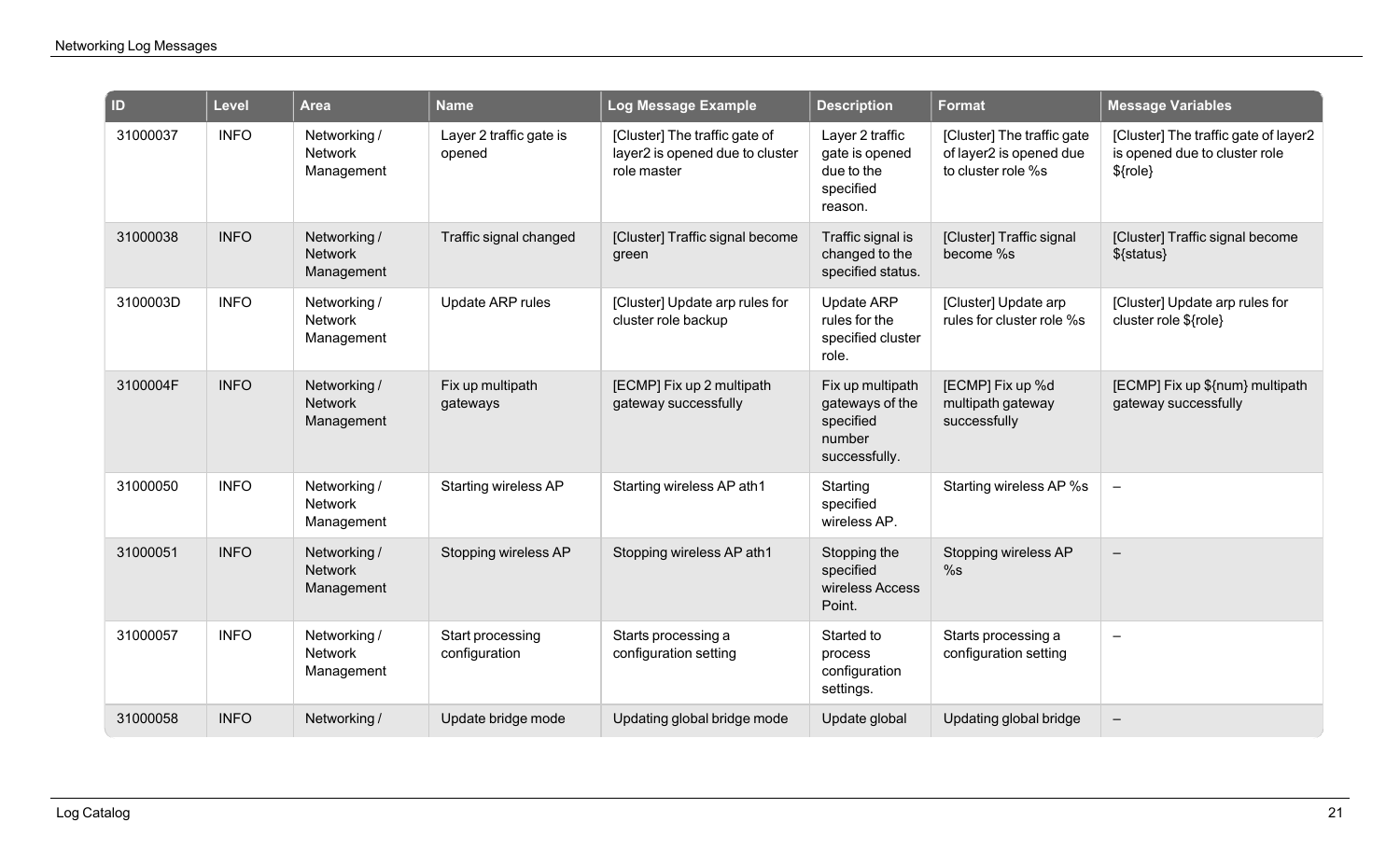| $\overline{a}$ | <b>Level</b> | <b>Area</b>                                  | <b>Name</b>                     | Log Message Example                                                                                         | <b>Description</b>                                                                         | <b>Format</b>                                                                                | <b>Message Variables</b>                                                                                         |
|----------------|--------------|----------------------------------------------|---------------------------------|-------------------------------------------------------------------------------------------------------------|--------------------------------------------------------------------------------------------|----------------------------------------------------------------------------------------------|------------------------------------------------------------------------------------------------------------------|
|                |              | <b>Network</b><br>Management                 | settings                        | setting                                                                                                     | bridge mode<br>settings.                                                                   | mode setting                                                                                 |                                                                                                                  |
| 31000059       | <b>INFO</b>  | Networking /<br><b>Network</b><br>Management | Update drop-in mode<br>settings | Updating global drop-in mode<br>setting                                                                     | Update global<br>drop-in mode<br>settings.                                                 | Updating global drop-in<br>mode setting                                                      | $\qquad \qquad -$                                                                                                |
| 3100005A       | <b>INFO</b>  | Networking /<br><b>Network</b><br>Management | Update wireless settings        | Updating wireless setting                                                                                   | Update wireless<br>settings                                                                | <b>Updating wireless</b><br>setting                                                          |                                                                                                                  |
| 3100005B       | <b>INFO</b>  | Networking /<br><b>Network</b><br>Management | Update secondary IP<br>settings | Updating Trust-1 secondary IP<br>(s) setting                                                                | Update<br>secondary IP<br>address settings<br>for the specified<br>interface.              | Updating %s secondary<br>$IP(s)$ setting                                                     | Updating \${if name} secondary<br>$IP(s)$ setting                                                                |
| 3100005C       | <b>INFO</b>  | Networking /<br><b>Network</b><br>Management | Update route settings           | Updating route setting                                                                                      | Update route<br>settings.                                                                  | Updating route setting                                                                       |                                                                                                                  |
| 3100005D       | <b>INFO</b>  | Networking /<br><b>Network</b><br>Management | Update 1to1 NAT<br>settings     | Updating 1to1 NAT setting                                                                                   | Update 1-to-1<br>NAT settings.                                                             | Updating 1to1 NAT<br>setting                                                                 | $\overline{\phantom{0}}$                                                                                         |
| 3100005E       | <b>INFO</b>  | Networking /<br><b>Network</b><br>Management | <b>Update DNS settings</b>      | <b>Updating DNS setting</b>                                                                                 | <b>Update DNS</b><br>settings.                                                             | <b>Updating DNS setting</b>                                                                  |                                                                                                                  |
| 31000070       | <b>INFO</b>  | Networking/<br><b>Network</b><br>Management  | Clean up stale<br>connections   | [Cluster] Clean up stale IP<br>connections with expired<br>address 192.168.1.22 for<br>PPPoE interface eth0 | Clean up stale<br>connections for<br>the expired IP<br>address on<br>dynamic<br>interface. | [Cluster] Clean up stale<br>IP connections with<br>expired address %s for<br>%s interface %s | [Cluster] Clean up stale IP<br>connections with expired address<br>\${ip} for dynamic interface \${dev_<br>name} |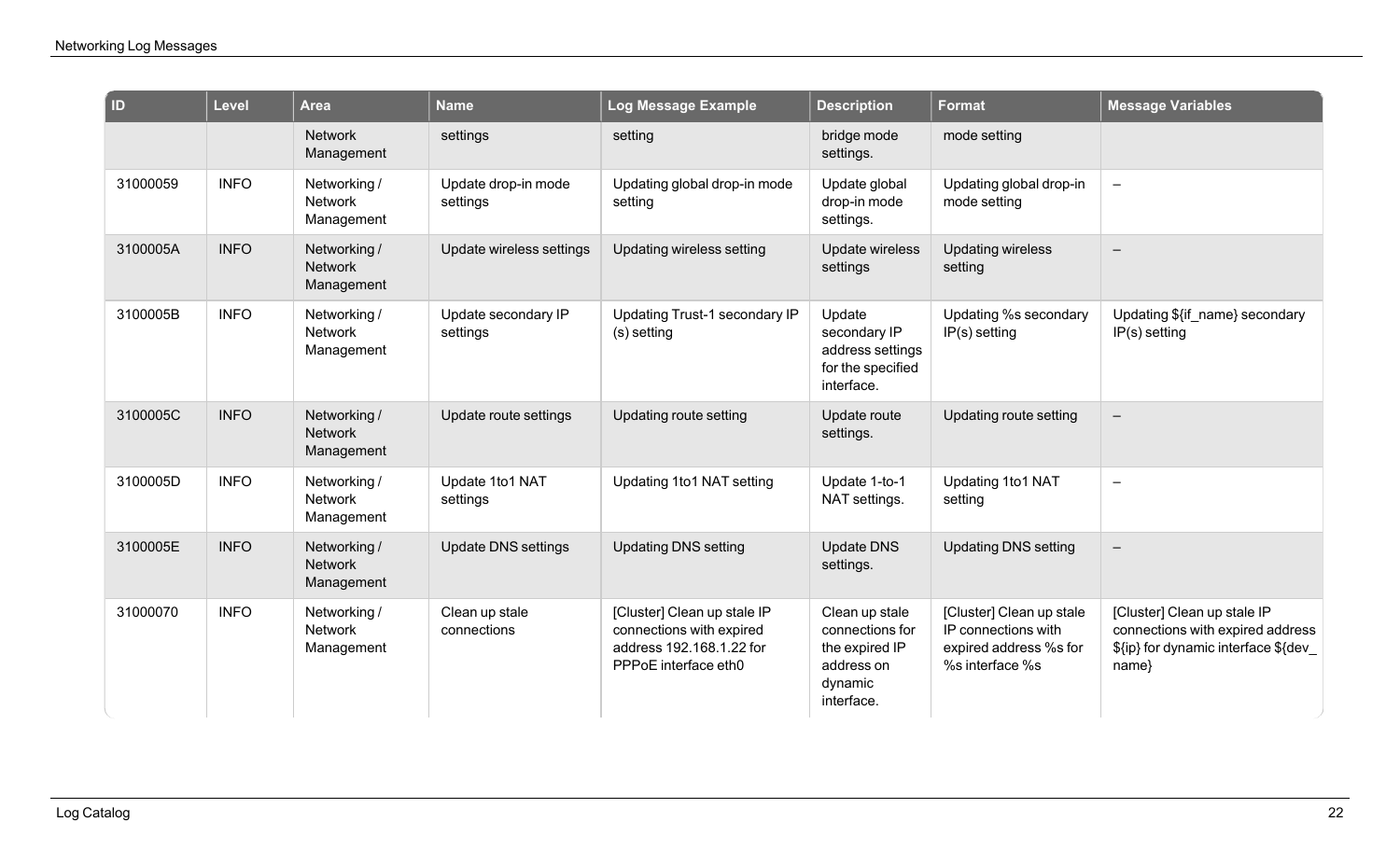| ID       | <b>Level</b> | <b>Area</b>                                  | <b>Name</b>                                     | <b>Log Message Example</b>                                                                                                                                                                                                                 | <b>Description</b>                                                                                                                    | <b>Format</b>                                                                                                                                                                                                                                    | <b>Message Variables</b>                             |
|----------|--------------|----------------------------------------------|-------------------------------------------------|--------------------------------------------------------------------------------------------------------------------------------------------------------------------------------------------------------------------------------------------|---------------------------------------------------------------------------------------------------------------------------------------|--------------------------------------------------------------------------------------------------------------------------------------------------------------------------------------------------------------------------------------------------|------------------------------------------------------|
| 31000075 | <b>ERROR</b> | Networking /<br><b>Network</b><br>Management | <b>DNSWatch servers</b><br>should not be in use | DNSWatch is expired or was<br>disabled. Your Firebox does<br>not have a configured DNS<br>server. To make sure your<br>Firebox does not use the<br>DNSWatch servers, you must<br>specify a DNS server in the<br>network DNS/WINS settings. | <b>DNSWatch</b><br>servers should<br>not be in use but<br>the Firebox does<br>not have an<br>alternative DNS<br>server it can<br>use. | DNSWatch is expired or<br>was disabled. Your<br>Firebox does not have a<br>configured DNS server.<br>To make sure your<br>Firebox does not use the<br>DNSWatch servers, you<br>must specify a DNS<br>server in the network<br>DNS/WINS settings. |                                                      |
| 31130001 | <b>ERROR</b> | Networking /<br>Network<br>Management        | Capture stopped                                 | Capture stopped, insufficient<br>space                                                                                                                                                                                                     | Capture stopped<br>due to the<br>specified<br>reason.                                                                                 | Capture stopped, %s                                                                                                                                                                                                                              | Capture stopped, \${reason}                          |
| 45000001 | <b>ERROR</b> | Networking /<br>Modem                        | Duplicate modem<br>instance running             | Another instance of Modem is<br>running                                                                                                                                                                                                    | System loaded<br>Modem process,<br>but another<br>instance is<br>already active.                                                      | Another instance of<br>Modem is running                                                                                                                                                                                                          | $\qquad \qquad -$                                    |
| 5A000001 | <b>INFO</b>  | Networking /<br>Dynamic DNS                  | Response from Dynamic<br><b>DNS</b> server      | Response from server: update<br>succeeded with no change,<br>abusive warning (1)                                                                                                                                                           | Receive the<br>specified<br>response from<br>the dynamic<br>DNS server.                                                               | Response from server:<br>%s(%d)                                                                                                                                                                                                                  | Response from server:<br>\${response} (\${ret_code}) |
| 5A000002 | <b>INFO</b>  | Networking /<br>Dynamic DNS                  | <b>Dynamic DNS Domain</b><br>Name Resolved      | Resolved domain<br>members.dyndns.org to<br>204.13.248.111                                                                                                                                                                                 | Dynamic DNS<br>server domain<br>name<br>successfully<br>resolved to an IP<br>address.                                                 | Resolved domain %s to<br>%s                                                                                                                                                                                                                      | Resolved domain \${domain} to<br>$$$ {ip}            |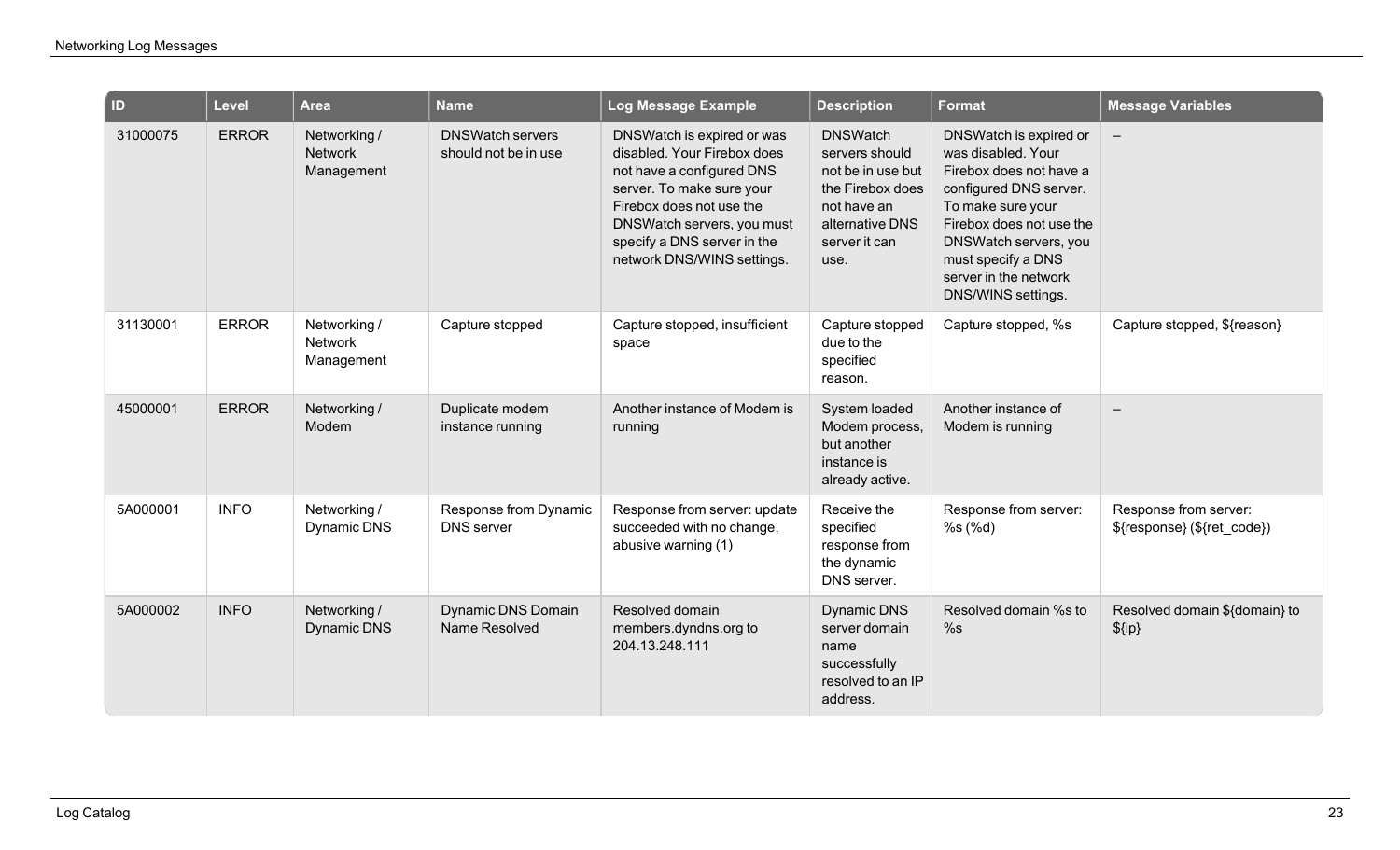| $\overline{D}$ | <b>Level</b> | <b>Area</b>                 | <b>Name</b>                        | Log Message Example                                                                                                                                             | <b>Description</b>                                                                  | <b>Format</b>                         | <b>Message Variables</b>                                          |
|----------------|--------------|-----------------------------|------------------------------------|-----------------------------------------------------------------------------------------------------------------------------------------------------------------|-------------------------------------------------------------------------------------|---------------------------------------|-------------------------------------------------------------------|
| 5A000003       | <b>INFO</b>  | Networking /<br>Dynamic DNS | Connected to the server            | Connected to:<br>members.dyndns.org /<br>204.13.248.111                                                                                                         | Connected to<br>the specified<br>dynamic DNS<br>server.                             | Connected to: %s / %s                 | Connected to: \${server_name} /<br>\${server_ip}                  |
| 5A000004       | <b>INFO</b>  | Networking /<br>Dynamic DNS | Connecting to the server           | Connecting to:<br>members.dyndns.com/<br>204.13.248.111                                                                                                         | Connecting to<br>the specified<br>dynamic DNS<br>server.                            | Connecting to: %s / %s                | Connecting to: \${server name}/<br>\${server ip}                  |
| 5A000005       | <b>INFO</b>  | Networking /<br>Dynamic DNS | Activate dynamic DNS               | Activating DynDNS on<br>interface: External                                                                                                                     | Activate<br>dynamic DNS on<br>the specified<br>interface.                           | Activating DynDNS on<br>interface: %s | Activating DynDNS on interface:<br>$$$ {if_name}                  |
| 5A000006       | <b>DEBUG</b> | Networking /<br>Dynamic DNS | Received reply from the<br>server  | Received reply: HTTP/1.1 200<br>OK Date: Tue, 27 Nov 2012<br>17:14:57 GMT Server: Apache<br>Content-Type: text/plain<br>Connection: close good<br>192.168.53.88 | Received the<br>specified reply<br>from the<br>dynamic DNS<br>server.               | Received reply: %s                    | Received reply: \${reply}                                         |
| 5A000007       | <b>ERROR</b> | Networking /<br>Dynamic DNS | Unable to resolve<br>domain name   | Could not resolve server:<br>members.dyndns.org                                                                                                                 | Could not<br>resolve domain<br>for dynamic<br>DNS server.                           | Could not resolve<br>server: %s       | Could not resolve server:<br>\${server}                           |
| 5A000008       | <b>ERROR</b> | Networking /<br>Dynamic DNS | Failed to connect to the<br>server | Could not connect to<br>members.dyndns.org /<br>204.13.248.111, connection<br>refused                                                                           | Could not<br>connect to the<br>dynamic DNS<br>server due to<br>specified<br>reason. | Could not connect to %s<br>/%s, %m    | Could not connect to \${server<br>name}/\${server_ip}, \${reason} |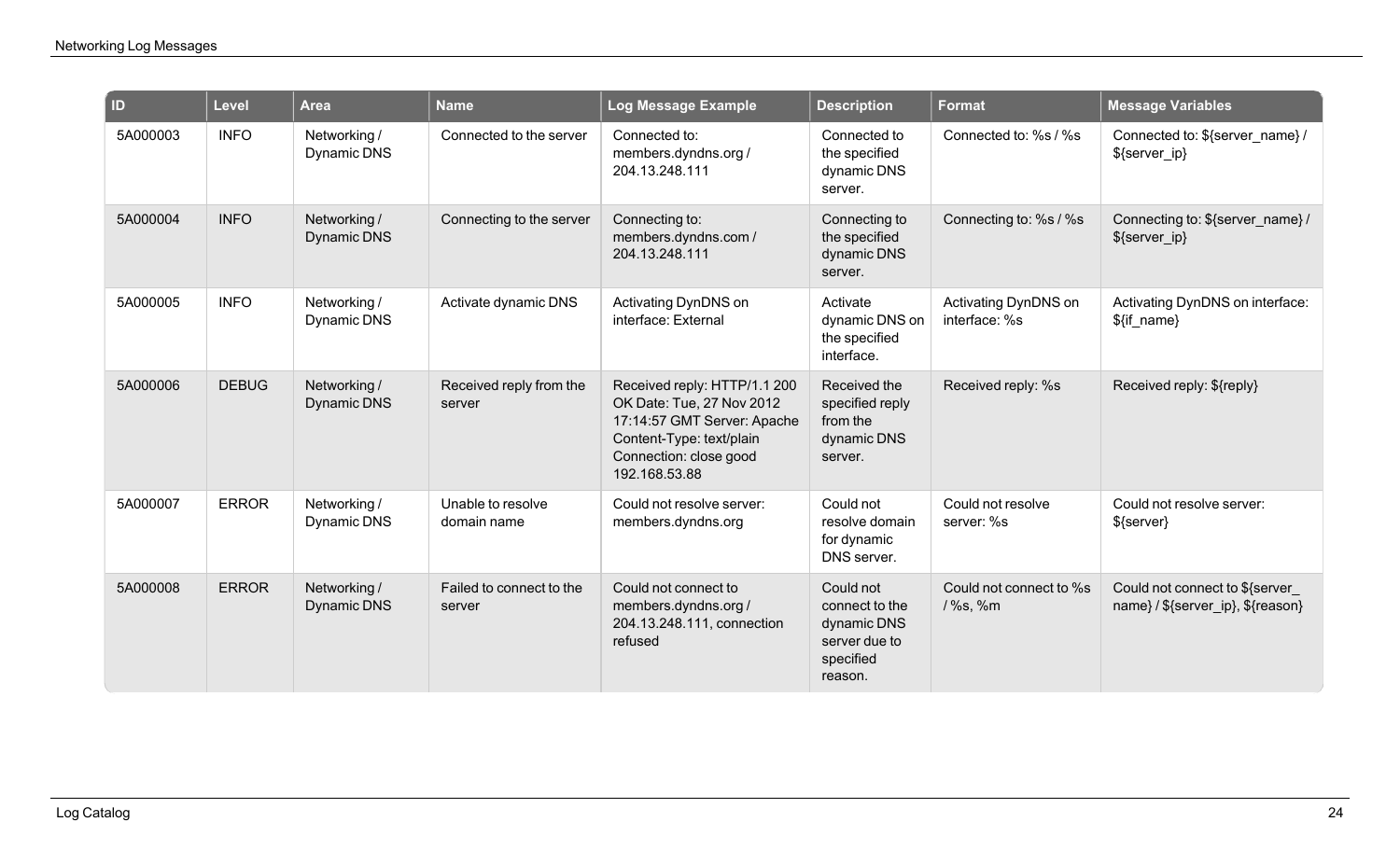| $\overline{\phantom{a}}$ ID | Level        | <b>Area</b>                        | <b>Name</b>                     | Log Message Example                                                    | <b>Description</b>                                                                                                         | <b>Format</b>                           | <b>Message Variables</b>                                        |
|-----------------------------|--------------|------------------------------------|---------------------------------|------------------------------------------------------------------------|----------------------------------------------------------------------------------------------------------------------------|-----------------------------------------|-----------------------------------------------------------------|
| 5A000009                    | <b>ERROR</b> | Networking /<br>Dynamic DNS        | Unable to connect to<br>server  | Unable to connect to server:<br>members.dyndns.org /<br>204.13.248.111 | Unable to<br>connect to the<br>specified<br>dynamic DNS<br>server.                                                         | Unable to connect to<br>server: %s / %s | Unable to connect to server:<br>\${server_name} / \${server_ip} |
| 5A00000A                    | <b>ERROR</b> | Networking /<br><b>Dynamic DNS</b> | No response from server         | No response from server<br>members.dyndns.org /<br>204.13.248.111      | Not able to get<br>response from<br>specified<br>dynamic DNS<br>server.                                                    | No response from server<br>$%s/$ %s     | No response from server<br>\${server_name} / \${server_ip}      |
| 5A00000B                    | <b>ERROR</b> | Networking /<br>Dynamic DNS        | Invalid response from<br>server | Invalid response from server (-<br>2)                                  | The dynamic<br><b>DNS</b> server<br>returned an<br>invalid response<br>code. The log<br>message<br>specifies that<br>code. | Invalid response from<br>server (%d)    | Invalid response from server<br>$($[ret_code]\)$                |
| 5A00000C                    | <b>INFO</b>  | Networking /<br><b>Dynamic DNS</b> | The time for next update        | Next update is on Tue, 27 Nov<br>2012 17:14:57                         | The log<br>message<br>specifies the<br>next update time<br>for dynamic<br>DNS.                                             | Next update is on %s                    | Next update is on \${time}                                      |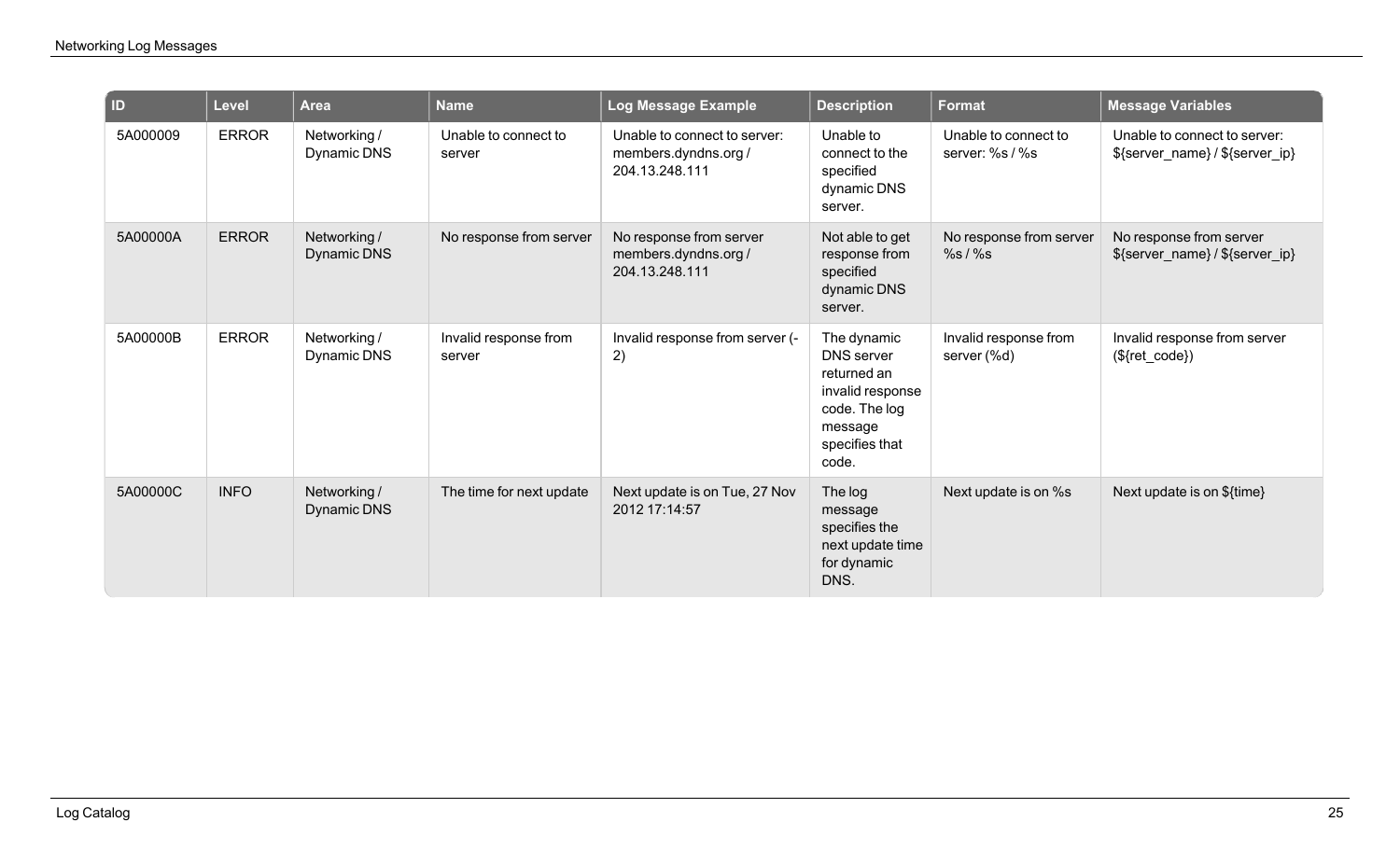| $\overline{a}$ | <b>Level</b> | <b>Area</b>                            | <b>Name</b>                   | Log Message Example                                                                  | <b>Description</b>                                                                                                      | <b>Format</b>                                                        | <b>Message Variables</b>                                                                                               |
|----------------|--------------|----------------------------------------|-------------------------------|--------------------------------------------------------------------------------------|-------------------------------------------------------------------------------------------------------------------------|----------------------------------------------------------------------|------------------------------------------------------------------------------------------------------------------------|
| 5A00000D       | <b>DEBUG</b> | Networking /<br>Dynamic DNS            | Send update request           | Sending update request (138<br>bytes): GET<br>/nic/update?system=dyndns              | Sending<br>dynamic DNS<br>update request.<br>The log<br>message<br>specifies the<br>size and content<br>of the request. | Sending update request<br>(%zu bytes): %s                            | Sending update request (\${size}<br>bytes): \${content}                                                                |
| 56000001       | <b>INFO</b>  | Networking /<br><b>Dynamic Routing</b> | Update IPv4 Dynamic<br>Routes | Sync add an IPv4 dynamic<br>route (10.0.1.2/24 gw<br>10.0.1.254 ifindex 1 metric 10) | Updated an IPv4<br>dynamic route.<br>The log<br>message<br>specifies the<br>route that is<br>changed.                   | %s %s an IPv4 dynamic<br>route (%s/%d gw %s<br>ifindex %d metric %d) | \${event} \${action} an IPv4<br>dynamic route (\${ip}/\${mask} gw<br>\${gw} ifindex \${ifindex} metric<br>$$$ {metric} |
| 56010002       | <b>ERROR</b> | Networking /<br><b>Dynamic Routing</b> | Failed to retrieve license    | Failed to retrieve active license<br>features                                        | Failed to retrieve<br>license features<br>for dynamic<br>routing.                                                       | Failed to retrieve active<br>license features                        | $\overline{\phantom{m}}$                                                                                               |
| 56010003       | <b>ERROR</b> | Networking /<br><b>Dynamic Routing</b> | Failed to parse license       | Failed to parse the active<br>license features                                       | Failed to parse<br>license features<br>for dynamic<br>routing.                                                          | Failed to parse the<br>active license features                       |                                                                                                                        |
| 56010004       | <b>ERROR</b> | Networking /<br><b>Dynamic Routing</b> | Not able to get license       | Could not get license for<br>dynamic routing features                                | Not able to get<br>license for<br>dynamic routing<br>features.                                                          | Could not get license for<br>dynamic routing features                | $\equiv$                                                                                                               |
| 56020001       | <b>DEBUG</b> | Networking /<br><b>Dynamic Routing</b> | Received interface event      | Received interface status<br>event                                                   | Received an<br>interface status<br>event.                                                                               | Received interface<br>status event                                   |                                                                                                                        |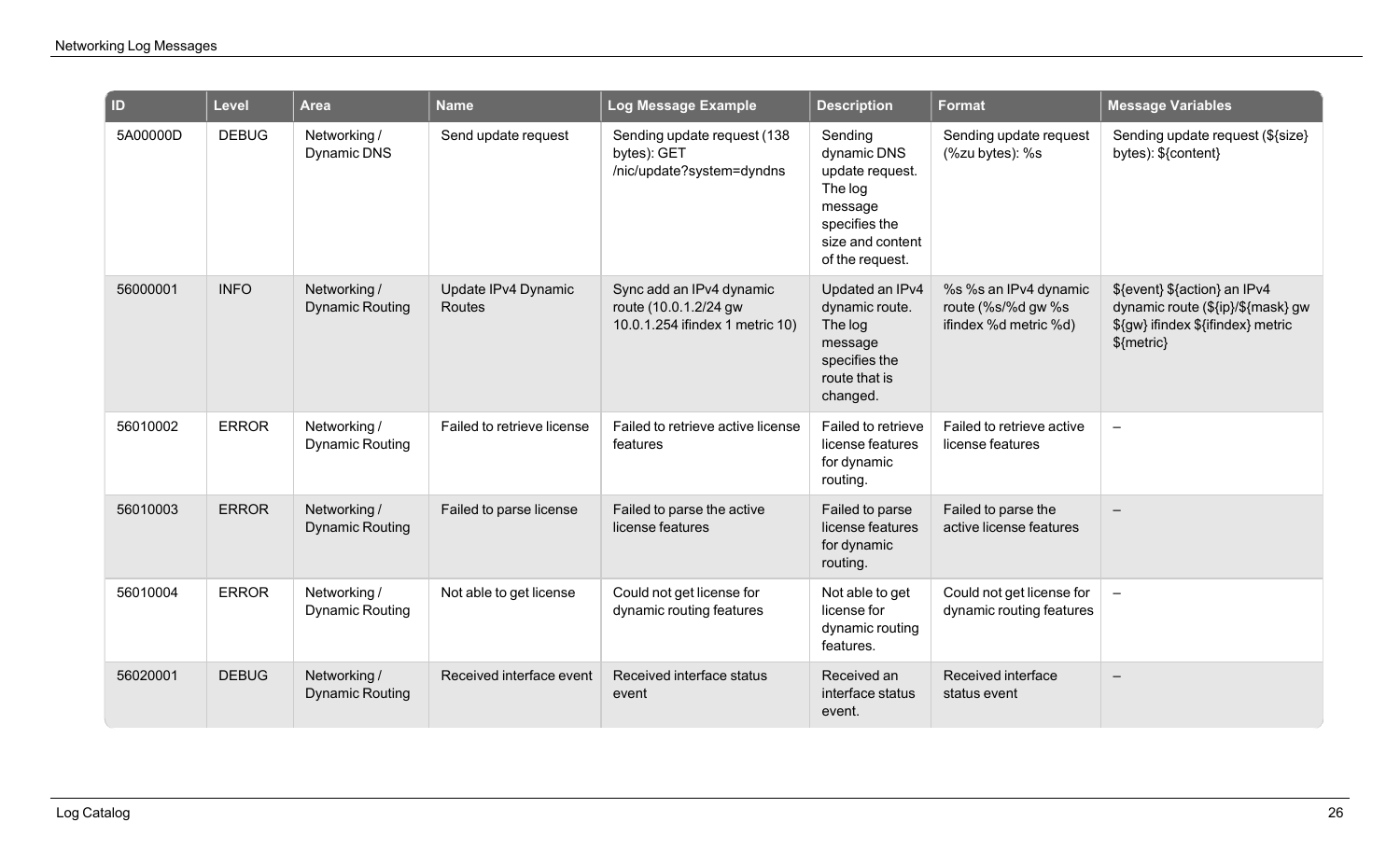| $\blacksquare$ | <b>Level</b> | <b>Area</b>                            | <b>Name</b>                           | Log Message Example                                                                        | <b>Description</b>                                                                                                       | <b>Format</b>                                               | <b>Message Variables</b>                                                   |
|----------------|--------------|----------------------------------------|---------------------------------------|--------------------------------------------------------------------------------------------|--------------------------------------------------------------------------------------------------------------------------|-------------------------------------------------------------|----------------------------------------------------------------------------|
| 56020002       | <b>DEBUG</b> | Networking /<br><b>Dynamic Routing</b> | Received cluster event                | Received cluster ready event                                                               | Received cluster<br>ready event.                                                                                         | Received cluster ready<br>event                             | $\overline{\phantom{m}}$                                                   |
| 56020003       | <b>DEBUG</b> | Networking /<br><b>Dynamic Routing</b> | Received cluster event                | Received cluster role change<br>event                                                      | <b>Received cluster</b><br>role change<br>event.                                                                         | Received cluster role<br>change event                       |                                                                            |
| 56020004       | <b>DEBUG</b> | Networking /<br><b>Dynamic Routing</b> | Received license event                | Received License Update<br>event                                                           | Received a<br>license update<br>event.                                                                                   | <b>Received License</b><br>Update event                     |                                                                            |
| 56020005       | <b>ERROR</b> | Networking /<br><b>Dynamic Routing</b> | RCS unresponsive                      | RCS(10.10.10.10) is<br>unresponsive, and is<br>considered stopped                          | The RCS at the<br>specified IP<br>address has<br>become<br>unresponsive                                                  | $RCS$ (%s) is<br>unresponsive, and is<br>considered stopped | RCS(\${ip}) is unresponsive, and<br>is considered stopped                  |
| 56020006       | <b>INFO</b>  | Networking /<br><b>Dynamic Routing</b> | Not able to forward<br>request to RCS | Could not forward request to<br>RCS, not connected                                         | Not able to<br>forward request<br>to RCS due to<br>no connection.                                                        | Could not forward<br>request to RCS, not<br>connected       | $\overline{\phantom{0}}$                                                   |
| 56030001       | <b>ERROR</b> | Networking /<br><b>Dynamic Routing</b> |                                       | Configuration error detected in<br>ripd.conf, line 12: 'network<br>192.168.53.0/24 area 0' | An error was<br>detected in the<br>configuration.<br>The log<br>message<br>specifies the line<br>number of the<br>error. | Configuration error<br>detected in %s, line %d:<br>'%s'     | Configuration error detected in<br>\${config}, line \${lineno}: '\${line}' |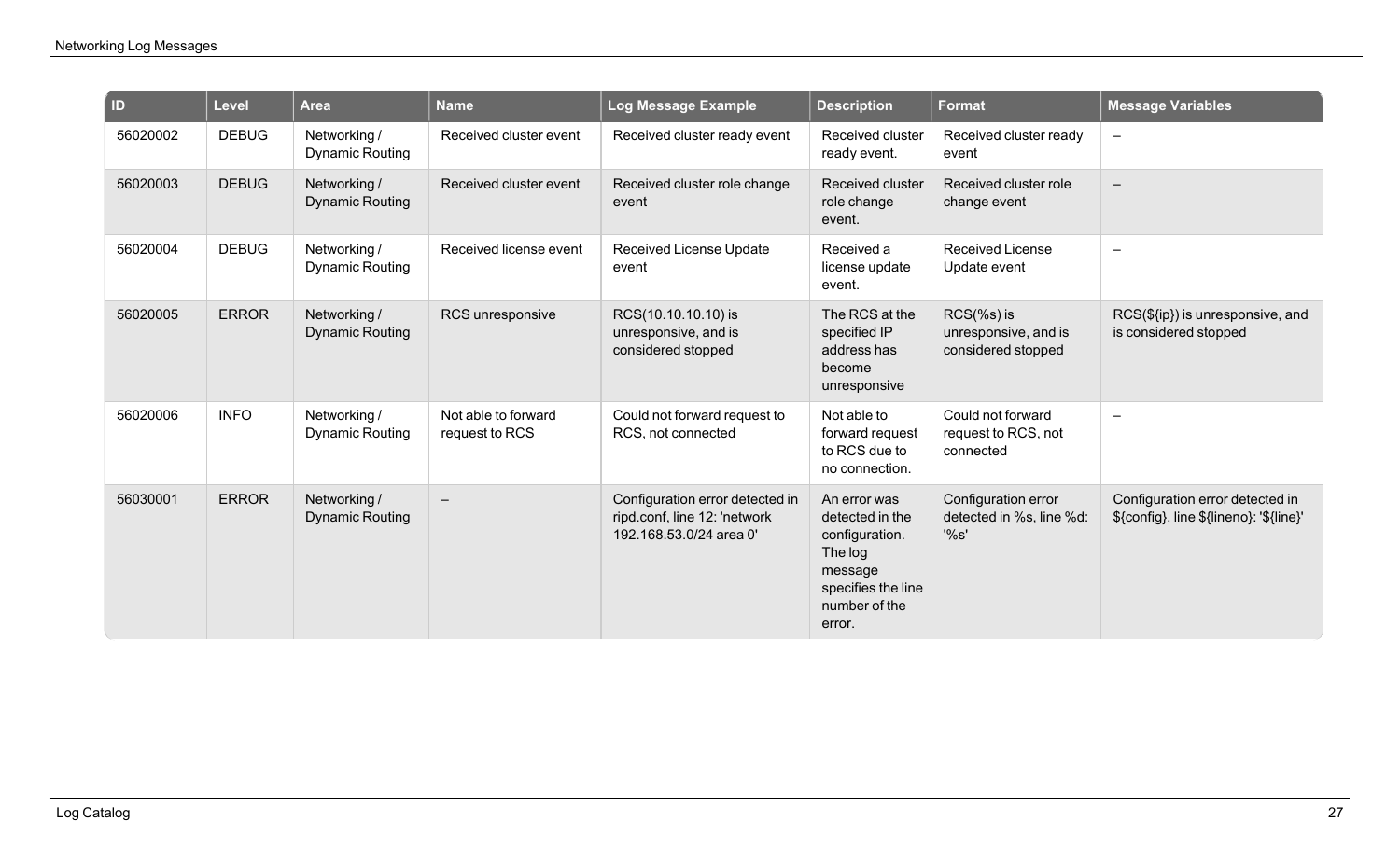| $\overline{a}$ | <b>Level</b> | <b>Area</b>                            | Name                                 | <b>Log Message Example</b>             | <b>Description</b>                                                    | <b>Format</b>                   | <b>Message Variables</b>         |
|----------------|--------------|----------------------------------------|--------------------------------------|----------------------------------------|-----------------------------------------------------------------------|---------------------------------|----------------------------------|
| 56040001       | <b>ERROR</b> | Networking /<br><b>Dynamic Routing</b> | Not able to connect to<br><b>RCS</b> | Could not connect to RCS,<br>10.0.1.10 | Not able to<br>connect to RCS<br>with the<br>specified IP<br>address. | Could not connect to<br>RCS, %s | Could not connect to RCS, \${ip} |
| 56040002       | <b>ERROR</b> | Networking /<br><b>Dynamic Routing</b> | Connection to RCS<br>closed          | Connection to RCS was closed           | Connection to<br>RCS closed.                                          | Connection to RCS was<br>closed | —                                |

## <span id="page-30-0"></span>**Event**

Networking log messages of the *Event* log type.

| D        | Level        | <b>Area</b>                  | <b>Name</b>            | <b>Log Message Example</b>                    | <b>Description</b>                                                      | Format                                           | <b>Message Variables</b> |
|----------|--------------|------------------------------|------------------------|-----------------------------------------------|-------------------------------------------------------------------------|--------------------------------------------------|--------------------------|
| 09000004 | <b>ERROR</b> | Networking /<br>PPPoE        | Authentication failure | <b>PPPoE</b> authentication failed            | The Firebox or<br>XTM device<br>failed to<br>authenticate for<br>PPPoE. | <b>PPPoE</b><br>authentication<br>failed         | $\overline{\phantom{0}}$ |
| 09000005 | <b>ERROR</b> | Networking /<br><b>PPPoE</b> | PPPoE stopped          | PPPoE stopped unexpectedly<br>(unknown error) | PPPoE stopped<br>unexpectedly<br>due to an<br>unknown error.            | PPPoE stopped<br>unexpectedly<br>(unknown error) | $\overline{\phantom{m}}$ |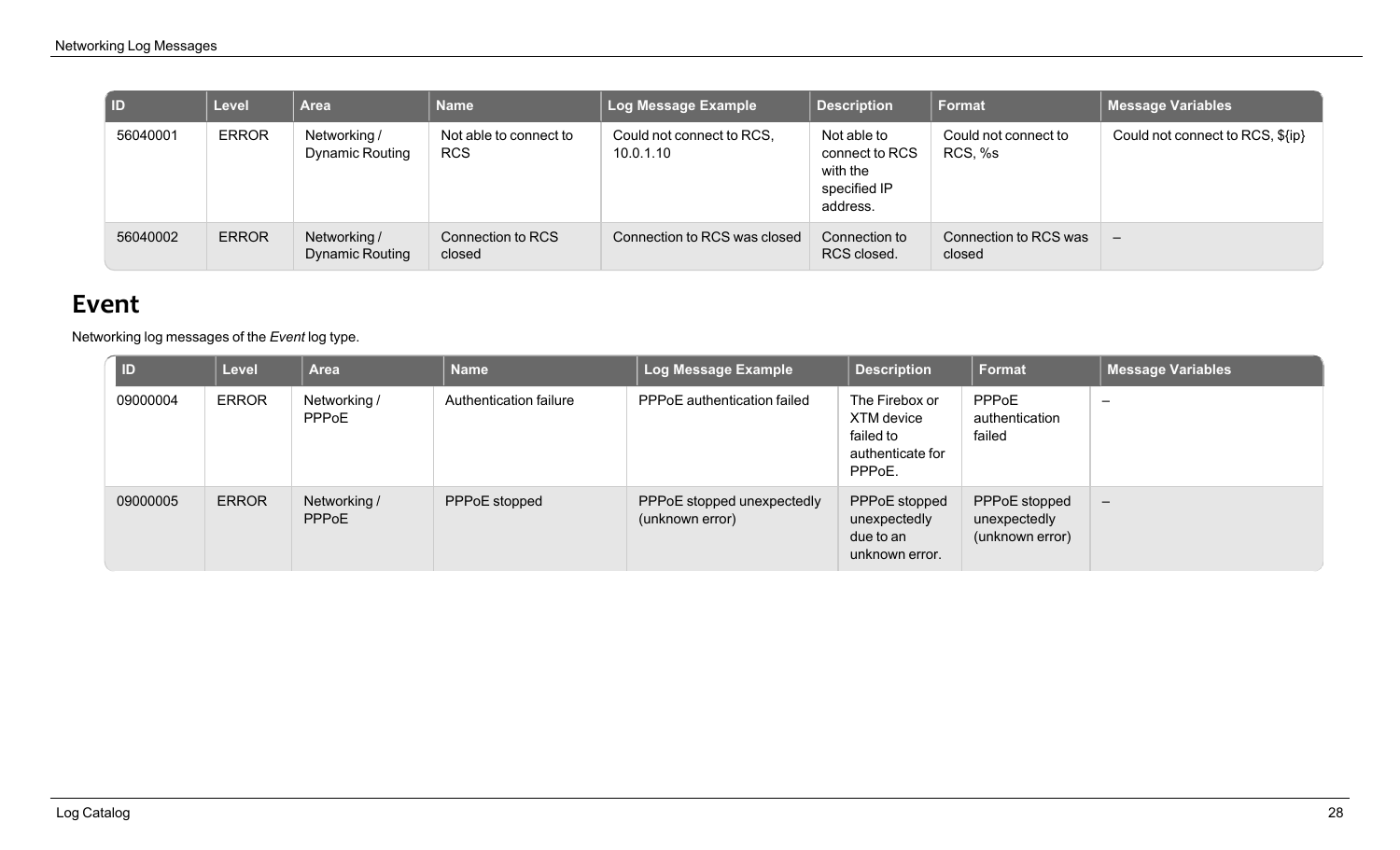| $\blacksquare$ | <b>Level</b> | <b>Area</b>                  | <b>Name</b>               | Log Message Example                                                                                                  | <b>Description</b>                                                                                                                                                                           | Format                                                                                     | <b>Message Variables</b>                                                                                                                   |
|----------------|--------------|------------------------------|---------------------------|----------------------------------------------------------------------------------------------------------------------|----------------------------------------------------------------------------------------------------------------------------------------------------------------------------------------------|--------------------------------------------------------------------------------------------|--------------------------------------------------------------------------------------------------------------------------------------------|
| 09000008       | <b>INFO</b>  | Networking /<br>PPPoE        | Enforce static IP address | [eth2 (External)] Enforced<br>PPPoE static IP address:<br>192.168.3.48 is replaced with<br>192.168.3.29              | Replaced the<br>assigned PPPoE<br>IP address with<br>the configured<br>static IP address.<br>The assigned IP<br>address is<br>retained as a<br>secondary IP<br>address for the<br>interface. | [%s (%s)]<br>Enforced PPPoE<br>static IP address:<br>%s is replaced<br>with %s             | $[$(dev_name) ($(if_name))]$<br>Enforced PPPoE static IP address:<br>\${nego_ip} is replaced with<br>\${static_ip}                         |
| 09000009       | <b>INFO</b>  | Networking /<br><b>PPPoE</b> | Session established       | [eth0 (External)] PPPoE<br>session[11] is established,<br>acquired IP address<br>192.168.3.48, peer<br>192.168.3.254 | The specified<br>interface<br>established a<br>PPPoE session.<br>The log message<br>also specifies the<br>session ID,<br>acquired IP<br>address, and<br>peer IP address.                     | [%s (%s)] PPPoE<br>session[%d] is<br>established,<br>acquired IP<br>address %s, peer<br>%s | [\${physical_name} (\${ifname})]<br>PPPoE session[\${session_id}] is<br>established, acquired IP address<br>\${ipaddr}, peer \${peer_addr} |
| 0900000A       | <b>INFO</b>  | Networking /<br>PPPoE        | <b>Disconnect</b>         | [eth0 (External)] PPPoE<br>session[11] is disconnected.                                                              | The PPPoE<br>session for the<br>specified<br>interface is<br>disconnected.                                                                                                                   | $[%s (%s)]$ PPPoE<br>session[%d] is<br>disconnected.                                       | $\equiv$                                                                                                                                   |
| 16000001       | <b>ERROR</b> | Networking / DHCP<br>Server  | <b>DHCP</b> discover      | <b>DHCPDISCOVER</b> from<br>00:50:04:ce:c6:3d via eth1:<br>network 192.168.111.0/24: no<br>free leases               | <b>Received DHCP</b><br>discover from the<br>client, but there<br>are no free<br>leases available.                                                                                           | %s                                                                                         |                                                                                                                                            |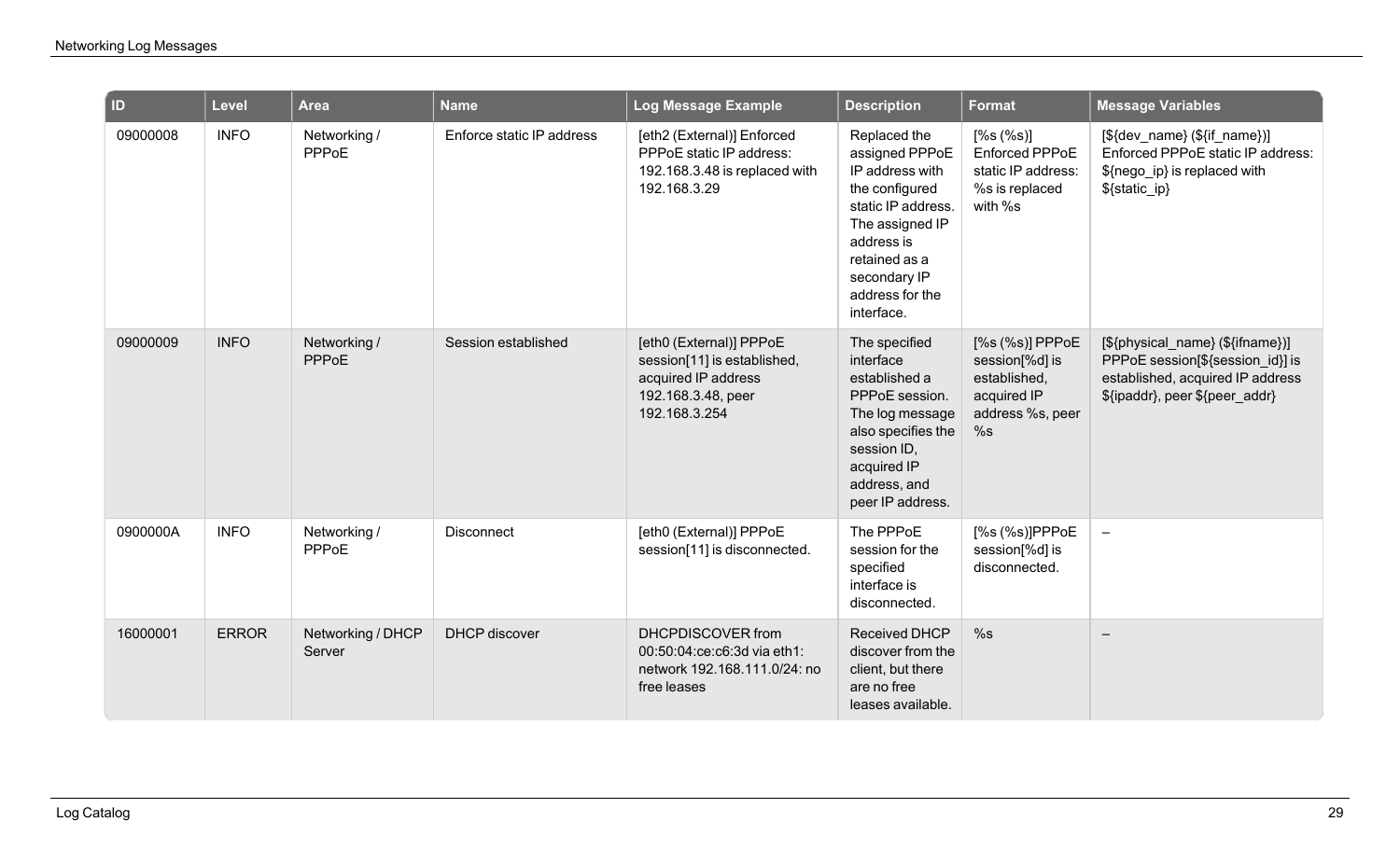| ID       | Level       | <b>Area</b>                                  | <b>Name</b>                        | <b>Log Message Example</b>                                                       | <b>Description</b>                                                                                                 | Format                                                                     | <b>Message Variables</b>                                |
|----------|-------------|----------------------------------------------|------------------------------------|----------------------------------------------------------------------------------|--------------------------------------------------------------------------------------------------------------------|----------------------------------------------------------------------------|---------------------------------------------------------|
| 16000002 | <b>INFO</b> | Networking / DHCP<br>Server                  | DHCP offer                         | DHCPOFFER on<br>192.168.111.20 to<br>84:2b:2b:a6:02:3f (client) via<br>eth1      | The DHCP<br>server offered an<br>IP address to the<br>specified client<br>device.                                  | %s                                                                         | $\equiv$                                                |
| 16000003 | <b>INFO</b> | Networking / DHCP<br>Server                  | <b>DHCP</b> request                | DHCPREQUEST for<br>192.168.111.20 from<br>84:2b:2b:a6:02:3f (client) via<br>eth1 | <b>Received DHCP</b><br>request for<br>specified IP<br>address from the<br>specified client.                       | %s                                                                         |                                                         |
| 31000009 | <b>INFO</b> | Networking /<br><b>Network</b><br>Management | Interface initializing             | [eth1 (Trusted)] Interface<br>initializing                                       | Initializing the<br>specified<br>interface.                                                                        | [%s (%s)]<br>Interface<br>initializing                                     | $[$(dev_name) ($(if_name))]$<br>Interface initializing  |
| 3100000A | <b>INFO</b> | Networking /<br><b>Network</b><br>Management | Interface shutting down            | [eth1 (Trusted)] Interface<br>shutting down                                      | Shutting down<br>the specified<br>interface.                                                                       | [%s (%s)]<br>Interface shutting<br>down                                    | $[$(dev_name) ($(if_name))]$<br>Interface shutting down |
| 3100000B | <b>INFO</b> | Networking /<br><b>Network</b><br>Management | Multi-WAN interface<br>activated.  | [eth1 (Trusted)] Interface is<br>activated as link state becomes<br>UP.          | Interface is<br>activated as link<br>state becomes<br>UP. The log<br>message<br>specifies the<br>interface.        | [%s (%s)]<br>Interface is<br>activated as link<br>state becomes<br>UP.     | $\overline{\phantom{m}}$                                |
| 3100000D | <b>WARN</b> | Networking /<br>Network<br>Management        | Multi-WAN interface<br>deactivated | [eth1 (Trusted)] Interface is<br>deactivated as link state<br>becomes DOWN.      | Interface is<br>deactivated as<br>link state<br>becomes<br>DOWN. The log<br>message<br>specifies the<br>interface. | [%s (%s)]<br>Interface is<br>deactivated as<br>link state<br>becomes DOWN. |                                                         |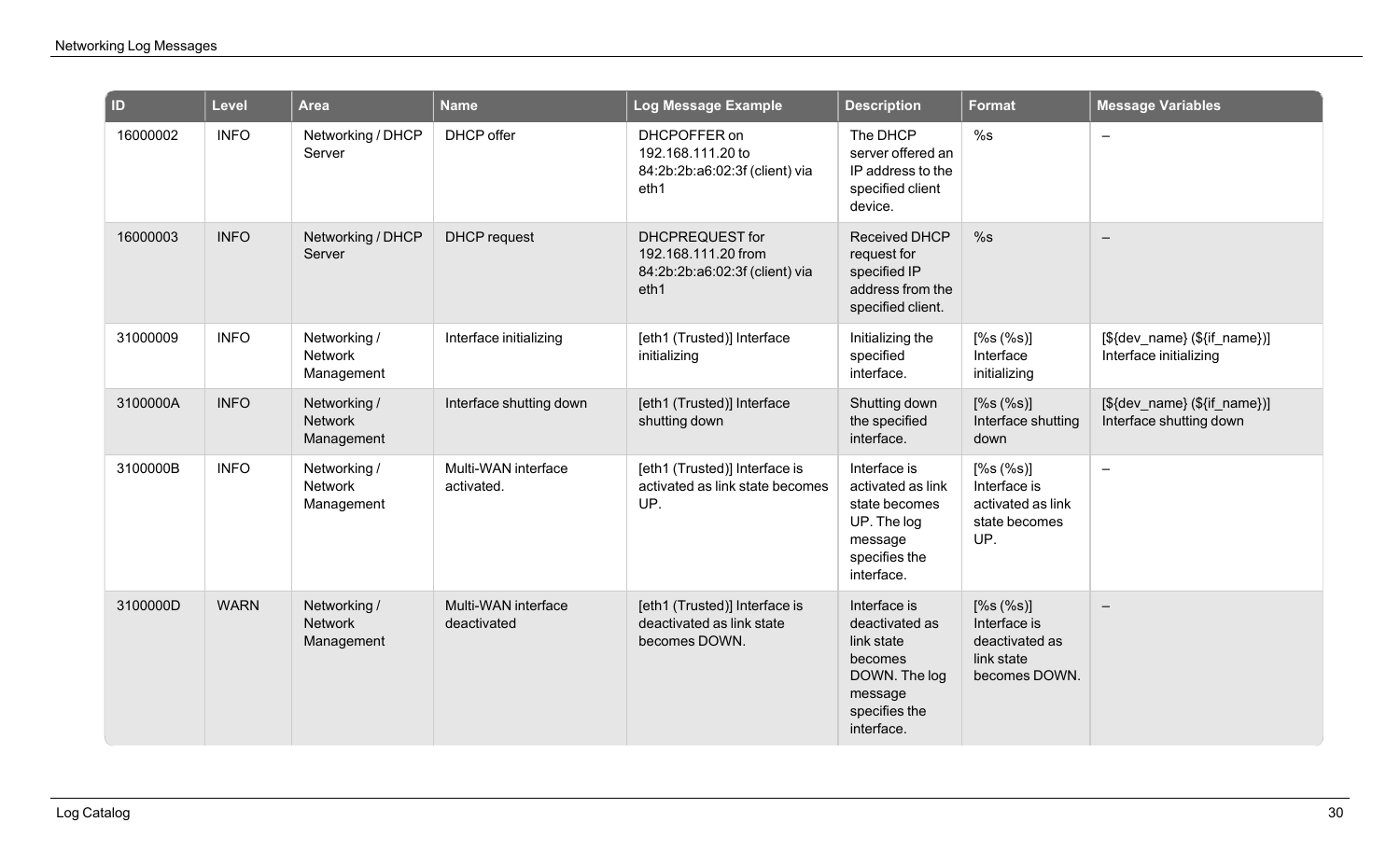| D        | <b>Level</b> | <b>Area</b>                                  | <b>Name</b>                           | <b>Log Message Example</b>                                             | <b>Description</b>                                                                              | <b>Format</b>                                                      | <b>Message Variables</b>                                                              |
|----------|--------------|----------------------------------------------|---------------------------------------|------------------------------------------------------------------------|-------------------------------------------------------------------------------------------------|--------------------------------------------------------------------|---------------------------------------------------------------------------------------|
| 31000010 | <b>ERROR</b> | Networking /<br>Network<br>Management        | Failed to add bridge                  | Failed to add bridge tbr0 VLAN<br>ID 1                                 | Failed to add<br>bridge                                                                         | Failed to add<br>bridge %s VLAN<br>ID %d                           | $\overline{\phantom{a}}$                                                              |
| 31000029 | <b>ERROR</b> | Networking /<br><b>Network</b><br>Management | Failed to add interface IP<br>address | [eth1 (Trusted)] Failed to add<br>address 198.51.100.0                 | Failed to add the<br>specified IP<br>address to the<br>specified<br>interface.                  | [%s (%s)] Failed<br>to %s address %s                               | $\qquad \qquad -$                                                                     |
| 3100002B | <b>ERROR</b> | Networking /<br>Network<br>Management        | Interface is disabled                 | [eth1 (Trusted)] Interface is<br>disabled because it does not<br>exist | Specified<br>interface does<br>not exist, The<br>interface status<br>is set to disabled.        | [%s (%s)]<br>Interface is<br>disabled because<br>it does not exist | $[\$(dev_name) \ (\$(if_name)]$<br>Interface is disabled because it<br>does not exist |
| 3100002C | <b>WARN</b>  | Networking /<br>Network<br>Management        | Interface link status changed         | [eth1 (Trusted)] Interface link<br>status changed to UP                | The interface link<br>status has<br>changed. The<br>log message<br>specifies the new<br>status. | $[%s ($\%s$)]$<br>Interface link<br>status changed to<br>%s        | $\overline{\phantom{m}}$                                                              |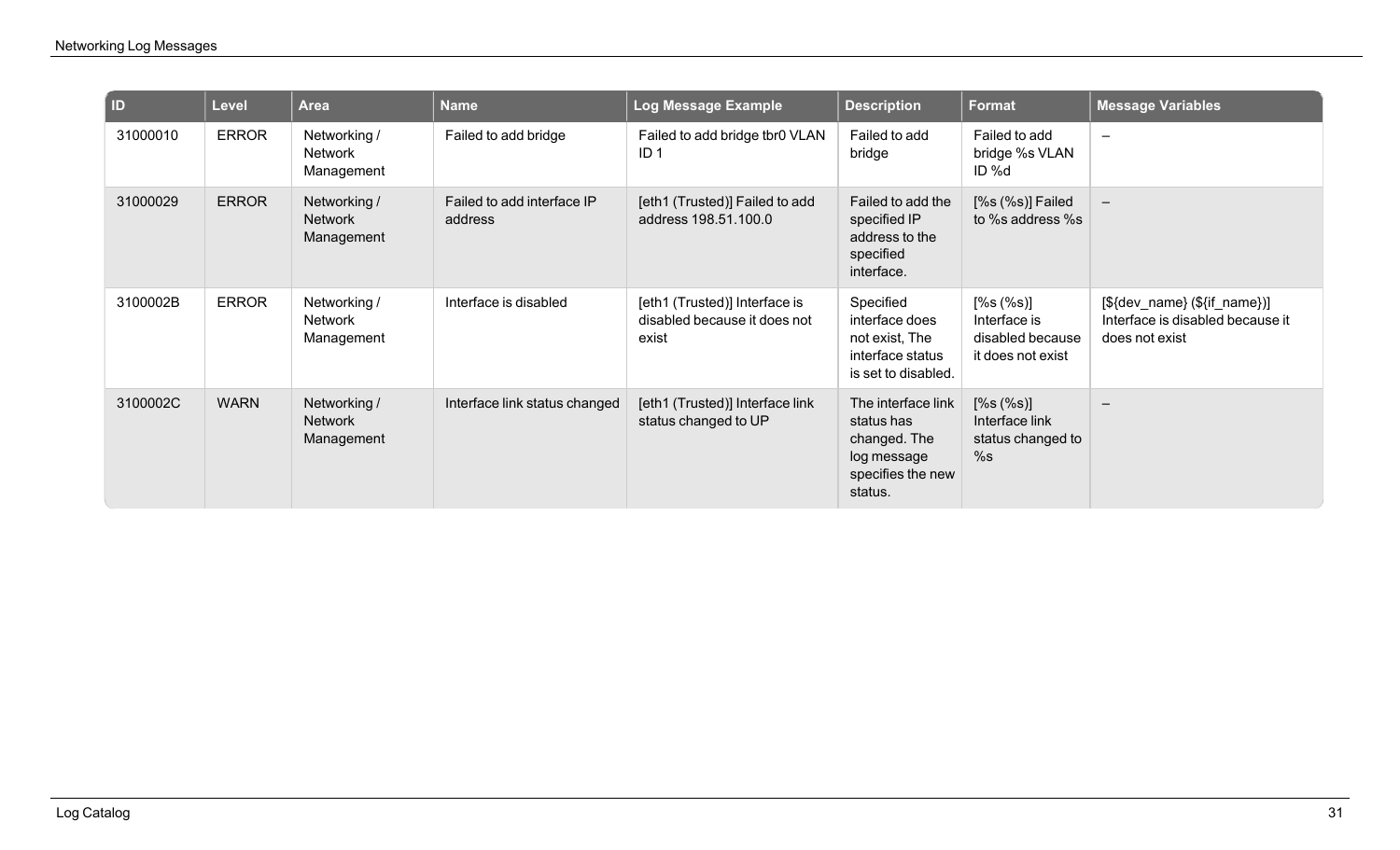| $\overline{a}$ | <b>Level</b> | <b>Area</b>                                  | <b>Name</b>                            | Log Message Example                                                                                                                                                                                     | <b>Description</b>                                                                                                                                                                         | <b>Format</b>                                                                                                                                                                                                  | <b>Message Variables</b>                                                                                                                                                                                                                           |
|----------------|--------------|----------------------------------------------|----------------------------------------|---------------------------------------------------------------------------------------------------------------------------------------------------------------------------------------------------------|--------------------------------------------------------------------------------------------------------------------------------------------------------------------------------------------|----------------------------------------------------------------------------------------------------------------------------------------------------------------------------------------------------------------|----------------------------------------------------------------------------------------------------------------------------------------------------------------------------------------------------------------------------------------------------|
| 31000039       | <b>INFO</b>  | Networking /<br><b>Network</b><br>Management | Cluster management<br>interface change | [Cluster] Management interface<br>setting is changed: interface<br>from eth1 to eth2, IPv4 address<br>from 10.0.1.3 to 10.0.2.3, IPv4<br>mask from 24 to 24, IPv6 CIDR<br>from 2000::1/64 to 2001::2/64 | The<br>configuration for<br>the cluster<br>management<br>interface<br>changed. The<br>log message<br>specifies<br>changes to the<br>interface, IP<br>address, mask<br>and IPv6<br>address. | [Cluster]<br>Management<br>interface setting<br>is changed:<br>interface from %s<br>to %s, IPv4<br>address from<br>%u.%u.%u.%u to<br>%u.%u.%u.%u<br>IPv4 mask from<br>%d to %d IPv6<br>CIDR from %s to<br>%s%s | [Cluster] Management interface<br>setting is changed: interface from<br>\${pre_if} to \${new_if}, IPv4 address<br>from \${pre_ip} to \${new_ip} IPv4<br>mask from \${pre_mask} to \${new_<br>mask} IPv6 CIDR from \${pre_ipv6}<br>to %{new ipv6}%s |
| 3100003A       | <b>WARN</b>  | Networking /<br><b>Network</b><br>Management | Cluster is enabled                     | Cluster is enabled and is<br>forming                                                                                                                                                                    | Cluster is<br>enabled and is<br>forming.                                                                                                                                                   | Cluster is enabled<br>and is forming                                                                                                                                                                           | $\overline{\phantom{m}}$                                                                                                                                                                                                                           |
| 3100003B       | <b>WARN</b>  | Networking /<br><b>Network</b><br>Management | Cluster setting changed to<br>disabled | Cluster setting changed from<br>enabled to disabled                                                                                                                                                     | The cluster<br>setting was<br>changed from<br>enabled to<br>disabled.                                                                                                                      | <b>Cluster setting</b><br>changed from<br>enabled to<br>disabled                                                                                                                                               | $\qquad \qquad -$                                                                                                                                                                                                                                  |
| 3100003E       | <b>INFO</b>  | Networking /<br><b>Network</b><br>Management | Cluster A/P role changed               | [Cluster] Cluster A/P role<br>successfully changed from<br>master to idle.                                                                                                                              | The role of this<br>device in the<br>active/passive<br>(A/P) cluster<br>changed. The<br>log message<br>specifies the old<br>and new roles.                                                 | [Cluster] Cluster<br>A/P role<br>successfully<br>changed from %s<br>to %s.                                                                                                                                     | $\overline{\phantom{m}}$                                                                                                                                                                                                                           |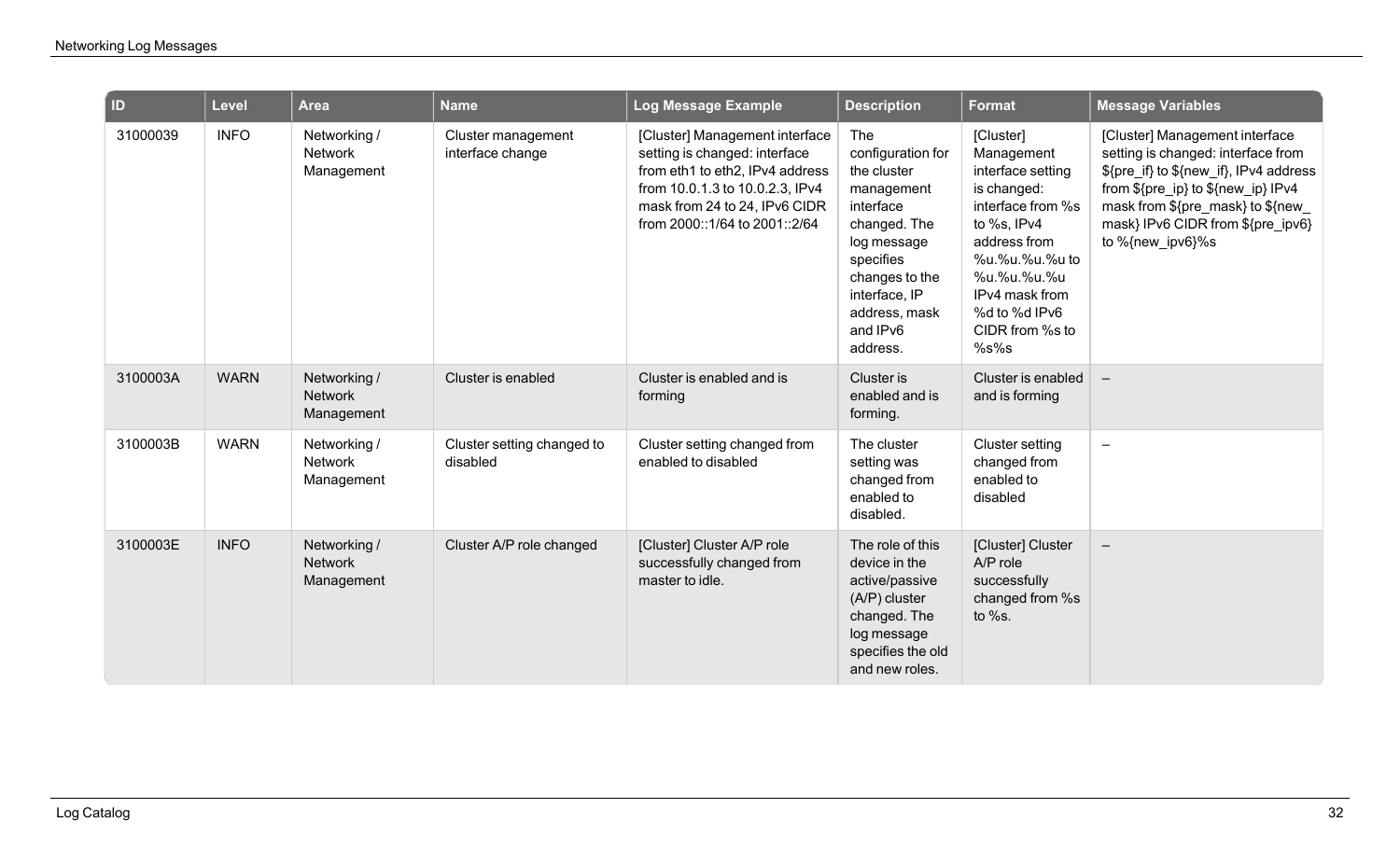| $\blacksquare$ | Level       | <b>Area</b>                                  | <b>Name</b>                            | Log Message Example                                                        | <b>Description</b>                                                                                                 | <b>Format</b>                                                              | <b>Message Variables</b>                                                |
|----------------|-------------|----------------------------------------------|----------------------------------------|----------------------------------------------------------------------------|--------------------------------------------------------------------------------------------------------------------|----------------------------------------------------------------------------|-------------------------------------------------------------------------|
| 3100003F       | <b>INFO</b> | Networking /<br>Network<br>Management        | Cluster A/A role changed               | [Cluster] Cluster A/A role<br>successfully changed from<br>master to idle. | The Cluster<br>active/active<br>$(A/A)$ role<br>changed. The<br>log message<br>specifies the old<br>and new roles. | [Cluster] Cluster<br>A/A role<br>successfully<br>changed from %s<br>to %s. | $\overline{\phantom{a}}$                                                |
| 31000046       | <b>INFO</b> | Networking /<br><b>Network</b><br>Management | Activating external interface          | [eth0 (External)] Activating<br>external interface                         | Activating<br>specified<br>external<br>interface.                                                                  | [%s (%s)]<br>Activating<br>external interface                              | $[\$(\&\{dev_name\} \ (\$(if_name\})]$<br>Activating external interface |
| 31000047       | <b>INFO</b> | Networking /<br>Network<br>Management        | Deactivating external<br>interface     | [eth0 (External)] Deactivating<br>external interface                       | Deactivating the<br>specified<br>external<br>interface.                                                            | [%s (%s)]<br>Deactivating<br>external interface                            | $[$(dev_name) ($(if_name))]$<br>Deactivating external interface         |
| 31000052       | <b>INFO</b> | Networking /<br>Network<br>Management        | Starting wireless AP service           | Starting wireless AP service                                               | <b>Starting wireless</b><br>AP service.                                                                            | <b>Starting wireless</b><br>AP service                                     | $-$                                                                     |
| 31000054       | <b>INFO</b> | Networking /<br><b>Network</b><br>Management | Detect rogue wireless AP               | Starting the scan for rogue<br>wireless AP detection                       | Starting rogue<br>wireless AP<br>detection scan.                                                                   | Starting the scan<br>for rogue wireless<br>AP detection                    | $\equiv$                                                                |
| 31000055       | <b>INFO</b> | Networking /<br><b>Network</b><br>Management | Stop detecting rogue<br>wireless AP    | Stopping the scan for rogue<br>wireless AP detection                       | Stopping rogue<br>wireless AP<br>detection scan.                                                                   | Stopping the scan<br>for rogue wireless<br>AP detection                    |                                                                         |
| 31000056       | <b>INFO</b> | Networking /<br><b>Network</b><br>Management | Restart detecting rogue<br>wireless AP | Restart the scan for rogue<br>wireless AP detection                        | Restart rogue<br>wireless AP<br>detection scan.                                                                    | Restart the scan<br>for rogue wireless<br>AP detection                     | $\overline{\phantom{m}}$                                                |
| 31000069       | <b>INFO</b> | Networking /<br><b>Network</b>               | IPv6 interface activated.              | [eth0 (External)] IPv6 interface<br>is activated.                          | An IPv6 interface<br>was activated.                                                                                | [%s (%s)] IPv6<br>interface is                                             | $\overline{\phantom{m}}$                                                |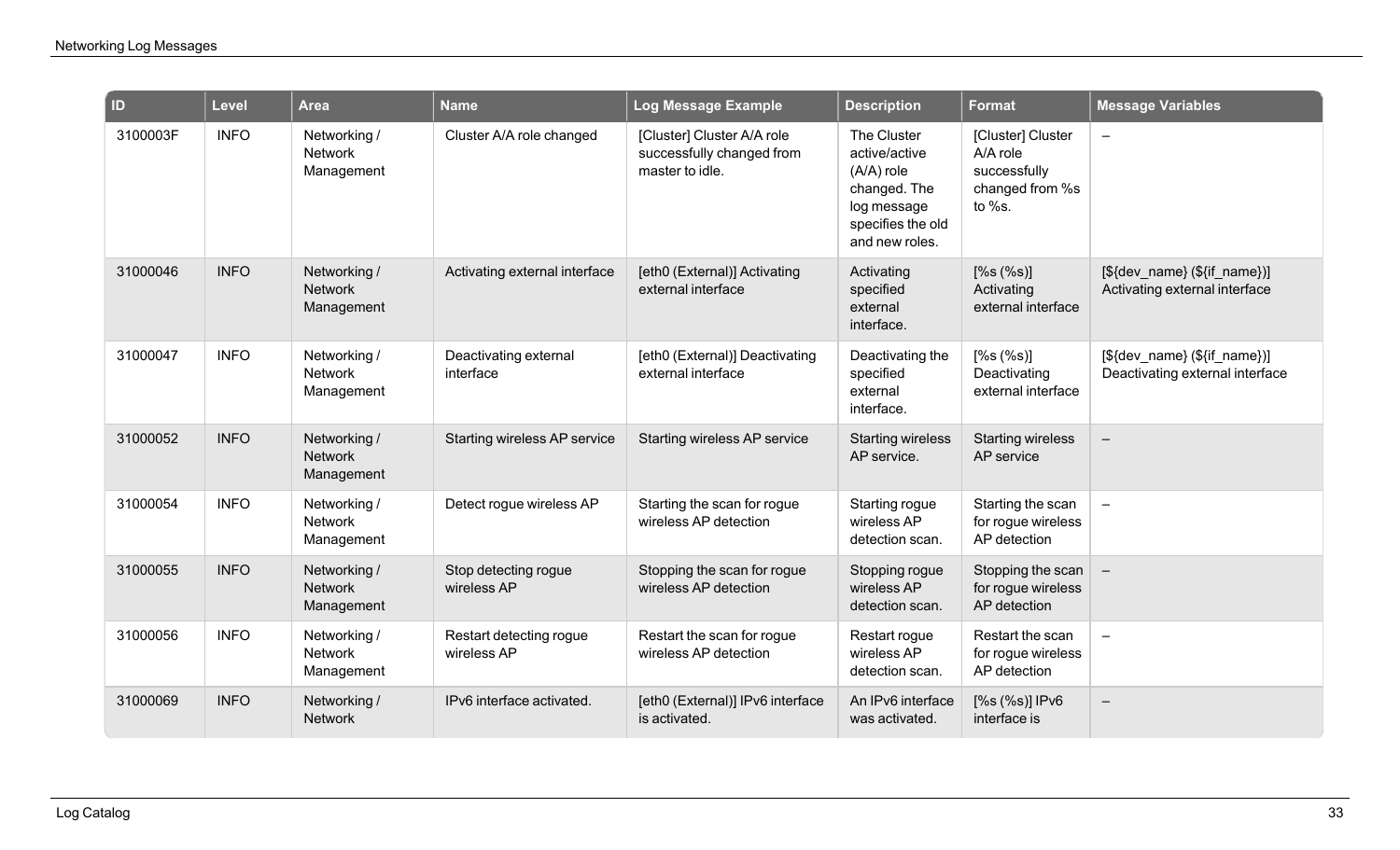| ID       | <b>Level</b> | <b>Area</b>                                  | <b>Name</b>                                                  | Log Message Example                                                                                            | <b>Description</b>                                                                                     | Format                                                                                       | <b>Message Variables</b>                                                                                               |
|----------|--------------|----------------------------------------------|--------------------------------------------------------------|----------------------------------------------------------------------------------------------------------------|--------------------------------------------------------------------------------------------------------|----------------------------------------------------------------------------------------------|------------------------------------------------------------------------------------------------------------------------|
|          |              | Management                                   |                                                              |                                                                                                                | The log message<br>specifies the<br>interface.                                                         | activated.                                                                                   |                                                                                                                        |
| 3100006A | <b>WARN</b>  | Networking /<br><b>Network</b><br>Management | IPv6 interface deactivated.                                  | [eth0 (External)] IPv6 interface<br>is deactivated.                                                            | IPv6 interface<br>was deactivated.<br>The log message<br>specifies the<br>interface.                   | [%s (%s)] IPv6<br>interface is<br>deactivated.                                               | $\equiv$                                                                                                               |
| 3100006C | <b>INFO</b>  | Networking /<br><b>Network</b><br>Management | IPv6 interface shutting down                                 | [eth0 (External)] IPv6 interface<br>shutting down                                                              | Shutting down<br>specified IPv6<br>interface.                                                          | [%s (%s)] IPv6<br>interface shutting<br>down                                                 | [\${dev_name} (\${if_name})] IPv6<br>interface shutting down                                                           |
| 3100006D | <b>INFO</b>  | Networking /<br><b>Network</b><br>Management | IPv6 interface initializing                                  | [eth0 (External)] IPv6 interface<br>initializing                                                               | Initializing<br>specified IPv6<br>interface.                                                           | [%s (%s)] IPv6<br>interface<br>initializing                                                  | [\${dev_name} (\${if_name})] IPv6<br>interface initializing                                                            |
| 31000071 | <b>INFO</b>  | Networking /<br><b>Network</b><br>Management | PPPoE IP address change<br>during cluster failover           | [eth0 (External)] PPPoE IP<br>address changed during cluster<br>failover, from 192.168.1.22 to<br>192.168.1.23 | The cluster<br>completed a<br>failover. During<br>the failover, the<br>PPPoE IP<br>address<br>changed. | [%s (%s)] PPPoE<br>IP address<br>changed during<br>cluster failover,<br>from %s to %s        | $[$(dev_name) ($(if name))]$<br>PPPoE IP address changes during<br>cluster failover, from \${pre_ip} to<br>$\{new$ ip} |
| 31000072 | <b>INFO</b>  | Networking /<br><b>Network</b><br>Management | No change for PPPoE IP<br>address during cluster<br>failover | [eth0 (External)] PPPoE IP<br>address 192.168.1.22 did not<br>change during cluster failover                   | PPPoE IP<br>address did not<br>change during<br>cluster failover.                                      | [%s (%s)] PPPoE<br>IP address<br>%u.%u.%u.%u<br>did not change<br>during cluster<br>failover | $\overline{\phantom{a}}$                                                                                               |
| 31000073 | <b>INFO</b>  | Networking /<br><b>Network</b><br>Management | DHCP IP address change<br>during cluster failover            | [eth0 (External)] DHCP IP<br>address changed during cluster<br>failover, from 192.168.1.22 to                  | The cluster<br>completed a<br>failover. During                                                         | $[%s (%s)]$ DHCP<br>IP address<br>changed during                                             | [\${dev_name} (\${if_name})] DHCP<br>IP address changes during cluster<br>failover, from $\S$ {pre ip} to $\S$ {new    |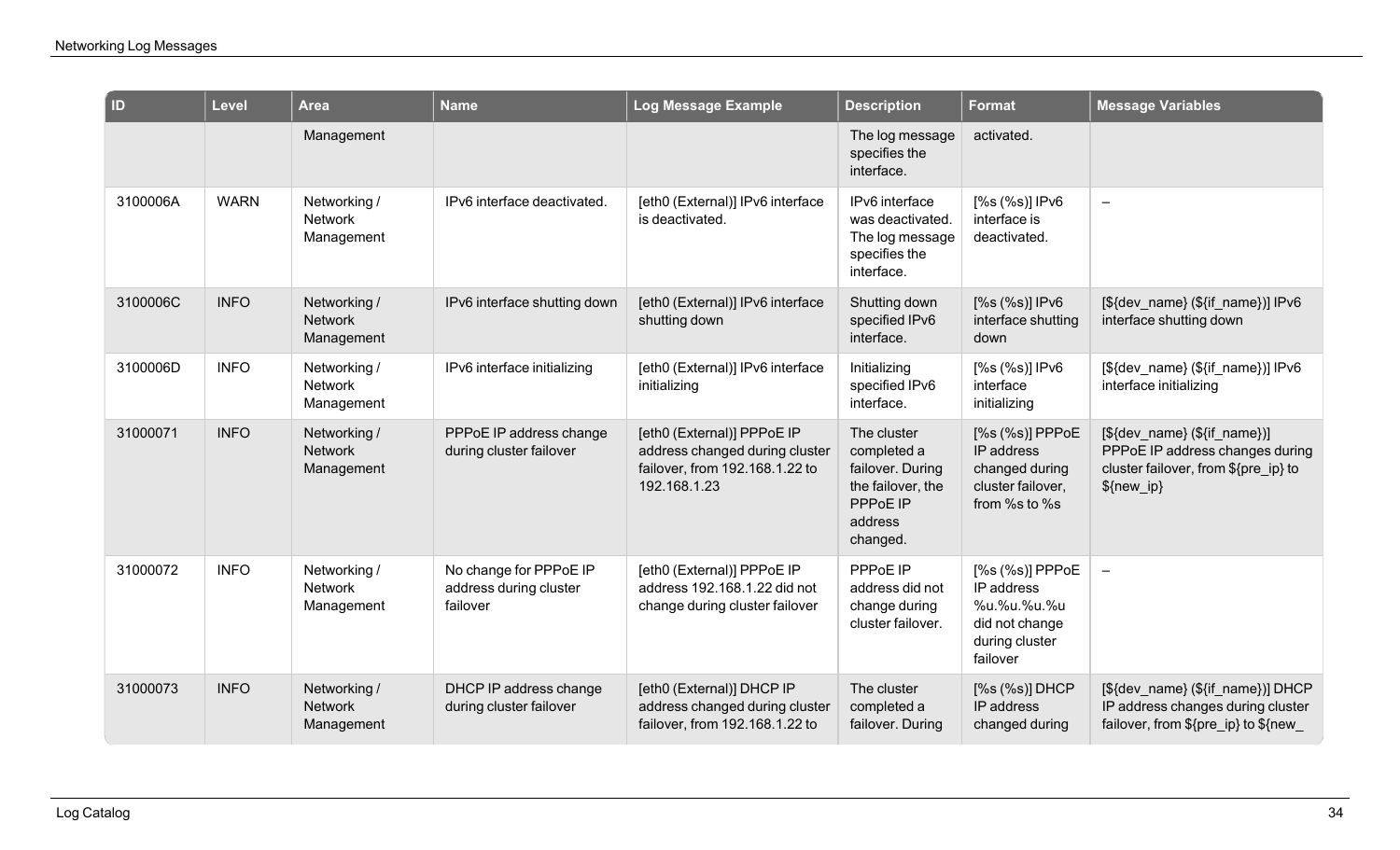| ID       | Level        | <b>Area</b>                                  | <b>Name</b>                                                 | <b>Log Message Example</b>                                                                  | <b>Description</b>                                                                                            | <b>Format</b>                                                                               | <b>Message Variables</b>                                                 |
|----------|--------------|----------------------------------------------|-------------------------------------------------------------|---------------------------------------------------------------------------------------------|---------------------------------------------------------------------------------------------------------------|---------------------------------------------------------------------------------------------|--------------------------------------------------------------------------|
|          |              |                                              |                                                             | 192.168.1.23                                                                                | the failover, the<br>DHCP IP<br>address<br>changed.                                                           | cluster failover,<br>from %s to %s                                                          | ip}                                                                      |
| 31000074 | <b>INFO</b>  | Networking /<br><b>Network</b><br>Management | No change for DHCP IP<br>address during cluster<br>failover | [eth0 (External)] DHCP IP<br>address 192.168.1.22 did not<br>change during cluster failover | DHCP IP<br>address did not<br>change during<br>cluster failover.                                              | [%s (%s)] DHCP<br>IP address<br>%u.%u.%u.%u<br>did not change<br>during cluster<br>failover | $\overline{\phantom{m}}$                                                 |
| 45000003 | <b>INFO</b>  | Networking /<br>Modem                        | Modem disconnected                                          | modem0 disconnected                                                                         | Specified<br>modem is<br>disconnected.                                                                        | %s disconnected                                                                             | $\overline{\phantom{m}}$                                                 |
| 45000004 | <b>ERROR</b> | Networking /<br>Modem                        | Modem authentication failed                                 | Modem authentication failed,<br>check your modem<br>configuration                           | Modem<br>authentication<br>failed.                                                                            | Modem<br>authentication<br>failed, check your<br>modem<br>configuration                     | $\equiv$                                                                 |
| 49000001 | <b>ERROR</b> | Networking / Link<br>Monitoring              | Multi-WAN Domain Name<br><b>Resolution Failed</b>           | [Link Monitor] External unable<br>to resolve domain name<br>www.example.com                 | Specified<br>interface failed to<br>resolve specified<br>domain name for<br>ping or TCP test<br>for failover. | [Link Monitor] %s<br>unable to resolve<br>domain name %s                                    | $\overline{\phantom{m}}$                                                 |
| 49000002 | <b>WARN</b>  | Networking / Link<br>Monitoring              | Multi-Wan Probe Failed                                      | [Link Monitor] No response<br>received on External from TCP<br>host 192.168.1.218 port 9999 | Specified<br>interface did not<br>receive a<br>response to<br>Probe for<br>failover.                          | [Link Monitor] No<br>response<br>received on %s<br>from %s                                  | [Link Monitor] No response<br>received on \${if_name} from<br>\${target} |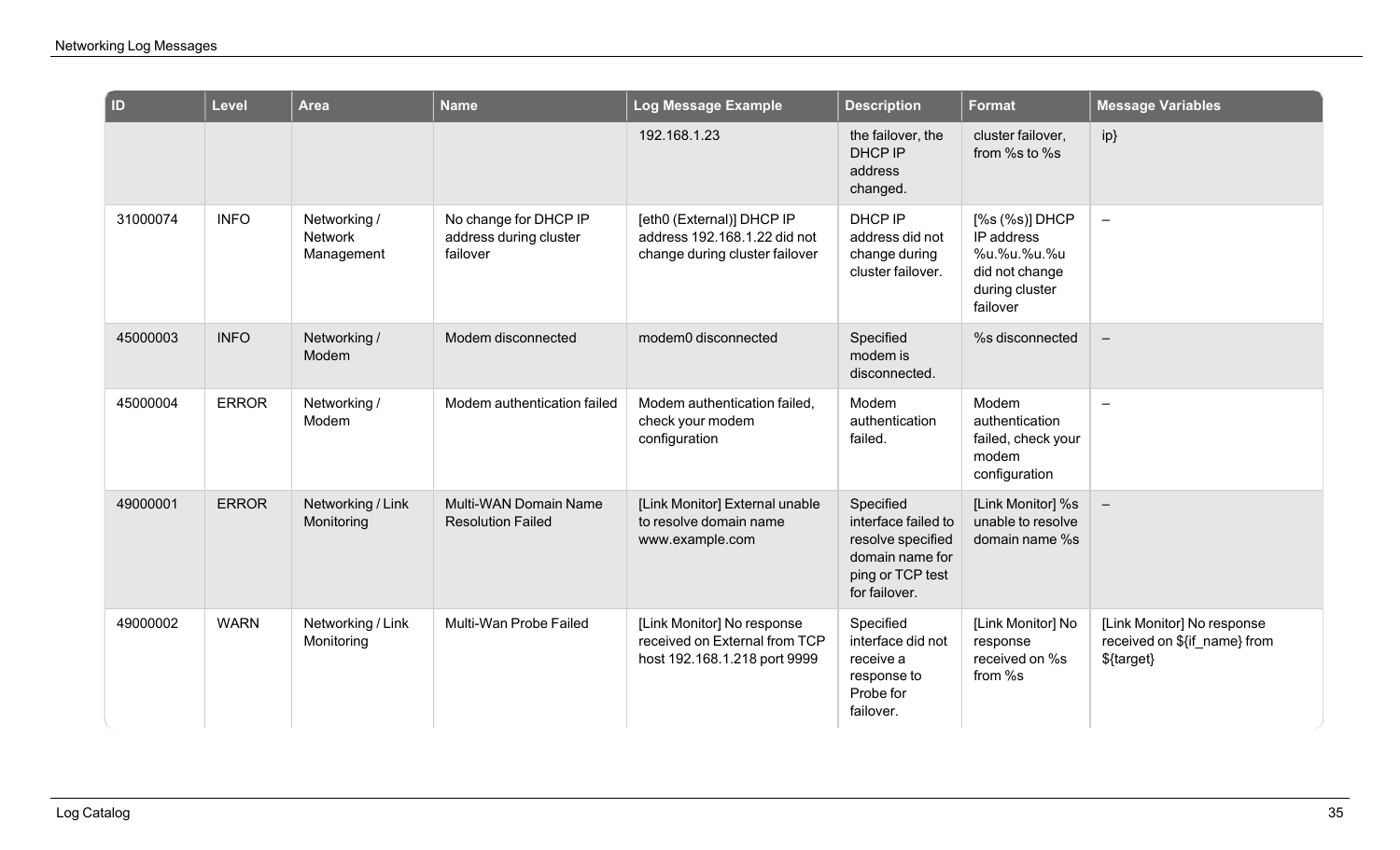| <b>ID</b> | <b>Level</b> | <b>Area</b>                            | <b>Name</b>                           | Log Message Example                                                                      | <b>Description</b>                                                                            | <b>Format</b>                                                                            | <b>Message Variables</b>                                        |
|-----------|--------------|----------------------------------------|---------------------------------------|------------------------------------------------------------------------------------------|-----------------------------------------------------------------------------------------------|------------------------------------------------------------------------------------------|-----------------------------------------------------------------|
| 49000003  | <b>ERROR</b> | Networking / Link<br>Monitoring        | Probe failure                         | [Link Monitor] External interface<br>failed because a probe to the<br>target host failed | Specified<br>interface marked<br>as Failed due to<br>no response<br>from ping or TCP<br>host. | [Link Monitor] %s<br>interface failed<br>because a probe<br>to the target host<br>failed | $\equiv$                                                        |
| 68000001  | <b>INFO</b>  | Networking /<br>Discovery              | Network scan completed                | On demand scan completed                                                                 | Specified type of<br>scan completed                                                           | %s scan<br>completed                                                                     | \${scan_type} scan completed                                    |
| 68000002  | <b>INFO</b>  | Networking /<br>Discovery              | Network scan started                  | On demand scan - stage 2<br>started                                                      | Specified type<br>and stage of<br>scan started                                                | %s scan%s<br>started                                                                     | \${scan_type} scan\${scan_stage}<br>started                     |
| 68000003  | <b>INFO</b>  | Networking /<br>Discovery              | On demand scan - stage 1<br>completed | On demand scan - stage 1<br>completed                                                    | On demand scan<br>- stage 1<br>completed                                                      | On demand scan<br>- stage 1<br>completed                                                 | On demand scan - stage 1<br>completed                           |
| 56000002  | <b>INFO</b>  | Networking /<br><b>Dynamic Routing</b> | Cluster role failed over to<br>backup | Failed over from master to<br>backup                                                     | Cluster role<br>failed over from<br>master to backup                                          | Failed over from<br>master to backup                                                     | $\qquad \qquad -$                                               |
| 56000003  | <b>INFO</b>  | Networking /<br><b>Dynamic Routing</b> | Cluster role failed over to<br>master | Failed over from backup to<br>master                                                     | Cluster role<br>failed over from<br>backup to master                                          | Failed over from<br>backup to master                                                     | $\overline{\phantom{m}}$                                        |
| 56010001  | <b>WARN</b>  | Networking /<br><b>Dynamic Routing</b> | No valid feature key                  | Invalid or missing feature key<br>for dynamic routing protocol<br><b>OSPF</b>            | No valid feature<br>key for the<br>specified<br>dynamic routing<br>protocol.                  | Invalid or missing<br>feature key for<br>dynamic routing<br>protocol %s                  | $\overline{\phantom{0}}$                                        |
| 56010005  | <b>INFO</b>  | Networking /<br><b>Dynamic Routing</b> | License status                        | License for dynamic routing<br>protocol BGP is valid                                     | Specifies the<br>license status for<br>a dynamic<br>routing protocol.                         | License for<br>dynamic routing<br>protocol %s is %s                                      | License for dynamic routing<br>protocol \${proto} is \${status} |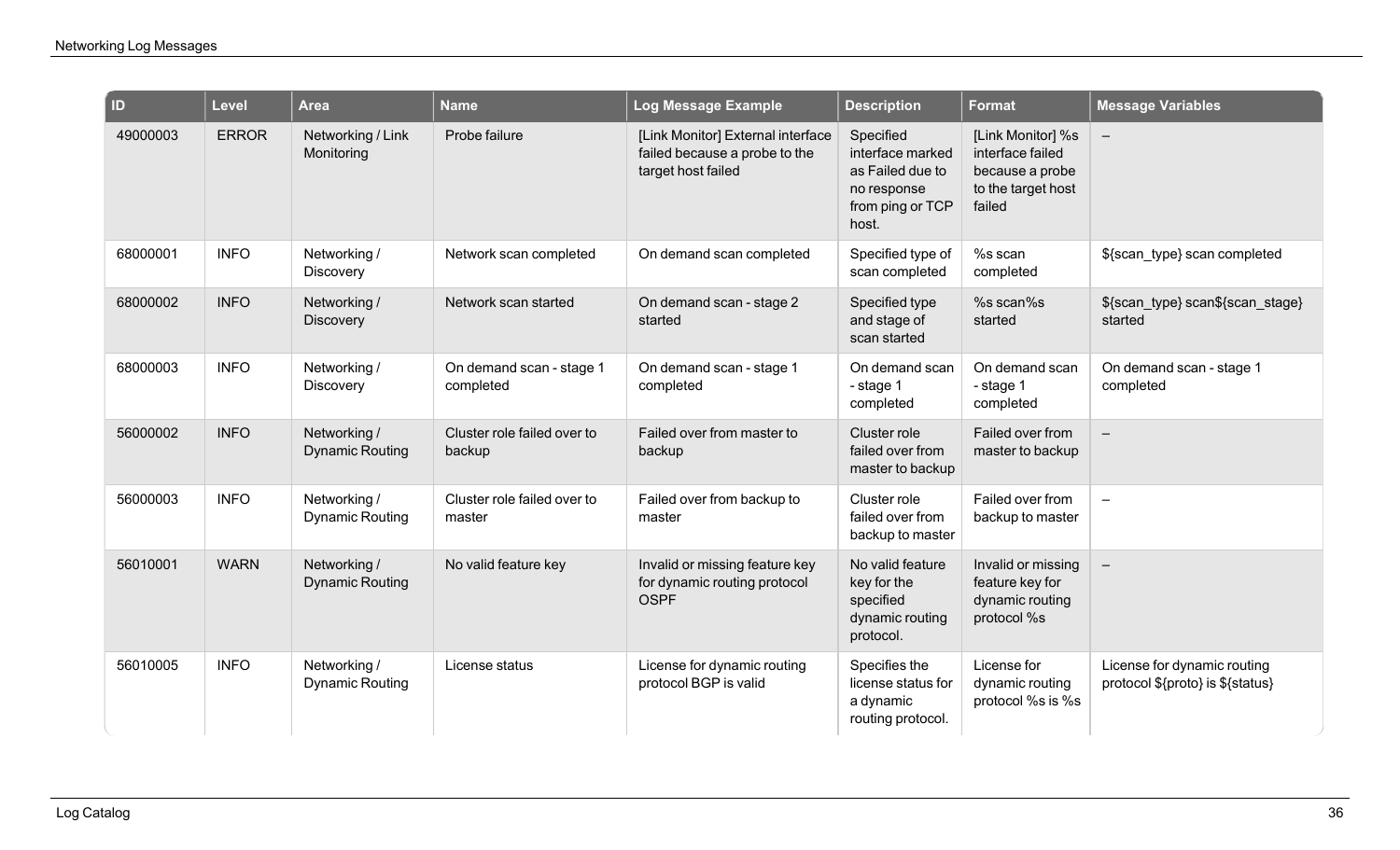| $\overline{a}$ | <b>Level</b> | <b>Area</b>                                            | <b>Name</b>                                 | Log Message Example                                                      | <b>Description</b>            | Format                                                                                                           | <b>Message Variables</b> |
|----------------|--------------|--------------------------------------------------------|---------------------------------------------|--------------------------------------------------------------------------|-------------------------------|------------------------------------------------------------------------------------------------------------------|--------------------------|
| 54000001       | <b>INFO</b>  | Networking / Rogue<br><b>Access Point</b><br>Detection | Scan=%u-%llu started                        | Scan=0-34 started                                                        | Scan started                  | Scan started, it<br>will last about 30<br>seconds, wireless<br>traffic will be<br>interrupted in the<br>meantime | $\overline{\phantom{m}}$ |
| 54000002       | <b>INFO</b>  | Networking / Rogue<br><b>Access Point</b><br>Detection | Scan=%u-%llu ended %zd<br>%zd               | Scan=0-34 ended $00$                                                     | Scan ended %zd<br>%zd         | Scan ended<br>[Rogue AP<br>Count] [Trusted<br>AP Count]                                                          | $\equiv$                 |
| 54000003       | <b>WARN</b>  | Networking / Rogue<br><b>Access Point</b><br>Detection | Scan=%u-%llu detected<br>Rogue AP with %s   | Scan=0-34 detected Rogue AP<br>with mac<br>address='00:90:0b:1b:34:30'   | Detected Rogue<br>AP          | Scan detected<br>Rogue AP, this<br>AP is not in the<br>list of 'Trusted<br><b>Access Point</b><br>Configuration' | $\overline{\phantom{0}}$ |
| 54000004       | <b>INFO</b>  | Networking / Rogue<br><b>Access Point</b><br>Detection | Scan=%u-%llu detected<br>Trusted AP with %s | Scan=0-34 detected Trusted<br>AP with mac<br>address='00:90:0b:1b:35:40' | Detected<br><b>Trusted AP</b> | Scan detected<br>Trusted AP, this<br>AP is in the list of<br><b>Trusted Access</b><br>Point<br>Configuration'    | $\equiv$                 |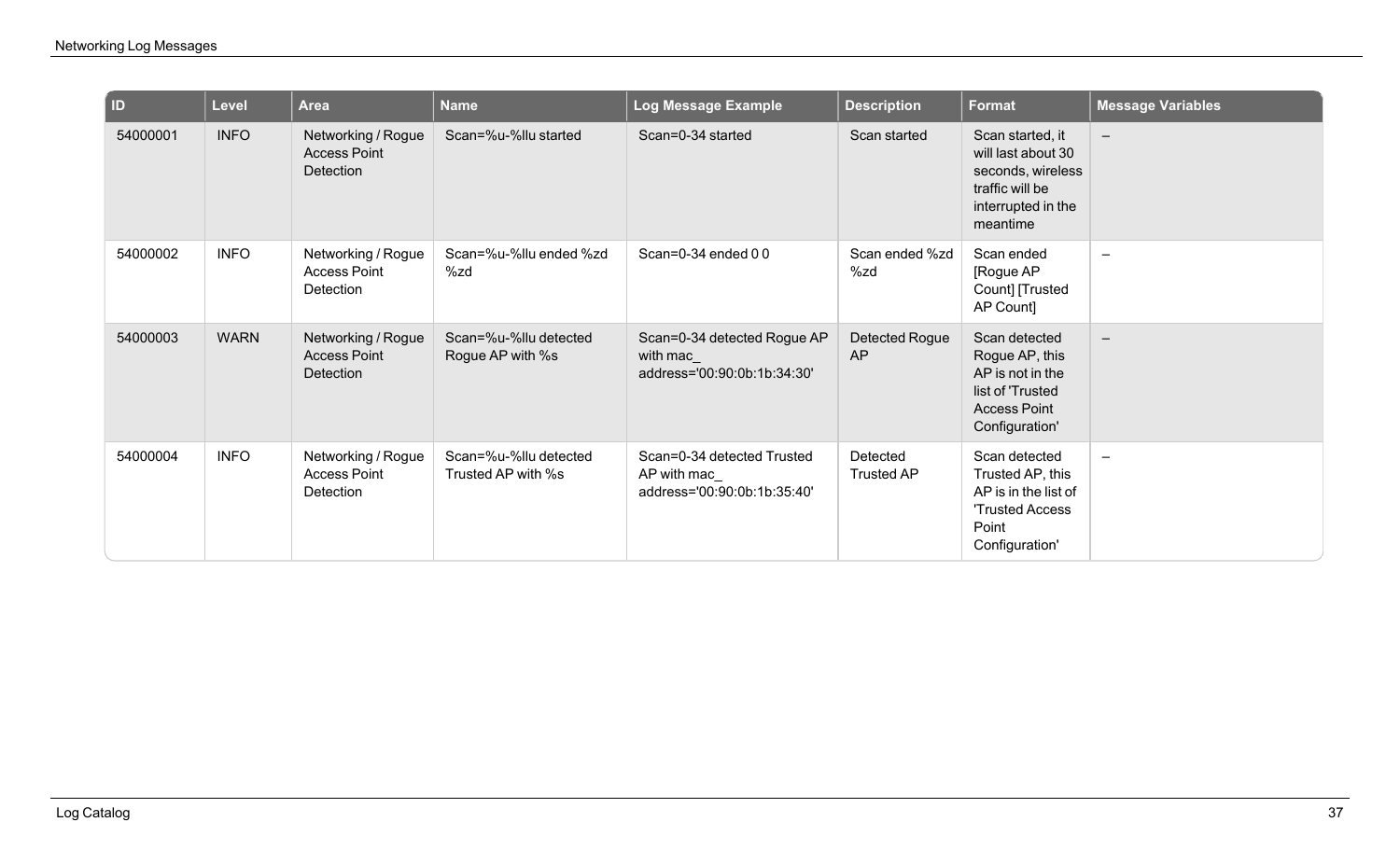## **Proxy Policy Log Messages**

Proxy policy log messages are generated for traffic managed by the proxy policies configured on your Firebox. This can include events related to traffic through the proxy, proxy actions, authentication, Subscription Services, and Security Services. For information about log messages from Security Services processes, see *Security Services Log [Messages](#page-133-0)* on page 131.

## **Event**

Proxy Policy log messages of the *Event* log type.

| $\blacksquare$ | Level       | <b>Area</b>                                | <b>Name</b>                                         | Log Message Example                                                                                                                                                                                                                                                                                                                                  | <b>Description</b>                                                                                                                                                                                                  | Format                                                              | <b>Message Variables</b> |
|----------------|-------------|--------------------------------------------|-----------------------------------------------------|------------------------------------------------------------------------------------------------------------------------------------------------------------------------------------------------------------------------------------------------------------------------------------------------------------------------------------------------------|---------------------------------------------------------------------------------------------------------------------------------------------------------------------------------------------------------------------|---------------------------------------------------------------------|--------------------------|
| 0F000001       | <b>INFO</b> | Proxy / Connection<br>Framework<br>Manager | <b>HTTPS content</b><br>inspection list<br>imported | HTTPS content inspection exception list<br>imported                                                                                                                                                                                                                                                                                                  | When a pre-defined<br>HTTPS exception list is<br>imported, this event log is<br>generated to inform the<br>user.                                                                                                    | <b>HTTPS</b><br>content<br>inspection<br>exception list<br>imported |                          |
| 0F010015       | <b>WARN</b> | Proxy / Connection<br>Framework<br>Manager | APT threat notified                                 | APT threat notified. Details='Policy Name:<br>HTTPS-proxy-00 Reason: high APT threat<br>detected Task UUID:<br>d09445005c3f4a9a9bb78c8cb34edc2a<br>Source IP: 10.0.1.2 Source Port: 43130<br>Destination IP: 67.228.175.200 Destination<br>Port: 443 Proxy Type: HTTP Proxy Host:<br>analysis.lastline.com Path: /docs/lastline-<br>demo-sample.exe' | When APT server analysis<br>result returned and<br>identified as certain level<br>threat, this event log will be<br>generated to inform that<br>the APT notification has<br>been sent with detailed<br>information. | APT threat<br>notified.<br>Details='%s'                             | $\overline{\phantom{0}}$ |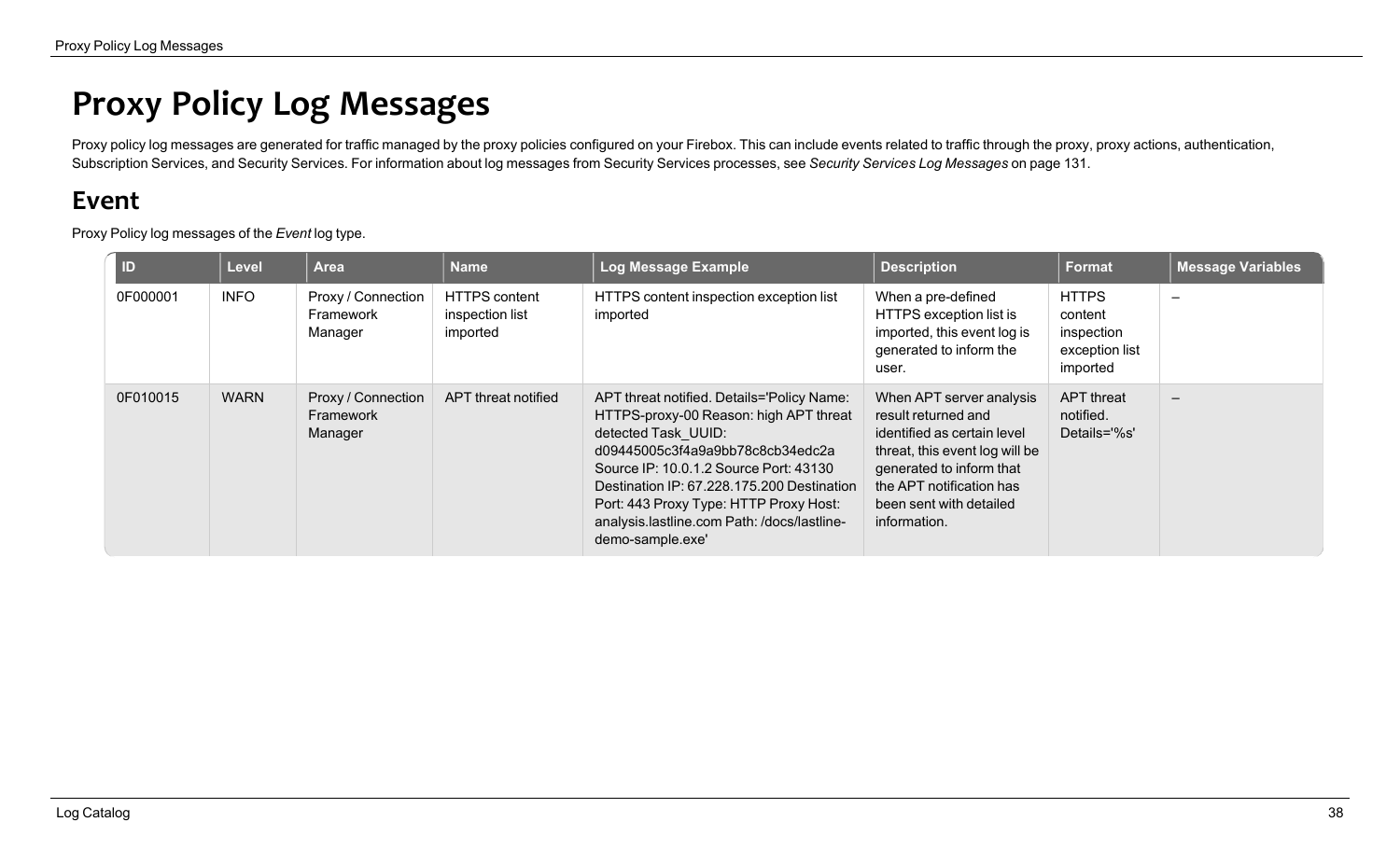| ID       | <b>Level</b> | <b>Area</b>                                    | <b>Name</b>                 | <b>Log Message Example</b>                                                                                                                                                                                                                                                                                                                                                           | <b>Description</b>                                                                                                                   | <b>Format</b>                                               | <b>Message Variables</b> |
|----------|--------------|------------------------------------------------|-----------------------------|--------------------------------------------------------------------------------------------------------------------------------------------------------------------------------------------------------------------------------------------------------------------------------------------------------------------------------------------------------------------------------------|--------------------------------------------------------------------------------------------------------------------------------------|-------------------------------------------------------------|--------------------------|
| 0F010016 | <b>INFO</b>  | Proxy / Connection<br>Framework<br>Manager     | Safe APT Analysis<br>result | APT safe result from file submission.<br>Details='Policy Name: HTTP-OUT-00<br>Reason: clean Message: APT safe object<br>Task UUID:<br>7a1e1500e92a410fa44d907f96b9209e<br>MD5:<br>d2723ba60dc88ec1ea449be9eee601cc<br>Source IP: 10.0.1.2 Source Port: 50293<br>Destination IP: 100.100.100.3 Destination<br>Port: 80 Proxy Type: HTTP Proxy Host:<br>100.100.100.3 Path: /test.exe' | When the APT Blocker<br>server returns a clean<br>analysis result, this event<br>log contains information<br>about the scanned file. | APT safe<br>result from file<br>submission.<br>Details='%s' | $\overline{\phantom{m}}$ |
| 1B0400CE | <b>ERROR</b> | Proxy / SMTP                                   | Ruleset lookup failed       | Ruleset 'envelope/greeting' lookup failed                                                                                                                                                                                                                                                                                                                                            | SMTP proxy -- Failed to<br>check the specified ruleset                                                                               | Ruleset '%s'<br>lookup failed                               | $\overline{\phantom{m}}$ |
| 1C0200CD | <b>ERROR</b> | Proxy / FTP                                    | Ruleset lookup failed       | Cannot get the rule from ruleset<br>'request/download'                                                                                                                                                                                                                                                                                                                               | FTP proxy -- Failed to<br>check the specified ruleset                                                                                | Cannot get the<br>rule from<br>ruleset '%s'                 | $\overline{\phantom{a}}$ |
| 1F000001 | <b>ERROR</b> | Security Services /<br>Gateway Anti-Virus      | Process failed to start     | Cannot start ScanD                                                                                                                                                                                                                                                                                                                                                                   | ScanD -- Process failed to<br>start                                                                                                  | Cannot start<br>ScanD                                       | $\overline{\phantom{m}}$ |
| 1F010015 | <b>INFO</b>  | Security Services /<br>Gateway Anti-Virus      | Ready for service           | ScanD ready                                                                                                                                                                                                                                                                                                                                                                          | ScanD -- Ready for service                                                                                                           | ScanD ready                                                 | $\overline{\phantom{m}}$ |
| 23000001 | <b>ERROR</b> | Security Services /<br>spamBlocker             | Failed to start             | Cannot start spamD                                                                                                                                                                                                                                                                                                                                                                   | spamD -- Failed to start                                                                                                             | Cannot start<br>spamD                                       | $\overline{\phantom{m}}$ |
| 23000002 | <b>INFO</b>  | Security Services /<br>spamBlocker             | Ready for service           | spamD ready                                                                                                                                                                                                                                                                                                                                                                          | spamD -- Ready for service                                                                                                           | spamD ready                                                 | $\overline{\phantom{m}}$ |
| 2E000005 | <b>ERROR</b> | <b>Security Services /</b><br>Signature Update | Process exiting             | SIGD shutting down                                                                                                                                                                                                                                                                                                                                                                   | SIGD -- Process exiting                                                                                                              | SIGD shutting<br>down                                       | $\overline{\phantom{m}}$ |
| 2E000006 | <b>ERROR</b> | Security Services /<br>Signature Update        | Process crashed             | SIGD crashed                                                                                                                                                                                                                                                                                                                                                                         | SIGD -- Process crashed                                                                                                              | SIGD crashed                                                | $\overline{\phantom{m}}$ |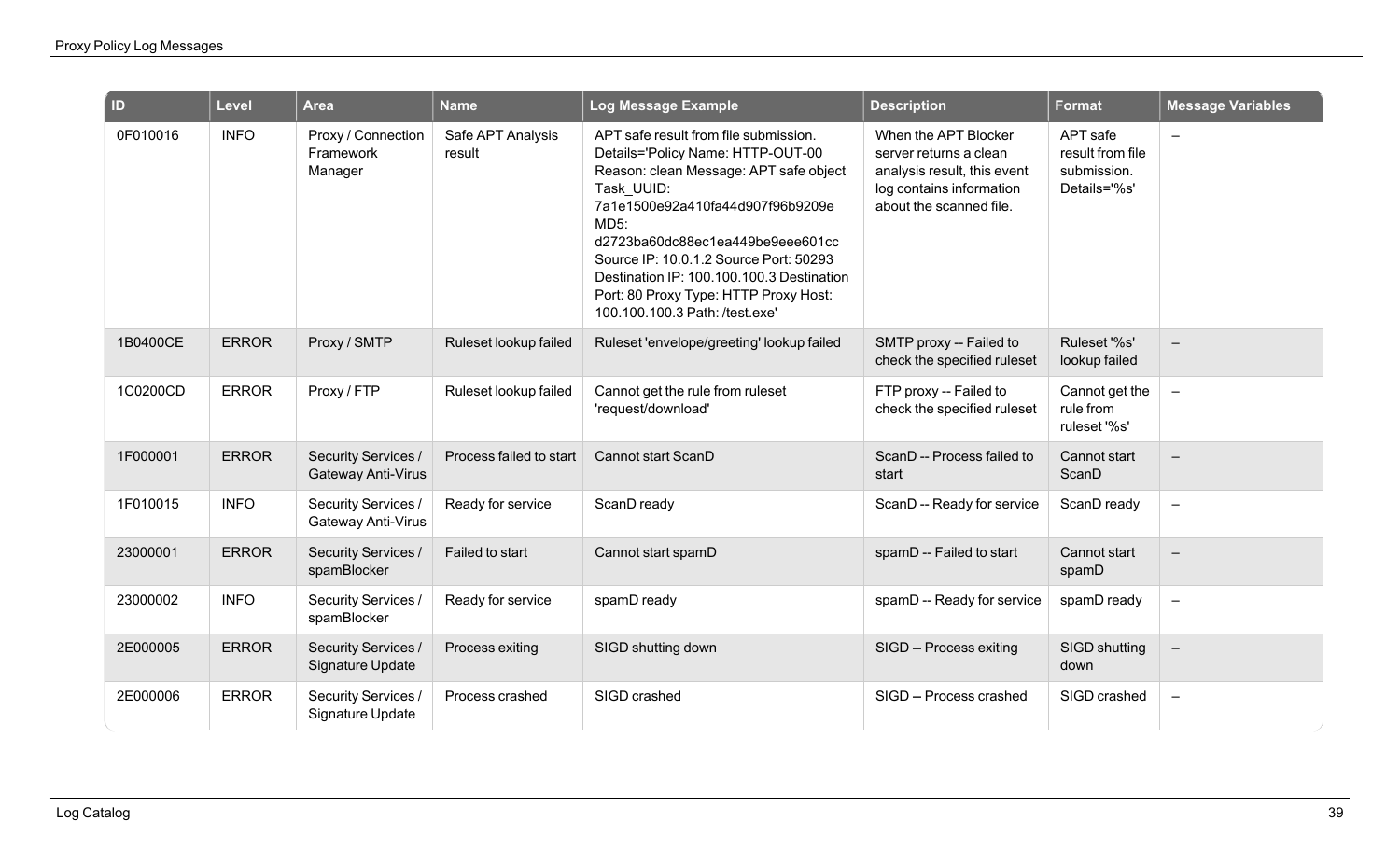| ID       | <b>Level</b> | <b>Area</b>                                    | <b>Name</b>                                                             | Log Message Example                                                             | <b>Description</b>                                                            | <b>Format</b>                                                    | <b>Message Variables</b> |
|----------|--------------|------------------------------------------------|-------------------------------------------------------------------------|---------------------------------------------------------------------------------|-------------------------------------------------------------------------------|------------------------------------------------------------------|--------------------------|
| 2E010017 | <b>WARN</b>  | Security Services /<br>Signature Update        | License failed to load                                                  | Cannot load the license                                                         | SIGD -- License failed to<br>load                                             | Cannot load<br>the license                                       | $\overline{\phantom{m}}$ |
| 2E010018 | <b>ERROR</b> | Security Services /<br>Signature Update        | Failed to start the<br>signature update for<br>the specified services   | Cannot start the signature update for 'IPS'                                     | SIGD -- Failed to the start<br>signature update for the<br>specified services | Cannot start<br>the signature<br>update for '%s'                 | $\equiv$                 |
| 2E010019 | <b>ERROR</b> | Security Services /<br>Signature Update        | Failed to check the<br>available signature<br>version on the server     | Cannot complete the version check                                               | SIGD -- Failed to check the<br>available signature version<br>on the server   | Cannot<br>complete the<br>version check                          | $\overline{\phantom{m}}$ |
| 2E01001A | <b>ERROR</b> | Security Services /<br>Signature Update        | Signature update<br>process failed to start                             | Cannot start the signature update process                                       | SIGD -- Signature update<br>process failed to start                           | Cannot start<br>the signature<br>update<br>process               | $\overline{\phantom{m}}$ |
| 2E01001B | <b>ERROR</b> | Security Services /<br>Signature Update        | Signature update<br>process crashed                                     | SIGD Worker crashed                                                             | SIGD -- Signature update<br>process crashed                                   | <b>SIGD Worker</b><br>crashed                                    | $\overline{\phantom{m}}$ |
| 2E020065 | <b>INFO</b>  | Security Services /<br>Signature Update        | Signature update<br>process started                                     | Scheduled DLP update started                                                    | SIGD -- Signature update<br>process started                                   | %s %s update<br>started                                          | $\overline{\phantom{m}}$ |
| 2E020066 | <b>INFO</b>  | <b>Security Services /</b><br>Signature Update | Signature update<br>process completed                                   | Scheduled DLP update for version (4.94)<br>completed                            | SIGD -- Signature update<br>process completed                                 | %s %s update<br>for version<br>$(\%s)$<br>completed              | $\overline{\phantom{m}}$ |
| 2E020067 | <b>ERROR</b> | Security Services /<br>Signature Update        | Signature update<br>process for the<br>specified version<br>failed      | Manual DLP update for version(4.94) failed<br>(Valid feature key not available) | SIGD -- Signature update<br>process for the specified<br>version failed       | %s %s update<br>for version<br>(%s) failed<br>$(\%s)$            | $\overline{\phantom{a}}$ |
| 2E020069 | <b>INFO</b>  | Security Services /<br>Signature Update        | Device has the latest<br>signature version for<br>the specified service | Device already has the latest DLP<br>signature version (4.94)                   | SIGD -- Device has the<br>latest signature version for<br>specified service   | Device already<br>has the latest<br>%s signature<br>version (%s) | $\overline{\phantom{m}}$ |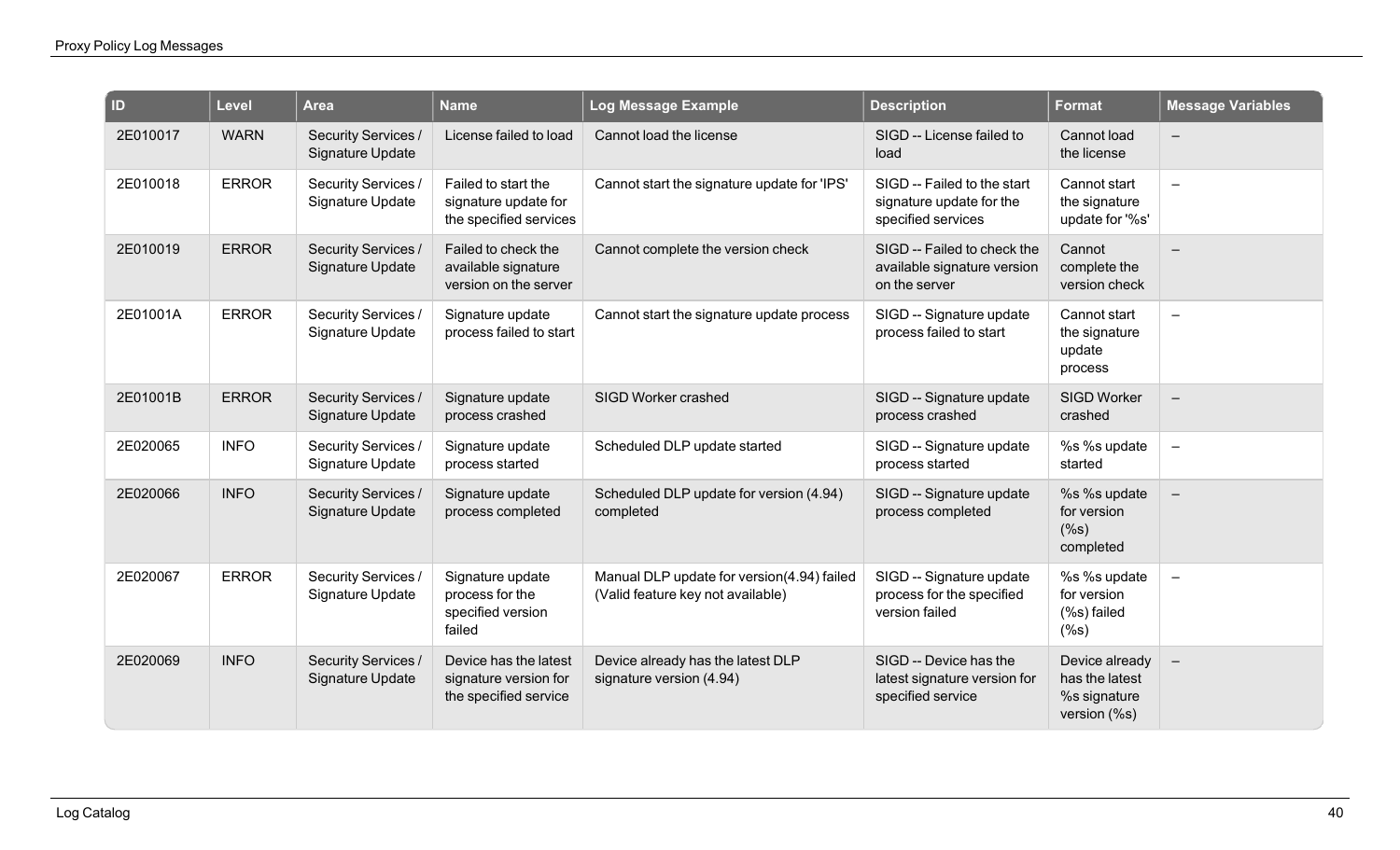## **Traffic**

Proxy Policy log messages of the *Traffic* log type.

| D        | Level       | <b>Area</b>           | <b>Name</b>                                                     | Log Message Example                                                                                                              | <b>Description</b>                                                                                                                                                  | Format                                    | <b>Message</b><br><b>Variables</b> |
|----------|-------------|-----------------------|-----------------------------------------------------------------|----------------------------------------------------------------------------------------------------------------------------------|---------------------------------------------------------------------------------------------------------------------------------------------------------------------|-------------------------------------------|------------------------------------|
| 1AFF0001 | <b>INFO</b> | Proxy/<br><b>HTTP</b> | Session timeout<br>with server idle                             | Deny 1-Trusted 6-Ext-access tcp 10.0.1.2 192.168.53.82 60654 80<br>msg="ProxyDeny: HTTP server response timeout" (HTTP-proxy-00) | The HTTP session<br>has timed out<br>because no traffic<br>has been received<br>from the server for<br>the specified<br>amount of time.<br>(Default: 10<br>minutes) | <b>HTTP</b> server<br>response<br>timeout | $\qquad \qquad -$                  |
| 1AFF0002 | <b>INFO</b> | Proxy/<br><b>HTTP</b> | Session timeout<br>with client idle                             | Deny 1-Trusted 6-Ext-access tcp 10.0.1.2 23.3.105.139 60680 80<br>msg="ProxyDeny: HTTP client request timeout" (HTTP-proxy-00)   | The HTTP session<br>has timed out<br>because no traffic<br>has been received<br>from the client for<br>the specified<br>amount of time.<br>(Default: 10<br>minutes) | <b>HTTP</b> client<br>request timeout     |                                    |
| 1AFF0003 | <b>INFO</b> | Proxy/<br><b>HTTP</b> | Session timeout<br>with close<br>complete<br>command<br>timeout | Deny 1-Trusted 6-Ext-access tcp 10.0.1.2 182.168.53.82 60654 80<br>msg="ProxyDeny: HTTP close complete timeout" (HTTP-proxy-00)  | The Close HTTP<br>Session command<br>timed out because<br>no response to the<br>FIN packet was<br>received within the<br>response time<br>limit (3 minutes).        | <b>HTTP</b> close<br>complete<br>timeout  | $\overline{\phantom{m}}$           |
| 1AFF0004 | <b>INFO</b> | Proxy /               | Oversize Start-                                                 | Deny 1-Trusted 6-Ext-access tcp 10.0.1.2 134.170.188.84 52662 80                                                                 | The first line of the                                                                                                                                               | <b>HTTP Start-</b>                        |                                    |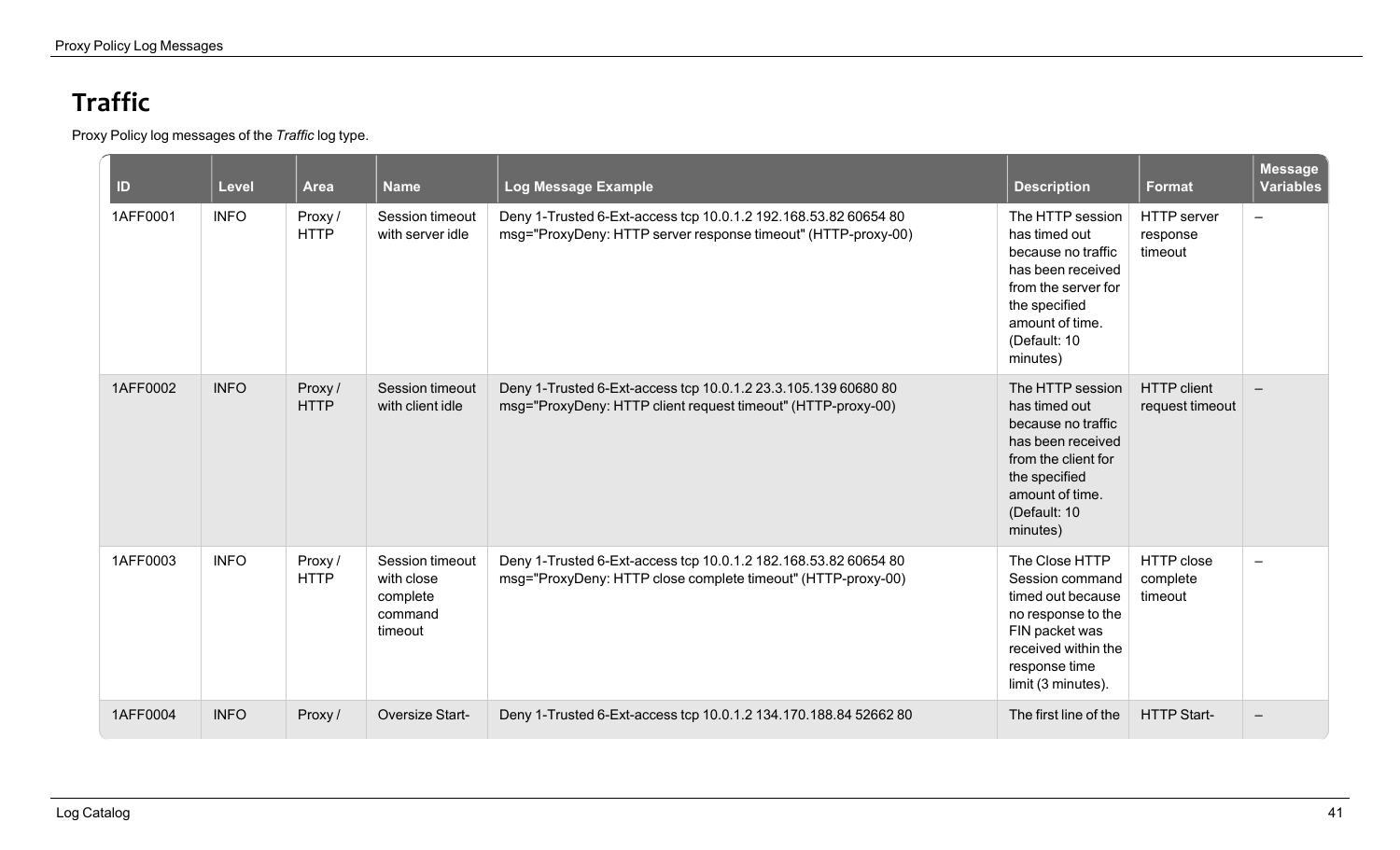| $\vert$ ID | Level       | <b>Area</b>            | <b>Name</b>                            | Log Message Example                                                                                                                                                                                                                                                                                                     | <b>Description</b>                                                                                                                                                                                                 | <b>Format</b>                                 | <b>Message</b><br><b>Variables</b> |
|------------|-------------|------------------------|----------------------------------------|-------------------------------------------------------------------------------------------------------------------------------------------------------------------------------------------------------------------------------------------------------------------------------------------------------------------------|--------------------------------------------------------------------------------------------------------------------------------------------------------------------------------------------------------------------|-----------------------------------------------|------------------------------------|
|            |             | <b>HTTP</b>            | Line                                   | msg="ProxyDeny: HTTP Start-Line oversize" (HTTP-proxy-00)                                                                                                                                                                                                                                                               | client request or<br>server response is<br>longer than the<br>configured<br>maximum line<br>length. The default<br>maximum length<br>is 4,096 bytes.                                                               | Line oversize                                 |                                    |
| 1AFF0005   | <b>INFO</b> | Proxy /<br><b>HTTP</b> | <b>Invalid Request-</b><br>Line format | Deny 1-Trusted 0-External tcp 10.0.1.2 192.168.53.92 52668 80<br>msg="ProxyDeny: HTTP invalid Request-Line Format" proxy_act="HTTP-<br>Client.5" line="\x03\x03\x0d\x0a" (HTTP-proxy-00)                                                                                                                                | The request line<br>from the client<br>does not match<br>the standard<br>format of [Method]<br>[SP][Request-<br>URI][SP]<br>[HTTP/Version].<br>The incorrect<br>status-line is<br>specified in the log<br>message. | <b>HTTP Invalid</b><br>Request-Line<br>Format | $\overline{\phantom{0}}$           |
| 1AFF0006   | <b>INFO</b> | Proxy /<br><b>HTTP</b> | Invalid Status-<br>Line format         | Deny 1-Trusted 6-Ext-access tcp 10.0.1.2 194.219.221.195 64610 80<br>msg="ProxyDeny: HTTP invalid Status-Line format" proxy_act="HTTP-Client.2"<br>line="\x03\x00\x00Kh\x80\x00\x07\x02,\x97\x02\xcc\x18M\xe4\xbe\xff\xa8\x87<br>a\x07\xb1\xa3d\x9f\x82\xc2\xea\xa2\xe17\x9f\xc8@+\xde\x7f\x7f\x0a" (HTTP-<br>proxy-00) | The status line<br>from the server<br>does not match<br>the standard<br>format of<br>[HTTP/Version]<br>[SP][Status Code]<br>[SP][Reason]. The<br>incorrect status-<br>line is specified in<br>the log message.     | <b>HTTP</b> invalid<br>Status-Line<br>format  |                                    |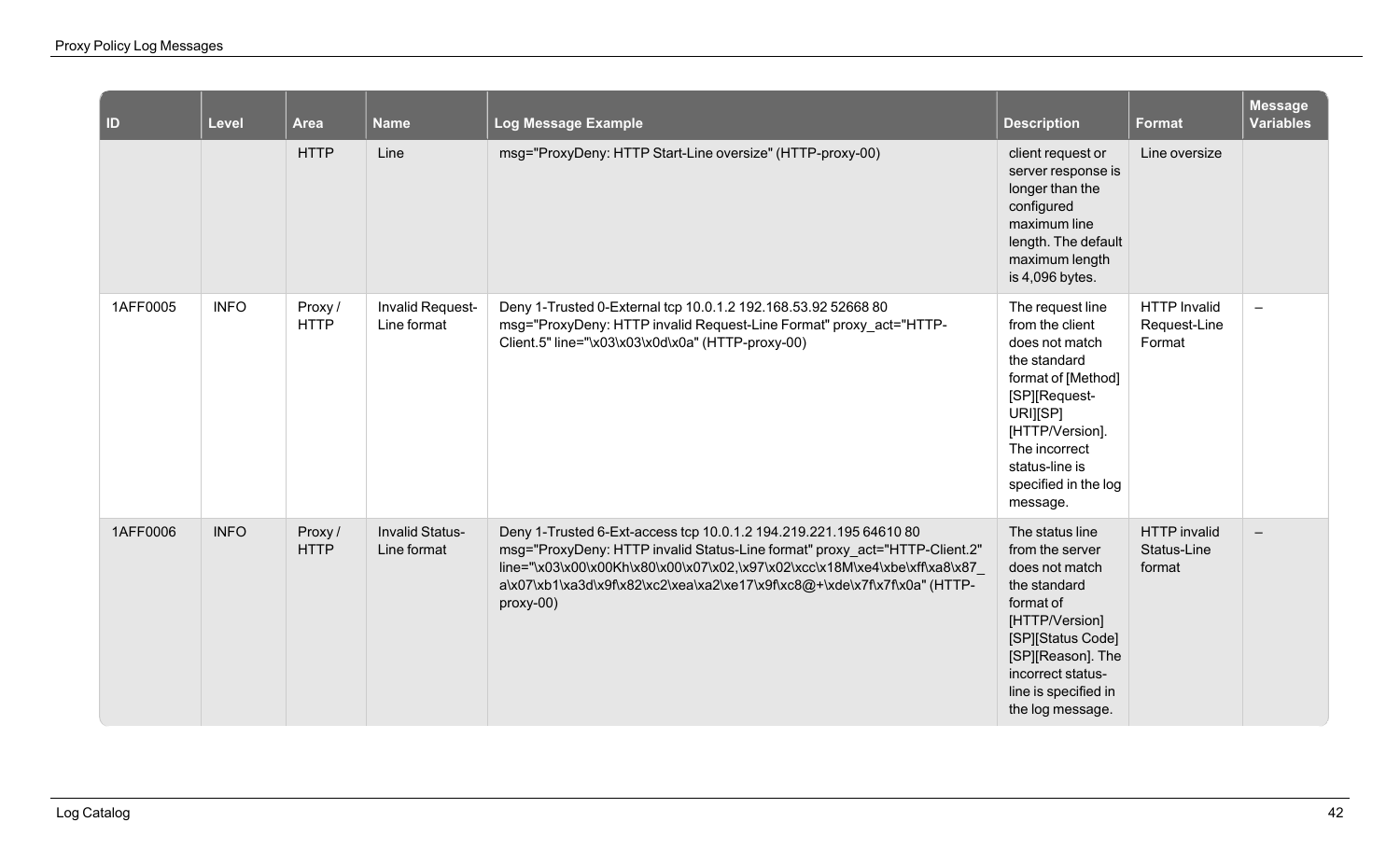| <b>ID</b>       | <b>Level</b> | <b>Area</b>            | <b>Name</b>                 | Log Message Example                                                                                                                                                                                          | <b>Description</b>                                                                                                                                                                               | Format                                     | <b>Message</b><br><b>Variables</b> |
|-----------------|--------------|------------------------|-----------------------------|--------------------------------------------------------------------------------------------------------------------------------------------------------------------------------------------------------------|--------------------------------------------------------------------------------------------------------------------------------------------------------------------------------------------------|--------------------------------------------|------------------------------------|
| 1AFF0007        | <b>INFO</b>  | Proxy/<br><b>HTTP</b>  | Header line<br>oversize     | Deny 1-Trusted 6-Ext-access tcp 10.0.1.2 74.125.25.105 64152 80<br>msg="ProxyDeny: HTTP header line oversize" proxy_act="HTTP-Client.4"<br>line="X-Frame-Options: " (HTTP-proxy-00)                          | A single client<br>request or server<br>response line is<br>longer than the<br>configured<br>maximum line<br>length. The default<br>maximum length<br>is 4,096 bytes.                            | <b>HTTP</b> header<br>line oversize        | $\overline{\phantom{m}}$           |
| 1AFF0008        | <b>INFO</b>  | Proxy/<br><b>HTTP</b>  | Header block<br>oversize    | Deny 1-Trusted 0-External tcp 10.0.1.2 77.237.248.69 50019 80<br>msg="ProxyDeny: HTTP header block oversize" proxy_act="HTTP-Client.1"<br>line="Date: Fri, 30 May 2014 16:50:51 GMT\x0d\x0a" (HTTP-proxy-00) | The client request<br>or server<br>response header<br>block length is<br>longer than the<br>configured limit. If<br>maximum total<br>length is enabled,<br>the default limit is<br>16,384 bytes. | <b>HTTP</b> header<br>block oversize       |                                    |
| 1AFF0009        | <b>INFO</b>  | Proxy /<br><b>HTTP</b> | header block<br>parse error | Deny 1-Trusted 0-External tcp 10.0.1.2 54.230.68.99 58900 80<br>msg="ProxyDeny: header block parse error" (HTTP-proxy-00)                                                                                    | The HTTP proxy<br>cannot process<br>the header line<br>because the<br>format is incorrect.<br>The required<br>format is [Name]:<br>[Value].                                                      | HTTP header<br>block parse<br>error        |                                    |
| <b>1AFF000A</b> | <b>INFO</b>  | Proxy/<br><b>HTTP</b>  | Request missing<br>URL path | Deny 1-Trusted 0-External tcp 10.0.1.2 54.230.68.99 58900 80<br>msg="ProxyDeny: HTTP request URL path missing" proxy_act="HTTP-Client.1"<br>line="Date: Fri, 30 May 2014 18:50:51 GMT\x0d\x0a"               | The HTTP proxy<br>cannot complete<br>the URL because<br>the host or URI                                                                                                                          | <b>HTTP</b> request<br>URL path<br>missing |                                    |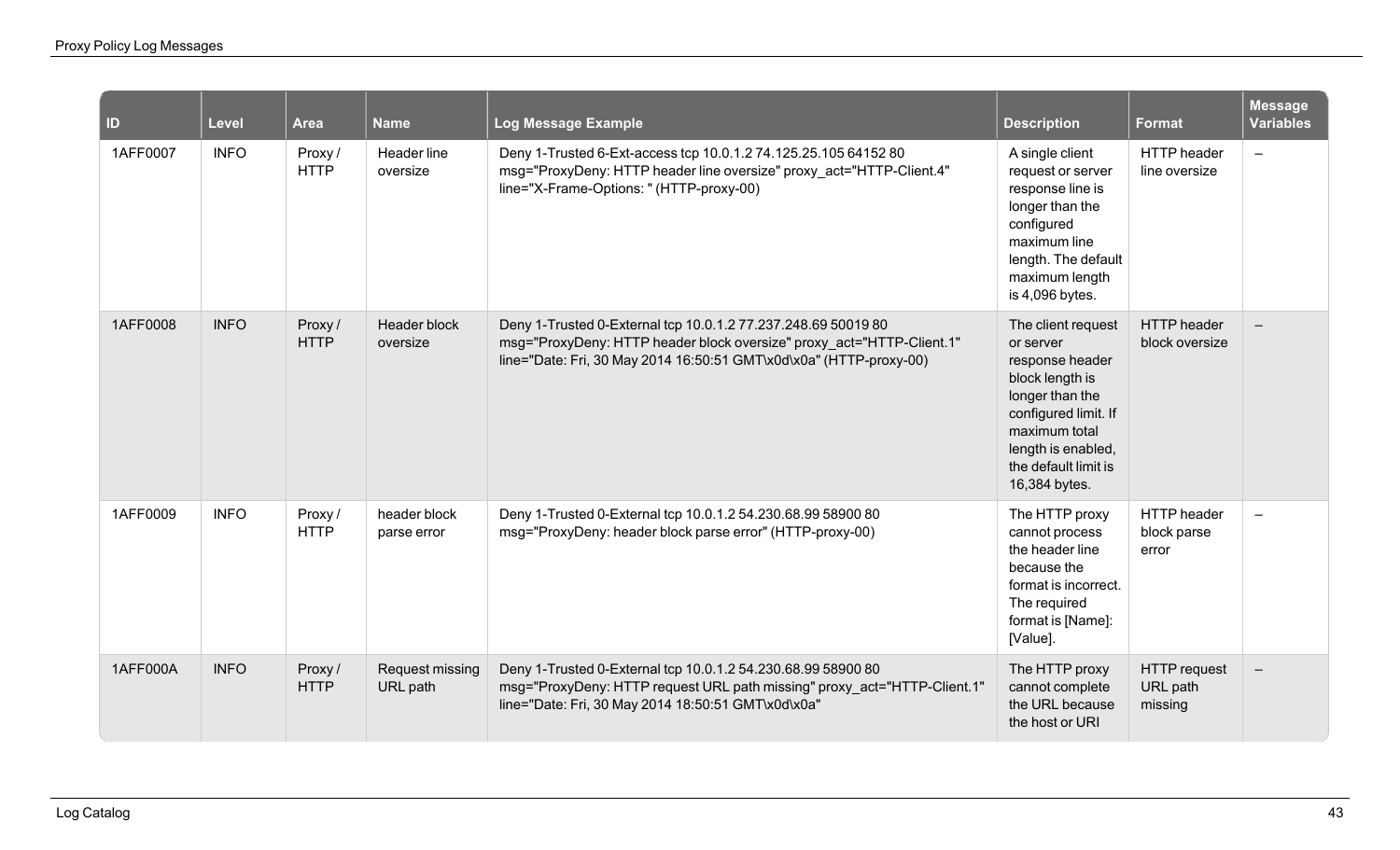| $\blacksquare$ | <b>Level</b> | <b>Area</b>           | <b>Name</b>                 | Log Message Example                                                                                                                                                                                                                                                                                                | <b>Description</b>                                                                                                                                                            | <b>Format</b>                                    | <b>Message</b><br><b>Variables</b> |
|----------------|--------------|-----------------------|-----------------------------|--------------------------------------------------------------------------------------------------------------------------------------------------------------------------------------------------------------------------------------------------------------------------------------------------------------------|-------------------------------------------------------------------------------------------------------------------------------------------------------------------------------|--------------------------------------------------|------------------------------------|
|                |              |                       |                             |                                                                                                                                                                                                                                                                                                                    | value is missing.<br>The HTTP request<br>is denied.                                                                                                                           |                                                  |                                    |
| 1AFF000B       | <b>INFO</b>  | Proxy/<br><b>HTTP</b> | <b>Request URL</b><br>match | Allow 1-Trusted 0-External tcp 10.0.1.2 173.194.33.185 60351 80<br>msg="ProxyAllow: HTTP request URL match" proxy_act="HTTP-Client.1" rule_<br>name="Default" dstname="pagead2.googlesyndication.com"<br>arg="/pagead/osd.js" (HTTP-proxy-00)                                                                      | The requested<br>URL matched a<br>configured URL<br>path in the HTTP<br>proxy. By default,<br>all URL paths are<br>allowed.                                                   | <b>HTTP</b> request<br>URL match                 |                                    |
| 1AFF000C       | <b>INFO</b>  | Proxy/<br><b>HTTP</b> | Chunk size line<br>oversize | Deny 1-Trusted 0-External tcp 10.0.1.2 100.100.100.11 40656 80<br>msg="ProxyDeny: HTTP chunk size line oversize" proxy_act="HTTP-Client.2"<br>line="\x03\x00\x00Kh\x80\x00\x07\x02,\x97\x02\xcc\x18M\xe4\xbe\xff\xa8\x87<br>a\x07\xb1\xa3d\x9f\x82\xc2\xea\xa2\xe17\x9f\xc8@+\xde\x7f\x7f\x0a" (HTTP-<br>proxy-00) | The HTTP chunk<br>size line does not<br>terminate correctly<br>with a carriage<br>return and line-<br>feed (CRLF). The<br>invalid line is<br>specified in the log<br>message. | <b>HTTP</b> chunk<br>size line<br>oversize       |                                    |
| 1AFF000D       | <b>INFO</b>  | Proxy/<br><b>HTTP</b> | Chunk size line<br>invalid  | Deny 1-Trusted 0-External tcp 10.0.1.2 100.100.100.11 40722 80<br>msg="ProxyDeny: HTTP chunk size invalid" proxy act="HTTP-Client.2"<br>line="k7\x0d\x0a" (HTTP-proxy-00)                                                                                                                                          | The HTTP chunk<br>size line has an<br>invalid<br>hexadecimal<br>value. The invalid<br>line is specified in<br>the log message.                                                | HTTP chunk<br>size invalid                       |                                    |
| 1AFF000E       | <b>INFO</b>  | Proxy/<br><b>HTTP</b> | Chunk no CRLF<br>tail       | Deny 1-Trusted 0-External tcp 10.0.1.2 77.237.248.69 50019 80<br>msg="ProxyDeny: HTTP chunk CRLF tail missing" proxy_act="HTTP-Client.1"<br>line="This string missing the Carriage Return in the terminating CF-LF pair\x0a"<br>(HTTP-proxy-00)                                                                    | The HTTP chunk<br>does not close<br>with a carriage<br>return and line                                                                                                        | <b>HTTP</b> chunk<br><b>CRLF</b> tail<br>missing |                                    |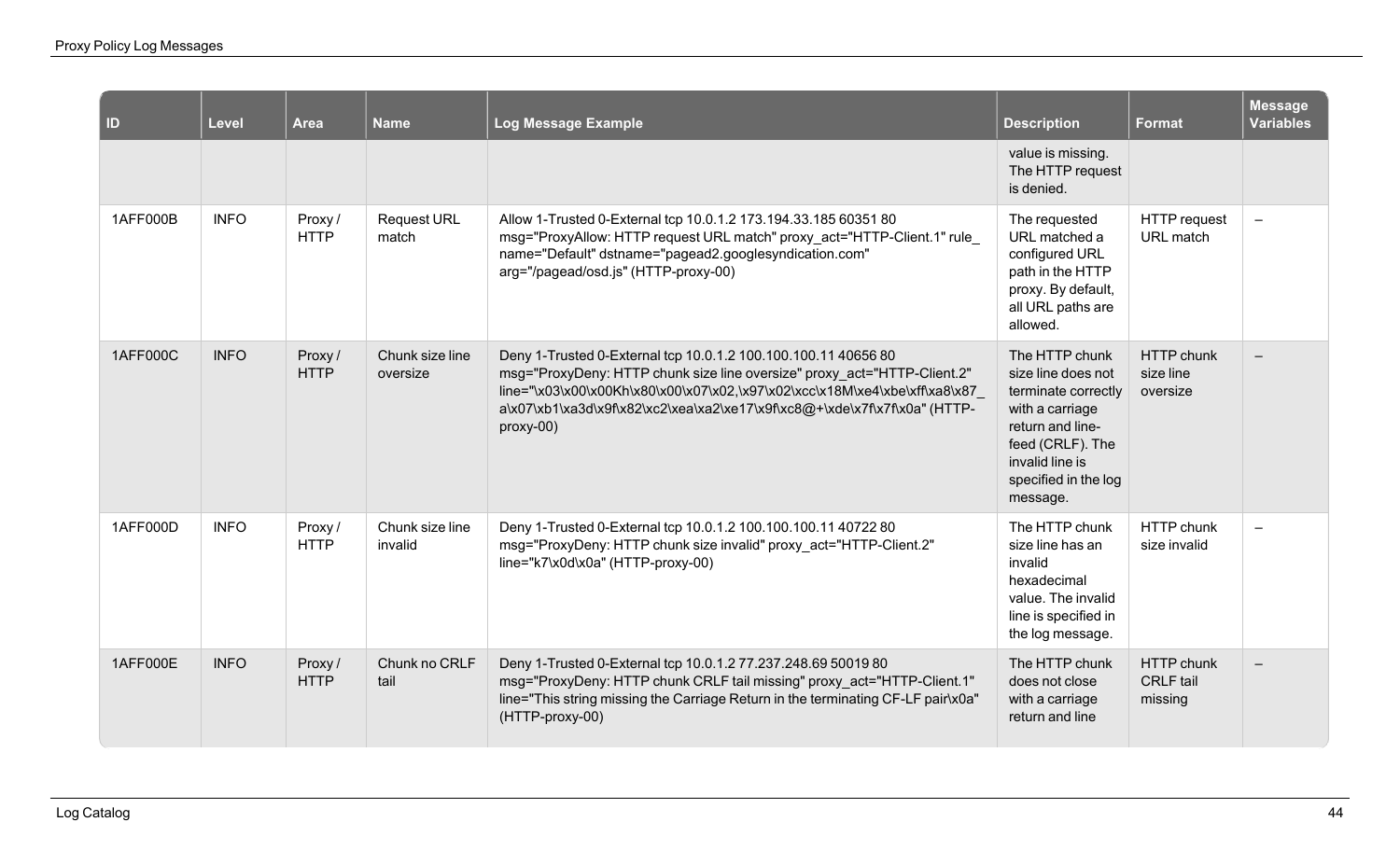| $\vert$ ID | Level       | Area                   | <b>Name</b>              | Log Message Example                                                                                                                                                                                                                                                                                             | <b>Description</b>                                                                                                                                                                                                                             | Format                               | <b>Message</b><br><b>Variables</b> |
|------------|-------------|------------------------|--------------------------|-----------------------------------------------------------------------------------------------------------------------------------------------------------------------------------------------------------------------------------------------------------------------------------------------------------------|------------------------------------------------------------------------------------------------------------------------------------------------------------------------------------------------------------------------------------------------|--------------------------------------|------------------------------------|
|            |             |                        |                          |                                                                                                                                                                                                                                                                                                                 | feed (CRLF)<br>because the<br>chunk block is<br>missing the<br>closing<br>characters. This is<br>required for each<br>chunk when<br>chunked transfer-<br>encoding is in use.<br>The log message<br>includes the<br>invalid chunk tail<br>line. |                                      |                                    |
| 1AFF000F   | <b>INFO</b> | Proxy /<br><b>HTTP</b> | Footer line<br>oversize  | Deny 1-Trusted 0-External tcp 10.0.1.2 100.100.100.11 40662 80<br>msg="ProxyDeny: HTTP footer line oversize" proxy_act="HTTP-Client.2"<br>line="\x03\x00\x00Kh\x80\x00\x07\x02,\x97\x02\xcc\x18M\xe4\xbe\xff\xa8\x87_<br>a\x07\xb1\xa3d\x9f\x82\xc2\xea\xa2\xe17\x9f\xc8@+\xde\x7f\x7f\x0a" (HTTP-<br>proxy-00) | One line of the<br>HTTP footer, an<br>additional header<br>sent at the end of<br>a message is<br>larger than the<br>configured line<br>limit. The default<br>line limit is 4,096<br>bytes.                                                     | <b>HTTP</b> footer<br>line oversize  |                                    |
| 1AFF0010   | <b>INFO</b> | Proxy /<br><b>HTTP</b> | Footer block<br>oversize | Deny 1-Trusted 0-External tcp 10.0.1.2 100.100.100.11 40688 80<br>msg="ProxyDeny: HTTP footer block oversize" proxy_act="HTTP-Client.2"<br>line="\x03\x00\x00Kh\x80\x00\x07\x02,\x97\x02\xcc\x18M\xe4\xbe\xff\xa8\x87<br>a\x07\xb1\xa3d\x9f\x82\xc2\xea\xa2\xe17\x9f\xc8@+\xde\x7f\x7f\x0a" (HTTP-<br>proxy-00) | The HTTP footer<br>includes additional<br>header<br>information that is<br>larger than the<br>configured block<br>limit size. The                                                                                                              | <b>HTTP</b> footer<br>block oversize |                                    |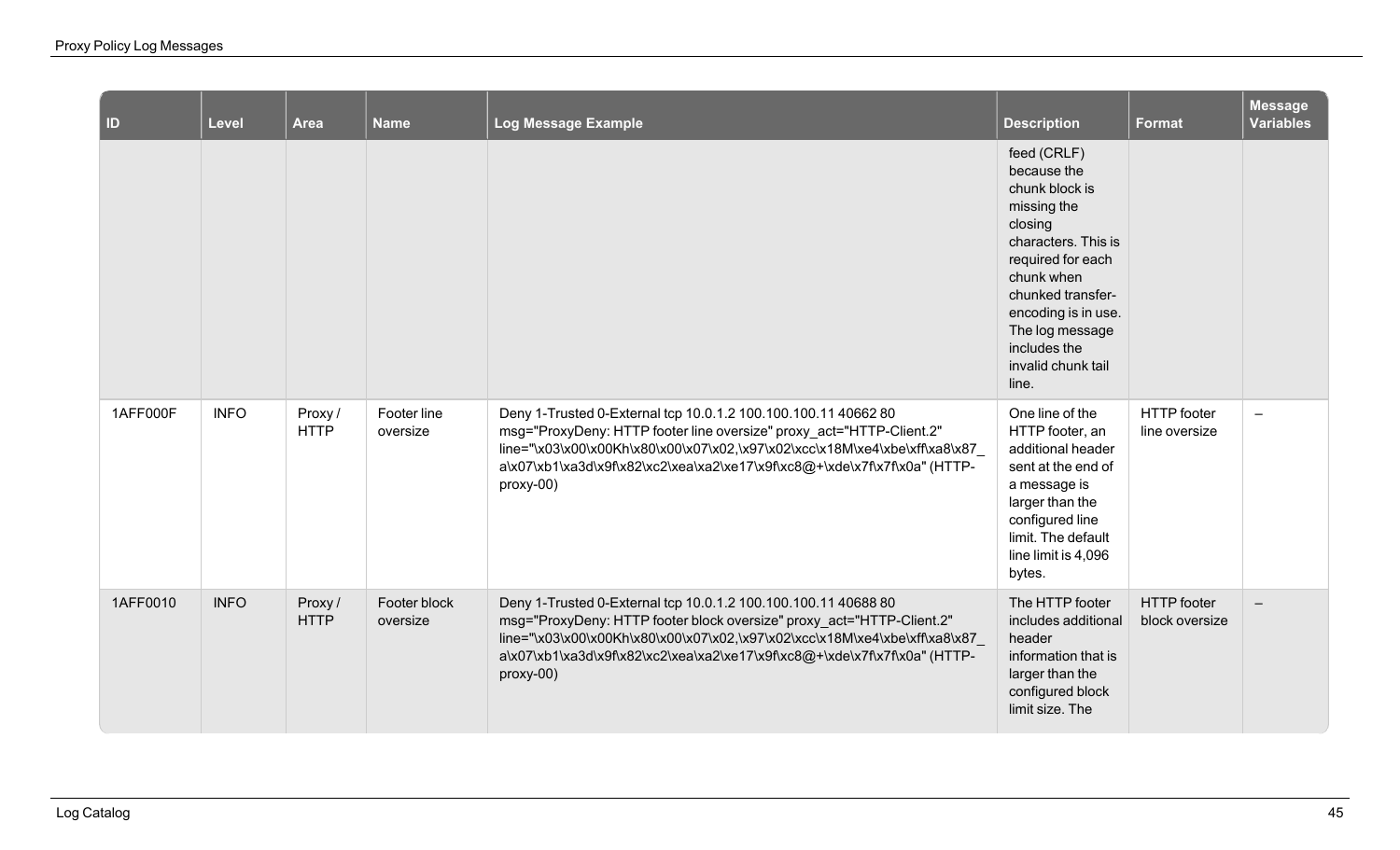| $\vert$ ID | Level       | Area                   | <b>Name</b>                 | Log Message Example                                                                                                                                                               | <b>Description</b>                                                                                                                                        | Format                                           | <b>Message</b><br>Variables |
|------------|-------------|------------------------|-----------------------------|-----------------------------------------------------------------------------------------------------------------------------------------------------------------------------------|-----------------------------------------------------------------------------------------------------------------------------------------------------------|--------------------------------------------------|-----------------------------|
|            |             |                        |                             |                                                                                                                                                                                   | default total<br>message limit, if<br>enabled, is 16,384<br>bytes. The log<br>message includes<br>information about<br>the invalid line.                  |                                                  |                             |
| 1AFF0011   | <b>INFO</b> | Proxy/<br><b>HTTP</b>  | Footer block<br>parse error | Deny 1-Trusted 0-External tcp 10.0.1.2 100.100.100.11 40705 80<br>msg="ProxyDeny: HTTP footer block parse error" (HTTP-proxy-00)                                                  | The HTTP footer<br>includes an<br>additional header<br>field with syntax<br>that violates the<br>header format<br>restrictions.                           | <b>HTTP</b> footer<br>block parse<br>error       |                             |
| 1AFF0012   | <b>INFO</b> | Proxy /<br><b>HTTP</b> | Body content<br>type match  | Allow 1-Trusted 0-External tcp 10.0.1.2 192.168.53.92 52089 80<br>msg="ProxyAllow: HTTP Body Content Type match" proxy_act="HTTP-Client.1"<br>rule_name="Default" (HTTP-proxy-00) | The HTTP content<br>either matches a<br>configured Body<br>Content Type or<br>no Body Content<br>Type is defined<br>(only the default<br>rule is in use). | <b>HTTP Body</b><br><b>Content Type</b><br>match |                             |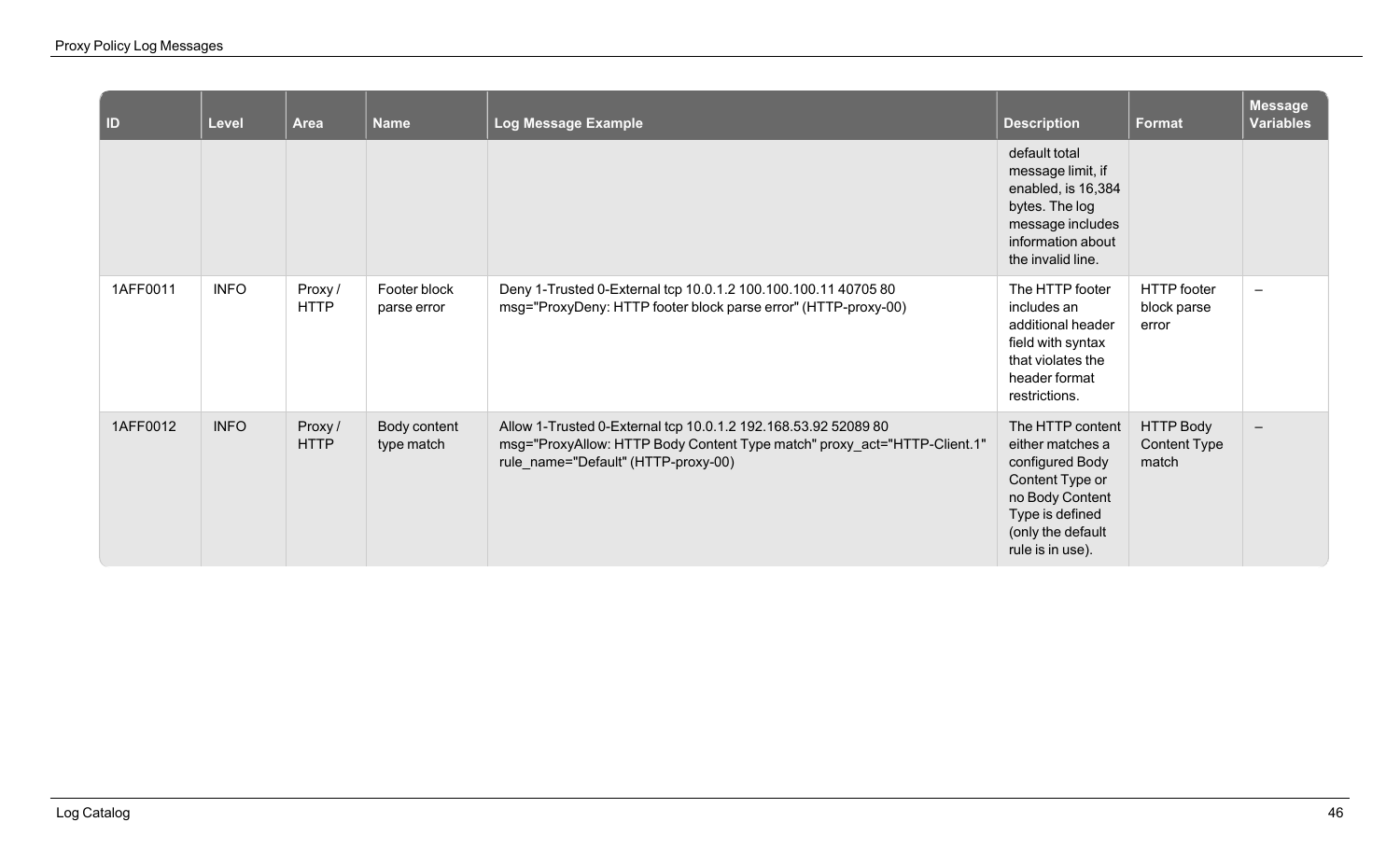| ID       | <b>Level</b> | Area                  | <b>Name</b>                           | Log Message Example                                                                                                                                                                                            | <b>Description</b>                                                                                                                                                                                            | Format                                              | <b>Message</b><br><b>Variables</b> |
|----------|--------------|-----------------------|---------------------------------------|----------------------------------------------------------------------------------------------------------------------------------------------------------------------------------------------------------------|---------------------------------------------------------------------------------------------------------------------------------------------------------------------------------------------------------------|-----------------------------------------------------|------------------------------------|
| 1AFF0013 | <b>INFO</b>  | Proxy/<br><b>HTTP</b> | Header content<br>malformed           | Allow 1-Trusted 0-External tcp 10.0.1.2 192.168.53.92 41048 80<br>msg="ProxyStrip: HTTP header malformed" proxy_act="393296"<br>header="WWW-Authenticate: \x0d\x0a"                                            | The HTTP header<br>line does not<br>follow the correct<br>syntax for a client<br>request or server<br>response header.<br>The log message<br>contains the<br>header line with<br>the syntax error.            | HTTP header<br>malformed                            | $\equiv$                           |
| 1AFF0016 | <b>INFO</b>  | Proxy/<br><b>HTTP</b> | Header<br>Transfer-<br>Encoding match | Allow 1-Trusted 0-External tcp 10.0.1.2 100.100.100.11 40719 80<br>msg="ProxyAllow: HTTP header Transfer-Encoding match" proxy_act="HTTP-<br>Client.2" rule name="chunked" encoding="chunked" (HTTP-proxy-00)  | The Transfer-<br>Encoding in the<br><b>HTTP</b> header<br>matches a<br>configured rule, or<br>the default rule of<br>no match. The log<br>message specifies<br>the matching rule<br>name and header<br>value. | <b>HTTP</b> header<br>transfer<br>encoding<br>match |                                    |
| 1AFF0018 | <b>INFO</b>  | Proxy/<br><b>HTTP</b> | Header content<br>type match          | Allow 1-Trusted 0-External tcp 10.0.1.2 198.252.206.140 52047 80<br>msg="ProxyAllow: HTTP header Content Type match" proxy act="HTTP-<br>Client.1" rule_name="text/*" content_type="text/html" (HTTP-proxy-00) | The HTTP header<br><b>Content Type</b><br>matches a<br>configured rule, or<br>the default rule of<br>no match. The log<br>message specifies<br>the matching rule<br>name and header<br>value.                 | <b>HTTP</b> header<br><b>Content Type</b><br>match  | $\equiv$                           |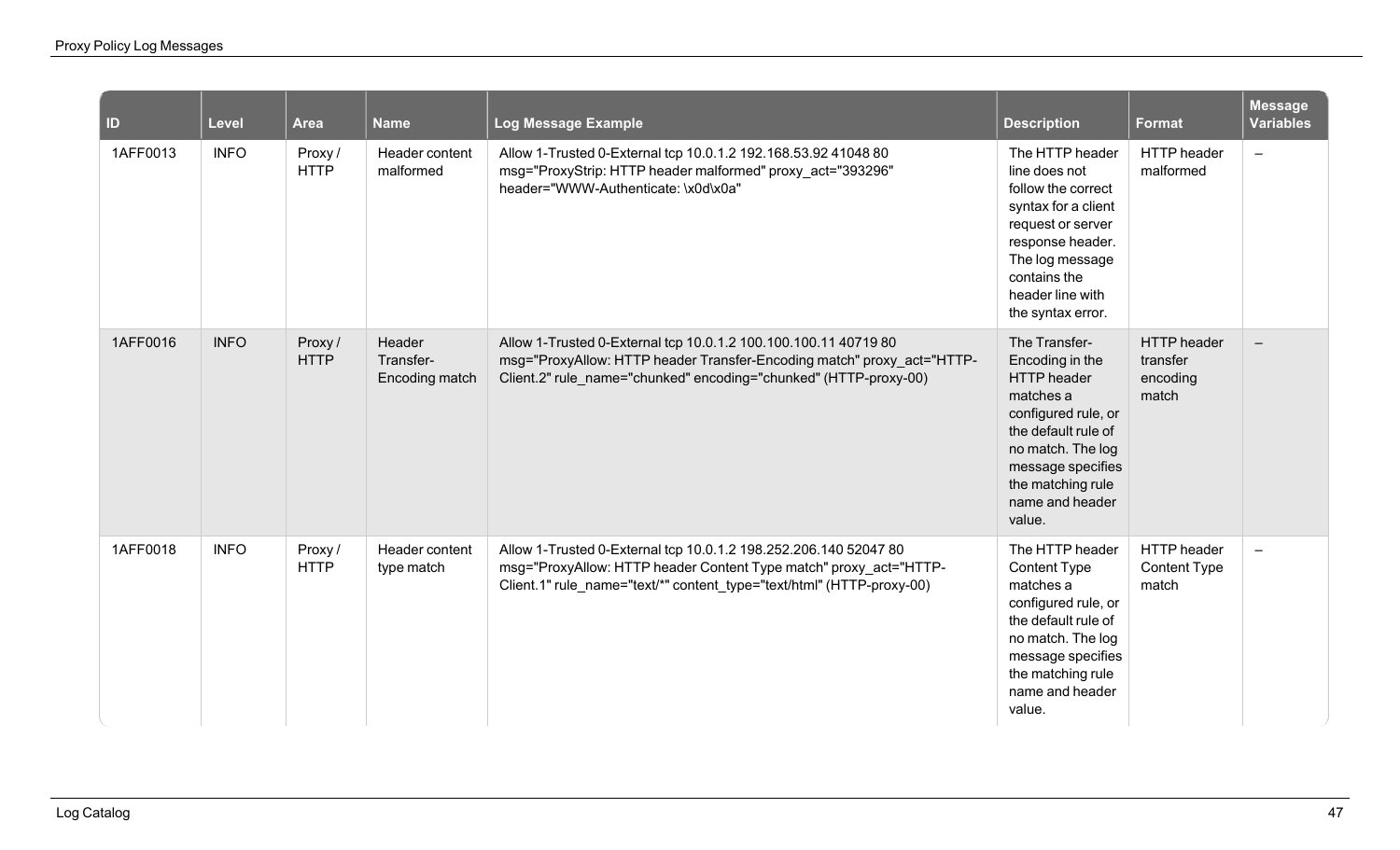| $\vert$ ID | <b>Level</b> | <b>Area</b>           | <b>Name</b>              | <b>Log Message Example</b>                                                                                                                                                                                                 | <b>Description</b>                                                                                                                                                                                               | Format                               | <b>Message</b><br><b>Variables</b> |
|------------|--------------|-----------------------|--------------------------|----------------------------------------------------------------------------------------------------------------------------------------------------------------------------------------------------------------------------|------------------------------------------------------------------------------------------------------------------------------------------------------------------------------------------------------------------|--------------------------------------|------------------------------------|
| 1AFF0019   | <b>INFO</b>  | Proxy/<br><b>HTTP</b> | Request version<br>match | Deny 1-Trusted 0-External tcp 10.0.1.2 100.100.100.11 40627 80<br>msg="ProxyDeny: HTTP request version match" proxy_act="HTTP-Client.2"<br>rule name="Default" line="GET /index.html HTTP/1.8\x0d\x0a" (HTTP-proxy-<br>00) | The HTTP version<br>specified in the<br>HTTP request line<br>matches a<br>configured rule, or<br>the default rule of<br>no match. The log<br>specifies the<br>matched rule<br>name and the<br>request line.      | <b>HTTP</b> request<br>version match |                                    |
| 1AFF001A   | <b>INFO</b>  | Proxy/<br><b>HTTP</b> | Request method<br>match  | Allow 1-Trusted 0-External tcp 10.0.1.2 50.16.229.215 52301 80<br>msg="ProxyAllow: HTTP request method match" proxy_act="HTTP-Client.1"<br>rule_name="GET" method="GET" (HTTP-proxy-00)                                    | The HTTP request<br>method specified<br>in the Request-<br>Line matches a<br>configured rule, or<br>the default rule of<br>no match. The log<br>message specifies<br>the matched rule<br>name and the<br>method. | <b>HTTP</b> request<br>method match  |                                    |
| 1AFF001B   | <b>INFO</b>  | Proxy/<br><b>HTTP</b> | Header match             | Allow 1-Trusted 0-External tcp 10.0.1.2 50.16.229.215 52301 80<br>msg="ProxyAllow: HTTP header match" proxy_act="HTTP-Client.1" rule<br>name="Default" header="Host: www.walkscore.com\x0d\x0a" (HTTP-proxy-00)            | The HTTP header<br>line matches a<br>configured rule, or<br>the default rule of<br>no match. The log<br>message specifies<br>the matched rule<br>name and header<br>line.                                        | <b>HTTP</b> header<br>match          |                                    |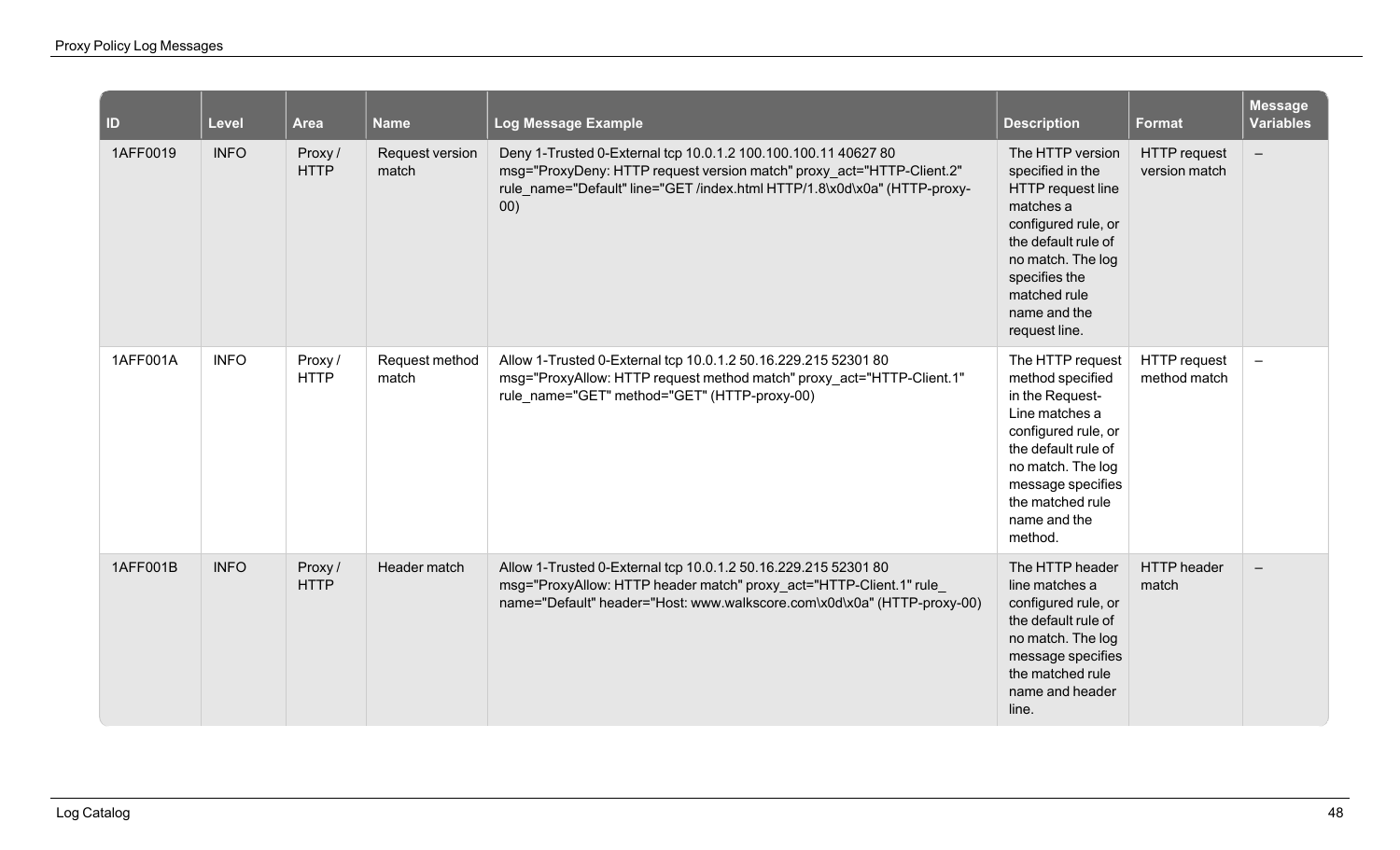| $\vert$ ID | <b>Level</b> | <b>Area</b>            | <b>Name</b>                              | Log Message Example                                                                                                                                                                                                       | <b>Description</b>                                                                                                                                                                                                                                              | <b>Format</b>                                | <b>Message</b><br><b>Variables</b> |
|------------|--------------|------------------------|------------------------------------------|---------------------------------------------------------------------------------------------------------------------------------------------------------------------------------------------------------------------------|-----------------------------------------------------------------------------------------------------------------------------------------------------------------------------------------------------------------------------------------------------------------|----------------------------------------------|------------------------------------|
| 1AFF001C   | <b>INFO</b>  | Proxy/<br><b>HTTP</b>  | Header cookie<br>domain match            | Deny 1-Trusted 0-External tcp 10.0.1.2 50.16.229.215 52466 80<br>msg="ProxyDeny: HTTP header cookie domain match" proxy act="HTTP-<br>Client.1" rule_name="DoubleClick.com" domain=".doubleclick.com" (HTTP-<br>proxy-00) | The cookie<br>domain header<br>matches a<br>configured rule, or<br>the default rule of<br>no match. The log<br>message includes<br>the matched rule<br>name and the<br>cookie domain.                                                                           | <b>HTTP</b> header<br>cookie domain<br>match | $\equiv$                           |
| 1AFF001D   | <b>INFO</b>  | Proxy/<br><b>HTTP</b>  | Request host<br>missing                  | Deny 1-Trusted 6-Ext-access tcp 10.0.1.2 192.168.53.82 60654 80<br>msg="ProxyDeny: HTTP request host missing" (HTTP-proxy-00)                                                                                             | The HTTP request<br>header is missing<br>the host value.                                                                                                                                                                                                        | <b>HTTP</b> request<br>host missing          |                                    |
| 1AFF001E   | <b>INFO</b>  | Proxy /<br><b>HTTP</b> | Header<br>authentication<br>scheme match | Allow 1-Trusted 6-Ext-access tcp 10.0.1.2 192.168.53.92 4910 80<br>msg="ProxyAllow: HTTP Header auth scheme match" proxy_act="HTTP-<br>Client.1" rule name="Basic" scheme="Basic" (HTTP-proxy-00)                         | The authentication<br>scheme in the<br><b>HTTP</b> header<br>server response<br>matches one of<br>the configured<br>rules, or the<br>default rule of no<br>match. The log<br>message specifies<br>the matched rule<br>name and the<br>authentication<br>scheme. | <b>HTTP</b> header<br>auth scheme<br>match   |                                    |
| 1AFF001F   | <b>INFO</b>  | Proxy/<br><b>HTTP</b>  | Request method<br>not supported          | Deny 1-Trusted 6-Ext-access tcp 10.0.1.2 192.168.53.92 64152 80<br>msg="ProxyDeny: HTTP request method unsupported" proxy_act="HTTP-<br>Client.1" method="OPTIONS" (HTTP-proxy-00)                                        | The HTTP request<br>method does not<br>match a<br>configured rule.                                                                                                                                                                                              | <b>HTTP</b> request<br>method<br>unsupported |                                    |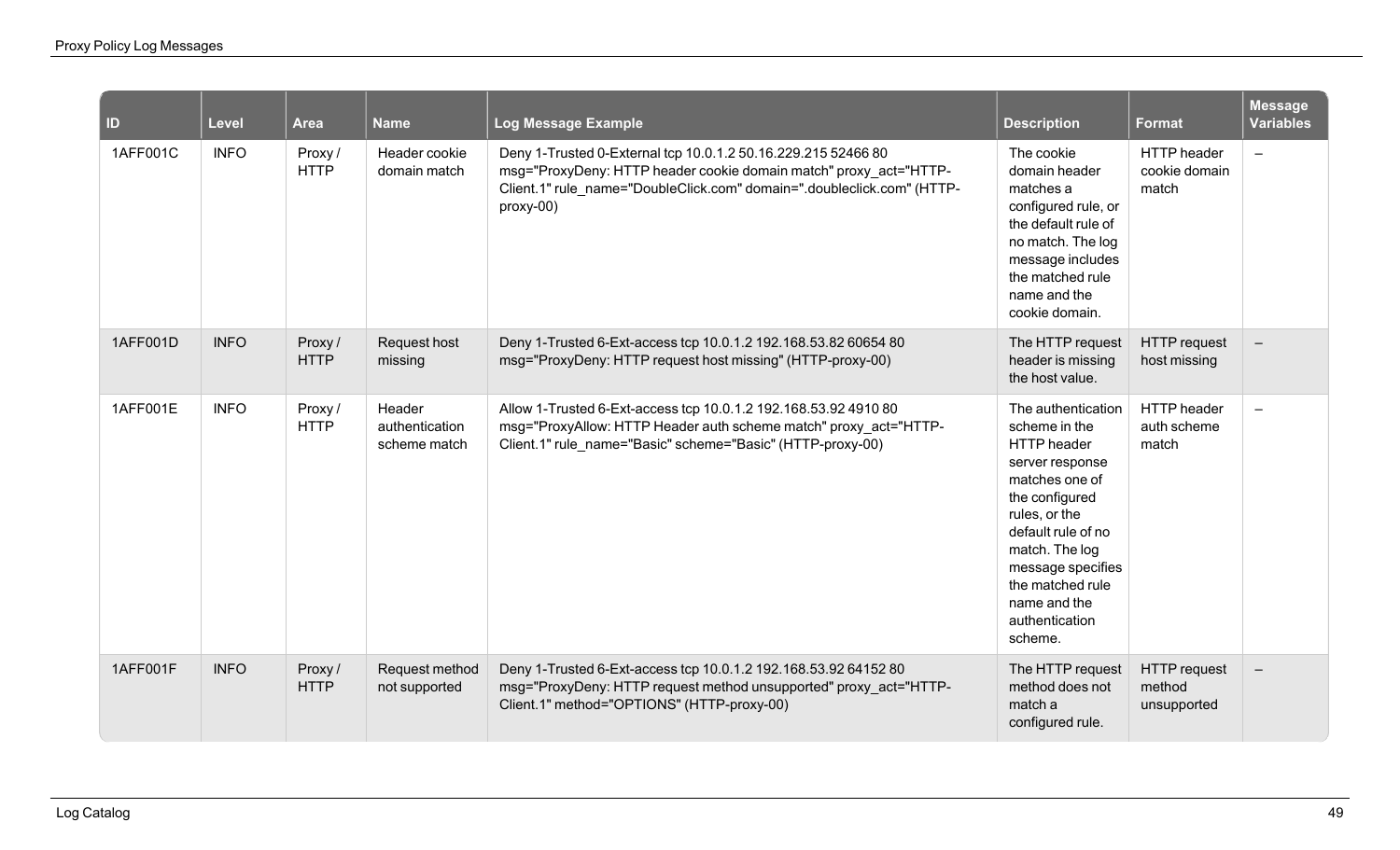| $\vert$ ID | Level       | <b>Area</b>            | <b>Name</b>              | <b>Log Message Example</b>                                                                                                                                                                                                          | <b>Description</b>                                                                                                                                                  | Format                            | <b>Message</b><br><b>Variables</b> |
|------------|-------------|------------------------|--------------------------|-------------------------------------------------------------------------------------------------------------------------------------------------------------------------------------------------------------------------------------|---------------------------------------------------------------------------------------------------------------------------------------------------------------------|-----------------------------------|------------------------------------|
|            |             |                        |                          |                                                                                                                                                                                                                                     | The log message<br>specifies the<br>method in use.                                                                                                                  |                                   |                                    |
| 1AFF0020   | <b>INFO</b> | Proxy /<br><b>HTTP</b> | Request port<br>mismatch | Deny 1-Trusted 6-Ext-access tcp 10.0.1.2 192.168.53.92 64152 80<br>msg="ProxyDeny: HTTP request port mismatch" proxy act="HTTP-Client.1"<br>(HTTP-proxy-00)                                                                         | Relative-URI is in<br>use and the port<br>specified in the<br><b>HTTP</b> request<br>host header does<br>not match the port<br>used for the<br>connection.          | HTTP request<br>port mismatch     | $\overline{\phantom{m}}$           |
| 1AFF0021   | <b>INFO</b> | Proxy /<br><b>HTTP</b> | Request<br>categories    | Allow 1-Trusted 0-External tcp 10.0.1.2 50.16.210.117 50790 80<br>msg="ProxyAllow: HTTP Request categories" proxy_act="HTTP-Client.2"<br>cats="Reference Materials" op="GET" dstname="www.walkscore.com" arg="/"<br>(HTTP-proxy-00) | The HTTP request<br>matched a<br>WebBlocker<br>category. The log<br>message specifies<br>the action taken<br>by the proxy, the<br>URL, and the<br>category matched. | <b>HTTP Request</b><br>categories | $\overline{\phantom{m}}$           |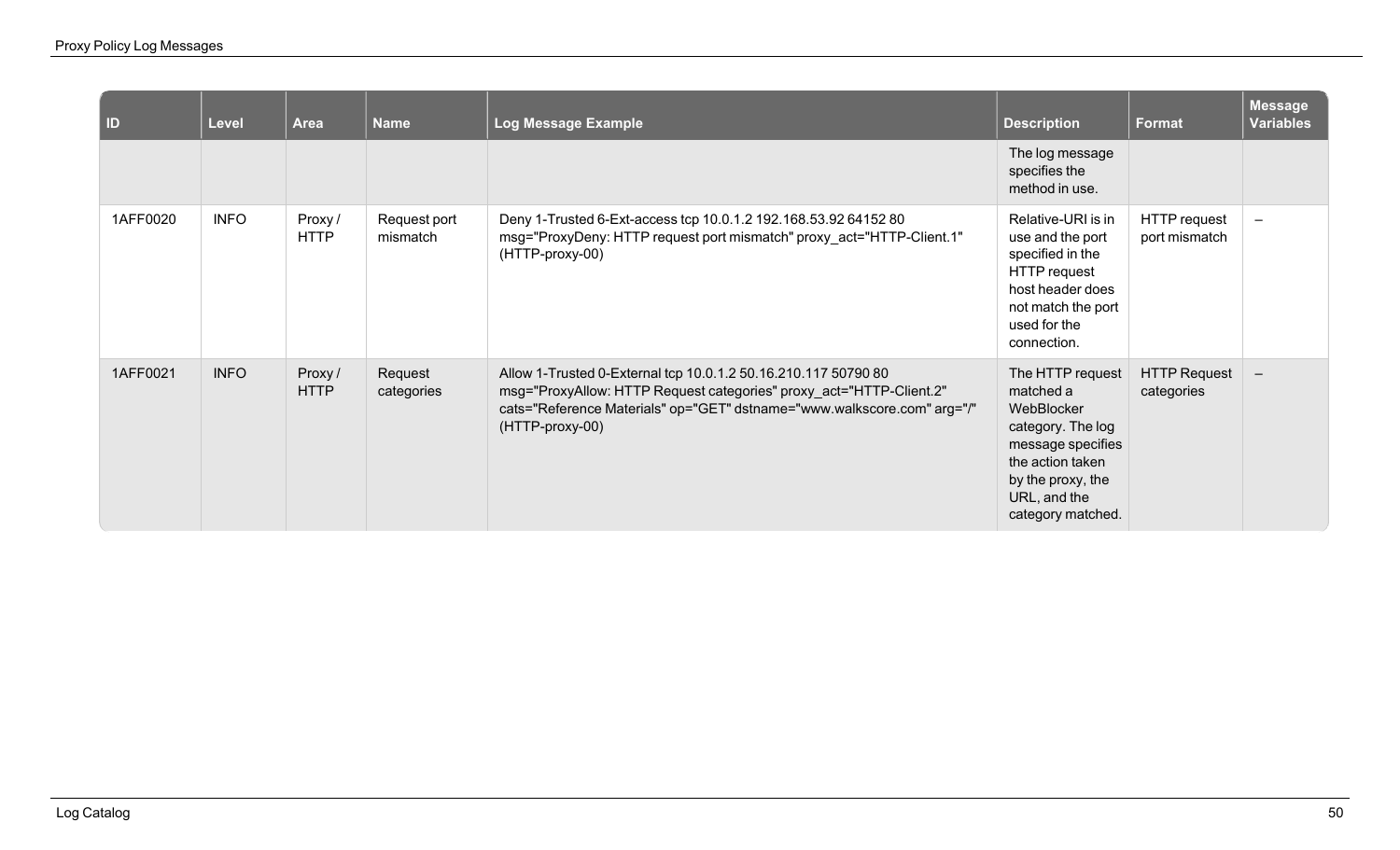| <b>ID</b> | <b>Level</b> | <b>Area</b>            | <b>Name</b>                         | Log Message Example                                                                                                                                                                                                                                                                                                                                                             | <b>Description</b>                                                                                                                                                                                         | Format                                      | <b>Message</b><br><b>Variables</b> |
|-----------|--------------|------------------------|-------------------------------------|---------------------------------------------------------------------------------------------------------------------------------------------------------------------------------------------------------------------------------------------------------------------------------------------------------------------------------------------------------------------------------|------------------------------------------------------------------------------------------------------------------------------------------------------------------------------------------------------------|---------------------------------------------|------------------------------------|
| 1AFF0022  | <b>INFO</b>  | Proxy /<br><b>HTTP</b> | Service<br>unavailable              | Deny 2-Internal-traffic 4-External-traffic tcp 192.168.2.23 23.21.224.150 60921<br>80 msg="ProxyDeny: HTTP service unavailable" proxy_act="HTTP-Client.1"<br>service="WebBlocker.1" details="Webblocker server is not available" (HTTP-<br>proxy-00)                                                                                                                            | WebBlocker<br>categorization<br>failed because the<br>configured<br>WebBlocker<br>server is not<br>available. The log<br>message specifies<br>the profile name<br>and a more<br>detailed error<br>message. | <b>HTTP</b> service<br>unavailable          | $\qquad \qquad -$                  |
| 1AFF0023  | <b>INFO</b>  | Proxy/<br><b>HTTP</b>  | <b>Request URL</b><br>path oversize | Deny 1-Trusted 6-Ext-access tcp 10.0.1.2 173.194.33.167 64279 80<br>msg="ProxyDeny: HTTP request URL path oversize" proxy act="HTTP-Client.1'<br>path="/crx/blobs/QwAAAHF3InbmK-<br>wFlemaY3I3BCMqOfjjbz3ZPr0OdvcXp8cUu10k48t h-<br>qsRfYvKPciETPh6ZMAQTV8WL-Rx-<br>IfADpBbs0T0xmHzDv3tYNK4R4eAMZSmuX1YAUWVQIL6kSI-xpS-<br>vSmdvbuQg/extension 0 1 0 12919.crx" (HTTP-proxy-00) | The URI in the<br><b>HTTP Request-</b><br>Line is longer than<br>the configured<br>limit. The default<br>limit is 2,048<br>bytes. The log<br>message specifies<br>the oversize URI.                        | <b>HTTP</b> request<br>URL path<br>oversize |                                    |
| 1AFF0024  | <b>INFO</b>  | Proxy/<br><b>HTTP</b>  | Request                             | Allow 1-Trusted 6-Ext-access tcp 10.0.1.2 192.168.53.92 64425 80 msg="HTTP<br>request" proxy act="HTTP-Client.1" op="GET" dstname="192.168.53.92"<br>arg="/" sent bytes="339" rcvd bytes="2" elapsed time="5.037750 sec(s)"<br>(HTTP-proxy-00)                                                                                                                                  | A detailed<br>summary of the<br>last HTTP proxy<br>transaction.                                                                                                                                            | HTTP request                                | $\overline{\phantom{m}}$           |
| 1AFF0025  | <b>INFO</b>  | Proxy/<br><b>HTTP</b>  | Header IPS rule<br>match            | Deny 1-Trusted 0-External tcp 10.0.1.2 107.20.162.187 55531 80<br>msg="ProxyDeny: HTTP header IPS match" proxy act="HTTP-Client.1"<br>signature_id="1055396" severity="5" signature_name="WEB Cross-site<br>Scripting -9" signature_cat="Web Attack" sig_vers="18.001" host="intext.nav-<br>links.com" path="/util/intexteval.pl?action=startup" (HTTP-proxy-00)                | Intrusion<br>Prevention<br>Service (IPS)<br>detected an<br>intrusion in the                                                                                                                                | <b>HTTP</b> header<br>IPS match             |                                    |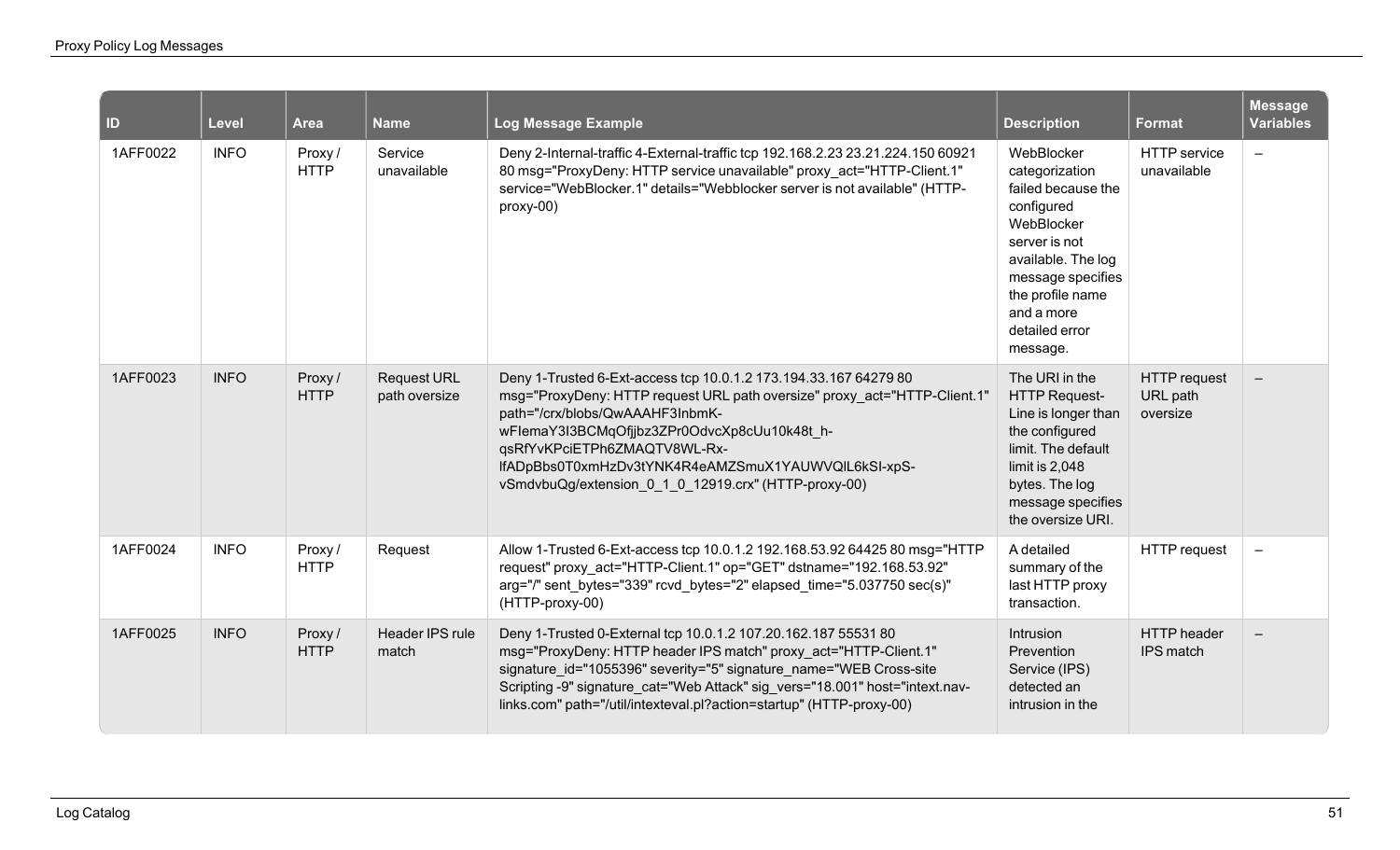| $\vert$ ID | Level       | <b>Area</b>           | <b>Name</b>            | Log Message Example                                                                                                                                                                                                                                                                                                                                                     | <b>Description</b>                                                                                                                                                                                                                                                                                                        | <b>Format</b>          | <b>Message</b><br><b>Variables</b> |
|------------|-------------|-----------------------|------------------------|-------------------------------------------------------------------------------------------------------------------------------------------------------------------------------------------------------------------------------------------------------------------------------------------------------------------------------------------------------------------------|---------------------------------------------------------------------------------------------------------------------------------------------------------------------------------------------------------------------------------------------------------------------------------------------------------------------------|------------------------|------------------------------------|
|            |             |                       |                        |                                                                                                                                                                                                                                                                                                                                                                         | client request or<br>server response<br>header. The log<br>message specifies<br>the action taken,<br>signature ID,<br>threat severity,<br>signature name,<br>signature<br>category,<br>destination host<br>name, and URI<br>path.                                                                                         |                        |                                    |
| 1AFF0026   | <b>INFO</b> | Proxy/<br><b>HTTP</b> | Body IPS rule<br>match | Deny 4-Trusted-1 0-External tcp 192.168.53.92 188.40.238.252 45617 443<br>msg="ProxyDeny: HTTP body IPS match" proxy_act="HTTP-Client.4"<br>signature_id="1051723" severity="5" signature_name="Virus Eicar test string"<br>signature_cat="Virus/Worm" sig_vers="18.001" host="secure.eicar.org"<br>path="/eicar.com.txt" src_user="testuser@test.net" (HTTPS-proxy-00) | Intrusion<br>Prevention<br>Service (IPS)<br>detected an<br>intrusion in the<br>client request or<br>server response<br>content body. The<br>log message<br>specifies the<br>action taken,<br>signature ID,<br>threat severity,<br>signature name,<br>signature<br>category,<br>destination host<br>name, and URI<br>path. | HTTP body IPS<br>match | $\overline{\phantom{a}}$           |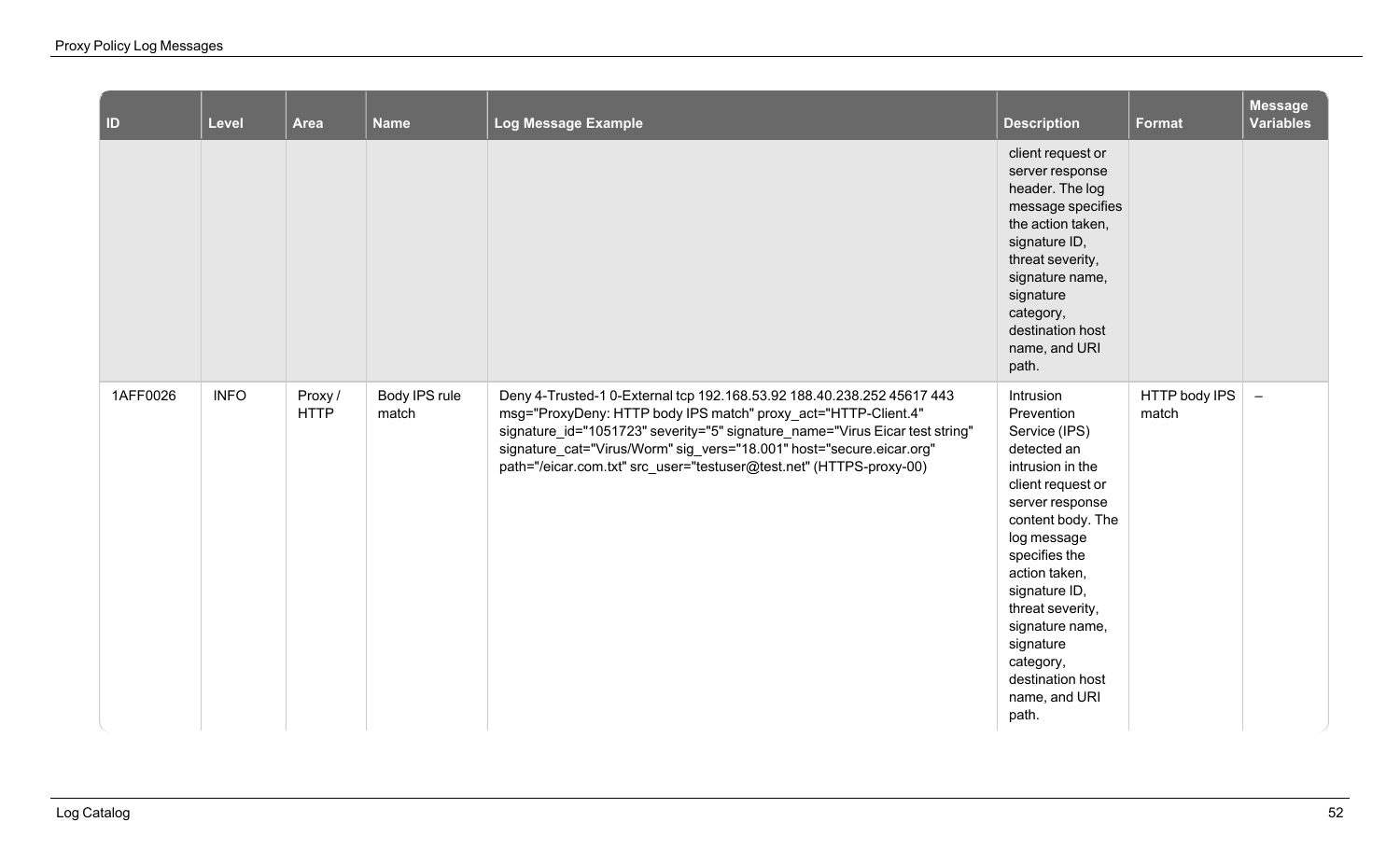| ID       | <b>Level</b> | <b>Area</b>           | <b>Name</b>            | Log Message Example                                                                                                                                                                                                                  | <b>Description</b>                                                                                                                                                           | Format                      | <b>Message</b><br><b>Variables</b> |
|----------|--------------|-----------------------|------------------------|--------------------------------------------------------------------------------------------------------------------------------------------------------------------------------------------------------------------------------------|------------------------------------------------------------------------------------------------------------------------------------------------------------------------------|-----------------------------|------------------------------------|
| 1AFF0028 | <b>INFO</b>  | Proxy/<br><b>HTTP</b> | <b>GAV Virus found</b> | Deny 2-Internal-traffic 4-External-traffic tcp 10.0.1.8 192.168.53.92 57525 80<br>msg="ProxyDrop: HTTP Virus found" proxy_act="HTTP-Client.1" virus="EICAR<br>Test" host="192.168.53.92" path="/viruses/eicar.com" (HTTP-proxy-00)   | Gateway AntiVirus<br>(GAV) detected a<br>virus or malware.<br>The log message<br>specifies the virus<br>name, destination<br>host name, and<br>URI path.                     | <b>HTTP Virus</b><br>found  |                                    |
| 1AFF0029 | <b>INFO</b>  | Proxy/<br><b>HTTP</b> | GAV scan error         | Allow 1-Trusted 0-External tcp 10.0.1.2 8.25.35.115 51859 80 msg="ProxyAllow:<br>HTTP AV scanning error" proxy_act="HTTP-Client.3" error="avg scanner is not<br>created" host="api.yontoo.com" path="/LoadJS.ashx" (HTTP-proxy-00)   | Gateway AntiVirus<br>(GAV) failed to<br>scan because of<br>an error. The log<br>message specifies<br>the error<br>message, the<br>destination host<br>name, and URI<br>path. | HTTP AV<br>scanning error   |                                    |
| 1AFF002B | <b>INFO</b>  | Proxy/<br><b>HTTP</b> | <b>Trusted host</b>    | Allow 1-Trusted 0-External tcp 10.0.1.2 134.170.51.254 51941 80<br>msg="ProxyAllow: HTTP Trusted host" proxy act="HTTP-Client.3" rule<br>name="*.windowsupdate.com" (HTTP-proxy-00)                                                  | The destination<br>host name<br>matches a proxy<br>exception<br>configured in the<br>HTTP proxy.                                                                             | <b>HTTP Trusted</b><br>host |                                    |
| 1AFF002C | <b>INFO</b>  | Proxy/<br><b>HTTP</b> | <b>Bad reputation</b>  | Deny 1-Trusted 0-External tcp 172.16.1.101 188.40.238.250 36834 80<br>msg="ProxyDeny: HTTP bad reputation" proxy act="HTTP-ACT-OUT"<br>reputation="100" host="www.eicar.org" path="/download/eicar_com.zip" (HTTP-<br><b>OUT-00)</b> | The HTTP proxy<br>blocked access to<br>the destination<br>address because<br>of a bad reputation<br>score for the URL.                                                       | HTTP bad<br>reputation      |                                    |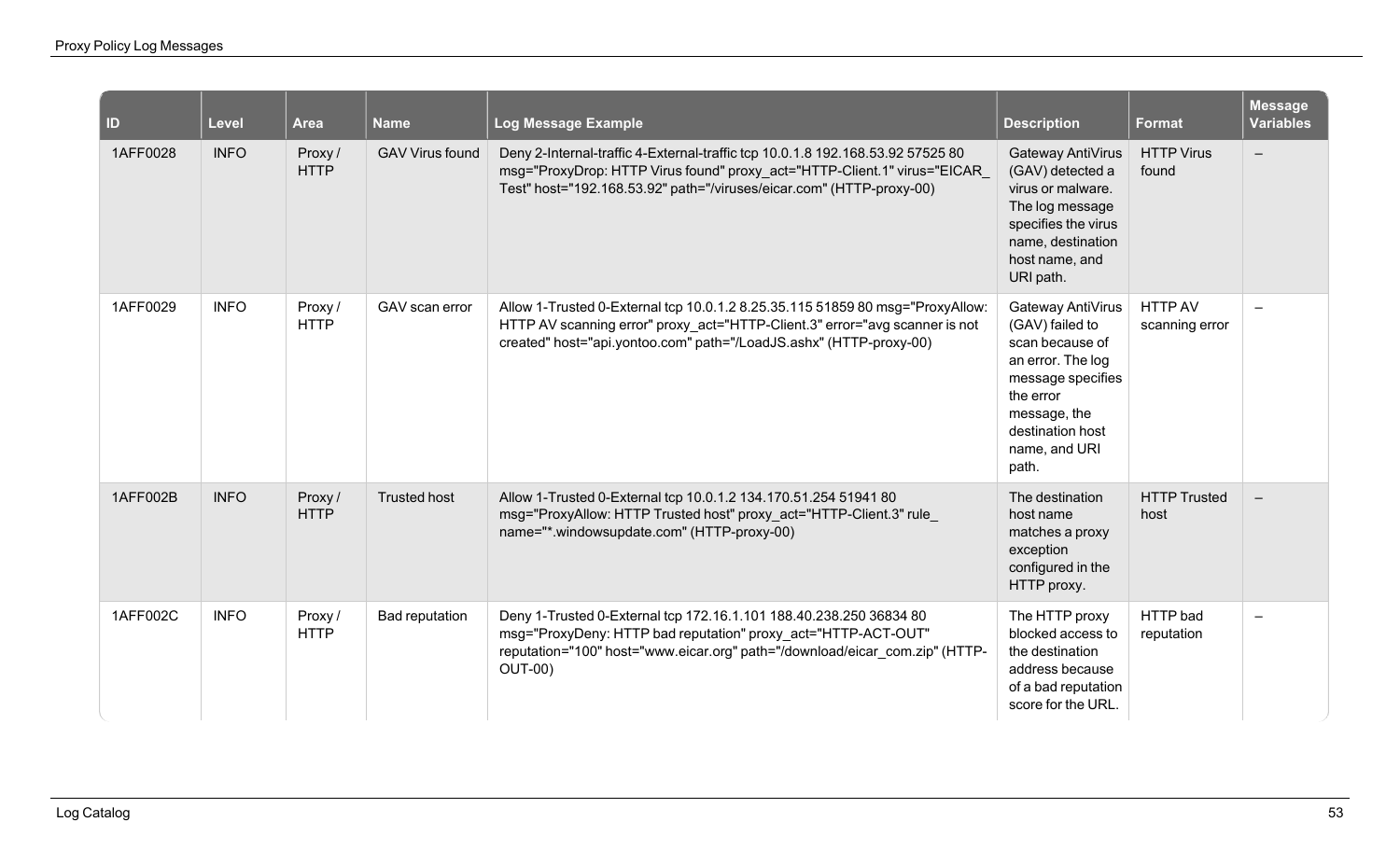| ID       | <b>Level</b> | <b>Area</b>           | <b>Name</b>                   | Log Message Example                                                                                                                                                                                                                                                                                                  | <b>Description</b>                                                                                                                                                                 | <b>Format</b>                      | <b>Message</b><br><b>Variables</b> |
|----------|--------------|-----------------------|-------------------------------|----------------------------------------------------------------------------------------------------------------------------------------------------------------------------------------------------------------------------------------------------------------------------------------------------------------------|------------------------------------------------------------------------------------------------------------------------------------------------------------------------------------|------------------------------------|------------------------------------|
| 1AFF002D | <b>INFO</b>  | Proxy/<br><b>HTTP</b> | Good reputation               | Allow 4-Trusted-1 0-External tcp 192.168.53.92 198.35.26.96 45365 80<br>msg="ProxyAllow: HTTP good reputation" proxy_act="HTTP-Client.4"<br>reputation="1" host="en.wikipedia.org" path="/favicon.ico" src<br>user="user@test.net" (HTTP-00)                                                                         | The HTTP proxy<br>did not complete a<br>Gateway AntiVirus<br>(GAV) scan for<br>traffic to the<br>destination<br>address because<br>the URL received<br>a good reputation<br>score. | HTTP good<br>reputation            |                                    |
| 1AFF002E | <b>INFO</b>  | Proxy/<br><b>HTTP</b> | Application<br>match          | Allow 4-Trusted-1 0-External tcp 192.168.53.92 198.35.26.96 45365 80<br>msg="ProxyAllow: HTTP App match" proxy_act="HTTP-Client.4" app_cat_<br>name="Web" app_cat_id="13" app_name="Mozilla Firefox" app_id="12" app_<br>beh_name="access" app_beh_id="6" sig_vers="18.001" src_<br>user="test@test.net" (HTTP-00)   | Application<br>Control identified<br>the application<br>type from the<br><b>HTTP</b> client<br>request or server<br>response stream.                                               | HTTP App<br>match                  |                                    |
| 1AFF002F | <b>INFO</b>  | Proxy/<br><b>HTTP</b> | <b>DLP</b> violation<br>found | Allow 1-Trusted 0-External tcp 10.0.1.2 100.100.100.3 59568 80<br>msg="ProxyAllow: HTTP DLP violation found" proxy_act="HTTP-Client.1" dlp_<br>sensor="sample_dlp_test" dlp_<br>rule="BankaccountdetailsnearpersonallyidentifiableinformationUSA"<br>host="100.100.100.3" path="/cgi-bin/upload.cgi" (HTTP-OUT.1-00) | Data Loss<br>Prevention (DLP)<br>detected a<br>violation of DLP<br>rules. The log<br>message only<br>includes<br>information about<br>the first rule<br>matched.                   | <b>HTTP DLP</b><br>violation found |                                    |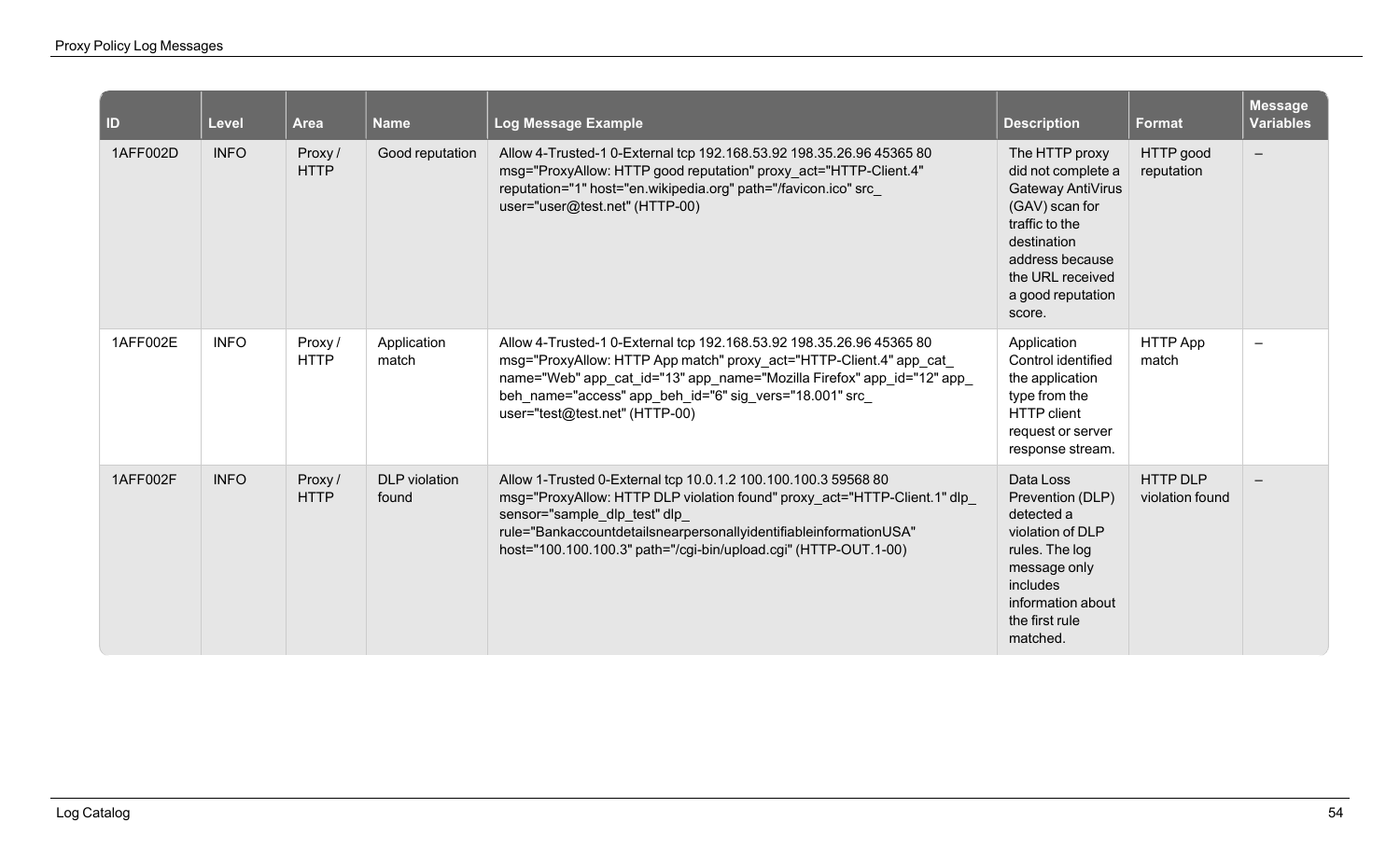| ID       | <b>Level</b> | <b>Area</b>            | <b>Name</b>                | Log Message Example                                                                                                                                                                                                                                                                                        | <b>Description</b>                                                                                                                                                                                     | <b>Format</b>                       | <b>Message</b><br><b>Variables</b> |
|----------|--------------|------------------------|----------------------------|------------------------------------------------------------------------------------------------------------------------------------------------------------------------------------------------------------------------------------------------------------------------------------------------------------|--------------------------------------------------------------------------------------------------------------------------------------------------------------------------------------------------------|-------------------------------------|------------------------------------|
| 1AFF0030 | <b>INFO</b>  | Proxy/<br><b>HTTP</b>  | DLP cannot<br>perform scan | Allow 1-Trusted 0-External tcp 10.0.1.3 100.100.100.3 62398 80<br>msg="ProxyAllow: HTTP cannot perform DLP scan" proxy_act="HTTP-Client.1"<br>dlp sensor="sample dlp test" error="Cannot Perform DLP scanning" (HTTP-<br>proxy-00)                                                                         | Data Loss<br>Prevention (DLP)<br>failed to scan the<br>traffic because of<br>the error specified<br>in the log<br>message.                                                                             | HTTP cannot<br>perform DLP<br>Scan  | $-$                                |
| 1AFF0031 | <b>INFO</b>  | Proxy/<br><b>HTTP</b>  | DLP object<br>unscannable  | Allow 1-Trusted 0-External tcp 10.0.1.2 100.100.100.11 40608 80<br>msg="ProxyAllow: HTTP DLP object unscannable" proxy_act="HTTP-Client.2"<br>dlp_sensor="PCI Audit Sensor.1" error="unscannable object (File was<br>encrypted)" host="100.100.100.11" path="/password-protected.zip" (HTTP-<br>$proxy-00$ | Data Loss<br>Prevention (DLP)<br>cannot extract<br>data from an<br>object because it<br>is encrypted.                                                                                                  | HTTP DLP<br>object<br>unscannable   |                                    |
| 1AFF0032 | <b>INFO</b>  | Proxy /<br><b>HTTP</b> | HTTP object too<br>large   | Allow 2-optional 0-External tcp 192.168.53.92 172.16.10.14 8902 80<br>msg="ProxyAllow: HTTP DLP object too large" proxy_act="HTTP-Client.1" dlp_<br>sensor="DLPSensor.1" error="DLP scan limit exceeded" (HTTP-proxy-00)                                                                                   | Data Loss<br>Prevention (DLP)<br>cannot scan the<br>object because it<br>is larger than the<br>configured limit.<br>The default value<br>varies by device<br>type and ranges<br>between 1 and 5<br>MB. | <b>HTTP DLP</b><br>object too large |                                    |
| 1AFF0033 | <b>INFO</b>  | Proxy/<br><b>HTTP</b>  | Range header               | Allow 1-Trusted 0-External tcp 10.0.1.2 100.100.100.15 40535 80<br>msg="ProxyStrip: HTTP Range header" proxy_act="HTTP-Client.1"<br>header="Accept-Ranges: bytes\x0d\x0a" (HTTP-proxy-00)                                                                                                                  | This is the<br>configured action<br>(allow or strip) for<br>the HTTP proxy<br>Range header.<br>The default action<br>is strip. The HTTP                                                                | <b>HTTP Range</b><br>header         |                                    |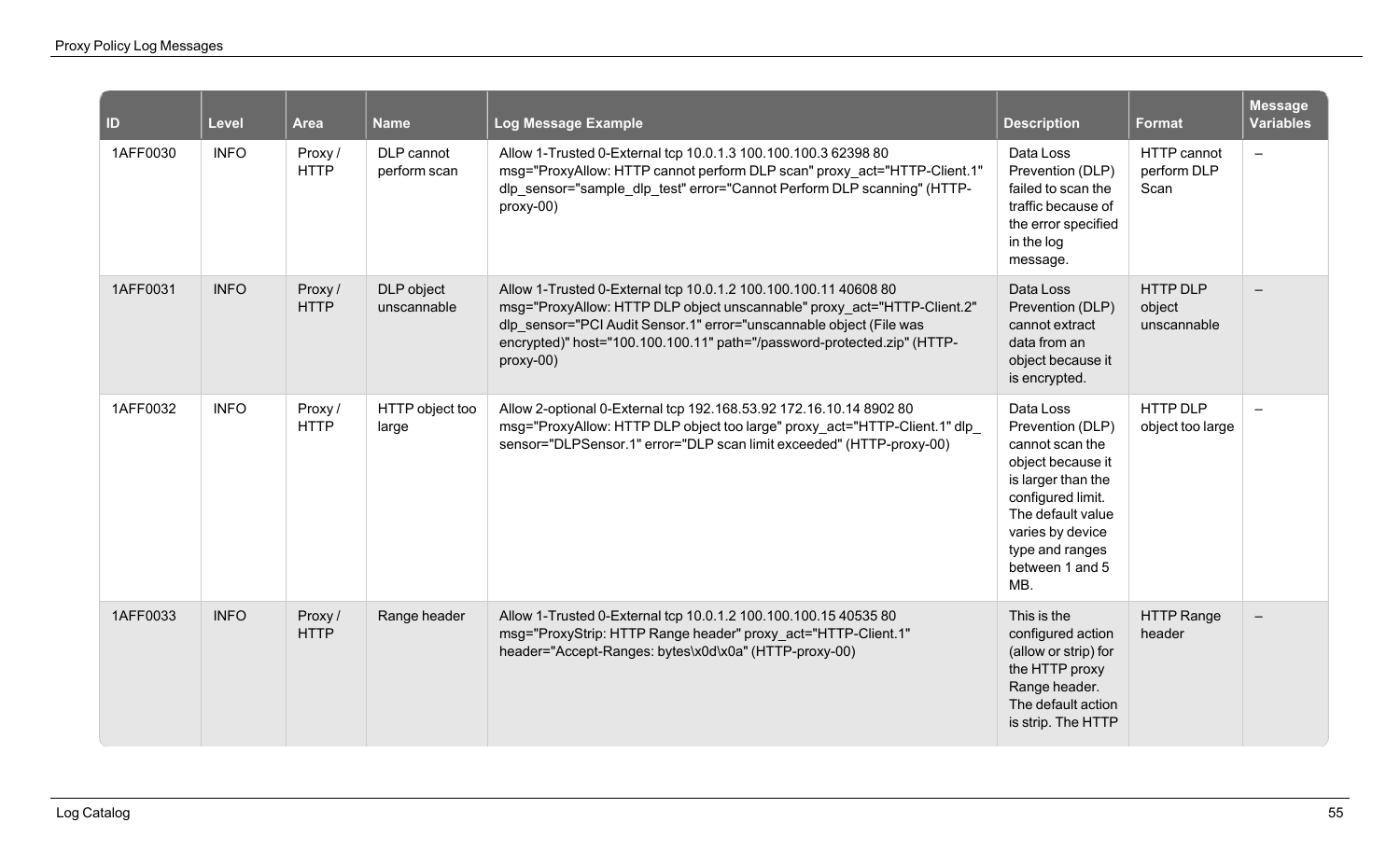| ID       | Level       | <b>Area</b>            | <b>Name</b>                                        | Log Message Example                                                                                                                                                                                                                                                                                                                   | <b>Description</b>                                                                                                                                                                                        | <b>Format</b>                                              | <b>Message</b><br><b>Variables</b> |
|----------|-------------|------------------------|----------------------------------------------------|---------------------------------------------------------------------------------------------------------------------------------------------------------------------------------------------------------------------------------------------------------------------------------------------------------------------------------------|-----------------------------------------------------------------------------------------------------------------------------------------------------------------------------------------------------------|------------------------------------------------------------|------------------------------------|
|          |             |                        |                                                    |                                                                                                                                                                                                                                                                                                                                       | proxy Range<br>header can allow<br>partial file<br>transfers that<br>impact content<br>scans because<br>the full content is<br>not presented.                                                             |                                                            |                                    |
| 1AFF0034 | <b>INFO</b> | Proxy /<br><b>HTTP</b> | <b>APT</b> threat<br>detected                      | Deny 2-Internal-traffic 4-External-traffic tcp 192.168.2.20 192.168.3.30 48120 80<br>msg="ProxyDrop: HTTP APT detected" proxy_act="HTTP-Client.1"<br>host="192.168.3.30" path="/apt_sample.exe"<br>md5="2e77cadb722944a3979571b444ed5183"                                                                                             | <b>APT Blocker</b><br>detected a threat.<br>The log message<br>specifies the the<br>threat level, threat<br>name, threat<br>class, malicious<br>activities,<br>destination host<br>name, and URI<br>path. | <b>HTTP APT</b><br>detected                                |                                    |
| 1AFF0036 | <b>INFO</b> | Proxy/<br><b>HTTP</b>  | File submitted to<br><b>APT</b> analysis<br>server | Allow 2-Internal-traffic 4-External-traffic tcp 192.168.2.20 192.168.3.30 34063 80<br>msg="ProxyAllow: HTTP File submitted to APT analysis server" proxy<br>act="HTTP-Client.1" host="192.168.3.30" path="/test/sample.exe"<br>md5="dd0af53fec2267757cd90d633acd549a" task<br>uuid="35c8ac1aaeee4e5186d584318deb397b" (HTTP-proxy-00) | File submitted to<br><b>APT</b> analysis<br>server for deep<br>threat analysis.<br>The analysis<br>result will be<br>notified when the<br>analysis result is<br>fetched from APT<br>analysis server.      | <b>HTTP File</b><br>submitted to<br>APT analysis<br>server |                                    |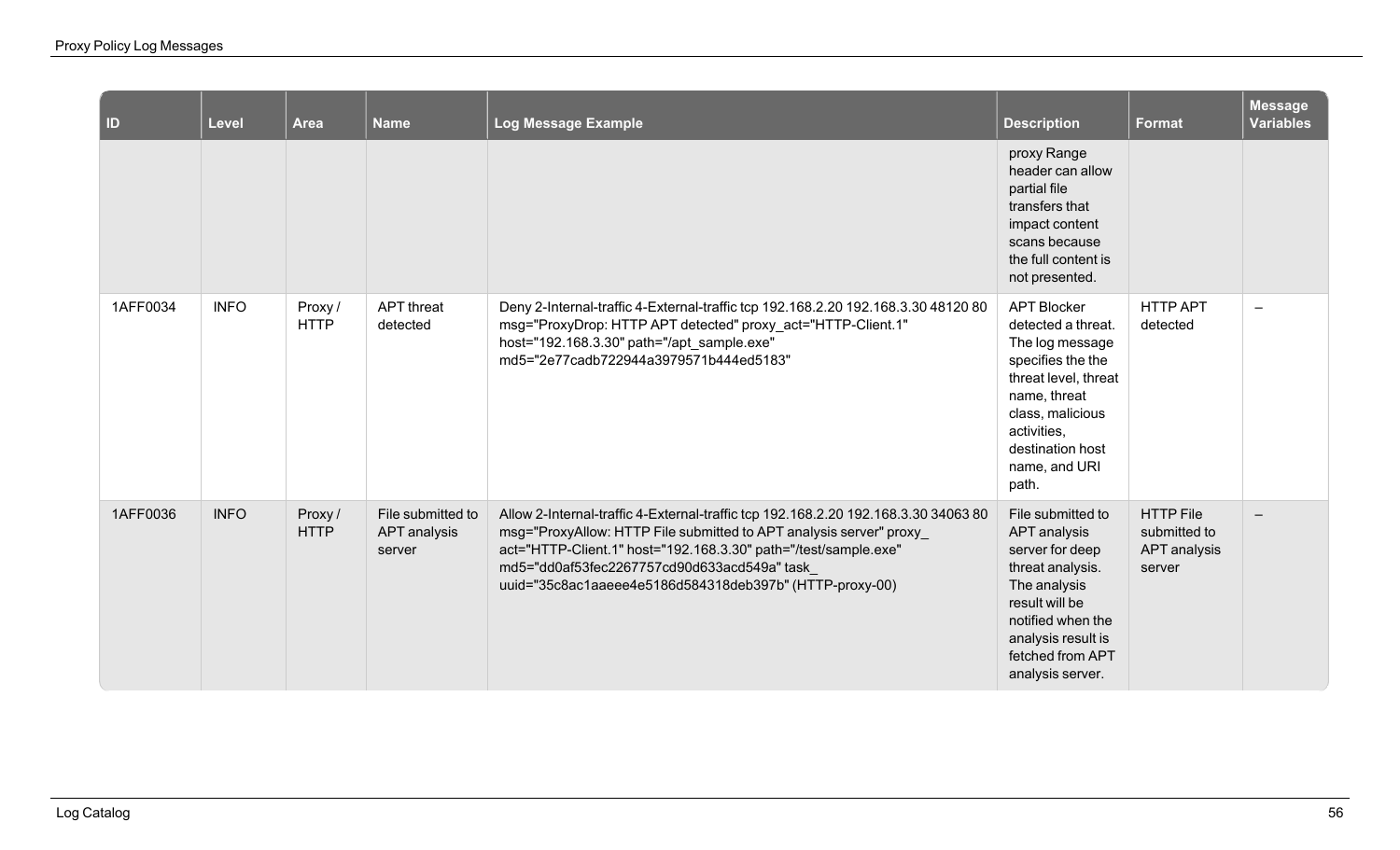| $\overline{\mathsf{I}}$ | <b>Level</b> | <b>Area</b>            | <b>Name</b>                                  | <b>Log Message Example</b>                                                                                                                                                                                                                                                                                                             | <b>Description</b>                                                                                                                                                                                                    | <b>Format</b>                                               | <b>Message</b><br><b>Variables</b> |
|-------------------------|--------------|------------------------|----------------------------------------------|----------------------------------------------------------------------------------------------------------------------------------------------------------------------------------------------------------------------------------------------------------------------------------------------------------------------------------------|-----------------------------------------------------------------------------------------------------------------------------------------------------------------------------------------------------------------------|-------------------------------------------------------------|------------------------------------|
| 1AFF0037                | <b>INFO</b>  | Proxy/<br><b>HTTP</b>  | Connect tunnel<br>port match                 | Allow 1-Trusted Firebox tcp 10.0.1.3 100.100.100.16 53531 3128<br>msg="ProxyReplace: HTTP connect tunnel port match" proxy act="Explicit-<br>Web.Standard.1" rule name="Redirect-HTTPS" port="443" (Explicit-proxy-00)                                                                                                                 | The HTTP<br><b>CONNECT</b> tunnel<br>request port<br>matches a<br>configured rule, or<br>the default rule of<br>no match. The log<br>message specifies<br>the matched rule<br>name and port.                          | <b>HTTP</b> connect<br>tunnel port<br>match                 | $\equiv$                           |
| 1AFF0038                | <b>INFO</b>  | Proxy/<br><b>HTTP</b>  | Webproxy<br>redirect                         | Allow 1-Trusted 0-External tcp 10.0.1.3 100.100.100.16 53532 3128<br>msg="ProxyReplace: HTTP webproxy redirect" proxy_act="Explicit-<br>Web.Standard.1" redirect action="HTTPS-Client.Standard" (Explicit-proxy-00)                                                                                                                    | The HTTP<br>Webproxy<br>connection was<br>redirected to a<br>different proxy<br>action because of<br>the configuration<br>setting in explicit<br>proxy. The log<br>message specifies<br>the new proxy<br>action used. | <b>HTTP</b><br>webproxy<br>redirect                         |                                    |
| 1AFF0039                | <b>INFO</b>  | Proxy /<br><b>HTTP</b> | File reported<br>safe from APT<br>hash check | Allow 2-Internal-traffic 4-External-traffic tcp 192.168.2.20 192.168.3.30 34063 80<br>msg="ProxyAllow: HTTP File reported safe from APT hash check" proxy<br>act="HTTP-Client.1" host="192.168.3.30" path="/test/sample.exe"<br>md5="dd0af53fec2267757cd90d633acd549a" task<br>uuid="35c8ac1aaeee4e5186d584318deb397b" (HTTP-proxy-00) | APT hash check<br>did not report a<br>threat from the<br>object                                                                                                                                                       | <b>HTTP File</b><br>reported safe<br>from APT hash<br>check |                                    |
| 1AFF003A                | <b>INFO</b>  | Proxy/<br><b>HTTP</b>  | Content redirect                             | Allow 0-External 3-Optional-2 tcp 203.0.113.2 203.0.113.3 50560 80<br>msg="ProxyReplace: HTTP Content Action redirect" proxy_act="HTTP-<br>Content.Standard.1" redirect action="HTTP-Server.Standard.2" srv<br>ip="10.0.2.8" srv_port="80" ssl_offload="0" client_ssl="NONE" server                                                    | The HTTP content<br>action connection<br>was redirected to<br>a different proxy                                                                                                                                       | <b>HTTP Content</b><br>redirect                             |                                    |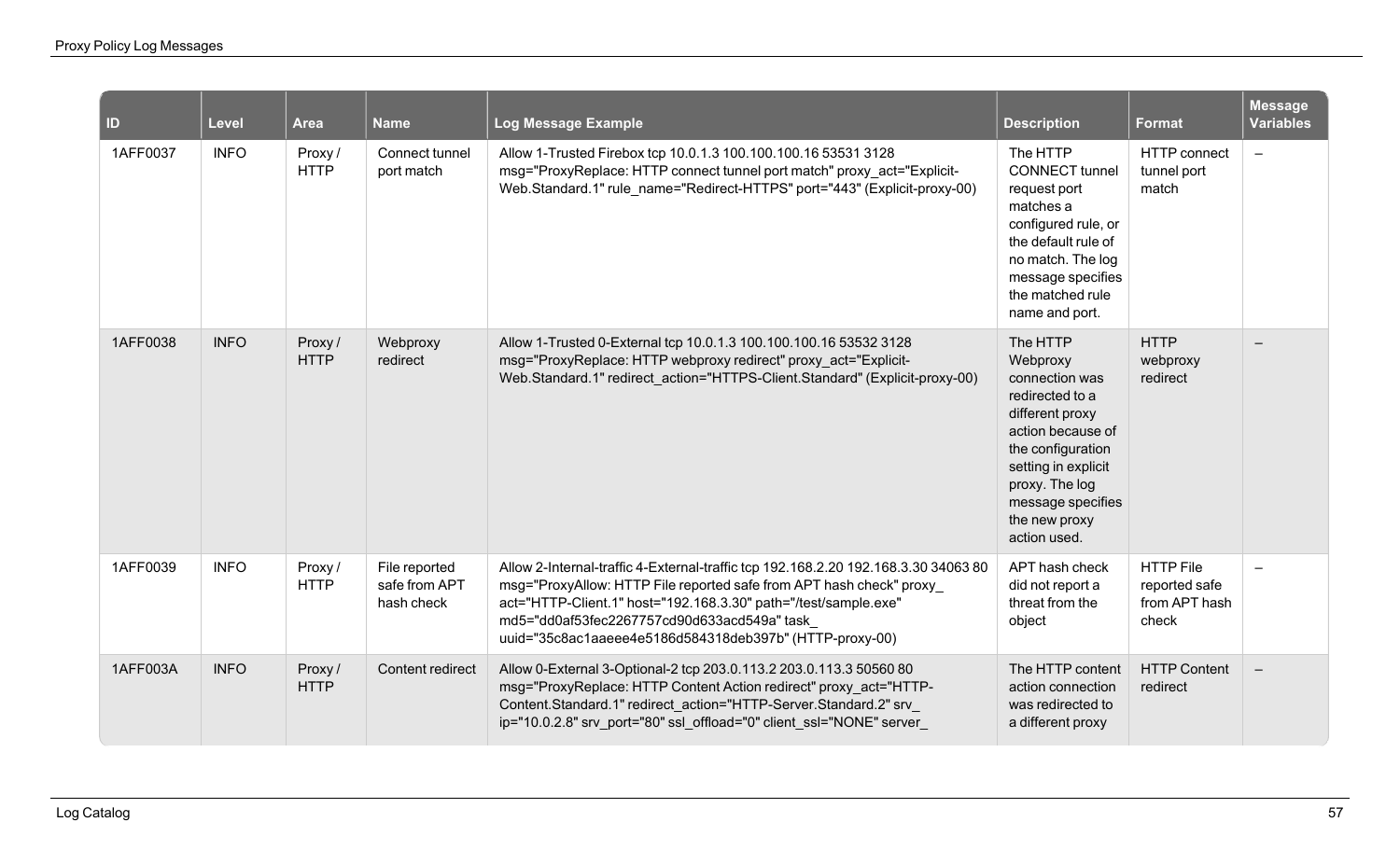| $\vert$ ID | <b>Level</b> | <b>Area</b>            | <b>Name</b>                             | Log Message Example                                                                                                                                                                                                                                                                                                                                               | <b>Description</b>                                                                                                                                                                                                                                   | <b>Format</b>                                          | <b>Message</b><br><b>Variables</b> |
|------------|--------------|------------------------|-----------------------------------------|-------------------------------------------------------------------------------------------------------------------------------------------------------------------------------------------------------------------------------------------------------------------------------------------------------------------------------------------------------------------|------------------------------------------------------------------------------------------------------------------------------------------------------------------------------------------------------------------------------------------------------|--------------------------------------------------------|------------------------------------|
|            |              |                        |                                         | ssl="NONE" (HTTP-proxy-00)                                                                                                                                                                                                                                                                                                                                        | action because of<br>the configuration.<br>The log message<br>specifies the new<br>proxy action used<br>as well as the<br>current ssl status.                                                                                                        |                                                        |                                    |
| 1AFF003B   | <b>INFO</b>  | Proxy /<br><b>HTTP</b> | Request<br>Content match                | Allow 0-External 1-Trusted tcp 203.0.113.2 203.0.113.2 50428 80<br>msg="ProxyReplace: HTTP Request content match" proxy act="HTTP-<br>Content.Standard.1" rule_name="forums" content_src="URN"<br>dstname="203.0.113.2" arg="/forums/index.html" srv_ip="10.0.2.8" srv_<br>port="80" ssl offload="1" redirect action="HTTP-Server.Standard.1" (HTTP-<br>proxy-00) | The request<br>contained content<br>which matched a<br>configured content<br>rule in the HTTP<br>proxy. The log<br>message specifies<br>the content which<br>matched the rule<br>as well as rule<br>details.                                         | <b>HTTP Request</b><br>content match                   | $\overline{\phantom{0}}$           |
| 1AFF0040   | <b>INFO</b>  | Proxy /<br><b>HTTP</b> | <b>DNSWatch</b><br>blackholed<br>domain | Allow 1-Trusted 0-External tcp 10.0.1.2 54.173.101.99 58477 80<br>msg="ProxyAllow: HTTP DNSWatch blackholed domain" proxy_act="HTTP-<br>Client.Standard.1" host="www.wine.com" path="/" geo_dst="USA" (HTTP-proxy-<br>00)                                                                                                                                         | <b>DNSWatch DNS</b><br>server returned<br>the blackhole<br>server IP address<br>for the name<br>resolution for<br>requested<br>domain. HTTP<br>proxy<br>acknowledge the<br>blackhole server<br>IP address and<br>generates the log<br>for the client | <b>HTTP</b><br><b>DNSWatch</b><br>blackholed<br>domain |                                    |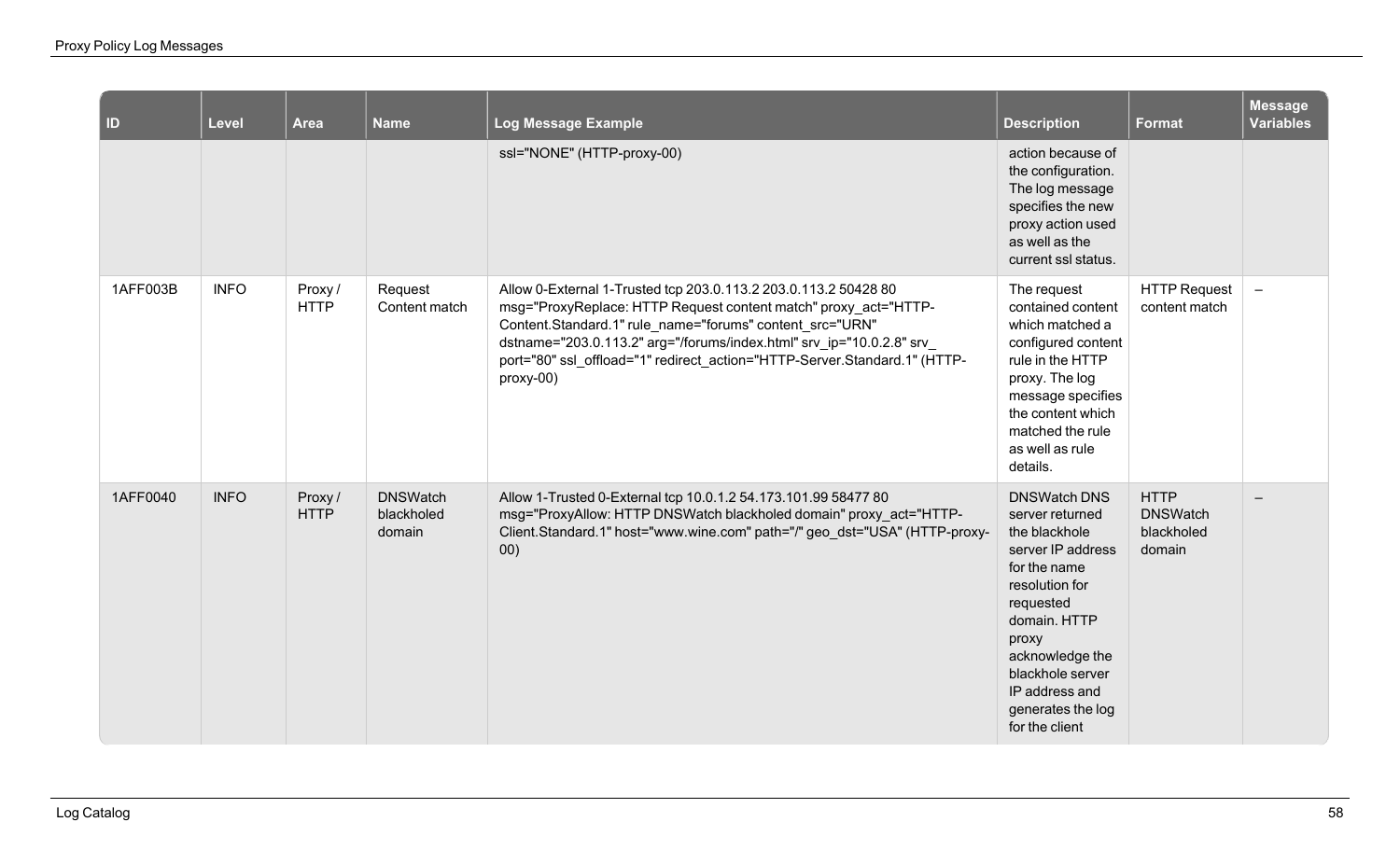| $\vert$ ID | <b>Level</b> | <b>Area</b>           | <b>Name</b>                                   | <b>Log Message Example</b>                                                                                                                                                                                                     | <b>Description</b>                                                                                                                                                                                                                                                                                                     | Format                                                       | Message<br><b>Variables</b> |
|------------|--------------|-----------------------|-----------------------------------------------|--------------------------------------------------------------------------------------------------------------------------------------------------------------------------------------------------------------------------------|------------------------------------------------------------------------------------------------------------------------------------------------------------------------------------------------------------------------------------------------------------------------------------------------------------------------|--------------------------------------------------------------|-----------------------------|
|            |              |                       |                                               |                                                                                                                                                                                                                                | request                                                                                                                                                                                                                                                                                                                |                                                              |                             |
| 1AFF0041   | <b>INFO</b>  | Proxy/<br><b>HTTP</b> | <b>DNSWatch</b><br>content filtered<br>domain | Deny 1-Trusted 0-External tcp 10.0.1.2 54.173.101.99 58477 80<br>msg="ProxyAllow: HTTP DNSWatch content filtered domain" proxy_act="HTTP-<br>Client.Standard.1" host="www.wine.com" path="/" geo_dst="USA" (HTTP-proxy-<br>00) | <b>DNSWatch DNS</b><br>server returned<br>the filterhole<br>server IP address<br>for the name<br>resolution for<br>requested domain<br>from the content<br>filtered domain<br>configuration.<br>HTTP proxy<br>acknowledge the<br>filterhole server IP<br>address and<br>generates the log<br>for the client<br>request | <b>HTTP</b><br><b>DNSWatch</b><br>content filtered<br>domain | $\overline{\phantom{m}}$    |
| 1BFF0000   | <b>INFO</b>  | Proxy/<br><b>SMTP</b> | Greeting                                      | Deny 1-Trusted 0-External tcp 10.0.1.2 100.100.100.11 39366 25<br>msg="ProxyDeny: SMTP greeting" proxy_act="SMTP-Outgoing.1" rule_<br>name="*.test.net" hostname="testbox.test.net" (SMTP-proxy-00)                            | The host name in<br>the SMTP proxy<br><b>HELO or EHLO</b><br>command<br>matched one of<br>the Greeting<br>Rules, or the<br>default rule of no<br>match.                                                                                                                                                                | SMTP greeting                                                | $\overline{\phantom{m}}$    |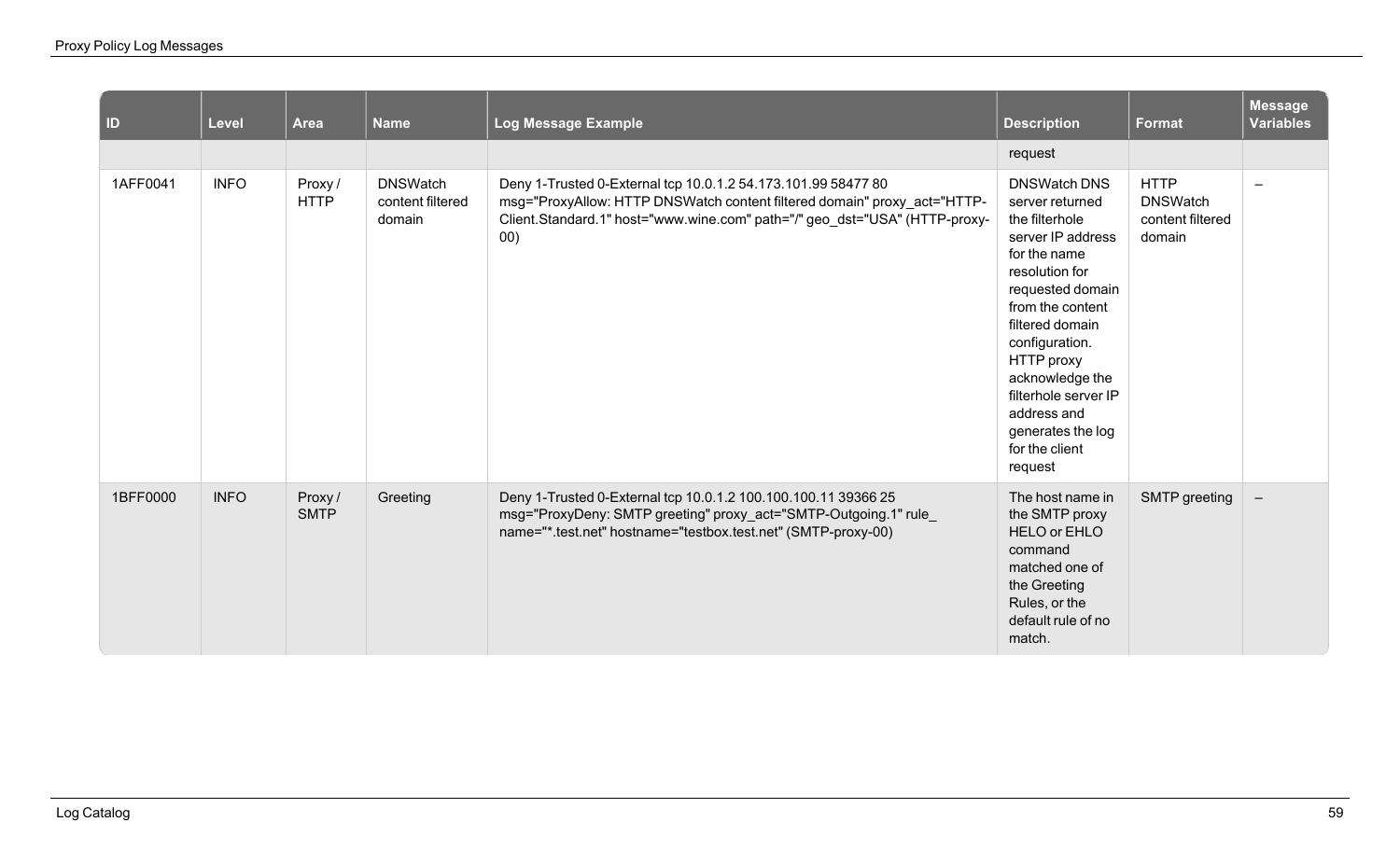| ID       | <b>Level</b> | <b>Area</b>            | <b>Name</b>              | <b>Log Message Example</b>                                                                                                                                                                                                            | <b>Description</b>                                                                                                                                                                                                                                                               | Format                      | <b>Message</b><br><b>Variables</b> |
|----------|--------------|------------------------|--------------------------|---------------------------------------------------------------------------------------------------------------------------------------------------------------------------------------------------------------------------------------|----------------------------------------------------------------------------------------------------------------------------------------------------------------------------------------------------------------------------------------------------------------------------------|-----------------------------|------------------------------------|
| 1BFF0001 | <b>INFO</b>  | Proxy /<br><b>SMTP</b> | <b>ESMTP</b> option      | Allow 1-Trusted 0-External tcp 10.0.1.2 100.100.100.11 39371 25<br>msg="ProxyStrip: SMTP ESMTP option" proxy act="SMTP-Outgoing.1"<br>keyword="VRFY" (SMTP-proxy-00)                                                                  | The EHLO<br>response from the<br>SMTP server<br>includes an<br><b>ESMTP</b> option<br>that is disabled or<br>unknown.                                                                                                                                                            | <b>SMTP ESMTP</b><br>option | $\equiv$                           |
| 1BFF0002 | <b>INFO</b>  | Proxy/<br><b>SMTP</b>  | Authentication<br>(AUTH) | Deny 1-Trusted 0-External tcp 10.0.1.2 100.100.100.11 39374 25<br>msg="ProxyDeny: SMTP AUTH" proxy_act="SMTP-Outgoing.1" rule<br>name="PLAIN" authtype="PLAIN" (SMTP-proxy-00)                                                        | The EHLO<br>response from the<br><b>SMTP</b> server<br>included an<br>authentication<br>type that matches<br>a configured<br>authentication<br>rule. The log<br>message specifies<br>the proxy action,<br>the rule name, the<br>action taken, and<br>the authentication<br>type. | <b>SMTP AUTH</b>            |                                    |
| 1BFF0003 | <b>INFO</b>  | Proxy/<br><b>SMTP</b>  | Header                   | Allow 1-Trusted 0-External tcp 10.0.1.2 100.100.100.11 39379 25<br>msg="ProxyStrip: SMTP header" proxy_act="SMTP-Outgoing.1" rule<br>name="Default" header="X-MimeOLE: Produced By Microsoft Exchange<br>V6.0.6603.0" (SMTP-proxy-00) | A MIME header<br>matched a<br>configured rule, or<br>the default rule of<br>no match.                                                                                                                                                                                            | SMTP header                 | $\overline{\phantom{m}}$           |
| 1BFF0004 | <b>INFO</b>  | Proxy/<br><b>SMTP</b>  | From address             | Deny 1-Trusted 0-External tcp 10.0.1.2 100.100.100.11 39383 25<br>msg="ProxyDeny: SMTP From address" proxy_act="SMTP-Outgoing.1" rule<br>name="jsmith@*.com->ex-employee" address="dbonn@testnet.com" (SMTP-<br>$proxy-00$            | The sender<br>address matched<br>a rule specified in<br>the Mail From                                                                                                                                                                                                            | <b>SMTP From</b><br>address |                                    |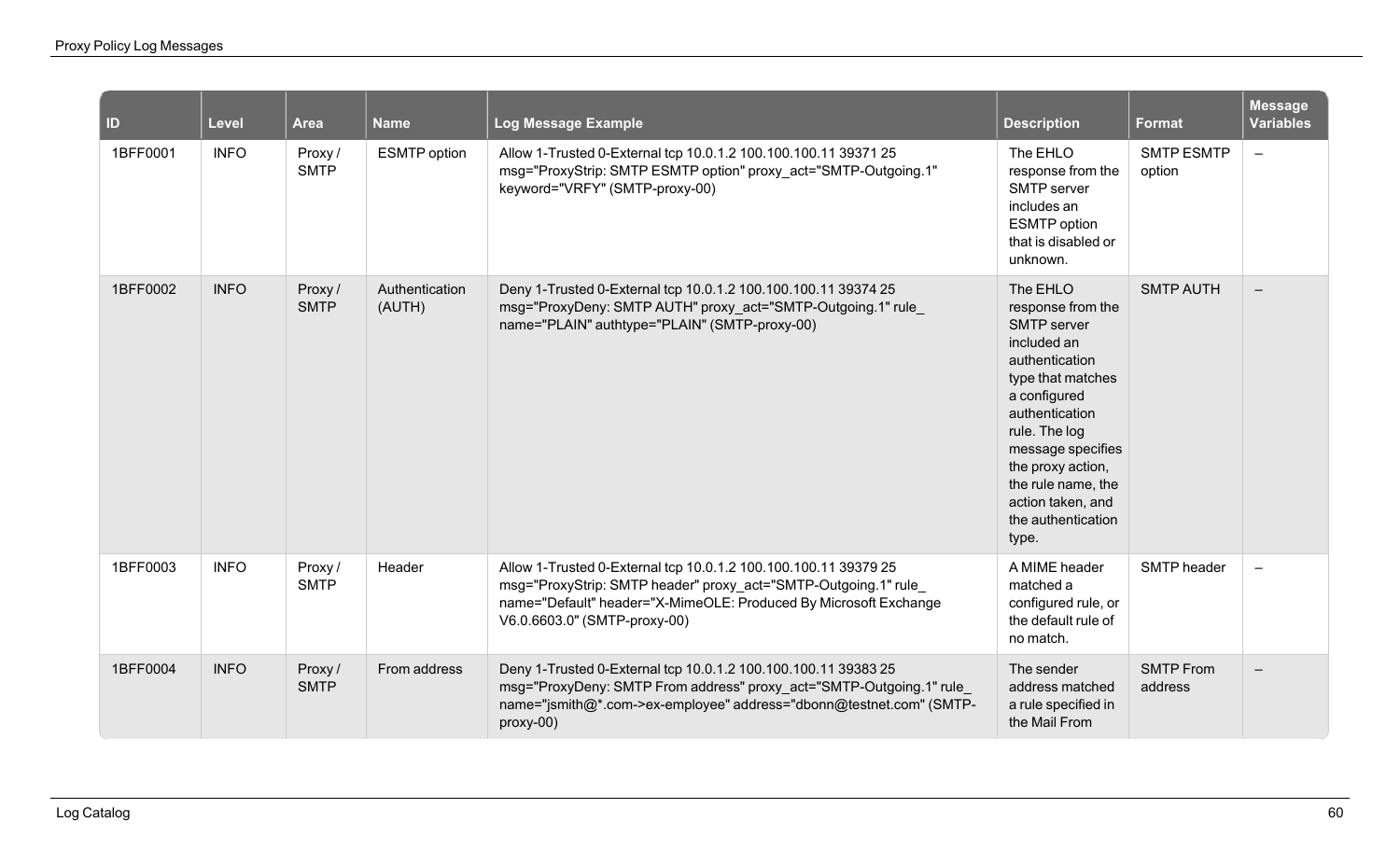| ID       | Level       | <b>Area</b>            | <b>Name</b>  | Log Message Example                                                                                                                                                                                                                                                    | <b>Description</b>                                                                                                                                    | <b>Format</b>               | <b>Message</b><br><b>Variables</b> |
|----------|-------------|------------------------|--------------|------------------------------------------------------------------------------------------------------------------------------------------------------------------------------------------------------------------------------------------------------------------------|-------------------------------------------------------------------------------------------------------------------------------------------------------|-----------------------------|------------------------------------|
|          |             |                        |              |                                                                                                                                                                                                                                                                        | rules.                                                                                                                                                |                             |                                    |
| 1BFF0005 | <b>INFO</b> | Proxy /<br><b>SMTP</b> | To address   | Deny 1-Trusted 0-External tcp 10.0.1.2 100.100.100.11 39384 25<br>msg="ProxyDeny: SMTP To address" proxy_act="SMTP-Outgoing.1" rule_<br>name="Default" address="tester@testnet.com" (SMTP-proxy-00)                                                                    | The recipient<br>address matched<br>a rule specified in<br>the Rcpt To rules.                                                                         | SMTP To<br>address          | $\overline{\phantom{0}}$           |
| 1BFF0006 | <b>INFO</b> | Proxy /<br><b>SMTP</b> | Content type | Allow 1-Trusted 0-External tcp 10.0.1.2 100.100.100.11 39391 25<br>msg="ProxyAvScan: SMTP content type" proxy_act="SMTP-Outgoing.1" rule_<br>name="Default" content_type="application/x-gzip" sender="tester@testnet.com"<br>recipients="wg@localhost" (SMTP-proxy-00) | Some of the<br>message content<br>matched a content<br>filter rule.                                                                                   | <b>SMTP</b> content<br>type | $\qquad \qquad -$                  |
| 1BFF0007 | <b>INFO</b> | Proxy /<br><b>SMTP</b> | Filename     | Allow 1-Trusted 0-External tcp 10.0.1.2 100.100.100.11 39436 25<br>msg="ProxyStrip: SMTP filename" proxy_act="SMTP-Outgoing.1" rule_<br>name="*.exe" file name="app.exe" sender="tester@testnet.com"<br>recipients="wg@localhost" (SMTP-proxy-00)                      | An email<br>attachment<br>matched a file<br>name rule, or the<br>attachment is<br>uuencoded and<br>the SMTP proxy<br>allows uuencoded<br>attachments. | SMTP filename               |                                    |
| 1BFF000A | <b>INFO</b> | Proxy/<br><b>SMTP</b>  | Timeout      | Deny 1-Trusted 0-External tcp 10.0.1.2 100.100.100.11 39402 25<br>msg="ProxyDeny: SMTP timeout" proxy act="SMTP-Outgoing.1" timeout="60"<br>(SMTP-proxy-00)                                                                                                            | The SMTP<br>connection was<br>idle for longer than<br>the configured idle<br>timeout limit. The<br>default is 10<br>minutes.                          | <b>SMTP</b> timeout         |                                    |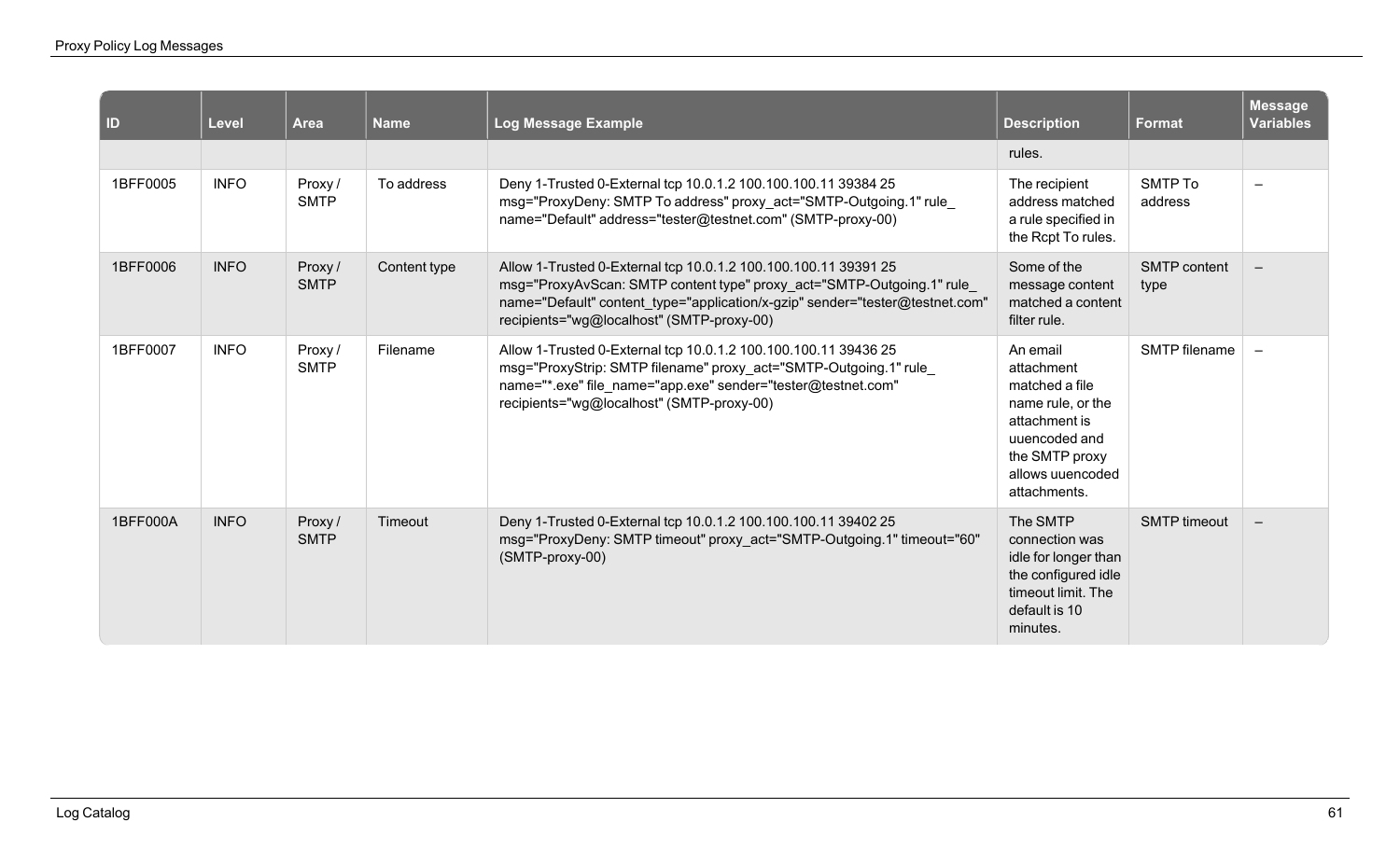| ID       | <b>Level</b> | <b>Area</b>           | <b>Name</b>                | Log Message Example                                                                                                                                                                                                                                                                                                                       | <b>Description</b>                                                                                                                                                    | Format                                       | <b>Message</b><br><b>Variables</b> |
|----------|--------------|-----------------------|----------------------------|-------------------------------------------------------------------------------------------------------------------------------------------------------------------------------------------------------------------------------------------------------------------------------------------------------------------------------------------|-----------------------------------------------------------------------------------------------------------------------------------------------------------------------|----------------------------------------------|------------------------------------|
| 1BFF000C | <b>INFO</b>  | Proxy/<br><b>SMTP</b> | <b>GAV Virus found</b>     | Allow 1-Trusted 0-External tcp 10.0.1.2 100.100.100.11 39445 25<br>msg="ProxyStrip: SMTP Virus found" proxy_act="SMTP-Outgoing.1"<br>sender="tester@testnet.com" recipients="wg@localhost" virus="I-<br>Worm/Netsky.CORRUPTED" filename="message.scr" (SMTP-proxy-00)                                                                     | Gateway AntiVirus<br>(GAV) detected a<br>virus or malware<br>in an email<br>attachment.                                                                               | <b>SMTP Virus</b><br>found                   | $\overline{\phantom{0}}$           |
| 1BFF000E | <b>INFO</b>  | Proxy/<br><b>SMTP</b> | GAV cannot<br>perform scan | Allow 1-Trusted 0-External tcp 10.0.1.2 100.100.100.11 39589 25<br>msg="ProxyLock: SMTP cannot perform Gateway AV scan" proxy_act="SMTP-<br>Outgoing.1" sender="tester@testnet.com" recipients="wg@localhost"<br>error="scan request failed" filename="message.scr" (SMTP-proxy-00)                                                       | Gateway AntiVirus<br>(GAV) could not<br>complete the scan<br>because of the<br>error that is<br>specified in the log<br>message.                                      | SMTP cannot<br>perform<br>Gateway AV<br>scan |                                    |
| 1BFF000F | <b>INFO</b>  | Proxy/<br><b>SMTP</b> | Request                    | Allow 1-Trusted 0-External tcp 10.0.1.2 100.100.100.11 39398 25 msg="SMTP<br>request" proxy_act="SMTP-Outgoing.1" rcvd_bytes="272" sent_bytes="282"<br>sender="tester@testnet.com" recipients="wg@localhost" server_ssl="ECDHE-<br>RSA-AES256-GCM-SHA384" client_ssl="AES128-SHA256" tls_profile="TLS-<br>Client.Standard"(SMTP-proxy-00) | This SMTP audit<br>log specifies the<br>bytes sent, bytes<br>received, the<br>sender and<br>recipient<br>addresses, and<br>the sender and<br>recipient TLS<br>cipher. | SMTP request                                 | $\overline{\phantom{0}}$           |
| 1BFF0010 | <b>INFO</b>  | Proxy/<br><b>SMTP</b> | Message format             | Deny 1-Trusted 0-External tcp 10.0.1.2 100.100.100.11 39452 25<br>msg="ProxyDeny: SMTP message format" proxy_act="SMTP-Outgoing.1" file<br>name="sm_conns.txt" type="uuencode" sender="tester@testnet.com"<br>recipients="wg@localhost" (SMTP-proxy-00)                                                                                   | The email<br>message format<br>matched a<br>message format<br>rule specified in<br>the SMTP proxy.<br>The log message<br>includes the error<br>message.               | <b>SMTP</b><br>message<br>format             |                                    |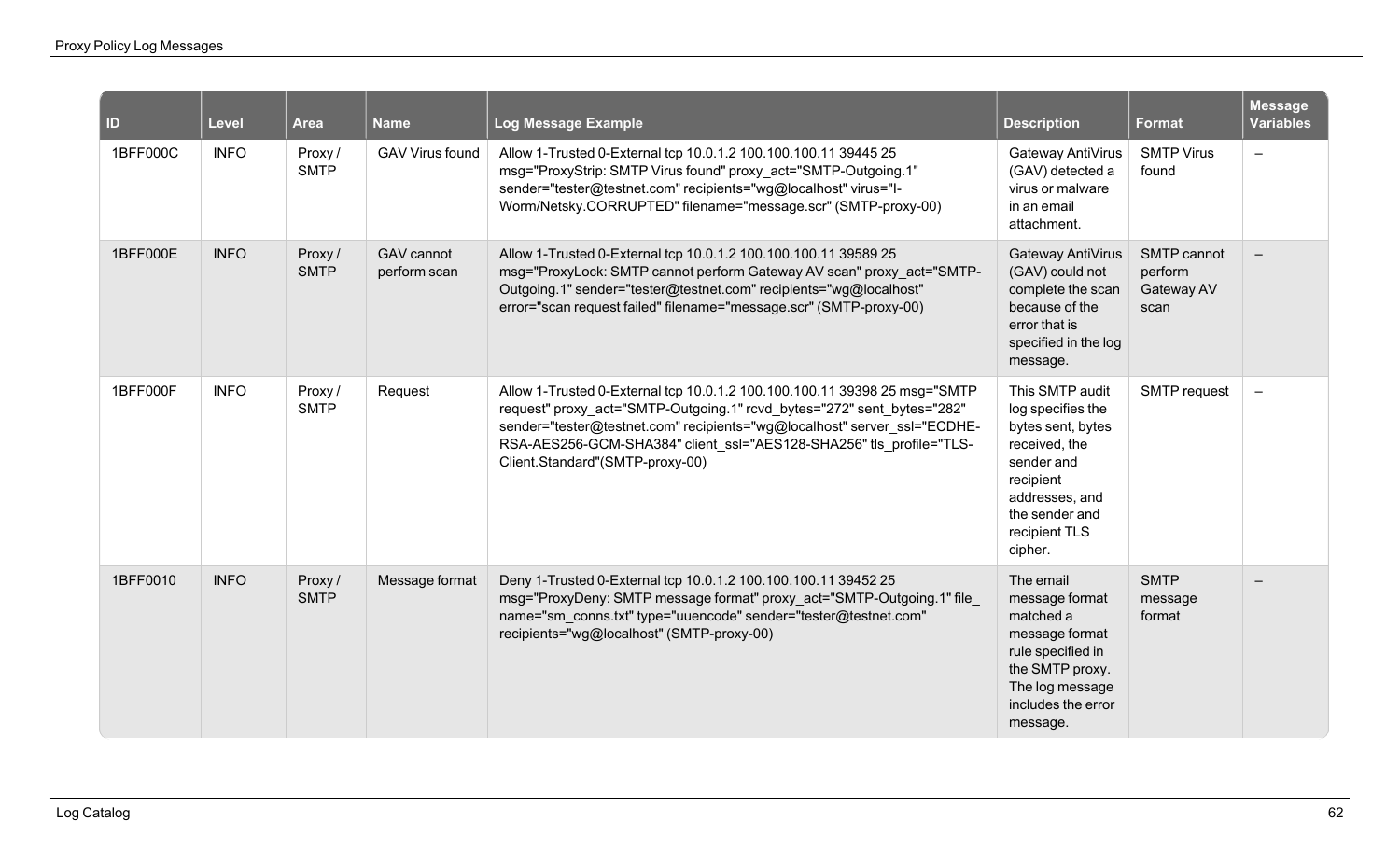| $\vert$ ID | Level       | <b>Area</b>            | <b>Name</b>            | Log Message Example                                                                                                                                                                                                                                                                                                                                          | <b>Description</b>                                                                                                                                                                                                                                                                              | Format                         | Message<br><b>Variables</b> |
|------------|-------------|------------------------|------------------------|--------------------------------------------------------------------------------------------------------------------------------------------------------------------------------------------------------------------------------------------------------------------------------------------------------------------------------------------------------------|-------------------------------------------------------------------------------------------------------------------------------------------------------------------------------------------------------------------------------------------------------------------------------------------------|--------------------------------|-----------------------------|
| 1BFF0011   | <b>INFO</b> | Proxy/<br><b>SMTP</b>  | IPS match              | Deny 0-External 1-Trusted tcp 172.16.180.2 172.16.181.2 1024 25<br>msg="ProxyDrop: SMTP IPS match" proxy_act="SMTP-Incoming.1" signature_<br>id="1110401" severity="4" signature_name="EXPLOIT IBM Lotus Notes Lotus 1-<br>2-3 Work Sheet File Viewer Buffer Overflow (CVE-2007-6593)" signature<br>cat="Buffer Over Flow" sig_vers="18.001" (SMTP-proxy-00) | Intrusion<br>Prevention<br>Service (IPS)<br>detected a threat.<br>The log message<br>specifies the<br>signature name<br>and ID, threat<br>severity, and<br>signature<br>category.                                                                                                               | <b>SMTP IPS</b><br>match       | $\overline{\phantom{0}}$    |
| 1BFF0013   | <b>INFO</b> | Proxy /<br><b>SMTP</b> | Too many<br>recipients | Allow 1-Trusted 0-External tcp 10.0.1.2 100.100.100.11 39404 25<br>msg="ProxyDeny: too many recipients" proxy_act="SMTP-Outgoing.1" num_<br>recipients="15" (SMTP-proxy-00)                                                                                                                                                                                  | The number of<br>email recipients<br>specified in the<br>email message<br>exceeds the<br>configured limit.<br>The default limit is<br>99 for inbound<br>messages and<br>unlimited for<br>outbound<br>messages. The<br>log message<br>specifies the proxy<br>action and number<br>of recipients. | SMTP too<br>many<br>recipients |                             |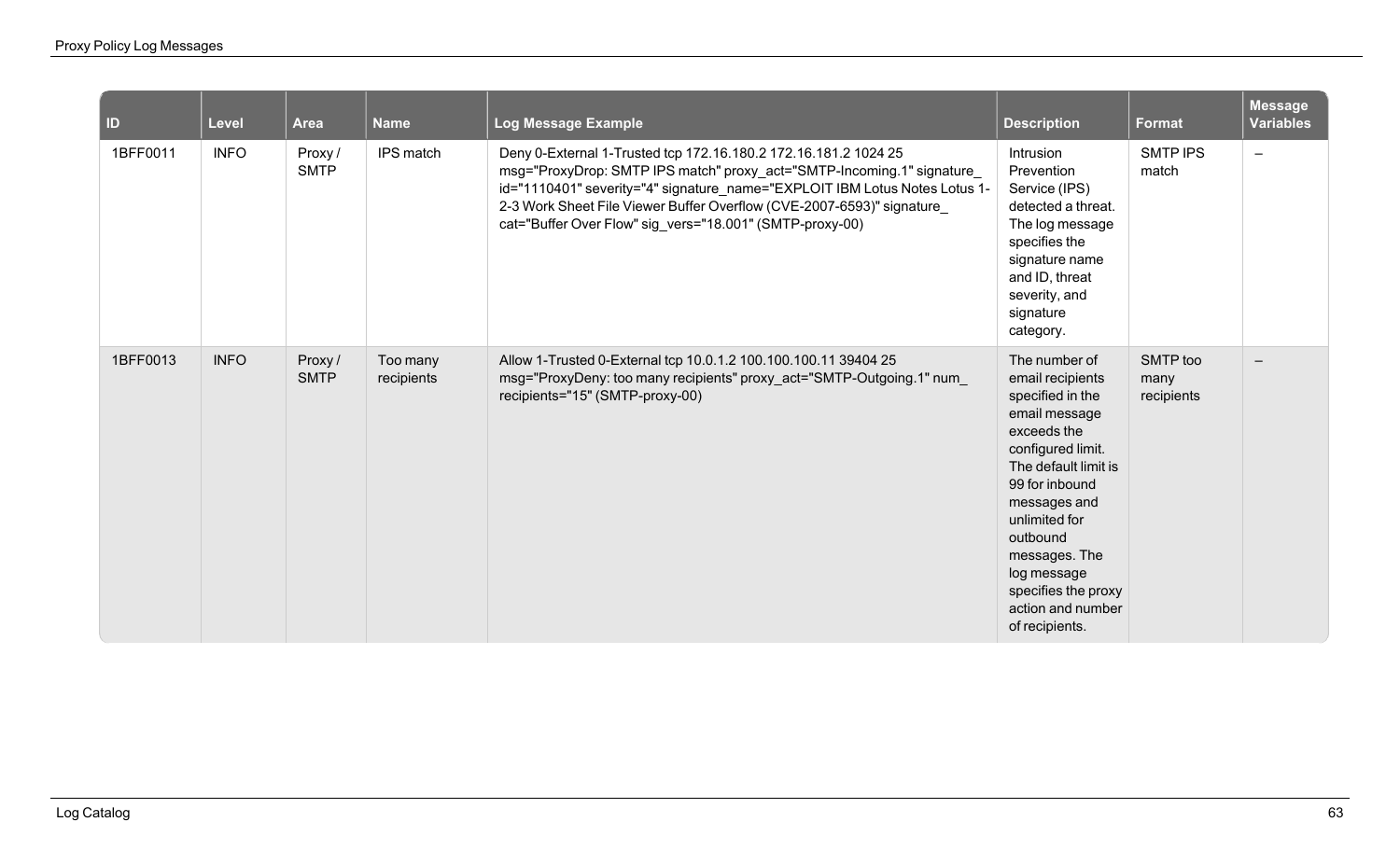| $\vert$ ID | <b>Level</b> | <b>Area</b>            | <b>Name</b>               | Log Message Example                                                                                                                                                                | <b>Description</b>                                                                                                                                                  | <b>Format</b>                            | <b>Message</b><br><b>Variables</b> |
|------------|--------------|------------------------|---------------------------|------------------------------------------------------------------------------------------------------------------------------------------------------------------------------------|---------------------------------------------------------------------------------------------------------------------------------------------------------------------|------------------------------------------|------------------------------------|
| 1BFF0014   | <b>INFO</b>  | Proxy/<br><b>SMTP</b>  | Response size<br>too long | Deny 1-Trusted 0-External tcp 10.0.1.2 100.100.100.11 39973 25<br>msg="ProxyDeny: SMTP response size too long" proxy_act="SMTP-Outgoing.1"<br>response_size="5030" (SMTP-proxy-00) | The SMTP server<br>response exceeds<br>the configured<br>limit. The default<br>limit is 10,000 KB.<br>The log message<br>specifies the size<br>of the response.     | <b>SMTP</b><br>response size<br>too long | $\equiv$                           |
| 1BFF0015   | <b>INFO</b>  | Proxy /<br><b>SMTP</b> | Line too long             | Deny 1-Trusted 0-External tcp 10.0.1.2 100.100.100.11 39457 25<br>msg="ProxyDeny: SMTP line length too long" proxy_act="SMTP-Outgoing.1"<br>line_length="32110" (SMTP-proxy-00)    | The email<br>message contains<br>a line that exceeds<br>the configured<br>limit. The default is<br>1,000 bytes. The<br>log message<br>specifies the line<br>length. | <b>SMTP</b> line<br>length too long      |                                    |
| 1BFF0016   | <b>INFO</b>  | Proxy /<br><b>SMTP</b> | Message too<br>long       | Deny 1-Trusted 0-External tcp 10.0.1.2 100.100.100.11 39466 25<br>msg="ProxyDeny: SMTP message size too long" proxy act="SMTP-Outgoing.1"<br>size="16384" (SMTP-proxy-00)          | The SMTP<br>message length<br>exceeds the<br>configured limit.<br>The default limit is<br>10,000 kb.                                                                | <b>SMTP</b><br>message size<br>too long  | $\overline{\phantom{0}}$           |
| 1BFF0017   | <b>INFO</b>  | Proxy/<br><b>SMTP</b>  | Header too long           | Deny 1-Trusted 0-External tcp 10.0.1.2 100.100.100.11 39473 25<br>msg="ProxyDeny: SMTP header size too long" proxy_act="SMTP-Outgoing.1"<br>headers_size="12157" (SMTP-proxy-00)   | The SMTP<br>message contains<br>a header that<br>exceeds the<br>configured<br><b>Maximum Header</b><br>Length. The<br>default is 20,000                             | <b>SMTP</b> header<br>size too long      |                                    |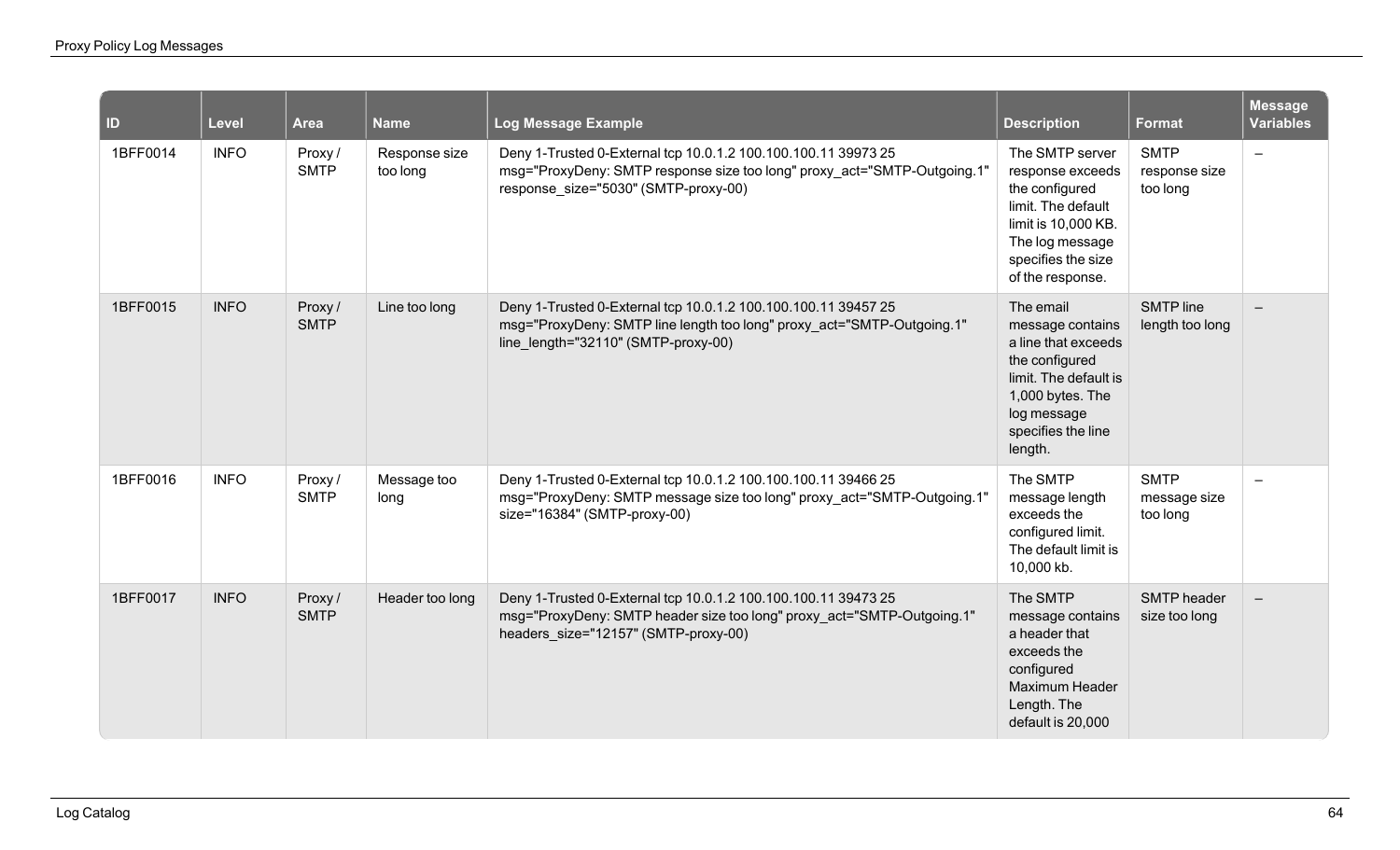| $\vert$ ID | Level       | <b>Area</b>            | <b>Name</b>                   | Log Message Example                                                                                                                                                                                                             | <b>Description</b>                                                                                                                                                                                                                   | Format                                                   | <b>Message</b><br><b>Variables</b> |
|------------|-------------|------------------------|-------------------------------|---------------------------------------------------------------------------------------------------------------------------------------------------------------------------------------------------------------------------------|--------------------------------------------------------------------------------------------------------------------------------------------------------------------------------------------------------------------------------------|----------------------------------------------------------|------------------------------------|
|            |             |                        |                               |                                                                                                                                                                                                                                 | bytes.                                                                                                                                                                                                                               |                                                          |                                    |
| 1BFF0018   | <b>INFO</b> | Proxy /<br><b>SMTP</b> | Command                       | Deny 1-Trusted 0-External tcp 10.0.1.2 100.100.100.11 39474 25<br>msg="ProxyDeny: SMTP command" proxy_act="SMTP-Outgoing.1"<br>keyword="VERIFY\x0d\x0a" response="500" (SMTP-proxy-00)                                          | The SMTP<br>request contains a<br>command that is<br>not supported or is<br>not valid for the<br>email transaction.<br>The log message<br>specifies the proxy<br>action, action<br>taken, SMTP<br>command, and the<br>response code. | <b>SMTP</b><br>command                                   |                                    |
| 1BFF0019   | <b>INFO</b> | Proxy /<br><b>SMTP</b> | spamBlocker<br>confirmed spam | Deny 1-Trusted 0-External tcp 10.0.1.2 100.100.100.11 39446 25<br>msg="ProxyDeny: SMTP Classified as confirmed SPAM" proxy_act="SMTP-<br>Outgoing.1" sender="tester@testnet.com" recipients="wg@localhost" (SMTP-<br>$proxy-00$ | spamBlocker has<br>classified the<br>message as<br>confirmed SPAM.<br>The log message<br>specifies the proxy<br>action, the action<br>taken, and the<br>sender and<br>recipient<br>addresses.                                        | <b>SMTP</b><br>Classified as<br>confirmed<br><b>SPAM</b> |                                    |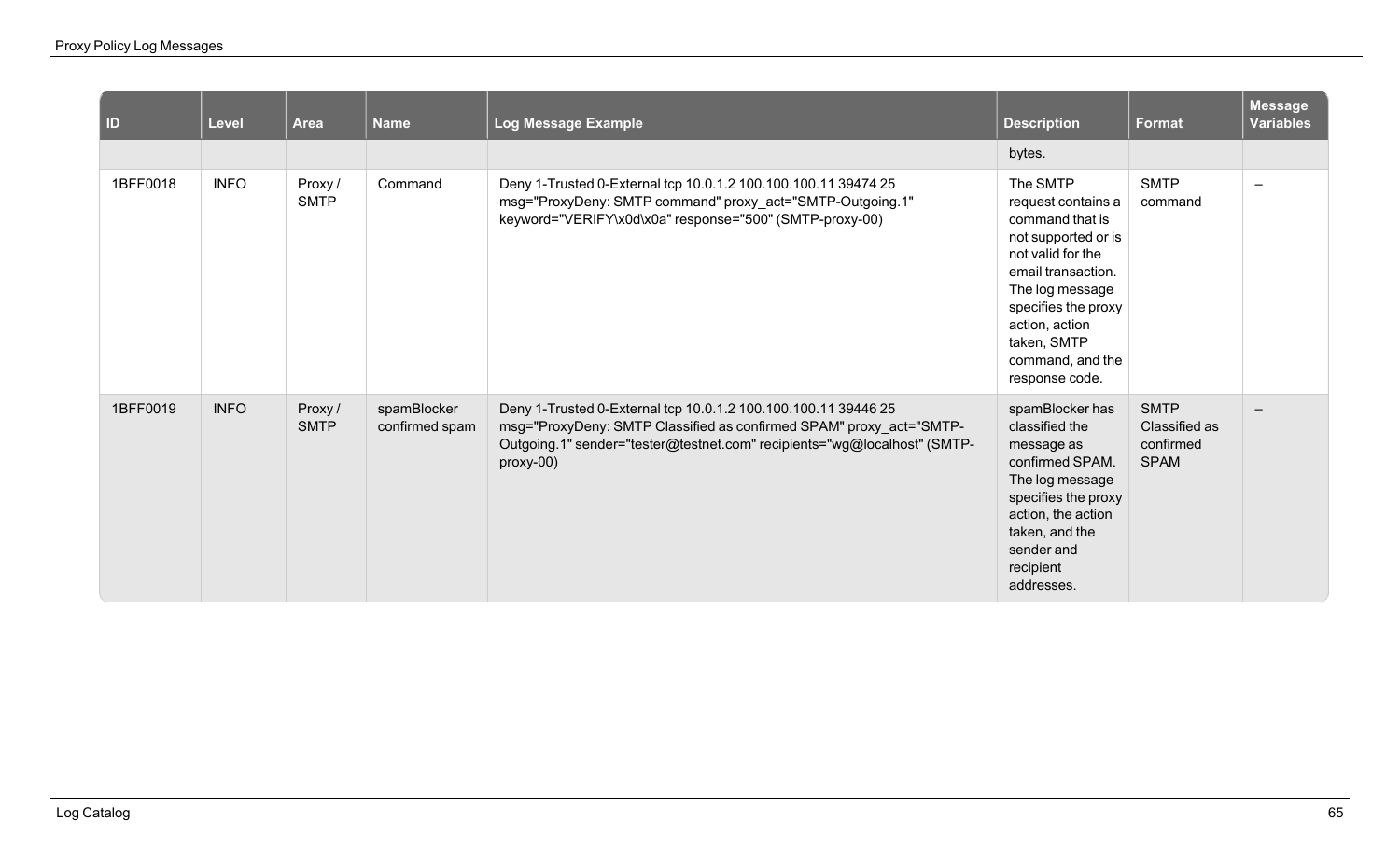| ID       | <b>Level</b> | Area                  | <b>Name</b>                    | Log Message Example                                                                                                                                                                                                           | <b>Description</b>                                                                                                                                                                          | Format                                       | <b>Message</b><br><b>Variables</b> |
|----------|--------------|-----------------------|--------------------------------|-------------------------------------------------------------------------------------------------------------------------------------------------------------------------------------------------------------------------------|---------------------------------------------------------------------------------------------------------------------------------------------------------------------------------------------|----------------------------------------------|------------------------------------|
| 1BFF001A | <b>INFO</b>  | Proxy/<br><b>SMTP</b> | spamBlocker<br>bulk spam       | Allow 1-Trusted 0-External tcp 10.0.1.2 100.100.100.11 39499 25<br>msg="ProxyReplace: SMTP Classified as bulk mail" proxy_act="SMTP-<br>Outgoing.1" sender="tester@testnet.com" recipients="wg@localhost" (SMTP-<br>proxy-00) | spamBlocker has<br>classified the<br>message as bulk<br>SPAM. The log<br>message specifies<br>the proxy action,<br>the action taken,<br>and the sender<br>and recipient<br>addresses.       | <b>SMTP</b><br>Classified as<br>bulk mail    | $\overline{\phantom{0}}$           |
| 1BFF001B | <b>INFO</b>  | Proxy/<br><b>SMTP</b> | spamBlocker<br>suspect spam    | Allow 1-Trusted 0-External tcp 10.0.1.2 100.100.100.11 39999 25<br>msg="ProxyAllow: SMTP Classified as suspect SPAM" proxy act="SMTP-<br>Outgoing.1" sender="tester@wgrd.com" recipients="wg@localhost" (SMTP-<br>proxy-00)   | spamBlocker has<br>classified the<br>message as<br>suspect SPAM.<br>The log message<br>specifies the proxy<br>action, the action<br>taken, and the<br>sender and<br>recipient<br>addresses. | <b>SMTP</b><br>Classified as<br>suspect SPAM |                                    |
| 1BFF001C | <b>INFO</b>  | Proxy/<br><b>SMTP</b> | spamBlocker not<br><b>SPAM</b> | Allow 1-Trusted 0-External tcp 10.0.1.2 100.100.100.11 39487 25<br>msg="ProxyAllow: SMTP Classified as not SPAM" proxy_act="SMTP-<br>Outgoing.1" sender="tester@testnet.com" recipients="wg@localhost" (SMTP-<br>$proxy-00$   | spamBlocker has<br>classified the<br>message as not<br>SPAM. The log<br>message specifies<br>the proxy action,<br>the action taken,<br>and the sender<br>and recipient<br>addresses.        | <b>SMTP</b><br>Classified as<br>not SPAM     |                                    |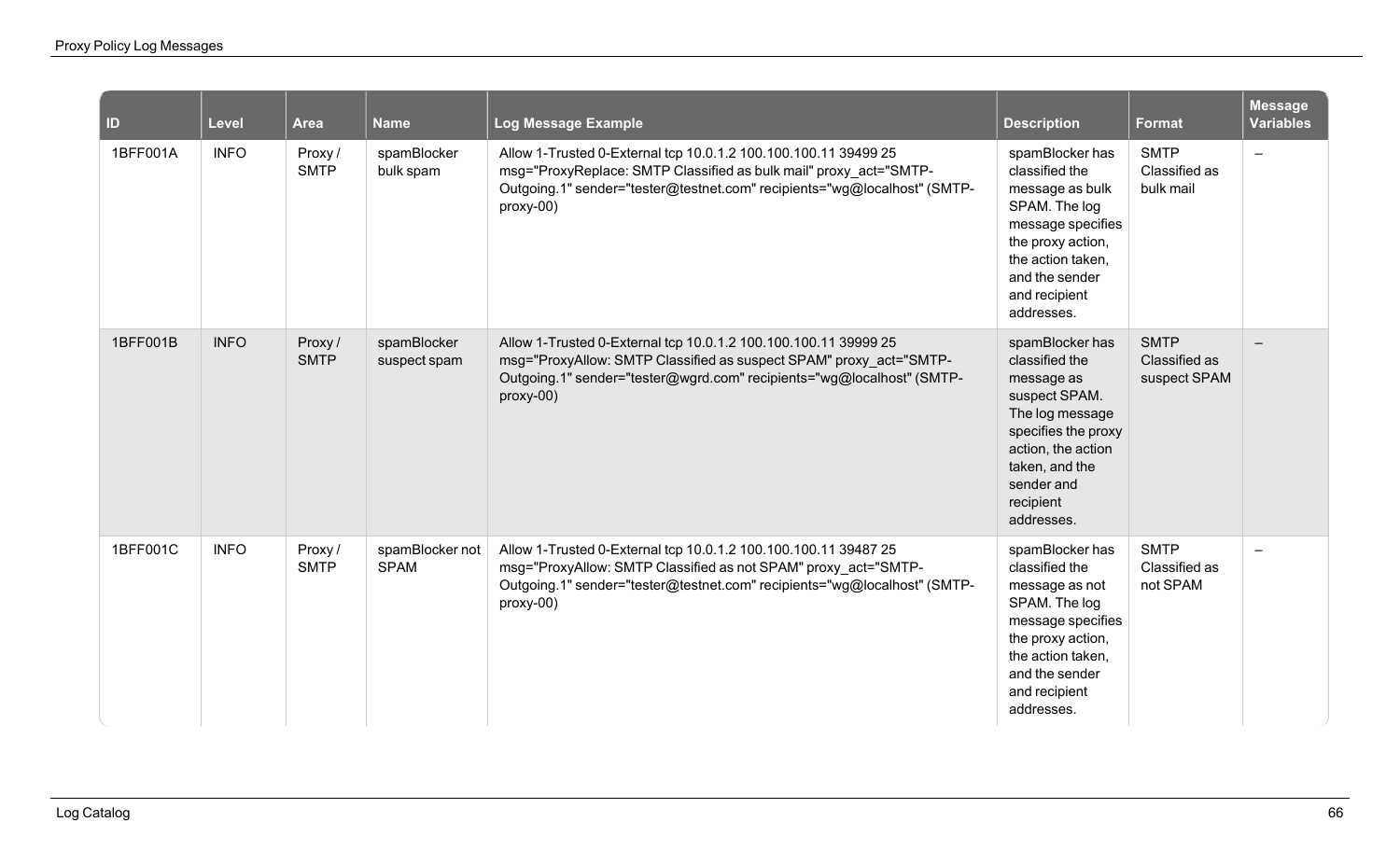| $\blacksquare$ | <b>Level</b> | <b>Area</b>            | <b>Name</b>                              | Log Message Example                                                                                                                                                                                                                                                           | <b>Description</b>                                                                                                                                                 | <b>Format</b>                                                                                                  | <b>Message</b><br><b>Variables</b> |
|----------------|--------------|------------------------|------------------------------------------|-------------------------------------------------------------------------------------------------------------------------------------------------------------------------------------------------------------------------------------------------------------------------------|--------------------------------------------------------------------------------------------------------------------------------------------------------------------|----------------------------------------------------------------------------------------------------------------|------------------------------------|
| 1BFF001D       | <b>INFO</b>  | Proxy/<br><b>SMTP</b>  | spamBlocker<br>classification<br>unknown | Deny 1-Trusted 0-External tcp 10.0.1.2 100.100.100.11 39524 25<br>msg="ProxyDeny: SMTP message classification is unknown because an error<br>occurred while classifying" proxy_act="SMTP-Outgoing.1"<br>sender="tester@testnet.com" recipients="wg@localhost" (SMTP-proxy-00) | spamBlocker was<br>unable to classify<br>the email<br>message because<br>of an error. The<br>log message<br>specifies the<br>sender and<br>recipient<br>addresses. | <b>SMTP</b><br>message<br>classification is<br>unknown<br>because an<br>error occurred<br>while<br>classifying |                                    |
| 1BFF001E       | <b>INFO</b>  | Proxy /<br><b>SMTP</b> | spamBlocker<br>exception<br>matched      | Allow 1-Trusted 0-External tcp 10.0.1.2 100.100.100.11 39476 25<br>msg="ProxyAvScan: SMTP spamBlocker exception" proxy_act="SMTP-<br>Outgoing.1" rule_name="Default" content_type=""<br>sender="tester@watchguard.com" recipients="wg@localhost" (SMTP-proxy-00)              | The sender or<br>recipient of the<br>email message<br>matches a<br>spamBlocker<br>exception<br>specified in the<br>SMTP proxy.                                     | <b>SMTP</b><br>spamBlocker<br>exception was<br>matched                                                         |                                    |
| 1BFF001F       | <b>INFO</b>  | Proxy/<br><b>SMTP</b>  | Decoder error                            | Allow 1-Trusted 0-External tcp 10.0.55.253 100.100.100.155 36921 25<br>msg="ProxyStrip: SMTP An error was found by our decoder" proxy_act="SMTP-<br>Outgoing.1" message="invalid b64 characters in input" (SMTP-OUT-00)                                                       | The SMTP proxy<br>was unable to<br>decode the email<br>message due to<br>the error specified<br>in the log<br>message.                                             | <b>SMTP An error</b><br>was found by<br>our decoder                                                            |                                    |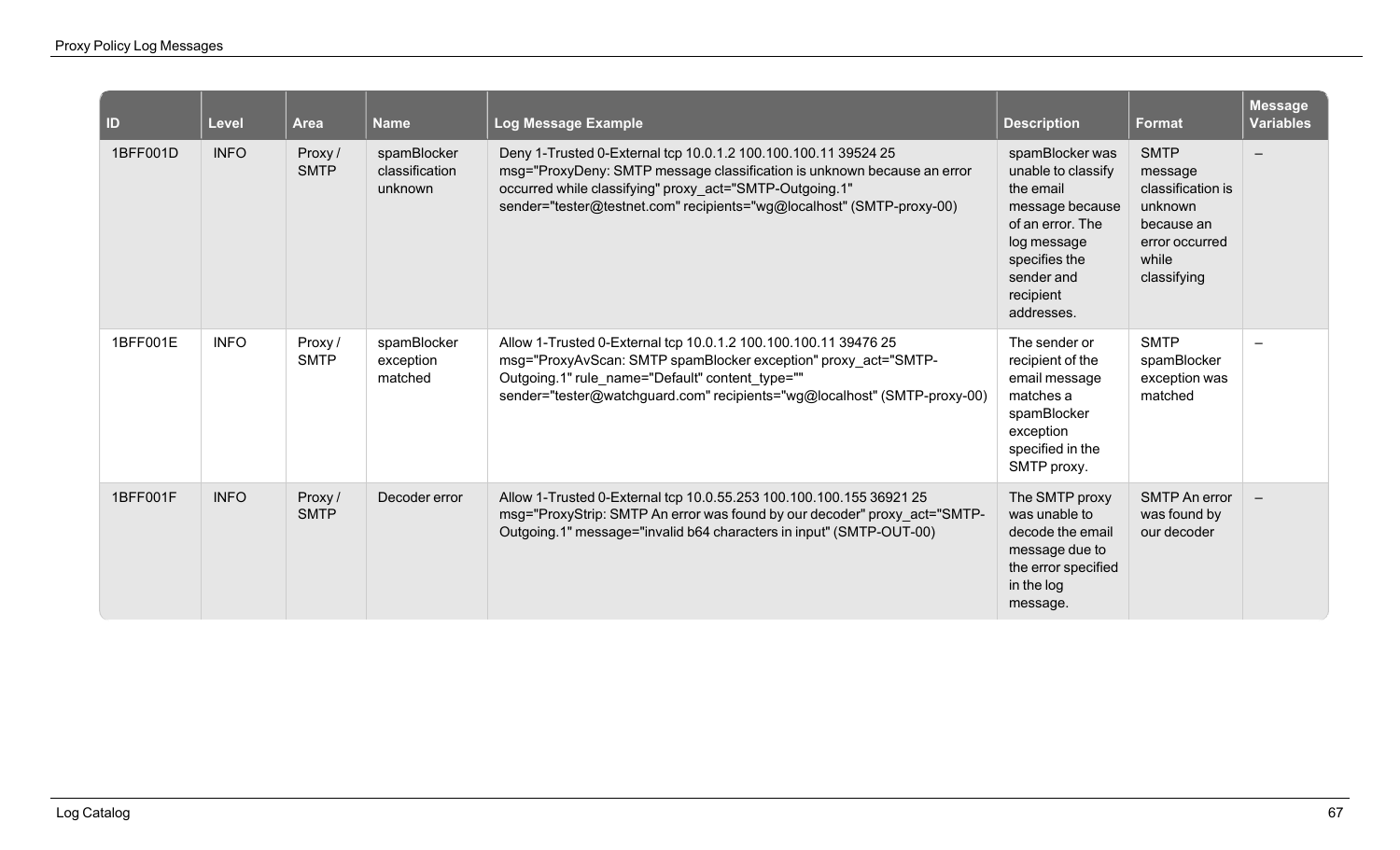| $\blacksquare$ | <b>Level</b> | <b>Area</b>            | <b>Name</b>                                      | Log Message Example                                                                                                                                                                                                                                                                                              | <b>Description</b>                                                                                                                      | <b>Format</b>                                   | <b>Message</b><br><b>Variables</b> |
|----------------|--------------|------------------------|--------------------------------------------------|------------------------------------------------------------------------------------------------------------------------------------------------------------------------------------------------------------------------------------------------------------------------------------------------------------------|-----------------------------------------------------------------------------------------------------------------------------------------|-------------------------------------------------|------------------------------------|
| 1BFF0021       | <b>INFO</b>  | Proxy/<br><b>SMTP</b>  | Extra pad<br>characters in<br>base64<br>encoding | Allow 1-Trusted 0-External tcp 10.0.55.253 100.100.100.155 36664 25<br>msg="ProxyStrip: SMTP extra pad characters in base64 input" proxy<br>act="SMTP-Outgoing.1" pad error="1" (SMTP-OUT-00)                                                                                                                    | The SMTP proxy<br>encountered extra<br>pad characters<br>when the body of<br>the base64-<br>encoded message<br>was processed.           | SMTP extra<br>pad characters<br>in base64 input | $\overline{\phantom{0}}$           |
| 1BFF0022       | <b>INFO</b>  | Proxy/<br><b>SMTP</b>  | Mail from<br>address too long                    | Deny 1-Trusted 0-External tcp 10.0.1.2 100.100.100.11 39497 25<br>msg="ProxyDeny: SMTP Mail From address too long" proxy_act="SMTP-<br>Outgoing.1"<br>address="senderEmailAddressIsTooLongForTheForSettings@testnet.com"<br>length="56" response="553" (SMTP-proxy-00)                                           | A sender email<br>address exceeded<br>the configured<br>maximum address<br>length. The<br>address length is<br>unlimited by<br>default. | <b>SMTP Mail</b><br>From address<br>too long    |                                    |
| 1BFF0023       | <b>INFO</b>  | Proxy /<br><b>SMTP</b> | Application<br>match                             | Deny 1-Trusted 0-External tcp 10.0.1.2 100.100.100.11 39913 25<br>msg="ProxyDrop: SMTP App match" proxy_act="SMTP-Outgoing.1" app_cat_<br>name="Mail and Collaboration" app_cat_id="5" app_name="SMTP" app_id="1"<br>app beh name="access" app beh id="6" sig vers="18.001" (SMTP-proxy-00)                      | Application<br>Control identified<br>the application in<br>the mail message<br>that is specified in<br>the log message.                 | <b>SMTP App</b><br>match                        | $\qquad \qquad$                    |
| 1BFF0024       | <b>INFO</b>  | Proxy /<br><b>SMTP</b> | <b>DLP</b> violation<br>found                    | Allow 1-Trusted 0-External tcp 10.0.1.2 100.100.100.11 39510 25<br>msg="ProxyAllow: SMTP DLP violation Found" proxy_act="SMTP-Outgoing.1"<br>dlp sensor="PCI Audit Sensor.1" dlp rule="SocialsecuritynumbersUSA"<br>sender="tester@testnet.com" recipients="wg@localhost" filename="ssn.docx"<br>(SMTP-proxy-00) | Data Loss<br>Prevention (DLP)<br>detected the rule<br>violation that is<br>specified in the log<br>message.                             | <b>SMTP DLP</b><br>violation Found              |                                    |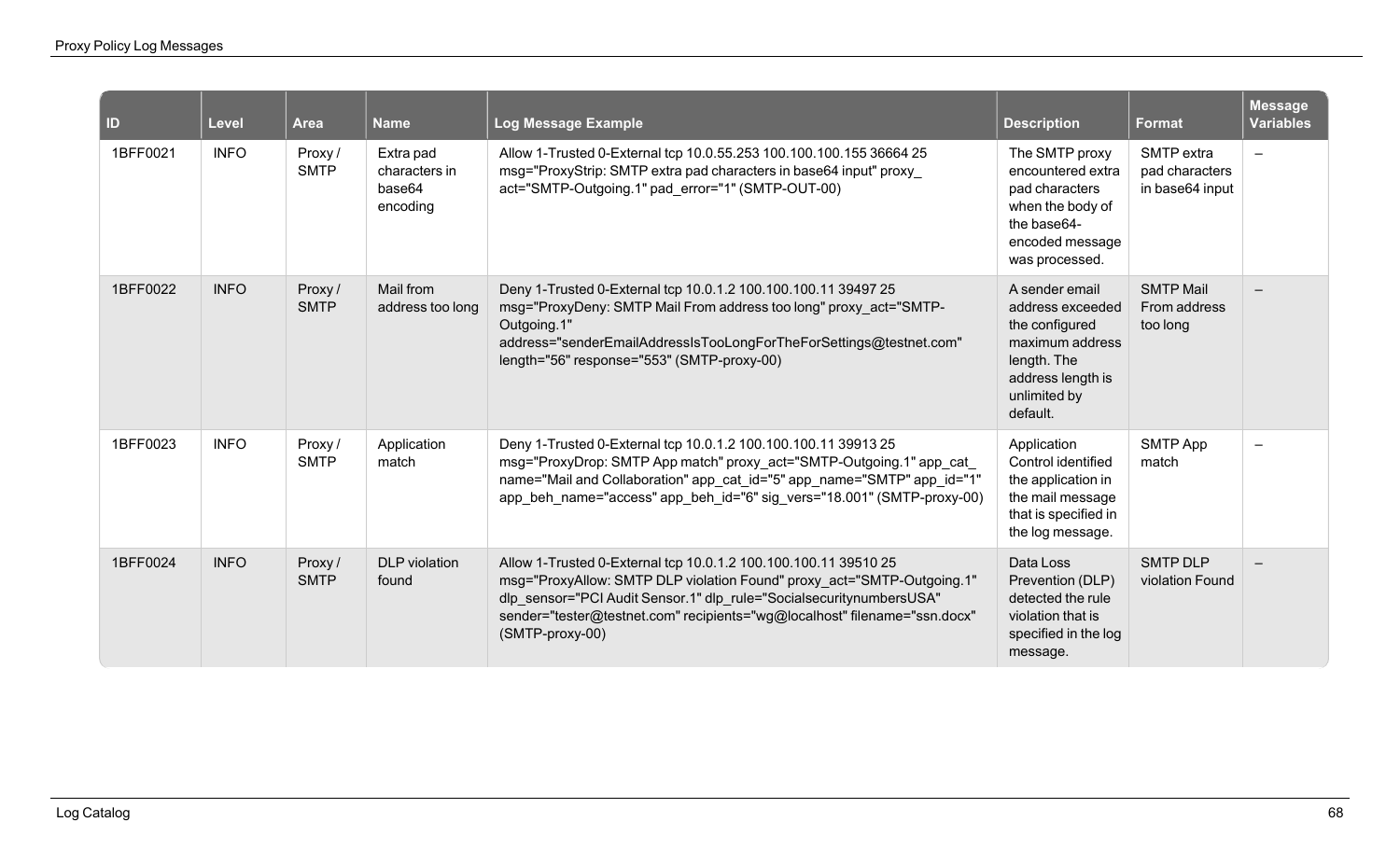| $\vert$ ID | Level       | <b>Area</b>            | <b>Name</b>                   | Log Message Example                                                                                                                                                                                                                                                                                                                                                                    | <b>Description</b>                                                                                                                                                                                                                                      | <b>Format</b>                            | <b>Message</b><br><b>Variables</b> |
|------------|-------------|------------------------|-------------------------------|----------------------------------------------------------------------------------------------------------------------------------------------------------------------------------------------------------------------------------------------------------------------------------------------------------------------------------------------------------------------------------------|---------------------------------------------------------------------------------------------------------------------------------------------------------------------------------------------------------------------------------------------------------|------------------------------------------|------------------------------------|
| 1BFF0025   | <b>INFO</b> | Proxy/<br><b>SMTP</b>  | DLP cannot<br>perform scan    | Allow 1-Trusted 0-External tcp 10.0.1.2 100.100.100.11 39589 25<br>msg="ProxyLock: SMTP cannot perform DLP scan" proxy act="SMTP-<br>Outgoing.1" sender="tester@testnet.com" recipients="wg@localhost"<br>error="scan request failed" filename="message.scr" (SMTP-proxy-00)                                                                                                           | Data Loss<br>Prevention (DLP)<br>is unable to scan<br>because of the<br>error specified in<br>the log message.                                                                                                                                          | SMTP cannot<br>perform DLP<br>Scan       | $\qquad \qquad -$                  |
| 1BFF0026   | <b>INFO</b> | Proxy /<br><b>SMTP</b> | DLP cannot<br>scan object     | Allow 1-Trusted 0-External tcp 10.0.1.2 100.100.100.11 39900 25<br>msg="ProxyAllow: SMTP DLP object unscannable" proxy_act="SMTP-<br>Outgoing.1" dlp sensor="PCI Audit Sensor.1" error="unscannable object (File<br>was encrypted)" sender="tester@wgrd.com" recipients="wg@localhost" (SMTP-<br>proxy-00)                                                                             | Data Loss<br>Prevention (DLP)<br>is unable to<br>extract data from<br>an object because<br>the object is<br>encrypted.                                                                                                                                  | <b>SMTP DLP</b><br>object<br>unscannable |                                    |
| 1BFF0027   | <b>INFO</b> | Proxy /<br><b>SMTP</b> | DLP object too<br>large       | May 30 06:36:45 2014 gary_xtmv local1.info smtp-proxy[2861]: msg_id="1BFF-<br>0027" Allow 1-Trusted 0-External tcp 10.0.1.2 100.100.100.3 50976 25<br>msg="ProxyAllow: SMTP DLP oject too large" proxy_act="SMTP-Outgoing.1"<br>sender="ghong@watchguard.com" recipients="wg@localhost" error="DLP scan<br>limit (524288) exceeded" filename="2M-dlp-violates-end.txt" (SMTP-proxy-00) | The file requested<br>for Data Loss<br>Prevention (DLP)<br>analysis is larger<br>than the<br>configured limit.<br>The default value<br>varies by platform,<br>from one to five<br>MB. The log<br>specifies the DLP<br>sensor name and<br>error message. | <b>SMTP DLP</b><br>object too large      |                                    |
| 1BFF0028   | <b>INFO</b> | Proxy /<br><b>SMTP</b> | <b>APT</b> threat<br>detected | Allow 1-Trusted 0-External tcp 10.0.1.2 100.100.100.11 39771 25<br>msg="ProxyAllow: SMTP APT detected" proxy act="SMTP-Outgoing.1"<br>sender="tester@wgrd.com" recipients="wg@localhost"<br>filename="ecc59a46b439bdf63b058964e29ace0c"<br>md5="ecc59a46b439bdf63b058964e29ace0c" task                                                                                                 | <b>APT Blocker</b><br>found the threat<br>specified in the log<br>message in an<br>attached file.                                                                                                                                                       | <b>SMTP APT</b><br>detected              |                                    |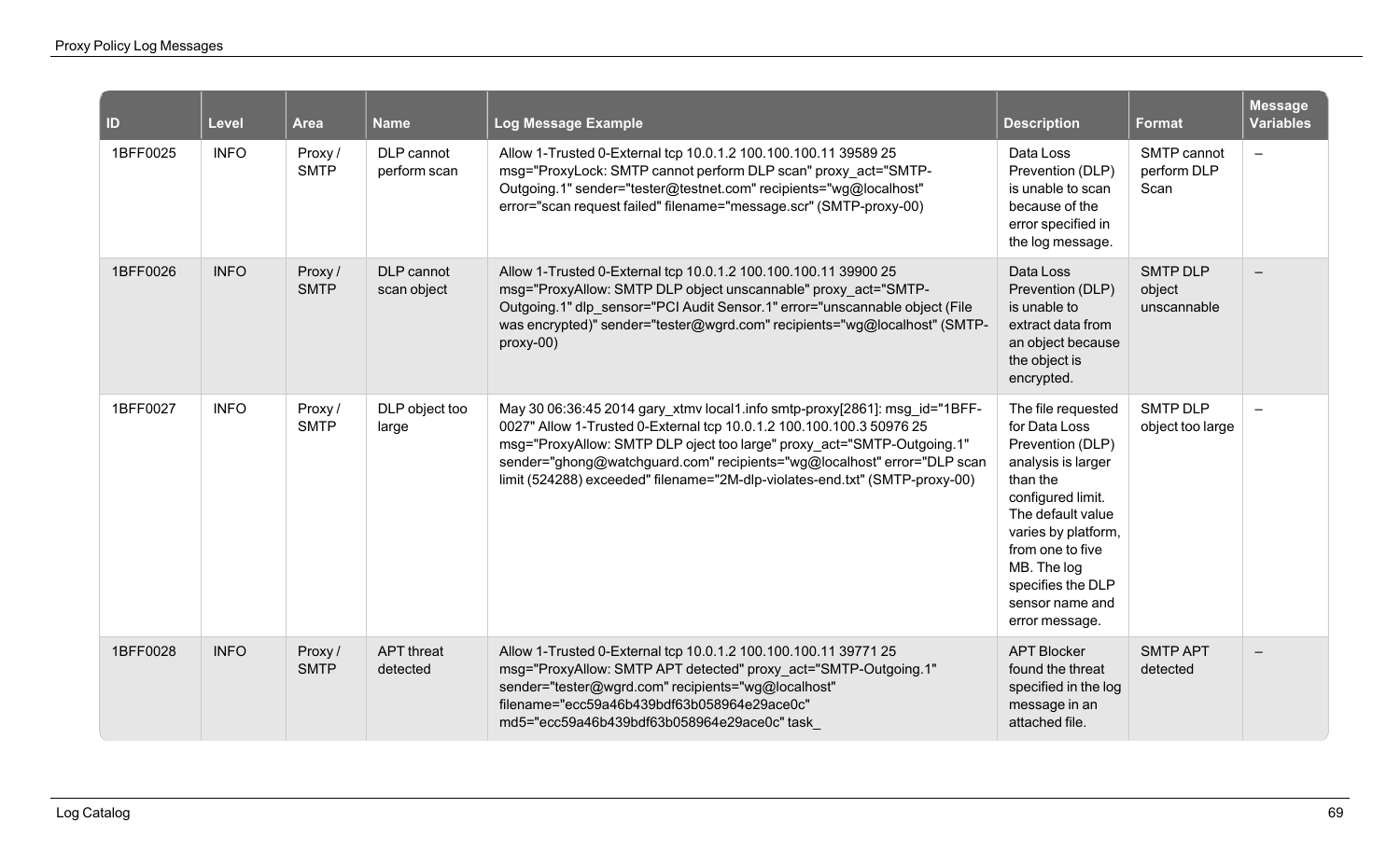| <b>ID</b> | Level       | Area                   | <b>Name</b>                                  | Log Message Example                                                                                                                                                                                                                                                                                                                                | <b>Description</b>                                                                                                                                                                            | <b>Format</b>                                               | <b>Message</b><br><b>Variables</b> |
|-----------|-------------|------------------------|----------------------------------------------|----------------------------------------------------------------------------------------------------------------------------------------------------------------------------------------------------------------------------------------------------------------------------------------------------------------------------------------------------|-----------------------------------------------------------------------------------------------------------------------------------------------------------------------------------------------|-------------------------------------------------------------|------------------------------------|
|           |             |                        |                                              | uuid="b239bc669b534fcfa61bd78e156c9b19" threat_level="high" (SMTP-proxy-<br>00)                                                                                                                                                                                                                                                                    |                                                                                                                                                                                               |                                                             |                                    |
| 1BFF002A  | <b>INFO</b> | Proxy/<br><b>SMTP</b>  | File submitted to<br>APT analysis<br>server  | Allow 1-Trusted 0-External tcp 10.0.1.2 100.100.100.11 39965 25<br>msg="ProxyAllow: SMTP File submitted to APT analysis server" proxy<br>act="SMTP-Outgoing.1" sender="tester@wgrd.com" recipients="wg@localhost"<br>filename="regex2.dll" md5="547c43567ab8c08eb30f6c6bacb479a3" task<br>uuid="b8517202826a43fc93dba00f9e8c30ed" (SMTP-proxy-00)  | File submitted to<br>APT analysis<br>server for deep<br>threat analysis.<br>The analysis<br>result will be<br>notified when the<br>analysis result is<br>fetched from APT<br>analysis server. | <b>SMTP File</b><br>submitted to<br>APT analysis<br>server  |                                    |
| 1BFF002B  | <b>INFO</b> | Proxy/<br><b>SMTP</b>  | File reported<br>safe from APT<br>hash check | Allow 1-Trusted 0-External tcp 10.0.1.2 100.100.100.11 39965 25<br>msg="ProxyAllow: SMTP File reported safe from APT hash check" proxy<br>act="SMTP-Outgoing.1" sender="tester@wgrd.com" recipients="wg@localhost"<br>filename="regex2.dll" md5="547c43567ab8c08eb30f6c6bacb479a3" task<br>uuid="b8517202826a43fc93dba00f9e8c30ed" (SMTP-proxy-00) | APT hash check<br>did not report a<br>threat from the<br>object                                                                                                                               | <b>SMTP File</b><br>reported safe<br>from APT hash<br>check |                                    |
| 1BFF002C  | <b>INFO</b> | Proxy /<br><b>SMTP</b> | Protocol invalid                             | Deny 1-Trusted 0-External tcp 10.0.1.2 192.168.53.143 41551 465<br>msg="ProxyDrop: SMTP invalid TLS protocol" proxy act="SMTP-Outgoing.1"<br>(SMTP-proxy-00)                                                                                                                                                                                       | The SMTP proxy<br>detected invalid<br>TLS protocol.                                                                                                                                           | SMTP invalid<br>TLS protocol                                | $\overline{\phantom{0}}$           |
| 1BFF002D  | <b>INFO</b> | Proxy/<br><b>SMTP</b>  | Content<br>Inspection                        | Allow 1-Trusted 0-External tcp 10.0.1.2 192.168.53.143 40742 25<br>msg="ProxyInspect: SMTP content inspection" proxy act="SMTP-<br>Outgoing.Standard.1" tls_profile="TLS-Client.Standard" tls_version="TLSv1.3"<br>content inspection="yes" server ssl="TLS AES 256 GCM SHA384" client<br>ssl="NONE" (SMTP-proxy-00)                               | The SMTP proxy<br>content inspection<br>action for a secure<br>connection.                                                                                                                    | <b>SMTP TLS</b><br>content<br>inspection                    |                                    |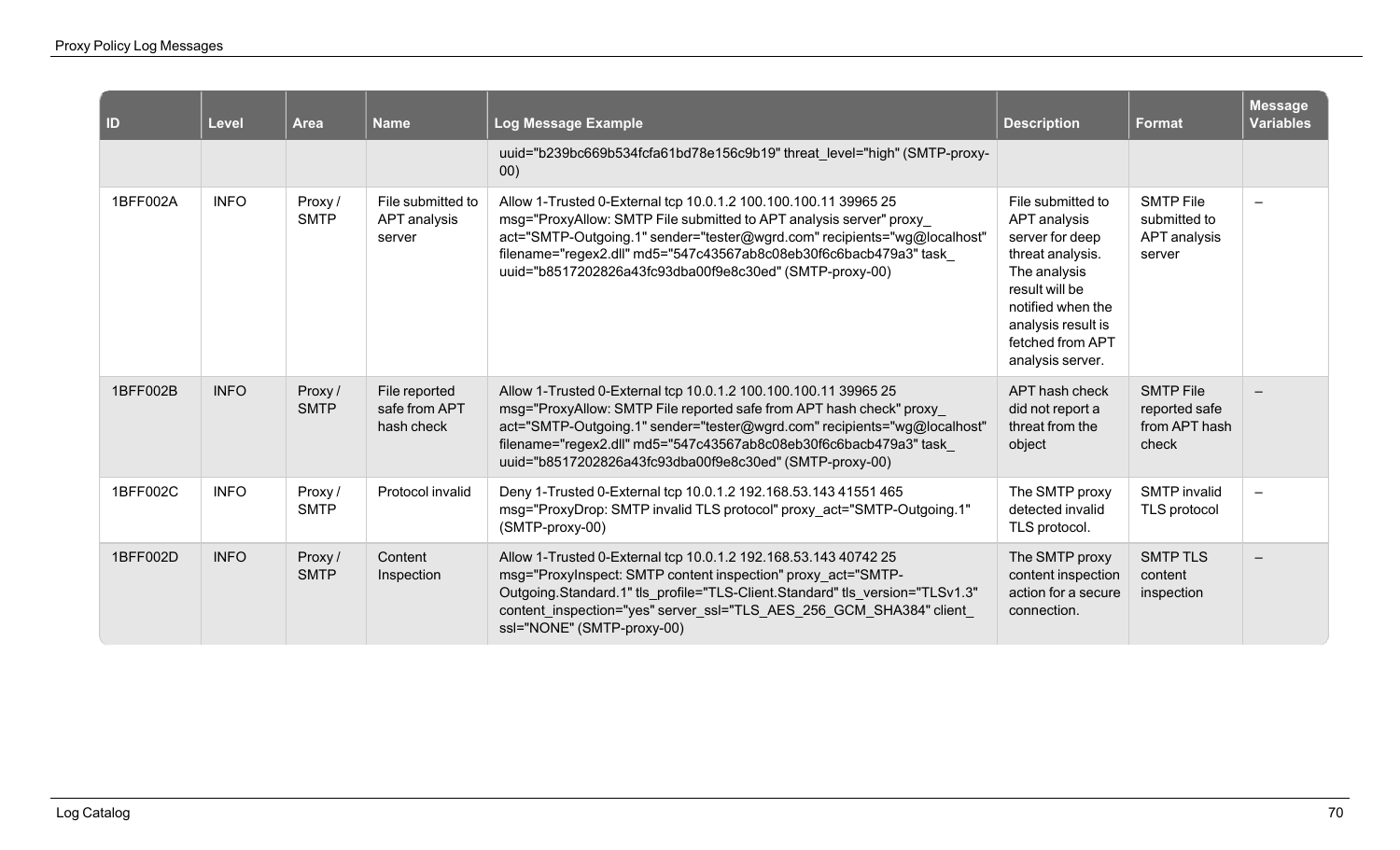| <b>ID</b> | <b>Level</b> | Area                  | <b>Name</b>                        | Log Message Example                                                                                                                                                                    | <b>Description</b>                                                                                                                                               | <b>Format</b>                             | <b>Message</b><br><b>Variables</b> |
|-----------|--------------|-----------------------|------------------------------------|----------------------------------------------------------------------------------------------------------------------------------------------------------------------------------------|------------------------------------------------------------------------------------------------------------------------------------------------------------------|-------------------------------------------|------------------------------------|
| 1CFF0000  | <b>INFO</b>  | Proxy/<br><b>FTP</b>  | User name too<br>long              | Deny 1-Trusted 0-External tcp 10.0.1.49 11.11.11.2 60774 21 msg="ProxyDeny:<br>FTP user name too long" proxy_act="FTP-Client.1" user="testusertestuser1"<br>length="17" (FTP-proxy-00) | The user name<br>exceeds the<br>maximum length<br>specified in the<br>FTP proxy. The<br>default is 64<br>characters.                                             | FTP user name<br>too long                 | $\overline{\phantom{a}}$           |
| 1CFF0001  | <b>INFO</b>  | Proxy/<br><b>FTP</b>  | Password too<br>long               | Deny 1-Trusted 0-External tcp 10.0.1.49 11.11.11.2 60776 21 msg="ProxyDeny:<br>FTP user password too long" proxy act="FTP-Client.1" length="17" (FTP-proxy-<br>00)                     | The password<br>specified for the<br>user exceeds the<br>maximum length<br>configured in the<br>FTP proxy. The<br>default maximum<br>length is 32<br>characters. | FTP user<br>password too<br>long          |                                    |
| 1CFF0002  | <b>INFO</b>  | Proxy /<br><b>FTP</b> | File or directory<br>name too long | Deny 1-Trusted 0-External tcp 10.0.1.49 11.11.11.2 60782 21 msg="ProxyDeny:<br>FTP file or directory name too long" proxy_act="FTP-Client.1" length="5" (FTP-<br>proxy-00)             | The file or<br>directory name<br>exceeds the<br>maximum length<br>configured in the<br>FTP proxy. The<br>default maximum<br>length is 1,024<br>bytes.            | FTP file or<br>directory name<br>too long |                                    |
| 1CFF0003  | <b>INFO</b>  | Proxy/<br><b>FTP</b>  | <b>Command line</b><br>too long    | Deny 1-Trusted 0-External tcp 10.0.1.49 11.11.11.2 60784 21 msg="ProxyDeny:<br>FTP command line too long" proxy_act="FTP-Client.1" length="12" (FTP-proxy-<br>00)                      | The command<br>exceeded the<br>maximum length<br>configured in the<br>FTP proxy. The<br>default maximum                                                          | FTP command<br>line too long              |                                    |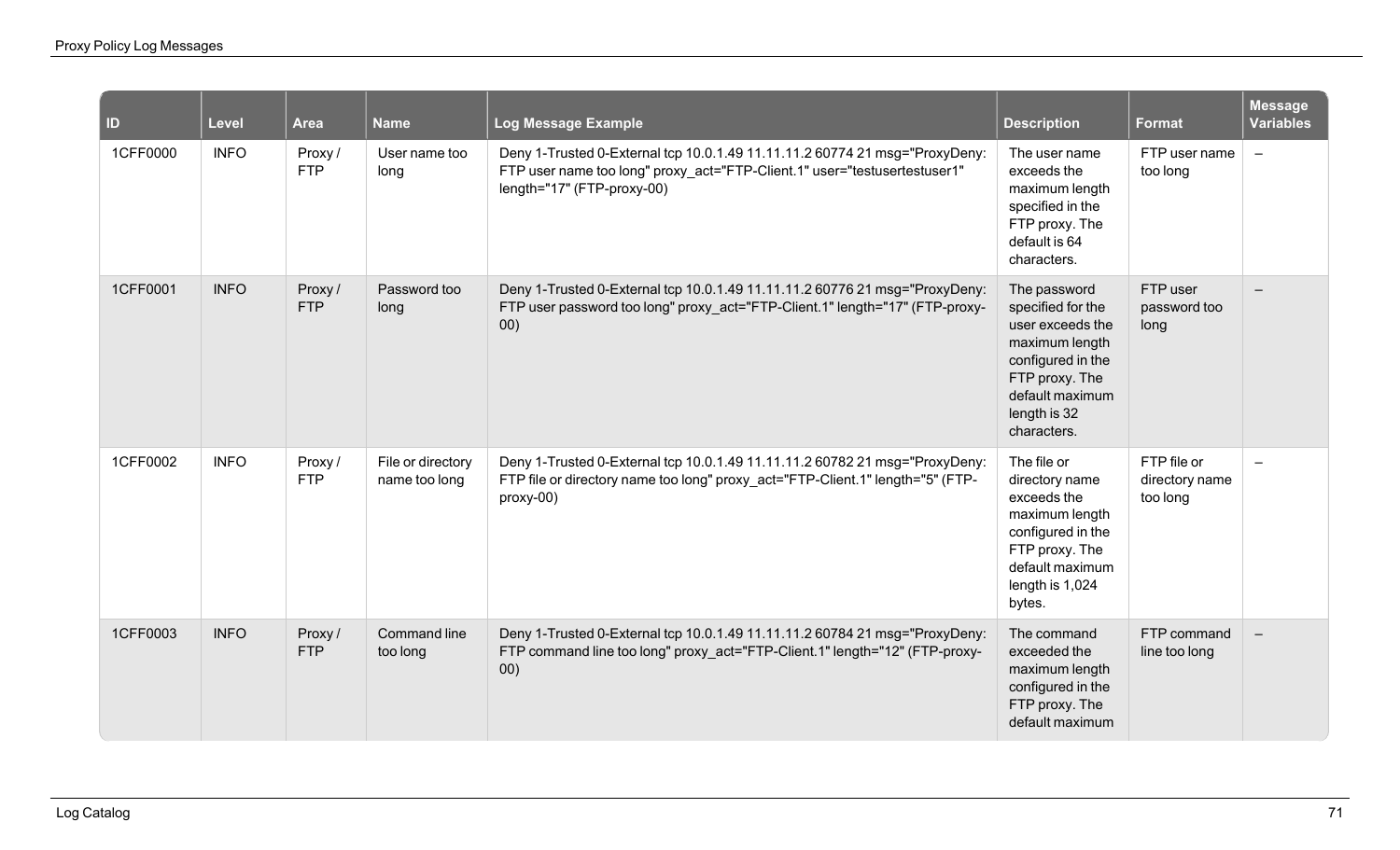| $\vert$ ID | Level       | <b>Area</b>           | <b>Name</b>                                      | Log Message Example                                                                                                                                                        | <b>Description</b>                                                                                                                                                                                                                                                                                                                                                                         | <b>Format</b>                                          | <b>Message</b><br><b>Variables</b> |
|------------|-------------|-----------------------|--------------------------------------------------|----------------------------------------------------------------------------------------------------------------------------------------------------------------------------|--------------------------------------------------------------------------------------------------------------------------------------------------------------------------------------------------------------------------------------------------------------------------------------------------------------------------------------------------------------------------------------------|--------------------------------------------------------|------------------------------------|
|            |             |                       |                                                  |                                                                                                                                                                            | length is 1,030<br>characters.                                                                                                                                                                                                                                                                                                                                                             |                                                        |                                    |
| 1CFF0004   | <b>INFO</b> | Proxy /<br><b>FTP</b> | Exceeded<br>maximum<br>allowed login<br>attempts | Deny 1-Trusted 0-External tcp 10.0.1.49 11.11.11.2 49162 21 msg="ProxyDrop:<br>FTP exceeded maximum permitted login attempts" (FTP-proxy-00)                               | The user<br>exceeded the<br>configured<br>maximum number<br>of allowed failed<br>log in attepmts per<br>connection. The<br>default limit is 6.                                                                                                                                                                                                                                             | FTP exceeded<br>maximum<br>permitted login<br>attempts | $\equiv$                           |
| 1CFF0005   | <b>INFO</b> | Proxy/<br><b>FTP</b>  | Command<br>match                                 | Deny 1-Trusted 0-External tcp 10.0.1.49 11.11.11.2 49196 21 msg="ProxyDeny:<br>FTP command match" proxy_act="FTP-Client.2" rule_name="LIST"<br>command="ls" (FTP-proxy-00) | The command<br>matched a<br>configured rule, or<br>the default of no<br>match. For the<br>FTP-server proxy<br>action, the default<br>is to deny any<br>command that<br>does not appear<br>on the list. For the<br>FTP-client proxy<br>action, there is no<br>default restriction<br>on commands.<br>The log message<br>specifies the proxy<br>action, action<br>taken, and the<br>command. | FTP command<br>match                                   | $\qquad \qquad -$                  |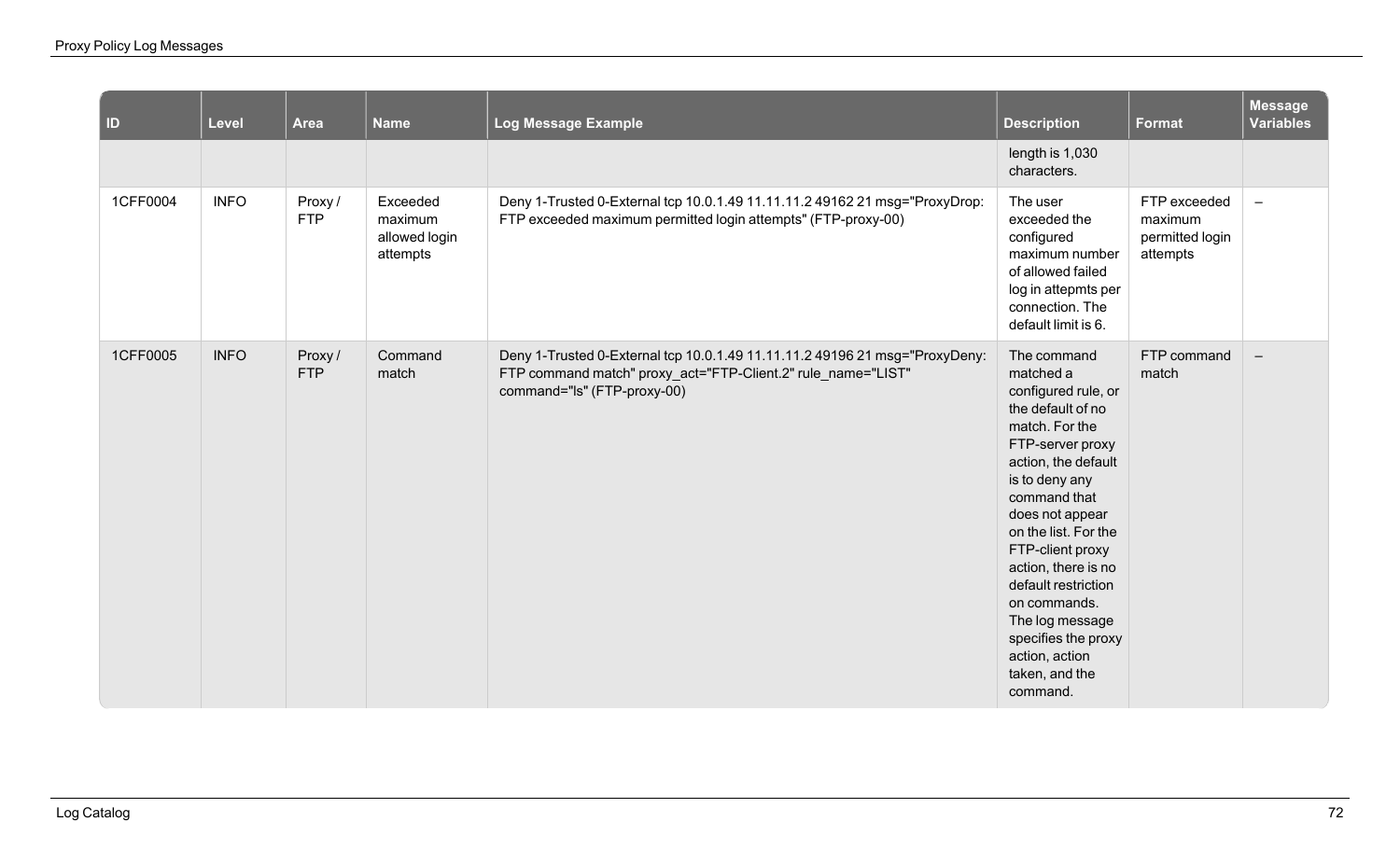| ID       | <b>Level</b> | <b>Area</b>          | <b>Name</b>     | Log Message Example                                                                                                                                                                                 | <b>Description</b>                                                                                                                                                                     | <b>Format</b>          | <b>Message</b><br><b>Variables</b> |
|----------|--------------|----------------------|-----------------|-----------------------------------------------------------------------------------------------------------------------------------------------------------------------------------------------------|----------------------------------------------------------------------------------------------------------------------------------------------------------------------------------------|------------------------|------------------------------------|
| 1CFF0006 | <b>INFO</b>  | Proxy/<br><b>FTP</b> | Download match  | Deny 1-Trusted 0-External tcp 10.0.1.49 11.11.11.2 49208 21 msg="ProxyDeny:<br>FTP download match" proxy_act="FTP-Client.2" rule_name="*.zip" file_<br>name="hostname.zip" (FTP-proxy-00)           | The file type<br>matched a<br>configured<br>download rule, or<br>the default rule of<br>no match. The log<br>message specifies<br>the proxy action,<br>action taken, and<br>file type. | FTP download<br>match  | $-$                                |
| 1CFF0007 | <b>INFO</b>  | Proxy/<br><b>FTP</b> | Upload match    | Deny 1-Trusted 0-External tcp 10.0.1.49 11.11.11.2 49228 21 msg="ProxyDeny:<br>FTP upload match" proxy_act="FTP-Client.2" rule_name="ISO" file_<br>name="test.iso" (FTP-proxy-00)                   | The file type<br>matched a<br>configured upload<br>rule, or the default<br>rule of no match.<br>The log message<br>specifies the proxy<br>action, action<br>taken, and file<br>type.   | FTP upload<br>match    |                                    |
| 1CFF0008 | <b>INFO</b>  | Proxy/<br><b>FTP</b> | Timeout         | Deny 1-Trusted 0-External tcp 10.0.1.49 11.11.11.2 49561 21 msg="ProxyDrop:<br>FTP timeout" proxy act="FTP-Proxy" (FTP-proxy-00)                                                                    | The connection<br>exceeded the<br>configured idle<br>time value. The<br>default is 180<br>seconds.                                                                                     | FTP timeout            |                                    |
| 1CFF0009 | <b>INFO</b>  | Proxy/<br>FTP        | Invalid request | Deny 1-Trusted 0-External tcp 10.0.1.49 11.11.11.2 49579 21 msg="ProxyDeny:<br>FTP invalid request" proxy_act="FTP-Client.2" reason="No username value<br>provided for USER command" (FTP-proxy-00) | The FTP proxy<br>rejected the<br>command<br>because of a lack<br>of required                                                                                                           | FTP invalid<br>request |                                    |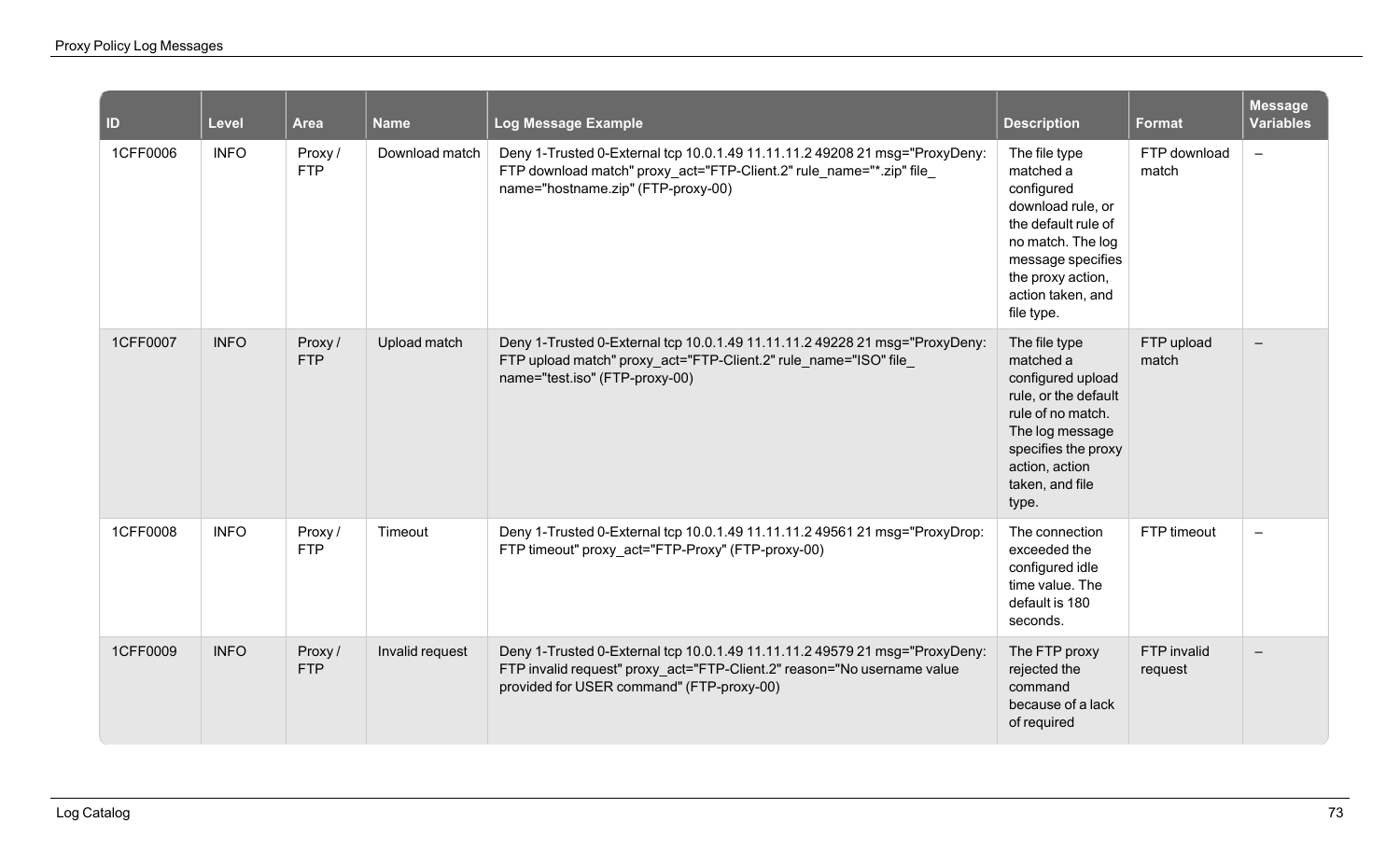| ID       | Level       | <b>Area</b>          | <b>Name</b> | <b>Log Message Example</b>                                                                                                                                                                                                                                                                                        | <b>Description</b>                                                                                                                                                                                                                                                         | Format        | <b>Message</b><br><b>Variables</b> |
|----------|-------------|----------------------|-------------|-------------------------------------------------------------------------------------------------------------------------------------------------------------------------------------------------------------------------------------------------------------------------------------------------------------------|----------------------------------------------------------------------------------------------------------------------------------------------------------------------------------------------------------------------------------------------------------------------------|---------------|------------------------------------|
|          |             |                      |             |                                                                                                                                                                                                                                                                                                                   | arguments, such<br>as a user name.<br>The log message<br>specifies the proxy<br>action and<br>command.                                                                                                                                                                     |               |                                    |
| 1CFF000C | <b>INFO</b> | Proxy/<br><b>FTP</b> | Request     | Allow 1-Trusted 0-External tcp 10.0.1.49 11.11.11.2 49590 21 msg="FTP<br>request" proxy_act="FTP-Client.2" ctl_src="10.0.1.49:47553" ctl_<br>dst="11.11.11.2:5120" file="test.exe" rcvd_bytes="1084" sent_bytes="0"<br>user="testuser" type="download" (FTP-proxy-00)                                             | This log message<br>for the FTP<br>request<br>transaction<br>includes the<br>source and<br>destination IP<br>addresses for the<br>initial connections.                                                                                                                     | FTP request   | $\overline{\phantom{m}}$           |
| 1CFF000D | <b>INFO</b> | Proxy/<br><b>FTP</b> | IPS match   | Deny 0-External 1-Trusted tcp 11.11.11.2 11.11.11.5 1024 21 msg="ProxyDrop:<br>FTP IPS match" proxy_act="FTP-Client.3" signature_id="1110297" severity="4"<br>signature_name="EXPLOIT FlashGet FTP PWD Command Stack buffer<br>overflow -1" signature_cat="Buffer Over Flow" sig_vers="18.001" (FTP-proxy-<br>00) | Intrusion<br>Prevention<br>Service (IPS)<br>detected a threat.<br>The action<br>configured for an<br>IPS Match will be<br>applied to the<br>traffic. The log<br>message includes<br>the signature ID,<br>threat severity,<br>signature name,<br>and signature<br>category. | FTP IPS match | $\overline{\phantom{m}}$           |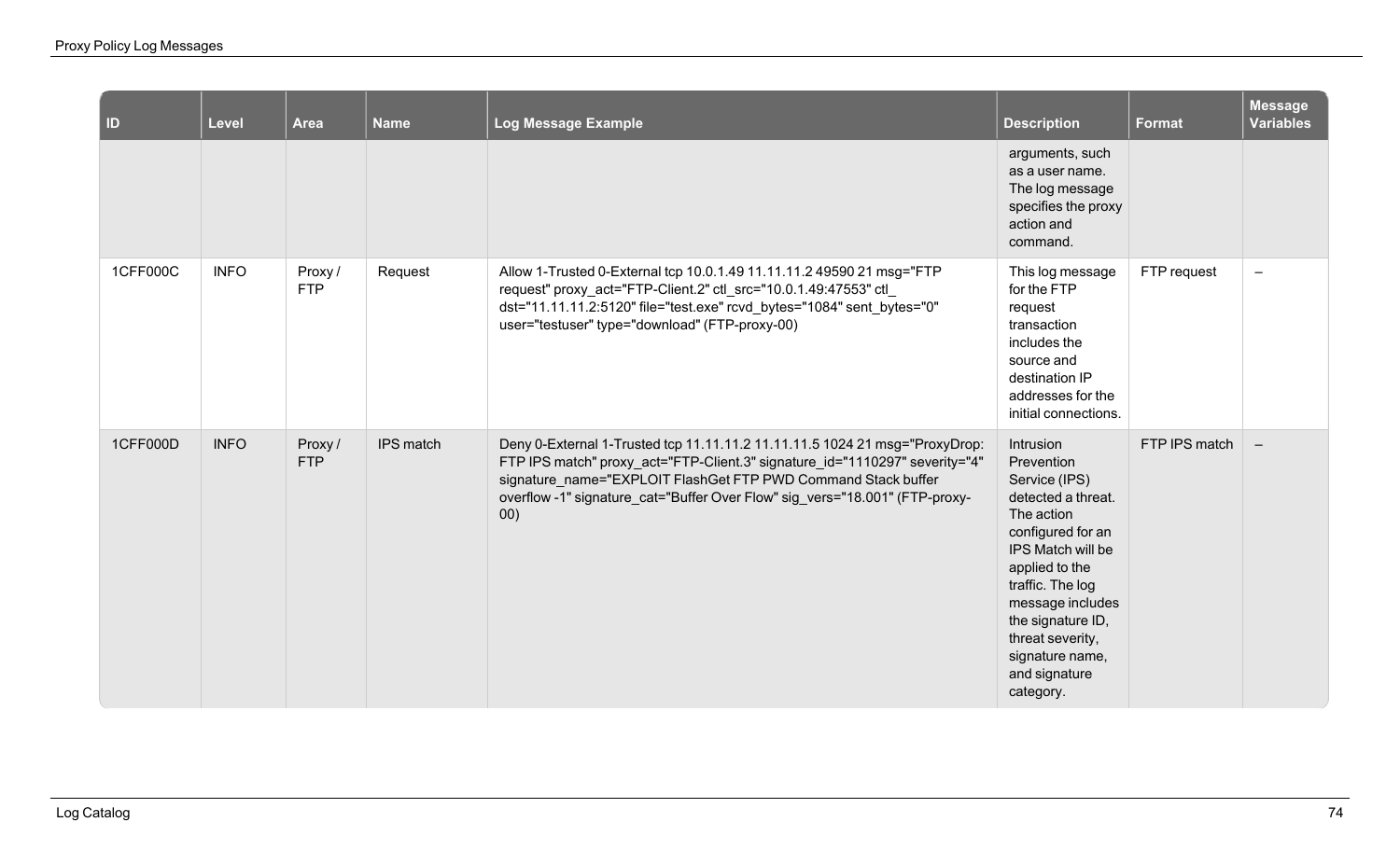| $\vert$ ID | <b>Level</b> | Area                  | <b>Name</b>            | Log Message Example                                                                                                                                                                                                                                           | <b>Description</b>                                                                                                                                                                       | <b>Format</b>            | <b>Message</b><br><b>Variables</b> |
|------------|--------------|-----------------------|------------------------|---------------------------------------------------------------------------------------------------------------------------------------------------------------------------------------------------------------------------------------------------------------|------------------------------------------------------------------------------------------------------------------------------------------------------------------------------------------|--------------------------|------------------------------------|
| 1CFF000E   | <b>INFO</b>  | Proxy /<br><b>FTP</b> | <b>GAV Virus found</b> | Deny 0-External 1-Trusted tcp 11.11.11.2 11.11.11.5 20 56528<br>msg="ProxyDrop: FTP Virus found" proxy_act="FTP-Client.3" ctl_<br>src="11.11.11.2:5120" ctl_dst="10.0.1.49:47553" virus="EICAR_Test"<br>file="eicar.com" (FTP-proxy-00)                       | Gateway AntiVirus<br>(GAV) detected a<br>virus or malware<br>in the attachment.<br>The log message<br>specifies the<br>detected virus<br>name and the file<br>name of the<br>attachment. | FTP Virus<br>found       | $\overline{\phantom{0}}$           |
| 1CFF000F   | <b>INFO</b>  | Proxy /<br><b>FTP</b> | GAV scan error         | Deny 0-External 1-Trusted tcp 11.11.11.2 11.11.11.5 20 44485<br>msg="ProxyDrop: FTP AV scanning error" proxy_act="FTP-Client.3" ctl_<br>src="11.11.11.2:5120" ctl dst="10.0.1.49:47553" error="avg scanner is not<br>created" file="eicar.com" (FTP-proxy-00) | Gateway AntiVirus<br>(GAV) failed to<br>scan due to the<br>error specified in<br>the log message.                                                                                        | FTP AV<br>scanning error |                                    |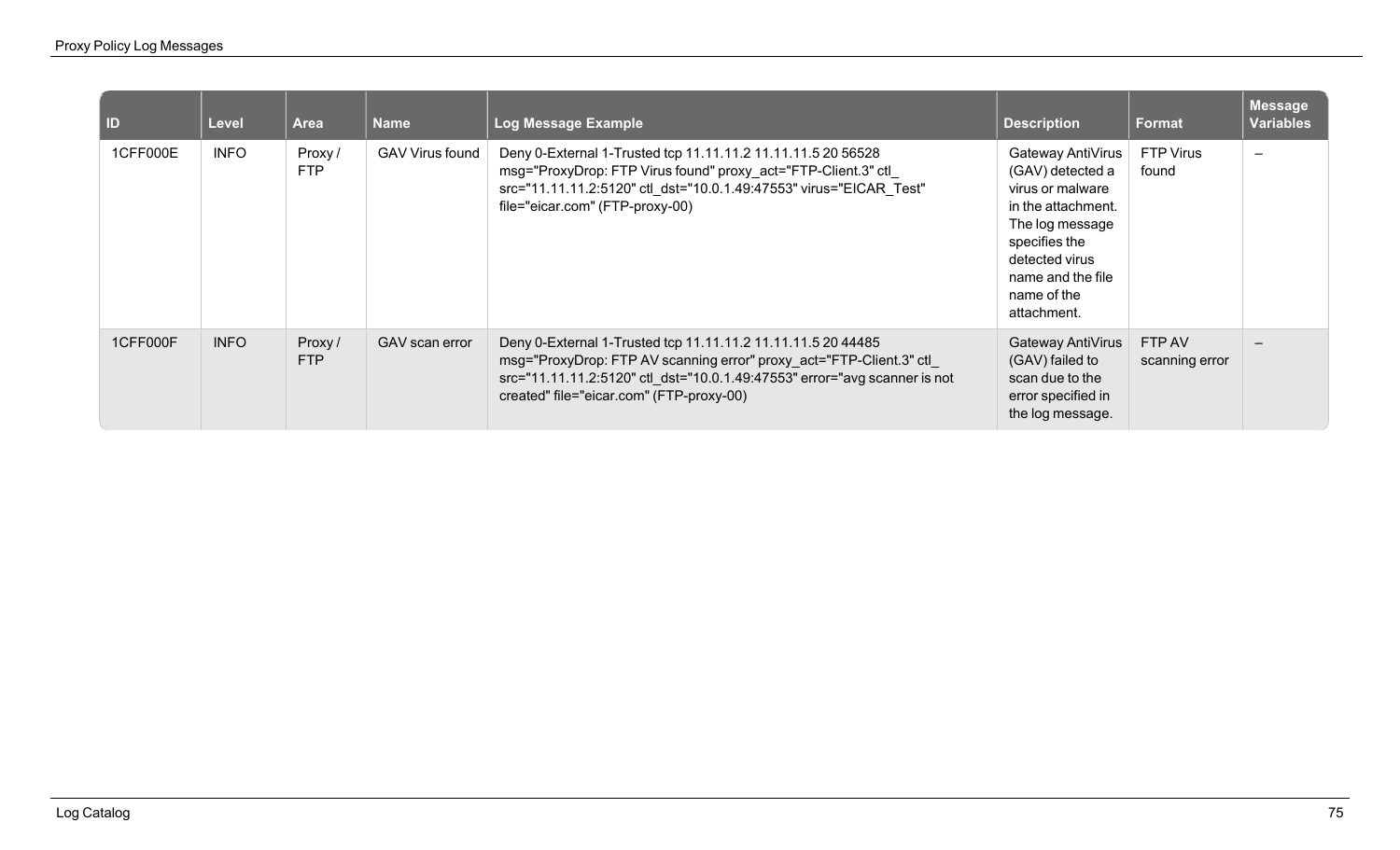| <b>ID</b> | <b>Level</b> | Area                 | <b>Name</b>                   | Log Message Example                                                                                                                                                                                                                                                                                                                     | <b>Description</b>                                                                                                                                                                                                                                                                                                            | <b>Format</b>              | <b>Message</b><br><b>Variables</b> |
|-----------|--------------|----------------------|-------------------------------|-----------------------------------------------------------------------------------------------------------------------------------------------------------------------------------------------------------------------------------------------------------------------------------------------------------------------------------------|-------------------------------------------------------------------------------------------------------------------------------------------------------------------------------------------------------------------------------------------------------------------------------------------------------------------------------|----------------------------|------------------------------------|
| 1CFF0010  | <b>INFO</b>  | Proxy/<br><b>FTP</b> | Application<br>match          | Allow 1-Trusted 0-External tcp 10.0.1.49 11.11.11.2 49843 21 msg="ProxyAllow:<br>FTP App match" proxy_act="FTP-Client.3" app_cat_name="File Transfer" app_<br>cat_id="3" app_name="FTP Applications" app_id="1" app_beh_<br>name="authority" app_beh_id="1" sig_vers="18.001" (FTP-proxy-00)                                            | Application<br>Control identified<br>an application in<br>the FTP client<br>request or server<br>response. The log<br>message specifies<br>the proxy action,<br>application control<br>action, action<br>taken, application<br>name and ID,<br>application<br>category and ID,<br>and application<br>behavior name<br>and ID. | FTP App match              | $\equiv$                           |
| 1CFF0011  | <b>INFO</b>  | Proxy/<br><b>FTP</b> | <b>DLP</b> violation<br>found | Deny 0-External 1-Trusted tcp 11.11.11.2 11.11.11.5 20 37611<br>msg="ProxyDrop: FTP DLP violation found" proxy_act="FTP-Client.3" ctl_<br>src="10.0.1.49:47553" ctl_dst="11.11.11.2:5120" dlp_sensor="test" dlp_<br>rule="SocialsecuritynumberswithqualifyingtermsUSA" authenticated<br>user="testuser" file="test.docx" (FTP-proxy-00) | Data Loss<br>Prevention (DLP)<br>detected a rule<br>violation. The log<br>message specifies<br>the proxy action,<br>the DLP sensor<br>name, DLP rule<br>name, the<br>authenticated<br>user, and the file<br>name. The log<br>message also<br>specifies the<br>source and                                                      | FTP DLP<br>violation found |                                    |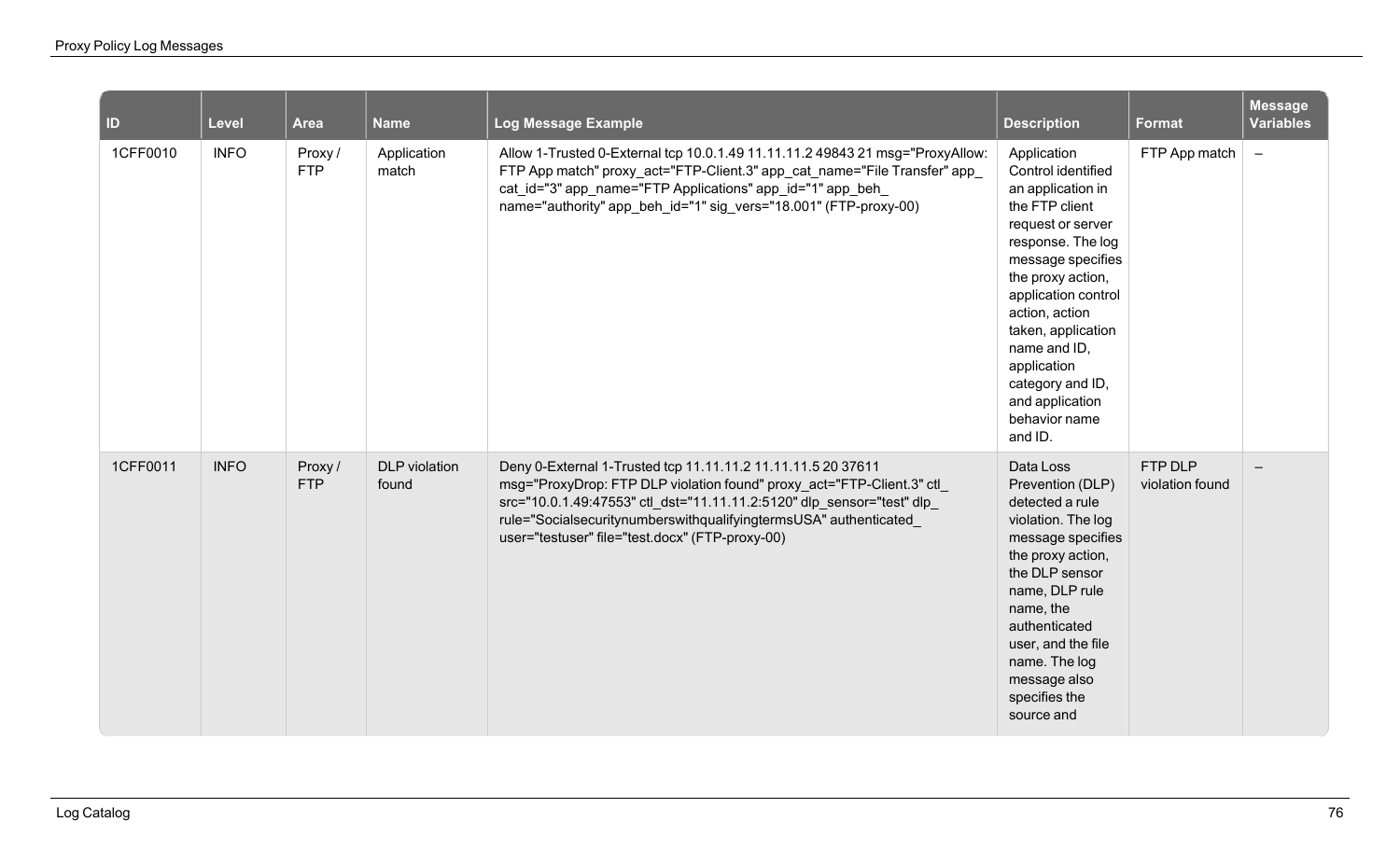| $\blacksquare$ | Level       | <b>Area</b>           | <b>Name</b>                | Log Message Example                                                                                                                                                                                                                                                                                                                 | <b>Description</b>                                                                                                                                                                                                                            | <b>Format</b>                     | <b>Message</b><br><b>Variables</b> |
|----------------|-------------|-----------------------|----------------------------|-------------------------------------------------------------------------------------------------------------------------------------------------------------------------------------------------------------------------------------------------------------------------------------------------------------------------------------|-----------------------------------------------------------------------------------------------------------------------------------------------------------------------------------------------------------------------------------------------|-----------------------------------|------------------------------------|
|                |             |                       |                            |                                                                                                                                                                                                                                                                                                                                     | destination IP<br>addresses and<br>port for the control<br>channel of the<br>FTP session.                                                                                                                                                     |                                   |                                    |
| 1CFF0012       | <b>INFO</b> | Proxy /<br><b>FTP</b> | DLP cannot<br>perform scan | Allow 0-External 1-Trusted tcp 11.11.11.2 11.11.11.5 20 52217<br>msg="ProxyAllow: FTP cannot perform DLP scan" proxy_act="FTP-Client.3" ctl_<br>src="11.11.11.2:5120" ctl_dst="10.0.1.49:47553" error="Error: DLP not<br>initialized" file="ssn.docx" (FTP-proxy-00)                                                                | Data Loss<br>Prevention (DLP)<br>failed to scan<br>because of the<br>error specified in<br>the log message.                                                                                                                                   | FTP cannot<br>perform DLP<br>scan |                                    |
| 1CFF0013       | <b>INFO</b> | Proxy/<br><b>FTP</b>  | DLP cannot<br>scan object  | Allow 0-External 1-Trusted tcp 11.11.11.2 11.11.11.5 20 43974<br>msg="ProxyAllow: FTP DLP object unscannable" proxy_act="FTP-Client.3" ctl_<br>src="11.11.11.2:5120" ctl_dst="10.0.1.49:47553" dlp_sensor="test"<br>error="unscannable object (File was encrypted)" authenticated_user="testuser"<br>file="test.zip" (FTP-proxy-00) | Data Loss<br>Prevention (DLP)<br>could not scan<br>and analyze the<br>attachment<br>because it is<br>encrypted. The log<br>message specifies<br>the DLP sensor<br>name, error<br>message, the<br>authenticated<br>user, and the file<br>name. | FTP DLP<br>object<br>unscannable  |                                    |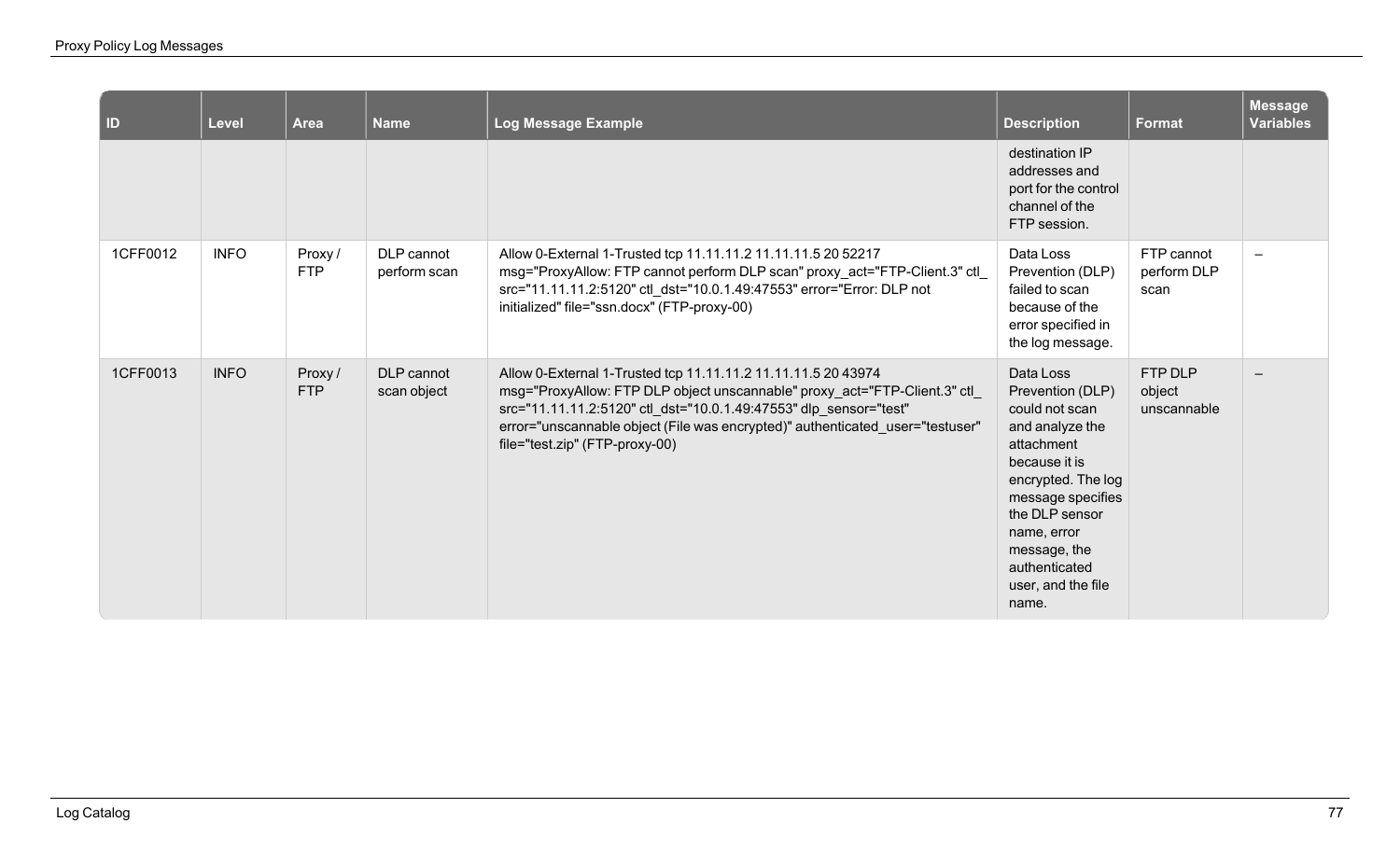| $\blacksquare$ | <b>Level</b> | <b>Area</b>           | <b>Name</b>                   | Log Message Example                                                                                                                                                                                                                                                                                                              | <b>Description</b>                                                                                                                                                                                                                                                               | <b>Format</b>               | <b>Message</b><br><b>Variables</b> |
|----------------|--------------|-----------------------|-------------------------------|----------------------------------------------------------------------------------------------------------------------------------------------------------------------------------------------------------------------------------------------------------------------------------------------------------------------------------|----------------------------------------------------------------------------------------------------------------------------------------------------------------------------------------------------------------------------------------------------------------------------------|-----------------------------|------------------------------------|
| 1CFF0014       | <b>INFO</b>  | Proxy/<br><b>FTP</b>  | DLP object too<br>large       | Allow 0-External 1-Trusted tcp 11.11.11.2 11.11.11.5 20 43813<br>msg="ProxyAllow: FTP DLP object too large" proxy_act="FTP-Client.3"<br>error="DLP scan limit (5242880) exceeded" (FTP-proxy-00)                                                                                                                                 | Data Loss<br>Prevention (DLP)<br>could not analyze<br>the attachment<br>because the file<br>was larger than<br>the configured<br>limit. The limit<br>varies by platform,<br>from one to five<br>MB. The log<br>message specifies<br>the DLP sensor<br>name and error<br>message. | FTP DLP<br>object too large | $\overline{\phantom{0}}$           |
| 1CFF0015       | <b>INFO</b>  | Proxy /<br><b>FTP</b> | <b>APT</b> threat<br>detected | Deny 0-External 1-Trusted tcp 11.11.11.2 11.11.11.5 20 58661<br>msg="ProxyDrop: FTP APT detected" proxy_act="FTP-Client.3" ctl_<br>src="11.11.11.2:5120" ctl_dst="10.0.1.49:47553"<br>md5="03e7ef270a157090e2f68079603b10fc" task<br>uuid="d21914d5a2bc4b618fae72da3b1c137e" threat_level="low" file="apt.txt"<br>(FTP-proxy-00) | <b>APT Blocker</b><br>identified a threat.<br>The log message<br>specifies the<br>threat level, threat<br>name, threat<br>class, malicious<br>activities, and file<br>name where the<br>threat was<br>located.                                                                   | FTP APT<br>detected         | $\qquad \qquad -$                  |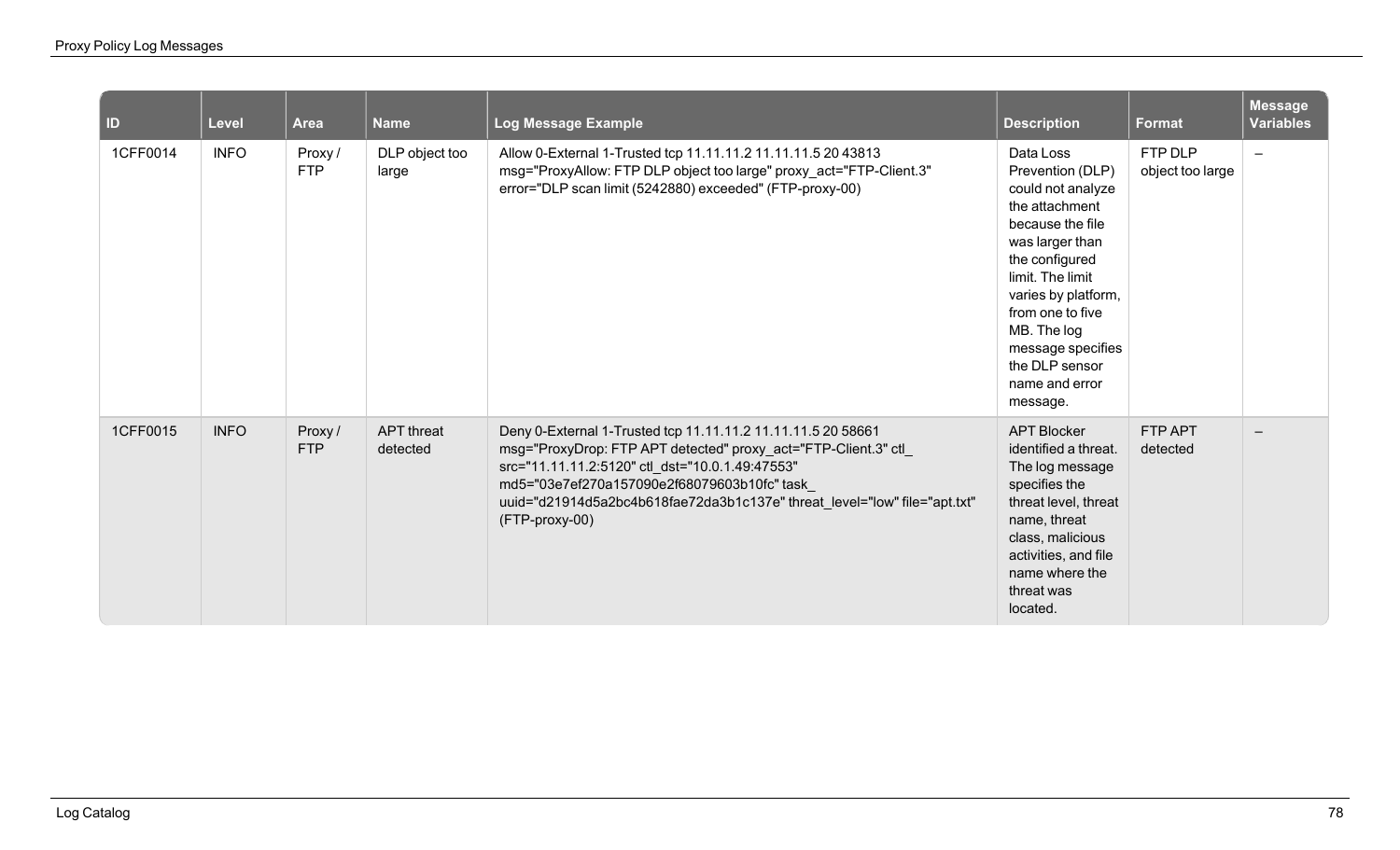| $\vert$ ID | <b>Level</b> | <b>Area</b>          | <b>Name</b>                                  | Log Message Example                                                                                                                                                                                                                                                                                                    | <b>Description</b>                                                                                                                                                                       | <b>Format</b>                                       | <b>Message</b><br><b>Variables</b> |
|------------|--------------|----------------------|----------------------------------------------|------------------------------------------------------------------------------------------------------------------------------------------------------------------------------------------------------------------------------------------------------------------------------------------------------------------------|------------------------------------------------------------------------------------------------------------------------------------------------------------------------------------------|-----------------------------------------------------|------------------------------------|
| 1CFF0017   | <b>INFO</b>  | Proxy/<br><b>FTP</b> | File submitted to<br>APT analysis<br>server  | Allow 0-External 1-Trusted tcp 11.11.11.2 11.11.11.5 20 43490<br>msg="ProxyAllow: FTP File submitted to APT analysis server" proxy_act="FTP-<br>Client.3" ctl_src="11.11.11.2:5120" ctl_dst="10.0.1.49:47553"<br>md5="03e7ef270a157090e2f68079603b10fc" task<br>uuid="d21914d5a2bc4b618fae72da3b1c137e" file="apt.txt" | File submitted to<br>APT analysis<br>server for deep<br>threat analysis. A<br>separate log<br>message will<br>appear when the<br>result is retrieved<br>from the APT<br>analysis server. | FTP File<br>submitted to<br>APT analysis<br>server  | $\qquad \qquad$                    |
| 1CFF0018   | <b>INFO</b>  | Proxy/<br><b>FTP</b> | File reported<br>safe from APT<br>hash check | Allow 0-External 1-Trusted tcp 11.11.11.2 11.11.11.5 20 43490<br>msg="ProxyAllow: FTP File reported safe from APT hash check" proxy<br>act="FTP-Client.3" ctl_src="11.11.11.2:5120" ctl_dst="10.0.1.49:47553"<br>md5="03e7ef270a157090e2f68079603b10fc" task<br>uuid="d21914d5a2bc4b618fae72da3b1c137e" file="apt.txt" | APT hash check<br>did not report a<br>threat from the<br>object                                                                                                                          | FTP File<br>reported safe<br>from APT hash<br>check |                                    |
| 1CFF0019   | <b>ERROR</b> | Proxy/<br><b>FTP</b> | FTP Bounce<br>Attempt                        | Deny 1-Trusted 0-External tcp 10.0.1.2 192.168.53.164 37989 21<br>msg="ProxyBlock: FTP Bounce Attempt" proxy_act="FTP-Client.Standard"<br>bounce_ip="10.0.1.101"                                                                                                                                                       | The user<br>attempted an FTP<br>bounce attack by<br>sending a PORT<br>command<br>specifying the IP<br>address of a third<br>party instead of<br>the user's own IP<br>address             | FTP Bounce<br>Attempt                               |                                    |
| 1DFF0000   | <b>INFO</b>  | Proxy/<br><b>DNS</b> | Invalid number<br>of questions               | Deny 1-Trusted 0-External udp 10.0.1.5 192.168.53.143 56701 53<br>msg="ProxyDeny: DNS invalid number of questions" proxy_act="DNS-<br>Outgoing.1" (DNS-proxy-00)                                                                                                                                                       | The traffic was<br>blocked because<br>the message<br>included an invalid<br>number of<br>questions.                                                                                      | <b>DNS</b> invalid<br>number of<br>questions        |                                    |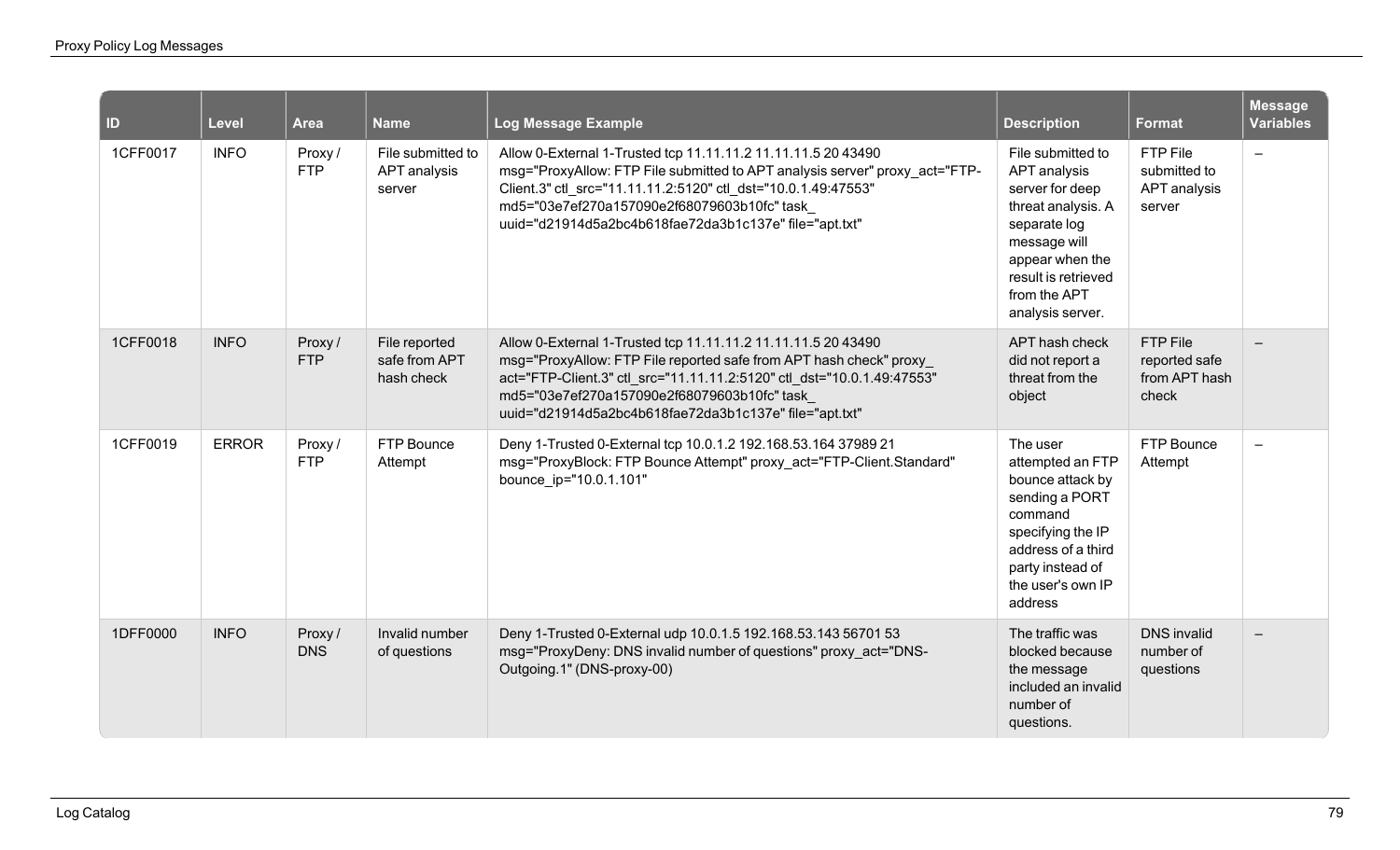| $\vert$ ID | Level       | <b>Area</b>          | <b>Name</b>                  | Log Message Example                                                                                                                                                      | <b>Description</b>                                                                                                                                            | <b>Format</b>                              | <b>Message</b><br><b>Variables</b> |
|------------|-------------|----------------------|------------------------------|--------------------------------------------------------------------------------------------------------------------------------------------------------------------------|---------------------------------------------------------------------------------------------------------------------------------------------------------------|--------------------------------------------|------------------------------------|
| 1DFF0001   | <b>INFO</b> | Proxy/<br><b>DNS</b> | Query name<br>oversized      | Deny 1-Trusted 0-External udp 10.0.1.5 192.168.53.143 56702 53<br>msg="ProxyDeny: DNS oversized query name" proxy_act="DNS-Outgoing.1"<br>(DNS-proxy-00)                 | The DNS query<br>was blocked<br>because the DNS<br>query name<br>exceeded the<br>allowed buffer<br>size, which varies<br>from 0 kilobytes to<br>64 kilobytes. | DNS oversized<br>query name                | $\overline{\phantom{m}}$           |
| 1DFF0002   | <b>INFO</b> | Proxy/<br><b>DNS</b> | Query name<br>compressed     | Deny 1-Trusted 0-External udp 10.0.1.5 192.168.53.143 56703 53<br>msg="ProxyDeny: DNS compressed query name" proxy act="DNS-Outgoing.1"<br>(DNS-proxy-00)                | The DNS query<br>was blocked<br>because the<br>domain name was<br>compressed.                                                                                 | <b>DNS</b><br>compressed<br>query name     |                                    |
| 1DFF0003   | <b>INFO</b> | Proxy/<br><b>DNS</b> | Parse error                  | Deny 1-Trusted 0-External udp 10.0.1.5 192.168.53.143 56704 53<br>msg="ProxyDeny: DNS parse error" proxy_act="DNS-Outgoing.1" (DNS-proxy-<br>00)                         | The DNS request<br>was blocked<br>because the proxy<br>failed to parse the<br>domain name.                                                                    | <b>DNS Parse</b><br>error                  |                                    |
| 1DFF0004   | <b>INFO</b> | Proxy/<br><b>DNS</b> | Not Internet<br><b>CLASS</b> | Deny 1-Trusted 0-External udp 10.0.1.5 192.168.53.143 46828 53<br>msg="ProxyDeny: DNS Not Internet CLASS" proxy_act="DNS-Outgoing.1"<br>query class="ANY" (DNS-proxy-00) | The DNS query<br>was not Internet<br>CLASS. The log<br>message specifies<br>the action taken<br>and the CLASS.                                                | <b>DNS Not</b><br>Internet<br><b>CLASS</b> |                                    |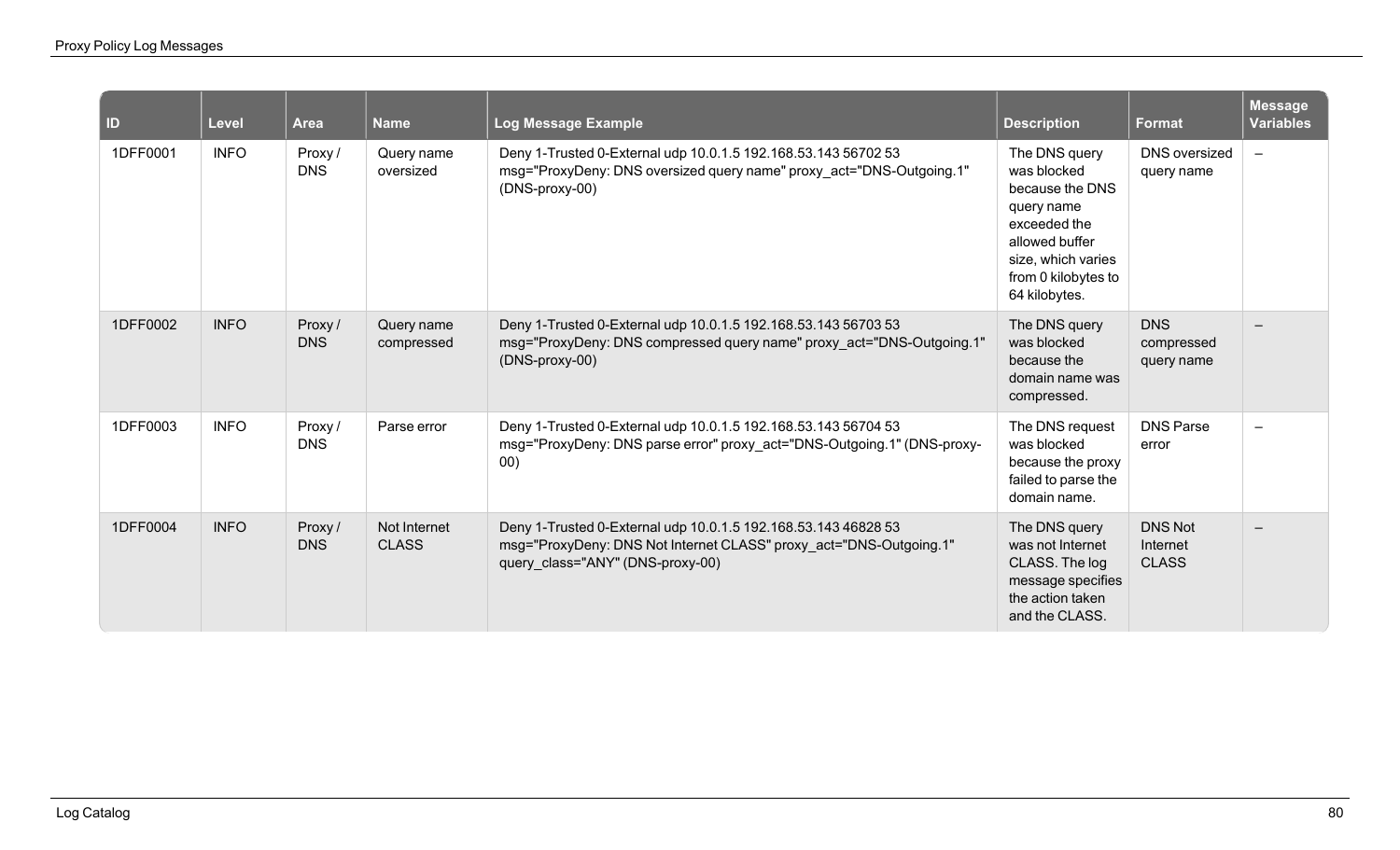| $\vert$ ID | <b>Level</b> | <b>Area</b>           | <b>Name</b>            | Log Message Example                                                                                                                                                                              | <b>Description</b>                                                                                                                                                                      | <b>Format</b>                        | <b>Message</b><br><b>Variables</b> |
|------------|--------------|-----------------------|------------------------|--------------------------------------------------------------------------------------------------------------------------------------------------------------------------------------------------|-----------------------------------------------------------------------------------------------------------------------------------------------------------------------------------------|--------------------------------------|------------------------------------|
| 1DFF0005   | <b>INFO</b>  | Proxy/<br><b>DNS</b>  | OPcode match           | Deny 1-Trusted 0-External udp 10.0.1.3 192.168.130.81 36755 53<br>msg="ProxyDeny: DNS OpCode match" proxy_act="DNS-Outgoing.1" rule_<br>name="Query" query_opcode="QUERY" (DNS-proxy-00)         | The OpCode<br>matched a<br>configured rule, or<br>the default rule of<br>no match. The log<br>message specifies<br>the action taken,<br>the rule, and the<br>OpCode.                    | DNS OpCode<br>match                  | $\equiv$                           |
| 1DFF0006   | <b>INFO</b>  | Proxy/<br><b>DNS</b>  | Query type<br>match    | Deny 2-Optional-1 0-External udp 10.0.2.2 192.168.130.245 53710 53<br>msg="ProxyDeny: DNS query type match" proxy_act="DNS-Outgoing.1" rule<br>name="PTR record" query type="PTR" (DNS-proxy-00) | The query type<br>matched a<br>configured rule, or<br>the default rule of<br>no match. The log<br>message specifies<br>the action taken,<br>the rule matched,<br>and the query<br>type. | DNS query<br>type match              |                                    |
| 1DFF0007   | <b>INFO</b>  | Proxy /<br><b>DNS</b> | Question<br>undersized | Deny 1-Trusted 0-External udp 10.0.1.5 192.168.53.143 56704 53<br>msg="ProxyDeny: DNS undersized question" proxy_act="DNS-Outgoing.1"<br>(DNS-proxy-00)                                          | The DNS query<br>was blocked<br>because the query<br>size was less than<br>the minimum valid<br>size of 17 bytes.                                                                       | <b>DNS</b><br>undersized<br>question | $\sim$                             |
| 1DFF0008   | <b>INFO</b>  | Proxy/<br><b>DNS</b>  | Question<br>oversized  | Deny 1-Trusted 0-External udp 10.0.1.5 192.168.53.143 56705 53<br>msg="ProxyDeny: DNS oversized question" proxy act="DNS-Outgoing.1"<br>(DNS-proxy-00)                                           | The DNS query<br>was blocked<br>because the query<br>size exceeds the<br>maximum allowed<br>size of 271 bytes.                                                                          | <b>DNS</b> oversized<br>question     |                                    |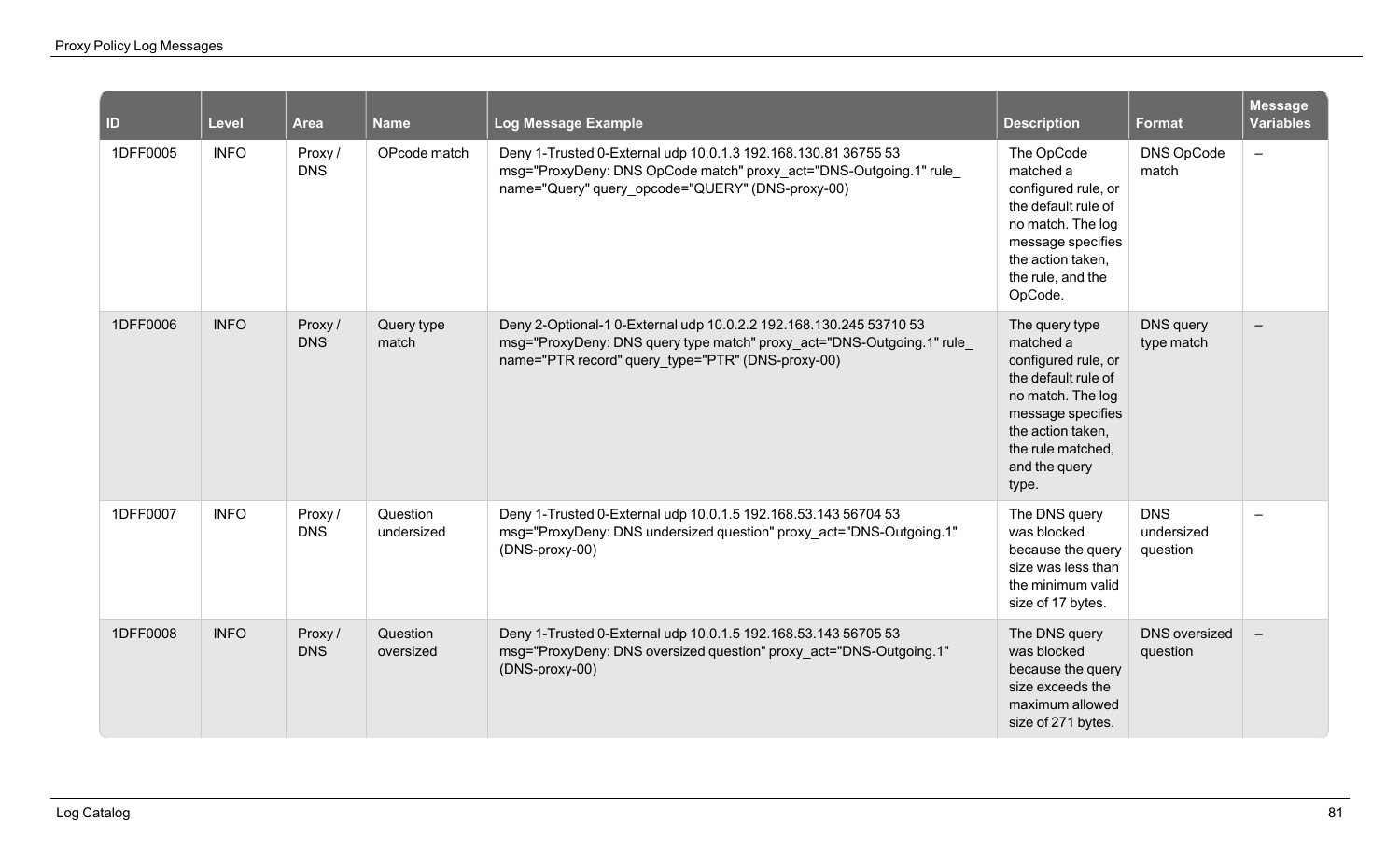| $\vert$ ID | Level       | Area                  | <b>Name</b>                      | Log Message Example                                                                                                                                                                                              | <b>Description</b>                                                                                                                                                               | Format                             | <b>Message</b><br><b>Variables</b> |
|------------|-------------|-----------------------|----------------------------------|------------------------------------------------------------------------------------------------------------------------------------------------------------------------------------------------------------------|----------------------------------------------------------------------------------------------------------------------------------------------------------------------------------|------------------------------------|------------------------------------|
| 1DFF0009   | <b>INFO</b> | Proxy/<br><b>DNS</b>  | Timeout                          | Deny 1-Trusted 0-External udp 10.0.1.5 192.168.53.143 54807 53<br>msg="ProxyDrop: DNS timeout" proxy act="DNS-Outgoing.1" (DNS-proxy-00)                                                                         | The DNS<br>connection was<br>idle longer than<br>the configured<br>timeout value in<br>the DNS policy.                                                                           | <b>DNS</b> timeout                 | $\overline{\phantom{0}}$           |
| 1DFF000A   | <b>INFO</b> | Proxy/<br><b>DNS</b>  | Response<br>answer<br>undersized | Deny 1-Trusted 0-External udp 10.0.1.5 192.168.53.143 56706 53<br>msg="ProxyDeny: DNS undersized answer" proxy_act="DNS-Outgoing.1"<br>(DNS-proxy-00)                                                            | The DNS<br>response was<br>blocked because<br>the response size<br>was less than the<br>minimum value of<br>17 bytes.                                                            | <b>DNS</b><br>undersized<br>answer |                                    |
| 1DFF000C   | <b>INFO</b> | Proxy /<br><b>DNS</b> | Response ID<br>Invalid           | Deny 1-Trusted 0-External udp 10.0.1.5 192.168.53.143 56706 53<br>msg="ProxyDeny: DNS invalid response" proxy act="DNS-Outgoing.1" (DNS-<br>proxy-00)                                                            | The DNS<br>response was<br>blocked because<br>the response ID<br>did not match the<br>current or<br>previous request<br>ID.                                                      | <b>DNS</b> invalid<br>response     | $\overline{\phantom{0}}$           |
| 1DFF000E   | <b>INFO</b> | Proxy/<br><b>DNS</b>  | Query question<br>match          | Deny 1-Trusted 0-External udp 10.0.1.3 192.168.130.81 59806 53<br>msg="ProxyDeny: DNS question match" proxy_act="DNS-Outgoing.1" rule<br>name="GStatic" query type="A" question="ssl.gstatic.com" (DNS-proxy-00) | The DNS query<br>name matched a<br>configured rule, or<br>the default rule of<br>no match. The log<br>message specifies<br>the rule matched,<br>action taken, and<br>query name. | <b>DNS</b> question<br>match       |                                    |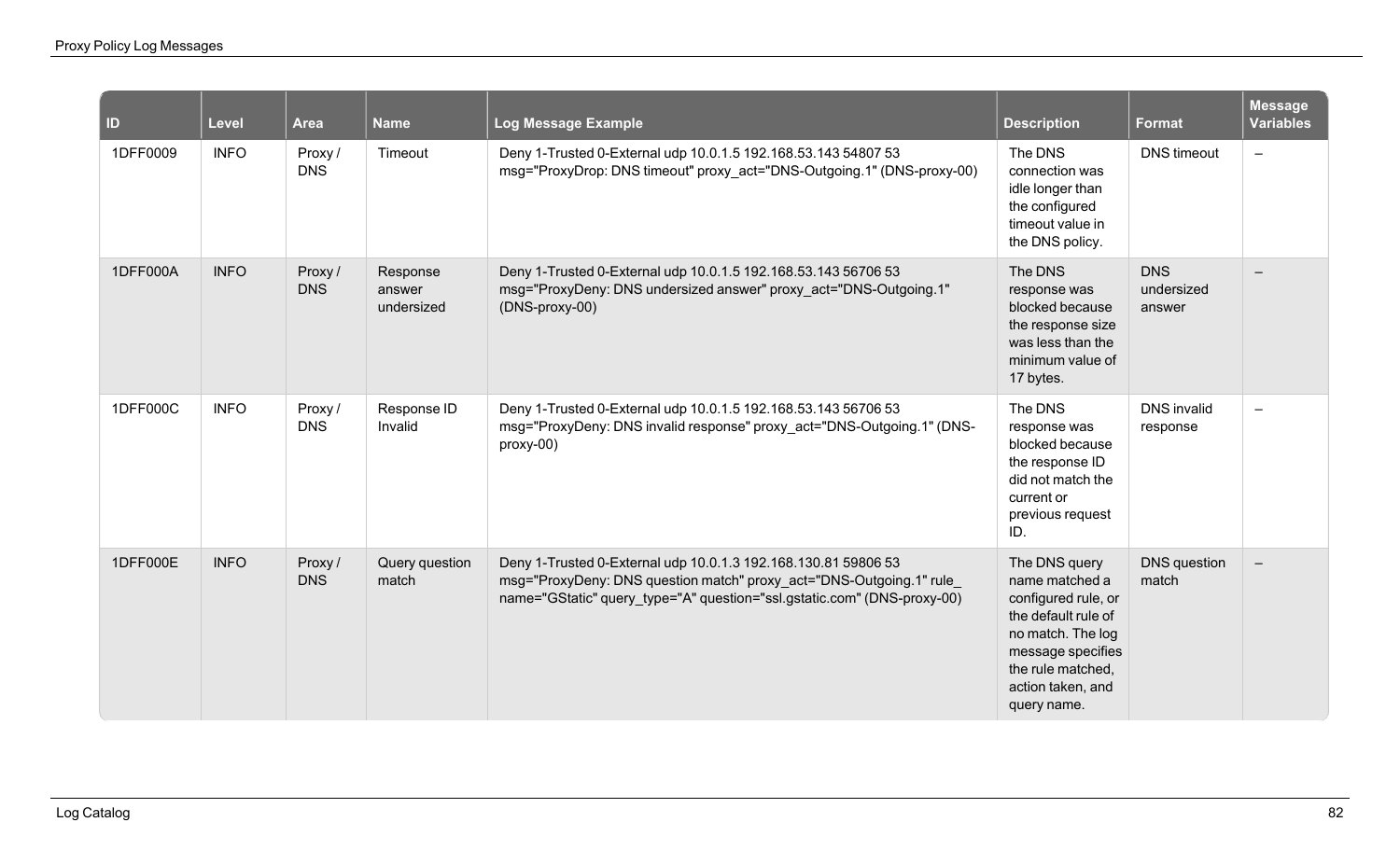| l ID     | Level       | Area                 | <b>Name</b>      | Log Message Example                                                                                                                                                                                                                                                                                                | <b>Description</b>                                                                                                                                                                                            | Format        | <b>Message</b><br><b>Variables</b> |
|----------|-------------|----------------------|------------------|--------------------------------------------------------------------------------------------------------------------------------------------------------------------------------------------------------------------------------------------------------------------------------------------------------------------|---------------------------------------------------------------------------------------------------------------------------------------------------------------------------------------------------------------|---------------|------------------------------------|
| 1DFF000F | <b>INFO</b> | Proxy/<br><b>DNS</b> | Request          | Allow 2-Optional-1 0-External udp 10.0.2.2 192.168.130.245 61758 53<br>msg="DNS request" proxy_act="DNS-Outgoing.1" query_type="PTR"<br>question="1.0.0.127.dnsbugtest.1.0.0.127.in-addr.arpa" app_id="61" app_cat_<br>id="9" app_name="DNS" app_cat_name="Network Management" sig<br>vers="18.001" (DNS-proxy-00) | The DNS request<br>audit log specifies<br>the query type and<br>name.                                                                                                                                         | DNS request   | $\overline{\phantom{m}}$           |
| 1DFF0010 | <b>INFO</b> | Proxy/<br><b>DNS</b> | <b>IPS</b> match | Deny 0-External 1-Trusted udp 10.0.1.5 192.168.53.143 1024 53<br>msg="ProxyDrop: DNS IPS match" proxy_act="DNS-Outgoing.1" signature_<br>id="1056125" severity="4" signature name="EXPLOIT Tftpd32 DNS Server<br>Buffer Overflow" signature cat="Buffer Over Flow" sig vers="18.001" (DNS-<br>$proxy-00$           | <b>Intrusion</b><br>Prevention<br>Service (IPS)<br>detected an<br>intrusion threat.<br>The log message<br>specifies the<br>signature ID,<br>threat severity,<br>signature name,<br>and signature<br>category. | DNS IPS match | $\overline{\phantom{m}}$           |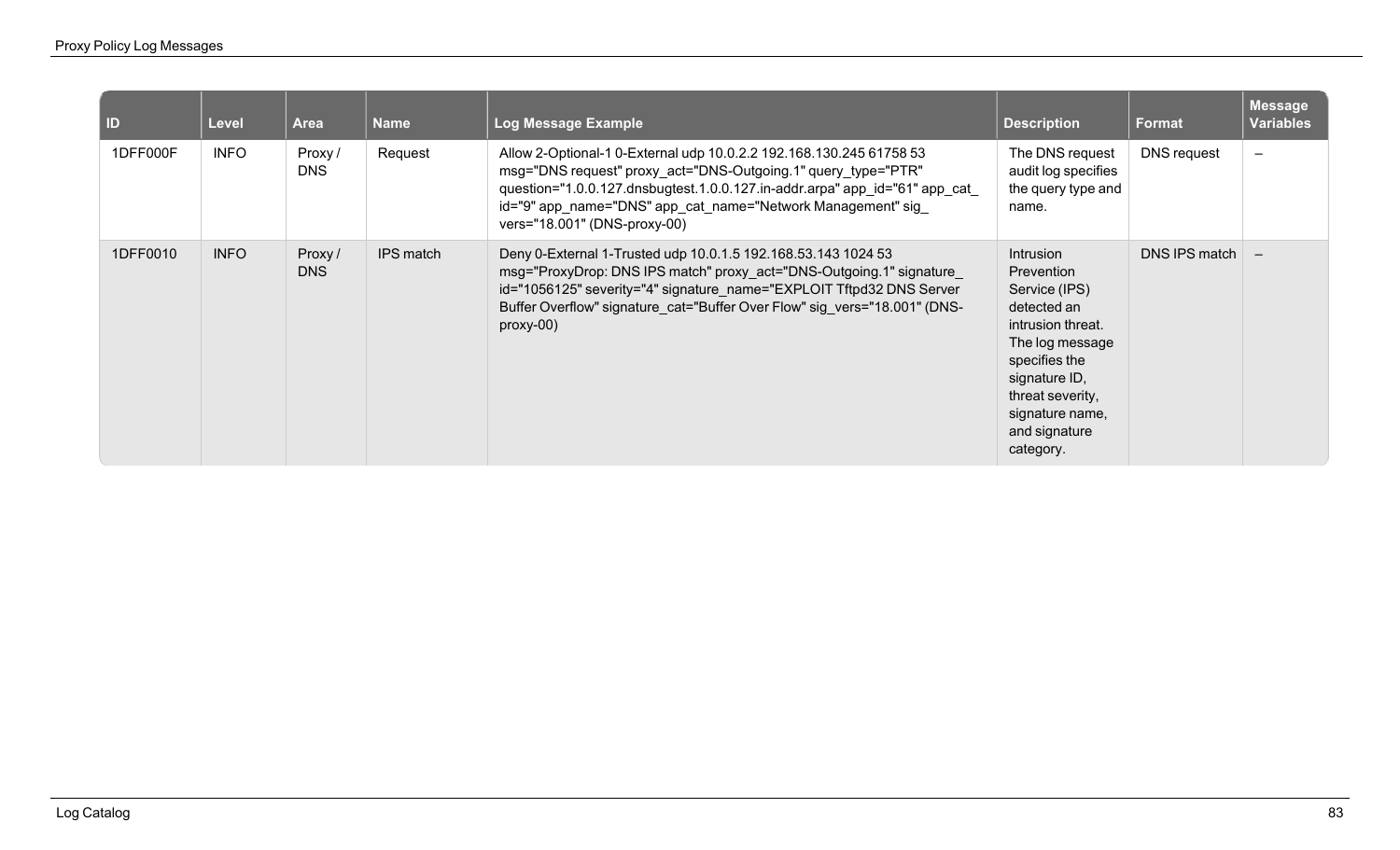| ID       | <b>Level</b> | Area                       | <b>Name</b>          | <b>Log Message Example</b>                                                                                                                                                                                                                                                             | <b>Description</b>                                                                                                                                                                                                                                                      | Format           | <b>Message</b><br><b>Variables</b> |
|----------|--------------|----------------------------|----------------------|----------------------------------------------------------------------------------------------------------------------------------------------------------------------------------------------------------------------------------------------------------------------------------------|-------------------------------------------------------------------------------------------------------------------------------------------------------------------------------------------------------------------------------------------------------------------------|------------------|------------------------------------|
| 1DFF0012 | <b>INFO</b>  | Proxy/<br><b>DNS</b>       | Application<br>match | Allow 1-Trusted 0-External udp 10.0.1.3 192.168.130.81 36755 53<br>msg="ProxyAllow: DNS App match" proxy_act="DNS-Outgoing.1" app_cat_<br>name="Network Management" app_cat_id="9" app_name="DNS" app_id="61"<br>app_beh_name="access" app_beh_id="6" sig_vers="18.001" (DNS-proxy-00) | Application<br>Control identified<br>the application<br>type from the DNS<br>client query and<br>server response.<br>The log message<br>specifies the<br>application name<br>and ID, the<br>application<br>category name<br>and ID, and the<br>behavior name<br>and ID. | DNS App<br>match | $\overline{\phantom{m}}$           |
| 21FF0000 | <b>INFO</b>  | Proxy/<br>POP <sub>3</sub> | <b>CAPA</b>          | Deny 1-Trusted 0-External tcp 10.0.1.2 100.100.100.11 43924 110<br>msg="ProxyDeny: POP3 CAPA" keyword="VERF": (POP3-proxy-00)                                                                                                                                                          | The CAPA<br>response<br>contained the<br>unknown or<br>blocked capability<br>that is specified in<br>the log message.                                                                                                                                                   | POP3 CAPA        |                                    |
| 21FF0001 | <b>INFO</b>  | Proxy/<br>POP <sub>3</sub> | Authentication       | Deny 1-Trusted 0-External tcp 10.0.1.2 100.100.100.11 44047 110<br>msg="ProxyDeny: POP3 AUTH" proxy act="POP3-Client.2" rule<br>name="Default" authtype="KERBOSE V12" (POP3-proxy-00)                                                                                                  | The authentication<br>type matched a<br>rule, or the default<br>rule of no match.<br>The log message<br>specifies the rule<br>name and<br>authentication<br>type.                                                                                                       | POP3 AUTH        | $\overline{\phantom{0}}$           |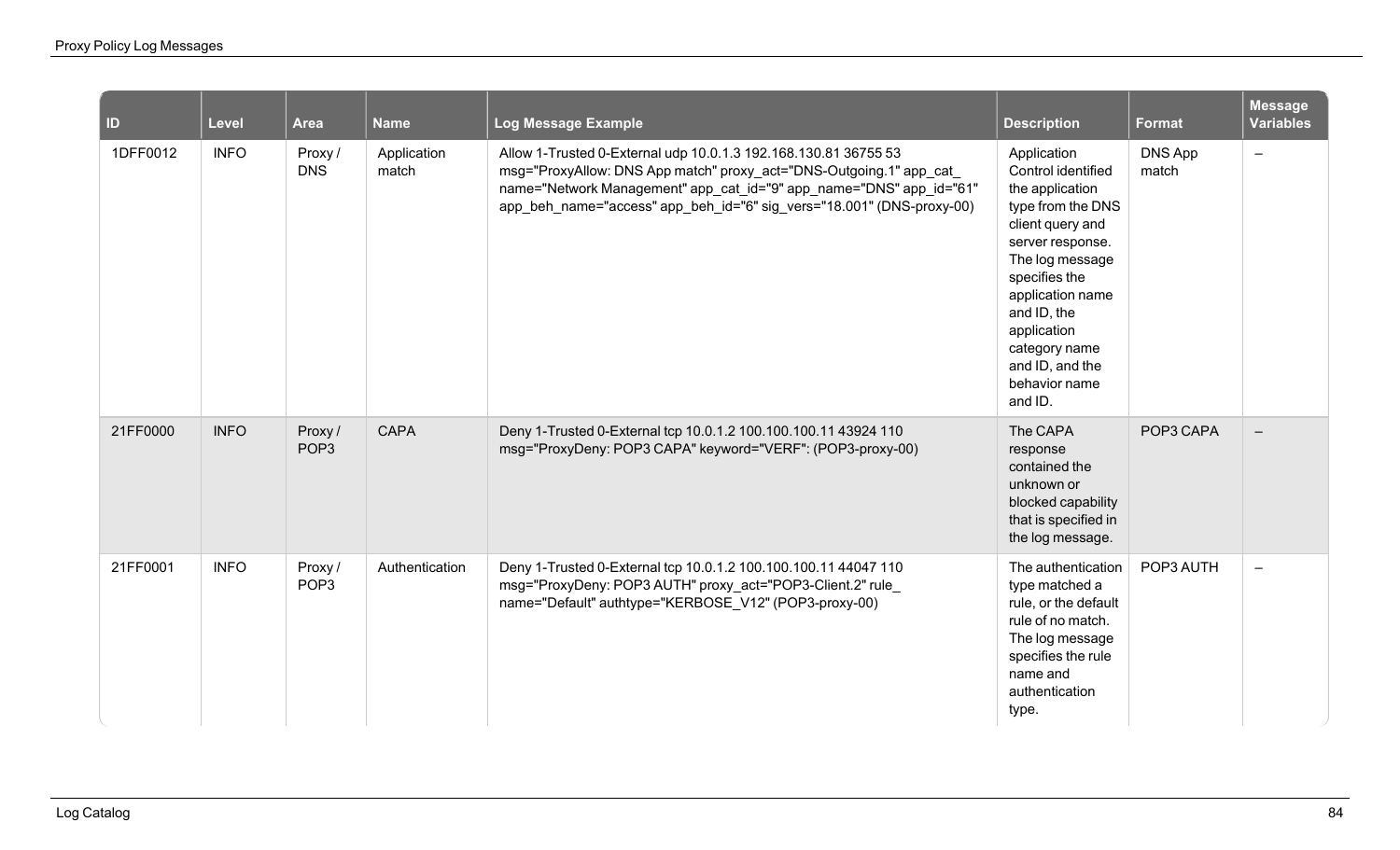| ID       | <b>Level</b> | <b>Area</b>                   | <b>Name</b>  | Log Message Example                                                                                                                                                                                                  | <b>Description</b>                                                                                                                                                             | <b>Format</b>               | <b>Message</b><br><b>Variables</b> |
|----------|--------------|-------------------------------|--------------|----------------------------------------------------------------------------------------------------------------------------------------------------------------------------------------------------------------------|--------------------------------------------------------------------------------------------------------------------------------------------------------------------------------|-----------------------------|------------------------------------|
| 21FF0002 | <b>INFO</b>  | Proxy /<br>POP <sub>3</sub>   | Command      | Deny 1-Trusted 0-External tcp 10.0.1.2 100.100.100.11 44225 110<br>msg="ProxyDeny: POP3 command" proxy_act="POP3-Client.2"<br>keyword="AUTH KERBEROS_V12\x0d\x0a" (POP3-proxy-00)                                    | The client sent an<br>authentication<br>command when it<br>was not allowed.                                                                                                    | POP <sub>3</sub><br>command |                                    |
| 21FF0005 | <b>INFO</b>  | Proxy /<br>POP <sub>3</sub>   | Header       | Allow 1-Trusted 0-External tcp 10.0.1.2 100.100.100.11 43909 110<br>msg="ProxyStrip: POP3 header" proxy_act="POP3-Client.1" rule_<br>name="Default" header="Delivered-To: wg@localhost" (POP3-proxy-00)              | A POP3 header<br>matched a<br>configured Header<br>rule, or the default<br>rule of no match.<br>The log message<br>specifies the rule<br>and header.                           | POP3 header                 |                                    |
| 21FF0006 | <b>INFO</b>  | Proxy $/$<br>POP <sub>3</sub> | Content type | Allow 1-Trusted 0-External tcp 10.0.1.2 100.100.100.11 43909 110<br>msg="ProxyAllow: POP3 content type" proxy_act="POP3-Client.1" rule_<br>name="All text types" content type="text/plain" user="wg" (POP3-proxy-00) | A MIME-type<br>matched a<br>configured content<br>type rule, or the<br>default rule of no<br>match. The log<br>message specifies<br>the rule, MIME-<br>type, and user<br>name. | POP3 content<br>type        |                                    |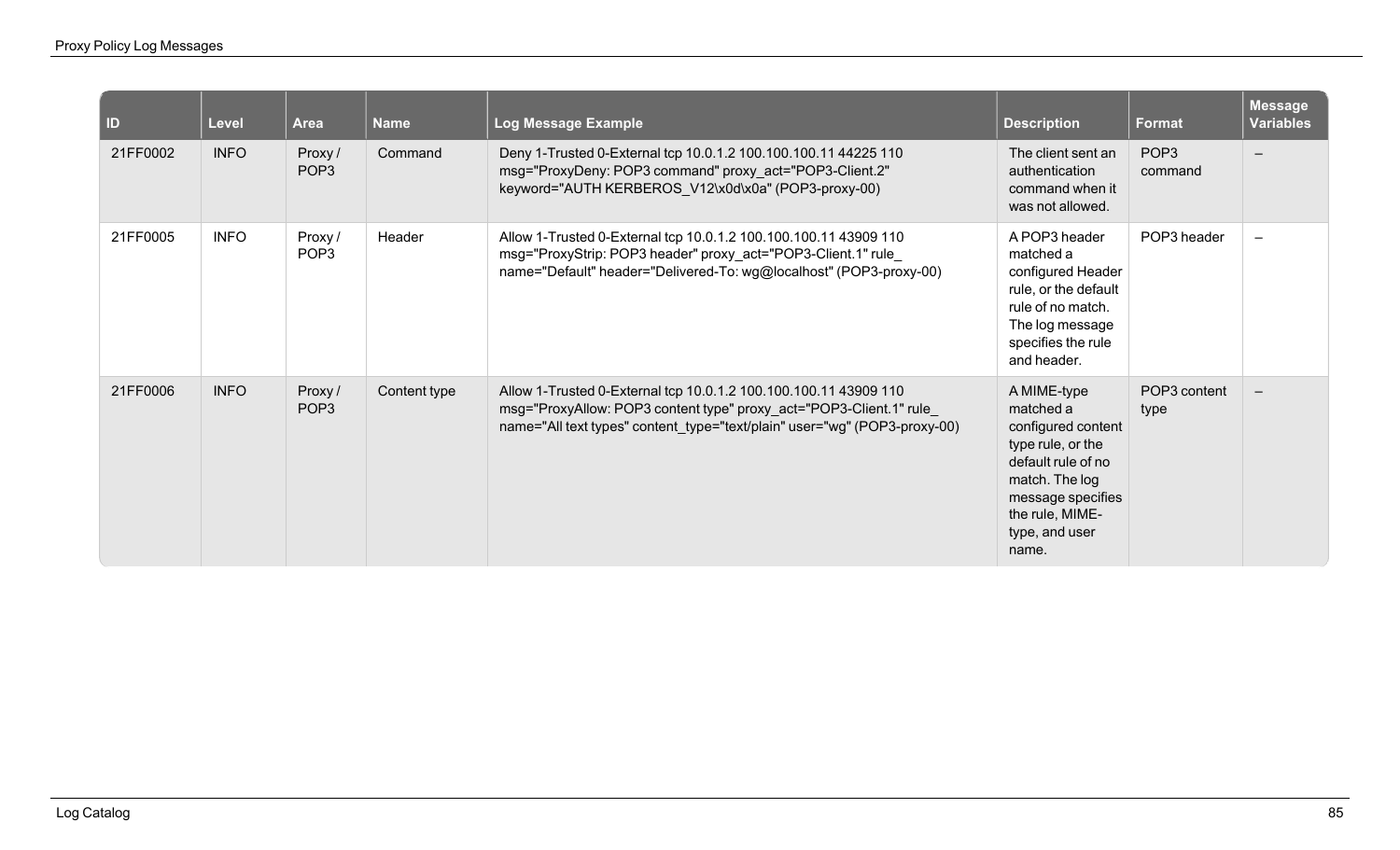| ID       | Level       | <b>Area</b>                 | <b>Name</b> | Log Message Example                                                                                                                                                                                                                                                                                                                                         | <b>Description</b>                                                                                                                                                                            | <b>Format</b>     | <b>Message</b><br><b>Variables</b> |
|----------|-------------|-----------------------------|-------------|-------------------------------------------------------------------------------------------------------------------------------------------------------------------------------------------------------------------------------------------------------------------------------------------------------------------------------------------------------------|-----------------------------------------------------------------------------------------------------------------------------------------------------------------------------------------------|-------------------|------------------------------------|
| 21FF0007 | <b>INFO</b> | Proxy/<br>POP <sub>3</sub>  | File name   | Allow 1-Trusted 0-External tcp 10.0.1.2 100.100.100.11 44035 110<br>msg="ProxyAvScan: POP3 filename" proxy act="POP3-Client.1" rule<br>name="Text files" file name="high-triggerme.txt" user="wg" (POP3-proxy-00)                                                                                                                                           | The attachment<br>matches a<br>configured file<br>name rule, or the<br>default rule of no<br>match. The log<br>message specifies<br>the rule, file name,<br>and user name.                    | POP3 filename     | $\equiv$                           |
| 21FF0009 | <b>INFO</b> | Proxy/<br>POP <sub>3</sub>  | Timeout     | Deny 1-Trusted 0-External tcp 10.0.1.2 100.100.100.11 44042 110<br>msg="ProxyDeny: POP3 timeout" proxy_act="POP3-Client.1" timeout="180"<br>(POP3-proxy-00)                                                                                                                                                                                                 | The connection<br>was idle for longer<br>than the<br>configured timeout<br>limit. The default<br>limit is 1 minute.                                                                           | POP3 timeout      |                                    |
| 21FF000A | <b>INFO</b> | Proxy /<br>POP <sub>3</sub> | Request     | Allow 1-Trusted 0-External tcp 10.0.1.2 100.100.100.11 43909 110 msg="POP3<br>request" proxy_act="POP3-Client.1" rcvd_bytes="625052" sent_bytes="1433"<br>user="wg" (POP3-proxy-00)                                                                                                                                                                         | This audit log<br>message specifies<br>the bytes sent,<br>bytes received,<br>and user.                                                                                                        | POP3 request      | ÷                                  |
| 21FF000C | <b>INFO</b> | Proxy /<br>POP <sub>3</sub> | IPS match   | Deny 0-External 1-Trusted tcp 172.16.180.2 172.16.181.2 1024 25<br>msg="ProxyDrop: POP3 IPS match" proxy_act="POP3-Incoming.1" signature<br>id="1110401" severity="4" signature_name="EXPLOIT IBM Lotus Notes Lotus 1-<br>2-3 Work Sheet File Viewer Buffer Overflow (CVE-2007-6593)" signature<br>cat="Buffer Over Flow" sig_vers="18.001" (POP3-proxy-00) | Intrusion<br>Prevention<br>Service (IPS)<br>detected an<br>intrusion threat.<br>The log message<br>specifies the<br>action taken, the<br>signature ID,<br>threat severity,<br>signature name, | POP3 IPS<br>match |                                    |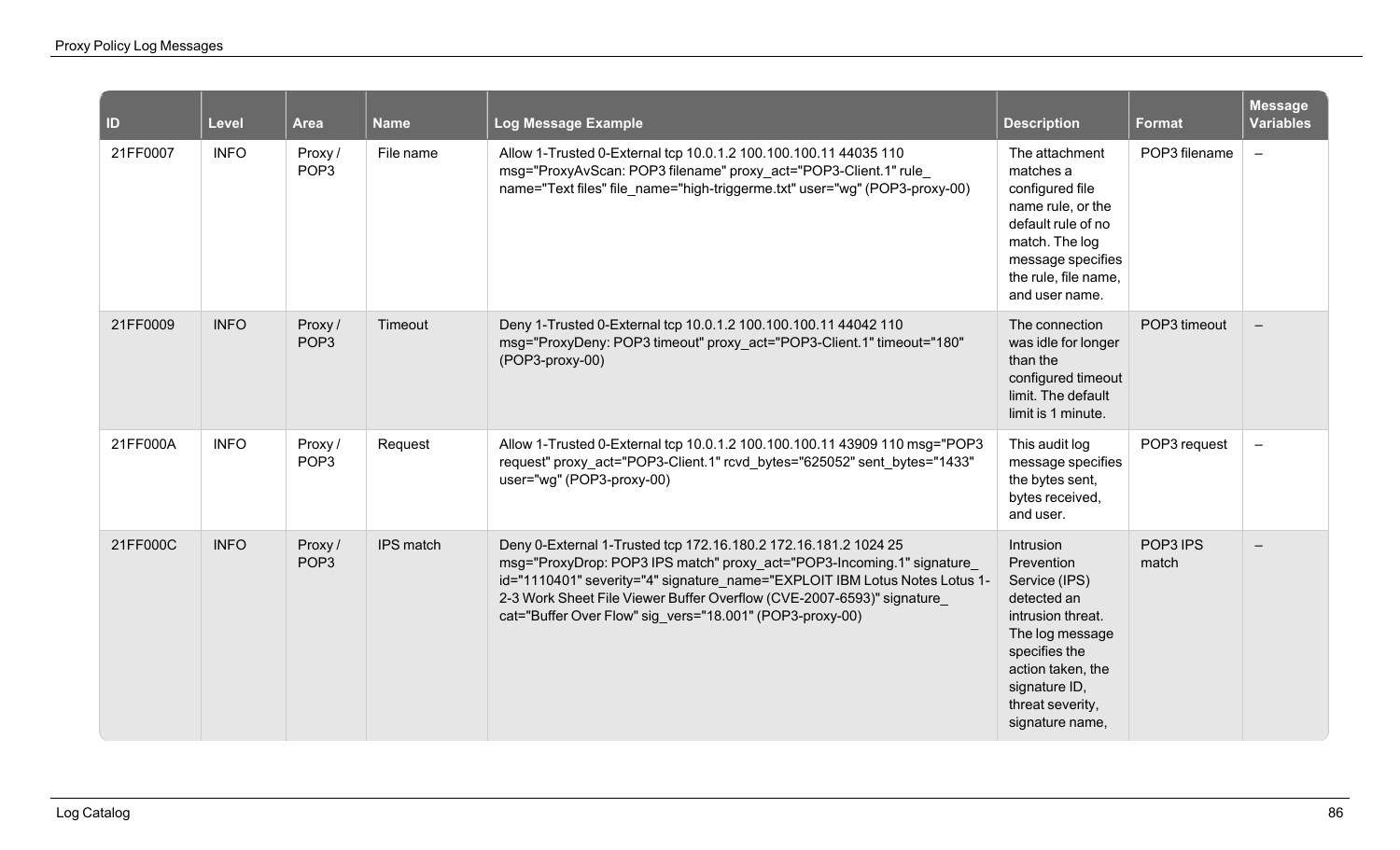| ID       | <b>Level</b> | <b>Area</b>                | <b>Name</b>                | Log Message Example                                                                                                                                                                                                                    | <b>Description</b>                                                                                                                          | <b>Format</b>                         | <b>Message</b><br><b>Variables</b> |
|----------|--------------|----------------------------|----------------------------|----------------------------------------------------------------------------------------------------------------------------------------------------------------------------------------------------------------------------------------|---------------------------------------------------------------------------------------------------------------------------------------------|---------------------------------------|------------------------------------|
|          |              |                            |                            |                                                                                                                                                                                                                                        | and signature<br>category.                                                                                                                  |                                       |                                    |
| 21FF000F | <b>INFO</b>  | Proxy/<br>POP <sub>3</sub> | <b>GAV Virus found</b>     | Allow 1-Trusted 0-External tcp 10.0.1.2 100.100.100.11 44042 110<br>msg="ProxyAllow: POP3 Virus found" proxy_act="POP3-Client.1" user="wg"<br>filename="sample.apt" virus="Generic34.EFX" (POP3-proxy-00)                              | Gateway AntiVirus<br>detected a virus or<br>malware in the file.<br>The log message<br>specifies the virus<br>name, user, and<br>file name. | POP3 Virus<br>found                   |                                    |
| 21FF0010 | <b>INFO</b>  | Proxy/<br>POP <sub>3</sub> | GAV cannot<br>perform scan | Allow 1-Trusted 0-External tcp 10.0.1.2 100.100.100.11 39589 25<br>msg="ProxyLock: POP3 Cannot perform Gateway AV scan" proxy act="POP3-<br>Client.1" user="wg" filename="message.scr" error="scan request failed" (POP3-<br>proxy-00) | Gateway AntiVirus<br>(GAV) failed to<br>scan because of<br>the error specified<br>in the log<br>message.                                    | POP3 cannot<br>perform<br>Gateway AV  |                                    |
| 21FF0012 | <b>INFO</b>  | Proxy/<br>POP <sub>3</sub> | Line length too<br>long    | Deny 1-Trusted 0-External tcp 10.0.1.2 100.100.100.11 39457 25<br>msg="ProxyDeny: POP3 line length too long" proxy act="POP3-Client.1" line<br>length="22121" (POP3-proxy-00)                                                          | A line exceeds the<br>configured limit.<br>The default is<br>1,000 bytes. The<br>log message<br>specifies the line<br>length.               | POP3 line<br>length too long          |                                    |
| 21FF0014 | <b>INFO</b>  | Proxy/<br>POP <sub>3</sub> | Message format             | Allow 1-Trusted 0-External tcp 10.0.1.2 100.100.100.11 44061 110<br>msg="ProxyStrip: POP3 message format" proxy_act="POP3-Client.2" file<br>name="sm_conns.txt" type="uuencode" (POP3-proxy-00)                                        | The message is<br>not in an allowed<br>format. The log<br>message specifies<br>the error and the<br>user.                                   | POP <sub>3</sub><br>message<br>format |                                    |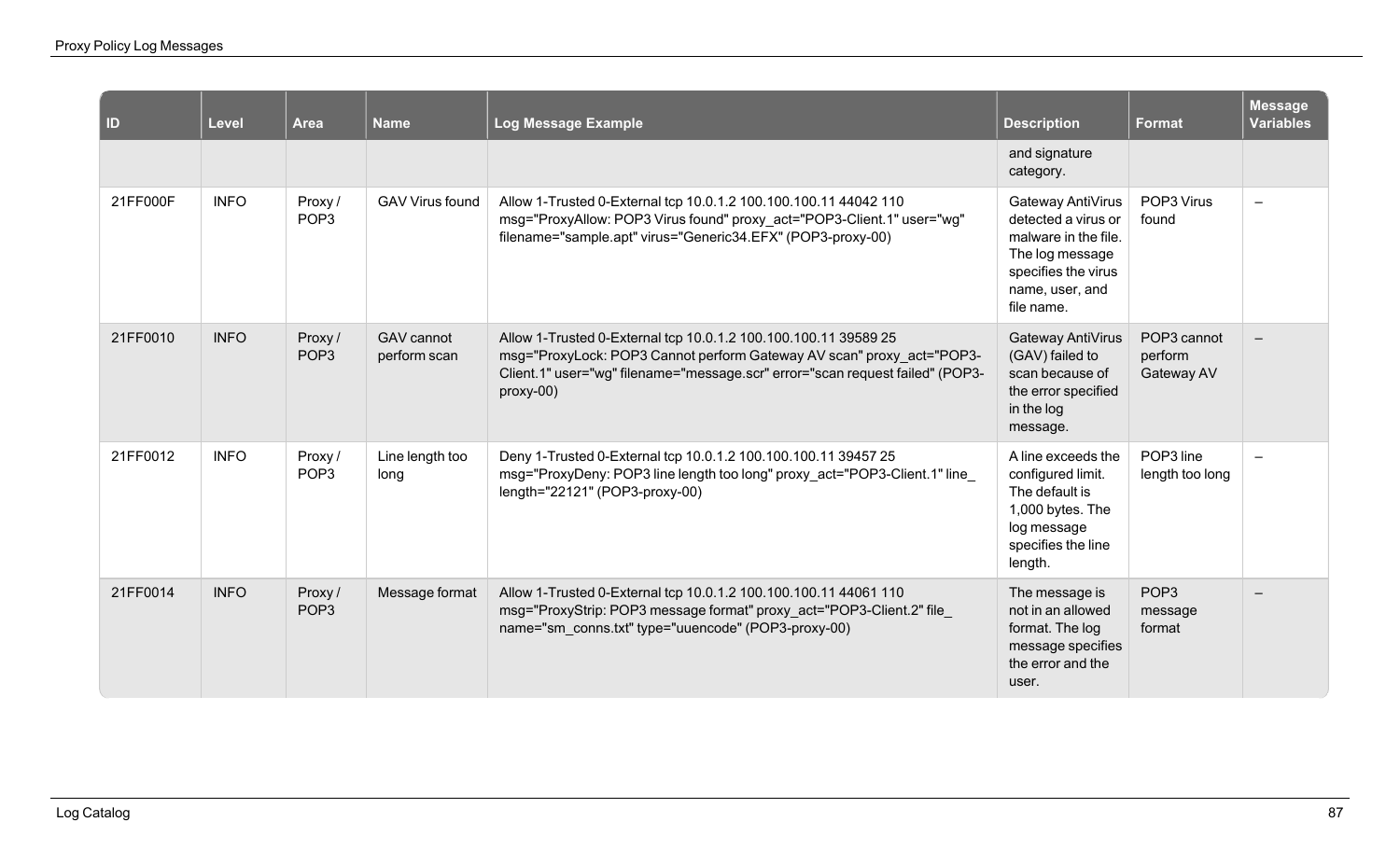| ID       | <b>Level</b> | <b>Area</b>                 | <b>Name</b>                     | Log Message Example                                                                                                                                                                                  | <b>Description</b>                                                                                                              | <b>Format</b>                                                 | <b>Message</b><br><b>Variables</b> |
|----------|--------------|-----------------------------|---------------------------------|------------------------------------------------------------------------------------------------------------------------------------------------------------------------------------------------------|---------------------------------------------------------------------------------------------------------------------------------|---------------------------------------------------------------|------------------------------------|
| 21FF0015 | <b>INFO</b>  | Proxy /<br>POP <sub>3</sub> | Encoding error                  | Allow 0-External 1-Trusted tcp 100.100.106.253 100.100.106.55 51064 110<br>msg="ProxyStrip: POP3 encoding error" proxy_act="POP3-Server.1"<br>message="invalid b64 characters in input" (POP3-IN-00) | The proxy was<br>unable to decode<br>and encode the<br>message because<br>of the error<br>specified in the log<br>message.      | POP <sub>3</sub><br>encoding error                            | $\qquad \qquad$                    |
| 21FF0016 | <b>INFO</b>  | Proxy/<br>POP <sub>3</sub>  | spamBlocker<br>confirmed spam   | Allow 1-Trusted 0-External tcp 10.0.55.253 100.100.100.155 45551 110<br>msg="ProxyReplace: POP3 Classified as confirmed SPAM" (POP3-OUT-00)                                                          | spamBlocker<br>classified the<br>message as<br>confirmed SPAM.<br>The log message<br>specifies the<br>sender and<br>recipients. | POP <sub>3</sub><br>Classified as<br>confirmed<br><b>SPAM</b> |                                    |
| 21FF0017 | <b>INFO</b>  | Proxy/<br>POP <sub>3</sub>  | spamBlocker<br><b>BULK</b> spam | Allow 0-External 1-Trusted tcp 100.100.106.253 100.100.106.55 46177 110<br>msg="ProxyReplace: POP3 Classified as suspect SPAM" (POP3-IN-00)                                                          | spamBlocker<br>classified the<br>message as bulk<br>SPAM. The log<br>message specifies<br>the sender and<br>recipients.         | POP <sub>3</sub><br>Classified as<br>suspect SPAM             |                                    |
| 21FF0018 | <b>INFO</b>  | Proxy/<br>POP <sub>3</sub>  | spamBlocker<br>suspect spam     | Allow 1-Trusted 0-External tcp 10.0.1.2 100.100.100.11 44249 110<br>msg="ProxyReplace: POP3 Classified as suspect SPAM" (POP3-proxy-00)                                                              | spamBlocker<br>classified the<br>message as<br>suspect SPAM.<br>The log message<br>specifies the<br>sender and<br>recipients.   | POP <sub>3</sub><br>Classified as<br>suspect SPAM             |                                    |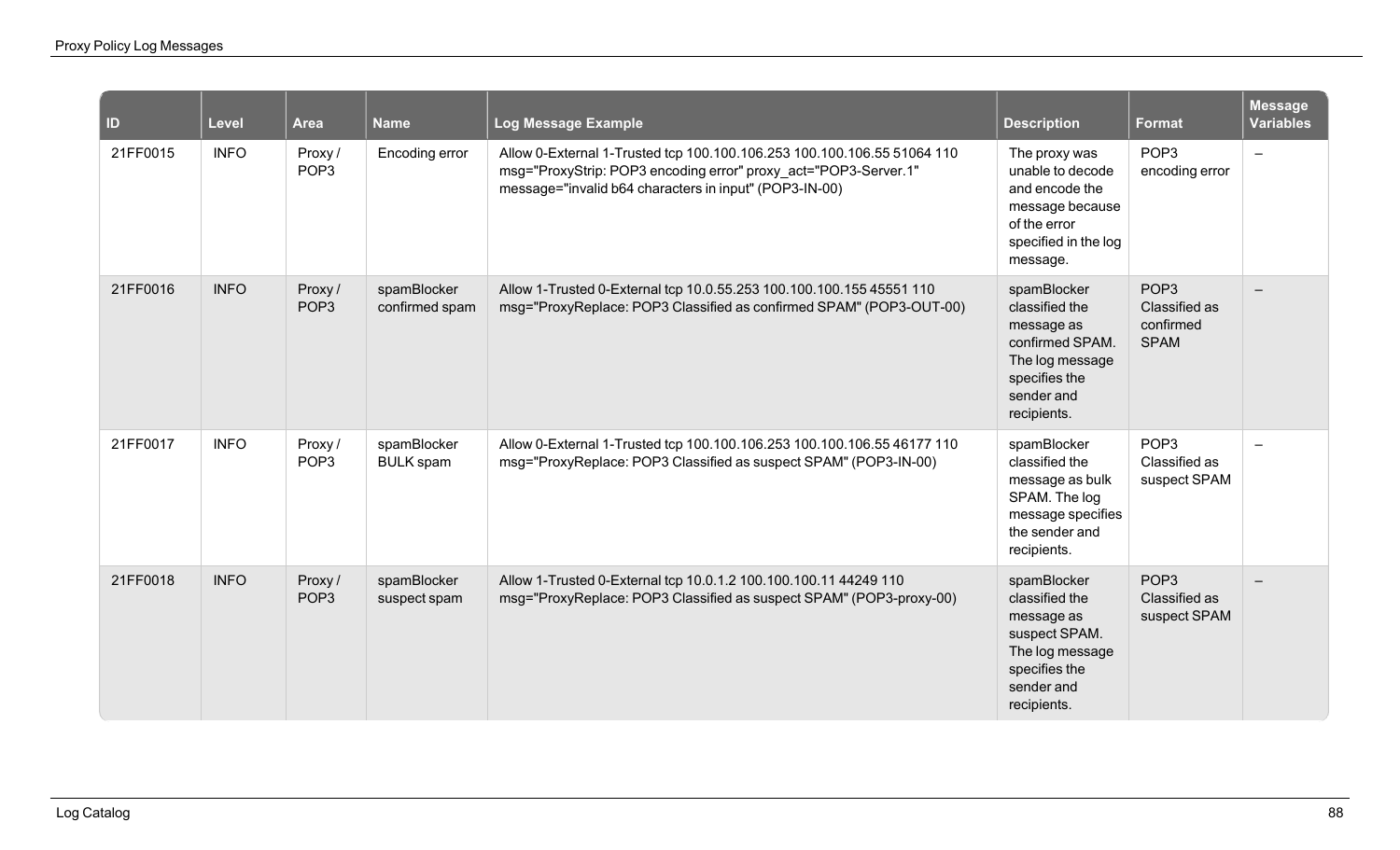| $\vert$ ID | <b>Level</b> | <b>Area</b>                | <b>Name</b>                              | Log Message Example                                                                                                                                                                                                                         | <b>Description</b>                                                                                                                                | <b>Format</b>                                                                                                       | <b>Message</b><br><b>Variables</b> |
|------------|--------------|----------------------------|------------------------------------------|---------------------------------------------------------------------------------------------------------------------------------------------------------------------------------------------------------------------------------------------|---------------------------------------------------------------------------------------------------------------------------------------------------|---------------------------------------------------------------------------------------------------------------------|------------------------------------|
| 21FF001A   | <b>INFO</b>  | Proxy/<br>POP <sub>3</sub> | spamBlocker<br>exception<br>matched      | Allow 1-Trusted 0-External tcp 10.0.1.2 100.100.100.11 43913 110<br>msg="ProxyAllow: POP3 spamBlocker exception was matched" proxy<br>act="POP3-Client.1" from="tester@testnet.com" to="wg@localhost" subj tag="<br>(none)" (POP3-proxy-00) | The sender for the<br>email matched a<br>spamBlocker<br>exception rule.<br>The log message<br>specifies the<br>sender, recipient,<br>and subject. | POP <sub>3</sub><br>spamBlocker<br>exception was<br>matched                                                         |                                    |
| 21FF001B   | <b>INFO</b>  | Proxy/<br>POP <sub>3</sub> | spamBlocker not<br>spam                  | Allow 1-Trusted 0-External tcp 10.0.1.2 100.100.100.11 43924 110<br>msg="ProxyAllow: POP3 Classified as not SPAM" (POP3-proxy-00)                                                                                                           | spamBlocker<br>classified the<br>message as not<br>SPAM. The log<br>message specifies<br>the sender and<br>recipients.                            | POP <sub>3</sub><br>Classified as<br>not SPAM                                                                       |                                    |
| 21FF001C   | <b>INFO</b>  | Proxy/<br>POP <sub>3</sub> | spamBlocker<br>classification<br>unknown | Allow 1-Trusted 0-External tcp 10.0.55.253 100.100.100.155 53776 110<br>msg="ProxyAllow: POP3 message classification is unknown because an error<br>occurred while classifying" (POP3-OUT-00)                                               | spamBlocker was<br>unable to classify<br>the message<br>because of the<br>error specified in<br>the log message.                                  | POP <sub>3</sub><br>message<br>classification is<br>unknown<br>because an<br>error occurred<br>while<br>classifying |                                    |
| 21FF001D   | <b>INFO</b>  | Proxy/<br>POP <sub>3</sub> | Extra pad<br>characters                  | Allow 0-External 1-Trusted tcp 100.100.106.253 100.100.106.55 46177 110<br>msg="ProxyStrip: POP3 Extra pad characters in base64 input" proxy<br>act="POP3-Server.1" pad error="1" (POP3-IN-00)                                              | The POP3 proxy<br>encountered extra<br>pad characters in<br>the body of a<br>base64-encoded<br>message.                                           | POP3 extra<br>pad characters<br>in base64 input                                                                     |                                    |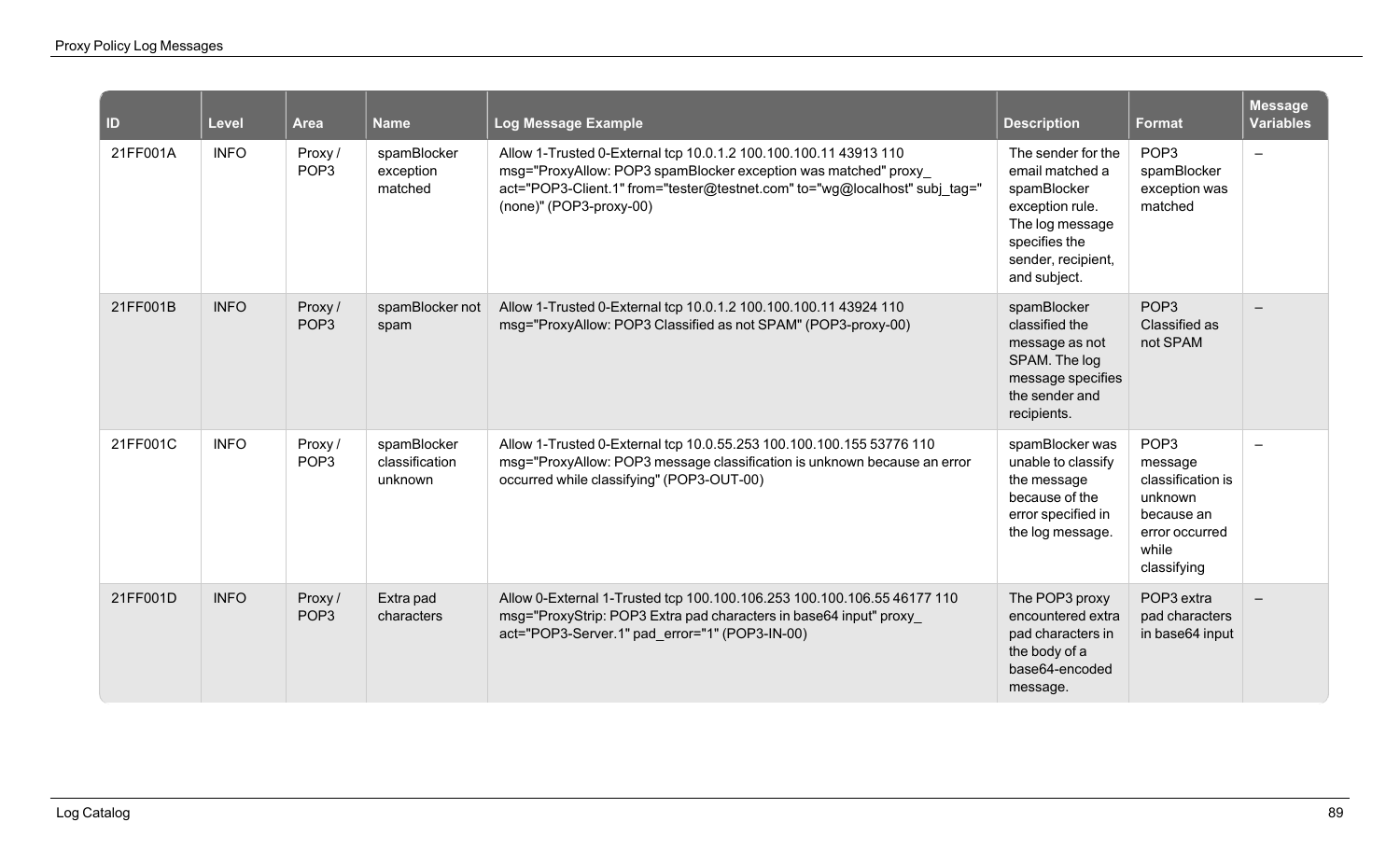| $\vert$ ID | Level       | Area                       | <b>Name</b>                                 | Log Message Example                                                                                                                                                                                                                                                                                                                                  | <b>Description</b>                                                                                                                                                                                                               | <b>Format</b>                                       | <b>Message</b><br><b>Variables</b> |
|------------|-------------|----------------------------|---------------------------------------------|------------------------------------------------------------------------------------------------------------------------------------------------------------------------------------------------------------------------------------------------------------------------------------------------------------------------------------------------------|----------------------------------------------------------------------------------------------------------------------------------------------------------------------------------------------------------------------------------|-----------------------------------------------------|------------------------------------|
| 21FF001E   | <b>INFO</b> | Proxy/<br>POP <sub>3</sub> | Application<br>match                        | Allow 1-Trusted 0-External tcp 10.0.1.2 100.100.100.11 44042 110<br>msg="ProxyAllow: POP3 App match" proxy act="POP3-Client.1" app cat<br>name="Mail and Collaboration" app_cat_id="5" app_name="POP3" app_id="2"<br>app beh name="communicate" app beh id="2" sig vers="18.001" (POP3-<br>proxy-00)                                                 | Application<br>Control identified<br>the application<br>from the email<br>message. The log<br>specifies the<br>application name<br>and ID, application<br>category and ID,<br>and the<br>application<br>behavior name<br>and ID. | POP3 App<br>match                                   | $\overline{\phantom{m}}$           |
| 21FF001F   | <b>INFO</b> | Proxy/<br>POP <sub>3</sub> | <b>APT</b> threat<br>detected               | Deny 1-Trusted 0-External tcp 10.0.1.2 100.100.100.3 47193 110<br>msg="ProxyDrop: POP3 APT detected" proxy_act="POP3-Client.Standard.1"<br>user="wg" filename="971d3aa1c683c69f425cc6ddf66833d3d172f0fd.apk"<br>md5="7abebcf53e97b586c92a9ce5b9985cd4" task<br>uuid="e8a3730d1f88491c8821712e85d94929" threat level="high" (POP3-<br>proxy-00)       | <b>APT Blocker</b><br>found the threat<br>specified in the log<br>message in an<br>attached file.                                                                                                                                | POP3 APT<br>detected                                |                                    |
| 21FF0021   | <b>INFO</b> | Proxy/<br>POP <sub>3</sub> | File submitted to<br>APT analysis<br>server | Allow 1-Trusted 0-External tcp 10.0.1.2 100.100.100.3 47187 110<br>msg="ProxyAllow: POP3 File submitted to APT analysis server" proxy<br>act="POP3-Client.Standard.1" user="wg"<br>filename="971d3aa1c683c69f425cc6ddf66833d3d172f0fd.apk"<br>md5="7abebcf53e97b586c92a9ce5b9985cd4" task<br>uuid="e8a3730d1f88491c8821712e85d94929" (POP3-proxy-00) | File submitted to<br>APT analysis<br>server for deep<br>threat analysis.<br>The analysis<br>result will be<br>notified when the<br>analysis result is<br>fetched from APT<br>analysis server.                                    | POP3 File<br>submitted to<br>APT analysis<br>server |                                    |
| 21FF0022   | <b>INFO</b> | Proxy/<br>POP <sub>3</sub> | File reported<br>safe from APT              | Allow 1-Trusted 0-External tcp 10.0.1.2 100.100.100.3 47187 110<br>msg="ProxyAllow: POP3 File reported safe from APT hash check" proxy                                                                                                                                                                                                               | APT hash check<br>did not report a                                                                                                                                                                                               | POP3 File<br>reported safe                          |                                    |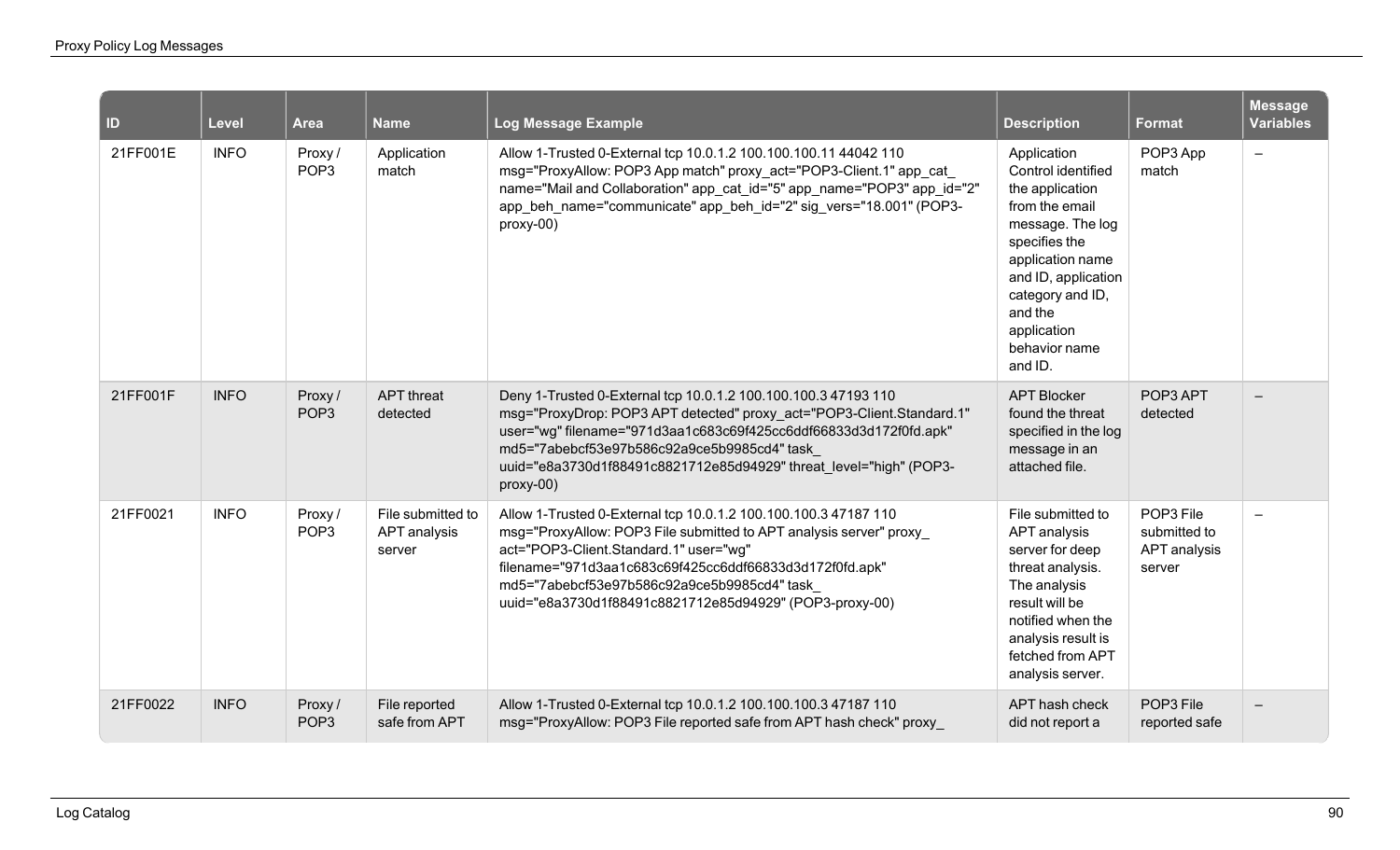| $\vert$ ID | Level       | Area                   | <b>Name</b>         | Log Message Example                                                                                                                                                                                                                                                    | <b>Description</b>                                                                                                                                                                                | <b>Format</b>                      | <b>Message</b><br><b>Variables</b> |
|------------|-------------|------------------------|---------------------|------------------------------------------------------------------------------------------------------------------------------------------------------------------------------------------------------------------------------------------------------------------------|---------------------------------------------------------------------------------------------------------------------------------------------------------------------------------------------------|------------------------------------|------------------------------------|
|            |             |                        | hash check          | act="POP3-Client.Standard.1" user="wg"<br>filename="971d3aa1c683c69f425cc6ddf66833d3d172f0fd.apk"<br>md5="7abebcf53e97b586c92a9ce5b9985cd4" task<br>uuid="e8a3730d1f88491c8821712e85d94929" (POP3-proxy-00)                                                            | threat from the<br>object                                                                                                                                                                         | from APT hash<br>check             |                                    |
| 22FF0000   | <b>INFO</b> | Proxy /<br><b>IMAP</b> | Request             | Allow 1-Trusted 0-External tcp 10.0.1.70 10.148.22.60 53589 143 msg="IMAP<br>Request" proxy_act="IMAP-Client.Standard.1" email len="652" action="allow"<br>reason="" mbx="INBOX" user="wg" auth method="plain" (IMAP-proxy-00)                                         | This audit log<br>message specifies<br>the email<br>message<br>transaction result.                                                                                                                | <b>IMAP Request</b>                | $\qquad \qquad -$                  |
| 22FF0001   | <b>INFO</b> | Proxy/<br><b>IMAP</b>  | Timeout             | Deny 1-Trusted 0-External tcp 10.0.1.70 10.148.22.60 53589 143 msg="IMAP<br>Timeout" proxy act="IMAP-Client.Standard.1" timeout="120" (IMAP-proxy-00)                                                                                                                  | The connection<br>was idle for longer<br>than the<br>configured timeout<br>limit. The default<br>limit is 1 minute.                                                                               | <b>IMAP Timeout</b>                |                                    |
| 22FF0005   | <b>INFO</b> | Proxy /<br><b>IMAP</b> | <b>Content Type</b> | Allow 1-Trusted 0-External tcp 10.0.1.73 10.148.22.60 54116 143<br>msg="ProxyAvScan: IMAP Content Type" proxy_act="IMAP-Client.Standard.1"<br>rule name="All text types" content type="text/plain" mbx="inbox" user="wg"<br>auth_method="plain" (IMAP-proxy-00)        | A MIME-type<br>matched a<br>configured content<br>type rule, or the<br>default rule of no<br>match. The log<br>message specifies<br>the rule, MIME-<br>type, and user-<br>related<br>information. | <b>IMAP Content</b><br><b>Type</b> | $\overline{\phantom{0}}$           |
| 22FF0006   | <b>INFO</b> | Proxy/<br><b>IMAP</b>  | Filename            | Allow 1-Trusted 0-External tcp 10.0.1.3 100.100.100.3 56079 143<br>msg="ProxyStrip: IMAP Filename" proxy_act="IMAP-Client.Standard.1" rule<br>name="Word documents" filename="bug92408.doc"<br>attachment="bug92408.zip.zip" mbx="inbox" user="wg" auth method="plain" | The attachment<br>matches a<br>configured file<br>name rule, or the                                                                                                                               | <b>IMAP Filename</b>               | $\overline{\phantom{m}}$           |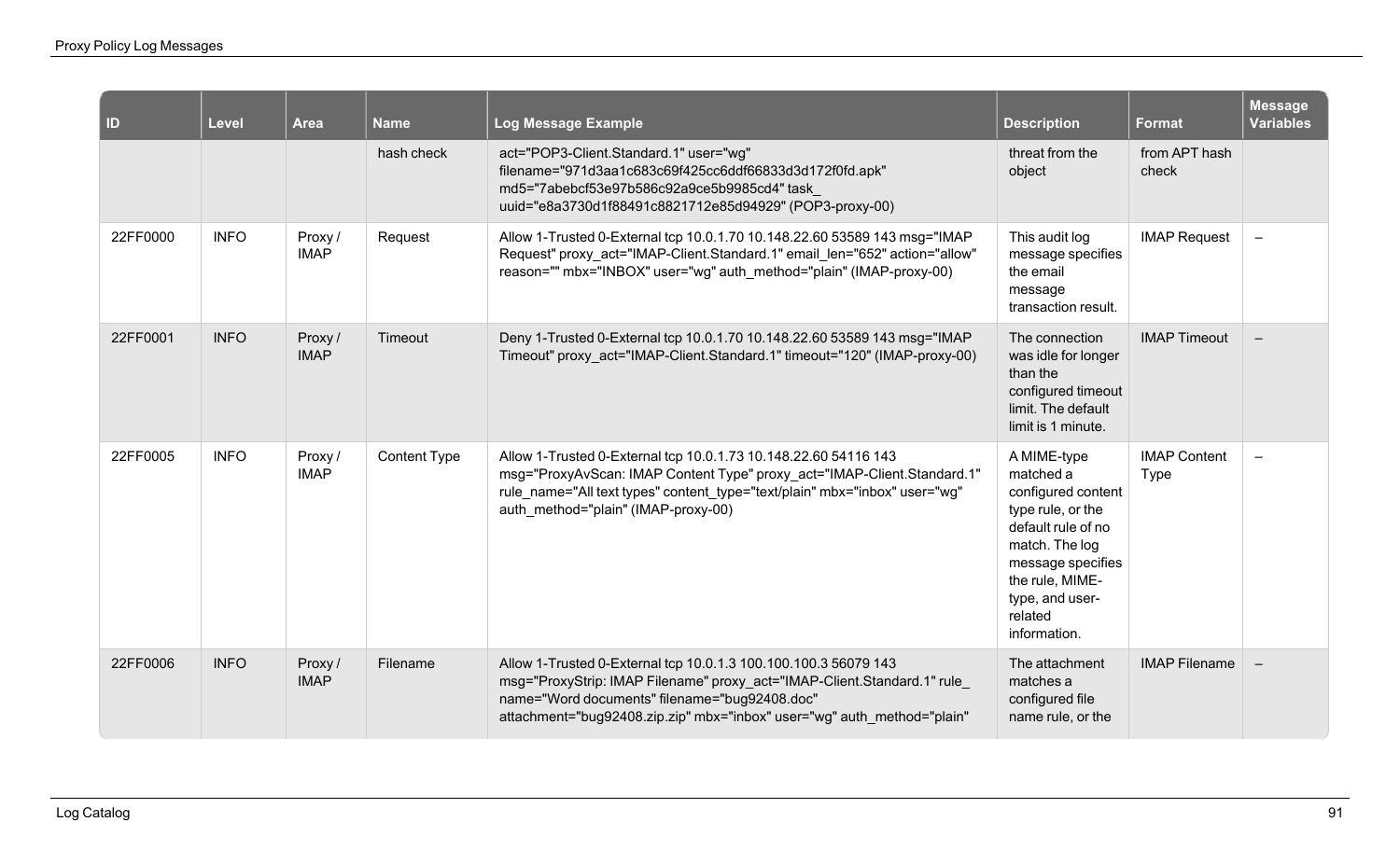| $\blacksquare$ | Level       | Area                   | <b>Name</b>                                 | Log Message Example                                                                                                                                                                                                                                                                                                                     | <b>Description</b>                                                                                                                                                 | <b>Format</b>                                              | <b>Message</b><br><b>Variables</b> |
|----------------|-------------|------------------------|---------------------------------------------|-----------------------------------------------------------------------------------------------------------------------------------------------------------------------------------------------------------------------------------------------------------------------------------------------------------------------------------------|--------------------------------------------------------------------------------------------------------------------------------------------------------------------|------------------------------------------------------------|------------------------------------|
|                |             |                        |                                             | (IMAP-proxy-00)                                                                                                                                                                                                                                                                                                                         | default rule of no<br>match. The log<br>message specifies<br>the rule, file name,<br>and user-related<br>information.                                              |                                                            |                                    |
| 22FF0008       | <b>INFO</b> | Proxy /<br><b>IMAP</b> | <b>Virus Found</b>                          | Allow 1-Trusted 0-External tcp 10.0.1.3 100.100.100.3 50633 143<br>msg="ProxyAllow: IMAP Virus Found" proxy_act="IMAP-Client.Standard.1"<br>virus="Eicar" mbx="INBOX" user="wg" (IMAP-proxy-00)                                                                                                                                         | Gateway AntiVirus<br>detected a virus or<br>malware in the file.<br>The log message<br>specifies the virus<br>name, file name,<br>and user-related<br>information. | <b>IMAP Virus</b><br>Found                                 |                                    |
| 22FF0009       | <b>INFO</b> | Proxy/<br><b>IMAP</b>  | <b>Cannot Perform</b><br>Gateway AV<br>Scan | Allow 1-Trusted 0-External tcp 10.0.1.3 100.100.100.3 50633 143<br>msg="ProxyLock: IMAP Cannot Perform Gateway AV Scan" proxy_act="IMAP-<br>Client.Standard.1" error="unable to scan" mbx="INBOX" user="wg" (IMAP-<br>proxy-00)                                                                                                         | Gateway AntiVirus<br>(GAV) failed to<br>scan because of<br>the error specified<br>in the log<br>message                                                            | <b>IMAP Cannot</b><br>Perform<br>Gateway AV<br>Scan        |                                    |
| 22FF000A       | <b>INFO</b> | Proxy /<br><b>IMAP</b> | APT detected                                | Allow 1-Trusted 0-External tcp 10.0.1.3 100.100.100.3 60275 143<br>msg="ProxyStrip: IMAP APT detected" proxy_act="IMAP-Client.Standard.1"<br>filename="lastline-demo-sample.exe"<br>md5="7abebcf53e97b586c92a9ce5b9985cd4" task<br>uuid="e8a3730d1f88491c8821712e85d94929" threat level="high"<br>mbx="INBOX" user="wg" (IMAP-proxy-00) | <b>APT Blocker</b><br>found the threat<br>specified in the log<br>message in an<br>attached file.                                                                  | <b>IMAP APT</b><br>detected                                |                                    |
| 22FF000C       | <b>INFO</b> | Proxy/<br><b>IMAP</b>  | File Submitted to<br>APT analysis<br>server | Allow 1-Trusted 0-External tcp 10.0.1.3 100.100.100.3 60275 143<br>msg="ProxyStrip: IMAP File submitted to APT analysis server" proxy<br>act="IMAP-Client.Standard.1"<br>filename="971d3aa1c683c69f425cc6ddf66833d3d172f0fd.apk"                                                                                                        | File submitted to<br>APT analysis<br>server for deep<br>threat analysis.                                                                                           | <b>IMAP File</b><br>Submitted to<br>APT analysis<br>server |                                    |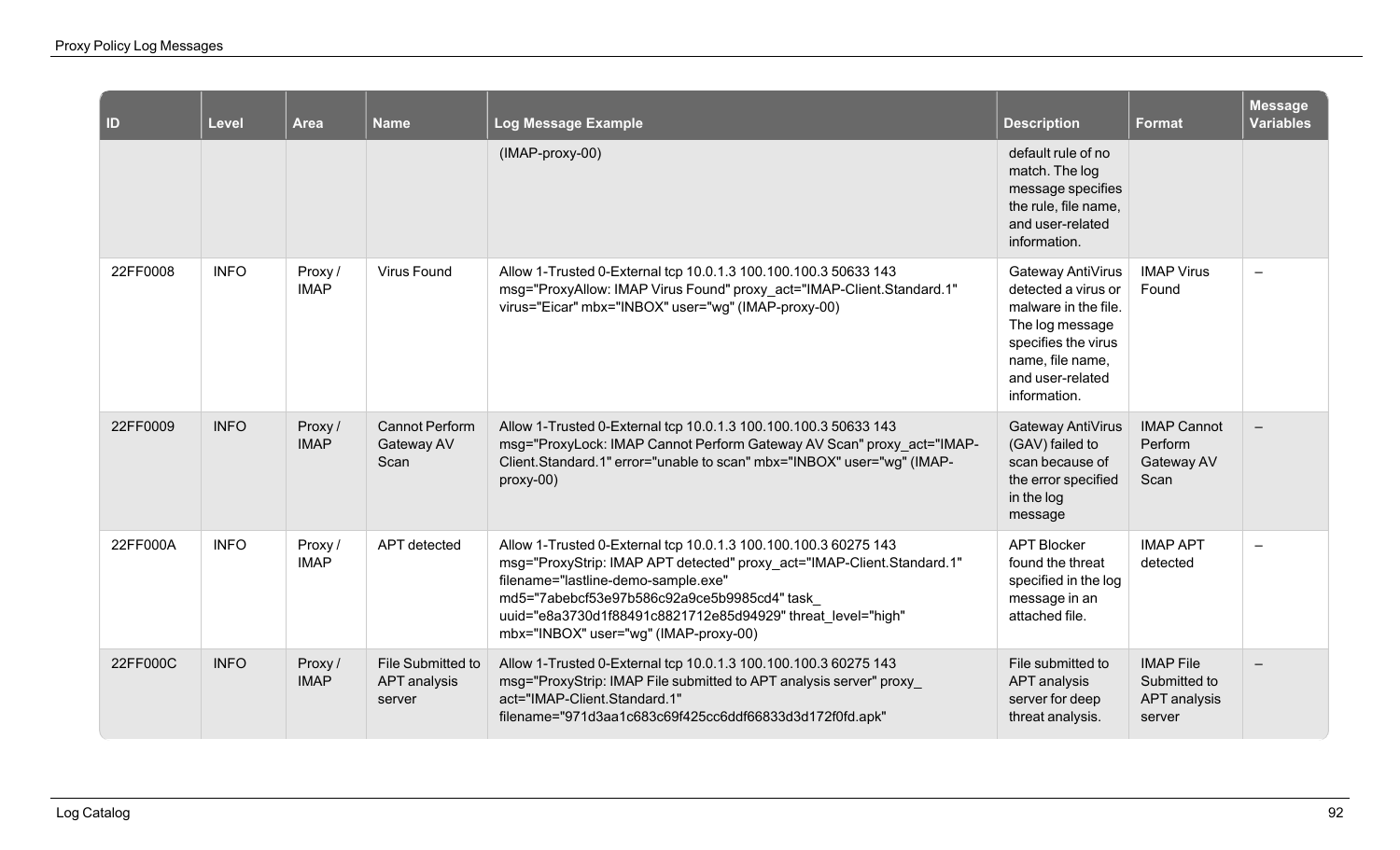| $\vert$ ID | <b>Level</b> | <b>Area</b>            | <b>Name</b>                                  | Log Message Example                                                                                                                                                                                                                                                                                                                                                               | <b>Description</b>                                                                                                                 | <b>Format</b>                                               | <b>Message</b><br><b>Variables</b> |
|------------|--------------|------------------------|----------------------------------------------|-----------------------------------------------------------------------------------------------------------------------------------------------------------------------------------------------------------------------------------------------------------------------------------------------------------------------------------------------------------------------------------|------------------------------------------------------------------------------------------------------------------------------------|-------------------------------------------------------------|------------------------------------|
|            |              |                        |                                              | md5="7abebcf53e97b586c92a9ce5b9985cd4" task<br>uuid="e8a3730d1f88491c8821712e85d94929"APT detected" mbx="INBOX"<br>user="wg" (IMAP-proxy-00)                                                                                                                                                                                                                                      | The analysis<br>result will be<br>notified when the<br>analysis result is<br>fetched from APT<br>analysis server.                  |                                                             |                                    |
| 22FF000D   | <b>INFO</b>  | Proxy /<br><b>IMAP</b> | File reported<br>safe from APT<br>hash check | Allow 1-Trusted 0-External tcp 10.0.1.3 100.100.100.3 60275 143<br>msg="ProxyStrip: IMAP File reported safe from APT hash check" proxy<br>act="IMAP-Client.Standard.1"<br>filename="971d3aa1c683c69f425cc6ddf66833d3d172f0fd.apk"<br>md5="7abebcf53e97b586c92a9ce5b9985cd4" task<br>uuid="e8a3730d1f88491c8821712e85d94929"APT detected" mbx="INBOX"<br>user="wg" (IMAP-proxy-00) | APT hash check<br>did not report a<br>threat from the<br>object.                                                                   | <b>IMAP File</b><br>reported safe<br>from APT hash<br>check |                                    |
| 22FF000E   | <b>INFO</b>  | Proxy/<br><b>IMAP</b>  | spamBlocker<br>confirmed spam                | Allow 1-Trusted 0-External tcp 10.0.1.3 100.100.100.3 60275 143<br>msg="ProxyReplace: IMAP Classified as confirmed SPAM" proxy_act="IMAP-<br>Client.Standard.1" mbx="INBOX" user="wg" (IMAP-proxy-00)                                                                                                                                                                             | spamBlocker<br>classified the<br>message as<br>confirmed SPAM.<br>The log message<br>specifies the user-<br>related<br>information | <b>IMAP</b><br>Classified as<br>confirmed<br><b>SPAM</b>    |                                    |
| 22FF000F   | <b>INFO</b>  | Proxy/<br><b>IMAP</b>  | spamBlocker<br>bulk mail                     | Allow 1-Trusted 0-External tcp 10.0.1.3 100.100.100.3 60275 143<br>msg="ProxyReplace: IMAP Classified as bulk mail" proxy act="IMAP-<br>Client.Standard.1" mbx="INBOX" user="wg" (IMAP-proxy-00)                                                                                                                                                                                  | spamBlocker<br>classified the<br>message as bulk<br>mail. The log<br>message specifies<br>the user-related<br>information          | <b>IMAP</b><br>Classified as<br>bulk mail                   |                                    |
| 22FF0010   | <b>INFO</b>  | Proxy/<br><b>IMAP</b>  | spamBlocker<br>suspect spam                  | Allow 1-Trusted 0-External tcp 10.0.1.3 100.100.100.3 60275 143<br>msg="ProxyReplace: IMAP Classified as suspect SPAM" proxy_act="IMAP-                                                                                                                                                                                                                                           | spamBlocker<br>classified the                                                                                                      | <b>IMAP</b><br>Classified as                                |                                    |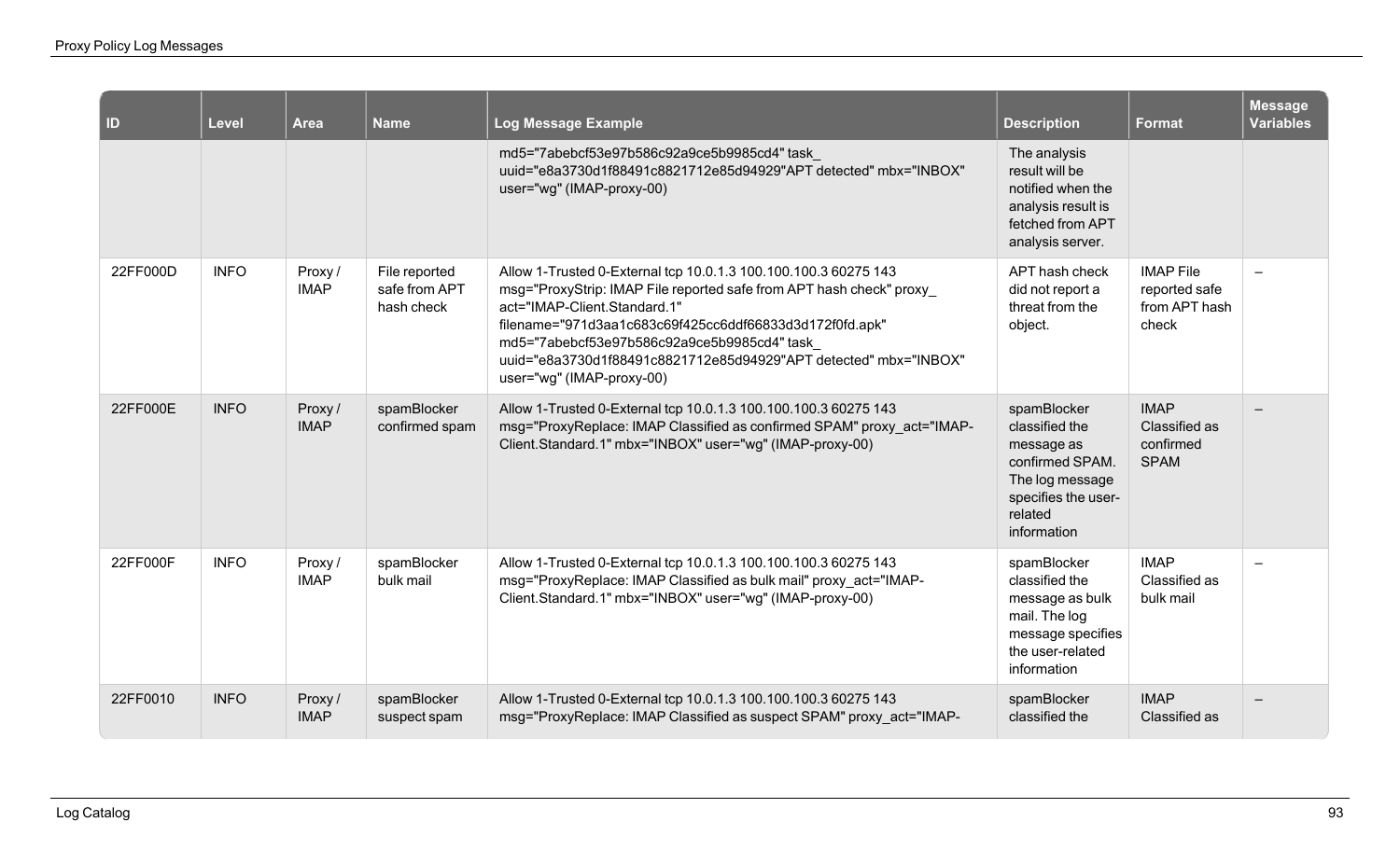| $\overline{D}$ | Level       | <b>Area</b>            | <b>Name</b>                         | Log Message Example                                                                                                                                                                                      | <b>Description</b>                                                                                                                                   | Format                                                 | <b>Message</b><br><b>Variables</b> |
|----------------|-------------|------------------------|-------------------------------------|----------------------------------------------------------------------------------------------------------------------------------------------------------------------------------------------------------|------------------------------------------------------------------------------------------------------------------------------------------------------|--------------------------------------------------------|------------------------------------|
|                |             |                        |                                     | Client.Standard.1" mbx="INBOX" user="wg" (IMAP-proxy-00)                                                                                                                                                 | message as<br>suspect SPAM.<br>The log message<br>specifies the user-<br>related<br>information                                                      | suspect SPAM                                           |                                    |
| 22FF0012       | <b>INFO</b> | Proxy /<br><b>IMAP</b> | spamBlocker<br>exception<br>matched | Allow 1-Trusted 0-External tcp 10.0.1.3 100.100.100.3 60275 143<br>msg="ProxyAllow: IMAP spamBlocker exception was matched" proxy_<br>act="IMAP-Client.Standard.1" mbx="INBOX" user="wg" (IMAP-proxy-00) | The sender for the<br>email matched a<br>spamBlocker<br>exception rule.<br>The log message<br>specifies the rule<br>and user-related<br>information. | <b>IMAP</b><br>spamBlocker<br>exception was<br>matched |                                    |
| 22FF0013       | <b>INFO</b> | Proxy/<br><b>IMAP</b>  | spamBlocker not<br>spam             | Allow 1-Trusted 0-External tcp 10.0.1.3 100.100.100.3 60275 143<br>msg="ProxyAllow: IMAP Classified as not SPAM" proxy_act="IMAP-<br>Client.Standard.1" mbx="INBOX" user="wg" (IMAP-proxy-00)            | spamBlocker<br>classified the<br>message as not<br>SPAM. The log<br>message specifies<br>the user-related<br>information.                            | <b>IMAP</b><br>Classified as<br>not SPAM               |                                    |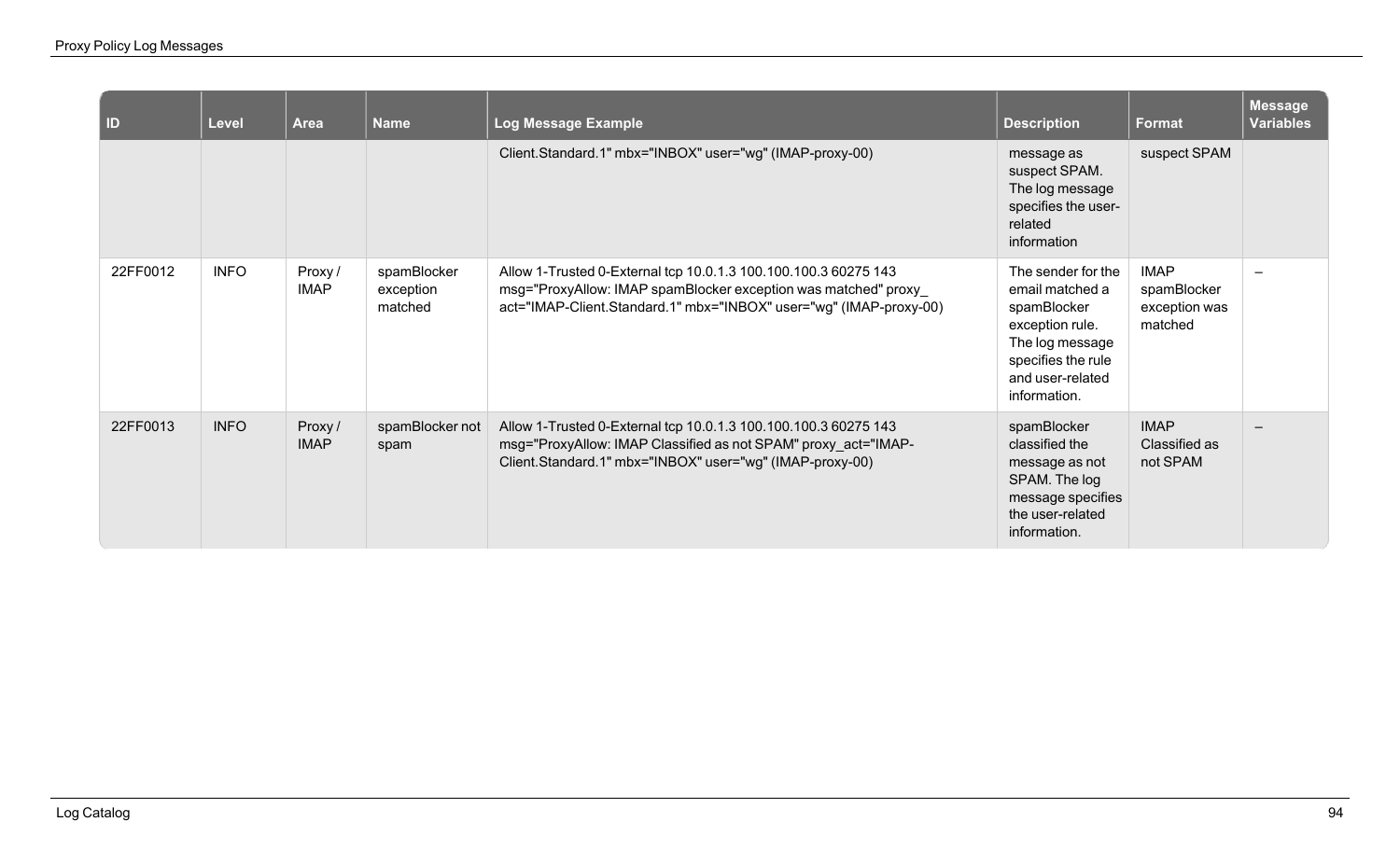| <b>ID</b> | <b>Level</b> | Area                  | <b>Name</b>                  | Log Message Example                                                                                                                                                                                                                                                             | <b>Description</b>                                                                                                                                                                    | <b>Format</b>                                                                                               | <b>Message</b><br><b>Variables</b> |
|-----------|--------------|-----------------------|------------------------------|---------------------------------------------------------------------------------------------------------------------------------------------------------------------------------------------------------------------------------------------------------------------------------|---------------------------------------------------------------------------------------------------------------------------------------------------------------------------------------|-------------------------------------------------------------------------------------------------------------|------------------------------------|
| 22FF0014  | <b>INFO</b>  | Proxy/<br><b>IMAP</b> | spamBlocker not<br>spam      | Allow 1-Trusted 0-External tcp 10.0.1.3 100.100.100.3 60275 143<br>msg="ProxyAllow: IMAP Message classification is unknown because an error<br>occurred while classifying" proxy act="IMAP-Client.Standard.1" mbx="INBOX"<br>user="wg" (IMAP-proxy-00)                          | spamBlocker was<br>unable to classify<br>the message<br>because of the<br>error specified in<br>the log message.<br>The log message<br>specifies the user-<br>related<br>information. | <b>IMAP Message</b><br>classification is<br>unknown<br>because an<br>error occurred<br>while<br>classifying | $\equiv$                           |
| 22FF0015  | <b>INFO</b>  | Proxy/<br><b>IMAP</b> | GAV file too<br>large        | Allow 1-Trusted 0-External tcp 10.0.1.3 100.100.100.3 50698 143<br>msg="ProxyAllow: IMAP Gateway AV object too large" proxy act="IMAP-<br>Client.OUT" attachment="large file.doc" error="File exceeding the scan size<br>limit" mbx="INBOX" user="wg" (IMAP-proxy-00)           | The attachment<br>file size exceeds<br>the Gateway AV<br>scan size limit.                                                                                                             | <b>IMAP Gateway</b><br>AV object too<br>large                                                               |                                    |
| 22FF0016  | <b>INFO</b>  | Proxy/<br><b>IMAP</b> | <b>GAV</b> file<br>encrypted | Allow 1-Trusted 0-External tcp 10.0.1.3 100.100.100.3 50698 143<br>msg="ProxyAllow: IMAP Gateway AV object enrcypted (password-protected)"<br>proxy act="IMAP-Client.OUT" attachment="password-protected.zip"<br>error="Object Encrypted" mbx="INBOX" user="wg" (IMAP-proxy-00) | The attachment<br>file is encrypted or<br>password-<br>protected.                                                                                                                     | Gateway AV<br>object<br>encrypted<br>(password-<br>protected)                                               | $\overline{\phantom{a}}$           |
| 22FF1017  | <b>INFO</b>  | Proxy/<br><b>IMAP</b> | Protocol invalid             | Deny 1-Trusted 0-External tcp 10.0.1.2 192.168.53.143 41551 993<br>msg="ProxyDrop: IMAP invalid TLS protocol" proxy act="IMAP-Client.1" (IMAP-<br>proxy-00)                                                                                                                     | The IMAP proxy<br>detected invalid<br>TLS protocol.                                                                                                                                   | <b>IMAP</b> invalid<br>TLS protocol                                                                         |                                    |
| 22FF1018  | <b>INFO</b>  | Proxy/<br><b>IMAP</b> | Content<br>Inspection        | Deny 1-Trusted 0-External tcp 10.0.1.2 192.168.53.143 41551 993<br>msg="ProxyInspect: IMAP TLS content inspection" proxy_act="IMAP-Client.1"<br>server_ssl="ECDHE-RSA-AES256-SHA384" client_ssl="ECDHE-RSA-AES256-<br>GCM-SHA384" (IMAP-proxy-00)                               | The IMAP proxy<br>content inspection<br>action for a secure<br>connection.                                                                                                            | <b>IMAPTLS</b><br>content<br>inspection                                                                     |                                    |
| 28FF0000  | <b>INFO</b>  | Proxy/<br><b>SIP</b>  | Timeout                      | Deny 1-Trusted 0-External udp 10.0.1.5 192.168.53.143 5060 5060<br>msg="ProxyDrop: SIP timeout" (SIP-ALG-00)                                                                                                                                                                    | The connection<br>was idle for longer<br>than the                                                                                                                                     | SIP timeout                                                                                                 |                                    |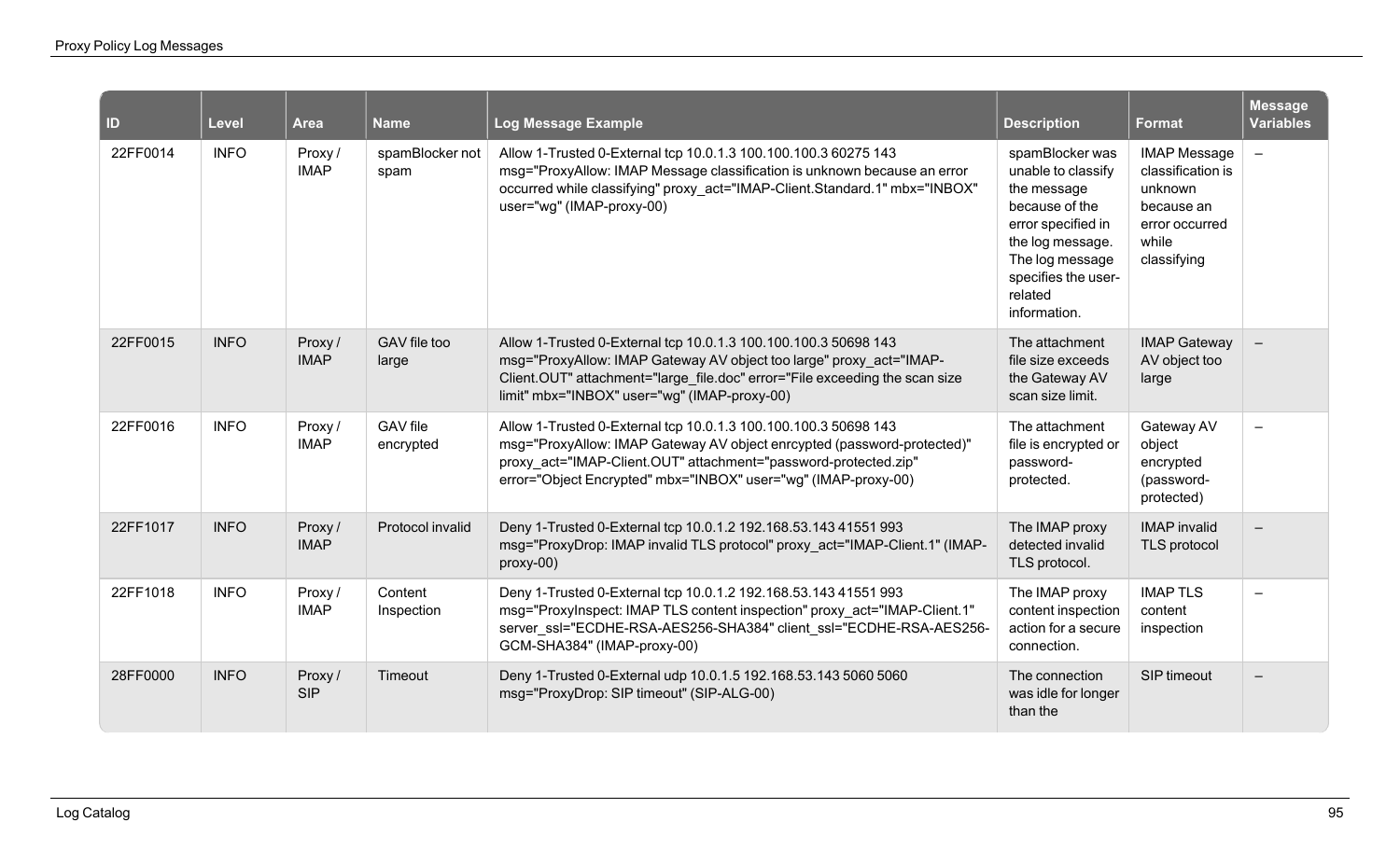| ID       | Level       | <b>Area</b>           | <b>Name</b>    | Log Message Example                                                                                                                                                                                                                                                                                                           | <b>Description</b>                                                                                                                                                          | <b>Format</b>                | <b>Message</b><br><b>Variables</b> |
|----------|-------------|-----------------------|----------------|-------------------------------------------------------------------------------------------------------------------------------------------------------------------------------------------------------------------------------------------------------------------------------------------------------------------------------|-----------------------------------------------------------------------------------------------------------------------------------------------------------------------------|------------------------------|------------------------------------|
|          |             |                       |                |                                                                                                                                                                                                                                                                                                                               | configured timeout<br>value. The default<br>value is 180<br>seconds.                                                                                                        |                              |                                    |
| 28FF0004 | <b>INFO</b> | Proxy /<br><b>SIP</b> | Request        | Allow 1-Trusted 0-External udp 10.0.1.3 192.168.53.143 5060 5060 msg="SIP<br>request" proxy_act="SIP-Client.1" call_from="10.0.1.3" call_<br>to="192.168.53.143" (SIP-ALG-00)                                                                                                                                                 | The log message<br>specifies the<br>source and<br>destination of the<br>allowed call.                                                                                       | SIP request                  | $\overline{\phantom{0}}$           |
| 28FF0005 | <b>INFO</b> | Proxy/<br><b>SIP</b>  | Codec          | Deny 1-Trusted 0-External udp 10.0.1.3 192.168.53.143 5060 5060<br>msg="ProxyDeny: SIP codec" proxy act="SIP-Client.1" codec="speex" (SIP-<br>ALG-00)                                                                                                                                                                         | The codec is<br>allowed or denied<br>based on the<br>setting for Denied<br>Codecs in the SIP<br>policy.                                                                     | SIP codec                    |                                    |
| 28FF0006 | <b>INFO</b> | Proxy /<br><b>SIP</b> | Access control | Allow 1-Trusted 0-External udp 10.0.1.3 192.168.53.143 5060 5060<br>msg="ProxyAllow: SIP Access control" proxy_act="SIP-Client.1" To-<br>header="zoolvb1@192.168.53.143" From-header="102@10.0.1.2" (SIP-ALG-<br>00)                                                                                                          | The header<br>address is allowed<br>or denied based<br>on the Access<br>Control settings.<br>The log message<br>specifies the<br>action taken,<br>header and<br>message ID. | <b>SIP Access</b><br>control | $\overline{\phantom{0}}$           |
| 28FF0008 | <b>INFO</b> | Proxy/<br><b>SIP</b>  | IPS match      | Deny 0-External 1-Trusted udp 10.0.1.5 192.168.53.143 5060 5060<br>msg="ProxyDrop: SIP IPS match" proxy act="SIP-Client.1" signature<br>id="1057422" severity="4" signature name="SIP Digium Asterisk SIP SDP<br>Header Parsing Stack Buffer Overflow -1" signature_cat="Buffer Over Flow" sig_<br>vers="18.001" (SIP-ALG-00) | Intrusion<br>Prevention<br>Service (IPS)<br>detected an<br>intrusion threat.                                                                                                | SIP IPS match                |                                    |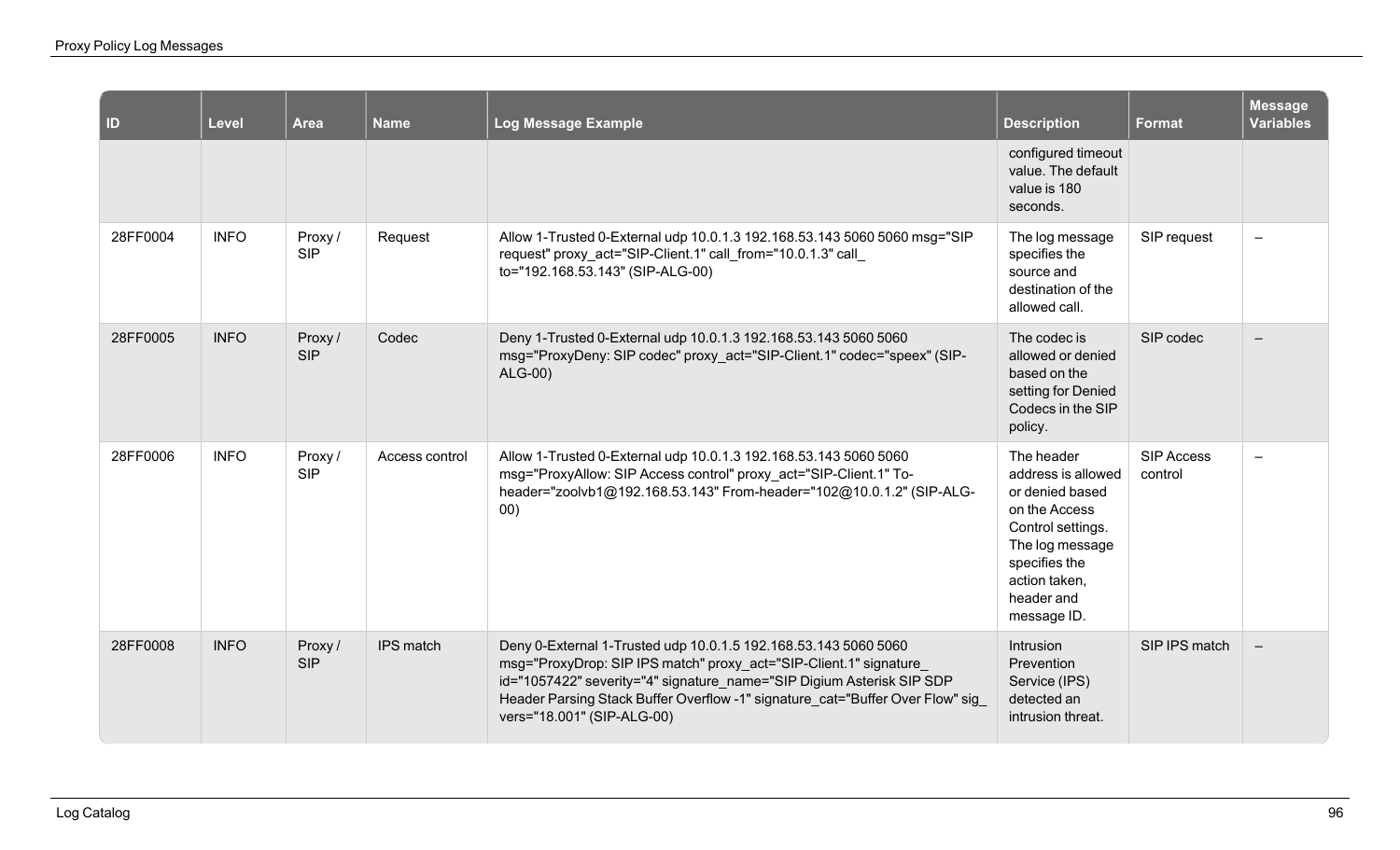| $\vert$ ID | Level       | Area                 | <b>Name</b>          | Log Message Example                                                                                                                                                                                                 | <b>Description</b>                                                                                                                                                                                                                                                 | <b>Format</b> | <b>Message</b><br><b>Variables</b> |
|------------|-------------|----------------------|----------------------|---------------------------------------------------------------------------------------------------------------------------------------------------------------------------------------------------------------------|--------------------------------------------------------------------------------------------------------------------------------------------------------------------------------------------------------------------------------------------------------------------|---------------|------------------------------------|
|            |             |                      |                      |                                                                                                                                                                                                                     | The log message<br>specifies the<br>signature ID,<br>threat severity,<br>signature name,<br>signature<br>category,<br>destination host<br>name and URI<br>path.                                                                                                    |               |                                    |
| 28FF0009   | <b>INFO</b> | Proxy/<br><b>SIP</b> | Application<br>match | Deny 1-Trusted 0-External udp 10.0.1.4 192.168.53.143 5060 5060<br>msg="ProxyDrop: SIP App match" proxy_act="SIP-Client.1" app_id="12" app_<br>name="SIP" app_beh_name="communicate" sig_vers="18.001" (SIP-ALG-00) | Application<br>Control identified<br>an application<br>from the<br>transaction. The<br>log message<br>specifies the<br>action taken, the<br>application name<br>and ID, application<br>category name<br>and ID, and the<br>application<br>behavior name<br>and ID. | SIP App match | $\equiv$                           |
| 2AFF0000   | <b>INFO</b> | Proxy/<br>H.323      | Timeout              | Deny 1-Trusted 0-External tcp 10.0.1.5 192.168.53.143 1720 1720<br>msg="ProxyDrop: H323 timeout" proxy_act="H.323-Client.1" (H323-ALG-00)                                                                           | The connection<br>was idle longer<br>than the<br>configured timeout<br>value. The default<br>value is 180<br>seconds.                                                                                                                                              | H323 timeout  | $\overline{\phantom{m}}$           |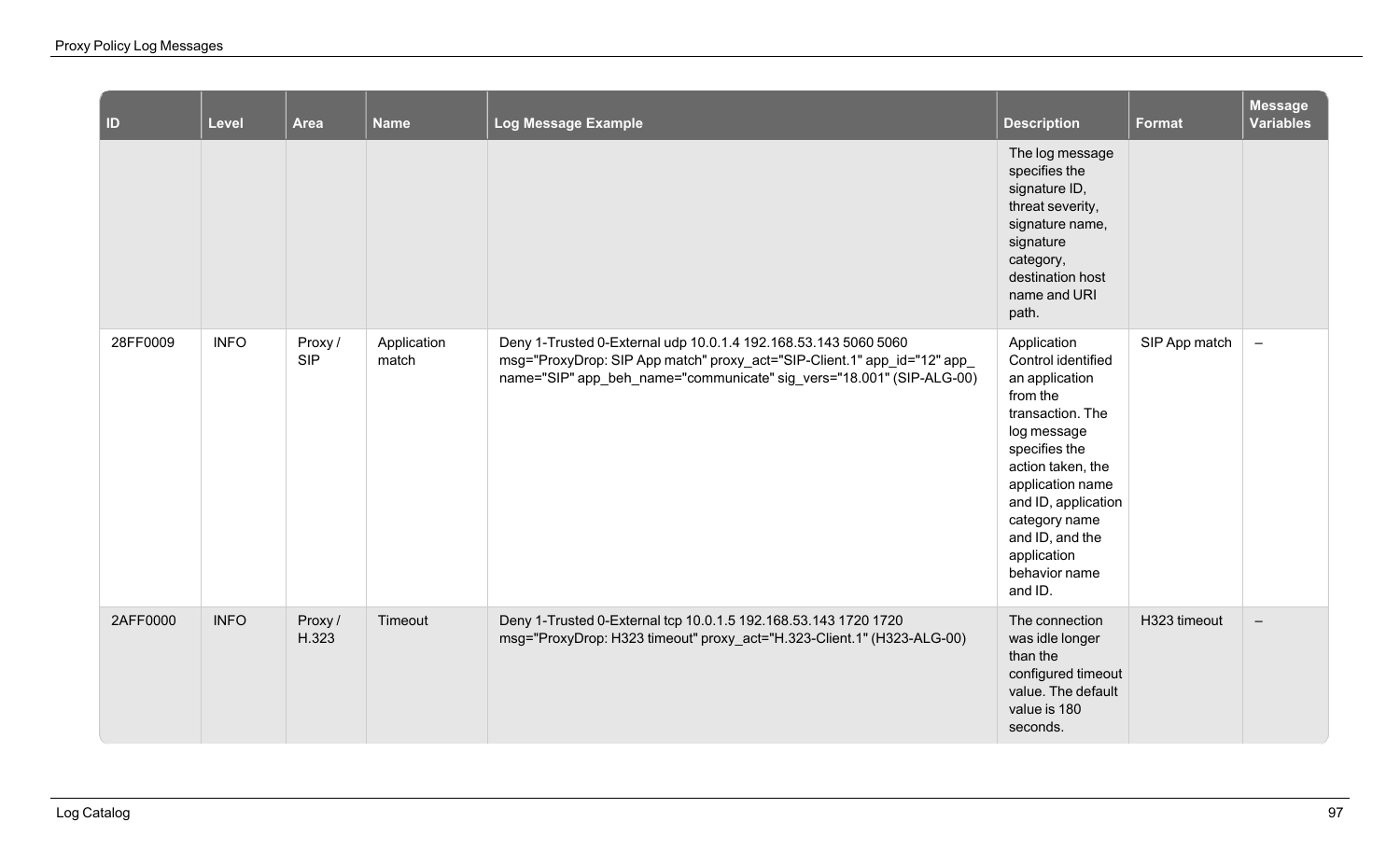| ID       | Level       | <b>Area</b>      | <b>Name</b>    | Log Message Example                                                                                                                                                                                                                                                                                                                  | <b>Description</b>                                                                                                                                                                        | <b>Format</b>            | <b>Message</b><br><b>Variables</b> |
|----------|-------------|------------------|----------------|--------------------------------------------------------------------------------------------------------------------------------------------------------------------------------------------------------------------------------------------------------------------------------------------------------------------------------------|-------------------------------------------------------------------------------------------------------------------------------------------------------------------------------------------|--------------------------|------------------------------------|
| 2AFF0001 | <b>INFO</b> | Proxy /<br>H.323 | Request        | Allow 1-Trusted 0-External tcp 10.0.1.2 192.168.53.167 3233 1720 msg="H323<br>request" proxy_act="H.323-Client.1" call_from="10.0.1.2" call_<br>to="192.168.53.167" rcvd_bytes="171444" sent_bytes="256488" (H323-ALG-<br>00)                                                                                                        | This log message<br>specifies the IP<br>addresses for the<br>completed H323<br>call.                                                                                                      | H323 request             | $\overline{\phantom{0}}$           |
| 2AFF0002 | <b>INFO</b> | Proxy /<br>H.323 | Codec          | Deny 1-Trusted 0-External tcp 10.0.1.2 192.168.53.167 3230 1720<br>msg="ProxyDeny: H323 codec" proxy_act="H.323-Client.1" codec="(unknown)"<br>(H323-ALG-00)                                                                                                                                                                         | The media codec<br>is denied because<br>it matched a<br>configured Denied<br>Codec. The log<br>message specifies<br>the codec.                                                            | H323 codec               |                                    |
| 2AFF0003 | <b>INFO</b> | Proxy /<br>H.323 | Access control | Allow 1-Trusted 0-External tcp 10.0.1.2 192.168.53.167 3232 1720<br>msg="ProxyAllow: H323 Access control" proxy_act="H.323-Client.1" From-<br>header="10.0.1.2" To-header="192.168.53.143" (H323-ALG-00)                                                                                                                             | The header<br>address is allowed<br>or denied because<br>it matches an<br><b>Access Control</b><br>rule configured in<br>the H323 policy.<br>The log message<br>specifies the<br>address. | H323 Access<br>control   | $\overline{\phantom{0}}$           |
| 2AFF0006 | <b>INFO</b> | Proxy/<br>H.323  | IPS match      | Deny 0-External 1-Trusted tcp 10.0.1.5 192.168.53.143 3234 3230<br>msg="ProxyDrop: H323 IPS match" proxy_act="H.323-Client.1" signature<br>id="1112506" severity="4" signature_name="EXPLOIT Digium Asterisk Invalid<br>RTP Payload Type Number Memory Corruption" signature_cat="Access Control"<br>sig vers="18.001" (H323-ALG-00) | Intrusion<br>Prevention<br>Service (IPS)<br>detected an<br>intrusion threat.<br>The log message<br>specifies the<br>signature ID,<br>threat severity,                                     | <b>H323 IPS</b><br>match |                                    |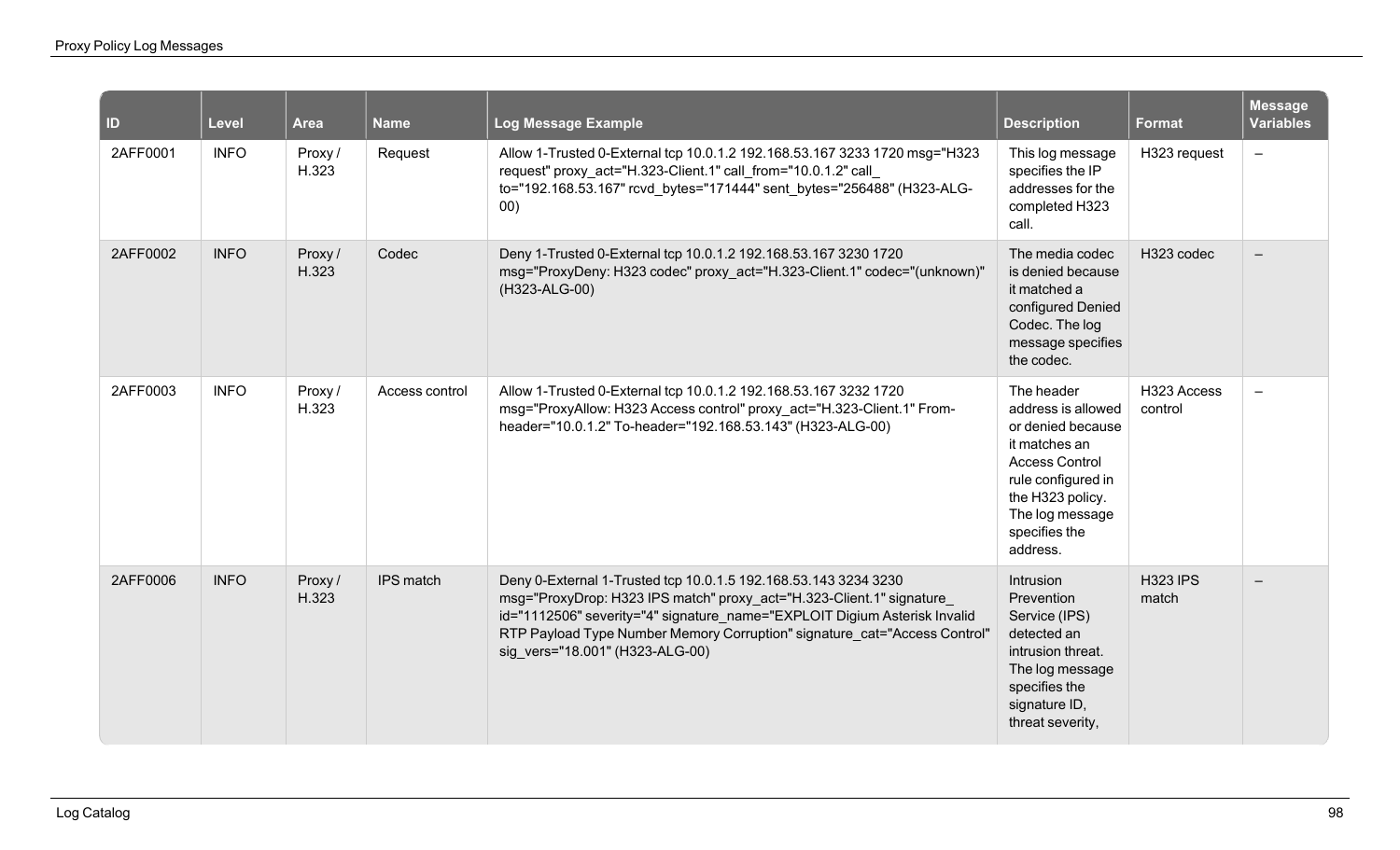| $\vert$ ID | Level       | <b>Area</b>             | <b>Name</b>          | Log Message Example                                                                                                                                                                                                                                                                                                                                                  | <b>Description</b>                                                                                                                                                                                                                                                    | <b>Format</b>           | <b>Message</b><br><b>Variables</b> |
|------------|-------------|-------------------------|----------------------|----------------------------------------------------------------------------------------------------------------------------------------------------------------------------------------------------------------------------------------------------------------------------------------------------------------------------------------------------------------------|-----------------------------------------------------------------------------------------------------------------------------------------------------------------------------------------------------------------------------------------------------------------------|-------------------------|------------------------------------|
|            |             |                         |                      |                                                                                                                                                                                                                                                                                                                                                                      | signature name,<br>signature<br>category,<br>destination host<br>name, and URI<br>path.                                                                                                                                                                               |                         |                                    |
| 2AFF0007   | <b>INFO</b> | Proxy /<br>H.323        | Application<br>match | Deny 1-Trusted 0-External tcp 10.0.1.6 192.168.53.167 3234 3230<br>msg="ProxyDrop: H323 App match" proxy_act="H.323-Client.1" app_cat_<br>name="Voice over IP" app_cat_id="6" app_name="H.323" app_id="2" app_beh_<br>name="access" app_beh_id="6" sig_vers="18.001" (H323-ALG-00)                                                                                   | Application<br>Control detected<br>an application<br>type from the<br>transaction. The<br>log message<br>specifies the<br>action taken, the<br>application name<br>and ID, application<br>category name<br>and ID, and the<br>application<br>behavior name<br>and ID. | H323 App<br>match       | $\overline{\phantom{0}}$           |
| 2CFF0000   | <b>INFO</b> | Proxy /<br><b>HTTPS</b> | Request              | Allow 1-Trusted 0-External tcp 10.0.1.2 173.194.33.184 59277 443<br>msg="HTTPS Request" proxy act="HTTPS-Client.Standard.3"<br>sni="www.gstatic.com" cn="*.google.com" cert<br>issuer="CN=olympus.wgti.net,OU=QA,O=WGTI,L=Seattle,ST=WA,C=US" cert<br>subject="CN=*.google.com,O=Google Inc,L=Mountain<br>View, ST=California, C=US" action="allow" (HTTPS-proxy-00) | <b>HTTPS</b><br>transaction log<br>includes server<br>name, certificate<br>details and action<br>taken.                                                                                                                                                               | <b>HTTPS</b><br>Request |                                    |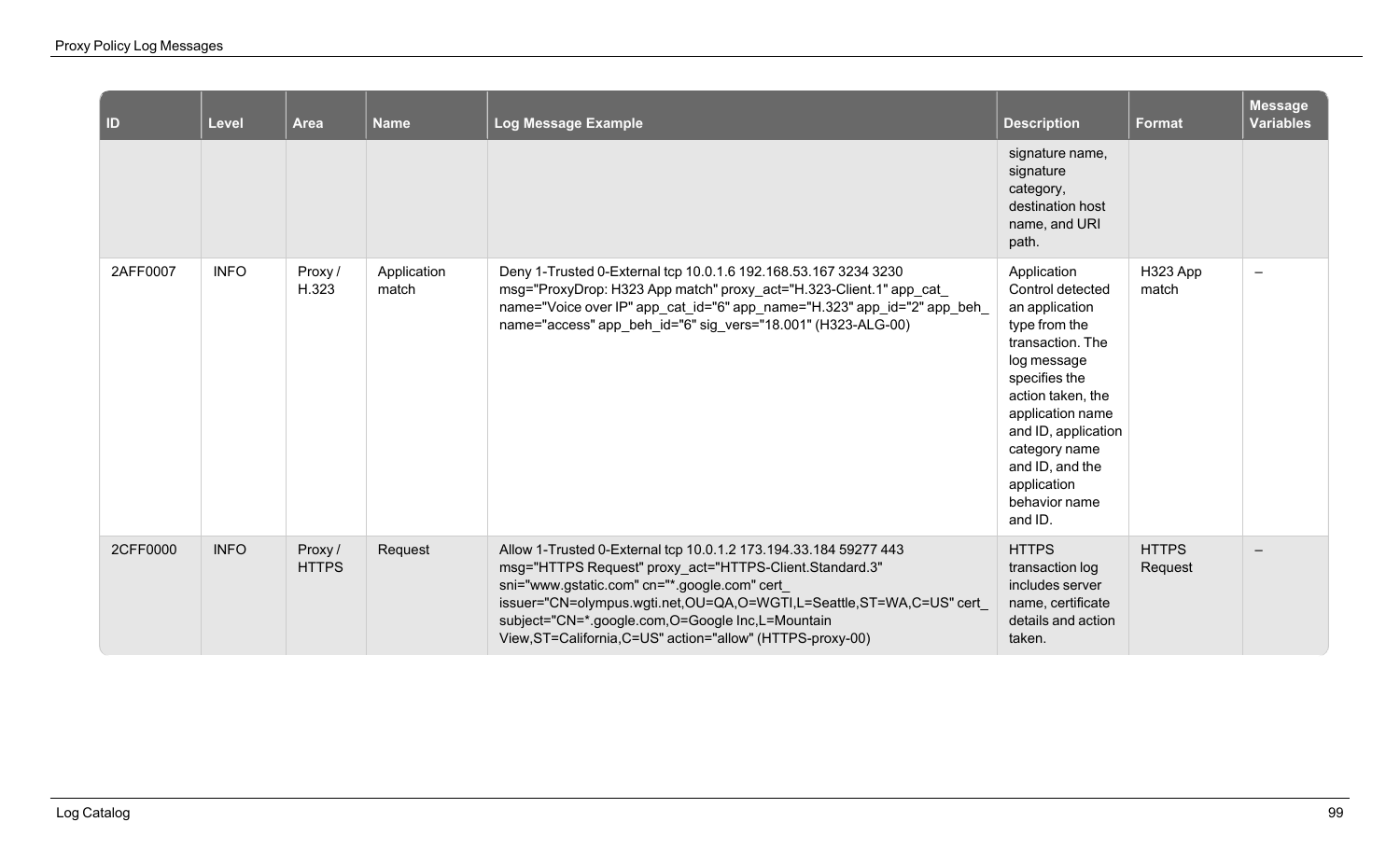| ID       | Level       | Area                    | <b>Name</b>                          | Log Message Example                                                                                                                                                                                                                                                                                        | <b>Description</b>                                                                                                                                                                                 | Format                                | Message<br><b>Variables</b> |
|----------|-------------|-------------------------|--------------------------------------|------------------------------------------------------------------------------------------------------------------------------------------------------------------------------------------------------------------------------------------------------------------------------------------------------------|----------------------------------------------------------------------------------------------------------------------------------------------------------------------------------------------------|---------------------------------------|-----------------------------|
| 2CFF0001 | <b>INFO</b> | Proxy/<br><b>HTTPS</b>  | WebBlocker<br>Request<br>categories  | Allow 1-Trusted 0-External tcp 10.0.1.2 74.125.25.104 44773 443<br>msg="ProxyAllow: HTTPS Request categories" proxy_act="HTTPS-Client.1"<br>service="Def" cats="Search Engines and Portals" dstname="www.google.com"<br>(HTTPS-proxy-00)                                                                   | WebBlocker<br>identified the<br>category for a web<br>request. The log<br>message specifies<br>the category and<br>host name.                                                                      | <b>HTTPS</b><br>Request<br>categories | $\qquad \qquad -$           |
| 2CFF0002 | <b>INFO</b> | Proxy /<br><b>HTTPS</b> | WebBlocker<br>service<br>unavailable | Allow 1-Trusted 0-External tcp 10.0.1.2 74.125.25.147 51566 443<br>msg="ProxyAllow: HTTPS service unavailable" proxy_act="HTTPS-Client.1"<br>error="Webblocker server is not available" service="Def" cats=""<br>dstname="www.google.com" (HTTPS-proxy-00)                                                 | WebBlocker failed<br>because a<br>WebBlocker<br>Server was not<br>available.                                                                                                                       | <b>HTTPS</b> service<br>unavailable   |                             |
| 2CFF0003 | <b>INFO</b> | Proxy /<br><b>HTTPS</b> | Domain name<br>match                 | Allow 1-Trusted 0-External tcp 10.0.1.2 173.194.33.176 59545 443<br>msg="ProxyAllow: HTTPS domain name match" proxy act="HTTPS-<br>Client.Standard.3" rule_name="*.google.com" sni="www.google.com" cn=""<br>ipaddress="173.194.33.176" (HTTPS-proxy-00)                                                   | This rule log<br>includes the<br>matched rule<br>name or default<br>rule of no match<br>and the patterns<br>its been matched<br>against.                                                           | <b>HTTPS</b> domain<br>name match     | $\overline{\phantom{a}}$    |
| 2CFF0005 | <b>INFO</b> | Proxy /<br><b>HTTPS</b> | <b>IPS Match</b>                     | Deny 1-Trusted 0-External tcp 10.0.1.2 173.194.33.176 59545 443<br>msg="ProxyDrop: HTTPS IPS Match" proxy_act="HTTPS-Client.Standard.3"<br>"signature id="1110070" severity="4" signature name="DOS Apache mod ssl<br>HTTPS Request DOS -1" signature_cat="Dos/DDoS" sig_vers="18.001"<br>(HTTPS-proxy-00) | Intrusion<br>Prevention<br>Service (IPS)<br>detected an<br>intrusion threat in<br>TCP-UDP proxy<br>traffic. The log<br>message specifies<br>the action taken,<br>signature ID,<br>threat severity, | <b>HTTPS IPS</b><br>Match             |                             |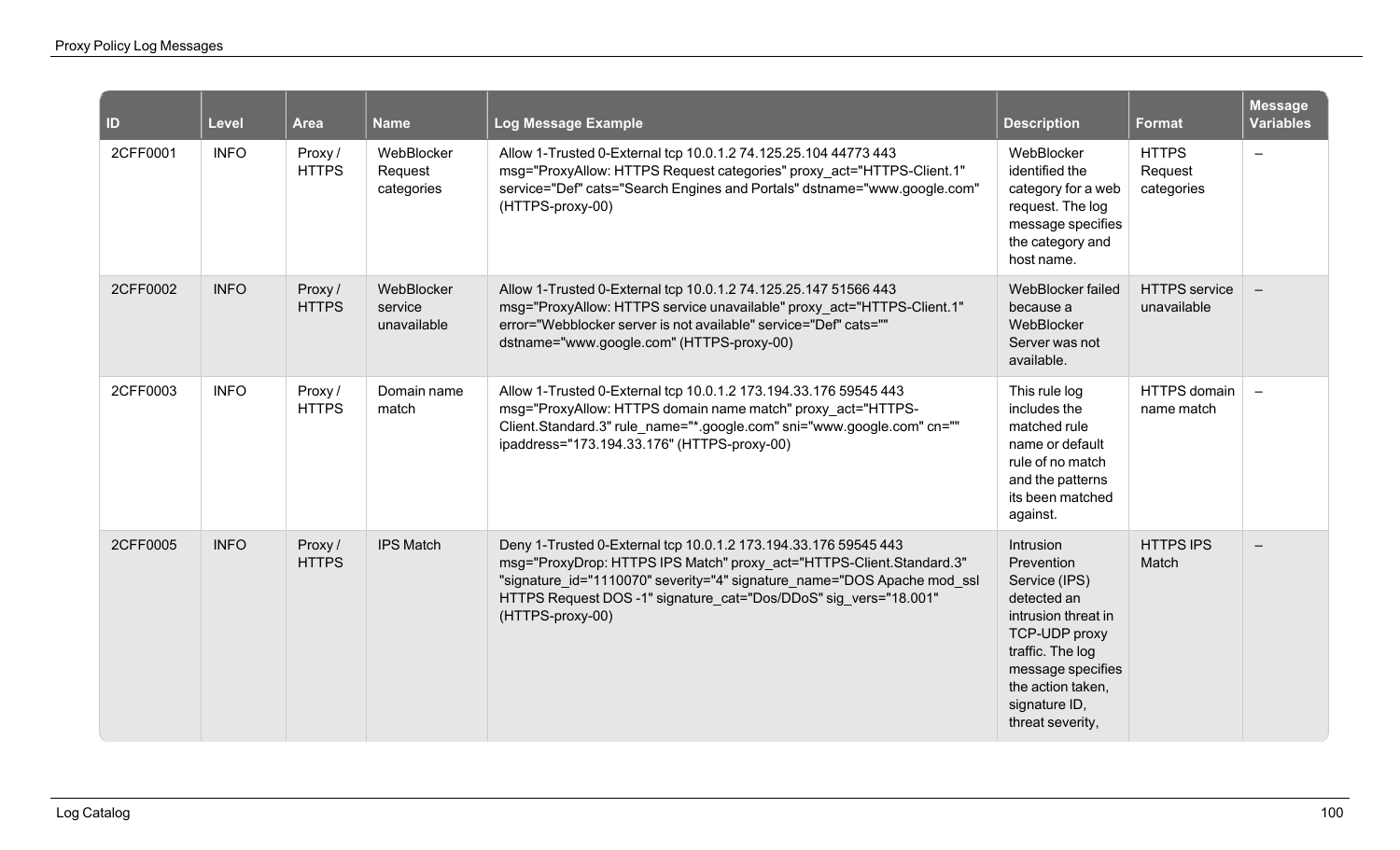| ID       | <b>Level</b> | <b>Area</b>             | <b>Name</b>               | Log Message Example                                                                                                                                                                                                                                                                                                                 | <b>Description</b>                                                                                                                                                                                                                                                                     | <b>Format</b>                    | <b>Message</b><br><b>Variables</b> |
|----------|--------------|-------------------------|---------------------------|-------------------------------------------------------------------------------------------------------------------------------------------------------------------------------------------------------------------------------------------------------------------------------------------------------------------------------------|----------------------------------------------------------------------------------------------------------------------------------------------------------------------------------------------------------------------------------------------------------------------------------------|----------------------------------|------------------------------------|
|          |              |                         |                           |                                                                                                                                                                                                                                                                                                                                     | signature name,<br>and signature<br>category.                                                                                                                                                                                                                                          |                                  |                                    |
| 2CFF0006 | <b>INFO</b>  | Proxy /<br><b>HTTPS</b> | <b>HTTPS App</b><br>Match | Deny 1-Trusted 0ssh - External tcp 10.0.1.2 173.194.33.176 59545 443<br>msg="ProxyDrop: HTTPS App Match" proxy_act="HTTPS-Client.Standard.3"<br>app_cat_name="Network Protocols(3)" app_cat_id="19" app_name="HTTP<br>Protocol over TLS SSL" app_id="94" app_beh_name="access" app_beh_id="6"<br>sig vers="18.001" (HTTPS-proxy-00) | Application<br>Control identified<br>the application<br>type from the<br><b>HTTPS</b> proxy<br>traffic. The log<br>message specifies<br>the action taken,<br>the application<br>name and ID, the<br>application<br>category name<br>and ID, and the<br>application<br>behavior and ID. | <b>HTTPS APP</b><br>Match        | $\qquad \qquad \longleftarrow$     |
| 2CFF0007 | <b>INFO</b>  | Proxy/<br><b>HTTPS</b>  | Protocol invalid          | Deny 1-Trusted 0-External tcp 10.0.1.2 192.168.53.143 41551 443<br>msg="ProxyDrop: HTTPS invalid protocol" proxy_act="HTTPS-Client.1"<br>version="0x9999" length="123" data="\x16\x03\x01\x00{\x01\x00\x00w\x99\x99'<br>(HTTPS-proxy-00)                                                                                            | The HTTPS proxy<br>detected an<br>invalid SSL<br>version.                                                                                                                                                                                                                              | <b>HTTPS</b> invalid<br>protocol |                                    |
| 2CFF0008 | <b>INFO</b>  | Proxy /<br><b>HTTPS</b> | Timeout                   | Deny 1-Trusted 0-External tcp 10.0.1.5 192.168.53.143 54707 443<br>msg="ProxyDrop: HTTPS timeout" (HTTPS-proxy-00)                                                                                                                                                                                                                  | The HTTPS<br>connection was<br>idle longer than<br>the timeout value<br>configured in the<br>HTTPS policy.<br>The default is 180<br>seconds.                                                                                                                                           | <b>HTTPS</b> timeout             | $\overline{\phantom{a}}$           |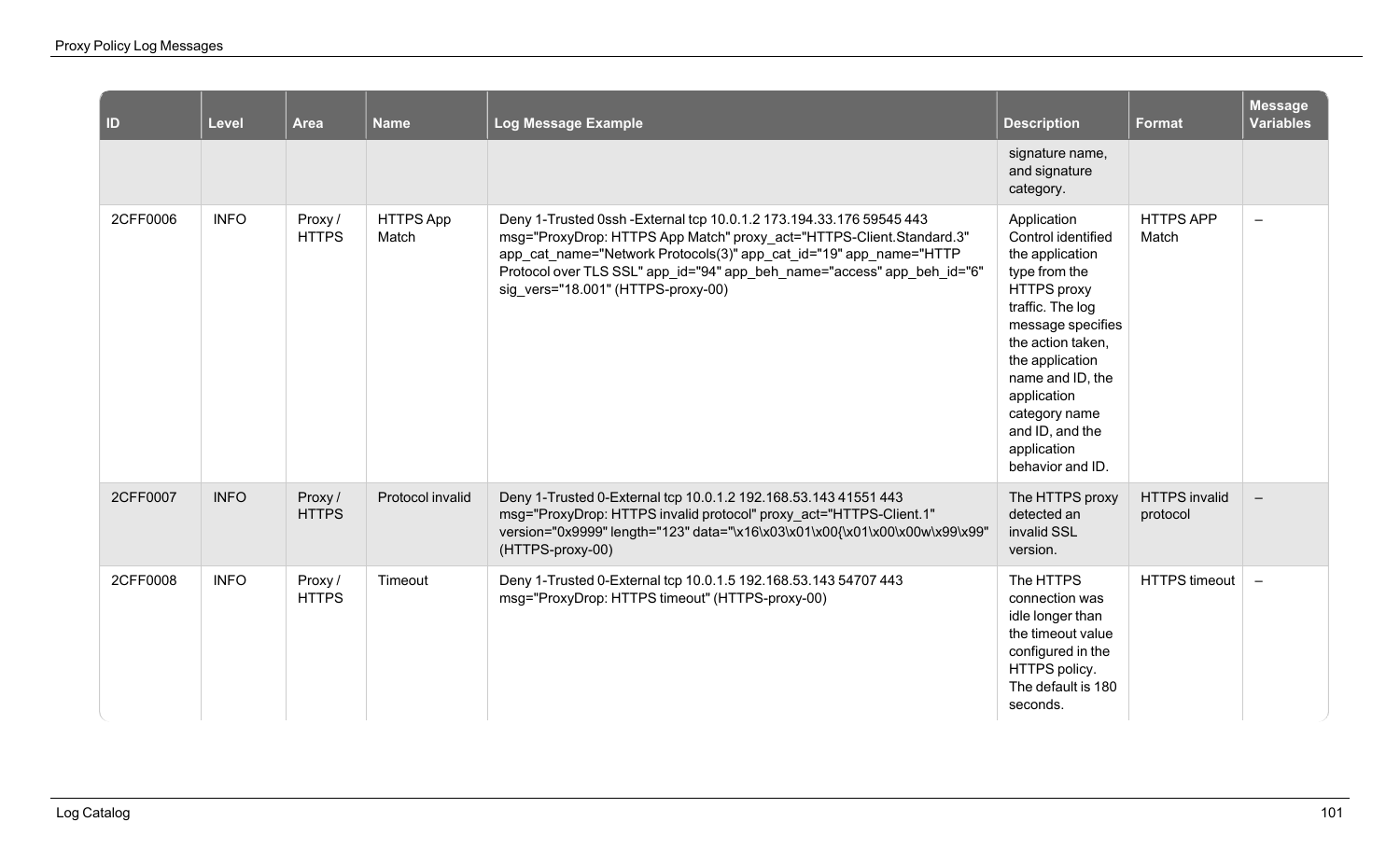| ID       | <b>Level</b> | <b>Area</b>              | <b>Name</b>                                                    | Log Message Example                                                                                                                                                                                                                                                                                  | <b>Description</b>                                                                                                                                                                                                                                                                                            | <b>Format</b>                           | <b>Message</b><br><b>Variables</b> |
|----------|--------------|--------------------------|----------------------------------------------------------------|------------------------------------------------------------------------------------------------------------------------------------------------------------------------------------------------------------------------------------------------------------------------------------------------------|---------------------------------------------------------------------------------------------------------------------------------------------------------------------------------------------------------------------------------------------------------------------------------------------------------------|-----------------------------------------|------------------------------------|
| 2CFF0009 | <b>INFO</b>  | Proxy/<br><b>HTTPS</b>   | Content<br>inspection                                          | Allow 1-Trusted 0-External tcp 10.0.1.2 173.194.33.180 59276 443<br>msg="Proxylnspect: HTTPS content inspection" proxy_act="HTTPS-<br>Client.Standard.3" inspect action="HTTP-Client.Standard" server<br>ssl="ECDHE-RSA-AES256-SHA384" client ssl="ECDHE-RSA-AES256-GCM-<br>SHA384" (HTTPS-proxy-00) | The HTTPS traffic<br>was directed to a<br>different proxy<br>action because of<br>the Content<br>Inspection<br>settings in the<br>HTTPS proxy. The<br>log message<br>specifies the new<br>proxy action used<br>for content<br>inspection, as well<br>as the TLS ciphers<br>used for the server<br>and client. | <b>HTTPS</b> content<br>inspection      | $\overline{\phantom{a}}$           |
| 2CFF000A | <b>INFO</b>  | Proxy /<br><b>HTTPS</b>  | <b>HTTPS</b> content<br>inspection<br>exceptuion rule<br>match | Allow 1-Trusted 0-External tcp 10.0.1.2 173.194.33.180 59276 443<br>msg="ProxyAllow: content inspection exception list match" proxy_act="HTTPS-<br>Client.Standard.3" sni="www.gstatic.com" cn="*.google.com" exception<br>rule="allow google" action="allow" (HTTPS-proxy-00)                       | The HTTPS<br>connection<br>matches the<br>content inspection<br>exception rule and<br>the defined action<br>is taken.                                                                                                                                                                                         | <b>HTTPS</b><br>exception rule<br>match | $\qquad \qquad$                    |
| 2DFF0000 | <b>INFO</b>  | Proxy/<br><b>TCP-UDP</b> | Request                                                        | Allow ppp0 0-External tcp 10.0.1.46 206.191.171.104 49391 80 msg="IP<br>Request" proxy_act="TCP-UDP-Proxy.Standard.1" sent_bytes="72271" rcvd_<br>bytes="72271" src user="testuser@Firebox-DB" (TCP-UDP-proxy-00)                                                                                    | TCP-UDP<br>transaction log for<br>the traffic that is<br>configured to<br>allow or deny.                                                                                                                                                                                                                      | <b>IP Request</b>                       | $\qquad \qquad -$                  |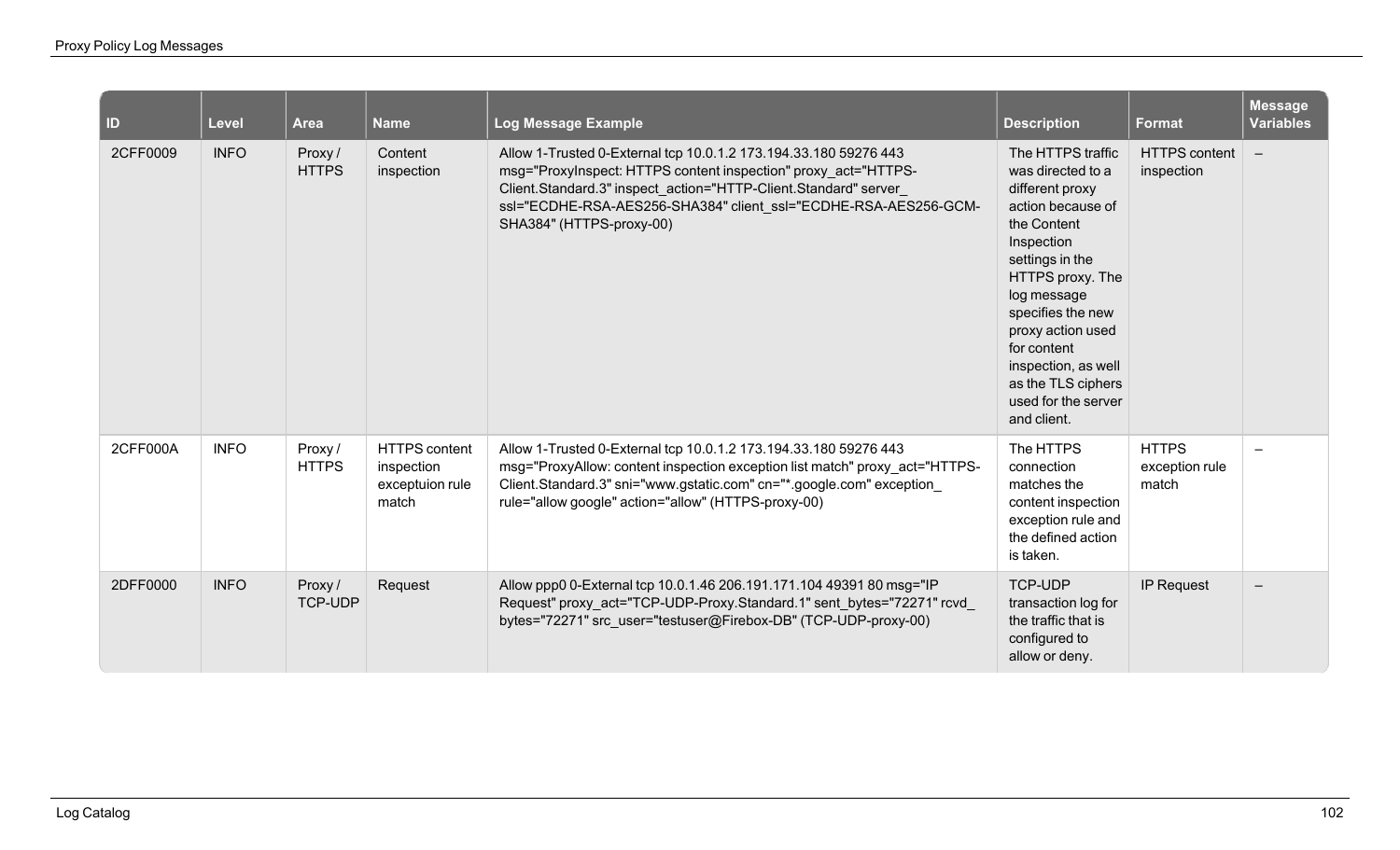| ID       | <b>Level</b> | <b>Area</b>        | <b>Name</b> | Log Message Example                                                                                                                                                                                                                                                                                  | <b>Description</b>                                                                                                                                                                                                                                  | <b>Format</b> | <b>Message</b><br><b>Variables</b> |
|----------|--------------|--------------------|-------------|------------------------------------------------------------------------------------------------------------------------------------------------------------------------------------------------------------------------------------------------------------------------------------------------------|-----------------------------------------------------------------------------------------------------------------------------------------------------------------------------------------------------------------------------------------------------|---------------|------------------------------------|
| 2DFF0001 | <b>INFO</b>  | Proxy /<br>TCP-UDP | IPS match   | Deny 0-External 1-Trusted udp 10.0.1.5 192.168.53.143 1025 80<br>msg="ProxyDrop: TCP-UDP IPS match" proxy_act="TCP-UDP-Proxy.1"<br>signature_id="1110070" severity="4" signature_name="DOS Apache mod_ssl<br>HTTPS Request DOS -1" signature_cat="Dos/DDoS" sig_vers="18.001" (TCP-<br>UDP-proxy-00) | Intrusion<br>Prevention<br>Service (IPS)<br>detected an<br>intrusion threat in<br>TCP-UDP proxy<br>traffic. The log<br>message specifies<br>the action taken,<br>signature ID,<br>threat severity,<br>signature name,<br>and signature<br>category. | IP IPS match  | $\qquad \qquad -$                  |
| 2DFF0004 | <b>INFO</b>  | Proxy /<br>TCP-UDP | Protocol    | Allow 1-Trusted 0-External tcp 10.0.1.2 91.189.95.36 53246 80<br>msg="ProxyReplace: IP protocol" proxy_act="TCP-UDP-Proxy.1" rule<br>name="HTTP-Client.1" new_action="HTTP-Client.1" (TCP-UDP-proxy-00)                                                                                              | The TCP-UDP<br>proxy recognized<br>the protocol. The<br>log message<br>specifies the<br>action taken, and<br>the rule name.                                                                                                                         | IP protocol   | $\overline{\phantom{m}}$           |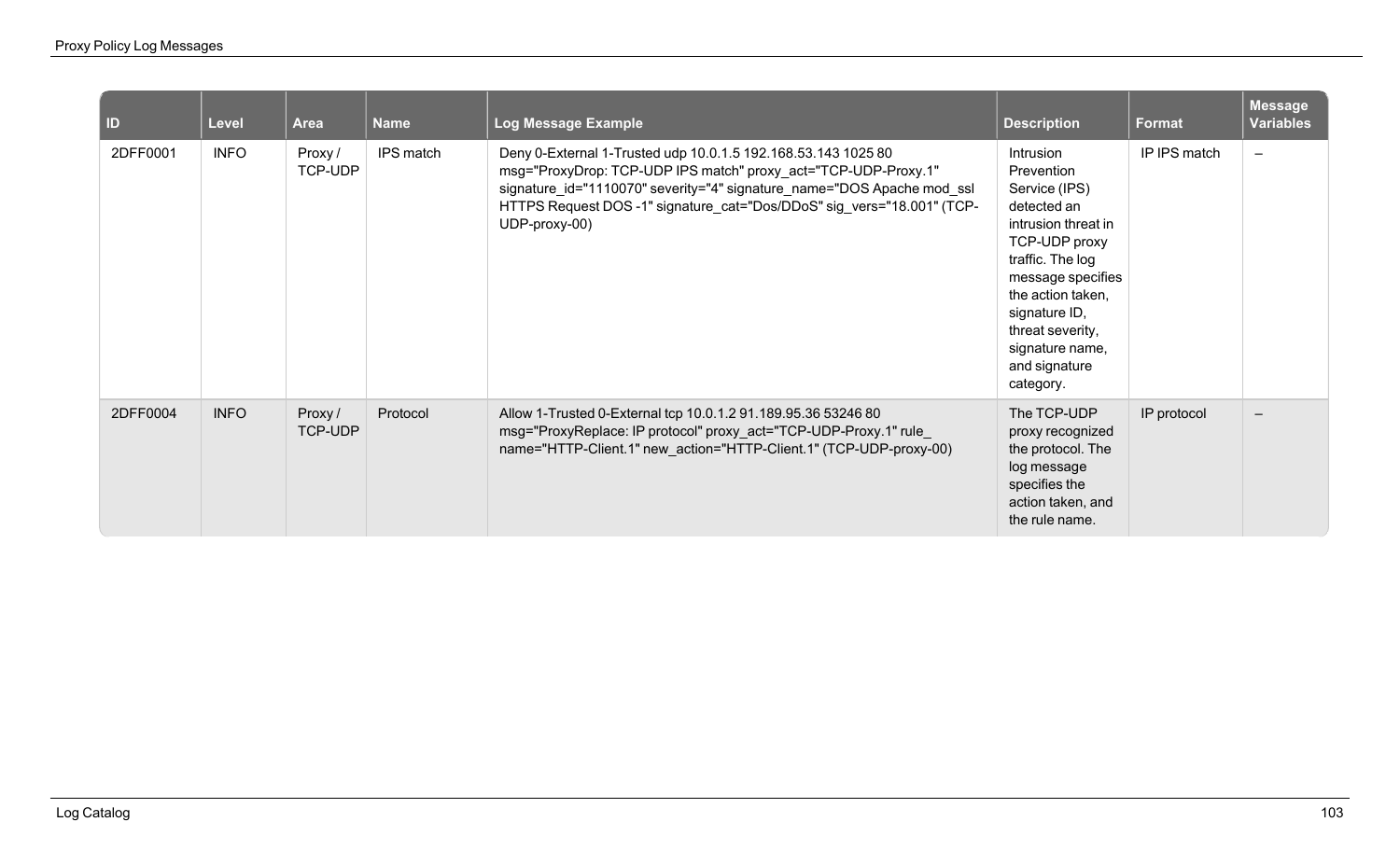| $\vert$ ID | Level       | Area                     | <b>Name</b>                                   | Log Message Example                                                                                                                                                                                                                                                                 | <b>Description</b>                                                                                                                                                                                                                                                                | Format                              | <b>Message</b><br><b>Variables</b> |
|------------|-------------|--------------------------|-----------------------------------------------|-------------------------------------------------------------------------------------------------------------------------------------------------------------------------------------------------------------------------------------------------------------------------------------|-----------------------------------------------------------------------------------------------------------------------------------------------------------------------------------------------------------------------------------------------------------------------------------|-------------------------------------|------------------------------------|
| 2DFF0005   | <b>INFO</b> | Proxy /<br>TCP-UDP       | Application<br>match                          | Allow 1-Trusted 0-External udp 10.0.1.3 4.2.2.1 63690 53 msg="ProxyAllow: IP<br>App match" proxy_act="TCP-UDP-Proxy.1" app_cat_name="Network<br>Management" app_cat_id="9" app_name="DNS" app_id="61" app_beh_<br>name="access" app_beh_id="6" sig_vers="18.001" (TCP-UDP-proxy-00) | Application<br>Control identified<br>the application<br>type from the<br>TCP-UDP proxy<br>traffic. The log<br>message specifies<br>the action taken,<br>the application<br>name and ID, the<br>application<br>category name<br>and ID, and the<br>application<br>behavior and ID. | IP App match                        | $\overline{\phantom{m}}$           |
| 2DFF0006   | <b>INFO</b> | Proxy/<br><b>TCP-UDP</b> | <b>DNSWatch</b><br>content filtered<br>domain | Allow 1-Trusted 0-External tcp 10.0.1.2 54.173.101.99 60180 23<br>msg="ProxyAllow: IP DNSWatch blackholed domain" proxy_act="TCP-UDP-<br>Proxy.Standard.1" Protocol="telnet" geo dst="USA" (TCP-UDP-proxy-00)                                                                       | <b>DNSWatch DNS</b><br>server returned<br>the blackhole<br>server IP address<br>for the name<br>resolution for<br>requested<br>domain. TCPUDP<br>proxy<br>acknowledge the<br>blackhole server<br>IP address and<br>generates the log<br>for the client<br>request                 | IP DNSWatch<br>blackholed<br>domain |                                    |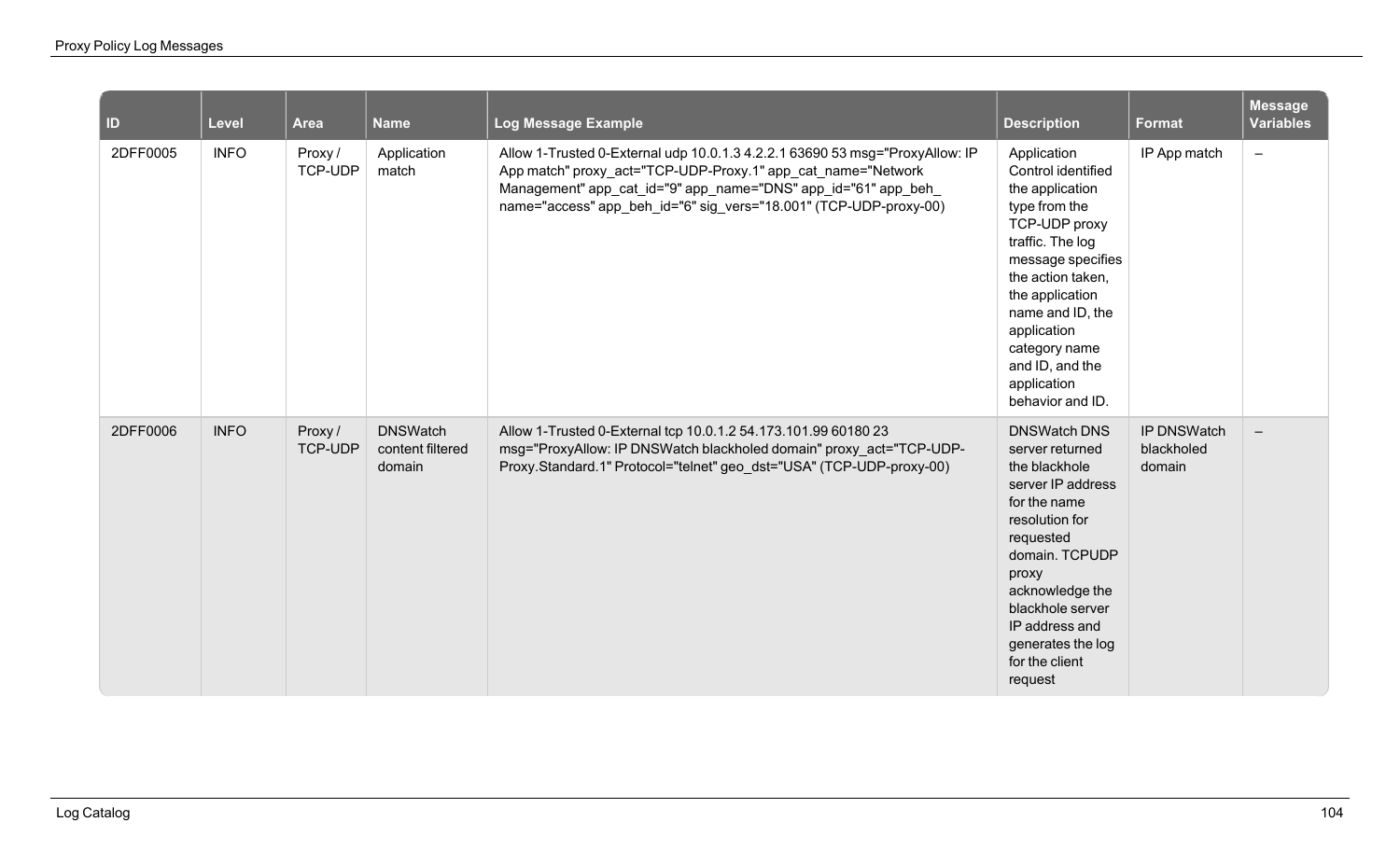| ID       | <b>Level</b> | Area               | <b>Name</b>                                   | Log Message Example                                                                                                                                                                                                | <b>Description</b>                                                                                                                                                                                                                                                                                                              | <b>Format</b>                             | <b>Message</b><br><b>Variables</b> |
|----------|--------------|--------------------|-----------------------------------------------|--------------------------------------------------------------------------------------------------------------------------------------------------------------------------------------------------------------------|---------------------------------------------------------------------------------------------------------------------------------------------------------------------------------------------------------------------------------------------------------------------------------------------------------------------------------|-------------------------------------------|------------------------------------|
| 2DFF0007 | <b>INFO</b>  | Proxy /<br>TCP-UDP | <b>DNSWatch</b><br>content filtered<br>domain | Deny 1-Trusted 0-External tcp 10.0.1.2 54.173.101.99 60180 23<br>msg="ProxyAllow: IP DNSWatch content filtered domain" proxy_act="TCP-UDP-<br>Proxy.Standard.1" Protocol="telnet" geo_dst="USA" (TCP-UDP-proxy-00) | <b>DNSWatch DNS</b><br>server returned<br>the filterhole<br>server IP address<br>for the name<br>resolution for<br>requested domain<br>from the content<br>filtered domain<br>configuration.<br><b>TCPUDP</b> proxy<br>acknowledge the<br>filterhole server IP<br>address and<br>generates the log<br>for the client<br>request | IP DNSWatch<br>content filtered<br>domain | $\overline{\phantom{0}}$           |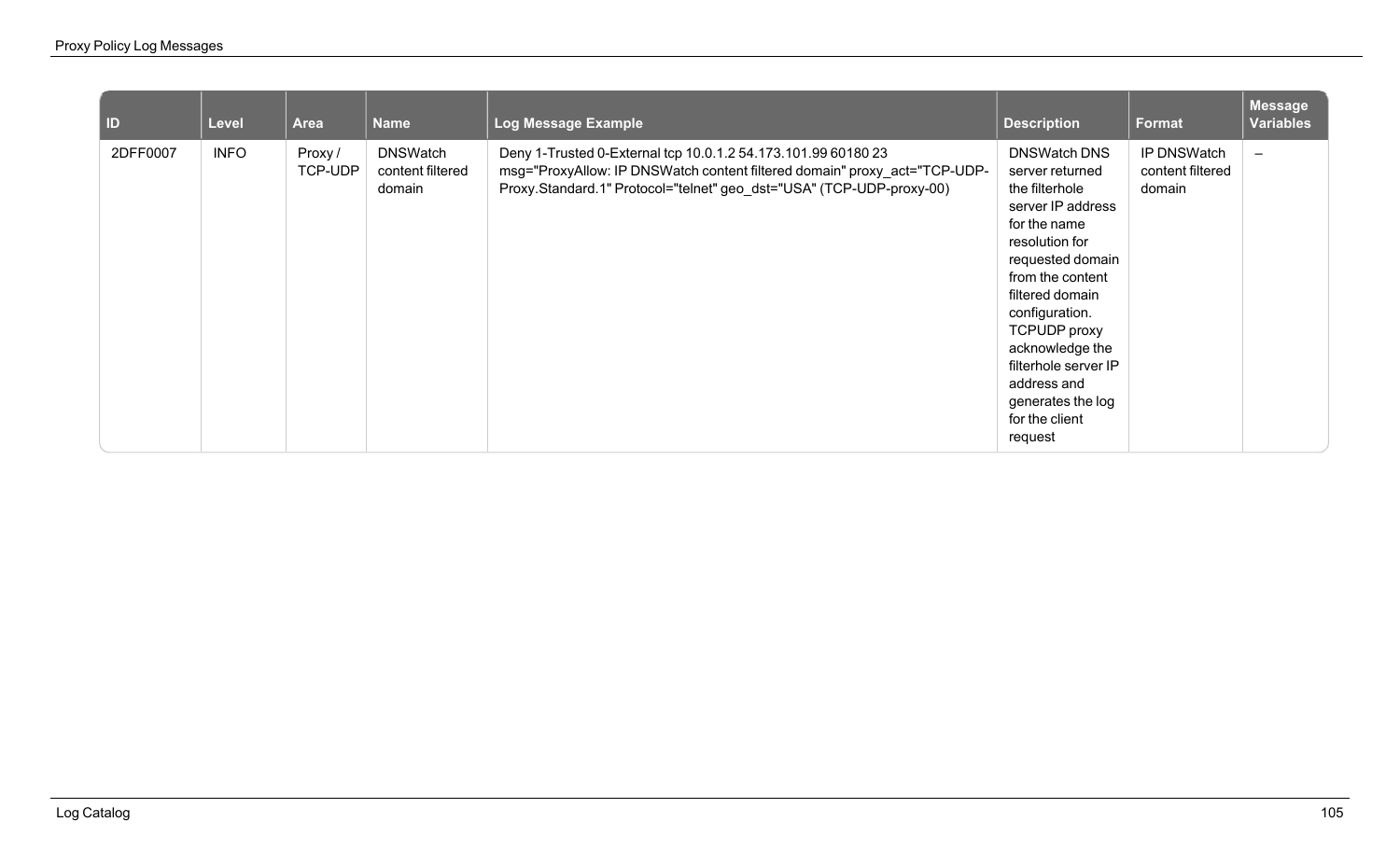## **Management Log Messages**

Management log messages are generated for activity on your Firebox. This includes when changes are made to the device configuration and Device Management user accounts, for user authentication to the Firebox, and actions related to LiveSecurity and system settings.

## **Diagnostic**

Management log messages of the *Debug (Diagnostic)* log type.

| <b>Type</b> | ID       | <b>Level</b> | <b>Area</b>            | <b>Name</b>                                         | Log Message Example                                                              | <b>Description</b>                                                                                                        | <b>Format</b>                                          | <b>Message Variables</b>                                                                       |
|-------------|----------|--------------|------------------------|-----------------------------------------------------|----------------------------------------------------------------------------------|---------------------------------------------------------------------------------------------------------------------------|--------------------------------------------------------|------------------------------------------------------------------------------------------------|
| <b>DIAG</b> | 5501000C | <b>INFO</b>  | Management /<br>System | Device restore<br>failed                            | Device auto restore from<br>USB drive image failed due to<br>USB drive not found | Device auto restore<br>from a specific<br>image in a USB<br>drive disc or normal<br>restore from a<br>normal image failed | Device %s restore from %s image<br>failed due to %s    | Device \${restore_<br>type} restore from<br>\${image_source}<br>image failed for<br>\${reason} |
| <b>DIAG</b> | 5501000D | <b>INFO</b>  | Management /<br>System | <b>Creating USB</b><br>auto restore<br>image failed | Creation of USB auto restore<br>image failed due to no USB<br>drive              | $-$                                                                                                                       | Creation of USB auto restore image<br>failed due to %s | Creation of USB<br>auto restore image<br>failed: \${reason}                                    |
| <b>DIAG</b> | 55010010 | <b>INFO</b>  | Management /<br>System | USB drive<br>format                                 | USB drive format operation<br>was successful                                     |                                                                                                                           | USB drive format operation was %s                      | USB drive format<br>$\{result\}$                                                               |
| <b>DIAG</b> | 55010014 | <b>INFO</b>  | Management /<br>System | Generate<br>system<br>diagnostic file<br>failed     | Generate system diagnostic<br>file to USB drive failed                           | $\qquad \qquad -$                                                                                                         | Generate system diagnostic file to %s<br>failed        | Generate system<br>diagnostic file to<br>\${device} failed                                     |
| <b>DIAG</b> | 55010015 | <b>INFO</b>  | Management /<br>System | Periodic<br>support<br>snapshot is<br>enabled       | System periodic support<br>snapshot is enabled                                   | $\equiv$                                                                                                                  | System periodic support snapshot is<br>enabled         | $\equiv$                                                                                       |
| <b>DIAG</b> | 55010017 | <b>INFO</b>  | Management /<br>System | Generate<br>system                                  | Exported system diagnostic<br>file to server successfully                        | $\overline{\phantom{m}}$                                                                                                  | Exported system diagnostic file to %s<br>successfully  | Generate system<br>diagnostic file to                                                          |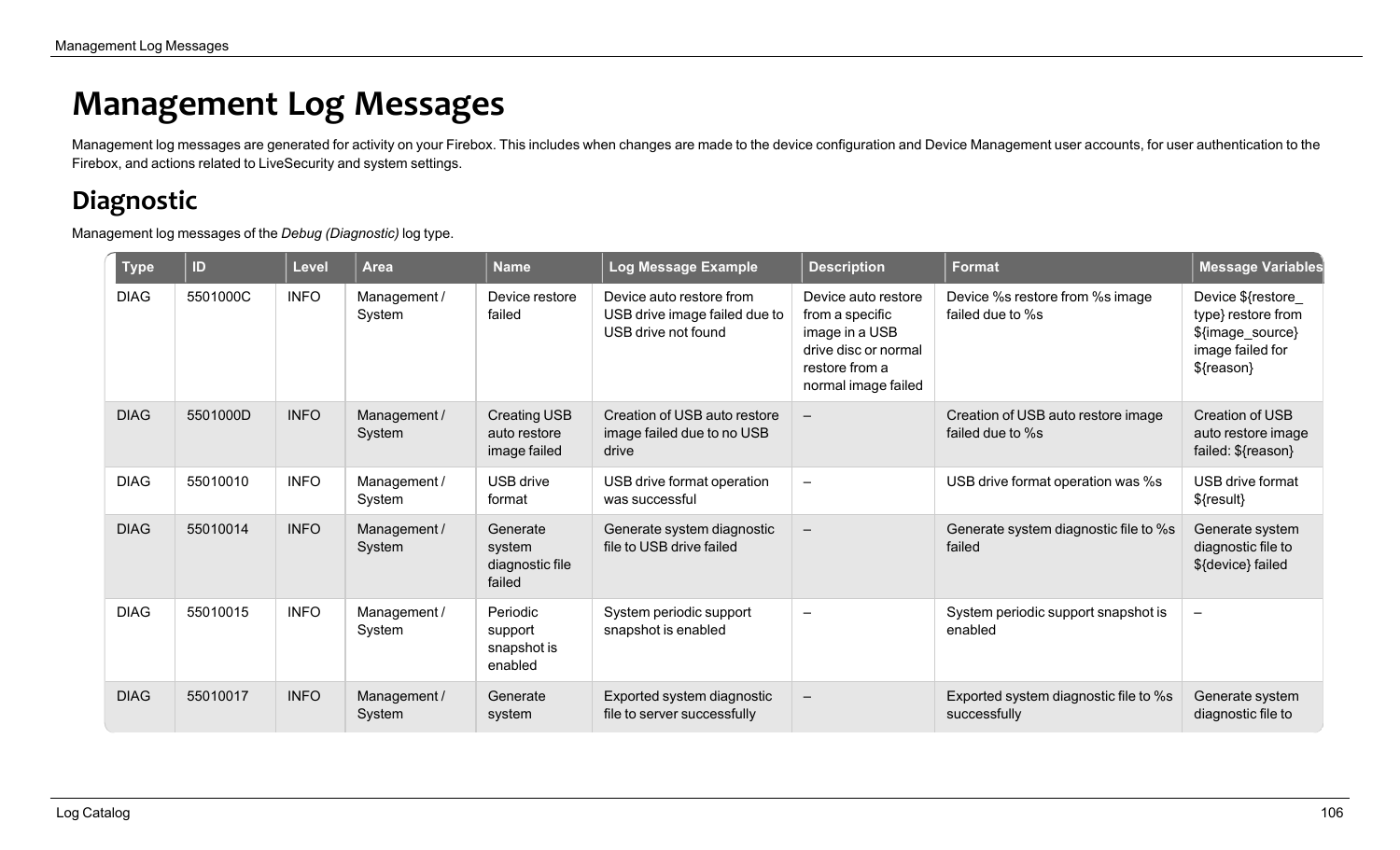| │ Type      | ID       | <b>Level</b> | Area                   | <b>Name</b>                                        | Log Message Example                                                           | <b>Description</b>                                                                     | Format                                                                     | <b>Message Variables</b>                               |
|-------------|----------|--------------|------------------------|----------------------------------------------------|-------------------------------------------------------------------------------|----------------------------------------------------------------------------------------|----------------------------------------------------------------------------|--------------------------------------------------------|
|             |          |              |                        | diagnostic<br>successfully                         |                                                                               |                                                                                        |                                                                            | \${device}<br>successfully                             |
| <b>DIAG</b> | 55010018 | <b>INFO</b>  | Management /<br>System | Reset to the<br>default<br>configuration<br>failed | Reset to the default<br>configuration failed when the<br>device was rebooted. | The default<br>configuration<br>settings were not<br>restored after a<br>system reset. | Reset to the default configuration<br>failed when the device was rebooted. | $\overline{\phantom{0}}$                               |
| <b>DIAG</b> | 5501001B | <b>INFO</b>  | Management /<br>System | System backup<br>failed                            | System backup to USB drive<br>failed due to write file to USB<br>drive error  | $-$                                                                                    | System backup %s failed due to %s.                                         | System backup<br>\${dest device}<br>failed: \${reason} |
| <b>DIAG</b> | 5501001C | <b>INFO</b>  | Management /<br>System | USB auto<br>restore failed<br>reason               | USB auto restore failed due<br>to not detect the USB drive                    | $\overline{\phantom{0}}$                                                               | USB auto restore failed due to %s                                          | USB auto restore<br>failed for \${reason}              |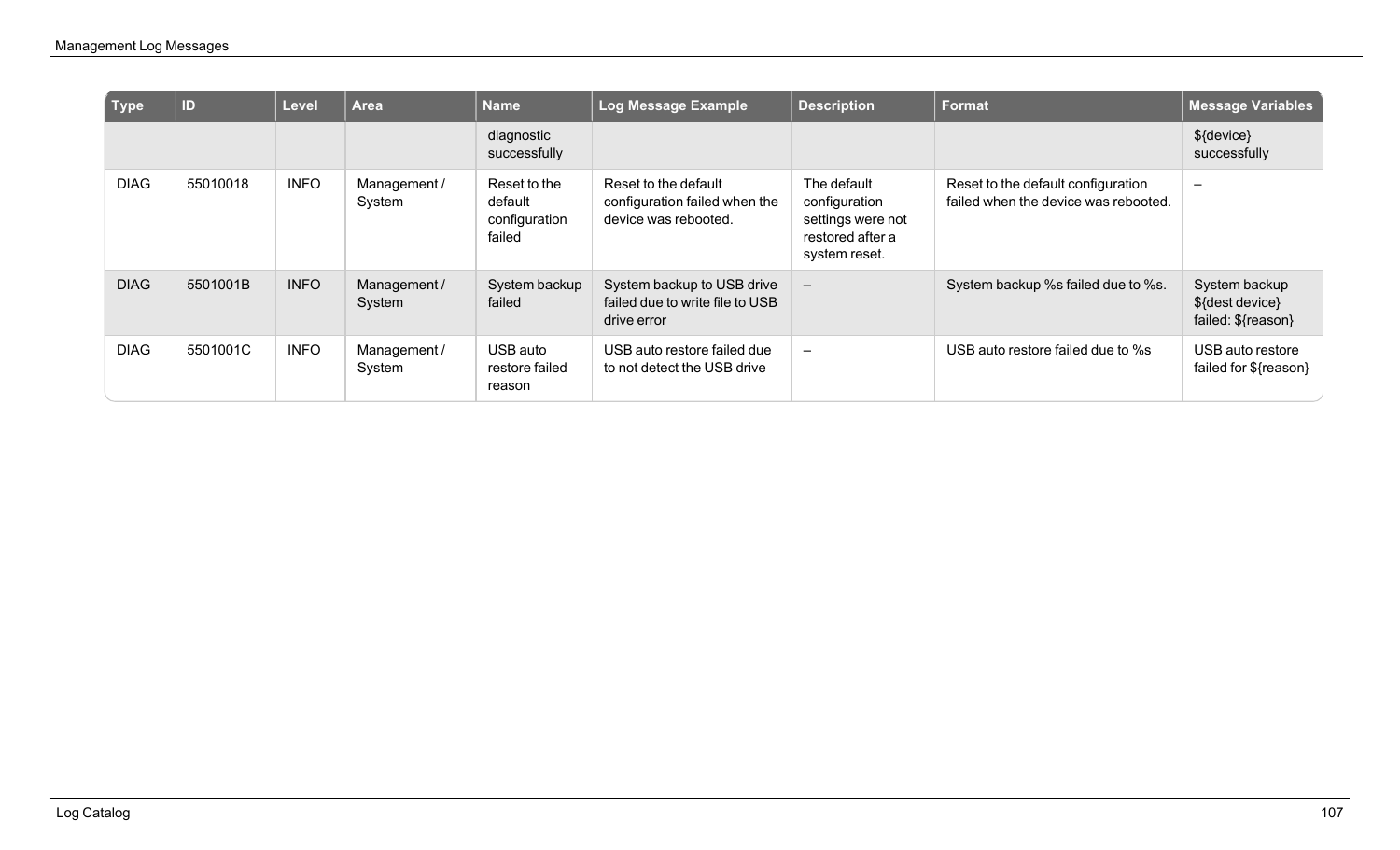#### **Event**

Management log messages of the *Event* log type.

| <b>Type</b>  | ID       | <b>Level</b> | <b>Area</b>                   | <b>Name</b>                                    | Log Message Example                                                                                                          | <b>Description</b>                                                                                                                                                                                        | <b>Format</b>                                                    | <b>Message Variables</b>                                                                               |
|--------------|----------|--------------|-------------------------------|------------------------------------------------|------------------------------------------------------------------------------------------------------------------------------|-----------------------------------------------------------------------------------------------------------------------------------------------------------------------------------------------------------|------------------------------------------------------------------|--------------------------------------------------------------------------------------------------------|
| <b>EVENT</b> | 01010001 | <b>INFO</b>  | Management /<br>Configuration | Device configuration<br>change                 | Management user<br>admin@Firebox-DB from<br>10.139.36.22 {modified  <br>added   deleted } Blocked<br><b>Sites Exceptions</b> | The device<br>configuration has<br>been changed.                                                                                                                                                          | Management user<br>%s@%s from %s %s %s<br>%s                     | Management user<br>\${user}@\${domain}<br>from \${ipaddr}<br>\${operation}<br>\${subsystem} \${object} |
| <b>EVENT</b> | 01010002 | <b>INFO</b>  | Management /<br>Configuration | Administrative<br>accounts reset to<br>default | Administrative accounts<br>were reset to the default<br>settings                                                             | The administrative<br>accounts were<br>returned to the<br>default settings.<br>This could be<br>because the<br>system is in safe<br>mode, or because<br>of a corrupted<br>administrative<br>account file. | Administrative accounts<br>were reset to the default<br>settings | $\overline{\phantom{m}}$                                                                               |
| <b>EVENT</b> | 01020001 | <b>INFO</b>  | Management /<br>Configuration | Feature key added                              | admin added feature key<br>'883B25CCF32949EE'                                                                                | An administrator<br>added a feature<br>key. The log<br>message specifies<br>the feature key ID.                                                                                                           | %s added feature key<br>'%s'                                     | $\overline{\phantom{m}}$                                                                               |
| <b>EVENT</b> | 01020002 | <b>INFO</b>  | Management /<br>Configuration | Feature key removed                            | admin removed feature key<br>'883B25CCF32949EE'                                                                              | An administrator<br>has removed a<br>feature key. The<br>log message<br>specifies the<br>feature key ID.                                                                                                  | %s removed feature key<br>'%s'                                   | $\overline{\phantom{m}}$                                                                               |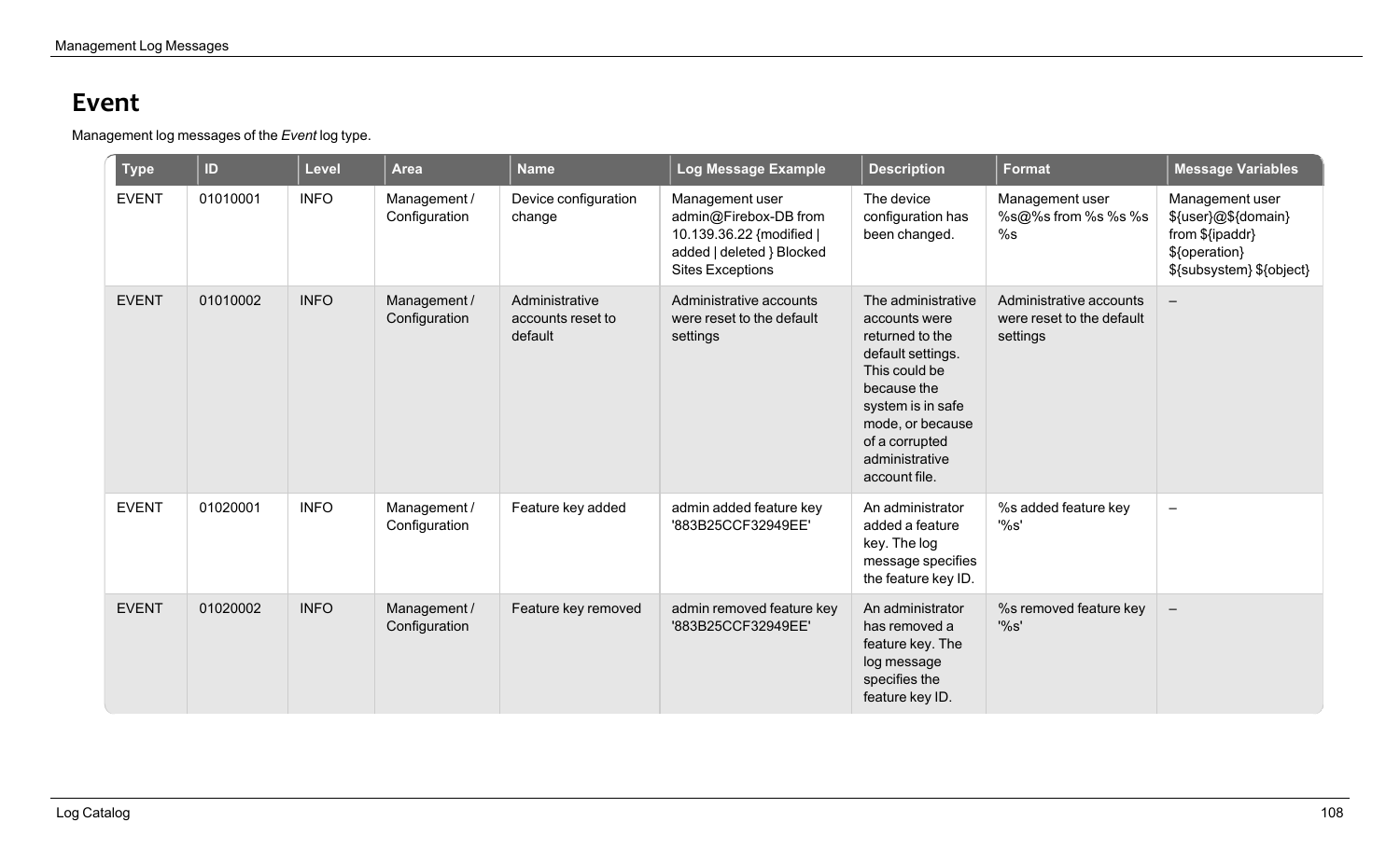| <b>Type</b>  | ID       | Level       | <b>Area</b>                    | <b>Name</b>                                     | Log Message Example                                                                        | <b>Description</b>                                                                                                        | <b>Format</b>                                                              | <b>Message Variables</b>                                                                                             |
|--------------|----------|-------------|--------------------------------|-------------------------------------------------|--------------------------------------------------------------------------------------------|---------------------------------------------------------------------------------------------------------------------------|----------------------------------------------------------------------------|----------------------------------------------------------------------------------------------------------------------|
| <b>EVENT</b> | 01020003 | <b>WARN</b> | Management /<br>Configuration  | Feature expired                                 | 'LIVESECURITY' feature<br>expired. Contact<br>WatchGuard to renew your<br>subscription.    | $\qquad \qquad \blacksquare$                                                                                              | '%s' feature expired.<br>Contact WatchGuard to<br>renew your subscription. | $\overline{\phantom{0}}$                                                                                             |
| <b>EVENT</b> | 01020005 | <b>INFO</b> | Management /<br>Configuration  | Feature expiration<br>reminder                  | 'LIVESECURITY' feature<br>will expire in 90 days.                                          | A feature will soon<br>expire. The log<br>message specifies<br>the feature and the<br>number of days<br>until it expires. | '%s' feature will expire in<br>%d days.                                    | $\equiv$                                                                                                             |
| <b>EVENT</b> | 01040001 | <b>INFO</b> | Management /<br>Configuration  | Default device settings<br>in use for safe mode | Device default configuration<br>was loaded in safe mode                                    | The device<br>configuration was<br>reset to the default<br>settings because<br>the device is in<br>safe mode.             | Device default<br>configuration was loaded<br>in safe mode                 | $\qquad \qquad -$                                                                                                    |
| <b>EVENT</b> | 01050001 | <b>INFO</b> | Management /<br>Configuration  | Moved the policy to<br>new position             | Moved Ping policy from<br>position 2 to 6                                                  | When change the<br>policy order, there<br>will be move<br>operation to move<br>the policies.                              | Moved %s policy from<br>position %d to %d                                  | Moved \${policy name}<br>from \${old position} to<br>\${new position}                                                |
| <b>EVENT</b> | 11000003 | <b>INFO</b> | Management /<br>Authentication | Authentication server<br>unavailable            | Authentication server<br>192.168.1.1:389 is not<br>responding                              | The external<br>authentication<br>server is not<br>available.                                                             | Authentication server<br>%s:%d is not responding                           | $\qquad \qquad -$                                                                                                    |
| <b>EVENT</b> | 11000004 | <b>INFO</b> | Management /<br>Authentication | User authentication<br>succeeded                | Authentication of firewall<br>user [user1@Firebox-DB]<br>from 198.51.100.2 was<br>accepted | The user<br>successfully<br>authenticated. The<br>log message<br>specifies whether                                        | Authentication of %s<br>user [%s@%s] from %s<br>was accepted               | Authentication of<br>\${user_type} user<br>$[$$ {user_<br>name}@\${auth_server}]<br>from \${ipaddr} was<br>accepted. |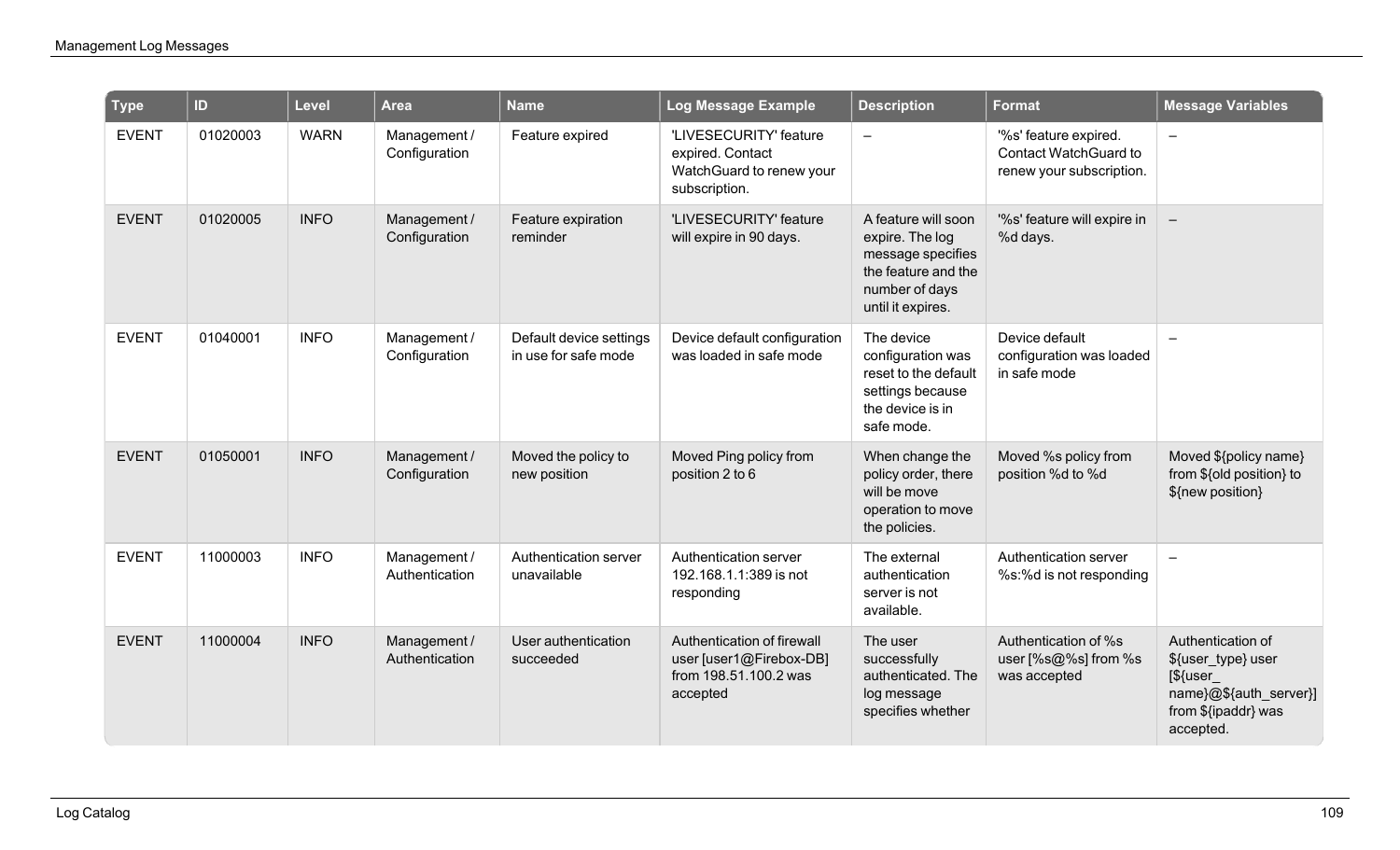| <b>Type</b>  | ID       | Level       | <b>Area</b>                    | <b>Name</b>                                      | Log Message Example                                                                                                                                | <b>Description</b>                                                                               | Format                                                                    | <b>Message Variables</b>                                                                                                          |
|--------------|----------|-------------|--------------------------------|--------------------------------------------------|----------------------------------------------------------------------------------------------------------------------------------------------------|--------------------------------------------------------------------------------------------------|---------------------------------------------------------------------------|-----------------------------------------------------------------------------------------------------------------------------------|
|              |          |             |                                |                                                  |                                                                                                                                                    | this is an<br>administrative<br>user, a firewall<br>user, or another<br>type of user.            |                                                                           |                                                                                                                                   |
| <b>EVENT</b> | 11000005 | <b>WARN</b> | Management /<br>Authentication | User authentication<br>failed                    | Authentication of Firewall<br>user [test@RADIUS] from<br>10.0.1.2 was rejected,<br>received an Access-Reject<br>response from the RADIUS<br>server | <b>User</b><br>authentication<br>failed. The log<br>message specifies<br>the reason.             | Authentication of %s<br>user [%s@%s] from %s<br>was rejected, %s          | Authentication of<br>\${user_type} user<br>$[$ \${user_<br>name}@\${auth_server}]<br>from \${ip_addr} was<br>rejected, \${reason} |
| <b>EVENT</b> | 11000006 | <b>INFO</b> | Management /<br>Authentication | User unlock                                      | User test is unlocked<br>automatically                                                                                                             | It indicates a user<br>unlock and how<br>he/she is unlocked                                      | User %s is unlocked %s                                                    | User \${name} is<br>unlocked \${how}                                                                                              |
| <b>EVENT</b> | 11000007 | <b>WARN</b> | Management /<br>Authentication | user lock                                        | User test is locked out<br>briefly after 3 login failures                                                                                          | It indicates a user<br>lockout and how<br>and why he/she is<br>locked out                        | User %s is locked out %s<br>after %d login failures                       | User \${name} is locked<br>out \${lockout_type}<br>after \${failure count}<br>login failures                                      |
| <b>EVENT</b> | 11000008 | <b>WARN</b> | Management /<br>Authentication | <b>BOVPN TLS client</b><br>authentication failed | Authentication of BOVPN<br>TLS client [EasternOffice]<br>from 198.51.100.2 was<br>rejected, pre-shared key is<br>incorrect                         | <b>BOVPN TLS client</b><br>authentication<br>failed. The log<br>message specifies<br>the reason. | Authentication of<br>BOVPN TLS client [%s]<br>from %s was rejected,<br>%s | Authentication of<br><b>BOVPN TLS client</b><br>[\${client name}] from<br>\${ip_addr} was rejected,<br>\${reason}                 |
| <b>EVENT</b> | 1100000C | <b>WARN</b> | Management /<br>Authentication | Authentication error                             | Authentication error.<br>Domain not found for user1.                                                                                               | Authentication<br>failed. The log<br>message specifies<br>the reason.                            | Authentication error, %s<br>for %s.                                       | Authentication error.<br>\${error} for \${user<br>name}.                                                                          |
| <b>EVENT</b> | 1100000D | <b>WARN</b> | Management /<br>Authentication | Authentication server<br>unavailable             | Authentication of user<br>[user1@example.com]<br>failed. Both primary and                                                                          | Authentication<br>failed because<br>both the primary                                             | Authentication of user<br>[%s@%s] failed. Both<br>primary and secondary   | $\qquad \qquad -$                                                                                                                 |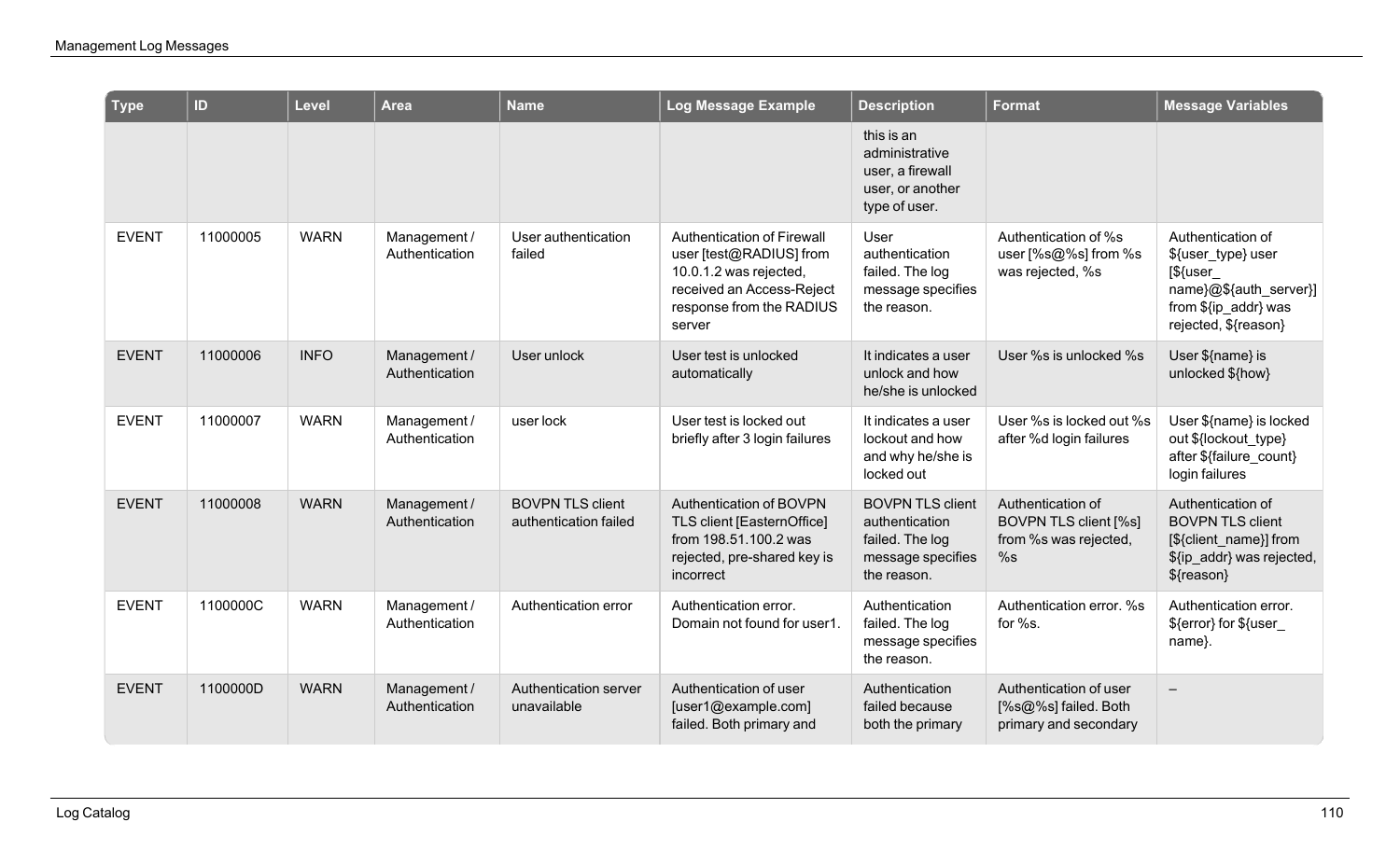| $\mid$ Type  | ID       | <b>Level</b> | <b>Area</b>                    | <b>Name</b>                                      | Log Message Example                                                                                                            | <b>Description</b>                                                                       | <b>Format</b>                                                                                           | <b>Message Variables</b> |
|--------------|----------|--------------|--------------------------------|--------------------------------------------------|--------------------------------------------------------------------------------------------------------------------------------|------------------------------------------------------------------------------------------|---------------------------------------------------------------------------------------------------------|--------------------------|
|              |          |              |                                |                                                  | secondary servers are<br>unavailable.                                                                                          | and secondary<br>authentication<br>servers are<br>unavailable.                           | servers are unavailable.                                                                                |                          |
| <b>EVENT</b> | 1100000E | <b>WARN</b>  | Management /<br>Authentication | <b>Unsupported RADIUS</b><br>method              | Authentication of firewall<br>user [user1@RADIUS]<br>failed, RADIUS<br>authentication method<br>MSCHAP_V1 is not<br>supported. | Authentication<br>failed because the<br>specified RADIUS<br>method is not<br>supported.  | Authentication of %s<br>user [%s@%s] failed.<br>RADIUS authentication<br>method %s is not<br>supported. | $\equiv$                 |
| <b>EVENT</b> | 1100000F | <b>WARN</b>  | Management /<br>Authentication | Groups maximum<br>reached                        | The maximum number of<br>groups (31) has been<br>reached                                                                       | Authentication<br>failed because the<br>maximum number<br>of groups has<br>been reached. | The maximum number of<br>groups (%d) has been<br>reached                                                | $\overline{\phantom{m}}$ |
| <b>EVENT</b> | 11000010 | <b>INFO</b>  | Management /<br>Authentication | Firebox connected to<br>SSO agent                | Firebox connected to the<br>SSO agent at 10.0.1.25<br>successfully.                                                            | Firebox connected<br>to the SSO agent<br>successfully                                    | Firebox connected to the<br>SSO agent at %s<br>successfully.                                            | $\qquad \qquad -$        |
| <b>EVENT</b> | 11000011 | <b>INFO</b>  | Management /<br>Authentication | Firebox closed the<br>connection                 | Firebox closed the<br>connection to the SSO<br>agent at 10.0.1.25.                                                             | Firebox closed the<br>connection to the<br>SSO agent.                                    | Firebox closed the<br>connection to the SSO<br>agent at %s.                                             |                          |
| <b>EVENT</b> | 11000012 | <b>INFO</b>  | Management /<br>Authentication | Firebox failed to<br>connect to the SSO<br>agent | Firebox failed to connect to<br>the SSO agent at 10.0.1.25.<br>Reason: timeout.                                                | Firebox failed to<br>connect to the<br>SSO agent.                                        | Firebox failed to connect<br>to the SSO agent at %s.<br>Reason: %s.                                     | $\qquad \qquad -$        |
| <b>EVENT</b> | 11000013 | <b>INFO</b>  | Management /<br>Authentication | Successful SSO agent<br>failover                 | SSO Agent failover from<br>10.0.1.25 to 10.0.1.26 was<br>successful.                                                           | Successful SSO<br>agent failover.                                                        | SSO Agent failover from<br>%s to %s was<br>successful.                                                  | $\overline{\phantom{m}}$ |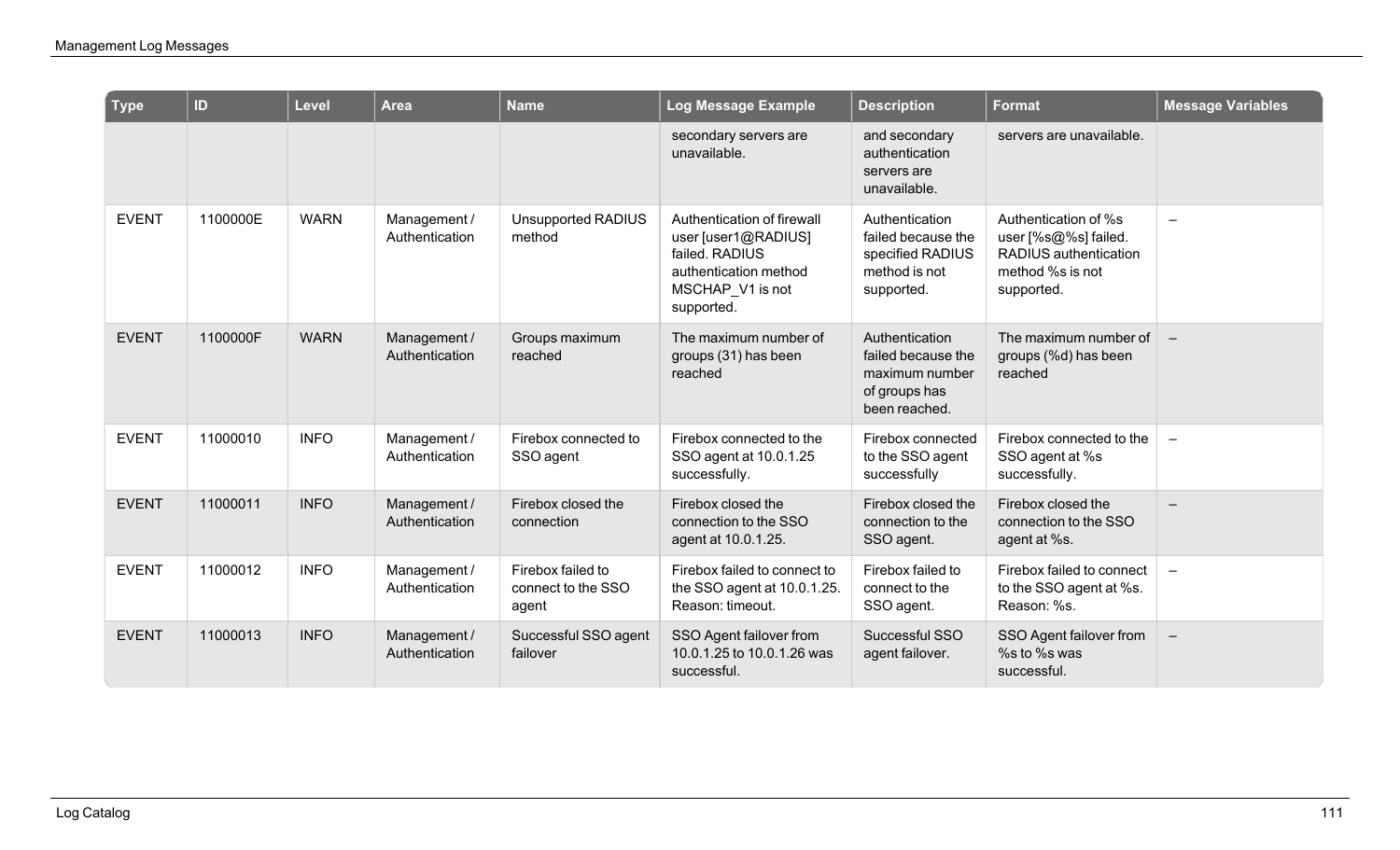| <b>Type</b>  | ID       | <b>Level</b> | <b>Area</b>                          | <b>Name</b>                                     | Log Message Example                                                                                                                                                                                                                          | <b>Description</b>                                                                                                                                                                                                                                                                                         | <b>Format</b>                                                                                                                                         | <b>Message Variables</b> |
|--------------|----------|--------------|--------------------------------------|-------------------------------------------------|----------------------------------------------------------------------------------------------------------------------------------------------------------------------------------------------------------------------------------------------|------------------------------------------------------------------------------------------------------------------------------------------------------------------------------------------------------------------------------------------------------------------------------------------------------------|-------------------------------------------------------------------------------------------------------------------------------------------------------|--------------------------|
| <b>EVENT</b> | 11000014 | <b>INFO</b>  | Management /<br>Authentication       | Unsuccessful SSO<br>failover                    | SSO agent failover from<br>10.0.1.25 to 10.0.1.26<br>failed. Reason: incompatible<br>SSO agent version.                                                                                                                                      | Unsuccessful SSO<br>failover.                                                                                                                                                                                                                                                                              | SSO agent failover from<br>%s to %s failed. Reason:<br>%s.                                                                                            | $\overline{\phantom{m}}$ |
| <b>EVENT</b> | 11000015 | <b>INFO</b>  | Management /<br>Authentication       | Logon Disclaimer<br>configuration change        | Logon Disclaimer was<br>enabled                                                                                                                                                                                                              | The configuration<br>of Logon<br>Disclaimer was<br>changed when<br>Firebox is on<br>CSFC mode.                                                                                                                                                                                                             | $%s$ %s                                                                                                                                               |                          |
| <b>EVENT</b> | 15000000 | <b>INFO</b>  | Management /<br>Management<br>Client | Device configuration<br>update with audit trail | The configuration file and<br>feature key for the device<br>were successfully updated<br>after a request from admin<br>from the Management<br>Server at 10.139.44.88.<br>Revision: dummy_config_<br>rev_id. Comments: update<br>tcp segment. | The updated<br>configuration file<br>was successfully<br>sent to the device<br>from the specified<br>Management<br>Server. The log<br>message indicates<br>if the feature key<br>was updated. The<br>log message might<br>also specify the<br>revision ID and<br>includes<br>comments about<br>the update. | The configuration file %s<br>for the device %s<br>successfully updated<br>after a request from %s<br>from the Management<br>Server at<br>%s.%s%s%s%s. | $\overline{\phantom{m}}$ |
| <b>EVENT</b> | 15000001 | <b>INFO</b>  | Management /<br>Management<br>Client | Device configuration<br>update                  | Device configuration file<br>was successfully updated.<br>Configuration file retrieved<br>from the Management<br>Server at 10.139.44.88.                                                                                                     | The device<br>retrieved an<br>updated<br>configuration file<br>from the specified<br>Management                                                                                                                                                                                                            | Device configuration file<br>%s successfully<br>updated. Configuration<br>file retrieved from the<br>Management Server at<br>%s.                      | $\overline{\phantom{m}}$ |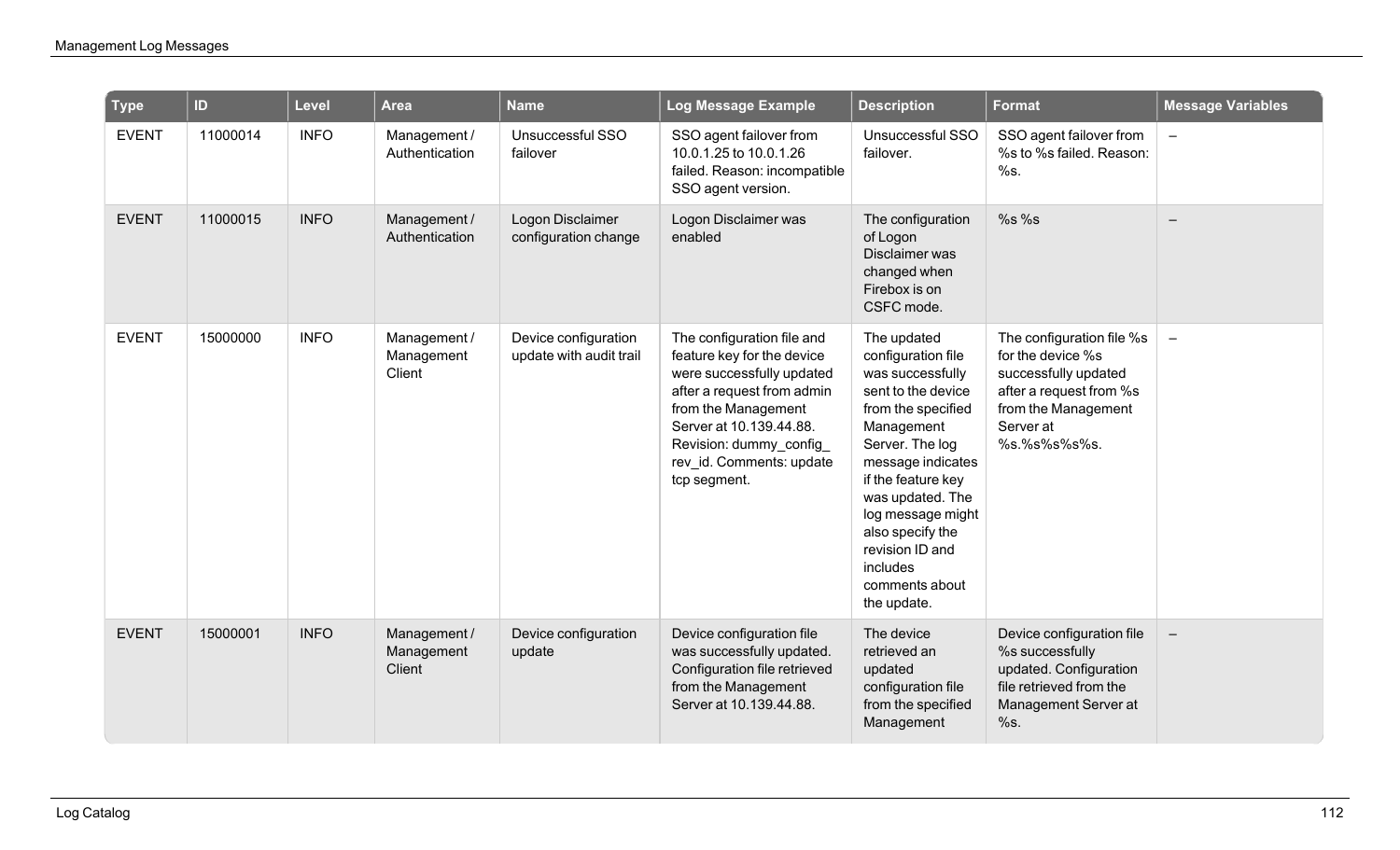| <b>Type</b>  | ID       | <b>Level</b> | <b>Area</b>                          | <b>Name</b>                                       | Log Message Example                                                                                                    | <b>Description</b>                                                                                                        | <b>Format</b>                                                                                                | <b>Message Variables</b> |
|--------------|----------|--------------|--------------------------------------|---------------------------------------------------|------------------------------------------------------------------------------------------------------------------------|---------------------------------------------------------------------------------------------------------------------------|--------------------------------------------------------------------------------------------------------------|--------------------------|
|              |          |              |                                      |                                                   |                                                                                                                        | Server. The log<br>message also<br>indicates if device<br>retrieved a feature<br>key.                                     |                                                                                                              |                          |
| <b>EVENT</b> | 15010000 | <b>INFO</b>  | Management /<br>Management<br>Client | IPSec certificate import                          | The IPSec certificate was<br>successfully imported from<br>the Management Server at<br>10.139.44.88.                   | The IPsec<br>certificate was<br>successfully<br>imported from the<br>specified<br>Management<br>Server.                   | The IPSec certificate<br>was successfully<br>imported from the<br>Management Server at<br>%s.                | $\overline{\phantom{0}}$ |
| <b>EVENT</b> | 15010001 | <b>INFO</b>  | Management /<br>Management<br>Client | <b>Management Server</b><br>CA certificate import | The Management Server<br>CA certificate was<br>successfully imported from<br>the Management Server at<br>10.139.44.88. | The Management<br>Server CA<br>certificate was<br>successfully<br>imported from the<br>specified<br>Management<br>Server. | The Management Server<br>CA certificate was<br>successfully imported<br>from the Management<br>Server at %s. | $\overline{\phantom{a}}$ |
| <b>EVENT</b> | 3D040001 | <b>INFO</b>  | Management /<br>Logging              | Primary Log Server<br>connected                   | Connected to the primary<br>Log Server at 198.51.100.0                                                                 | The device<br>successfully<br>connected to the<br>WatchGuard Log<br>Server designated<br>as the primary<br>server.        | Connected to the<br>primary Log Server at<br>%s                                                              |                          |
| <b>EVENT</b> | 3D040002 | <b>INFO</b>  | Management /<br>Logging              | Backup Log Server<br>connected                    | Connected to the backup<br>Log Server at 198.51.100.0                                                                  | The device<br>successfully<br>connected to the<br><b>WatchGuard Log</b>                                                   | Connected to the backup<br>Log Server at %s                                                                  | $\overline{\phantom{0}}$ |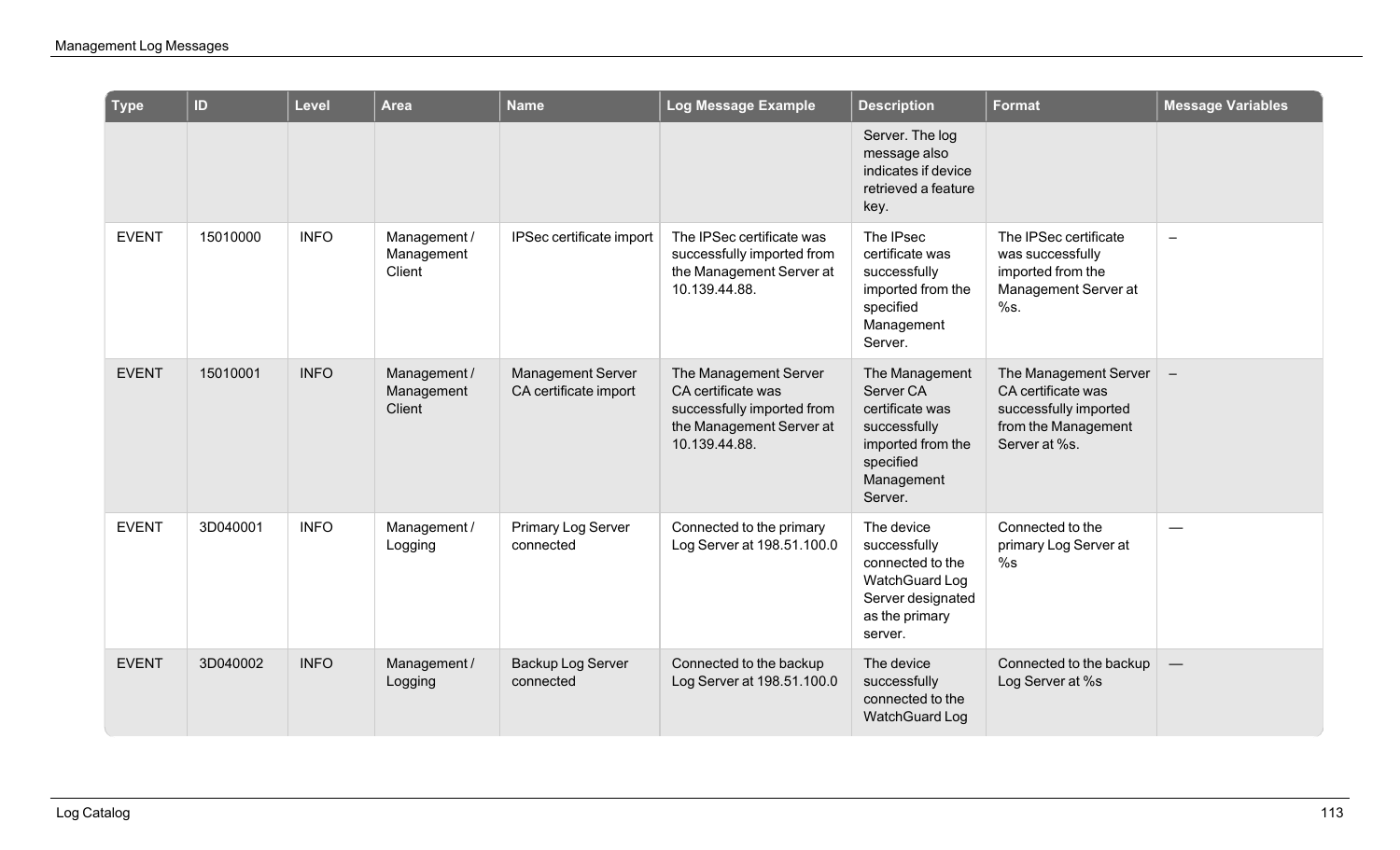| Type         | ID       | Level       | <b>Area</b>                | <b>Name</b>                 | <b>Log Message Example</b>                                             | <b>Description</b>                                                                                                                                       | Format                                                  | <b>Message Variables</b>                                                                             |
|--------------|----------|-------------|----------------------------|-----------------------------|------------------------------------------------------------------------|----------------------------------------------------------------------------------------------------------------------------------------------------------|---------------------------------------------------------|------------------------------------------------------------------------------------------------------|
|              |          |             |                            |                             |                                                                        | Server designated<br>as the backup<br>server.                                                                                                            |                                                         |                                                                                                      |
| <b>EVENT</b> | 3D040003 | <b>INFO</b> | Management /<br>Logging    | Add/Remove syslog<br>server | Deleted syslog server:<br>3.3.3.3                                      | Log the event<br>when add/remove<br>syslog server                                                                                                        | %s                                                      |                                                                                                      |
| <b>EVENT</b> | 3E000002 | <b>INFO</b> | Management /<br>Accounting | User login succeeded        | Management user admin<br>from 10.0.1.2 logged in                       | A user<br>successfully<br>logged in. The log<br>message specifies<br>the user type, user<br>name, and IP<br>address.                                     | %s%s%s from%s<br>logged in%s%s%s%s                      | \${user_type} \${user_<br>name}\${auth_server}<br>from {ipaddr} logged in<br>\${virtual_ip} \${msg}  |
| <b>EVENT</b> | 3E000003 | <b>WARN</b> | Management /<br>Accounting | User login failed           | Management user admin<br>from 10.0.1.2 log in attempt<br>was rejected. | A user log in<br>attempt failed. The<br>log message<br>specifies the user<br>type, user name,<br>IP address, and<br>the failure reason,<br>if available. | %s%s%s from%s<br>log in attempt was<br>rejected%s%s%s%s | \${user_type} \${user_<br>name}\${auth_server}<br>from {ipaddr} rejected<br>\${virtual_ip} \${msg}   |
| <b>EVENT</b> | 3E000004 | <b>INFO</b> | Management /<br>Accounting | User logout                 | Management user admin<br>from 10.0.1.2 logged out                      | A user<br>successfully<br>logged out. The<br>log message<br>specifies the user<br>type, user name,<br>and IP address.                                    | %s%s%s from%s<br>logged out%s%s%s%s                     | \${user_type} \${user_<br>name}\${auth_server}<br>from {ipaddr} logged out<br>\${virtual_ip} \${msg} |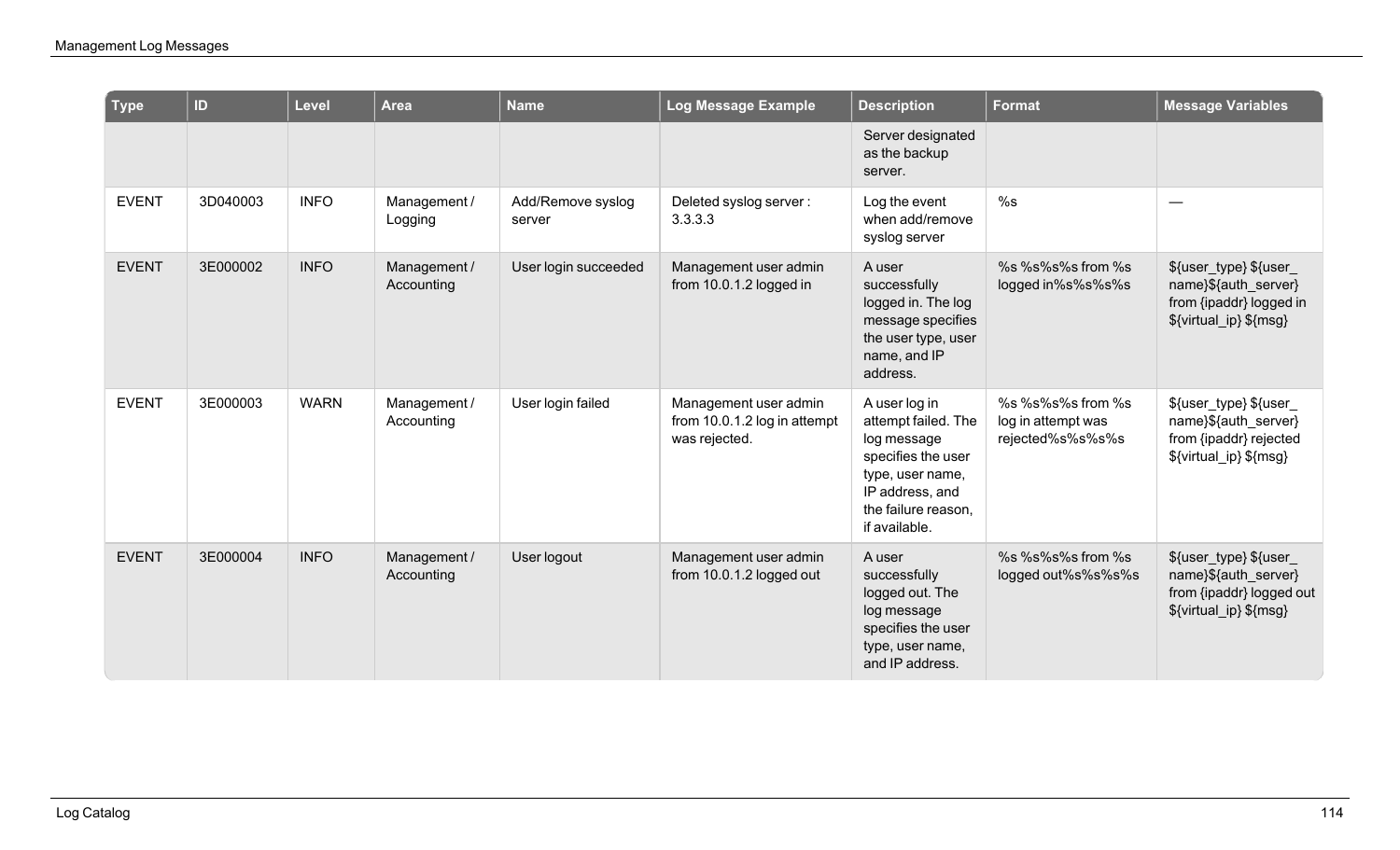| <b>Type</b>  | ID       | <b>Level</b> | <b>Area</b>                 | <b>Name</b>                            | Log Message Example                                                                                 | <b>Description</b>                                                                                     | <b>Format</b>                                                           | <b>Message Variables</b>                                                                                 |
|--------------|----------|--------------|-----------------------------|----------------------------------------|-----------------------------------------------------------------------------------------------------|--------------------------------------------------------------------------------------------------------|-------------------------------------------------------------------------|----------------------------------------------------------------------------------------------------------|
| <b>EVENT</b> | 3E000005 | <b>INFO</b>  | Management /<br>Accounting  | Property change                        | Updated the value of the<br>management session idle<br>timeout from 3600 seconds<br>to 7200 seconds | Config changed.<br>The log message<br>specifies the name<br>of the property, the<br>old and new value. | Updated the value of %s<br>from %ld%sto %ld%s.                          | Updated the value of<br>\${property name} from<br>\${old value} \${unit} to<br>\${new value} \${unit}    |
| <b>EVENT</b> | 40010001 | <b>INFO</b>  | Management /<br>Certificate | CA certificate updated<br>successfully | CA certificate updated<br>successfully to version 1.3.                                              | The CA certificate<br>updated<br>successfully to the<br>specified new<br>version.                      | CA certificate updated<br>successfully to version<br>%s.                | CA certificate updated<br>successfully to version<br>\${new CA version<br>number}.                       |
| <b>EVENT</b> | 40010002 | <b>ERROR</b> | Management /<br>Certificate | CA certificate updated<br>failed       | CA certificate update failed.<br><b>Current CA certificate</b><br>version: 1.2.                     | CA certificate<br>updated failed.                                                                      | CA certificate update<br>failed. Current CA<br>certificate version: %s. | CA certificate update<br>failed. Current CA<br>certificate version:<br>\${current CA version<br>number}. |
| <b>EVENT</b> | 40010003 | <b>INFO</b>  | Management /<br>Certificate | Certificate not valid yet              | Certificate<br>(subject=o=WatchGuard<br>ou=Fireware cn=Fireware<br>web CA) is not valid.            | Certificate not<br>valid yet                                                                           | Certificate (subject=%s)<br>is not valid.                               | Certificate<br>(subject=\${certificate<br>subject}) is not valid.                                        |
| <b>EVENT</b> | 40010004 | <b>INFO</b>  | Management /<br>Certificate | Certificate expired                    | Certificate<br>(subject=o=WatchGuard<br>ou=Fireware cn=Fireware<br>web CA) is expired.              | Certificate expired                                                                                    | Certificate (subject=%s)<br>is expired.                                 | Certificate<br>(subject=\${certificate<br>subject}) is expired.                                          |
| <b>EVENT</b> | 40010005 | <b>INFO</b>  | Management /<br>Certificate | Certificate revoked                    | Certificate<br>(subject=o=WatchGuard<br>ou=Fireware cn=Fireware<br>web CA) is revoked.              | Certificate revoked                                                                                    | Certificate (subject=%s)<br>is revoked.                                 | Certificate<br>(subject=\${certificate<br>subject}) is revoked.                                          |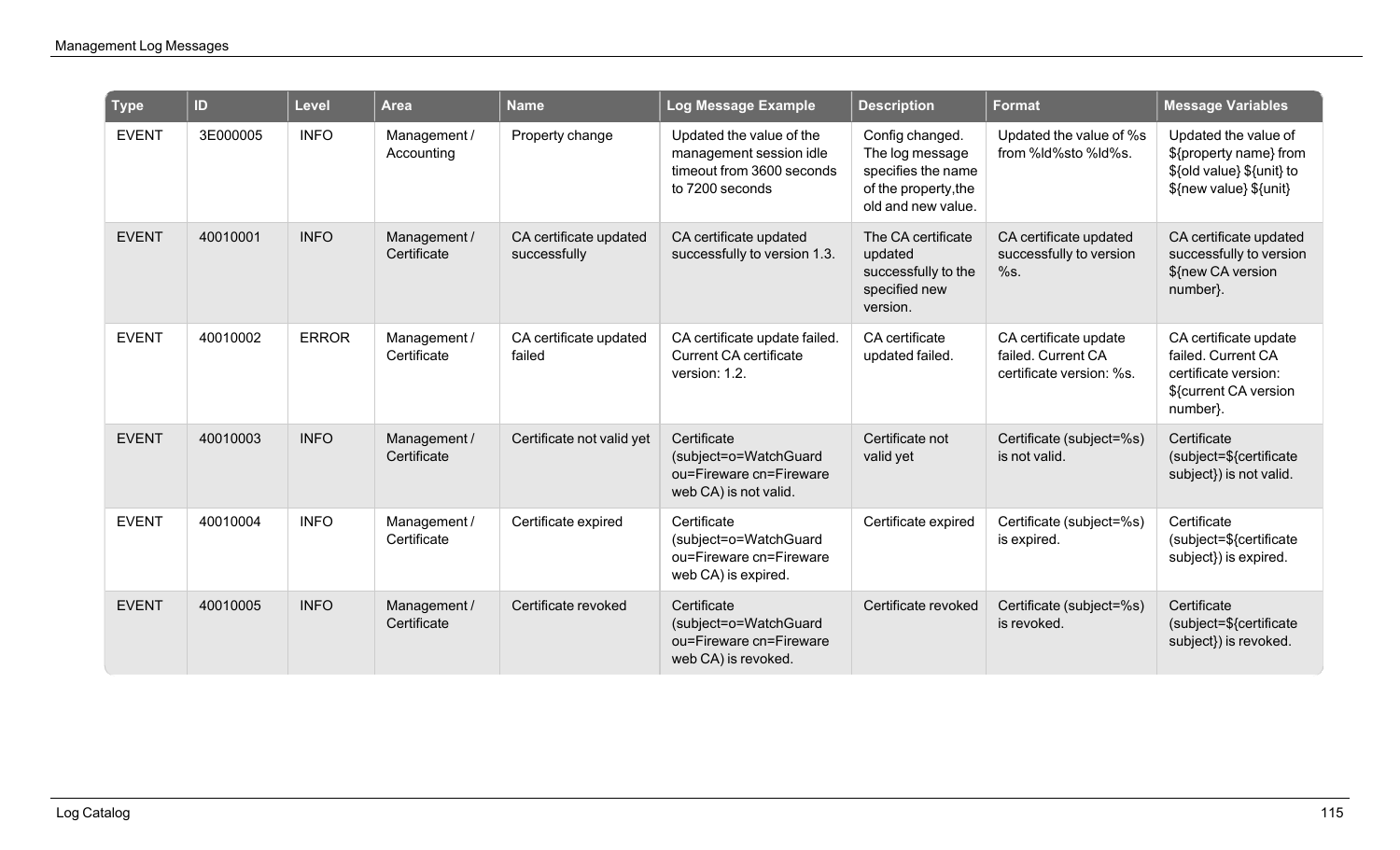| <b>Type</b>  | ID       | Level        | <b>Area</b>                  | <b>Name</b>                                         | <b>Log Message Example</b>                                                                             | <b>Description</b>                                                                                              | <b>Format</b>                                                    | <b>Message Variables</b>          |
|--------------|----------|--------------|------------------------------|-----------------------------------------------------|--------------------------------------------------------------------------------------------------------|-----------------------------------------------------------------------------------------------------------------|------------------------------------------------------------------|-----------------------------------|
| <b>EVENT</b> | 40010006 | <b>INFO</b>  | Management /<br>Certificate  | Generated/imported<br>ertificate signing<br>request | Generated certificate<br>signing request CN=test2,<br>O=wgti2.net, C=US                                | Generated<br>Certificate signing<br>request or<br>imported<br>certificate signed<br>with csr                    | %s certificate%s%s.                                              | >%s certificate%s%s               |
| <b>EVENT</b> | 41000001 | <b>INFO</b>  | Management /<br>LiveSecurity | RapidDeploy<br>succeeded                            | RapidDeploy package was<br>applied successfully                                                        | The RapidDeploy<br>package from the<br>LiveSecurity<br>service was<br>successfully<br>applied to the<br>device. | RapidDeploy package<br>was applied successfully                  |                                   |
| <b>EVENT</b> | 41000002 | <b>ERROR</b> | Management /<br>LiveSecurity | RapidDeploy failed                                  | RapidDeploy package was<br>not applied: Cannot find<br>result.xml                                      | The RapidDeploy<br>package was not<br>applied to the<br>device. The log<br>message specifies<br>the reason.     | RapidDeploy package<br>was not applied: %s                       | RapidDeploy failed:<br>\${reason} |
| <b>EVENT</b> | 41000003 | <b>INFO</b>  | Management /<br>LiveSecurity | New RSS feed update<br>succeeded                    | New RSS feed from<br>LiveSecurity Service was<br>updated                                               | New RSS feed<br>from the<br>LiveSecurity<br>Service was<br>updated.                                             | New RSS feed from<br>LiveSecurity Service was<br>updated         |                                   |
| <b>EVENT</b> | 41000004 | <b>ERROR</b> | Management /<br>LiveSecurity | New RSS feed update<br>failed                       | New RSS feed from<br>LiveSecurity Service was<br>not updated: error retrieving<br>response from server | New RSS feed<br>from the<br>LiveSecurity<br>Service failed to<br>update.                                        | New RSS feed from<br>LiveSecurity Service was<br>not updated: %s | $\overline{\phantom{a}}$          |
| <b>EVENT</b> | 41000005 | <b>INFO</b>  | Management /<br>LiveSecurity | Feature key download<br>succeeded                   | Feature key from<br>LiveSecurity Service was                                                           | The feature key for                                                                                             | Feature key from<br>LiveSecurity Service was                     |                                   |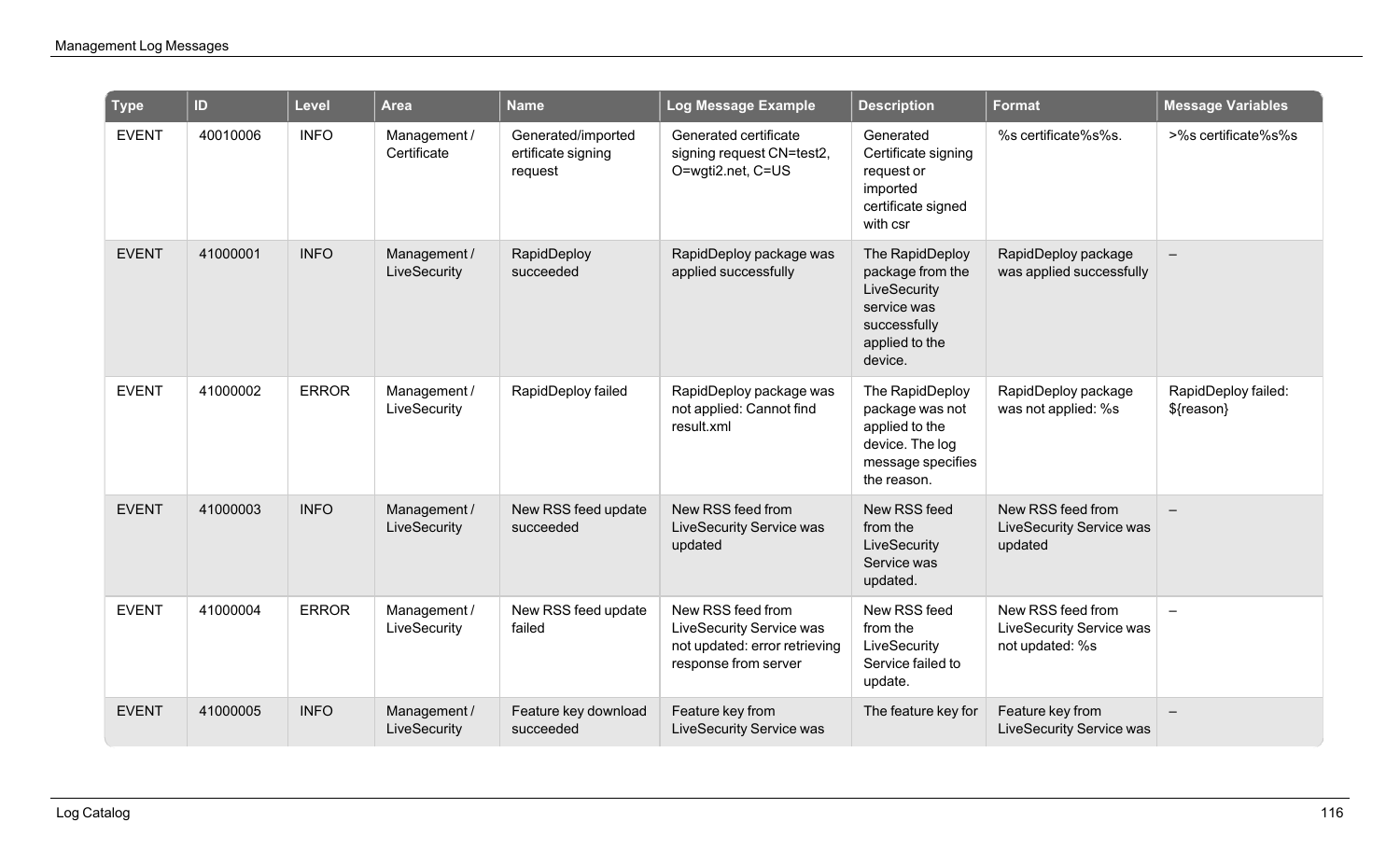| <b>Type</b>  | ID       | <b>Level</b> | <b>Area</b>                  | <b>Name</b>                                           | Log Message Example                                                                                                         | <b>Description</b>                                                                                                                                                                              | <b>Format</b>                                                                                                      | <b>Message Variables</b> |
|--------------|----------|--------------|------------------------------|-------------------------------------------------------|-----------------------------------------------------------------------------------------------------------------------------|-------------------------------------------------------------------------------------------------------------------------------------------------------------------------------------------------|--------------------------------------------------------------------------------------------------------------------|--------------------------|
|              |          |              |                              |                                                       | received                                                                                                                    | the device was<br>successfully<br>downloaded from<br>the LiveSecurity<br>Service.                                                                                                               | received                                                                                                           |                          |
| <b>EVENT</b> | 41000006 | <b>ERROR</b> | Management /<br>LiveSecurity | Feature key download<br>failed                        | Feature key from<br>LiveSecurity Service was<br>not received: error parsing<br>response from LiveSecurity<br>service        | The feature key<br>could not be<br>downloaded from<br>the LiveSecurity<br>Service. The log<br>message specifies<br>the reason.                                                                  | Feature key from<br><b>LiveSecurity Service was</b><br>not received: %s                                            | $\overline{\phantom{m}}$ |
| <b>EVENT</b> | 41000007 | <b>INFO</b>  | Management /<br>LiveSecurity | Wireless country<br>specification update<br>succeeded | Wireless country<br>specification was updated                                                                               | The wireless<br>country<br>specification was<br>successfully<br>updated from the<br>LiveSecurity<br>service.                                                                                    | Wireless country<br>specification was<br>updated                                                                   | $\overline{\phantom{m}}$ |
| <b>EVENT</b> | 41000008 | <b>ERROR</b> | Management /<br>LiveSecurity | Wireless country<br>specification update<br>failed    | Wireless country<br>specification from<br>LiveSecurity Service was<br>not received: received error<br>code <n> from LSS</n> | The wireless<br>country<br>specification could<br>not be downloaded<br>from the<br>LiveSecurity<br>service. The log<br>message specifies<br>the failure reason<br>and the number of<br>retries. | Wireless country<br>specification from<br><b>LiveSecurity Service was</b><br>not received: %s, (retry<br>count=%d) | $\qquad \qquad -$        |
| <b>EVENT</b> | 41010001 | <b>INFO</b>  | Management /                 | RapidDeploy                                           | RapidDeploy configuration                                                                                                   | The RapidDeploy                                                                                                                                                                                 | RapidDeploy                                                                                                        | $\qquad \qquad$          |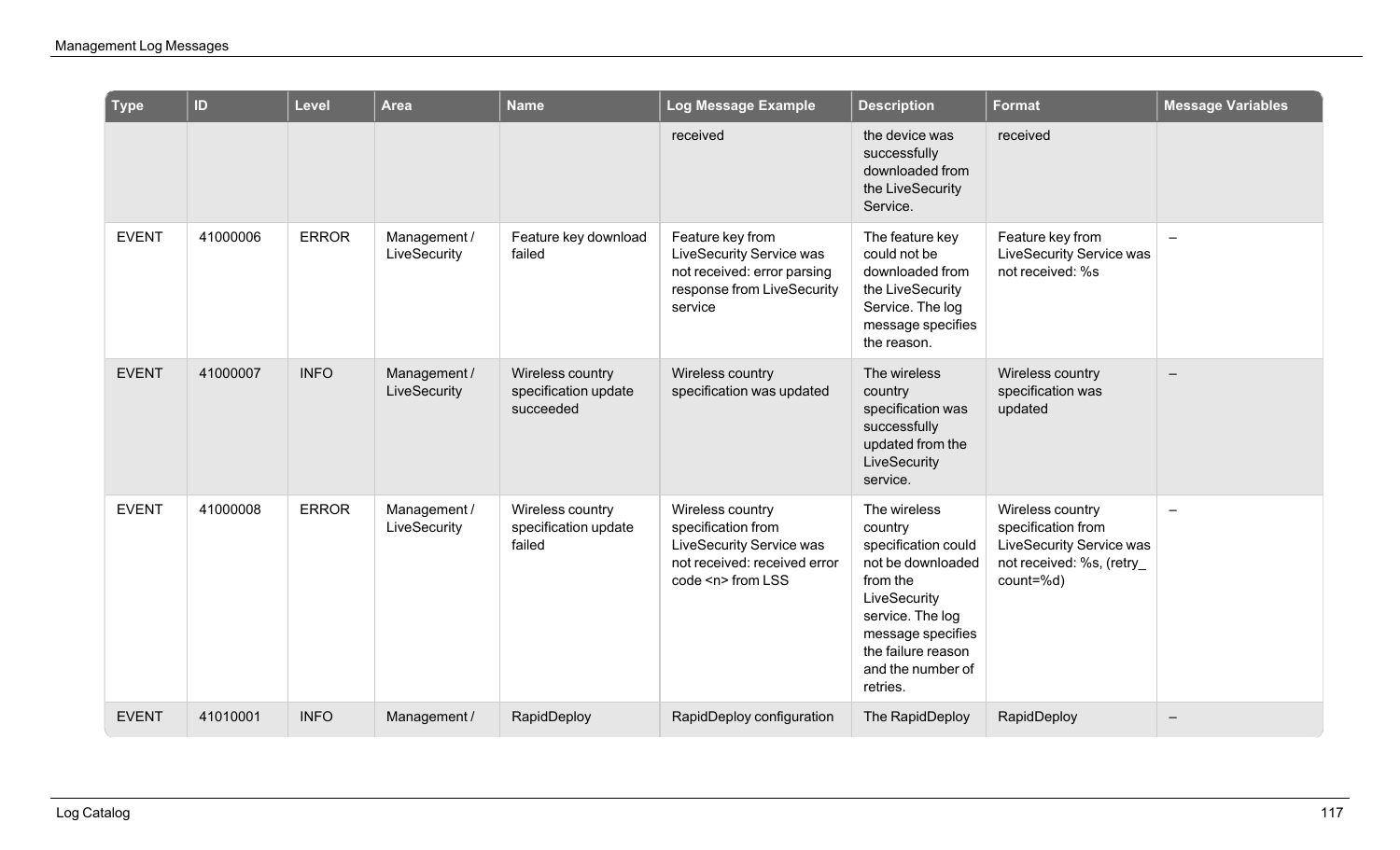| <b>Type</b>  | ID       | <b>Level</b> | <b>Area</b>                        | <b>Name</b>                                     | Log Message Example                                                                                                            | <b>Description</b>                                                                                                                                      | <b>Format</b>                                                                      | <b>Message Variables</b>                                                                                                        |
|--------------|----------|--------------|------------------------------------|-------------------------------------------------|--------------------------------------------------------------------------------------------------------------------------------|---------------------------------------------------------------------------------------------------------------------------------------------------------|------------------------------------------------------------------------------------|---------------------------------------------------------------------------------------------------------------------------------|
|              |          |              | LiveSecurity                       | configuration from<br><b>USB</b> succeeded      | from a USB drive was<br>applied successfully                                                                                   | configuration was<br>successfully<br>applied from a<br>USB drive.                                                                                       | configuration from a USB<br>drive was applied<br>successfully                      |                                                                                                                                 |
| <b>EVENT</b> | 41010002 | <b>ERROR</b> | Management /<br>LiveSecurity       | RapidDeploy<br>configuration from<br>USB failed | RapidDeploy configuration<br>from a USB drive was not<br>applied: config line missing                                          | The RapidDeploy<br>configuration was<br>not successfully<br>applied from a<br>USB drive. The log<br>message specifies<br>the reason.                    | RapidDeploy<br>configuration from a USB<br>drive was not applied:<br>%s            |                                                                                                                                 |
| <b>EVENT</b> | 50000001 | <b>WARN</b>  | Management /<br><b>Web Service</b> | User login failed<br>(wgagent)                  | <b>WSM User status from</b><br>10.0.1.2 log in attempt was<br>rejected - Invalid<br>credentials.                               | A user log in<br>attempt failed. The<br>log message<br>specifies the UI<br>type, User Name,<br>IP address, and (if<br>available) the<br>failure reason. | %s %s@%s from %s log<br>in attempt was rejected -<br>%s.                           | %{ui_type} \${user_<br>name}@\${auth_server}<br>from \${ipaddr} log in<br>attempt was rejected<br>$$$ {msg}.                    |
| <b>EVENT</b> | 55010000 | <b>INFO</b>  | Management /<br>System             | Bootup time                                     | System boot up at 2000-01-<br>01 00:00:01                                                                                      | $\overline{\phantom{a}}$                                                                                                                                | System boot up at %s                                                               | System boot up at<br>$${time}$                                                                                                  |
| <b>EVENT</b> | 55010002 | <b>ERROR</b> | Management /<br>System             | <b>LIVESECURITY</b><br>feature not found        | Valid 'LIVESECURITY'<br>feature not found                                                                                      |                                                                                                                                                         | Valid 'LIVESECURITY'<br>feature not found                                          | $\overline{\phantom{0}}$                                                                                                        |
| <b>EVENT</b> | 55010003 | <b>ERROR</b> | Management /<br>System             | <b>LIVESECURITY</b><br>expired                  | 'LIVESECURITY' feature<br>expired (Tue May 14<br>12:25:00 2013) prior to<br>package release date (Wed<br>May 15 01:00:00 2013) |                                                                                                                                                         | 'LIVESECURITY' feature<br>expired (%s) prior to<br>package release date<br>$(\%s)$ | 'LIVESECURITY'<br>feature expired<br>(\${expiration time}) prior<br>to package release date<br>(\${package release<br>$time\})$ |
| <b>EVENT</b> | 55010004 | <b>INFO</b>  | Management /                       | Shutdown                                        | Shutdown requested by                                                                                                          |                                                                                                                                                         | Shutdown requested by                                                              | $\overline{\phantom{m}}$                                                                                                        |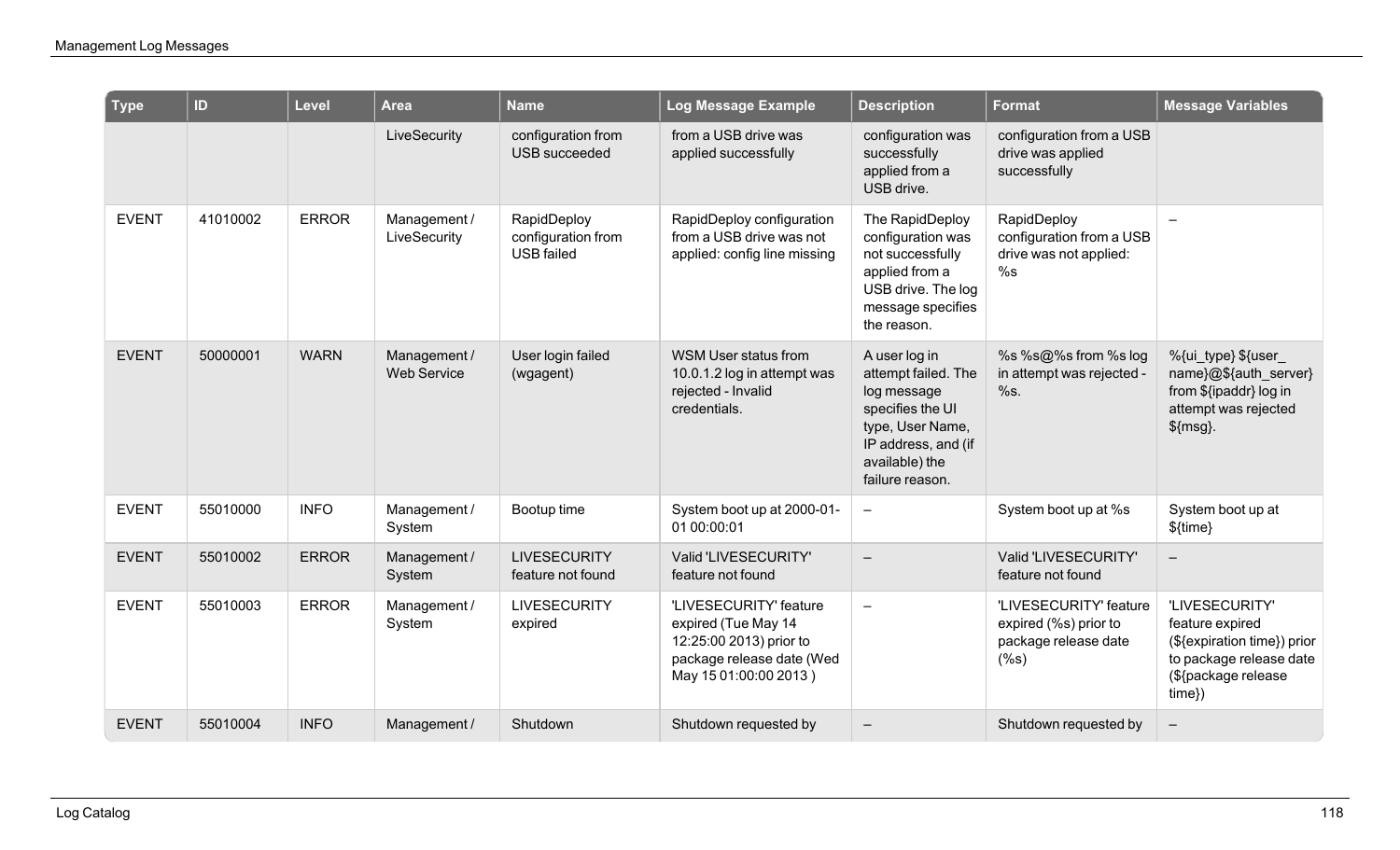| <b>Type</b>  | ID       | Level       | <b>Area</b>            | <b>Name</b>                    | Log Message Example                                                         | <b>Description</b>                                                                                                                                                      | <b>Format</b>                                  | <b>Message Variables</b>                                                                             |
|--------------|----------|-------------|------------------------|--------------------------------|-----------------------------------------------------------------------------|-------------------------------------------------------------------------------------------------------------------------------------------------------------------------|------------------------------------------------|------------------------------------------------------------------------------------------------------|
|              |          |             | System                 |                                | system                                                                      |                                                                                                                                                                         | system                                         |                                                                                                      |
| <b>EVENT</b> | 55010005 | <b>INFO</b> | Management /<br>System | Reboot                         | System is rebooting                                                         | $\overline{\phantom{0}}$                                                                                                                                                | System is rebooting                            | $\qquad \qquad -$                                                                                    |
| <b>EVENT</b> | 55010006 | <b>INFO</b> | Management /<br>System | Upgrade succeeded              | System upgrade to 11.9<br>successful, system needs to<br>reboot             |                                                                                                                                                                         | System upgrade to %s<br>successful, %s         | System upgrade to<br>\${software version}<br>successful \${box need<br>reboot or not}                |
| <b>EVENT</b> | 55010007 | <b>INFO</b> | Management /<br>System | Automatic reboot               | System is automatically<br>rebooting at 12:09                               | $\equiv$                                                                                                                                                                | System is automatically<br>rebooting at %d:%d  | System is automatically<br>rebooting at<br>\${hour}:\${second}                                       |
| <b>EVENT</b> | 55010008 | <b>INFO</b> | Management /<br>System | Time change                    | System time changed from<br>2012-10-5 12:30:15 to<br>2012-10-6 14:10:00     |                                                                                                                                                                         | System time changed<br>from %s to %s           | System time changed<br>from \${old value} to<br>\${new value}                                        |
| <b>EVENT</b> | 5501000B | <b>INFO</b> | Management /<br>System | Device restore                 | Device auto restore from<br>USB drive image initiated,<br>reboot needed     | Device was<br>restored from a<br>saved backup<br>image. The<br>backup image was<br>either auto<br>restored from a<br>USB drive or<br>restored from<br>another location. | Device %s restore from<br>%s image initiated%s | Device \${restore_type}<br>restore from \${image_<br>source} image<br>initiated\${reboot_<br>option} |
| <b>EVENT</b> | 55010013 | <b>INFO</b> | Management /<br>System | USB auto restore<br>started    | USB auto restore started                                                    | $\qquad \qquad -$                                                                                                                                                       | USB auto restore started                       | $\overline{\phantom{a}}$                                                                             |
| <b>EVENT</b> | 55010016 | <b>INFO</b> | Management /<br>System | Feature expiration<br>reminder | 'LIVESECURITY' feature<br>will expire on Sat., Jan 5,<br>11:27:23 CST 2013. | $\equiv$                                                                                                                                                                | 'LIVESECURITY' feature<br>will expire on %s    | 'LIVESECURITY'<br>feature will expire on<br>\${expiration time}                                      |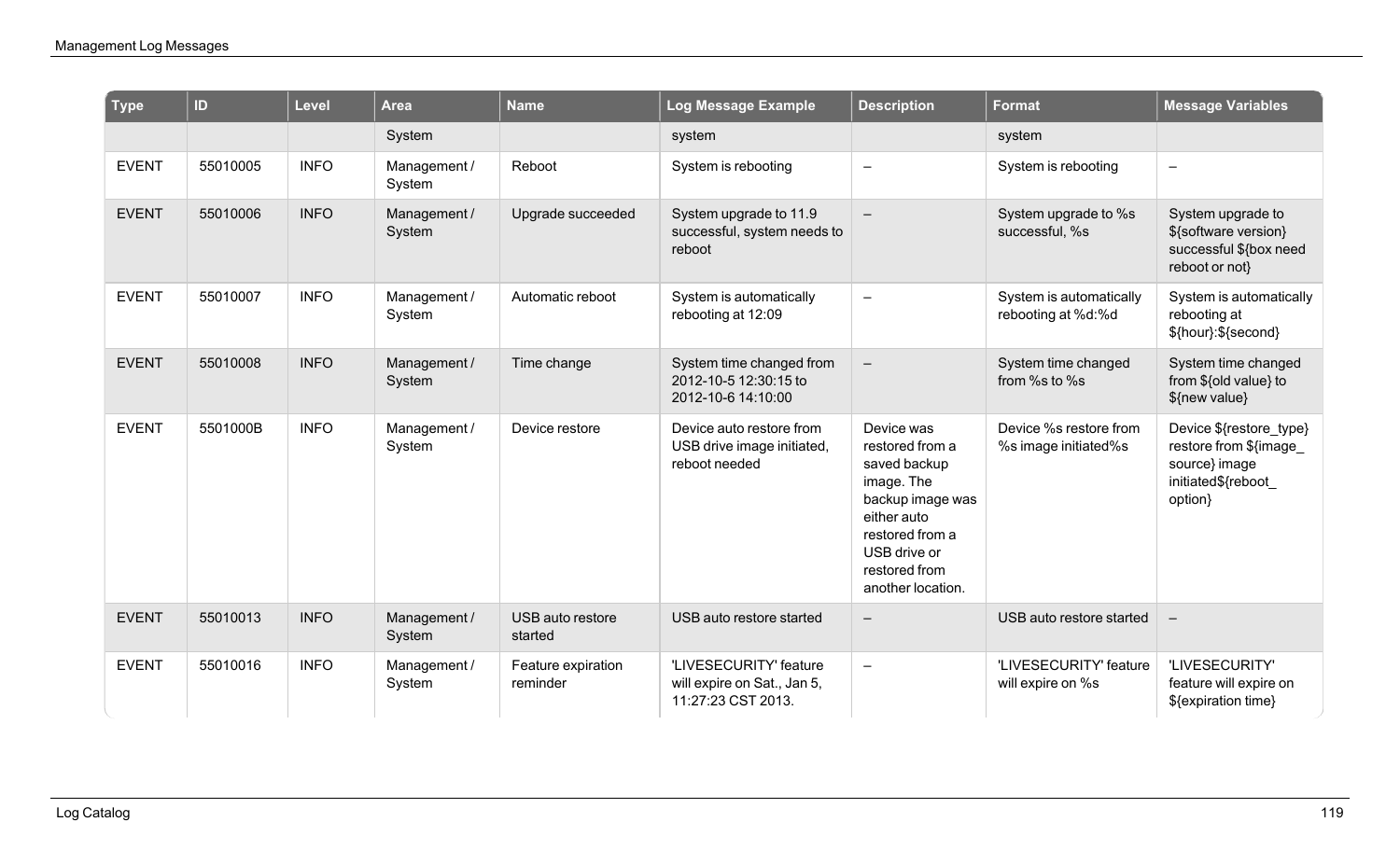| <b>Type</b>  | ID       | <b>Level</b> | <b>Area</b>            | <b>Name</b>                                         | Log Message Example                                             | <b>Description</b>                                                                                             | <b>Format</b>                                                   | <b>Message Variables</b>                                                       |
|--------------|----------|--------------|------------------------|-----------------------------------------------------|-----------------------------------------------------------------|----------------------------------------------------------------------------------------------------------------|-----------------------------------------------------------------|--------------------------------------------------------------------------------|
| <b>EVENT</b> | 55010019 | <b>WARN</b>  | Management /<br>System | Configuration reset<br>failed during a<br>downgrade | During a system<br>downgrade, the<br>configuration reset failed |                                                                                                                | During a system<br>downgrade, the<br>configuration reset failed |                                                                                |
| <b>EVENT</b> | 5501001A | <b>WARN</b>  | Management /<br>System | Upgrade failed                                      | System upgrade failed:<br>'LIVESECURITY' feature<br>expired     | $\qquad \qquad -$                                                                                              | System upgrade failed:<br>%s                                    | System upgrade failed:<br>\${reason}                                           |
| <b>EVENT</b> | 5501001D | <b>INFO</b>  | Management /<br>System | Logo upload<br>succeeded                            | Upload of logo succeeded                                        | $\qquad \qquad -$                                                                                              | Upload of logo<br>succeeded                                     | $\qquad \qquad -$                                                              |
| <b>EVENT</b> | 55010020 | <b>INFO</b>  | Management /<br>System | Backup succeeded                                    | System backup succeeded                                         |                                                                                                                | System backup<br>succeeded                                      | $\overline{\phantom{0}}$                                                       |
| <b>EVENT</b> | 55010021 | <b>INFO</b>  | Management /<br>System | Device restore<br>success                           | Device auto restore from<br>USB drive succeeded                 | Device auto<br>restore from a<br>specific image in<br>USB drive or<br>normal restore<br>from a normal<br>image | Device %s restore from<br>%s image succeeded                    | Device \${restore_type}<br>restore from \${image<br>source} image<br>succeeded |
| <b>EVENT</b> | 55010022 | <b>INFO</b>  | Management /<br>System | USB auto restore<br>image created                   | USB auto restore image<br>successfully created                  | $\equiv$                                                                                                       | USB auto restore image<br>successfully created                  | $\overline{\phantom{m}}$                                                       |
| <b>EVENT</b> | 55010023 | <b>INFO</b>  | Management /<br>System | System integrity check<br>started                   | System integrity check<br>started                               |                                                                                                                | System integrity check<br>started                               | System integrity check<br>started                                              |
| <b>EVENT</b> | 55010024 | <b>INFO</b>  | Management /<br>System | System integrity check<br>passed                    | System integrity check<br>passed                                | $\overline{\phantom{0}}$                                                                                       | System integrity check<br>passed                                | System integrity check<br>passed                                               |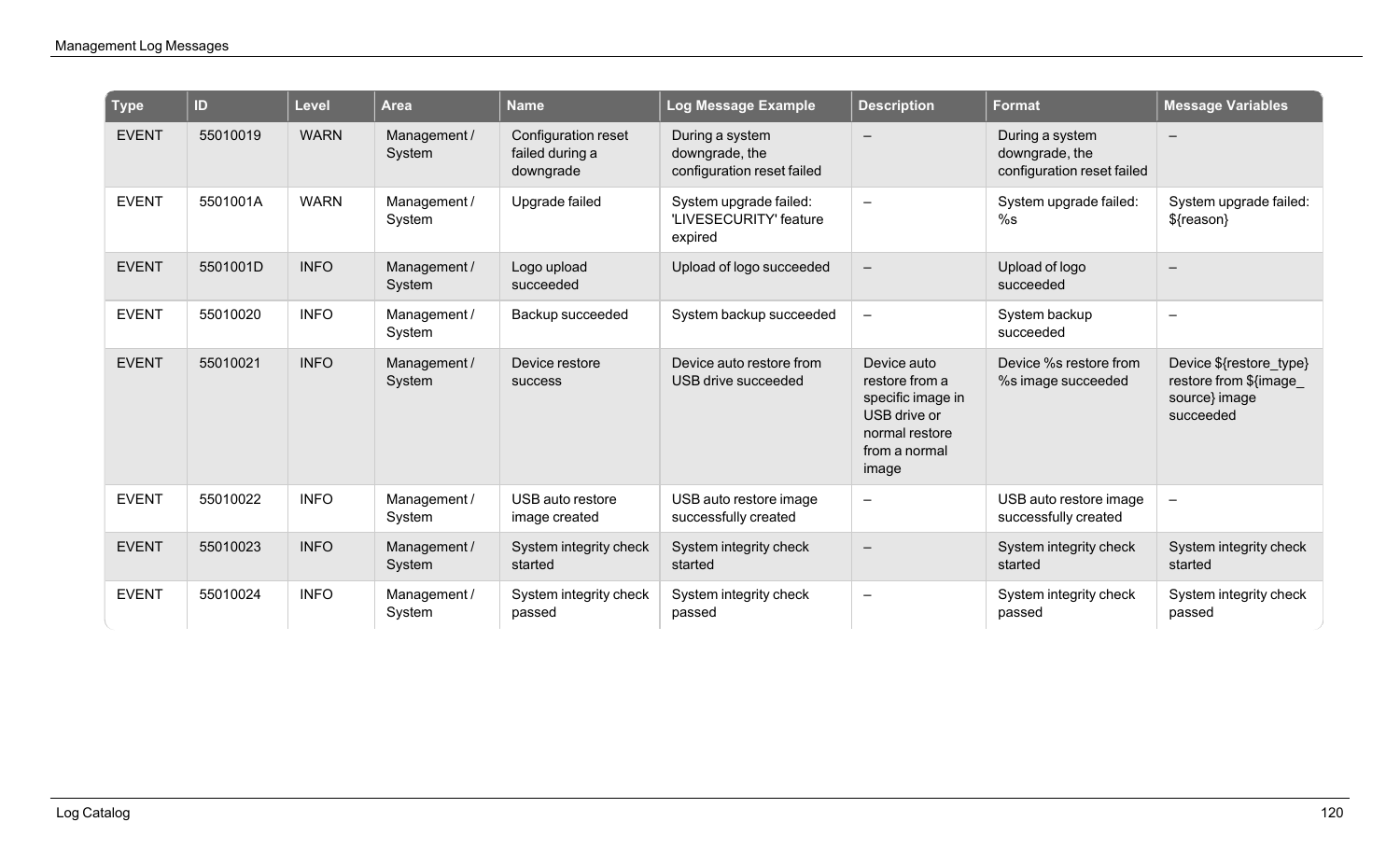| $\sqrt{ }$ Type | ID       | <b>Level</b> | <b>Area</b>            | <b>Name</b>                      | Log Message Example                                                                                                              | <b>Description</b> | <b>Format</b>                                                                    | <b>Message Variables</b>                                                           |
|-----------------|----------|--------------|------------------------|----------------------------------|----------------------------------------------------------------------------------------------------------------------------------|--------------------|----------------------------------------------------------------------------------|------------------------------------------------------------------------------------|
| <b>EVENT</b>    | 55010025 | <b>ERROR</b> | Management /<br>System | System integrity check<br>failed | System integrity check<br>failed. Checksum check:<br>Signature did not verify                                                    |                    | System integrity check<br>failed. %s%s: %s                                       | System integrity check<br>failed. \${reason}                                       |
| <b>EVENT</b>    | 55010026 | <b>ERROR</b> | Management /<br>System | System integrity check<br>error  | System integrity check<br>could not complete because<br>of an error. Checksum<br>check: Failed to access file<br>etc/code-signed |                    | System integrity check<br>could not complete<br>because of an error.<br>%s%s: %s | System integrity check<br>could not complete<br>because of an error.<br>\${reason} |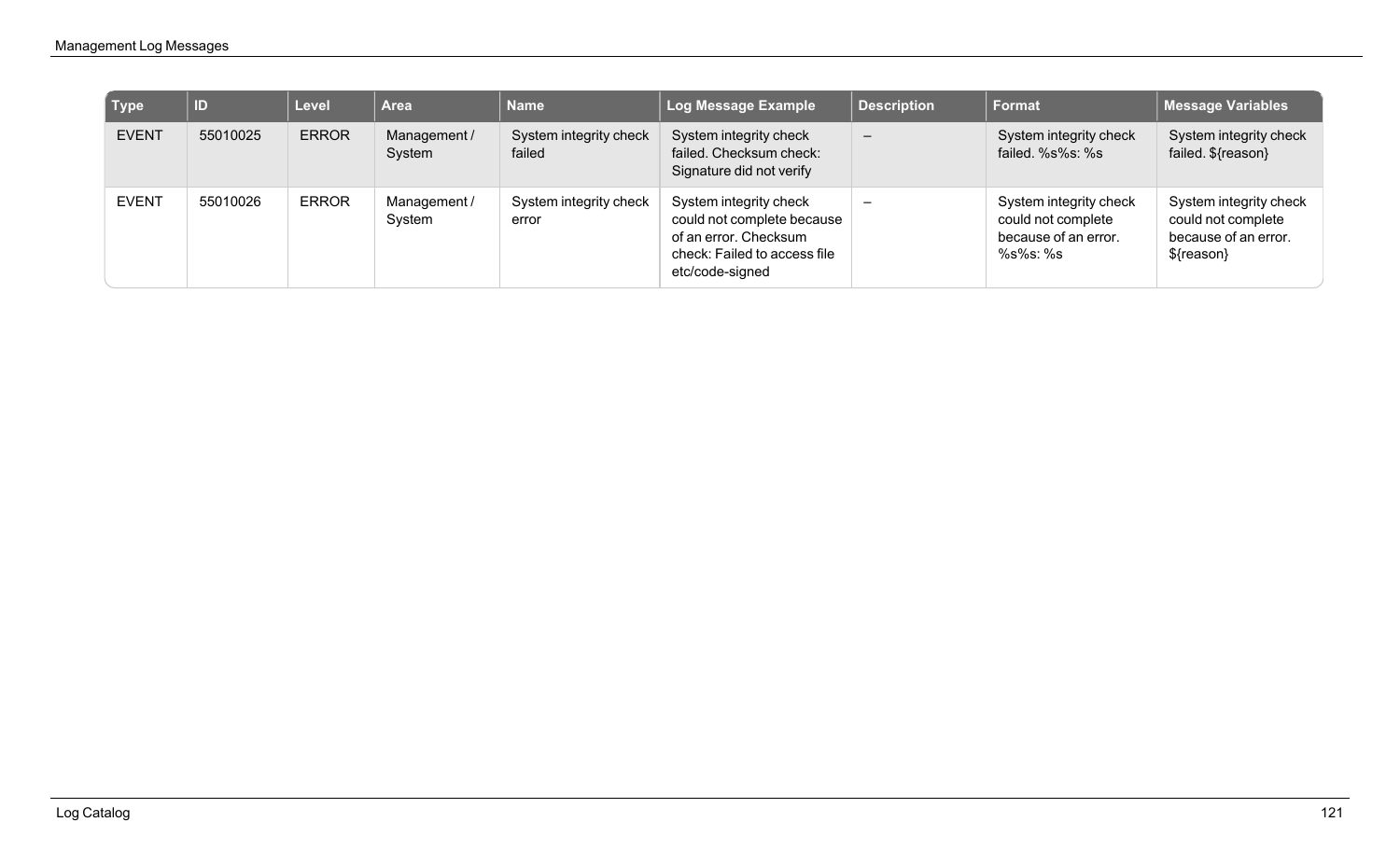# **FireCluster Log Messages**

FireCluster log messages are for events related to your Fireboxes that are members of a FireCluster. This includes actions related to management of the FireCluster, operational errors of cluster members, events that occur on cluster members, and changes to the status of a cluster member.

## **Diagnostic**

FireCluster log messages of the *Debug (Diagnostic)* log type.

| ID       | <b>Level</b> | <b>Area</b>                   | <b>Name</b>              | Log Message Example                                                          | <b>Description</b>                                                                                              | <b>Format</b>                                                            | <b>Message Variables</b>                                                              |
|----------|--------------|-------------------------------|--------------------------|------------------------------------------------------------------------------|-----------------------------------------------------------------------------------------------------------------|--------------------------------------------------------------------------|---------------------------------------------------------------------------------------|
| 3A000002 | <b>INFO</b>  | Cluster / Event<br>Monitoring | <b>VRRP</b> enabled      | VRRP is now enabled for<br>Cluster.                                          | <b>Virtual Router</b><br>Redundancy<br>Protocol (VRRP) is<br>now enabled for this<br>Active/Passive<br>Cluster. | VRRP is now enabled for Cluster.                                         |                                                                                       |
| 3A000004 | <b>INFO</b>  | Cluster / Event<br>Monitoring | <b>VRRP</b> start master | Virtual Router with cluster<br>ID 1 started in master<br>state.              | <b>VRRP</b> started in<br>master state.                                                                         | Virtual Router with cluster ID %d started in<br>master state.            | <b>Virtual Router with</b><br>cluster ID \${value}<br>started in master state.        |
| 3A000005 | <b>INFO</b>  | Cluster / Event<br>Monitoring | VR shutdown              | Virtual Router with cluster<br>ID 1 returned to initial state.               | <b>Virtual Router</b><br>returned to initial<br>state.                                                          | Virtual Router with cluster ID %d returned to<br>initial state.          | <b>Virtual Router with</b><br>cluster ID \${id}<br>returned to initial state          |
| 3A000006 | <b>INFO</b>  | Cluster / Event<br>Monitoring | VR pause                 | Virtual Router with cluster<br>ID 1 becomes backup on<br>pause event         | <b>Virtual Router</b><br>becomes backup<br>due to a pause<br>event.                                             | Virtual Router with cluster ID % dbecomes<br>backup on pause event       | <b>Virtual Router with</b><br>cluster $ID \$ {id}<br>becomes backup on<br>pause event |
| 3A000007 | <b>INFO</b>  | Cluster / Event<br>Monitoring | VR resume                | <b>Virtual Router with cluster</b><br>ID 1 becomes master on<br>resume event | <b>Virtual Router</b><br>becomes master<br>due to a resume<br>event.                                            | Virtual Router with cluster ID % dbecomes<br>master on resume event      | <b>Virtual Router with</b><br>cluster ID \${id}<br>becomes master on<br>resume event  |
| 3A000008 | <b>INFO</b>  | Cluster / Event<br>Monitoring | VR backup state          | <b>Virtual Router with cluster</b>                                           | <b>Virtual Router state</b>                                                                                     | Virtual Router with cluster ID %d state<br>changed from master to backup | <b>Virtual Router with</b>                                                            |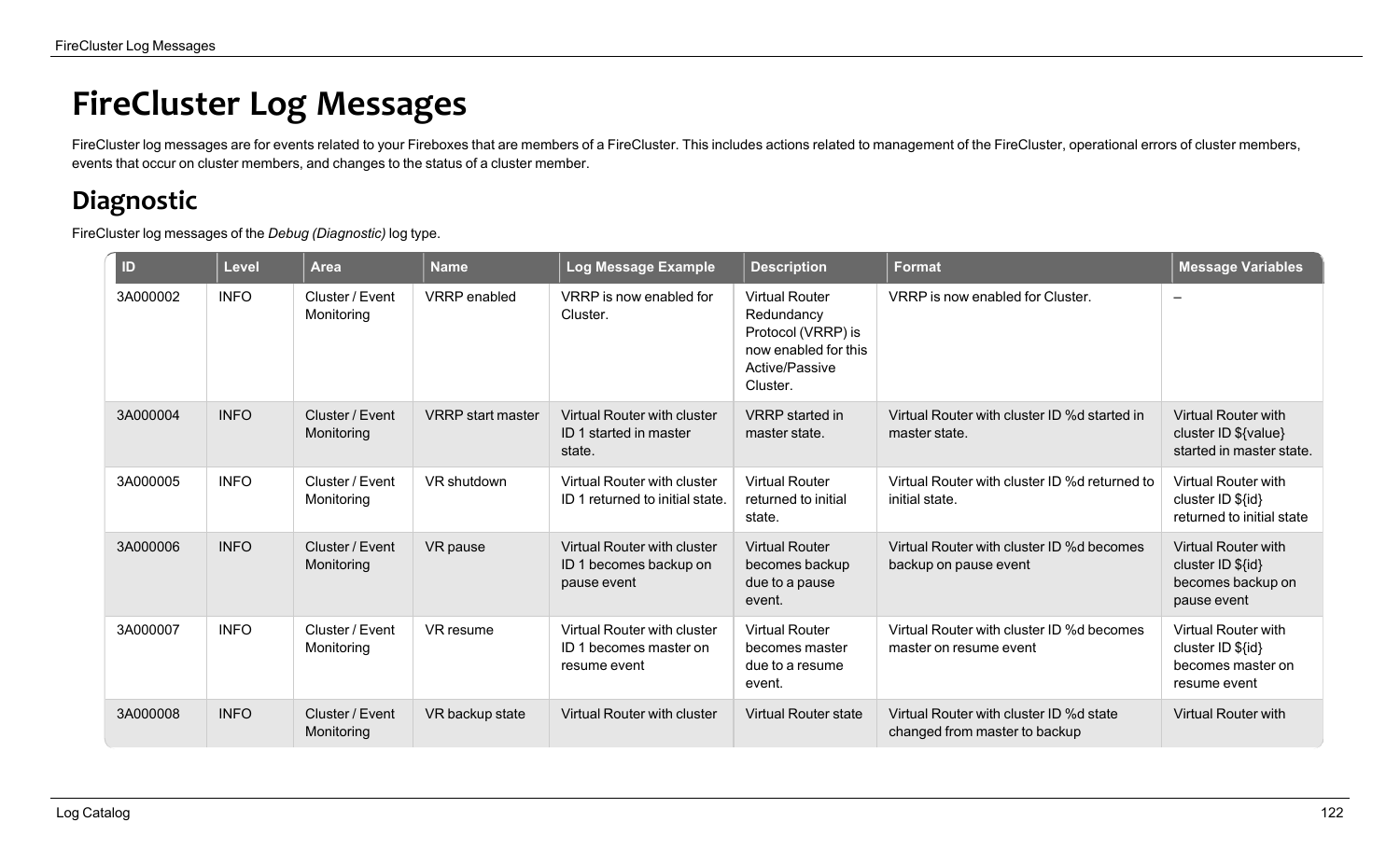| $\overline{a}$ | Level        | <b>Area</b>                   | <b>Name</b>                          | <b>Log Message Example</b>                                                                                                                                            | <b>Description</b>                                                                                                                                                                                                                     | <b>Format</b>                                                                                                                                 | <b>Message Variables</b>                                                                                                                                                         |
|----------------|--------------|-------------------------------|--------------------------------------|-----------------------------------------------------------------------------------------------------------------------------------------------------------------------|----------------------------------------------------------------------------------------------------------------------------------------------------------------------------------------------------------------------------------------|-----------------------------------------------------------------------------------------------------------------------------------------------|----------------------------------------------------------------------------------------------------------------------------------------------------------------------------------|
|                |              |                               |                                      | ID 1 state changed from<br>master to backup                                                                                                                           | changed from<br>master to backup                                                                                                                                                                                                       |                                                                                                                                               | cluster ID \${id} state<br>changed from master<br>to backup                                                                                                                      |
| 3A00000A       | <b>INFO</b>  | Cluster / Event<br>Monitoring | VR notification gap                  | Member 80B20002E5BCD<br>Virtual Router with cluster<br>ID 1 changed state to<br>master due to 3 second<br>notification gap from<br>current master with IP<br>10.0.4.1 | <b>Member Virtual</b><br>Router changed<br>state to master due<br>to notification gap<br>from current master                                                                                                                           | Member %s Virtual Router with cluster ID<br>%d changed state to master due to %d<br>second notification gap from current master<br>with IP %s | Member \${member}<br>Virtual Router with<br>cluster ID \${id}<br>changed state to<br>master due to \${value}<br>second notification gap<br>from current master<br>with IP \${ip} |
| 3A00000B       | <b>INFO</b>  | Cluster / Event<br>Monitoring | <b>VRRP</b> master state             | <b>Virtual Router with cluster</b><br>ID 1 state changed to<br>master                                                                                                 | <b>Virtual Router state</b><br>changed to master                                                                                                                                                                                       | Virtual Router with cluster ID %d state<br>changed to master                                                                                  | <b>Virtual Router with</b><br>cluster ID \${id} state<br>changed to master                                                                                                       |
| 3A00000C       | <b>ERROR</b> | Cluster / Event<br>Monitoring | <b>VRRP</b> initialization<br>failed | <b>Cluster VRRP initialization</b><br>failed                                                                                                                          | Initialization of<br><b>Virtual Router</b><br>Redundancy<br>Protocol (VRRP)<br>failed.                                                                                                                                                 | <b>Cluster VRRP</b> initialization failed                                                                                                     | $\overline{\phantom{0}}$                                                                                                                                                         |
| 38000002       | <b>ERROR</b> | Cluster /<br>Management       | <b>DHCP</b> overwrite                | A DHCP server is<br>interfering with static<br>address assignment of<br>cluster IP address 10.0.0.1<br>on eth0. Disable DHCP<br>server access to eth5.                | A DHCP server has<br>attempted to assign<br>an IP address to<br>cluster member on<br>the Cluster<br>Interface. This log<br>message<br>recommends the<br>admin isolate the<br>Cluster interface<br>network from the<br>DHCP server, and | A DHCP server is interfering with static<br>address assignment of cluster IP address<br>%s on eth%d. Disable DHCP server access<br>to eth%d.  | A DHCP server is<br>interfering with static<br>address assignment of<br>cluster IP \${ip} on<br>eth\${port}. Please<br>disable DHCP server<br>access to eth\${port}.             |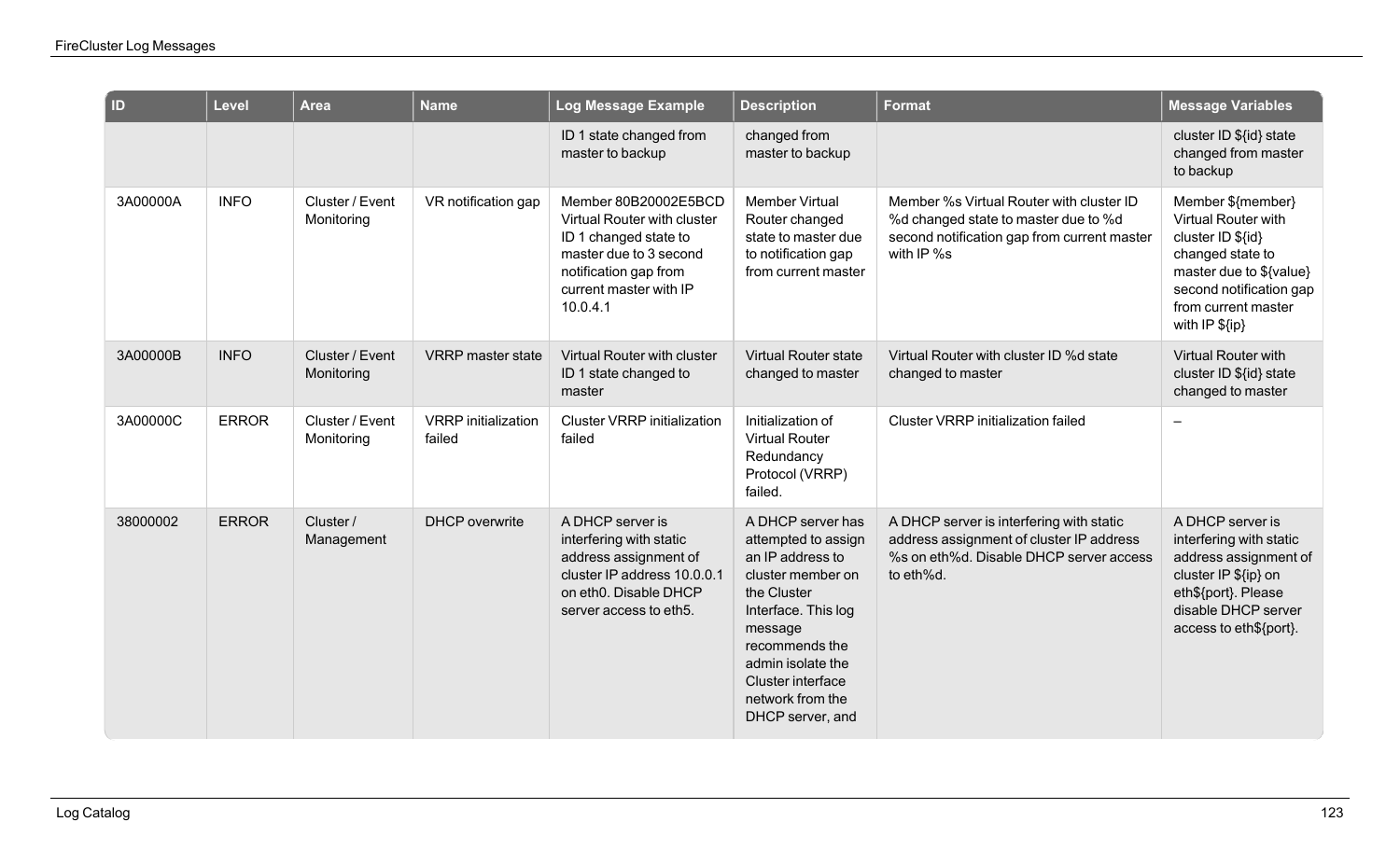| $\blacksquare$ | Level       | <b>Area</b>             | <b>Name</b>                        | Log Message Example                                                              | <b>Description</b>                                                                                                                                                             | <b>Format</b>                                                    | <b>Message Variables</b>                                                                |
|----------------|-------------|-------------------------|------------------------------------|----------------------------------------------------------------------------------|--------------------------------------------------------------------------------------------------------------------------------------------------------------------------------|------------------------------------------------------------------|-----------------------------------------------------------------------------------------|
|                |             |                         |                                    |                                                                                  | specifies the<br>interface number<br>and IP address the<br>cluster attempted to<br>assign to the<br>member.                                                                    |                                                                  |                                                                                         |
| 38000003       | <b>INFO</b> | Cluster /<br>Management | Cluster interface<br>up            | Cluster interface eth5 is up.                                                    | Cluster interface link<br>status changed to<br>up.                                                                                                                             | Cluster interface %s is up.                                      | Cluster interface<br>\${ifname} is up.                                                  |
| 38000004       | <b>WARN</b> | Cluster /<br>Management | <b>Cluster interface</b><br>down   | Cluster interface eth5 is<br>down.                                               | Cluster interface link<br>status changed to<br>down.                                                                                                                           | Cluster interface %s is down.                                    | <b>Cluster interface</b><br>\${ifname} is down                                          |
| 3800025C       | <b>INFO</b> | Cluster /<br>Management | Configuration<br>update            | Cluster member<br>80B20002E5BCD received<br>updated configuration;<br>version 3. | Cluster member<br>received an updated<br>configuration from<br>the master. The log<br>message specifies<br>the member serial<br>number and<br>configuration<br>version number. | Cluster member %s received updated<br>configuration; version %d. | Cluster member<br>\${member} received<br>updated configuration;<br>version \${version}. |
| 38000264       | <b>WARN</b> | Cluster /<br>Management | Time<br>synchronization<br>failure | Cluster time<br>synchronization failed.                                          | The cluster master's<br>attempt to<br>synchronize time to<br>a cluster member<br>failed                                                                                        | Cluster time synchronization failed.                             |                                                                                         |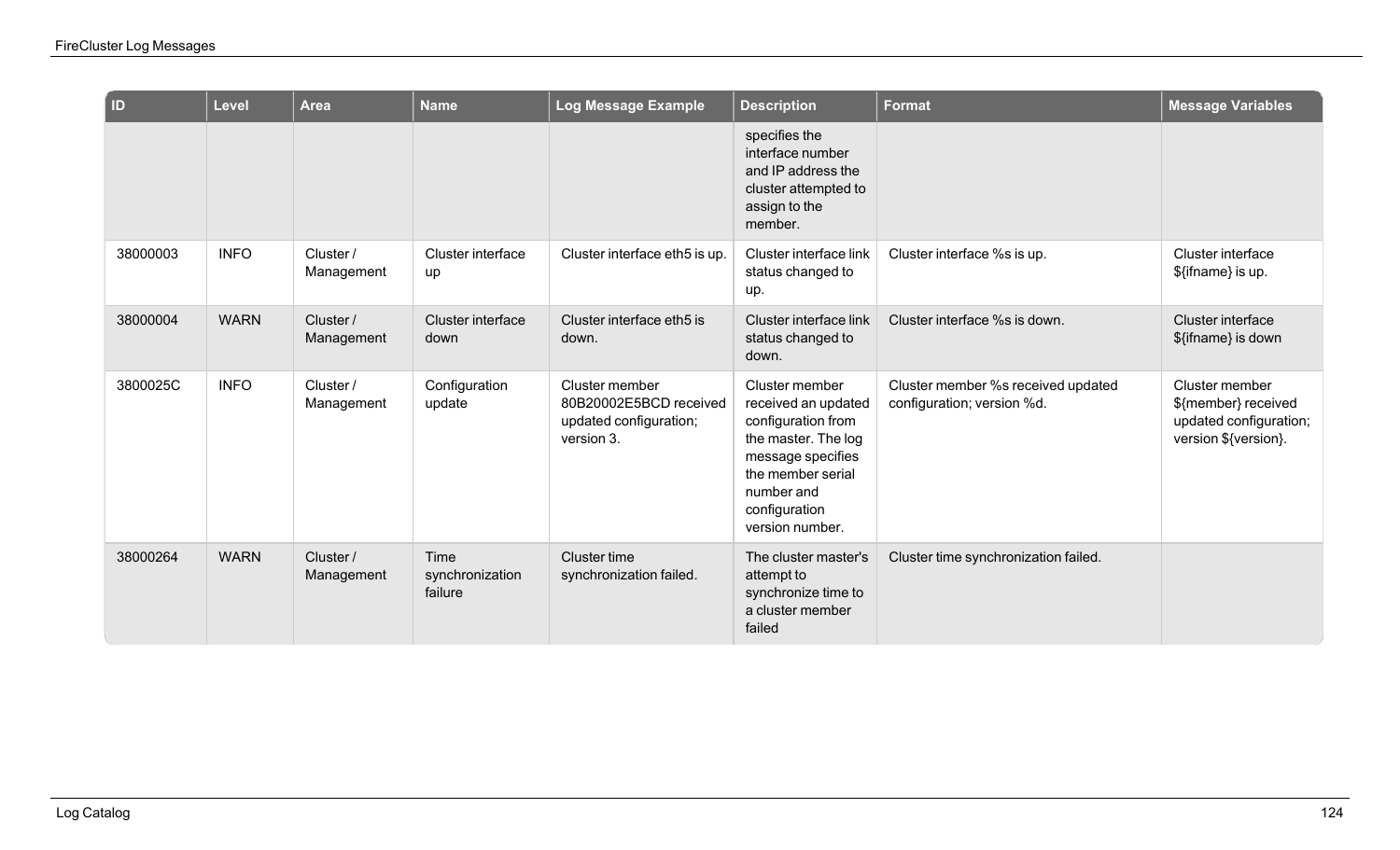| I ID     | Level       | <b>Area</b>            | <b>Name</b>               | Log Message Example                                             | <b>Description</b>                                                                            | Format                                             | <b>Message Variables</b>                                             |
|----------|-------------|------------------------|---------------------------|-----------------------------------------------------------------|-----------------------------------------------------------------------------------------------|----------------------------------------------------|----------------------------------------------------------------------|
| 3B000001 | <b>INFO</b> | Cluster /<br>Transport | Channel status<br>change  | Cluster channel from<br>member 80B20002E5BCD<br>to master is up | The cluster<br>communication<br>channel between<br>the specified<br>members changed<br>state. | Cluster channel from member %s to master<br>is %s. | Cluster channel from<br>member \${member} to<br>master is \${state}. |
| 3B000002 | <b>INFO</b> | Cluster /<br>Transport | Cluster interface<br>down | Cluster interface eth5 is<br>down.                              | The specified<br>Cluster interface is<br>down.                                                | Cluster interface %s is down.                      | Cluster interface<br>\${ifname} is down.                             |

#### **Event**

FireCluster log messages of the *Event* log type.

| <b>ID</b> | <b>Level</b> | <b>Area</b>                   | <b>Name</b> | Log Message Example                                 | <b>Description</b>                                                   | Format                                               | <b>Message Variables</b>                                    |
|-----------|--------------|-------------------------------|-------------|-----------------------------------------------------|----------------------------------------------------------------------|------------------------------------------------------|-------------------------------------------------------------|
| 3A00000E  | <b>INFO</b>  | Cluster / Event<br>Monitoring | VR enabled  | Virtual Router with cluster<br>ID 1 is now enabled  | The Virtual Router<br>representing the<br>cluster is now<br>enabled  | Virtual Router with cluster ID %d is now<br>enabled  | Virtual Router with<br>cluster ID \${id} is now<br>enabled  |
| 3A00000F  | <b>INFO</b>  | Cluster / Event<br>Monitoring | VR disabled | Virtual Router with cluster<br>ID 1 is now disabled | The Virtual Router<br>representing the<br>cluster is now<br>disabled | Virtual Router with cluster ID %d is now<br>disabled | Virtual Router with<br>cluster ID \${id} is now<br>disabled |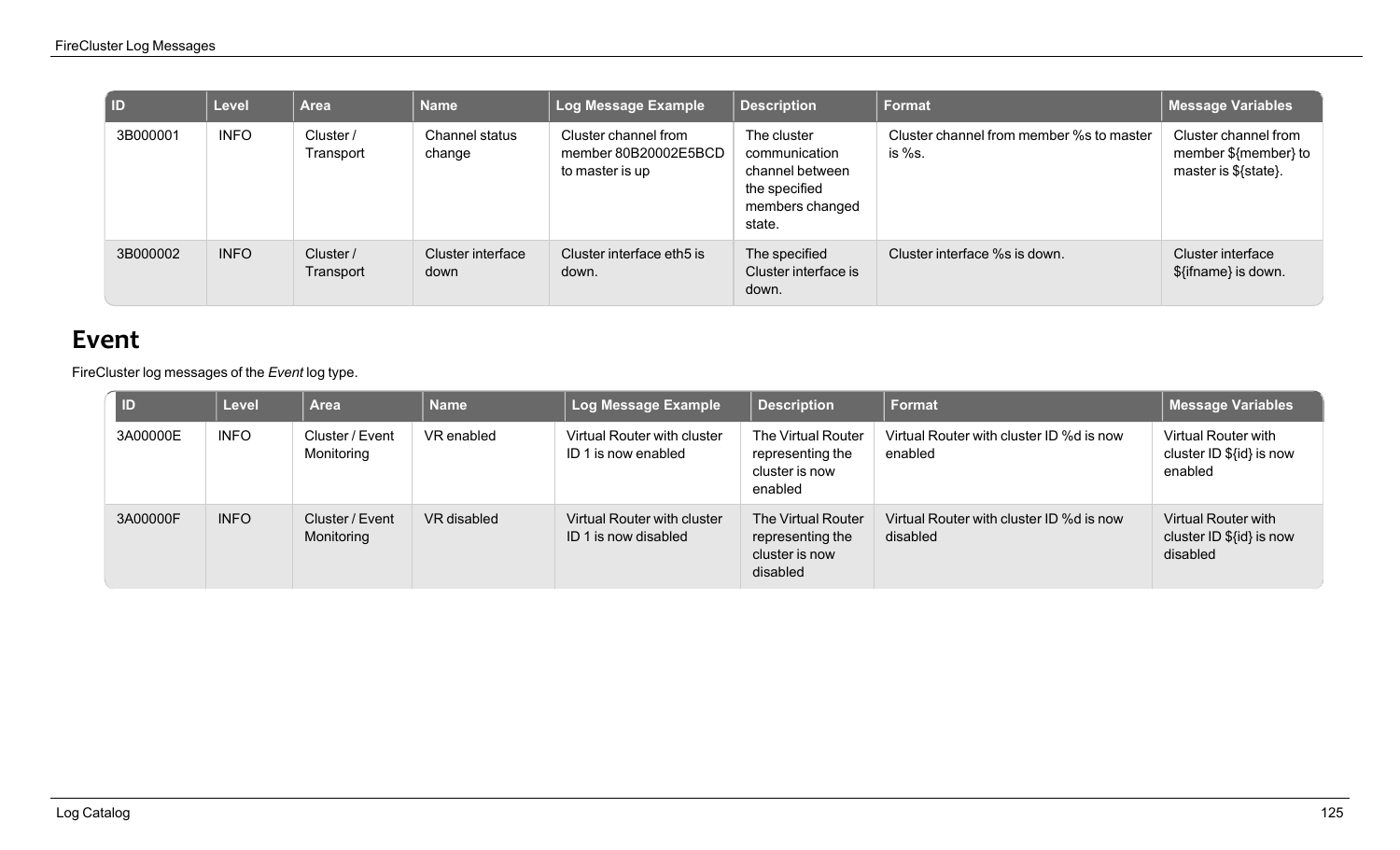| $\overline{a}$ | Level        | <b>Area</b>             | <b>Name</b>                         | Log Message Example                                                                                                                      | <b>Description</b>                                                                                                                                                                                                                                                                                          | Format                                                                                                               | <b>Message Variables</b>                                                                                                               |
|----------------|--------------|-------------------------|-------------------------------------|------------------------------------------------------------------------------------------------------------------------------------------|-------------------------------------------------------------------------------------------------------------------------------------------------------------------------------------------------------------------------------------------------------------------------------------------------------------|----------------------------------------------------------------------------------------------------------------------|----------------------------------------------------------------------------------------------------------------------------------------|
| 38000278       | <b>WARN</b>  | Cluster /<br>Management | Cluster disabled                    | Cluster disabled, Non-<br>master member<br>80B20002E5BCD will be<br>reset to factory-default<br>settings.                                | The non-master<br>member of the<br>cluster will be<br>reset to factory<br>default-settings<br>because<br><b>FireCluster is</b><br>disabled.                                                                                                                                                                 | Cluster disabled. Non-master member %s<br>will be reset to factory-default settings.                                 | Cluster disabled. Non-<br>master member %s will<br>be reset to factory-<br>default settings.                                           |
| 38000279       | <b>WARN</b>  | Cluster /<br>Management | Critical<br>configuration<br>change | Non-master member<br>80B20002E5BCD will be<br>reset to factory-default<br>settings due to a critical<br>cluster configuration<br>change. | The non-master<br>member of the<br>cluster will be<br>reset to factory-<br>default settings<br>due to a critical<br>configuration<br>change. A<br>configuration<br>change is critical if<br>it would cause the<br>master and<br>backup master to<br>lose the TCP<br>connection on the<br>cluster interface. | Non-master member %s will be reset to<br>factory-default settings due to a critical<br>cluster configuration change. | Non-master member<br>\${member} will be reset<br>to factory default-<br>settings due to a critical<br>cluster configuration<br>change. |
| 38000280       | <b>ERROR</b> | Cluster /<br>Management | Device discovery<br>failed          | Cluster master<br>80B20002E5BCD was<br>unable to issue a device<br>discovery message.                                                    | The cluster master<br>was unable to<br>issue a device<br>discovery<br>message.                                                                                                                                                                                                                              | Cluster master %s was unable to issue a<br>device discovery message.                                                 | Cluster master \${master}<br>was unable to issue a<br>device discovery<br>message.                                                     |
| 38000282       | <b>INFO</b>  | Cluster /<br>Management | Member ready to<br>join             | Member 80B20002E5BCD<br>is ready to join the cluster.                                                                                    | Local member has<br>FireCluster<br>enabled and is                                                                                                                                                                                                                                                           | Member %s is ready to join the cluster.                                                                              | Member \${member} is<br>ready to join the cluster.                                                                                     |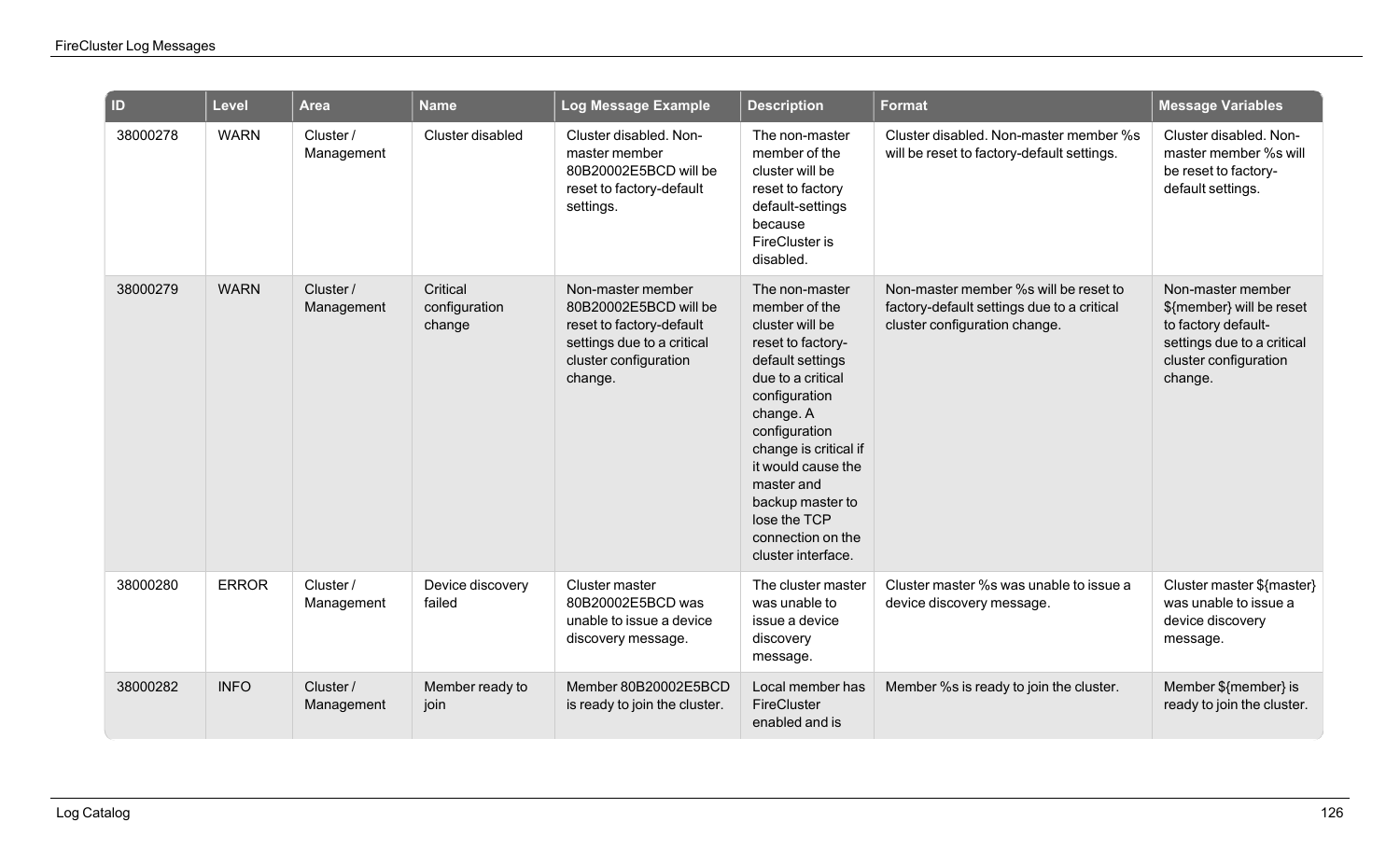| $\vert$ ID | Level        | <b>Area</b>             | <b>Name</b>                     | Log Message Example                                                                                                           | <b>Description</b>                                                                                                                            | <b>Format</b>                                                                                               | <b>Message Variables</b>                                                                                          |
|------------|--------------|-------------------------|---------------------------------|-------------------------------------------------------------------------------------------------------------------------------|-----------------------------------------------------------------------------------------------------------------------------------------------|-------------------------------------------------------------------------------------------------------------|-------------------------------------------------------------------------------------------------------------------|
|            |              |                         |                                 |                                                                                                                               | ready to join.                                                                                                                                |                                                                                                             |                                                                                                                   |
| 3800025A   | <b>INFO</b>  | Cluster /<br>Management | Cluster enabled                 | Cluster enabled on<br>member 80B20002E5BCD.                                                                                   | Cluster was<br>enabled on the<br>specified member.                                                                                            | Cluster enabled on member %s.                                                                               | Cluster enabled on<br>member \${member}.                                                                          |
| 3800025B   | <b>INFO</b>  | Cluster/<br>Management  | Cluster disabled on<br>master   | Cluster disabled on cluster<br>master 80B20002E5BCD.                                                                          | Cluster disabled<br>on the cluster<br>member while it<br>was the cluster<br>master.                                                           | Cluster disabled on cluster master %s.                                                                      | Cluster disabled on<br>cluster master \${master}.                                                                 |
| 3800027A   | <b>WARN</b>  | Cluster /<br>Management | Non-master<br>member removed    | Non-master cluster<br>member 80B20002E5BCD<br>was removed from cluster.<br>and will be reset to factory-<br>default settings. | The non-master<br>member of the<br>Cluster will be<br>reset to factory-<br>default settings<br>because it was<br>removed from the<br>cluster. | Non-master cluster member %s was<br>removed from cluster, and will be reset to<br>factory-default settings. | Non-master cluster<br>member %s was<br>removed from cluster,<br>and will be reset to<br>factory-default settings. |
| 3800027E   | <b>ERROR</b> | Cluster /<br>Management | Factory-default<br>reset failed | Failed to reset cluster<br>member 80B20002E5BCD<br>to factory-default settings.                                               | Failed to reset to<br>factory-default<br>settings.                                                                                            | Failed to reset cluster member %s to<br>factory-default settings.                                           | Failed to reset member<br>\${member} to factory-<br>default settings.                                             |
| 39000003   | <b>WARN</b>  | Cluster/<br>Operations  | <b>Heartbeat lost</b>           | Master 80B20002E5BFE<br>detected loss of heartbeat<br>from member<br>80B20002E5BCD, cluster<br>channel is up.                 | The specified<br>Cluster failed to<br>receive a<br>heartbeat<br>message.                                                                      | Master %s detected loss of heartbeat from<br>member %s, cluster channel is up.                              | Master \${master}<br>detected loss of<br>heartbeat from member<br>\${member}, cluster<br>channel is up.           |
| 39000005   | <b>INFO</b>  | Cluster /<br>Operations | Member promoted<br>to master    | Member 80B20002E5BCD<br>is now master.                                                                                        | The specified<br>member has<br>become master.                                                                                                 | Member %s is now master.                                                                                    | Member \${member} is<br>now master.                                                                               |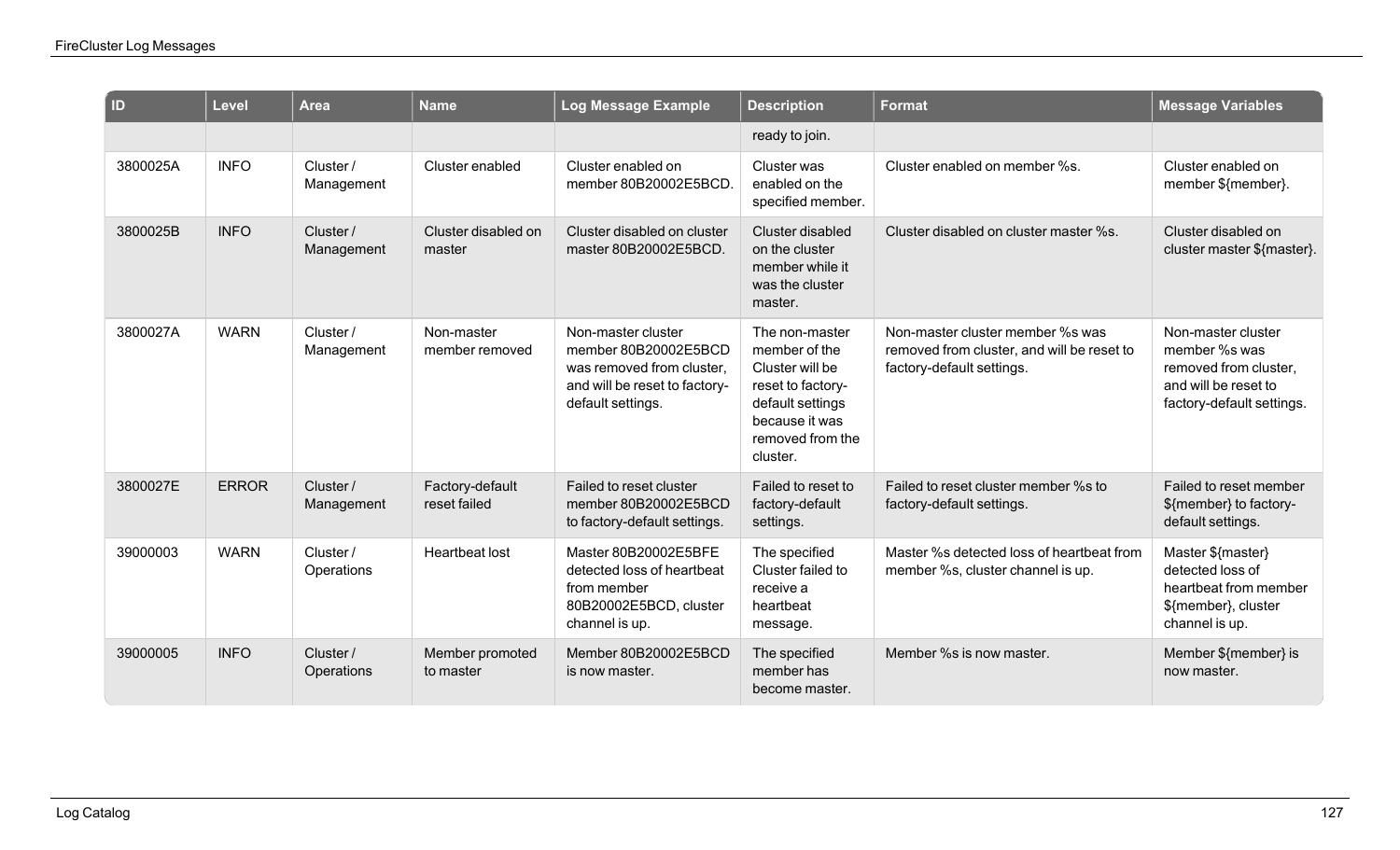| $\overline{a}$ | Level        | <b>Area</b>             | <b>Name</b>                            | Log Message Example                                                                                                                                 | <b>Description</b>                                                                                                                 | <b>Format</b>                                                                                                                                         | <b>Message Variables</b>                                                                                                                            |
|----------------|--------------|-------------------------|----------------------------------------|-----------------------------------------------------------------------------------------------------------------------------------------------------|------------------------------------------------------------------------------------------------------------------------------------|-------------------------------------------------------------------------------------------------------------------------------------------------------|-----------------------------------------------------------------------------------------------------------------------------------------------------|
| 39000007       | <b>ERROR</b> | Cluster /<br>Operations | Failover due to WAI                    | Master 80B20002E5BCD<br>failed over to member<br>80B20002E5BFE, which<br>has a greater Weighted<br>Average Index.                                   | The master failed<br>over to the<br>specified member<br>because that<br>member has a<br>higher health<br>score than the<br>master. | Master %s failed over to member %s,<br>which has a greater Weighted Average<br>Index.                                                                 | Master \${master} failover<br>to member \${member}<br>with greater Weighted<br>Average Index.                                                       |
| 39000010       | <b>INFO</b>  | Cluster /<br>Operations | Member role<br>change                  | Member 80B20002E5BCD<br>changed role to master                                                                                                      | The cluster<br>member changed<br>to the specified<br>role.                                                                         | Member %s changed role to %s.                                                                                                                         | Member \${member} role<br>changed to \${role}.                                                                                                      |
| 39000011       | <b>INFO</b>  | Cluster /<br>Operations | Interface link status<br>change        | Monitored interface eth0<br>link is down.                                                                                                           | Specified<br>monitored<br>interface link<br>status changed,<br>which will change<br>the health index<br>for the member.            | Monitored interface %s link is %s.                                                                                                                    | Monitored interface<br>\${ifname} link is \${state}.                                                                                                |
| 39000012       | <b>INFO</b>  | Cluster /<br>Operations | New master                             | Member 80B20002E5BCD<br>took over as master from<br>member 80B20002E5BFE.                                                                           | The specified<br>member has taken<br>over as master                                                                                | Member %s took over as master from<br>member %s.                                                                                                      | Member \${member} took<br>over as master from<br>member \${member}.                                                                                 |
| 39000015       | <b>INFO</b>  | Cluster/<br>Operations  | Failover initiated by<br>administrator | Master 80B20002E5BCD<br>initiated failover by<br>administrator request.                                                                             | The administrator<br>has initiated a<br>failover.                                                                                  | Master %s initiated failover by<br>administrator request.                                                                                             | Master \${master}<br>initiated failover by<br>administrator request                                                                                 |
| 39000016       | <b>WARN</b>  | Cluster /<br>Operations | Cannot initiate<br>failover            | Cannot initiate failover from<br>master 80B20002E5BCD<br>to member<br>80B20002E5BFE due to<br>higher Weighted Average<br>Index on current master or | The failover<br>requested by<br>administrator<br>cannot proceed<br>because the                                                     | Cannot initiate failover from master %s to<br>member %s due to higher Weighted<br>Average Index on current master or<br>backup master is unreachable. | Cannot initiate failover<br>from master \${master} to<br>member \${member} due<br>to higher Weighted<br>Average Index on<br>current master or other |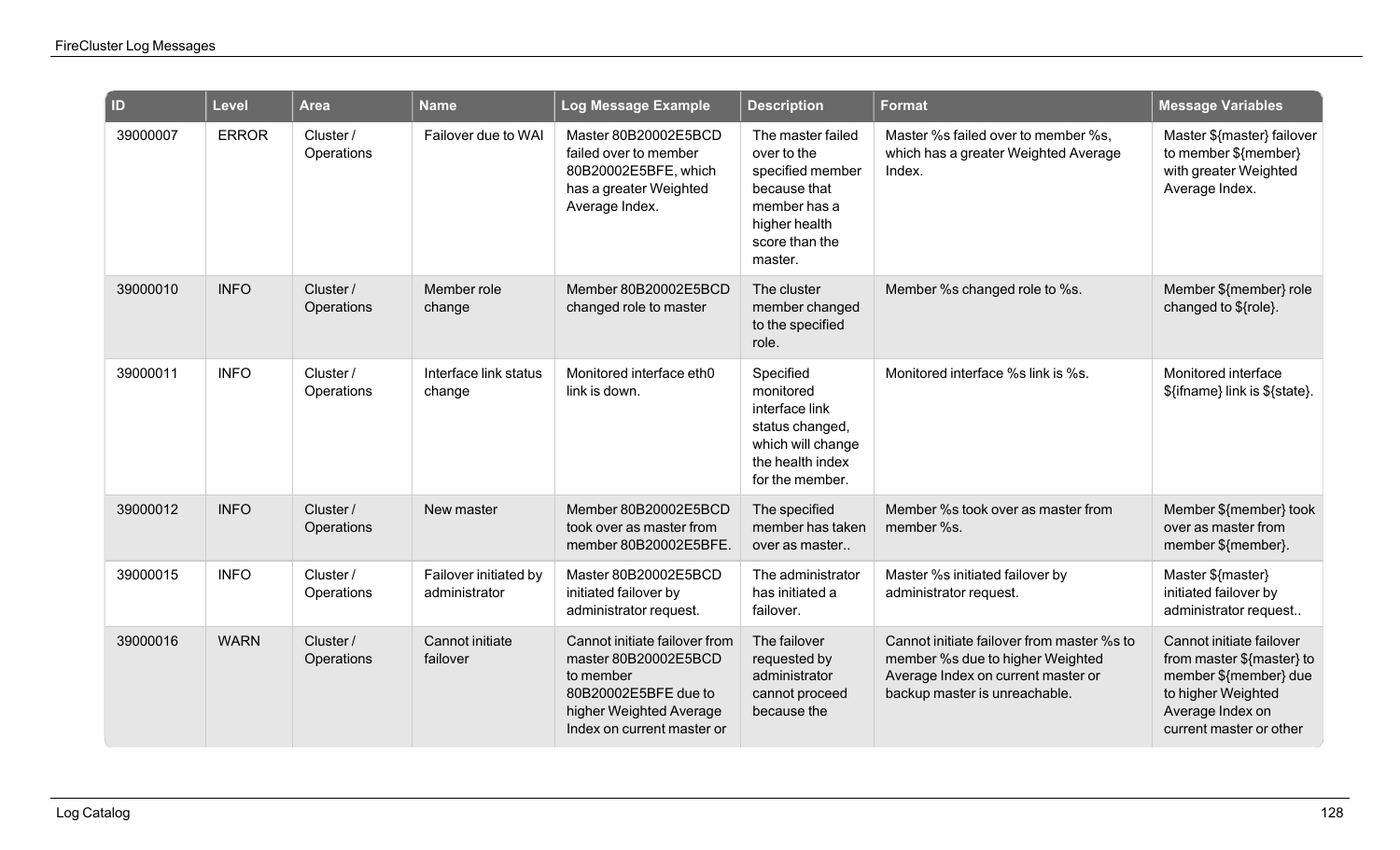| $\vert$ ID | Level        | <b>Area</b>             | <b>Name</b>                                  | Log Message Example                                                                                           | <b>Description</b>                                                                                                                                       | <b>Format</b>                                                               | <b>Message Variables</b>                                                                                    |
|------------|--------------|-------------------------|----------------------------------------------|---------------------------------------------------------------------------------------------------------------|----------------------------------------------------------------------------------------------------------------------------------------------------------|-----------------------------------------------------------------------------|-------------------------------------------------------------------------------------------------------------|
|            |              |                         |                                              | backup master is<br>unreachable.                                                                              | master has a<br>higher health<br>index, or the<br>backup master is<br>unreachable.                                                                       |                                                                             | member is unreachable.                                                                                      |
| 39000019   | <b>ERROR</b> | Cluster /<br>Operations | Failover due to<br>interface state<br>change | Cluster failover due to<br>interface eth4 link down<br>event.                                                 | A cluster failover<br>event occurred<br>due to a change of<br>interface state.                                                                           | Cluster failover due to interface %s link %s<br>event.                      | Cluster failover due to<br>interface \${ifname} link<br>\${state} event.                                    |
| 39000058   | <b>INFO</b>  | Cluster /<br>Operations | <b>Member Role</b><br>Change                 | Cluster member<br>80B20002E5BCD changed<br>role from idle to backup<br>master                                 | The role of the<br>specified Cluster<br>member changed.                                                                                                  | Cluster member %s changed role from %s<br>to $%s.$                          | Cluster member<br>\${member} changed role<br>from \${role} to \${role}.                                     |
| 3900000C   | <b>ERROR</b> | Cluster /<br>Operations | Synchronization<br>failed                    | Full state synchronization<br>from master<br>80B20002E5BCD to<br>backup master<br>80B20002E5BFE failed.       | Full state<br>synchronization<br>from the master to<br>the specified<br>member failed.<br>Member state will<br>not change to<br>Backup Master.           | Full state synchronization from master %s<br>to backup master %s failed.    | Full state<br>synchronization from<br>master \${master} to<br>backup master<br>\${member} failed.           |
| 3900000D   | <b>ERROR</b> | Cluster /<br>Operations | Synchronization<br>timeout                   | Full state synchronization<br>from master<br>80B20002E5BCD to<br>backup master<br>80B20002E5BFE timed<br>out. | <b>Full state</b><br>synchronization<br>from the master to<br>the specified<br>member timed out.<br>Member state will<br>not change to<br>Backup Master. | Full state synchronization from master %s<br>to backup master %s timed out. | <b>Full state</b><br>synchronization from<br>master \${master} to<br>backup master<br>\${member} timed out. |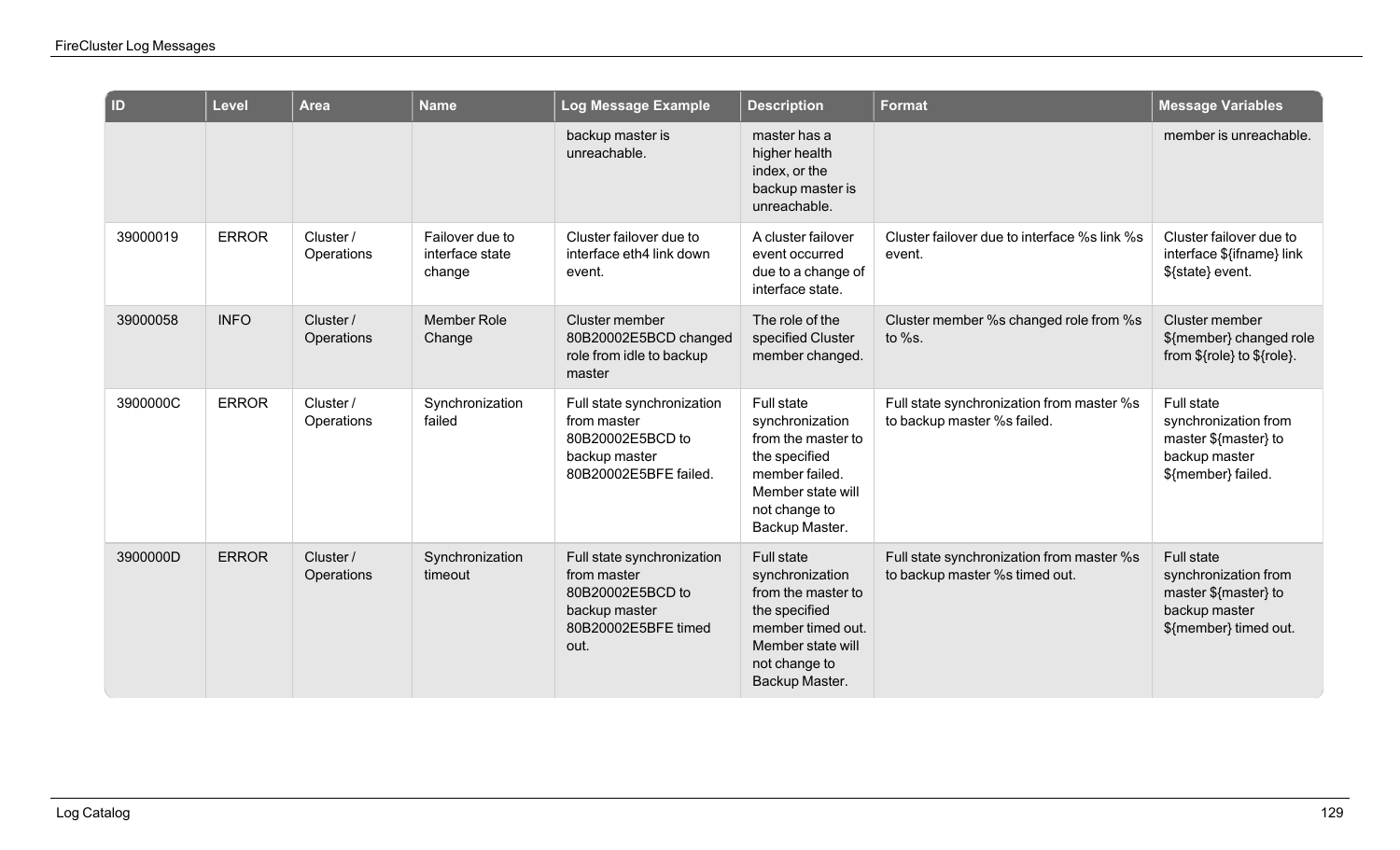| D        | <b>Level</b> | <b>Area</b>             | <b>Name</b>                   | Log Message Example                                                                                                        | <b>Description</b>                                                                                                                                                                                                  | <b>Format</b>                                                                               | <b>Message Variables</b>                                                                                            |
|----------|--------------|-------------------------|-------------------------------|----------------------------------------------------------------------------------------------------------------------------|---------------------------------------------------------------------------------------------------------------------------------------------------------------------------------------------------------------------|---------------------------------------------------------------------------------------------|---------------------------------------------------------------------------------------------------------------------|
| 3900000E | <b>INFO</b>  | Cluster /<br>Operations | Synchronization<br>successful | Full state synchronization<br>from master<br>80B20002E5BCD to<br>backup master<br>80B20002E5BFE<br>completed successfully. | Full state<br>synchronization to<br>the specified<br>member was<br>successful.<br>Member status<br>changed to<br>backup master.                                                                                     | Full state synchronization from master %s<br>to backup master %s completed<br>successfully. | Full state<br>synchronization from<br>master \${master} to<br>backup master<br>\${member} completed<br>successfully |
| 3900000F | <b>ERROR</b> | Cluster /<br>Operations | Failover due to link-<br>down | Master 80B20002E5BCD<br>failed-over to member<br>80B20002E5BFE due to a<br>link-down event on<br>interface eth3.           | Cluster failover<br>due to a link failure<br>on the current<br>master, which now<br>has a health index<br>lower than the<br>backup master.<br>The log message<br>specifies which<br>interface has the<br>link down. | Master %s failed-over to member %s due<br>to a link-down event on interface %s.             | Master \${master} failed-<br>over to member<br>\${member} due to a link-<br>down event on interface<br>\${ifname}.  |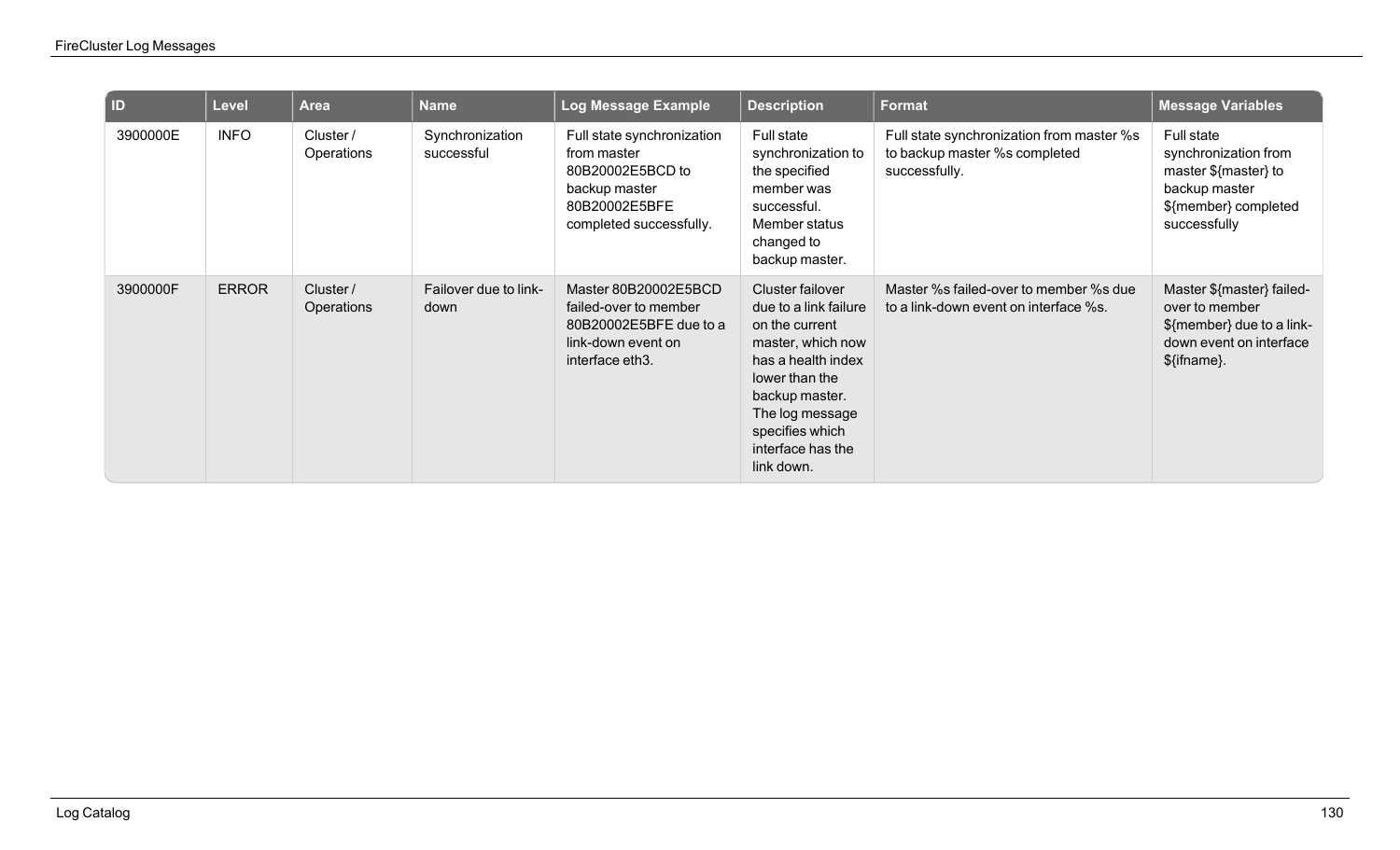## **Security Services Log Messages**

Security Services log messages are generated for processes related to the Security Services configured on your Firebox. For the log messages from Security Services traffic and events, review the proxy log messages for the proxy policies where the Security Services are enabled. For more information, see *Proxy Policy Log [Messages](#page-40-0)* on page 38.

#### **Event**

Security Services log messages of the *Event* log type.

| ID       | <b>Level</b> | <b>Area</b>                                          | <b>Name</b>                                                           | Log Message Example                            | <b>Description</b>                                                            | <b>Format</b>                                 | <b>Message</b><br><b>Variables</b> |
|----------|--------------|------------------------------------------------------|-----------------------------------------------------------------------|------------------------------------------------|-------------------------------------------------------------------------------|-----------------------------------------------|------------------------------------|
| 1F000001 | <b>ERROR</b> | <b>Security Services</b><br>/ Gateway Anti-<br>Virus | Process failed to start                                               | Cannot start ScanD                             | ScanD -- Process failed to start                                              | Cannot start ScanD                            |                                    |
| 1F010015 | <b>INFO</b>  | <b>Security Services</b><br>/ Gateway Anti-<br>Virus | Ready for service                                                     | ScanD ready                                    | ScanD -- Ready for service                                                    | ScanD ready                                   |                                    |
| 2E000005 | <b>ERROR</b> | <b>Security Services</b><br>/ Signature<br>Update    | Process exiting                                                       | SIGD shutting down                             | SIGD -- Process exiting                                                       | SIGD shutting down                            | سند ا                              |
| 2E000006 | <b>ERROR</b> | <b>Security Services</b><br>/ Signature<br>Update    | Process crashed                                                       | SIGD crashed                                   | SIGD -- Process crashed                                                       | SIGD crashed                                  |                                    |
| 2E010018 | <b>ERROR</b> | <b>Security Services</b><br>/ Signature<br>Update    | Failed to start the signature<br>update for the specified<br>services | Cannot start the signature update<br>for 'IPS' | SIGD -- Failed to the start<br>signature update for the<br>specified services | Cannot start the signature<br>update for '%s' |                                    |
| 2E010019 | <b>ERROR</b> | <b>Security Services</b><br>/ Signature<br>Update    | Failed to check the available<br>signature version on the<br>server   | Cannot complete the version check              | SIGD -- Failed to check the<br>available signature version on<br>the server   | Cannot complete the<br>version check          |                                    |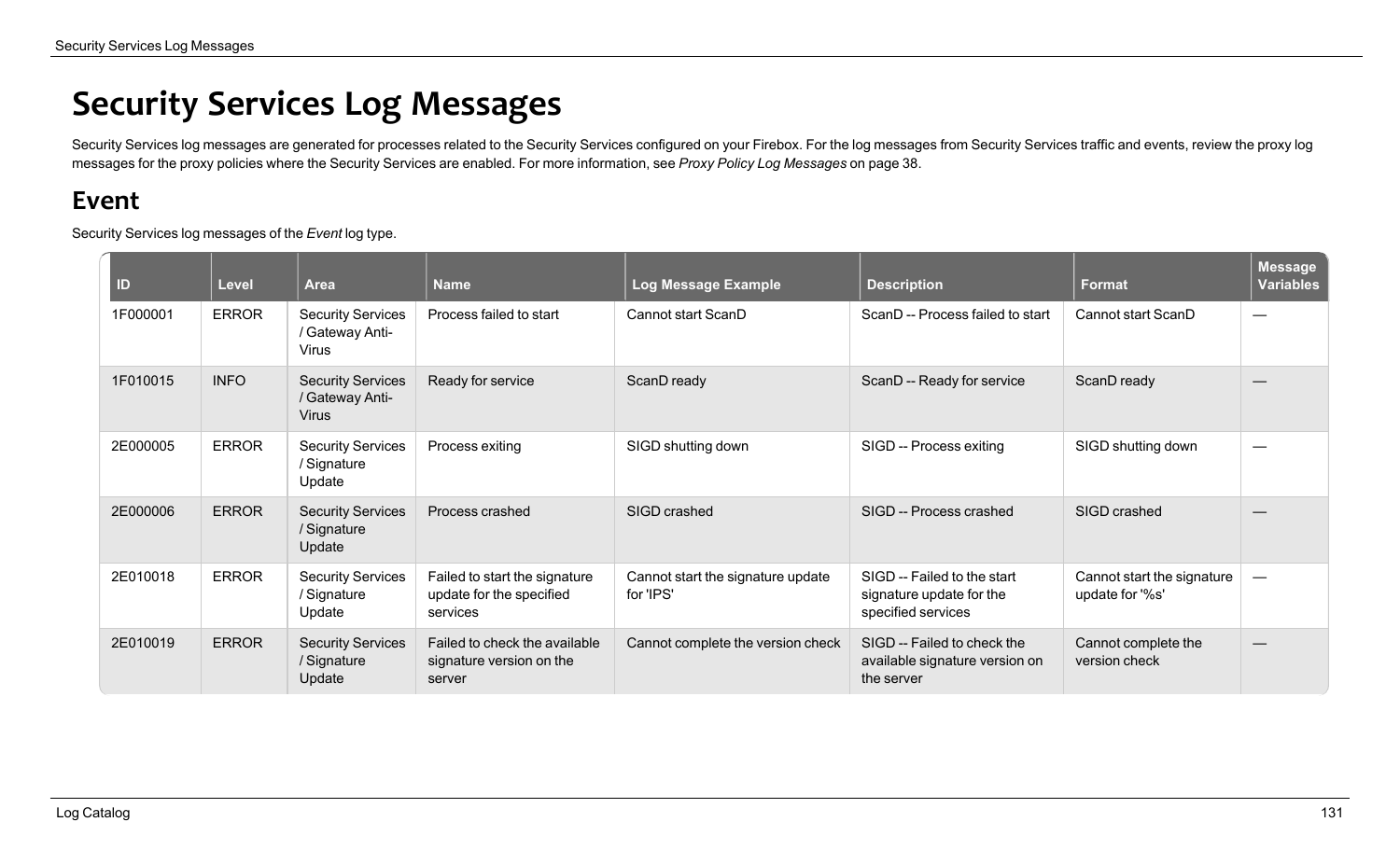| $\mathsf{ID}$ | <b>Level</b> | <b>Area</b>                                       | <b>Name</b>                                                             | <b>Log Message Example</b>                                                          | <b>Description</b>                                                          | <b>Format</b>                                                                           | <b>Message</b><br><b>Variables</b> |
|---------------|--------------|---------------------------------------------------|-------------------------------------------------------------------------|-------------------------------------------------------------------------------------|-----------------------------------------------------------------------------|-----------------------------------------------------------------------------------------|------------------------------------|
| 2E01001A      | <b>ERROR</b> | <b>Security Services</b><br>/ Signature<br>Update | Signature update process<br>failed to start                             | Cannot start the signature update<br>process                                        | SIGD -- Signature update<br>process failed to start                         | Cannot start the signature<br>update process                                            | $\overline{\phantom{m}}$           |
| 2E01001B      | <b>ERROR</b> | <b>Security Services</b><br>/ Signature<br>Update | Signature update process<br>crashed                                     | SIGD Worker crashed                                                                 | SIGD -- Signature update<br>process crashed                                 | SIGD Worker crashed                                                                     |                                    |
| 2E020067      | <b>ERROR</b> | <b>Security Services</b><br>/ Signature<br>Update | Signature update process for<br>the specified version failed            | Manual DLP update for version<br>(4.94) failed (Valid feature key not<br>available) | SIGD -- Signature update<br>process for the specified<br>version failed     | %s %s update for version<br>$(% \mathcal{L}(\mathcal{C},\mathcal{C}))$ (%s) failed (%s) | $\overline{\phantom{m}}$           |
| 2E020065      | <b>INFO</b>  | <b>Security Services</b><br>/ Signature<br>Update | Signature update process<br>started                                     | Scheduled DLP update started                                                        | SIGD -- Signature update<br>process started                                 | %s %s update started                                                                    |                                    |
| 2E020066      | <b>INFO</b>  | <b>Security Services</b><br>/ Signature<br>Update | Signature update process<br>completed                                   | Scheduled DLP update for version<br>(4.94) completed                                | SIGD -- Signature update<br>process completed                               | %s %s update for version<br>(%s) completed                                              | $\overline{\phantom{m}}$           |
| 2E020069      | <b>INFO</b>  | <b>Security Services</b><br>/ Signature<br>Update | Device has the latest<br>signature version for the<br>specified service | Device already has the latest DLP<br>signature version (4.94)                       | SIGD -- Device has the latest<br>signature version for specified<br>service | Device already has the<br>latest %s signature<br>version (%s)                           |                                    |
| 2E010017      | <b>WARN</b>  | <b>Security Services</b><br>/ Signature<br>Update | License failed to load                                                  | Cannot load the license                                                             | SIGD -- License failed to load                                              | Cannot load the license                                                                 |                                    |
| 23000001      | <b>ERROR</b> | <b>Security Services</b><br>/ spamBlocker         | Failed to start                                                         | Cannot start spamD                                                                  | spamD -- Failed to start                                                    | Cannot start spamD                                                                      |                                    |
| 23000002      | <b>INFO</b>  | <b>Security Services</b><br>/spamBlocker          | Ready for service                                                       | spamD ready                                                                         | spamD -- Ready for service                                                  | spamD ready                                                                             |                                    |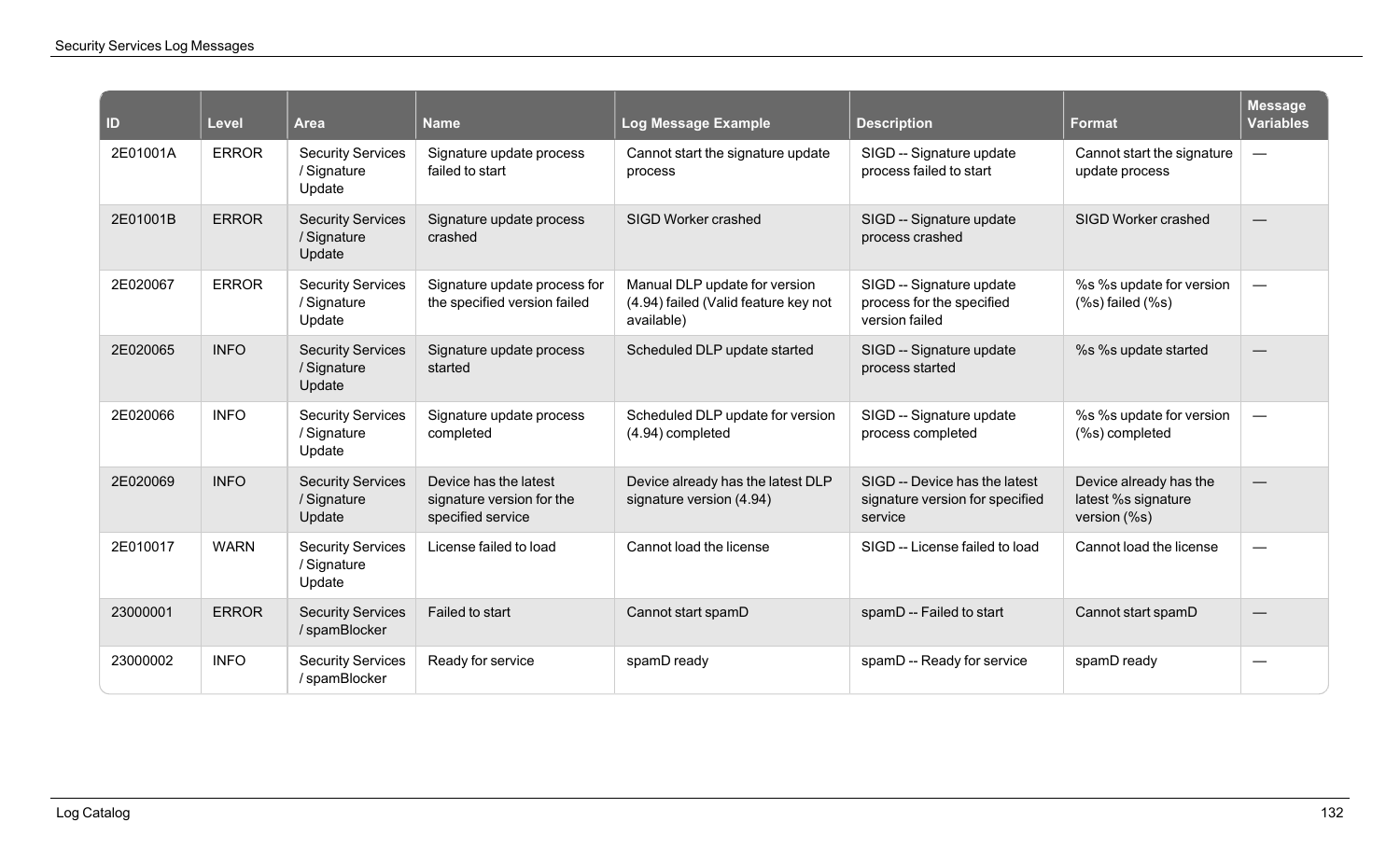## **VPN Log Messages**

VPN log messages are generated for processes related to the all VPNs configured on your Firebox. This includes changes to the VPN configuration, tunnel status, and daemon activity.

### **Alarm**

VPN log messages of the *Alarm* log type.

| <b>ID</b> | Level       | <b>Area</b>          | Name                     | Log Message Example                                                                                                                           | <b>Description</b>                                          | Format                                                        | <b>Message Variables</b>                                                                                                    |
|-----------|-------------|----------------------|--------------------------|-----------------------------------------------------------------------------------------------------------------------------------------------|-------------------------------------------------------------|---------------------------------------------------------------|-----------------------------------------------------------------------------------------------------------------------------|
| 020B0001  | <b>INFO</b> | VPN/<br><b>IPSEC</b> | Tunnel status<br>changed | BOVPN tunnel 'tunnel.2' local<br>172.16.12.81/255.255.255.255<br>remote<br>172.16.13.204/255.255.255.255<br>under gateway 'gateway.1' is down | The status of the IPSec<br>tunnel changed to up or<br>down. | %s tunnel '%s' local %s remote %s<br>under gateway '%s' is %s | \${tunnel_type} tunnel<br>'\${tunnel}' local \${local}<br>remote \${remote} under<br>gateway '\$(gateway}' is<br>\${status} |

## **Diagnostic**

VPN log messages of the *Debug (Diagnostic)* log type.

| ID       | <b>Level</b> | <b>Area</b>          | <b>Name</b>                      | <b>Log Message Example</b>                                      | <b>Description</b>                                                                                                                 | <b>Format</b>                                                   | <b>Message Variables</b>                                   |
|----------|--------------|----------------------|----------------------------------|-----------------------------------------------------------------|------------------------------------------------------------------------------------------------------------------------------------|-----------------------------------------------------------------|------------------------------------------------------------|
| 02000001 | <b>ERROR</b> | VPN/<br><b>IPSEC</b> | Default certificate<br>not found | The default IPSec certificate<br>is not installed on the device | The IPSec tunnel<br>could not be<br>negotiated because<br>the default IPSec<br>certificate is not<br>installed or is not<br>valid. | The default IPSec certificate is not<br>installed on the device | $\overline{\phantom{0}}$                                   |
| 02000002 | <b>ERROR</b> | VPN/<br><b>IPSEC</b> | Failed to read<br>certificate    | Could not read [DSA   RSA]<br>certificate with [n] ID           | The IPSec tunnel<br>could not be<br>negotiated because<br>the IPSec certificate<br>is not valid.                                   | Could not read %s certificate with<br>%d ID                     | Could not read \${cert_type}<br>certificate with \${id} ID |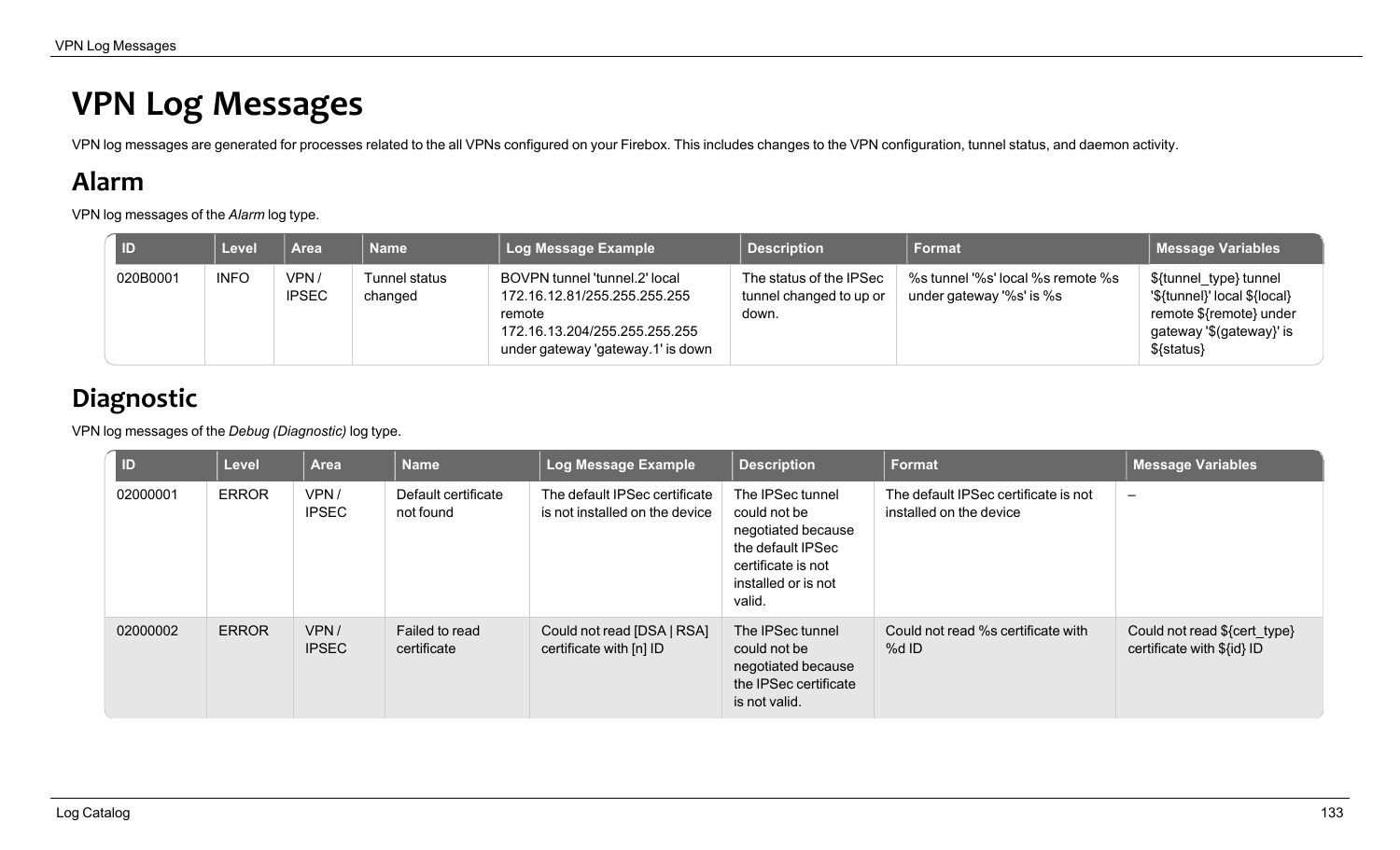| $\blacksquare$ | Level        | <b>Area</b>          | <b>Name</b>                                                             | <b>Log Message Example</b>                                                                                                                                                                            | <b>Description</b>                                                                                                                                                                                                          | <b>Format</b>                                                                                                                               | <b>Message Variables</b>                                                                                                                                                                              |
|----------------|--------------|----------------------|-------------------------------------------------------------------------|-------------------------------------------------------------------------------------------------------------------------------------------------------------------------------------------------------|-----------------------------------------------------------------------------------------------------------------------------------------------------------------------------------------------------------------------------|---------------------------------------------------------------------------------------------------------------------------------------------|-------------------------------------------------------------------------------------------------------------------------------------------------------------------------------------------------------|
| 02020001       | <b>WARN</b>  | VPN/<br><b>IPSEC</b> | IP address not<br>available for Mobile<br><b>VPN with IPSec</b><br>user | Virtual IP address from<br>'abcd' address pool is not<br>available for Mobile VPN<br>with IPSec user 'Bob'                                                                                            | All virtual IP<br>addresses allocated<br>to this Mobile VPN<br>with IPSec group are<br>already assigned.<br>New Mobile VPN with<br><b>IPSec tunnels cannot</b><br>be established unless<br>existing tunnels are<br>deleted. | Virtual IP address from '%s' address<br>pool is not available for Mobile VPN<br>with IPSec user '%s'                                        | Virtual IP address from \${pool_<br>name} address pool is not<br>available for Mobile VPN with<br>IPSec user \${user}                                                                                 |
| 02030002       | <b>ERROR</b> | VPN/<br><b>IPSEC</b> | <b>IKE Phase 1</b><br>expecting main<br>mode                            | IKE phase-1 negotiation<br>from 172.16.12.82:500 to<br>172.16.12.81:500 failed.<br>Gateway-<br>Endpoint='gateway.1'<br>Reason=Received<br>'Aggressive mode'<br>exchange type. Expecting<br>main mode. | <b>IKE Phase 1</b><br>negotiation failed<br>because of incorrect<br>exchange type in<br>proposal from remote<br>gateway. The log<br>message specifies<br>the expected and<br>received exchange<br>type.                     | IKE phase-1 negotiation from %s to<br>%s failed. Gateway-Endpoint='%s'<br>Reason=Received '%s' exchange<br>type. Expecting main mode.       | IKE phase-1 negotiation from<br>\${local_addr} to \${peer_addr}<br>failed. Gateway-<br>Endpoint='\${gw-ep}'<br>Reason=Received<br>'\${exchange_type}' exchange<br>type. Expecting main mode.          |
| 02030003       | <b>ERROR</b> | VPN/<br><b>IPSEC</b> | <b>IKE Phase 1</b><br>expecting<br>aggressive mode                      | IKE phase-1 negotiation<br>from 172.16.12.82:500 to<br>172.16.12.81:500 failed.<br>Gateway-<br>Endpoint='gateway.1'<br>Reason=Received 'Main<br>mode' exchange type.<br>Expecting aggressive mode.    | <b>IKE Phase 1</b><br>negotiation failed<br>because of incorrect<br>exchange type in<br>proposal from remote<br>gateway. The log<br>message specifies<br>the expected and<br>received exchange<br>type.                     | IKE phase-1 negotiation from %s to<br>%s failed. Gateway-Endpoint='%s'<br>Reason=Received '%s' exchange<br>type. Expecting aggressive mode. | IKE phase-1 negotiation from<br>\${local_addr} to \${peer_addr}<br>failed. Gateway-<br>Endpoint='\${gw-ep}'<br>Reason=Received<br>'\${exchange type}' exchange<br>type. Expecting aggressive<br>mode. |
| 02030004       | <b>ERROR</b> | VPN/<br><b>IPSEC</b> | <b>IKE Phase 1 DH</b><br>group mismatch                                 | IKE phase-1 negotiation<br>from 172.16.12.82:500 to                                                                                                                                                   | <b>IKE Phase 1</b><br>negotiation failed                                                                                                                                                                                    | IKE phase-1 negotiation from %s to<br>%s failed. Gateway-Endpoint='%s'                                                                      | IKE phase-1 negotiation from<br>\${local_addr} to \${peer_addr}                                                                                                                                       |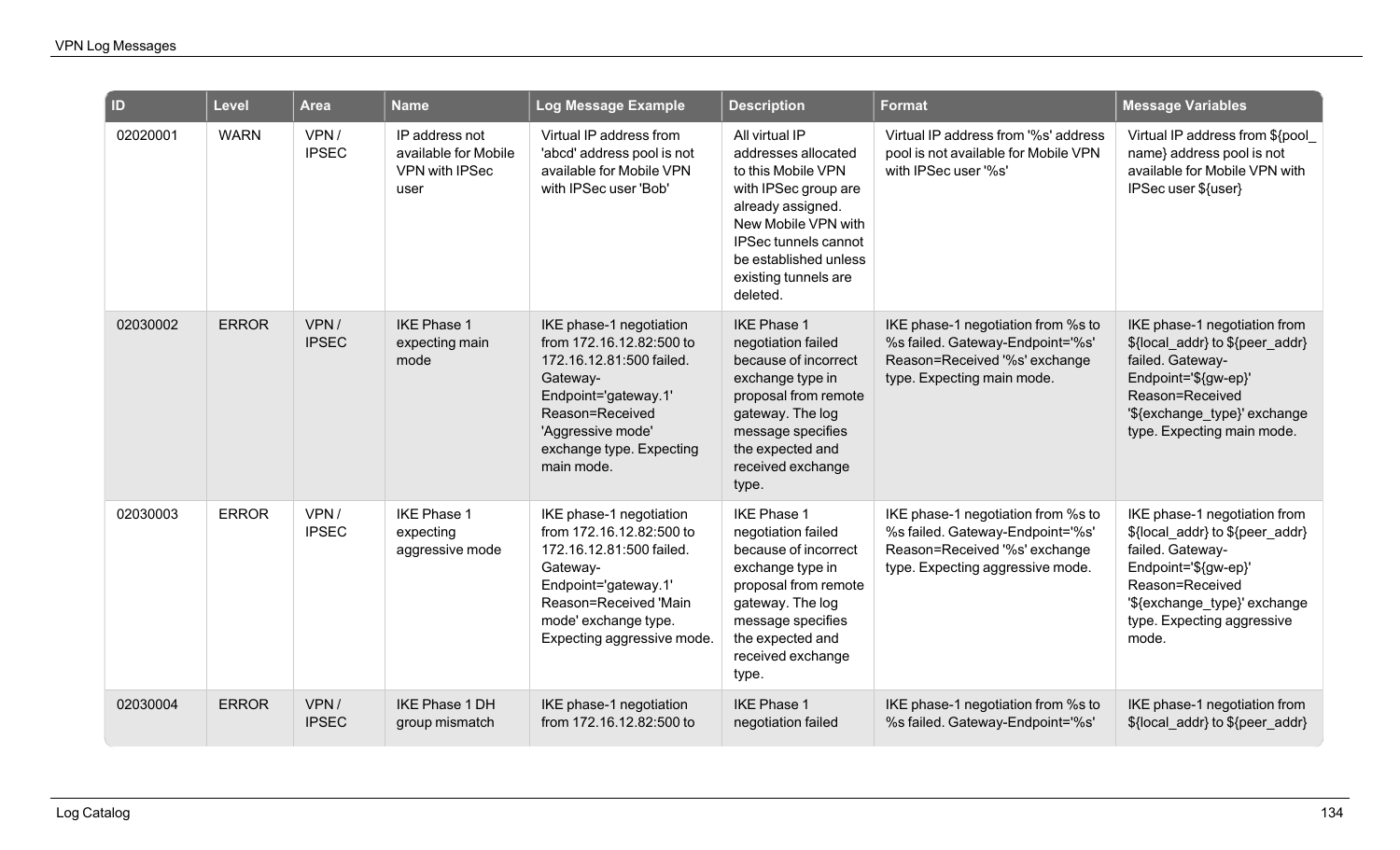| $\overline{\mathsf{I}}$ | Level        | Area                 | <b>Name</b>                                  | Log Message Example                                                                                                                                                                | <b>Description</b>                                                                                                                                                                                          | <b>Format</b>                                                                                                            | <b>Message Variables</b>                                                                                                                                                               |
|-------------------------|--------------|----------------------|----------------------------------------------|------------------------------------------------------------------------------------------------------------------------------------------------------------------------------------|-------------------------------------------------------------------------------------------------------------------------------------------------------------------------------------------------------------|--------------------------------------------------------------------------------------------------------------------------|----------------------------------------------------------------------------------------------------------------------------------------------------------------------------------------|
|                         |              |                      |                                              | 172.16.12.81:500 failed.<br>Gateway-<br>Endpoint='gateway.1'<br>Reason=Received DH<br>group 2, expecting 14                                                                        | because of incorrect<br>Diffe-Hellman group<br>in proposal from<br>remote gateway. The<br>log message<br>specifies the received<br>and expected group<br>number.                                            | Reason=Received DH group %d,<br>expecting %d                                                                             | failed. Gateway-<br>Endpoint='\${gw-ep}'<br>Reason=Received DH group<br>\${received}, expecting<br>\${expected}                                                                        |
| 02030005                | <b>ERROR</b> | VPN/<br><b>IPSEC</b> | <b>IKE Phase 1 hash</b><br>mismatch          | IKE phase-1 negotiation<br>from 172.16.12.82:500 to<br>172.16.12.81:500 failed.<br>Gateway-<br>Endpoint='gateway.1'<br>Reason=Received hash<br>SHA1, expecting MD5                 | <b>IKE Phase 1</b><br>negotiation failed<br>because of incorrect<br>hash type in proposal<br>from remote gateway.<br>The log message<br>specifies the received<br>and expected hash<br>type.                | IKE phase-1 negotiation from %s to<br>%s failed. Gateway-Endpoint='%s'<br>Reason=Received hash %s,<br>expecting %s       | IKE phase-1 negotiation from<br>\${local addr} to \${peer addr}<br>failed. Gateway-<br>Endpoint='\${gw-ep}'<br>Reason=Received hash<br>\${received}, expecting<br>\${expected}         |
| 02030006                | <b>ERROR</b> | VPN/<br><b>IPSEC</b> | <b>IKE Phase 1</b><br>encryption<br>mismatch | IKE phase-1 negotiation<br>from 172.16.12.82:500 to<br>172.16.12.81:500 failed.<br>Gateway-<br>Endpoint='gateway.1'<br>Reason=Received<br>encryption 3DES, expecting<br><b>AES</b> | <b>IKE Phase 1</b><br>negotiation failed<br>because of incorrect<br>encryption type in<br>proposal from remote<br>gateway. The log<br>message specifies<br>the received and<br>expected encryption<br>type. | IKE phase-1 negotiation from %s to<br>%s failed. Gateway-Endpoint='%s'<br>Reason=Received encryption %s,<br>expecting %s | IKE phase-1 negotiation from<br>\${local_addr} to \${peer_addr}<br>failed. Gateway-<br>Endpoint='\${gw-ep}'<br>Reason=Received encryption<br>\${received}, expecting<br>$$$ {expected} |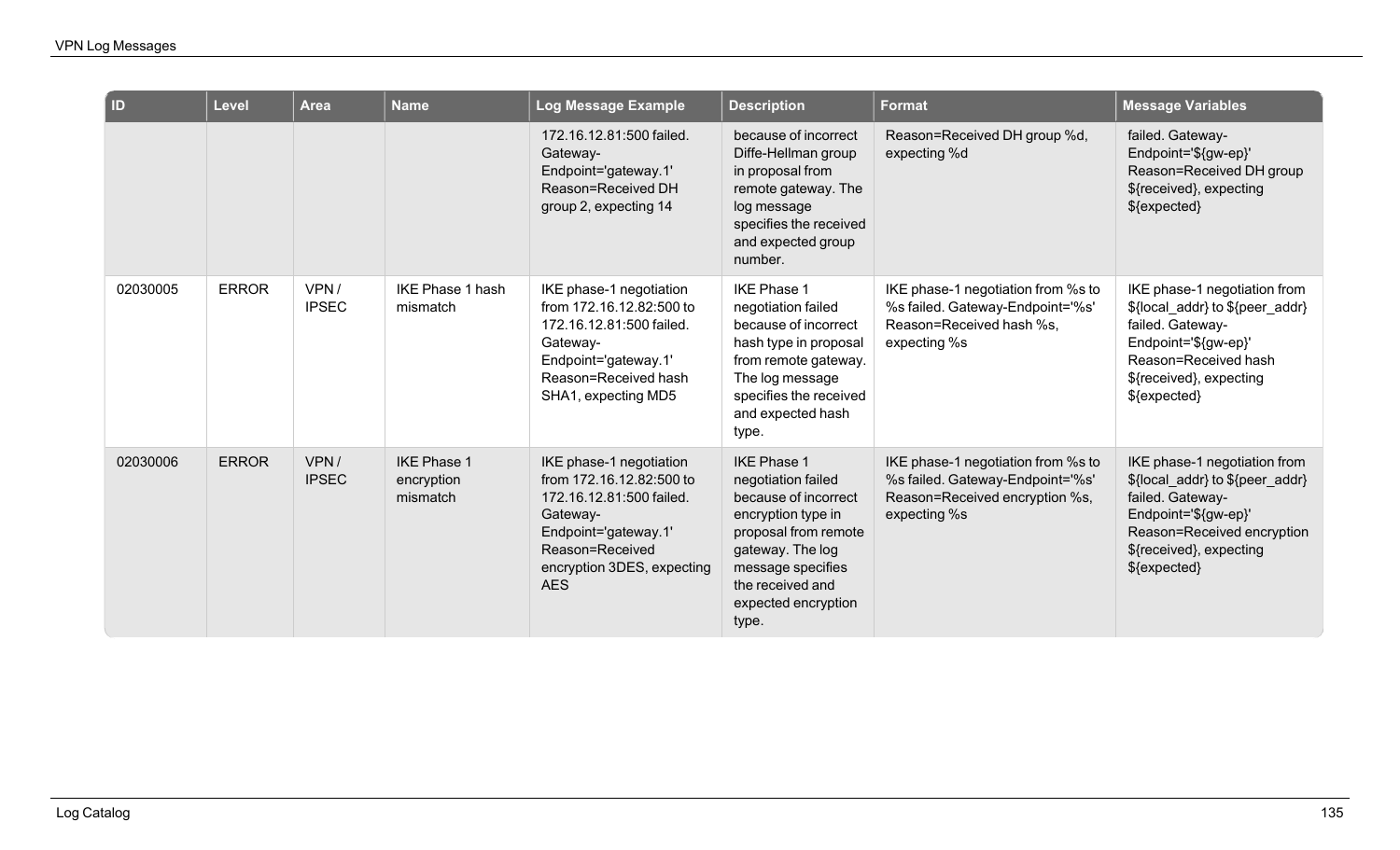| $\overline{a}$ | <b>Level</b> | <b>Area</b>          | <b>Name</b>                                             | <b>Log Message Example</b>                                                                                                                                                                                                                                 | <b>Description</b>                                                                                                                                                                                                          | <b>Format</b>                                                                                                                                                                                                 | <b>Message Variables</b>                                                                                                                                                                                                                           |
|----------------|--------------|----------------------|---------------------------------------------------------|------------------------------------------------------------------------------------------------------------------------------------------------------------------------------------------------------------------------------------------------------------|-----------------------------------------------------------------------------------------------------------------------------------------------------------------------------------------------------------------------------|---------------------------------------------------------------------------------------------------------------------------------------------------------------------------------------------------------------|----------------------------------------------------------------------------------------------------------------------------------------------------------------------------------------------------------------------------------------------------|
| 02030007       | <b>ERROR</b> | VPN/<br><b>IPSEC</b> | <b>IKE Phase 1</b><br>authentication<br>method mismatch | IKE phase-1 negotiation<br>from 172.16.12.82:500 to<br>172.16.12.81:500 failed.<br>Gateway-<br>Endpoint='gateway.1'<br>Reason=Received<br>authentication method PSK,<br>expecting RSA certificate                                                          | <b>IKE Phase 1</b><br>negotiation failed<br>because of incorrect<br>authentication<br>method in proposal<br>from remote gateway.<br>The log message<br>specifies the received<br>and expected<br>authentication<br>methods. | IKE phase-1 negotiation from %s to<br>%s failed. Gateway-Endpoint='%s'<br>Reason=Received authentication<br>method %s, expecting %s                                                                           | IKE phase-1 negotiation from<br>\${local_addr} to \${peer_addr}<br>failed. Gateway-<br>Endpoint='\${gw-ep}'<br>Reason=Received<br>authentication method<br>\${received}, expecting<br>\${expected}                                                 |
| 02030008       | <b>ERROR</b> | VPN/<br><b>IPSEC</b> | <b>IKE Phase 1 AES</b><br>key length mismatch           | IKE phase-1 negotiation<br>from 172.16.12.82:500 to<br>172.16.12.81:500 failed.<br>Gateway-<br>Endpoint='gateway.1'<br>Reason=Received AES key<br>length 128, expecting 256                                                                                | <b>IKE Phase 1</b><br>negotiation failed<br>because of incorrect<br>AES key length in<br>proposal from remote<br>gateway. The log<br>message specifies<br>the received and<br>expected AES key<br>length.                   | IKE phase-1 negotiation from %s to<br>%s failed. Gateway-Endpoint='%s'<br>Reason=Received AES key length<br>%d, expecting %d                                                                                  | IKE phase-1 negotiation from<br>\${local_addr} to \${peer_addr}<br>failed. Gateway-<br>Endpoint='\${gw-ep}'<br>Reason=Received AES key<br>length \${received}, expecting<br>\${expected}                                                           |
| 02030009       | <b>ERROR</b> | VPN/<br><b>IPSEC</b> | <b>IKE Phase 1 invalid</b><br>first message             | IKE phase-1 negotiation<br>from 172.16.12.82:500 to<br>172.16.12.81:500 failed.<br>Gateway-<br>Endpoint='gateway.1'<br>Reason=Received invalid<br>main/aggressive mode first<br>message. Check VPN IKE<br>diagnostic log messages for<br>more information. | <b>IKE Phase 1</b><br>negotiation failed<br>because of invalid<br>first message<br>received by local<br>gateway. The log<br>message specifies<br>the reason.                                                                | IKE phase-1 negotiation from %s to<br>%s failed. Gateway-Endpoint='%s'<br>Reason=Received invalid<br>main/aggressive mode first<br>message. Check VPN IKE<br>diagnostic log messages for more<br>information. | IKE phase-1 negotiation from<br>\${local_addr} to \${peer_addr}<br>failed. Gateway-<br>Endpoint='\${gw-ep}'<br>Reason=Received invalid<br>main/aggressive mode first<br>message. Check VPN IKE<br>diagnostic log messages for<br>more information. |
| 0203000A       | <b>ERROR</b> | VPN/                 | <b>IKE Phase 1 invalid</b>                              | IKE phase-1 negotiation                                                                                                                                                                                                                                    | <b>IKE Phase 1</b>                                                                                                                                                                                                          | IKE phase-1 negotiation from %s to                                                                                                                                                                            | IKE phase-1 negotiation from                                                                                                                                                                                                                       |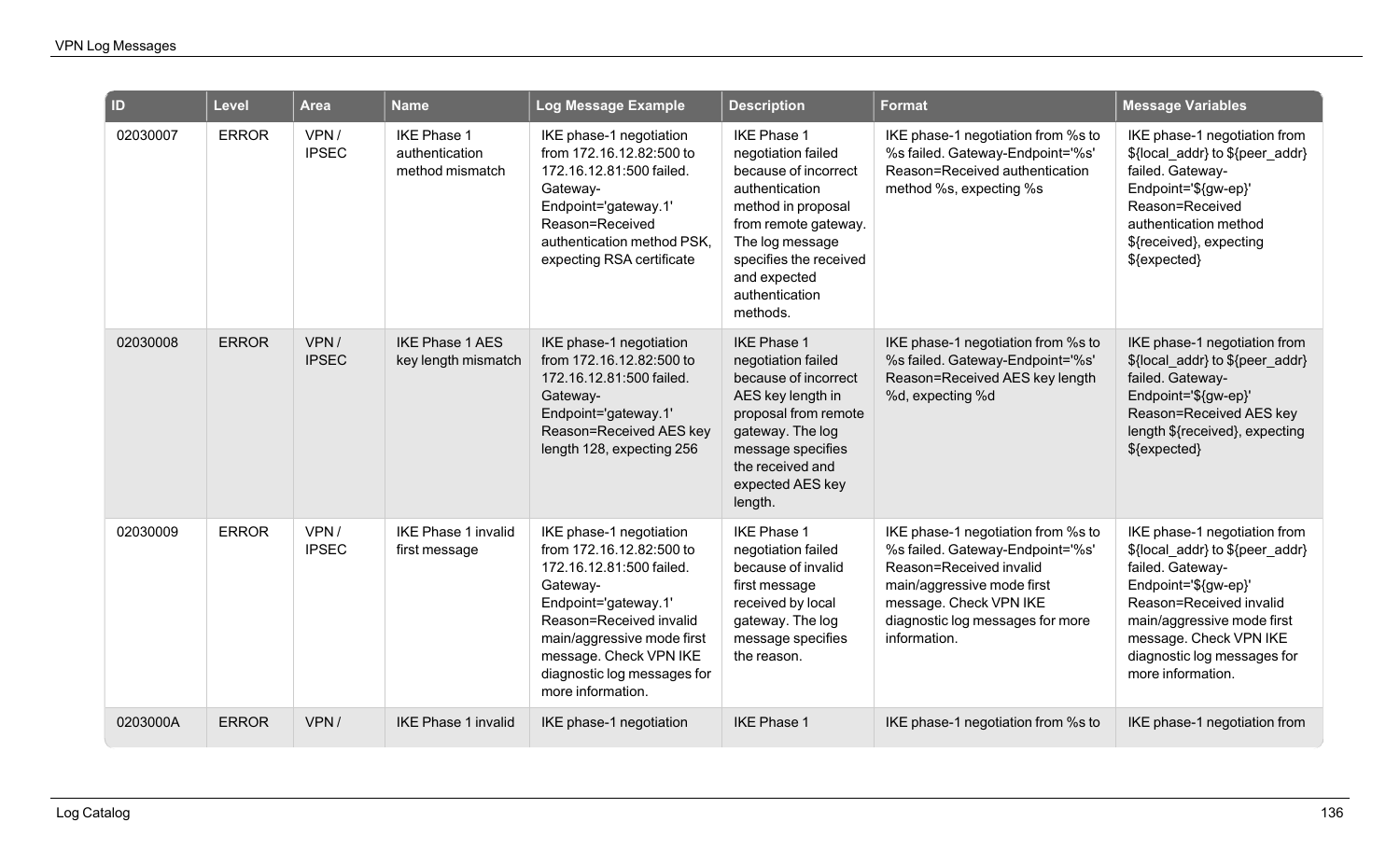| D        | <b>Level</b> | <b>Area</b>          | <b>Name</b>                                                     | <b>Log Message Example</b>                                                                                                                                                                                                                   | <b>Description</b>                                                                                                                 | Format                                                                                                                                                                                       | <b>Message Variables</b>                                                                                                                                                                                                             |
|----------|--------------|----------------------|-----------------------------------------------------------------|----------------------------------------------------------------------------------------------------------------------------------------------------------------------------------------------------------------------------------------------|------------------------------------------------------------------------------------------------------------------------------------|----------------------------------------------------------------------------------------------------------------------------------------------------------------------------------------------|--------------------------------------------------------------------------------------------------------------------------------------------------------------------------------------------------------------------------------------|
|          |              | <b>IPSEC</b>         | Main Mode second<br>message                                     | from 172.16.12.82:500 to<br>172.16.12.81:500 failed.<br>Gateway-<br>Endpoint='gateway.1'<br>Reason=Received invalid<br>main mode second<br>message. Check VPN IKE<br>diagnostic log messages for<br>more information.                        | negotiation failed<br>because of invalid<br>second message<br>received by local<br>gateway.                                        | %s failed. Gateway-Endpoint='%s'<br>Reason=Received invalid main<br>mode second message. Check VPN<br>IKE diagnostic log messages for<br>more information.                                   | \${local_addr} to \${peer_addr}<br>failed. Gateway-<br>Endpoint='\${gw-ep}'<br>Reason=Received invalid<br>main mode second message.<br>Check VPN IKE diagnostic log<br>messages for more<br>information.                             |
| 0203000B | <b>ERROR</b> | VPN/<br><b>IPSEC</b> | <b>IKE Phase 1 invalid</b><br>Main Mode Key<br>Exchange payload | IKE phase-1 negotiation<br>from 172.16.12.82:500 to<br>172.16.12.81:500 failed.<br>Gateway-<br>Endpoint='gateway.1'<br>Reason=Received invalid<br>main mode KE payload.<br>Check VPN IKE diagnostic<br>log messages for more<br>information. | <b>IKE Phase 1</b><br>negotiation failed<br>because local<br>gateway received<br>invalid Main Mode<br>Key Exchange (KE)<br>payload | IKE phase-1 negotiation from %s to<br>%s failed. Gateway-Endpoint='%s'<br>Reason=Received invalid main<br>mode KE payload. Check VPN IKE<br>diagnostic log messages for more<br>information. | IKE phase-1 negotiation from<br>\${local_addr} to \${peer_addr}<br>failed. Gateway-<br>Endpoint='\${gw-ep}'<br>Reason=Received invalid<br>main mode KE payload. Check<br>VPN IKE diagnostic log<br>messages for more<br>information. |
| 0203000C | <b>ERROR</b> | VPN/<br><b>IPSEC</b> | <b>IKE Phase 1 invalid</b><br>main mode ID                      | IKE phase-1 negotiation<br>from 172.16.12.82:500 to<br>172.16.12.81:500 failed.<br>Gateway-<br>Endpoint='gateway.1'<br>Reason=Received invalid<br>main mode ID payload.<br>Check VPN IKE diagnostic<br>log messages for more<br>information. | <b>IKE Phase 1</b><br>negotiation failed<br>because of invalid<br>Main Mode ID<br>payload received by<br>local gateway.            | IKE phase-1 negotiation from %s to<br>%s failed. Gateway-Endpoint='%s'<br>Reason=Received invalid main<br>mode ID payload. Check VPN IKE<br>diagnostic log messages for more<br>information. | IKE phase-1 negotiation from<br>\${local_addr} to \${peer_addr}<br>failed. Gateway-<br>Endpoint='\${gw-ep}'<br>Reason=Received invalid<br>main mode ID payload. Check<br>VPN IKE diagnostic log<br>messages for more<br>information. |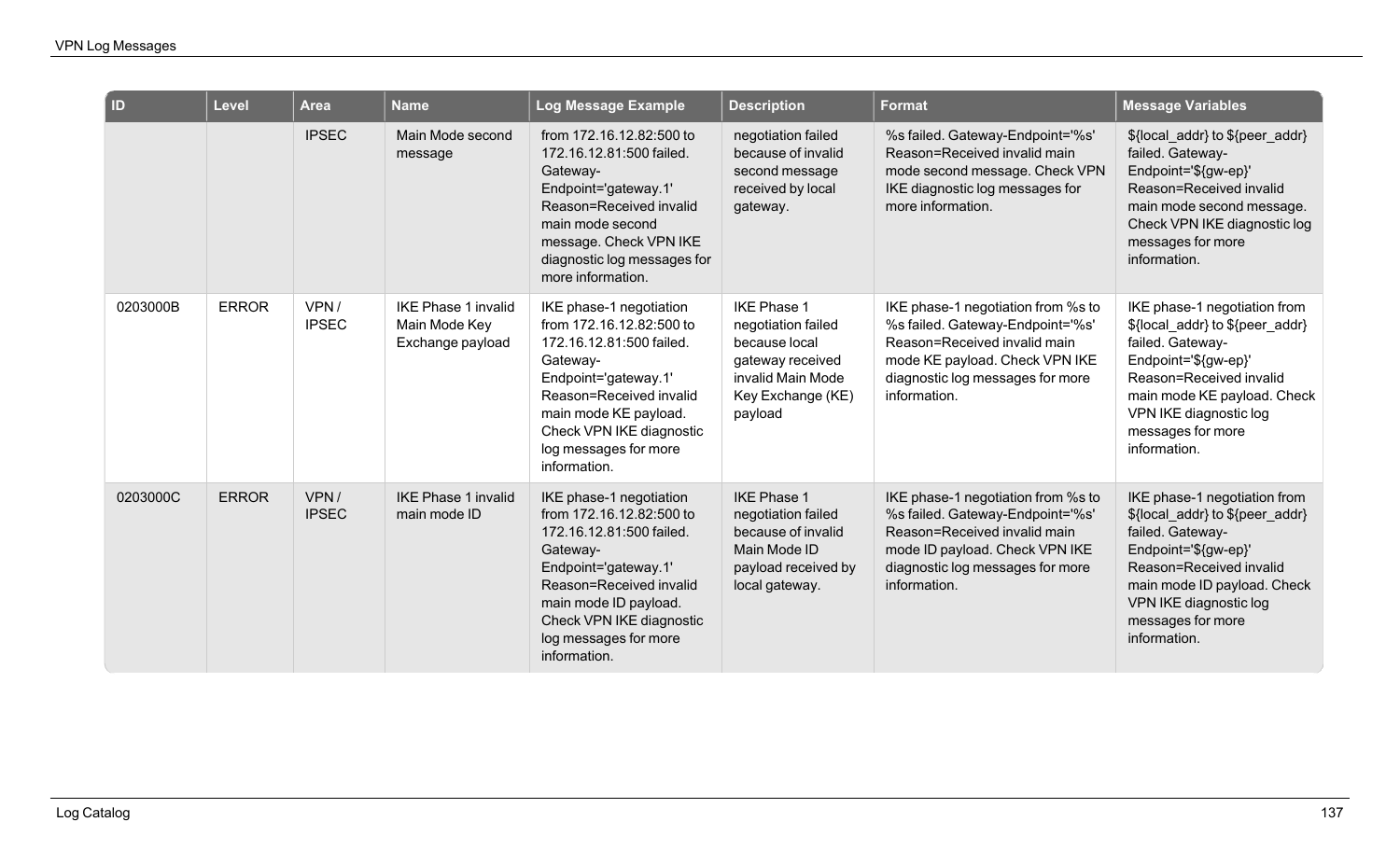| ID       | <b>Level</b> | <b>Area</b>          | <b>Name</b>                                                           | Log Message Example                                                                                                                                                                                                                                  | <b>Description</b>                                                                                                                                                   | Format                                                                                                                                                                                               | <b>Message Variables</b>                                                                                                                                                                                                                     |
|----------|--------------|----------------------|-----------------------------------------------------------------------|------------------------------------------------------------------------------------------------------------------------------------------------------------------------------------------------------------------------------------------------------|----------------------------------------------------------------------------------------------------------------------------------------------------------------------|------------------------------------------------------------------------------------------------------------------------------------------------------------------------------------------------------|----------------------------------------------------------------------------------------------------------------------------------------------------------------------------------------------------------------------------------------------|
| 0203000D | <b>ERROR</b> | VPN/<br><b>IPSEC</b> | <b>IKE Phase 1 invalid</b><br>aggressive mode<br>hash                 | IKE phase-1 negotiation<br>from 172.16.12.82:500 to<br>172.16.12.81:500 failed.<br>Gateway-<br>Endpoint='gateway.1'<br>Reason=Received invalid<br>aggressive mode hash<br>payload. Check VPN IKE<br>diagnostic log messages for<br>more information. | <b>IKE Phase 1</b><br>negotiation failed<br>because invalid<br>aggressive mode<br>hash payload<br>received by specified<br>local gateway.                            | IKE phase-1 negotiation from %s to<br>%s failed. Gateway-Endpoint='%s'<br>Reason=Received invalid<br>aggressive mode hash payload.<br>Check VPN IKE diagnostic log<br>messages for more information. | IKE phase-1 negotiation from<br>\${local_addr} to \${peer_addr}<br>failed. Gateway-<br>Endpoint='\${gw-ep}'<br>Reason=Received invalid<br>aggressive mode hash<br>payload. Check VPN IKE<br>diagnostic log messages for<br>more information. |
| 0203000E | <b>ERROR</b> | VPN/<br><b>IPSEC</b> | <b>IKE Phase 1 invalid</b><br>Aggressive mode<br>SA payload           | IKE phase-1 negotiation<br>from 172.16.12.82:500 to<br>172.16.12.81:500 failed.<br>Gateway-<br>Endpoint='gateway.1'<br>Reason=Received invalid<br>aggressive mode SA<br>payload. Check VPN IKE<br>diagnostic log messages for<br>more information.   | <b>IKE Phase 1</b><br>negotiation failed<br>because of invalid<br>Aggressive mode<br>security association<br>(SA) payload<br>received by specified<br>local gateway. | IKE phase-1 negotiation from %s to<br>%s failed. Gateway-Endpoint='%s'<br>Reason=Received invalid<br>aggressive mode SA payload.<br>Check VPN IKE diagnostic log<br>messages for more information.   | IKE phase-1 negotiation from<br>\${local_addr} to \${peer_addr}<br>failed. Gateway-<br>Endpoint='\${gw-ep}'<br>Reason=Received invalid<br>aggressive mode SA payload.<br>Check VPN IKE diagnostic log<br>messages for more<br>information.   |
| 0203000F | <b>INFO</b>  | VPN/<br><b>IPSEC</b> | <b>IKE Phase 1</b><br>matching<br>aggressive mode<br>policy not found | IKE phase-1 negotiation<br>from 172.16.12.82:500 to<br>172.16.12.81:500 failed.<br>Reason=Aggressive mode<br>matching policy not found                                                                                                               | <b>IKE Phase 1</b><br>negotiation because<br>local gateway did not<br>find a matching<br>aggressive mode<br>policy.                                                  | IKE phase-1 negotiation from %s to<br>%s failed. Reason=Aggressive<br>mode matching policy not found                                                                                                 | IKE phase-1 negotiation from<br>\${local_addr} to \${peer_addr}<br>failed. Reason=Aggressive<br>mode matching policy not<br>found                                                                                                            |
| 02030010 | <b>INFO</b>  | VPN/<br><b>IPSEC</b> | <b>IKE Phase 1</b><br>matching Main<br>Mode policy not<br>found       | IKE phase-1 negotiation<br>from 172.16.12.82:500 to<br>172.16.12.81:500 failed.<br>Reason=Main mode<br>matching policy not found                                                                                                                     | <b>IKE Phase 1</b><br>negotiation because<br>local gateway did not<br>find a matching<br>Aggressive mode<br>policy.                                                  | IKE phase-1 negotiation from %s to<br>%s failed. Reason=Main mode<br>matching policy not found                                                                                                       | IKE phase-1 negotiation from<br>\${local_addr} to \${peer_addr}<br>failed. Reason=Main mode<br>matching policy not found                                                                                                                     |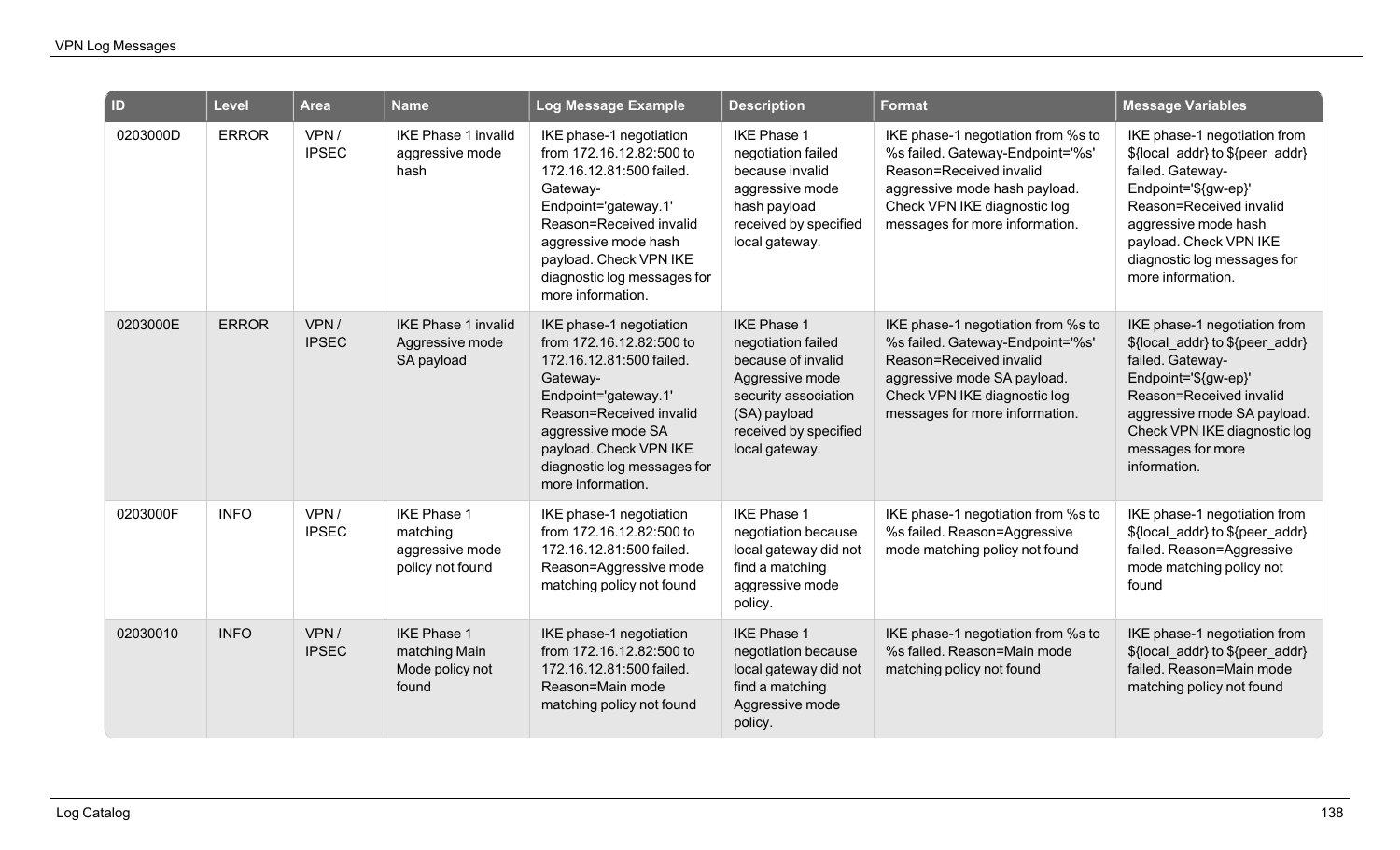| $\overline{\phantom{a}}$ ID | Level        | Area                 | <b>Name</b>                                                 | Log Message Example                                                                                                                                                                                                 | <b>Description</b>                                                                                                                             | <b>Format</b>                                                                                                                                                   | <b>Message Variables</b>                                                                                                                                                                          |
|-----------------------------|--------------|----------------------|-------------------------------------------------------------|---------------------------------------------------------------------------------------------------------------------------------------------------------------------------------------------------------------------|------------------------------------------------------------------------------------------------------------------------------------------------|-----------------------------------------------------------------------------------------------------------------------------------------------------------------|---------------------------------------------------------------------------------------------------------------------------------------------------------------------------------------------------|
| 02030011                    | <b>ERROR</b> | VPN/<br><b>IPSEC</b> | <b>IKE Phase 1 remote</b><br>gateway ID<br>mismatch         | IKE phase-1 negotiation<br>from 172.16.12.82:500 to<br>172.16.12.81:500 failed.<br>Gateway-<br>Endpoint='gateway.1'<br>Reason=Authentication<br>failure due to mismatched ID<br>setting                             | <b>IKE Phase 1</b><br>negotiation failed<br>because remote ID in<br>gateway<br>configuration did not<br>match proposal from<br>remote gateway. | IKE phase-1 negotiation from %s to<br>%s failed. Gateway-Endpoint='%s'<br>Reason=Authentication failure due<br>to mismatched ID setting                         | IKE phase-1 negotiation from<br>\${local_addr} to \${peer_addr}<br>failed. Gateway-<br>Endpoint='\${gw-ep}'<br>Reason=Authentication failure<br>due to mismatched ID setting                      |
| 02030012                    | <b>ERROR</b> | VPN/<br><b>IPSEC</b> | IKE Phase 1 pre-<br>shared key<br>authentication<br>failure | IKE phase-1 negotiation<br>from 172.16.12.82:500 to<br>172.16.12.81:500 failed.<br>Gateway-<br>Endpoint='gateway.1'<br>Reason=Pre-shared key<br>authentication failure                                              | <b>IKE Phase 1</b><br>negotiation failed<br>because pre-shared<br>key in proposal did<br>not match gateway<br>configuration.                   | IKE phase-1 negotiation from %s to<br>%s failed. Gateway-Endpoint='%s'<br>Reason=Pre-shared key<br>authentication failure                                       | IKE phase-1 negotiation from<br>\${local_addr} to \${peer_addr}<br>failed. Gateway-<br>Endpoint='\${gw-ep}'<br>Reason=Pre-shared key<br>authentication failure                                    |
| 02030013                    | <b>INFO</b>  | VPN/<br><b>IPSEC</b> | <b>IKE Phase 1</b><br>negotiation failed                    | IKE phase-1 negotiation<br>from 2.2.2.2:500 to<br>1.1.1.1:500 failed.<br>Reason=Received invalid<br>message                                                                                                         | <b>IKE Phase 1</b><br>negotiation failed<br>because of the<br>reason specified in<br>the log                                                   | IKE phase-1 negotiation from %s:%d<br>to %s:%d failed. Reason=%s                                                                                                | IKE phase-1 negotiation from<br>\${src}:\${sport} to<br>\${dst}:\${dport} failed -<br>\${reason}                                                                                                  |
| 02030014                    | <b>INFO</b>  | VPN/<br><b>IPSEC</b> | Received<br>informational error<br>message                  | Received 'Invalid Exchange<br>Type' message from<br>172.16.12.81:500 for<br>'gateway.1' gateway<br>endpoint. Check VPN IKE<br>diagnostic log messages on<br>the remote gateway<br>endpoint for more<br>information. | Received the<br>specified information<br>or error message<br>from remote gateway.                                                              | Received '%s' message from %s for<br>'%s' gateway endpoint. Check VPN<br>IKE diagnostic log messages on the<br>remote gateway endpoint for more<br>information. | Received '\${info_msg}'<br>message from \${peer_addr}<br>for '\${gw-ep}' gateway<br>endpoint. Check VPN IKE<br>diagnostic log messages on<br>the remote gateway endpoint<br>for more information. |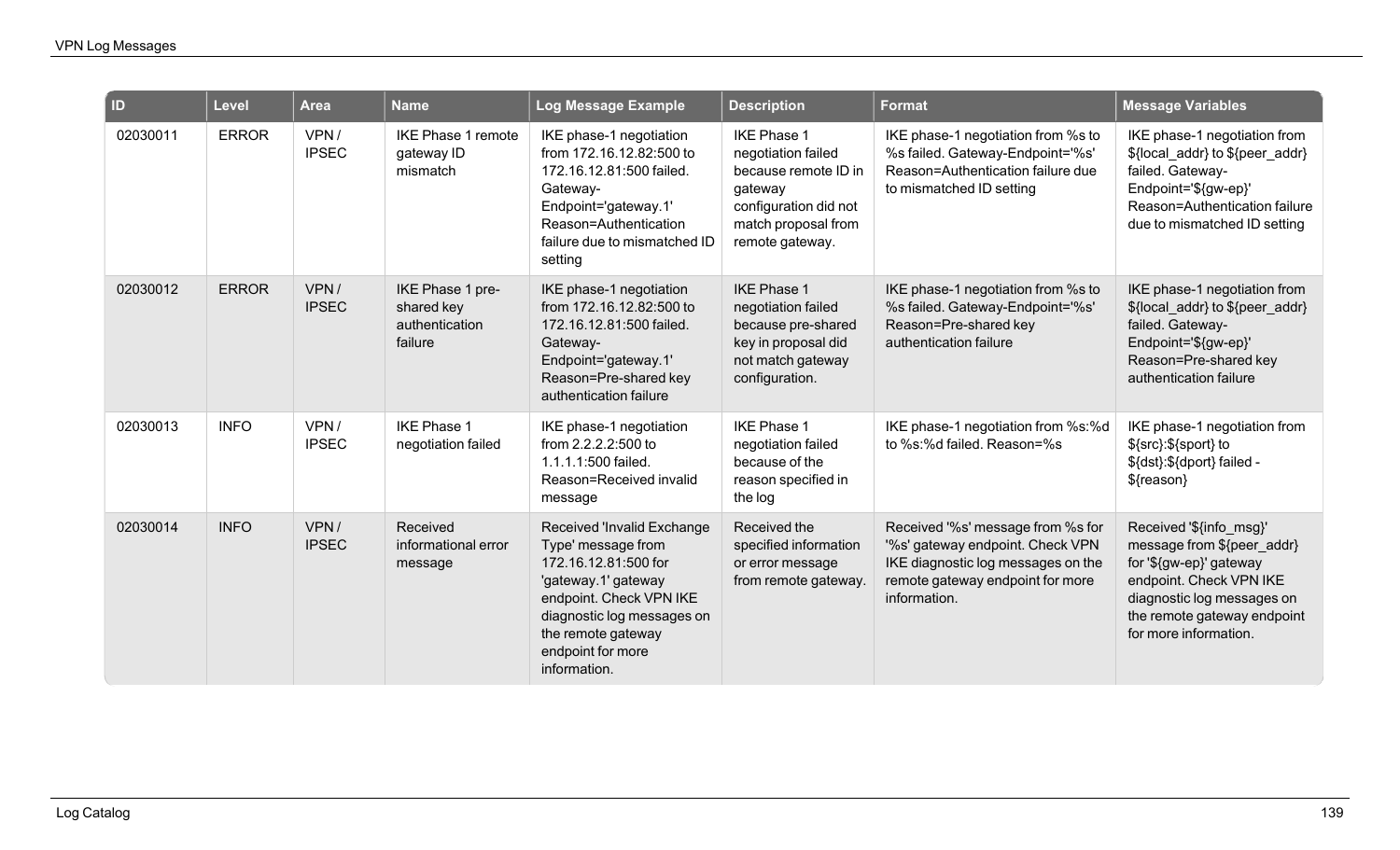| $\vert$ ID | <b>Level</b> | <b>Area</b>          | <b>Name</b>                                                      | Log Message Example                                                                                                                                                                                                               | <b>Description</b>                                                                                                                                                                                                                | <b>Format</b>                                                                                                                                                                  | <b>Message Variables</b>                                                                                                                                                                                               |
|------------|--------------|----------------------|------------------------------------------------------------------|-----------------------------------------------------------------------------------------------------------------------------------------------------------------------------------------------------------------------------------|-----------------------------------------------------------------------------------------------------------------------------------------------------------------------------------------------------------------------------------|--------------------------------------------------------------------------------------------------------------------------------------------------------------------------------|------------------------------------------------------------------------------------------------------------------------------------------------------------------------------------------------------------------------|
| 02030015   | <b>ERROR</b> | VPN/<br><b>IPSEC</b> | IKE Phase 1 retry<br>timeout                                     | IKE phase-1 negotiation<br>from 172.16.12.81:500 to<br>172.16.12.82:500 failed.<br>Gateway-<br>Endpoint='gateway.1'<br>Reason=Message retry<br>timeout. Check the<br>connection between local<br>and remote gateway<br>endpoints. | <b>IKE Phase 1</b><br>negotiation failed<br>because of no<br>response from<br>remote site.                                                                                                                                        | IKE phase-1 negotiation from %s to<br>%s failed. Gateway-Endpoint='%s'<br>Reason=Message retry timeout.<br>Check the connection between local<br>and remote gateway endpoints. | IKE phase-1 negotiation from<br>\${local_addr} to \${peer_addr}<br>failed. Gateway-<br>Endpoint='\${gw-ep}'<br>Reason=Message retry<br>timeout. Check the connection<br>between local and remote<br>gateway endpoints. |
| 02030016   | <b>WARN</b>  | VPN/<br><b>IPSEC</b> | Mobile user rejected<br>- maximum user<br>connections<br>reached | Rejected MUVPN IPSec<br>user from 2.2.2.2 because<br>maximum allowed user<br>connections has been<br>reached. Maximum:50                                                                                                          | Specified Mobile VPN<br>with IPSec user<br>connection rejected<br>because the specified<br>concurrent user<br>connections limit has<br>been reached. The<br>log message<br>specifies the<br>concurrent user<br>connections limit. | Rejected MUVPN IPSec user from<br>%s because maximum allowed user<br>connections has been reached.<br>Maximum:%d                                                               | Rejected MUVPN IPSec user<br>from \${peer_addr} because<br>maximum allowed user<br>connections has been<br>reached. Maximum:\${max_<br>value}                                                                          |
| 02030017   | <b>ERROR</b> | VPN/<br><b>IPSEC</b> | CA certificate not<br>available                                  | IKE phase-1 negotiation<br>from 172.16.12.82:500 to<br>172.16.12.81:500 failed.<br>Gateway-<br>Endpoint='gateway.1'<br>Reason=No CA certificate<br>available                                                                      | IKE phase-1<br>negotiation failed<br>because no<br><b>Certificate Authority</b><br>(CA) certificate is<br>available.                                                                                                              | IKE phase-1 negotiation from %s to<br>%s failed. Gateway-Endpoint='%s'<br>Reason=%s                                                                                            | IKE phase-1 negotiation from<br>\${local_addr} to \${peer_addr}<br>failed. Gateway-<br>Endpoint='\${gw-ep}'<br>Reason=\${reason}                                                                                       |
| 02030018   | <b>ERROR</b> | VPN/<br><b>IPSEC</b> | IKE Phase 1 peer<br>certificate CA is not<br>supported           | IKE phase-1 negotiation<br>from 172.16.12.82:500 to<br>172.16.12.81:500 failed.<br>Gateway-                                                                                                                                       | <b>IKE Phase 1</b><br>negotiation failed<br>because peer<br>certificate is not                                                                                                                                                    | IKE phase-1 negotiation from %s to<br>%s failed. Gateway-Endpoint='%s'<br>Reason=%s                                                                                            | IKE phase-1 negotiation from<br>\${local_addr} to \${peer_addr}<br>failed. Gateway-<br>Endpoint='\${gw-ep}'                                                                                                            |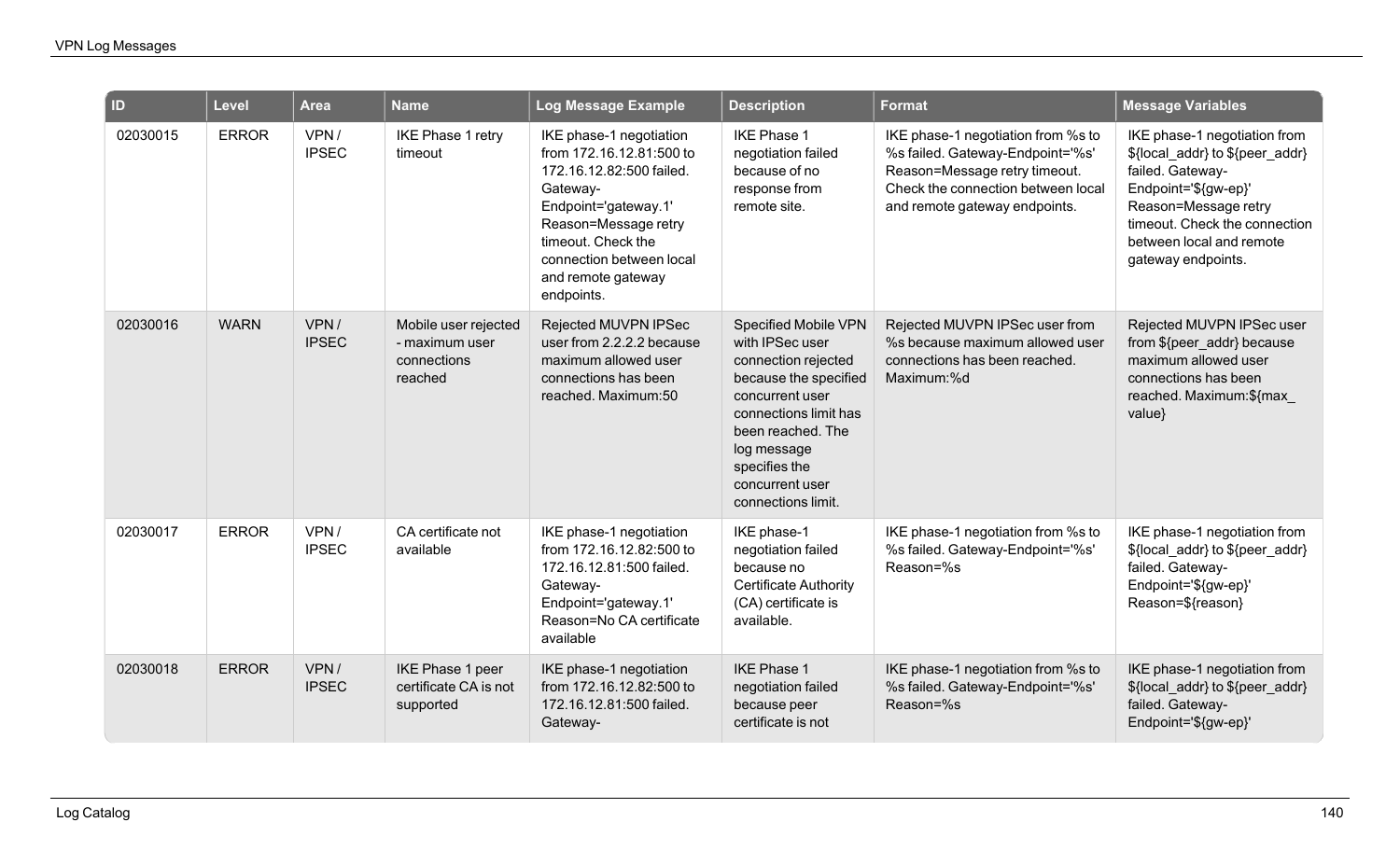| $\overline{a}$ | <b>Level</b> | <b>Area</b>          | <b>Name</b>                                                           | Log Message Example                                                                                                                                                                                     | <b>Description</b>                                                                                                                                   | <b>Format</b>                                                                                                                                           | <b>Message Variables</b>                                                                                                                                                                     |
|----------------|--------------|----------------------|-----------------------------------------------------------------------|---------------------------------------------------------------------------------------------------------------------------------------------------------------------------------------------------------|------------------------------------------------------------------------------------------------------------------------------------------------------|---------------------------------------------------------------------------------------------------------------------------------------------------------|----------------------------------------------------------------------------------------------------------------------------------------------------------------------------------------------|
|                |              |                      |                                                                       | Endpoint='gateway.1'<br>Reason=Peer certificate is<br>not issued by known trusted<br><b>CA</b>                                                                                                          | issued by a known<br>and trusted<br><b>Certificate Authority</b><br>$(CA)$ .                                                                         |                                                                                                                                                         | Reason=\${reason}                                                                                                                                                                            |
| 02030019       | <b>ERROR</b> | VPN/<br><b>IPSEC</b> | <b>IKE Phase 1</b><br>received certificate<br>with invalid CA<br>name | IKE phase-1 negotiation<br>from 172.16.12.82:500 to<br>172.16.12.81:500 failed.<br>Gateway-<br>Endpoint='gateway.1'<br>Reason=Received<br>certificate with invalid CA<br>name                           | <b>IKE Phase 1</b><br>negotiation failed<br>because of invalid<br><b>Certificate Authority</b><br>(CA) name in<br>certificate for remote<br>gateway. | IKE phase-1 negotiation from %s to<br>%s failed. Gateway-Endpoint='%s'<br>Reason=%s                                                                     | IKE phase-1 negotiation from<br>\${local_addr} to \${peer_addr}<br>failed. Gateway-<br>Endpoint='\${gw-ep}'<br>Reason=\${reason}                                                             |
| 02030020       | <b>ERROR</b> | VPN/<br><b>IPSEC</b> | <b>IKE Phase 1</b><br>possible shared<br>secret mismatch              | IKE phase-1 negotiation<br>from 172.16.12.82:500 to<br>172.16.12.81:500 failed.<br>Gateway-<br>Endpoint='gateway.1'<br>Reason=Message<br>decryption failed due to<br>possible shared secret<br>mismatch | <b>IKE Phase 1</b><br>negotiation failed<br>because of possible<br>shared key mismatch.                                                              | IKE phase-1 negotiation from %s to<br>%s failed. Gateway-Endpoint='%s'<br>Reason=Message decryption failed<br>due to possible shared secret<br>mismatch | IKE phase-1 negotiation from<br>\${local_addr} to \${peer_addr}<br>failed. Gateway-<br>Endpoint='\${gw-ep}'<br>Reason=Message decryption<br>failed due to possible shared<br>secret mismatch |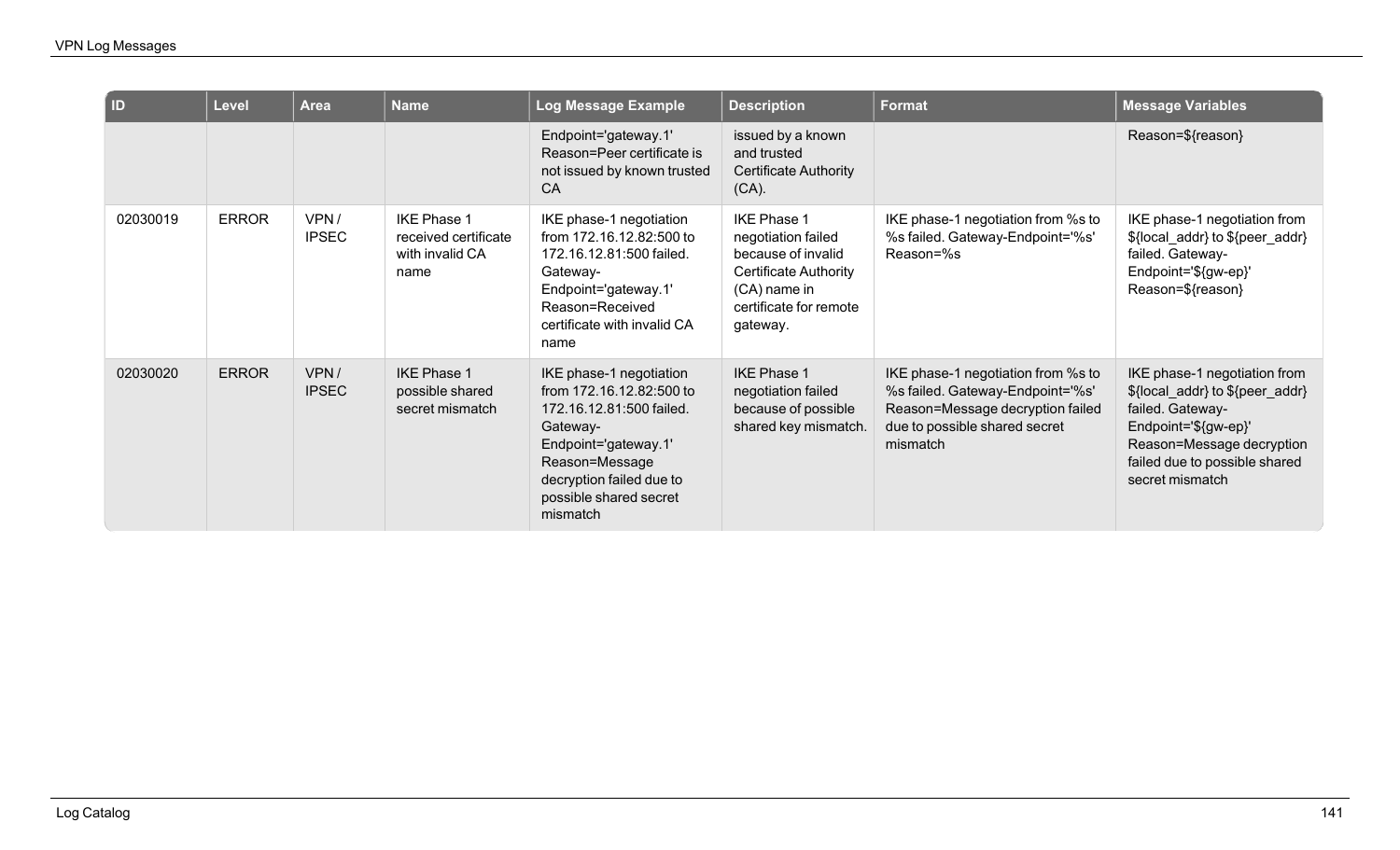| ID       | <b>Level</b> | <b>Area</b>          | <b>Name</b>                                   | Log Message Example                                                                                                                                                                                                        | <b>Description</b>                                                                                                                                                                                                                           | <b>Format</b>                                                                                | <b>Message Variables</b>                                                                                              |
|----------|--------------|----------------------|-----------------------------------------------|----------------------------------------------------------------------------------------------------------------------------------------------------------------------------------------------------------------------------|----------------------------------------------------------------------------------------------------------------------------------------------------------------------------------------------------------------------------------------------|----------------------------------------------------------------------------------------------|-----------------------------------------------------------------------------------------------------------------------|
| 02030021 | <b>WARN</b>  | VPN/<br><b>IPSEC</b> | DPD R_U_THERE<br>ACK not received             | Remote gateway<br>'gateway.1' with IP<br>172.16.13.204:500 did not<br>send DPD R U_THERE<br>ACK message. 2 retries left                                                                                                    | Firebox or XTM<br>device sent a DPD<br>R_U_THERE request<br>to remote gateway,<br>but did not receive<br>DPD R_U_THERE<br>ACK response. The<br>log message<br>specifies the number<br>of retries before it will<br>delete the VPN<br>tunnel. | Remote gateway '%s' with IP %s did<br>not send DPD R_U_THERE_ACK<br>message. %d retries left | Remote gateway '\${gw-ep}'<br>with IP \${peer_addr} did not<br>send DPD R U THERE ACK<br>message. \${n} retries left. |
| 02030022 | <b>WARN</b>  | VPN/<br><b>IPSEC</b> | DPD max failure                               | Remote gateway<br>'gateway.1' with IP<br>172.16.13.204:500<br>presumed dead due to DPD<br>failure. Deleted all tunnels<br>that use this gateway.<br>Check the connection<br>between local and remote<br>gateway endpoints. | The Firebox or XTM<br>device deleted a VPN<br>tunnel because the<br>remote gateway did<br>not respond to DPD<br>R_U_THERE<br>requests.                                                                                                       | Remote gateway '%s' with IP %s<br>presumed dead due to DPD<br>failure.%s                     | Remote gateway '\${gw-ep}'<br>with IP \${peer_addr} presumed<br>dead due to DPD failure.<br>\${action}                |
| 02030023 | <b>WARN</b>  | VPN/<br><b>IPSEC</b> | Did not receive<br>KEEP_ALIVE_ACK<br>response | Remote gateway<br>'gateway.1' with IP<br>172.16.13.204:500 did not<br>send KEEP_ALIVE_ACK<br>message. 2 retries left.                                                                                                      | Firebox or XTM<br>device sent a KEEP<br>ALIVE request to<br>remote gateway, but<br>did not receive<br>KEEP_ALIVE_ACK<br>response. The log<br>message specifies<br>the number of retries<br>before it will delete<br>the VPN tunnel.          | Remote gateway '%s' with IP %s did<br>not send KEEP ALIVE ACK<br>message. %d retries left.   | Remote gateway '\${gw-ep}'<br>with IP \${peer_addr} did not<br>send KEEP_ALIVE_ACK<br>message. \${n} retries left.    |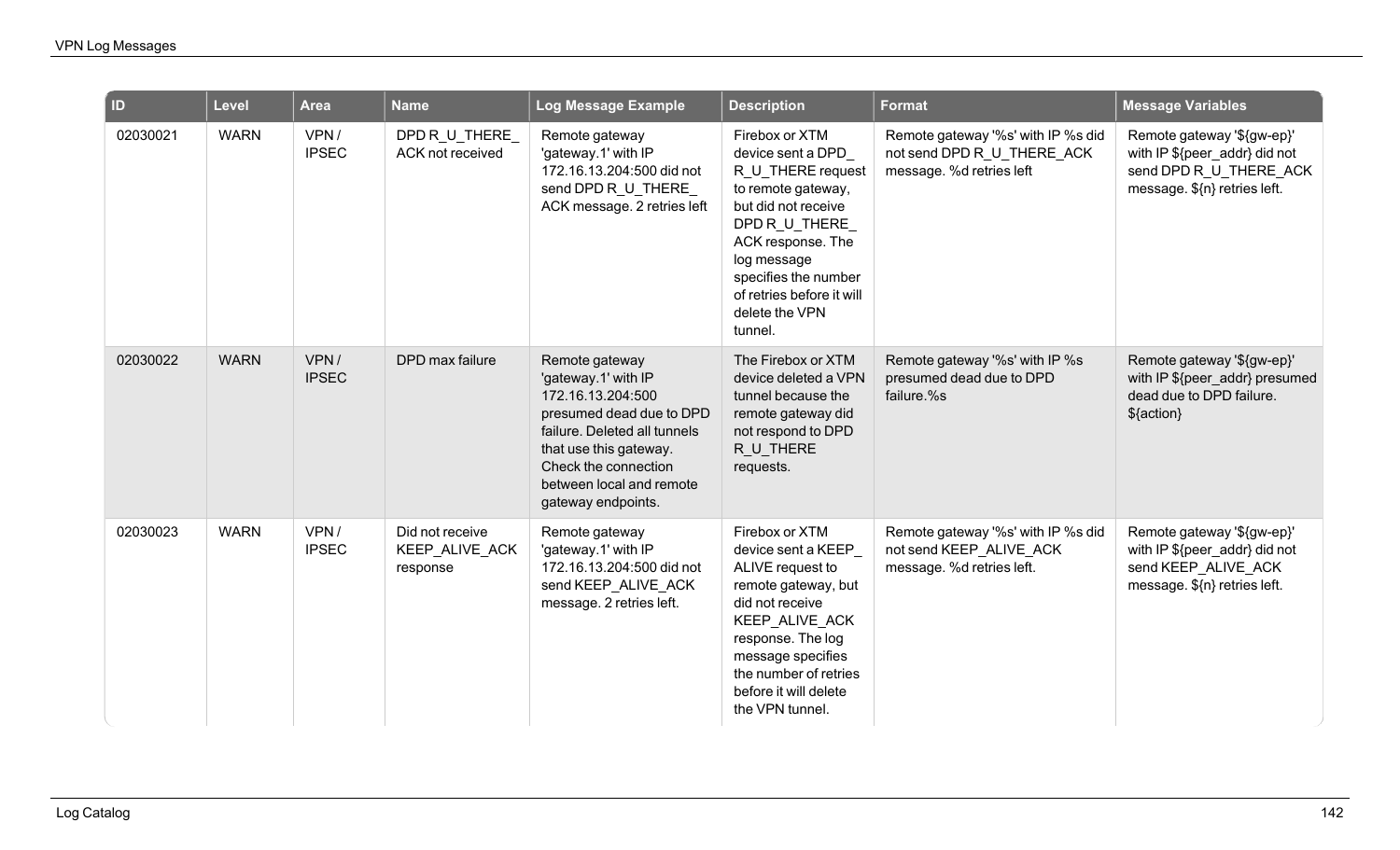| <b>ID</b> | Level        | <b>Area</b>          | <b>Name</b>                                                 | Log Message Example                                                                                                                                                                                                                              | <b>Description</b>                                                                                                                         | <b>Format</b>                                                                                                                                              | <b>Message Variables</b>                                                                                                                                                                        |
|-----------|--------------|----------------------|-------------------------------------------------------------|--------------------------------------------------------------------------------------------------------------------------------------------------------------------------------------------------------------------------------------------------|--------------------------------------------------------------------------------------------------------------------------------------------|------------------------------------------------------------------------------------------------------------------------------------------------------------|-------------------------------------------------------------------------------------------------------------------------------------------------------------------------------------------------|
| 02030024  | <b>WARN</b>  | VPN/<br><b>IPSEC</b> | Deleted VPN<br>tunnels due to keep-<br>alive failure        | Remote gateway<br>'gateway.1' with IP<br>172.16.13.204:500<br>presumed dead due to<br>keep-alive negotiation<br>failure. Deleted all tunnels<br>that use this gateway.<br>Check the connection<br>between local and remote<br>gateway endpoints. | Firebox or XTM<br>device deleted one or<br>more VPN tunnels<br>because the remote<br>gateway did not<br>respond to keep-alive<br>requests. | Remote gateway '%s' with IP %s<br>presumed dead due to keep-alive<br>negotiation failure.%s                                                                | Remote gateway '\${gw-ep}'<br>with IP \${peer_addr} presumed<br>dead due to keep-alive<br>negotiation failure.\${action}                                                                        |
| 02030025  | <b>INFO</b>  | VPN/<br><b>IPSEC</b> | Received IKE<br>message for<br>unknown Phase 1<br><b>SA</b> | Received IKE message from<br>172.16.13.204:500 for<br>unknown P1 SA. Sending<br>delete message to remote<br>gateway 'gateway.1'.                                                                                                                 | <b>Received IKE</b><br>message for<br>unknown P1 SA.<br>Sending delete<br>message to remote<br>gateway                                     | Received IKE message from %s for<br>unknown P1 SA. Sending delete<br>message to remote gateway '%s'.                                                       | Received IKE message from<br>\${peer_addr} for unknown P1<br>SA. Sending delete message<br>to remote gateway<br>'\${gateway}'.                                                                  |
| 02030026  | <b>ERROR</b> | VPN/<br><b>IPSEC</b> | <b>DSS</b> certificate ID<br>mismatch                       | IKE phase-1 negotiation<br>from 172.16.12.82:500 to<br>172.16.12.81:500 failed.<br>Gateway-<br>Endpoint='gateway.1'<br>Reason=Authentication<br>failure due to mismatched<br>DSS certificate ID setting                                          | <b>IKE Phase 1</b><br>negotiation failed<br>because of<br>mismatched DSS<br>certificate ID setting.                                        | IKE phase-1 negotiation from %s to<br>%s failed. Gateway-Endpoint='%s'<br>Reason=Authentication failure due<br>to mismatched DSS certificate ID<br>setting | IKE phase-1 negotiation from<br>\${local_addr} to \${peer_addr}<br>failed. Gateway-<br>Endpoint='\${gw-ep}'<br>Reason=Authentication failure<br>due to mismatched DSS<br>certificate ID setting |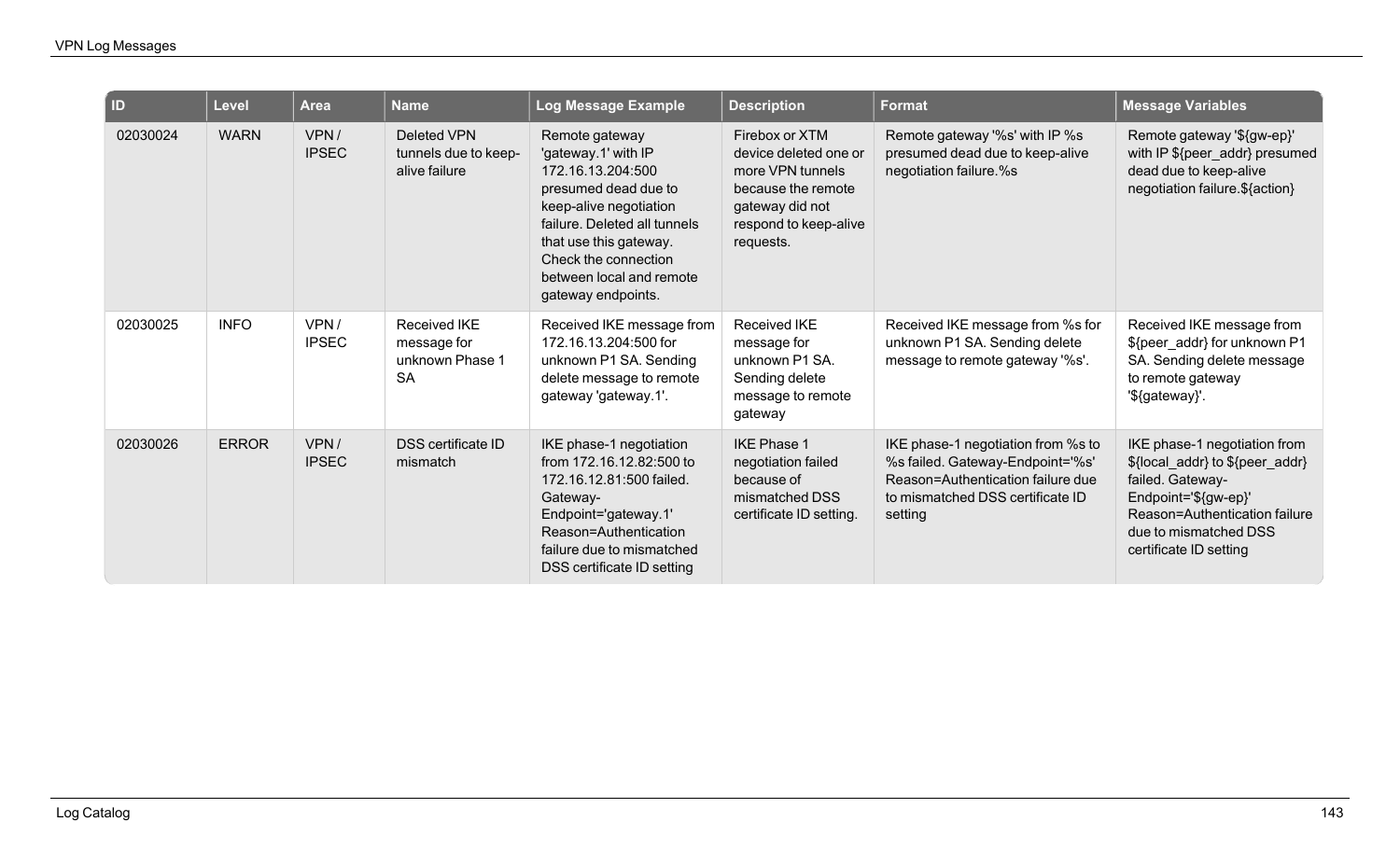| ID       | <b>Level</b> | <b>Area</b>          | <b>Name</b>                                                  | Log Message Example                                                                                                                                                                               | <b>Description</b>                                                                                                                                                                                                                                      | Format                                                                                                                                                         | <b>Message Variables</b>                                                                                                                                                                                                                  |
|----------|--------------|----------------------|--------------------------------------------------------------|---------------------------------------------------------------------------------------------------------------------------------------------------------------------------------------------------|---------------------------------------------------------------------------------------------------------------------------------------------------------------------------------------------------------------------------------------------------------|----------------------------------------------------------------------------------------------------------------------------------------------------------------|-------------------------------------------------------------------------------------------------------------------------------------------------------------------------------------------------------------------------------------------|
| 02030027 | <b>ERROR</b> | VPN/<br><b>IPSEC</b> | Failed to get ID<br>information from<br>certificate          | IKE phase-1 negotiation<br>from 172.16.12.82:500 to<br>172.16.12.81:500 failed.<br>Gateway-<br>Endpoint='gateway.1'<br>Reason=Failed to get ID<br>information from certificate<br>20001           | IKE phase-1<br>negotiation failed<br>because failed to get<br>ID information from<br>certificate.                                                                                                                                                       | IKE phase-1 negotiation from %s to<br>%s failed. Gateway-Endpoint='%s'<br>Reason=Failed to get ID information<br>from certificate %d                           | IKE phase-1 negotiation from<br>\${local_addr} to \${peer_addr}<br>failed. Gateway-<br>Endpoint='\${gw-ep}'<br>Reason=Failed to get ID<br>information from certificate<br>\${certificate_id}                                              |
| 02030028 | <b>INFO</b>  | VPN/<br><b>IPSEC</b> | <b>IKE Phase 1</b><br>message received<br>on wrong interface | IKE phase-1 negotiation<br>from 198.51.100.2:500 to<br>203.0.113.2:500 failed.<br>Reason=Received IKE<br>message on wrong interface<br>'eth0'(index:3). Expecting it<br>to be received on 'eth6'. | <b>IKE Phase 1</b><br>negotiation failed<br>because of IKE<br>message peer was<br>received on wrong<br>interface.                                                                                                                                       | IKE phase-1 negotiation from %s to<br>%s failed. Reason=Received IKE<br>message on wrong interface '%s'<br>(index:%d). Expecting it to be<br>received on '%s'. | IKE phase-1 negotiation from<br>\${local_addr} to \${peer_addr}<br>failed. Reason=Received IKE<br>message on wrong interface<br>'\${received if}'<br>(index:\${received_ifindex}).<br>Expecting it to be received on<br>'\${expected_if}' |
| 02030029 | <b>ERROR</b> | VPN/<br><b>IPSEC</b> | <b>IKE Phase 1 invalid</b><br>aggressive mode ID             | IKE phase-1 negotiation<br>from 198.51.100.2:500 to<br>203.0.113.2:500 failed.<br>Gateway-<br>Endpoint='gateway.1'<br>Reason=Received ID did<br>not match with configured<br>aggressive mode ID.  | <b>IKE Phase 1</b><br>negotiation failed<br>because received ID<br>did not match with<br>configured ID on local<br>gateway. Check<br>aggressive mode ID<br>information in<br>gateway endpoint<br>configuration on both<br>local and remote<br>gateways. | IKE phase-1 negotiation from %s to<br>%s failed. Gateway-Endpoint='%s'<br>Reason=Received ID did not match<br>with configured aggressive mode ID.              | IKE phase-1 negotiation from<br>\${local_addr} to \${peer_addr}<br>failed. Gateway-<br>Endpoint='\${gw-ep}'<br>Reason=Received ID did not<br>match with configured<br>aggressive mode ID.                                                 |
| 0203002A | <b>ERROR</b> | VPN/<br><b>IPSEC</b> | <b>IKE Phase 1 IKE</b><br>version mismatch                   | IKE phase-1 negotiation<br>from 198.51.100.2:500 to<br>203.0.113.2:500 failed.<br>Gateway-                                                                                                        | <b>IKE Phase 1</b><br>negotiation failed<br>because the received<br>IKE version did not                                                                                                                                                                 | IKE phase-1 negotiation from %s to<br>%s failed. Gateway-Endpoint='%s'<br>Reason=Received IKE version did<br>not match the configured IKE                      | IKE phase-1 negotiation from<br>\${local_addr} to \${peer_addr}<br>failed. Gateway-<br>Endpoint='\${gw-ep}'                                                                                                                               |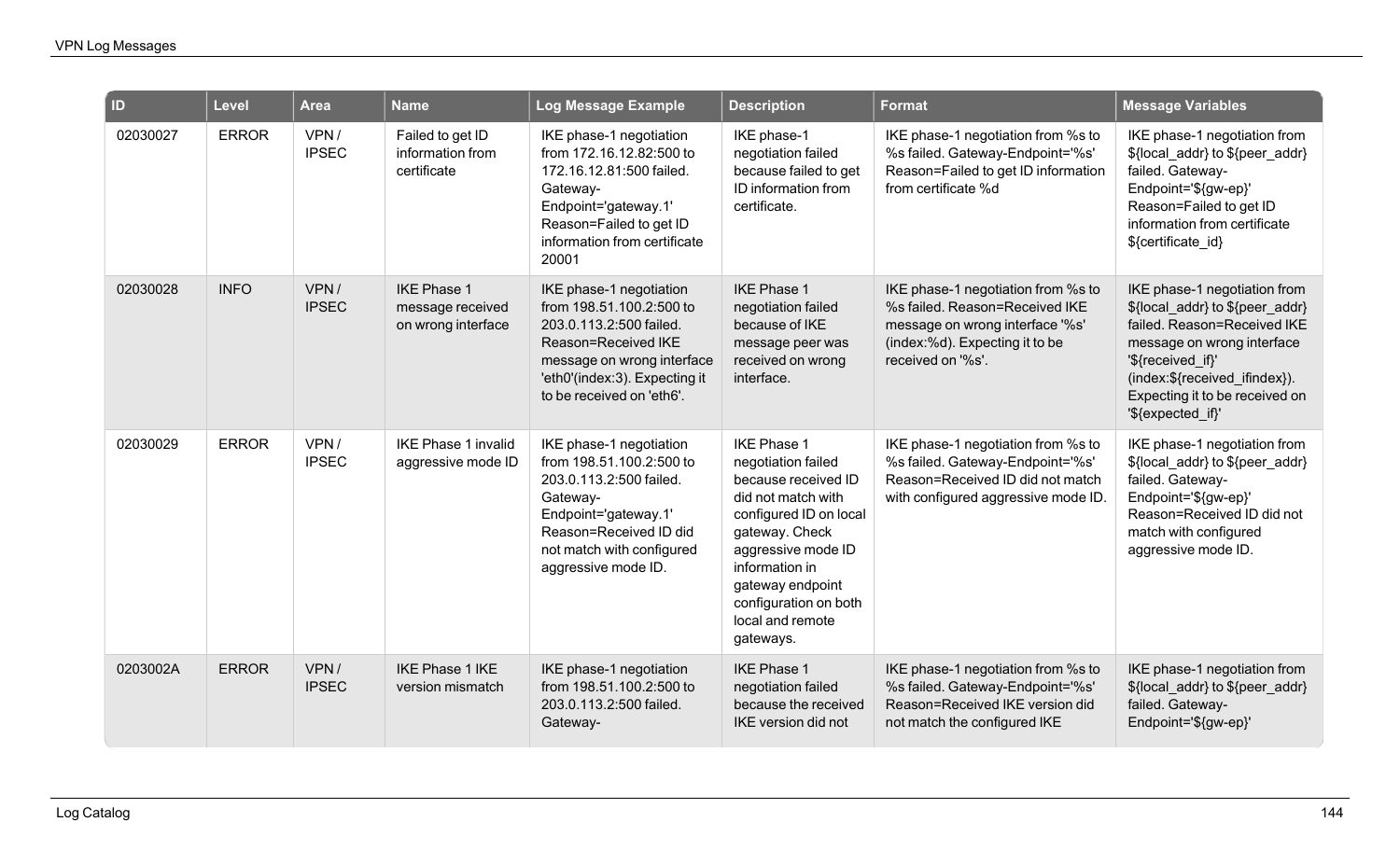| $\blacksquare$ | Level        | <b>Area</b>          | <b>Name</b>                                                        | Log Message Example                                                                                                                                                                                                                                                         | <b>Description</b>                                                                                                                                                                                                                                                                        | <b>Format</b>                                                                                                                                                                                               | <b>Message Variables</b>                                                                                                                                                                                                                                                         |
|----------------|--------------|----------------------|--------------------------------------------------------------------|-----------------------------------------------------------------------------------------------------------------------------------------------------------------------------------------------------------------------------------------------------------------------------|-------------------------------------------------------------------------------------------------------------------------------------------------------------------------------------------------------------------------------------------------------------------------------------------|-------------------------------------------------------------------------------------------------------------------------------------------------------------------------------------------------------------|----------------------------------------------------------------------------------------------------------------------------------------------------------------------------------------------------------------------------------------------------------------------------------|
|                |              |                      |                                                                    | Endpoint='gateway.1'<br>Reason=Received IKE<br>version did not match the<br>configured IKE version.                                                                                                                                                                         | match the IKE<br>version configured on<br>the local gateway.<br>Check the IKE<br>version in the<br>gateway endpoint<br>configuration on both<br>the local and remote<br>gateways.                                                                                                         | version.                                                                                                                                                                                                    | Reason=Received IKE version<br>did not match the configured<br>IKE version.                                                                                                                                                                                                      |
| 0203002B       | <b>ERROR</b> | VPN/<br><b>IPSEC</b> | <b>IKE Phase 1</b><br>message received<br>on wrong interface<br>IP | IKE phase-1 negotiation<br>from 198.51.100.2:500 to<br>192.0.2.2:500 failed.<br>Gateway-<br>Endpoint='gateway.1'<br>Reason=Received message<br>with wrong interface IP<br>address 192.0.2.2.<br>Expecting peer to use<br>remote gateway endpoint IP<br>address 203.0.113.2. | <b>IKE Phase 1</b><br>negotiation failed<br>because IKE<br>message from the<br>peer was received on<br>the wrong interface IP<br>address. Check the<br>local and remote<br>gateway IP address<br>in the gateway<br>endpoint<br>configuration on both<br>the local and remote<br>gateways. | IKE phase-1 negotiation from %s to<br>%s failed. Gateway-Endpoint='%s'<br>Reason=Received message with<br>wrong interface IP address %s.<br>Expecting peer to use remote<br>gateway endpoint IP address %s. | IKE phase-1 negotiation from<br>\${local_addr} to \${peer_addr}<br>failed. Gateway-<br>Endpoint='\${gw-ep}'<br>Reason=Received message<br>with wrong interface IP<br>address \${received_ip}.<br>Expecting peer to use remote<br>gateway endpoint IP address<br>\${expected_ip}. |
| 02050002       | <b>ERROR</b> | VPN/<br><b>IPSEC</b> | <b>IKE Phase 2 PFS</b><br>mismatch                                 | IKE phase-2 negotiation<br>from 172.16.12.82:500 to<br>172.16.12.81:500 failed.<br>Tunnel='tunnel.1'<br>Reason=Received proposal<br>without PFS, Expecting PFS<br>enabled                                                                                                   | The IPSec tunnel<br>negotiation failed<br>because the Perfect<br><b>Forward Secrecy</b><br>(PFS) value did not<br>match the Phase 2<br>configuration.                                                                                                                                     | IKE phase-2 negotiation from %s to<br>%s failed. Tunnel='%s'<br>Reason=Received proposal without<br>PFS, Expecting PFS enabled                                                                              | IKE phase-2 negotiation from<br>\${local_addr} to \${peer_addr}<br>failed. Tunnel='\${tunnel}'<br>Reason=Received proposal<br>without PFS, Expecting PFS<br>enabled                                                                                                              |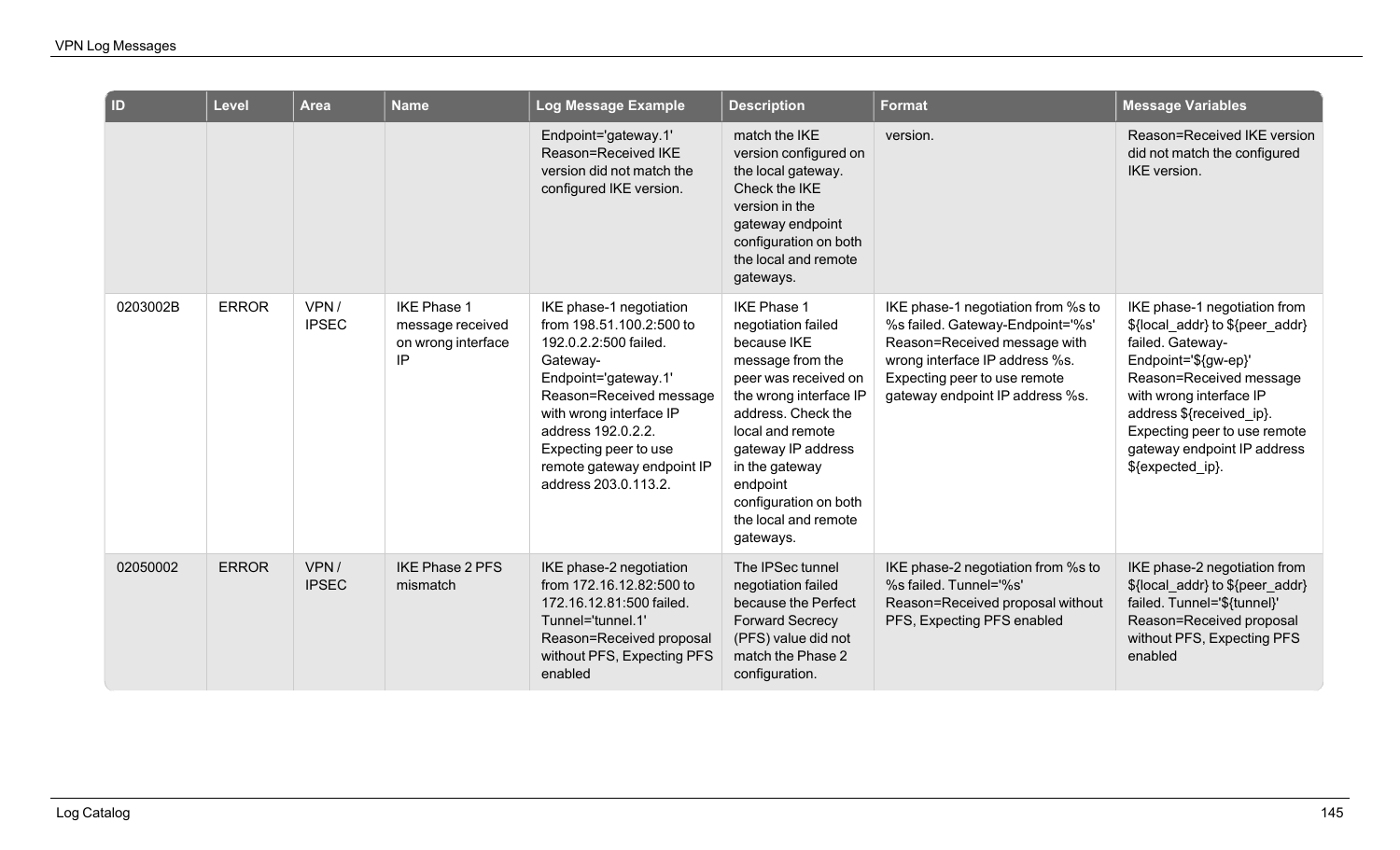| ID.      | <b>Level</b> | <b>Area</b>          | <b>Name</b>                                         | Log Message Example                                                                                                                                                               | <b>Description</b>                                                                                                                                                                                                                           | <b>Format</b>                                                                                                                         | <b>Message Variables</b>                                                                                                                                                                                      |
|----------|--------------|----------------------|-----------------------------------------------------|-----------------------------------------------------------------------------------------------------------------------------------------------------------------------------------|----------------------------------------------------------------------------------------------------------------------------------------------------------------------------------------------------------------------------------------------|---------------------------------------------------------------------------------------------------------------------------------------|---------------------------------------------------------------------------------------------------------------------------------------------------------------------------------------------------------------|
| 02050003 | <b>ERROR</b> | VPN/<br><b>IPSEC</b> | <b>IKE Phase-2</b><br>proposal type<br>mismatch     | IKE phase-2 negotiation<br>from 172.16.12.82:500 to<br>172.16.12.81:500 failed.<br>Tunnel='tunnel.1'<br>Reason=Received protocol<br>'AH'. Expecting 'ESP' in<br>phase-2 proposal. | The IPSec tunnel<br>negotiation failed<br>because the proposal<br>did not match the<br>Phase 2<br>configuration. The log<br>message specifies<br>the received and<br>expected proposals.                                                     | IKE phase-2 negotiation from %s to<br>%s failed. Tunnel='%s'<br>Reason=Received protocol '%s'.<br>Expecting '%s' in phase-2 proposal. | IKE phase-2 negotiation from<br>\${local_addr} to \${peer_addr}<br>failed. Tunnel='\${tunnel}'<br>Reason=Received protocol<br>'\${received_proto}'. Expecting<br>'\${expected_proto}' in phase-2<br>proposal. |
| 02050004 | <b>ERROR</b> | VPN/<br><b>IPSEC</b> | IKE Phase 2 AH<br>authentication<br>method mismatch | IKE phase-2 negotiation<br>from 172.16.12.82:500 to<br>172.16.12.81:500 failed.<br>Tunnel='tunnel.1'<br>Reason=Received AH<br>authentication MD5,<br>expecting SHA1               | The IPSec tunnel<br>negotiation failed<br>because the<br>proposed AH<br>authentication<br>method did not match<br>the Phase 2<br>configuration. The log<br>message specifies<br>the received and<br>expected AH<br>authentication<br>method. | IKE phase-2 negotiation from %s to<br>%s failed. Tunnel='%s'<br>Reason=Received AH<br>authentication %s, expecting %s                 | IKE phase-2 negotiation from<br>\${local_addr} to \${peer_addr}<br>failed. Tunnel='\${tunnel}'<br>Reason=Received AH<br>authentication \${received},<br>expecting \${expected}                                |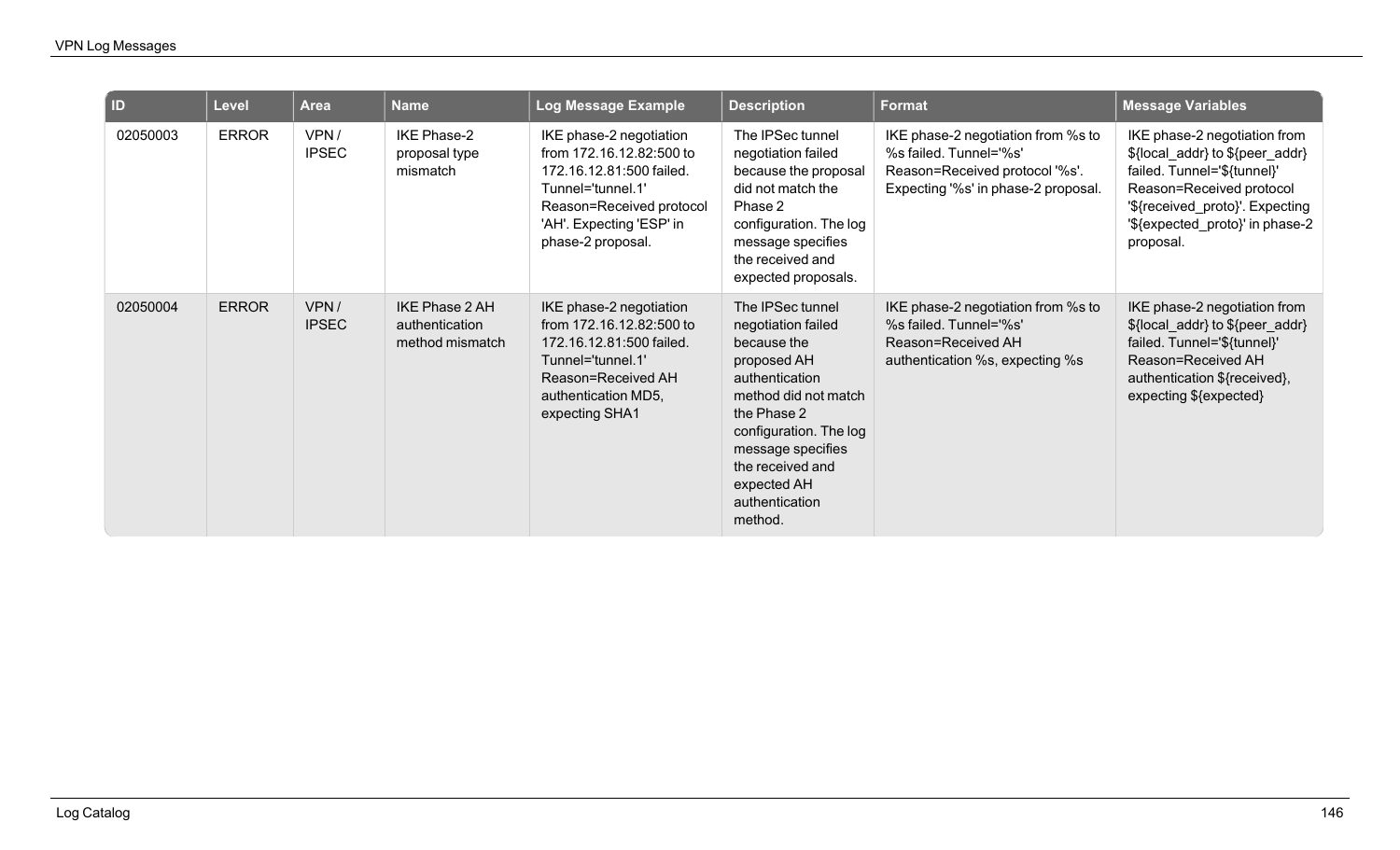| $\overline{D}$ | <b>Level</b> | <b>Area</b>          | <b>Name</b>                                      | Log Message Example                                                                                                                                                    | <b>Description</b>                                                                                                                                                                                                                                                                    | <b>Format</b>                                                                                                      | <b>Message Variables</b>                                                                                                                                                    |
|----------------|--------------|----------------------|--------------------------------------------------|------------------------------------------------------------------------------------------------------------------------------------------------------------------------|---------------------------------------------------------------------------------------------------------------------------------------------------------------------------------------------------------------------------------------------------------------------------------------|--------------------------------------------------------------------------------------------------------------------|-----------------------------------------------------------------------------------------------------------------------------------------------------------------------------|
| 02050005       | <b>ERROR</b> | VPN/<br><b>IPSEC</b> | IKE Phase 2 ESP<br>encryption method<br>mismatch | IKE phase-2 negotiation<br>from 172.16.12.82:500 to<br>172.16.12.81:500 failed.<br>Tunnel='tunnel.1'<br>Reason=Received ESP<br>encryption DES, expecting<br><b>AES</b> | The IPSec tunnel<br>negotiation failed<br>because the<br>proposed ESP<br>encryption method<br>did not match the<br>Phase 2<br>configuration. The log<br>message specifies<br>the received and<br>expected ESP<br>encryption method.                                                   | IKE phase-2 negotiation from %s to<br>%s failed. Tunnel='%s'<br>Reason=Received ESP encryption<br>%s, expecting %s | IKE phase-2 negotiation from<br>\${local_addr} to \${peer_addr}<br>failed. Tunnel='\${tunnel}'<br>Reason=Received ESP<br>encryption \${received},<br>expecting \${expected} |
| 02050006       | <b>ERROR</b> | VPN/<br><b>IPSEC</b> | <b>IKE Phase 2 PFS</b><br>DH group mismatch      | IKE phase-2 negotiation<br>from 172.16.12.82:500 to<br>172.16.12.81:500 failed.<br>Tunnel='tunnel.1'<br>Reason=Received PFS DH<br>group 2, expecting 5                 | The IPSec tunnel<br>negotiation failed<br>because the<br>proposed Perfect<br><b>Forward Secrecy</b><br>Diffe-Hellman (PFS<br>DH) group number<br>did not match the<br>Phase 2<br>configuration. The log<br>message specifies<br>the received and<br>expected PFS DH<br>group numbers. | IKE phase-2 negotiation from %s to<br>%s failed. Tunnel='%s'<br>Reason=Received PFS DH group<br>%d, expecting %d   | IKE phase-2 negotiation from<br>\${local_addr} to \${peer_addr}<br>failed. Tunnel='\${tunnel}'<br>Reason=Received PFS DH<br>group \${received}, expecting<br>\${expected}   |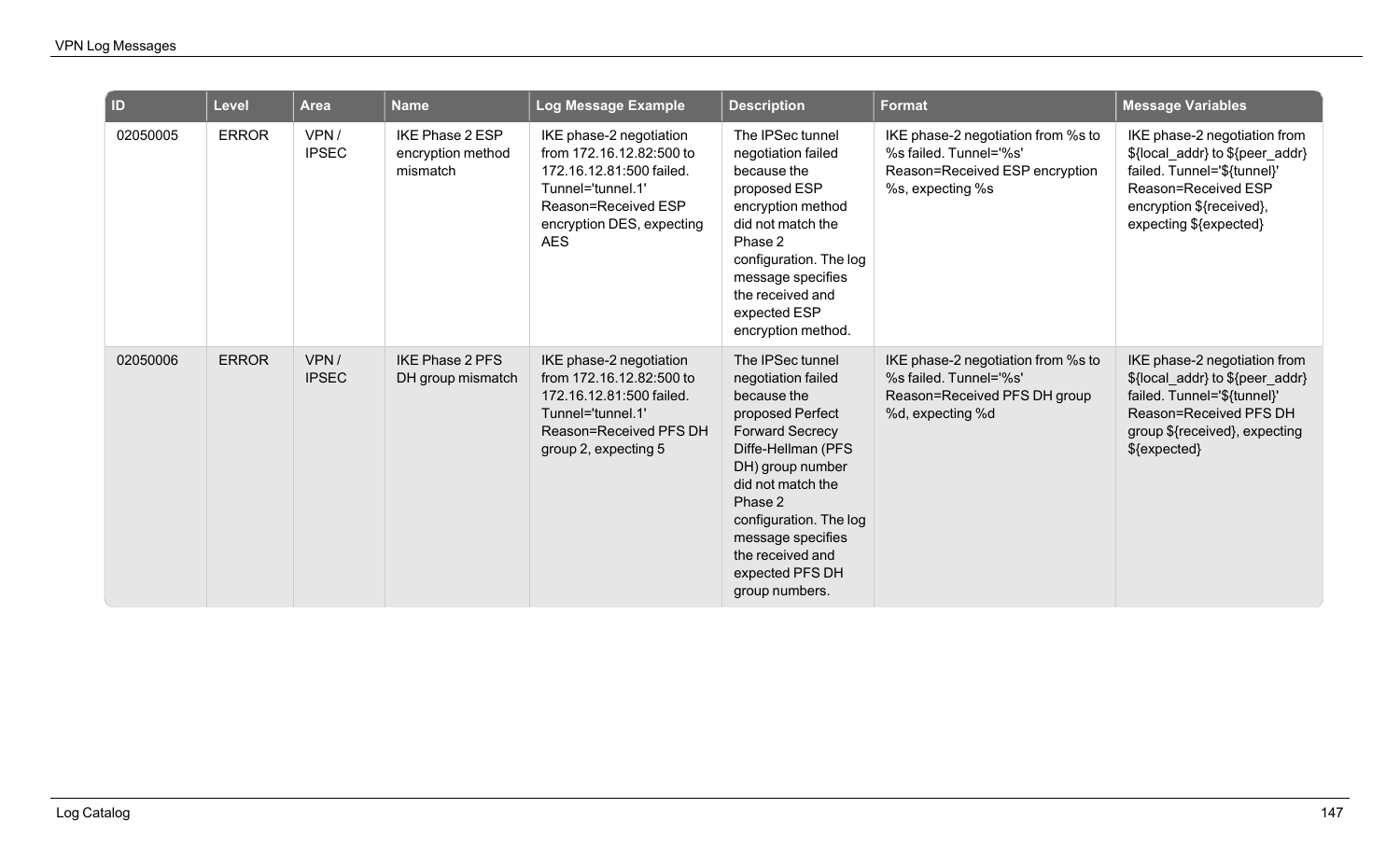| ID       | <b>Level</b> | <b>Area</b>          | <b>Name</b>                                                 | Log Message Example                                                                                                                                                            | <b>Description</b>                                                                                                                                                                                                                             | <b>Format</b>                                                                                                          | <b>Message Variables</b>                                                                                                                                                        |
|----------|--------------|----------------------|-------------------------------------------------------------|--------------------------------------------------------------------------------------------------------------------------------------------------------------------------------|------------------------------------------------------------------------------------------------------------------------------------------------------------------------------------------------------------------------------------------------|------------------------------------------------------------------------------------------------------------------------|---------------------------------------------------------------------------------------------------------------------------------------------------------------------------------|
| 02050007 | <b>ERROR</b> | VPN/<br><b>IPSEC</b> | <b>IKE Phase 2 ESP</b><br>authentication<br>method mismatch | IKE phase-2 negotiation<br>from 172.16.12.82:500 to<br>172.16.12.81:500 failed.<br>Tunnel='tunnel.1'<br>Reason=Received ESP<br>authentication MD5-HMAC,<br>expecting SHA1-HMAC | The IPSec tunnel<br>negotiation failed<br>because the<br>proposed ESP<br>authentication<br>method did not match<br>the Phase 2<br>configuration. The log<br>message specifies<br>the received and<br>expected ESP<br>authentication<br>method. | IKE phase-2 negotiation from %s to<br>%s failed. Tunnel='%s'<br>Reason=Received ESP<br>authentication %s, expecting %s | IKE phase-2 negotiation from<br>\${local_addr} to \${peer_addr}<br>failed. Tunnel='\${tunnel}'<br>Reason=Received ESP<br>authentication \${received},<br>expecting \${expected} |
| 02050008 | <b>ERROR</b> | VPN/<br><b>IPSEC</b> | <b>IKE Phase 2 AES</b><br>key length mismatch               | IKE phase-2 negotiation<br>from 172.16.12.82:500 to<br>172.16.12.81:500 failed.<br>Tunnel='tunnel.1'<br>Reason=Received AES key<br>length 128, expecting 256                   | The IPSec tunnel<br>negotiation failed<br>because the<br>proposed AES<br>encryption key length<br>did not match the<br>Phase 2<br>configuration. The log<br>message specifies<br>the received and<br>expected AES key<br>length.               | IKE phase-2 negotiation from %s to<br>%s failed. Tunnel='%s'<br>Reason=Received AES key length<br>%d, expecting %d     | IKE phase-2 negotiation from<br>\${local_addr} to \${peer_addr}<br>failed. Tunnel='\${tunnel}'<br>Reason=Received AES key<br>length \${received}, expecting<br>\${expected}     |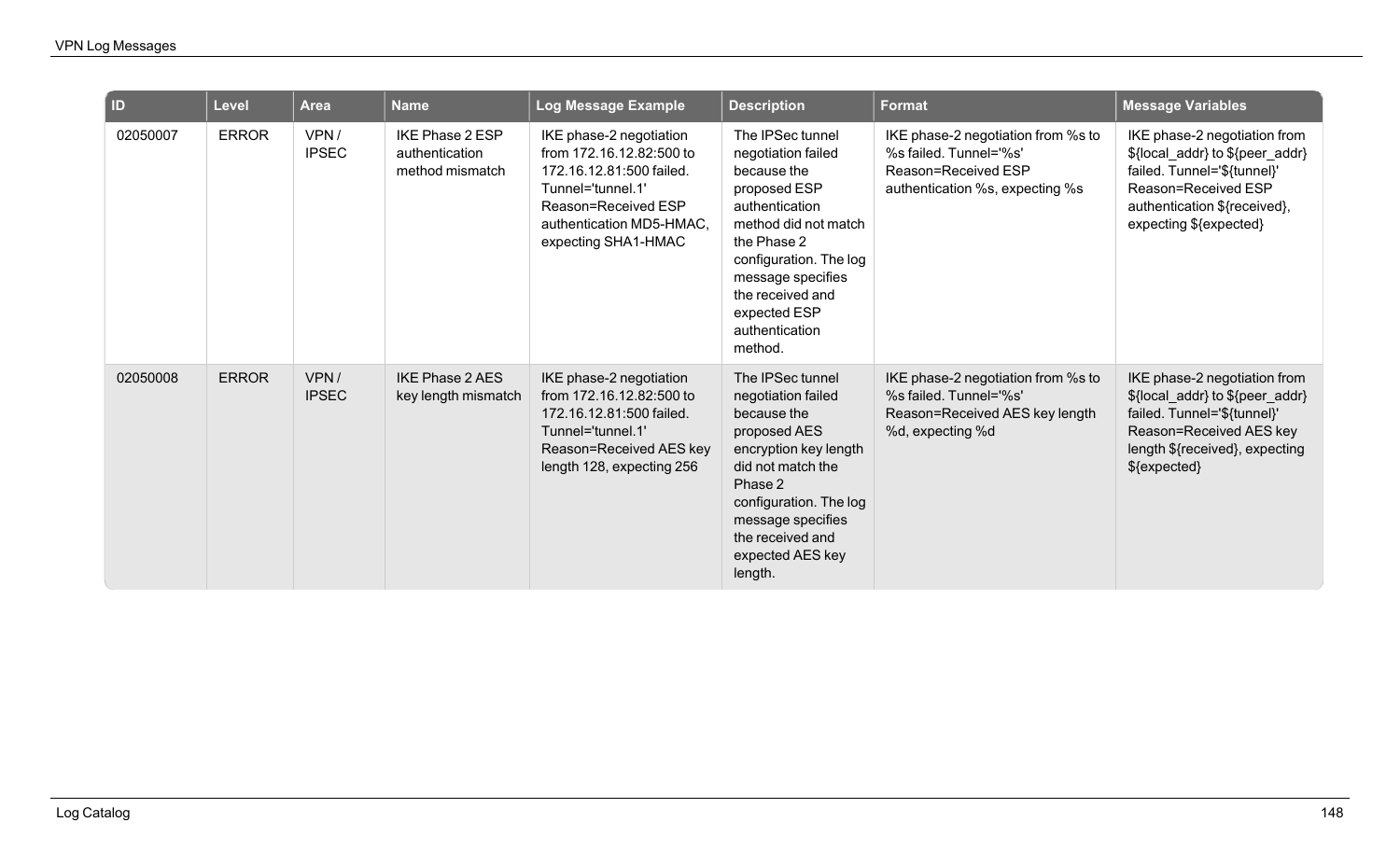| $\overline{a}$ | Level        | <b>Area</b>          | <b>Name</b>                                                                 | <b>Log Message Example</b>                                                                                                                                                                                         | <b>Description</b>                                                                                                                                                                                              | <b>Format</b>                                                                                                                                                   | <b>Message Variables</b>                                                                                                                                                                                |
|----------------|--------------|----------------------|-----------------------------------------------------------------------------|--------------------------------------------------------------------------------------------------------------------------------------------------------------------------------------------------------------------|-----------------------------------------------------------------------------------------------------------------------------------------------------------------------------------------------------------------|-----------------------------------------------------------------------------------------------------------------------------------------------------------------|---------------------------------------------------------------------------------------------------------------------------------------------------------------------------------------------------------|
| 0205000A       | <b>ERROR</b> | VPN/<br><b>IPSEC</b> | IKE Phase 2 tunnel<br>route mismatch                                        | IKE phase-2 negotiation<br>from 172.16.12.82:500 to<br>172.16.12.81:500 failed.<br>Gateway='gateway.1'<br>Reason=No matching tunnel<br>route for peer proposed<br>local:192.168.81.0/24<br>remote: 192.168.82.0/28 | The IPSec tunnel<br>negotiation failed<br>because the<br>proposed tunnel<br>routes did not match<br>the tunnel<br>configuration. The log<br>message specifies<br>the received and<br>expected tunnel<br>routes. | IKE phase-2 negotiation from %s to<br>%s failed. Gateway='%s'<br>Reason=No matching tunnel route<br>for peer proposed local:%s/%d<br>remote:%s/%d               | IKE phase-2 negotiation from<br>\${local_addr} to \${peer_addr}<br>failed. Gateway='\${gateway}'<br>Reason=No matching tunnel<br>route for peer proposed<br>local:\${tr_local} remote:\${tr_<br>remote} |
| 0205000B       | <b>ERROR</b> | VPN/<br><b>IPSEC</b> | <b>IKE Phase 2</b><br>message retry<br>timeout                              | IKE phase-2 negotiation<br>from 172.16.12.82:500 to<br>172.16.12.81:500 failed.<br>Tunnel='tunnel.1'<br>Reason=Message retry<br>timeout. Check VPN IKE<br>diagnostic log messages for<br>more information.         | The IPSec tunnel<br>negotiation failed<br>because an expected<br>response was not<br>received before the<br>message retry<br>timeout.                                                                           | IKE phase-2 negotiation from %s to<br>%s failed. Tunnel='%s'<br>Reason=Message retry timeout.<br>Check VPN IKE diagnostic log<br>messages for more information. | IKE phase-2 negotiation from<br>\${local_addr} to \${peer_addr}<br>failed. Tunnel='\${tunnel}'<br>Reason=Message retry<br>timeout. Check VPN IKE<br>diagnostic log messages for<br>more information.    |
| 0205000C       | <b>ERROR</b> | VPN/<br><b>IPSEC</b> | <b>IKE Phase2</b><br>message retry<br>timeout because<br>Phase 1 SA expired | IKE phase-2 negotiation<br>from 172.16.12.82:500 to<br>172.16.12.81:500 failed.<br>Tunnel='tunnel.1'<br>Reason=Message retry<br>timeout because phase-1<br>SA expired                                              | The IPSec tunnel<br>negotiation failed<br>because the Phase 1<br>Security Association<br>(SA) expired.                                                                                                          | IKE phase-2 negotiation from %s to<br>%s failed. Tunnel='%s'<br>Reason=Message retry timeout<br>because phase-1 SA expired                                      | IKE phase-2 negotiation from<br>\${local_addr} to \${peer_addr}<br>failed. Tunnel='\${tunnel}'<br>Reason=Message retry<br>timeout because phase-1 SA<br>expired                                         |
| 0205000D       | <b>ERROR</b> | VPN/<br><b>IPSEC</b> | <b>IKE Phase 2 PFS</b><br>not enabled                                       | IKE phase-2 negotiation<br>from 172.16.12.82:500 to<br>172.16.12.81:500 failed.<br>Tunnel='tunnel.1'<br>Reason=Received proposal<br>with PFS. PFS not enabled.                                                     | The IPSec tunnel<br>negotiation failed<br>because the Perfect<br><b>Forward Secrecy</b><br>(PFS) value did not<br>match the Phase 2                                                                             | IKE phase-2 negotiation from %s to<br>%s failed. Tunnel='%s'<br>Reason=Received proposal with<br>PFS. PFS not enabled.                                          | IKE phase-2 negotiation from<br>\${local addr} to \${peer addr}<br>failed. Tunnel='\${tunnel}'<br>Reason=Received proposal<br>with PFS. PFS not enabled.                                                |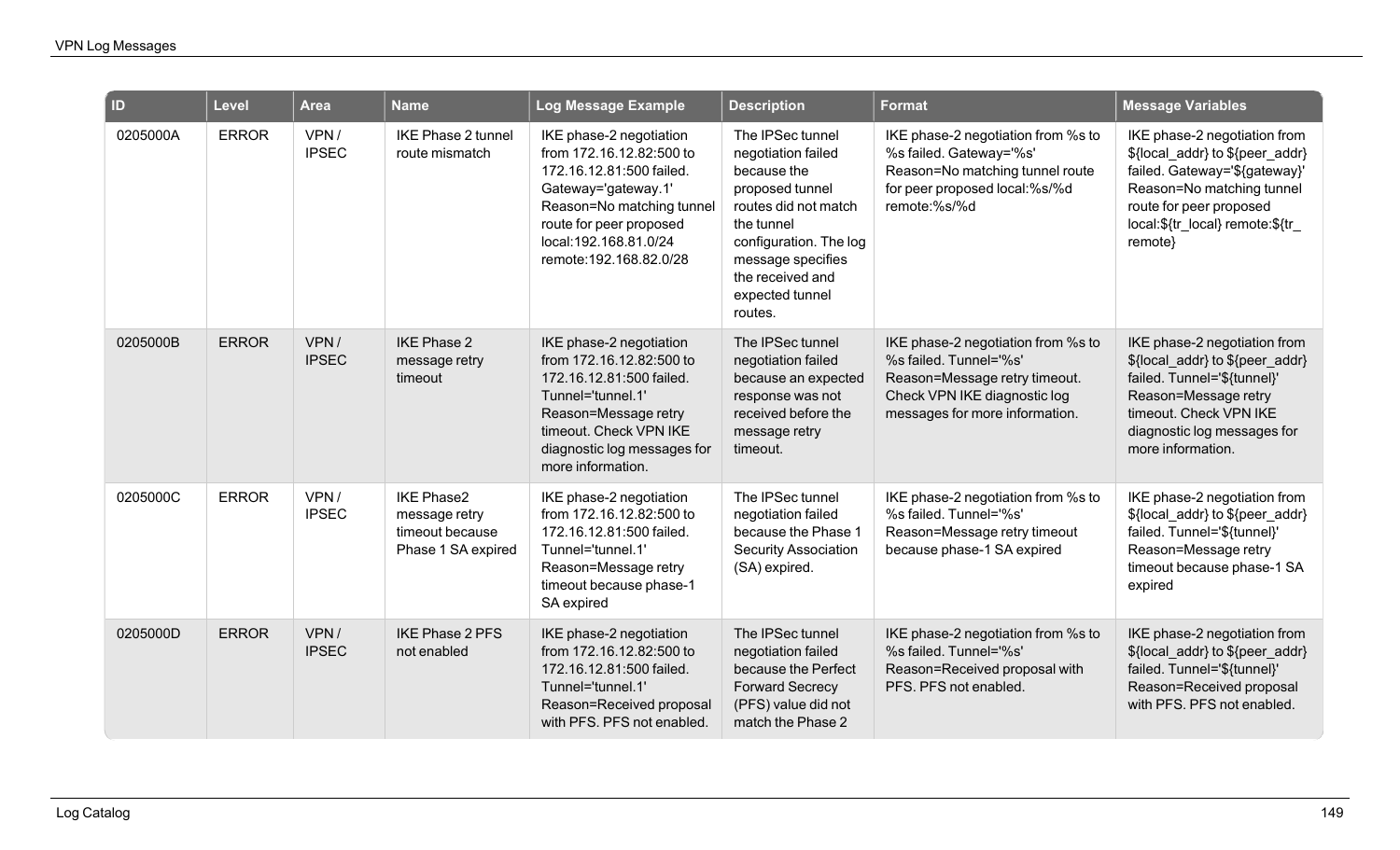| $\blacksquare$ | Level        | <b>Area</b>          | <b>Name</b>                                                 | Log Message Example                                                                                                                                                                                                                    | <b>Description</b>                                                                                                         | <b>Format</b>                                                                                                                                                                               | <b>Message Variables</b>                                                                                                                                                                                                         |
|----------------|--------------|----------------------|-------------------------------------------------------------|----------------------------------------------------------------------------------------------------------------------------------------------------------------------------------------------------------------------------------------|----------------------------------------------------------------------------------------------------------------------------|---------------------------------------------------------------------------------------------------------------------------------------------------------------------------------------------|----------------------------------------------------------------------------------------------------------------------------------------------------------------------------------------------------------------------------------|
|                |              |                      |                                                             |                                                                                                                                                                                                                                        | configuration.                                                                                                             |                                                                                                                                                                                             |                                                                                                                                                                                                                                  |
| 0205000E       | <b>ERROR</b> | VPN/<br><b>IPSEC</b> | <b>IKE Phase 2 wait</b><br>timeout                          | IKE phase-2 negotiation<br>from 172.16.12.82:500 to<br>172.16.12.81:500 failed.<br>Tunnel='tunnel.1'<br>Reason=Message was not<br>received in expected time.<br>Check the connection<br>between local and remote<br>gateway endpoints. | The IPSec tunnel<br>negotiation failed<br>because an expected<br>response was not<br>received before the<br>expected time. | IKE phase-2 negotiation from %s to<br>%s failed. Tunnel='%s'<br>Reason=Message was not received<br>in expected time. Check the<br>connection between local and<br>remote gateway endpoints. | IKE phase-2 negotiation from<br>\${local_addr} to \${peer_addr}<br>failed. Tunnel='\${tunnel}'<br>Reason=Message was not<br>received in expected time.<br>Check the connection between<br>local and remote gateway<br>endpoints. |
| 0205000F       | <b>WARN</b>  | VPN/<br><b>IPSEC</b> | Rejected Phase 2<br>negotiation due to<br>incorrect gateway | Rejected phase-2<br>negotiation from<br>172.16.12.82:500 because<br>'gateway.1*1' is not the<br>preferred IKE gateway<br>endpoint.                                                                                                     | Rejected Phase 2<br>negotiation the<br>proposal did not use<br>the preferred IKE<br>gateway endpoint.                      | Rejected phase-2 negotiation from<br>%s because '%s' is not the preferred<br>IKE gateway endpoint.                                                                                          | Rejected quick mode<br>negotiation from \${peer_addr}<br>because '\${gw-ep}' is not the<br>preferred IKE gateway<br>endpoint.                                                                                                    |
| 02050010       | <b>INFO</b>  | VPN/<br><b>IPSEC</b> | Received quick<br>mode informational<br>error message       | Received 'No Proposal<br>Chosen' message from<br>172.16.12.81:500 for<br>'tunnel.1' tunnel. Check VPN<br>IKE diagnostic log<br>messages on the remote<br>gateway endpoint for more<br>information.                                     | Remote gateway sent<br>an information error<br>message in response<br>to VPN tunnel<br>proposal.                           | Received '%s' message from %s for<br>'%s' tunnel. Check VPN IKE<br>diagnostic log messages on the<br>remote gateway endpoint for more<br>information.                                       | Received '\${info_msg}'<br>message from \${peer_addr}<br>for '\${tunnel}' tunnel. Check<br>VPN IKE diagnostic log<br>messages on the remote<br>gateway endpoint for more<br>information.                                         |
| 02050011       | <b>INFO</b>  | VPN/<br><b>IPSEC</b> | <b>Dropped</b><br>simultaneous Phase<br>2 negotiation       | Dropped a simultaneous<br>phase-2 negotiation from<br>the peer 172.16.13.204:500                                                                                                                                                       | Firebox or XTM<br>device dropped<br>phase-2 negotiation<br>because of another<br>Phase 2 negotiation<br>in progress.       | Dropped a simultaneous phase-2<br>negotiation from the peer %s                                                                                                                              | Dropped a simultaneous IPSec<br>negotiation from the peer<br>\${peer_addr}                                                                                                                                                       |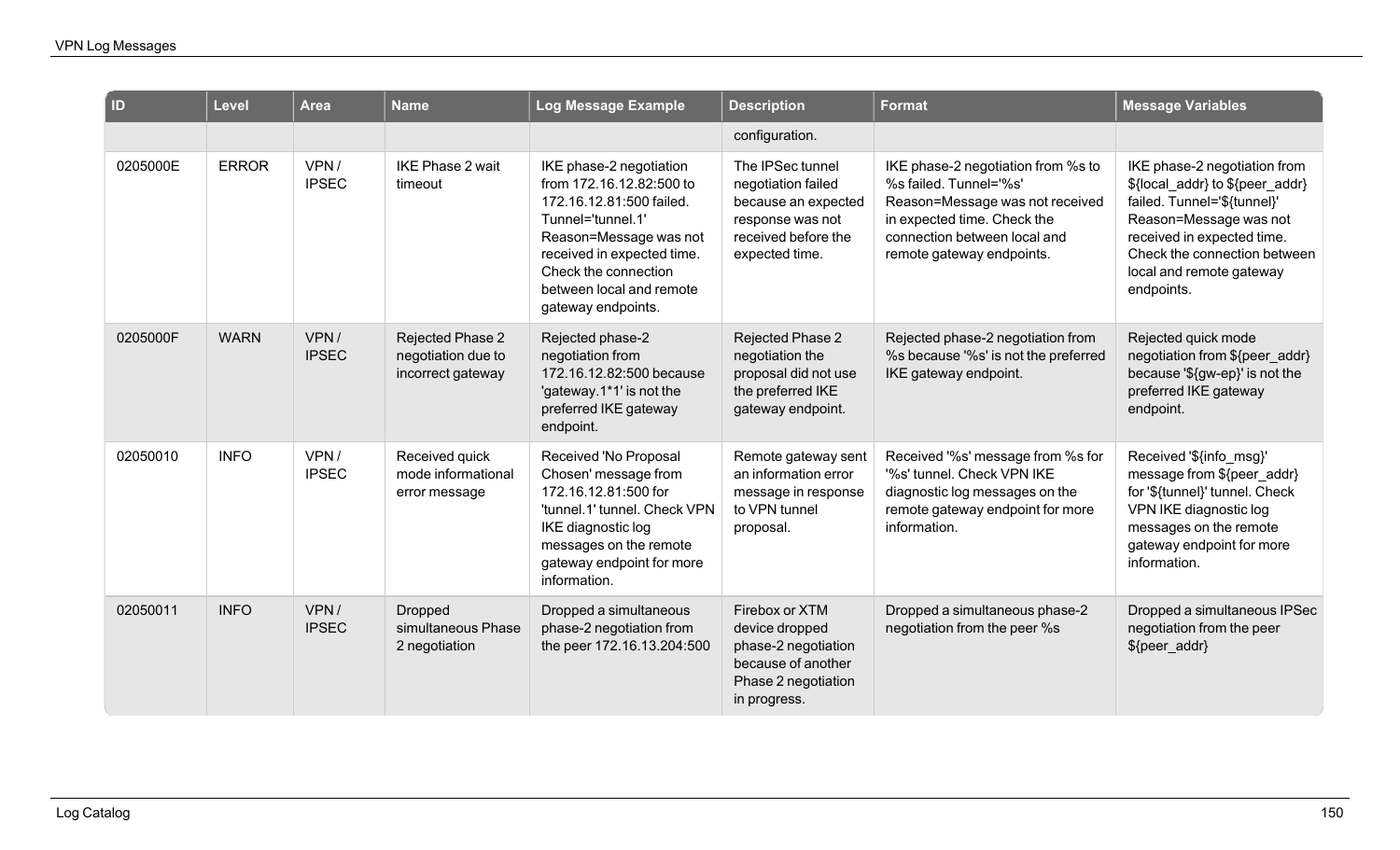| $\vert$ ID | <b>Level</b> | <b>Area</b>          | <b>Name</b>                                                               | <b>Log Message Example</b>                                                                                    | <b>Description</b>                                                                                                                                            | <b>Format</b>                                                                            | <b>Message Variables</b>                                                                                               |
|------------|--------------|----------------------|---------------------------------------------------------------------------|---------------------------------------------------------------------------------------------------------------|---------------------------------------------------------------------------------------------------------------------------------------------------------------|------------------------------------------------------------------------------------------|------------------------------------------------------------------------------------------------------------------------|
| 02060001   | <b>WARN</b>  | VPN/<br><b>IPSEC</b> | Received XAuth fail<br>notification                                       | Received XAuth failed<br>notification from<br>172.16.24.1:4500.<br>Group:'ToFirebox_mu'                       | Received notification<br>that Extended<br>Authentication<br>(XAuth) failed.<br><b>Aborting XAuth</b><br>negotiation.                                          | Received XAuth failed notification<br>from %s. Group:'%s'                                | Received XAuth failed<br>notification from \${peer_addr}.<br>Group:'\${gateway}'                                       |
| 02060002   | <b>WARN</b>  | VPN/<br><b>IPSEC</b> | <b>Rejected PSK</b><br>authentication,<br>Expect client<br>XAUTH enabled. | Rejected phase-1<br>authentication method PSK<br>from 172.16.24.1:4500,<br>expecting client XAUTH<br>enabled. | Rejected proposed<br>Phase 1<br>authentication<br>method because<br>Firebox or XTM<br>Device expects client<br>Extended<br>Authentication<br>(XAuth) enabled. | Rejected phase-1 authentication<br>method %s from %s, expecting client<br>XAUTH enabled. | Rejected phase 1<br>authentication method \${auth<br>method} from \${peer_addr},<br>expecting client XAUTH<br>enabled. |
| 02060003   | <b>WARN</b>  | VPN/<br><b>IPSEC</b> | <b>Rejected PSK</b><br>authentication,<br>Expect server<br>XAUTH enabled. | Rejected phase-1<br>authentication method PSK<br>from 172.16.24.1:4500,<br>expecting server XAUTH<br>enabled. | Rejected proposed<br>Phase 1<br>authentication<br>method because<br>Firebox or XTM<br>Device expects<br>server Extended<br>Authentication<br>(XAuth) enabled. | Rejected phase-1 authentication<br>method %s from %s, expecting<br>server XAUTH enabled. | Rejected phase 1<br>authentication method \${auth<br>method} from \${peer_addr},<br>expecting server XAUTH<br>enabled. |
| 02060004   | <b>WARN</b>  | VPN/<br><b>IPSEC</b> | <b>XAuth negotiation</b><br>failed due to<br>mismatched mode              | XAuth negotiation from<br>172.16.24.1:4500 failed due<br>to a mismatched<br>XAuthMode.                        | Mobile VPN with<br><b>IPSec Extended</b><br>Authentication<br>(XAuth) negotiation<br>failed because of<br>mismatched<br>authentication mode.                  | XAuth negotiation from %s failed<br>due to a mismatched XAuthMode.                       | XAuth negotiation from<br>\${peer_addr} failed due to a<br>mismatched XAuthMode                                        |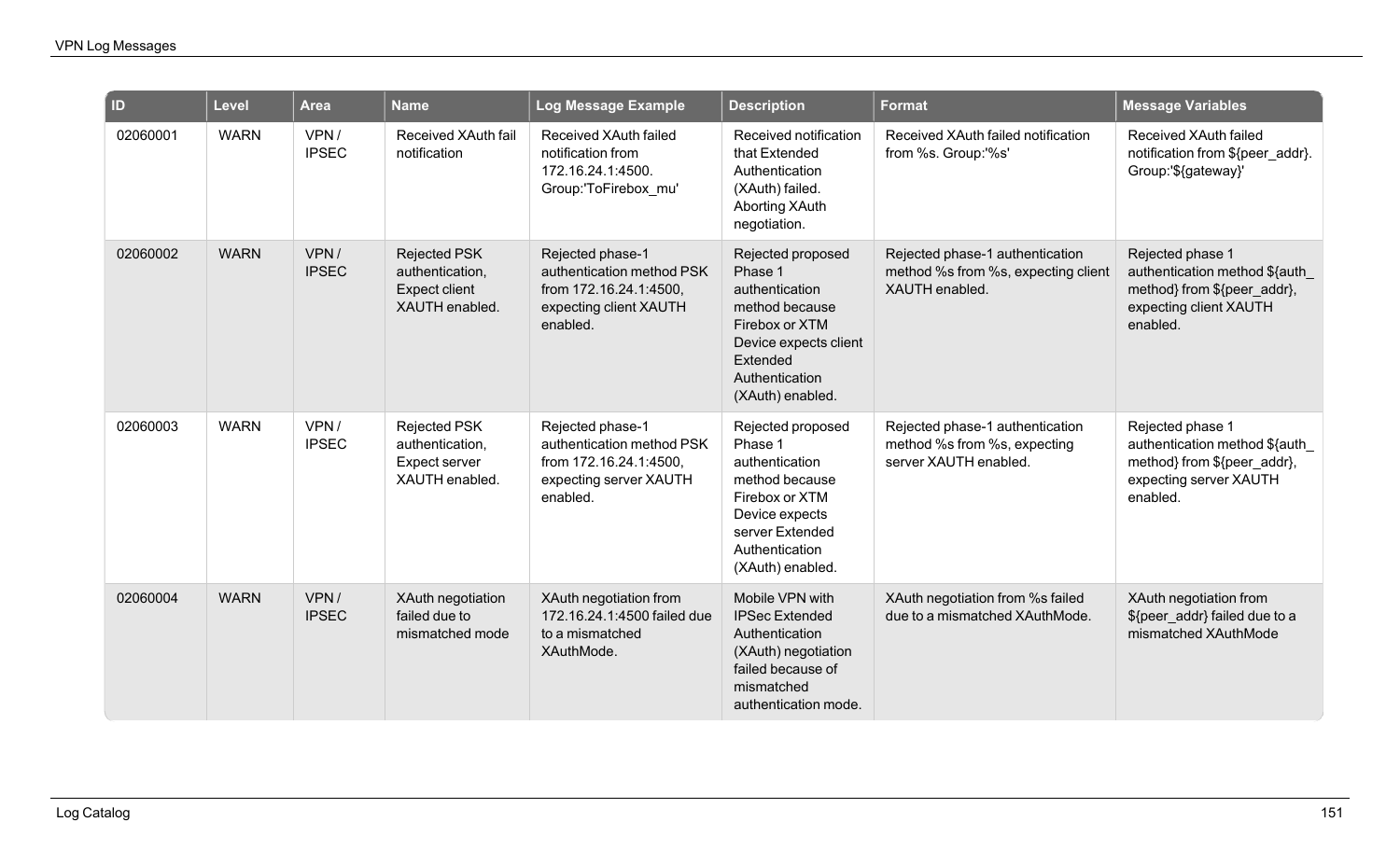| ID       | <b>Level</b> | <b>Area</b>          | <b>Name</b>                                                                                 | <b>Log Message Example</b>                                                                                                                                                                      | <b>Description</b>                                                                                                       | <b>Format</b>                                                                                                               | <b>Message Variables</b>                                                                                                                                                                                         |
|----------|--------------|----------------------|---------------------------------------------------------------------------------------------|-------------------------------------------------------------------------------------------------------------------------------------------------------------------------------------------------|--------------------------------------------------------------------------------------------------------------------------|-----------------------------------------------------------------------------------------------------------------------------|------------------------------------------------------------------------------------------------------------------------------------------------------------------------------------------------------------------|
| 02060005 | <b>WARN</b>  | VPN/<br><b>IPSEC</b> | Mobile VPN with<br><b>IPSec</b><br>authentication failed<br>because of<br>unresponsive peer | MUVPN user authentication<br>failed due to unresponsive<br>peer at 172.16.24.1:4500                                                                                                             | Mobile VPN with<br><b>IPSecuser</b><br>authentication failed<br>because the peer did<br>not respond.                     | MUVPN user authentication failed<br>due to unresponsive peer at %s                                                          | MUVPN user authentication<br>failed due to unresponsive<br>peer at %s                                                                                                                                            |
| 02060006 | <b>INFO</b>  | VPN/<br><b>IPSEC</b> | Mobile VPN with<br>IPSec user<br>connected with no<br>group                                 | MUVPN user 'user.1' is<br>authenticated without group<br>information.                                                                                                                           | <b>Specified Mobile VPN</b><br>with IPSec user<br>successfully<br>authenticated, but is<br>not a member of any<br>group. | MUVPN user '%s' is authenticated<br>without group information.                                                              | MUVPN user '\${user_name}' is<br>authenticated without group<br>information                                                                                                                                      |
| 02060007 | <b>INFO</b>  | VPN/<br><b>IPSEC</b> | Mobile user group<br>information                                                            | MUVPN user 'user.1' is a<br>member of 'muvpn' group.                                                                                                                                            | Specified Mobile VPN<br>with IPSec user<br>belongs to the<br>specified group.                                            | MUVPN user '%s' is a member of<br>'%s' group.                                                                               | MUVPN user '\${user_name}' is<br>a member of '\${group name}'<br>group.                                                                                                                                          |
| 02080001 | <b>INFO</b>  | VPN/<br><b>IPSEC</b> | IKE phase-1<br>negotiated<br>successful                                                     | BOVPN phase-1 main-<br>mode completed<br>successfully as initiator for<br>'gateway.1' gateway<br>endpoint. local-<br>gw:172.16.12.81:500<br>remote-<br>gw:172.16.13.204:500 SA<br>ID:0x9d5e7809 | IKE phase-1<br>negotiation was<br>successfully<br>completed.                                                             | %s phase-1 %s completed<br>successfully as %s for '%s' gateway<br>endpoint. local-gw:%s:%d remote-<br>gw:%s:%d SA ID:0x%08x | \${tunnel_type} phase-1<br>\${nego_mode} completed<br>successfully as \${nego_role}<br>for '\${gateway}' gateway<br>endpoint. local-<br>gw:\${src}:\${sport} remote-<br>gw:\${dst}:\${dport} SA<br>ID:\${p1said} |
| 021A0001 | <b>ERROR</b> | VPN/<br><b>IPSEC</b> | Dropped received<br>IKEv2 message                                                           | Dropped IKEv2 IKE_SA_<br>INIT message from<br>172.16.12.82:500.<br>Reason=message has<br>invalid initiator SPI (all<br>zeros)                                                                   | Dropped received<br>invalid IKEv2<br>message.                                                                            | Dropped IKEv2 %s message from<br>%s. Reason=%s                                                                              | Dropped IKEv2 \${exchange<br>type} message from \${peer_<br>addr}. Reason=\${reason}                                                                                                                             |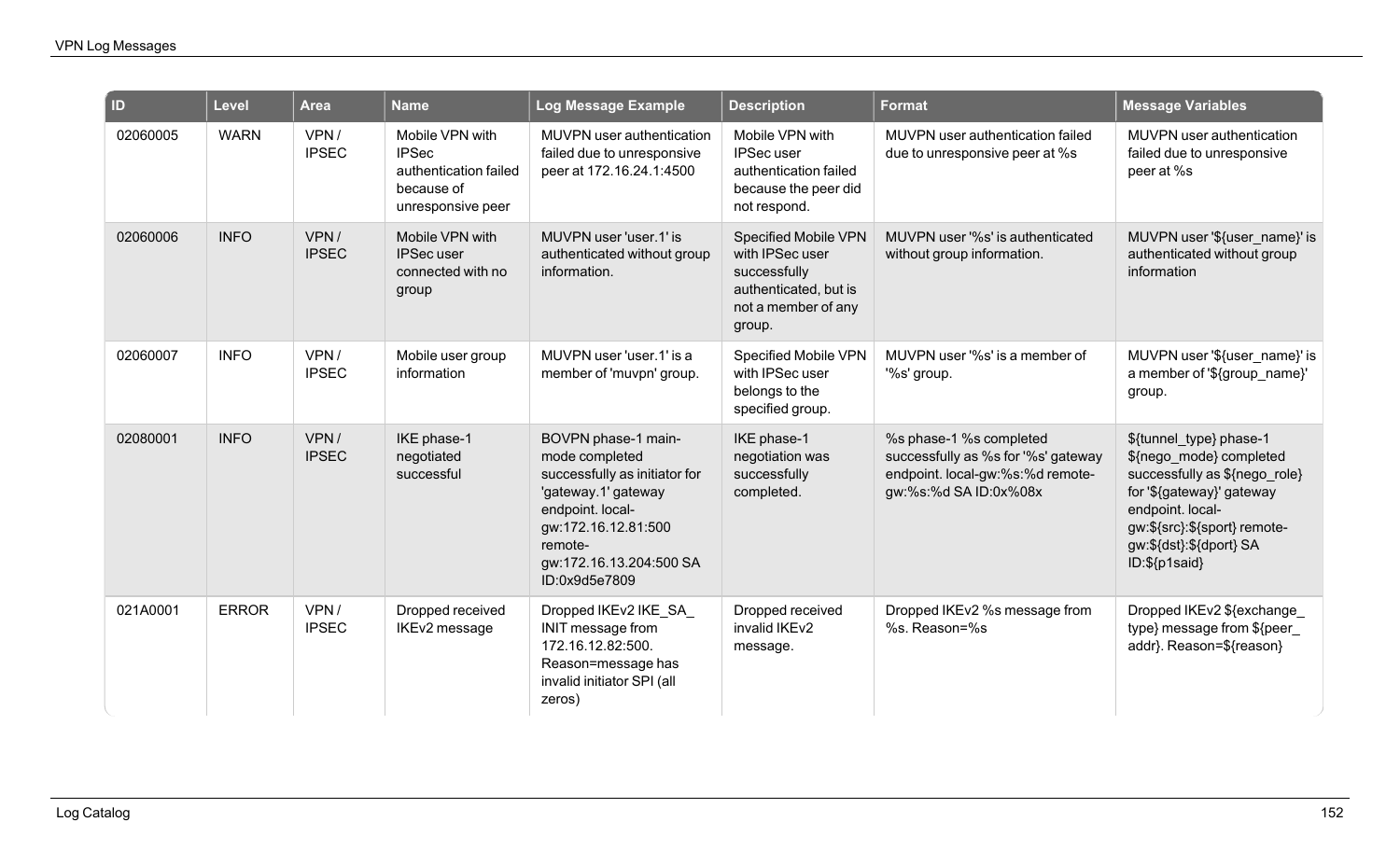| $\overline{\mathsf{I}}$ | Level        | <b>Area</b>          | <b>Name</b>                                                                  | Log Message Example                                                                                                                                              | <b>Description</b>                                                                                                                        | <b>Format</b>                                                                                                             | <b>Message Variables</b>                                                                                                                                                                        |
|-------------------------|--------------|----------------------|------------------------------------------------------------------------------|------------------------------------------------------------------------------------------------------------------------------------------------------------------|-------------------------------------------------------------------------------------------------------------------------------------------|---------------------------------------------------------------------------------------------------------------------------|-------------------------------------------------------------------------------------------------------------------------------------------------------------------------------------------------|
| 021A0002                | <b>ERROR</b> | VPN/<br><b>IPSEC</b> | IKE SA not found to<br>handle IKE SA<br><b>INIT R</b> message                | Dropped IKEv2 IKE_SA<br>INIT message from<br>172.16.12.82:500.<br>Reason=IKE SA not found<br>to handle message with<br>message ID 0x0.                           | IKE SA was not found<br>to handle the<br>received IKE SA<br>INIT R message.                                                               | Dropped IKEv2 %s message from<br>%s. Reason=IKE SA not found to<br>handle message with message ID<br>$0x\%x$ .            | Dropped IKEv2 \${exchange<br>type} message from \${peer<br>addr}. Reason=IKE SA not<br>found to handle message with<br>message ID \${recvd<br>message_id}.                                      |
| 021A0003                | <b>ERROR</b> | VPN/<br><b>IPSEC</b> | Gateway endpoint<br>not found to handle<br>IKE_SA_INIT_R<br>message          | Dropped IKEv2 IKE_SA_<br>INIT message from<br>172.16.12.82:500.<br>Reason='gateway.1'<br>gateway endpoint not found<br>to handle message with<br>message ID 0x0. | Gateway endpoint<br>was not found to<br>handle the received<br>IKE_SA_INIT_R<br>message                                                   | Dropped IKEv2 %s message from<br>%s. Reason='%s' gateway endpoint<br>not found to handle message with<br>message ID 0x%x. | Dropped IKEv2 \${exchange<br>type} message from \${peer<br>addr}. Reason='\${gw-ep}'<br>gateway endpoint not found to<br>handle IKE_SA_INIT message<br>with message ID \${recvd<br>message_id}. |
| 021A0004                | <b>INFO</b>  | VPN/<br><b>IPSEC</b> | IKEv2 IKE SA is in<br>deleting state                                         | Dropped IKEv2 IKE_SA<br>INIT message from<br>172.16.12.82:500.<br>Gateway-<br>Endpoint='gateway.1'.<br>Reason=IKE SA is in<br>DELETING state.                    | Received IKEv2<br>message was<br>ignored because the<br>corresponding IKE<br>SA to handle the<br>message was in<br><b>DELETING</b> state. | Dropped IKEv2 %s message from<br>%s. Gateway-Endpoint='%s'.<br>Reason=IKE SA is in %s state.                              | Dropped IKEv2 \${exchange<br>type} message from \${peer_<br>addr}. Gateway-<br>Endpoint='\${gw-ep}'<br>Reason=IKE SA is in \${ikev2<br>ikesa state} state.                                      |
| 021A0005                | <b>ERROR</b> | VPN/<br><b>IPSEC</b> | Invalid message ID<br>in IKEv2 exchange                                      | Dropped IKEv2 IKE SA<br>INIT message from<br>172.16.12.82:500.<br>Gateway-<br>Endpoint='gateway.1'.<br>Reason=Invalid message ID<br>in request message.          | Received IKEv2<br>message was<br>dropped because it<br>has invalid message<br>ID.                                                         | Dropped IKEv2 %s message from<br>%s. Gateway-Endpoint='%s'.<br>Reason=Invalid message ID in %s<br>message.                | Dropped IKEv2 \${exchange<br>type} message from \${peer_<br>addr}. Gateway-<br>Endpoint='\${gw-ep}'.<br>Reason=Invalid message ID in<br>\${req_or_resp} message.                                |
| 021A0006                | <b>ERROR</b> | VPN/<br><b>IPSEC</b> | IKEv2 gateway<br>endpoint was not<br>found to handle the<br>received message | <b>IKEv2 IKE SA INIT</b><br>exchange from<br>172.16.12.82:500 to<br>172.16.12.81:500 failed.                                                                     | IKEv2 gateway<br>endpoint was not<br>found to handle the<br>received message.                                                             | IKEv2 %s exchange from %s to %s<br>failed. Reason=Matching gateway<br>endpoint not found.                                 | IKEv2 \${exchange type}<br>exchange from \${local addr}<br>to \${peer_addr} failed.<br>Reason=Matching gateway                                                                                  |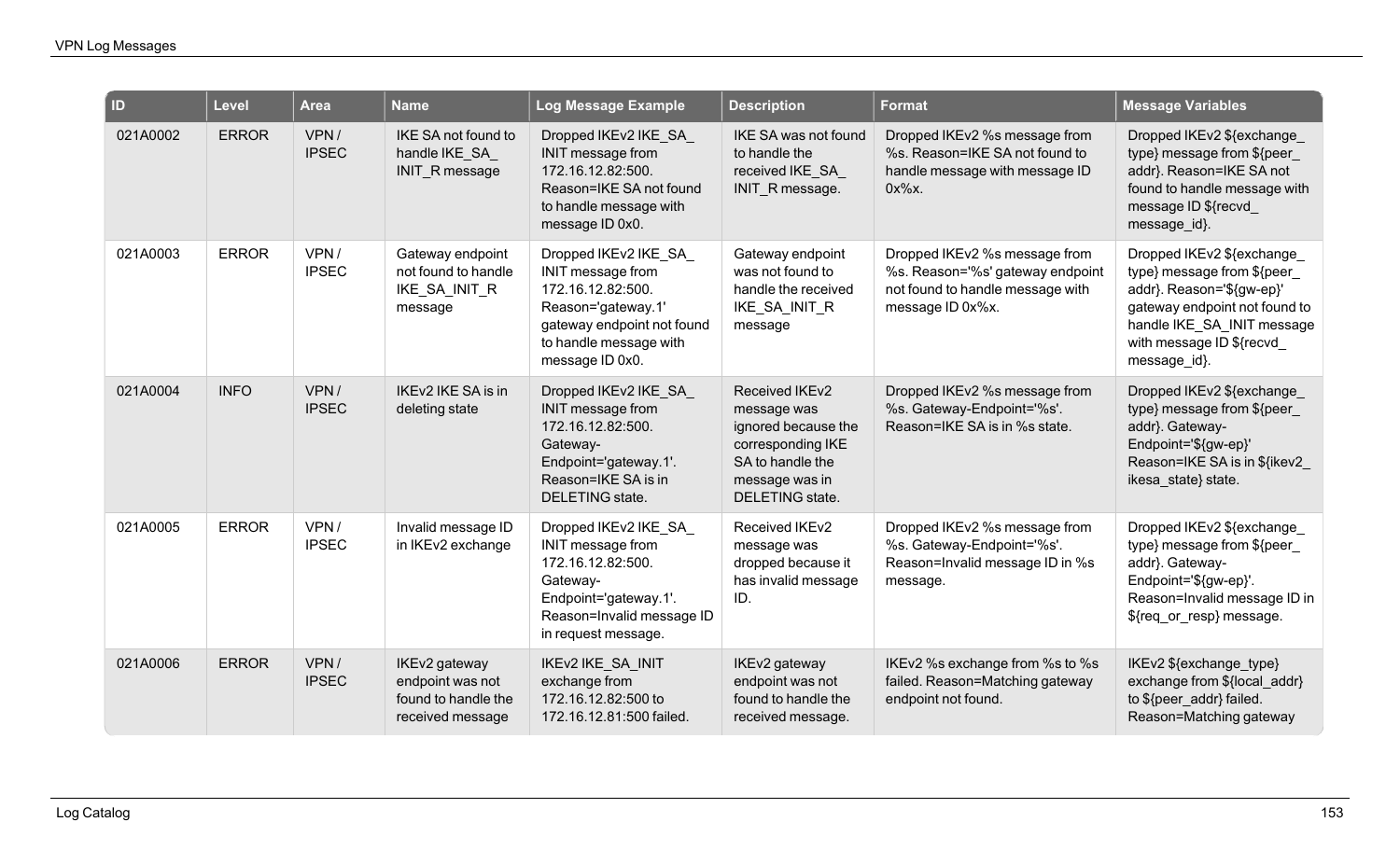| ID       | Level        | <b>Area</b>          | <b>Name</b>                                      | Log Message Example                                                                                                                                                                                       | <b>Description</b>                                                                                                                                                                                                                                               | <b>Format</b>                                                                                                                                    | <b>Message Variables</b>                                                                                                                                                                            |
|----------|--------------|----------------------|--------------------------------------------------|-----------------------------------------------------------------------------------------------------------------------------------------------------------------------------------------------------------|------------------------------------------------------------------------------------------------------------------------------------------------------------------------------------------------------------------------------------------------------------------|--------------------------------------------------------------------------------------------------------------------------------------------------|-----------------------------------------------------------------------------------------------------------------------------------------------------------------------------------------------------|
|          |              |                      |                                                  | Reason=Matching gateway<br>endpoint not found.                                                                                                                                                            |                                                                                                                                                                                                                                                                  |                                                                                                                                                  | endpoint not found.                                                                                                                                                                                 |
| 021A0007 | <b>ERROR</b> | VPN/<br><b>IPSEC</b> | IKEv2 gateway<br>endpoint version not<br>matched | IKEv2 IKE_SA_INIT<br>exchange from<br>172.16.12.82:500 to<br>172.16.12.81:500 failed.<br>Gateway-<br>Endpoint='gateway.1'.<br>Reason=Received IKE<br>version did not match the<br>configured IKE version. | IKEv2 message<br>exchange failed<br>because the received<br>IKE version did not<br>match the IKE<br>version configured on<br>the local gateway.<br>Check the IKE<br>version in the<br>gateway endpoint<br>configuration on both<br>local and remote<br>gateways. | IKEv2 %s exchange from %s to %s<br>failed. Gateway-Endpoint='%s'.<br>Reason=Received IKE version did<br>not match the configured IKE<br>version. | IKEv2 \${exchange_type}<br>exchange from \${local_addr}<br>to \${peer_addr} failed.<br>Gateway-Endpoint='\${gw-ep}'.<br>Reason=Received IKE version<br>did not match the configured<br>IKE version. |
| 021A0008 | <b>ERROR</b> | VPN/<br><b>IPSEC</b> | IKEv2 gateway<br>endpoint is disabled            | IKEv2 IKE_SA_INIT<br>exchange from<br>172.16.12.82:500 to<br>172.16.12.81:500 failed.<br>Gateway-<br>Endpoint='gateway.1'.<br>Reason=gateway endpoint<br>is disabled.                                     | The IKEv2 gateway<br>endpoint is disabled.<br>It cannot be used in<br>tunnel negotiation.                                                                                                                                                                        | IKEv2 %s exchange from %s to %s<br>failed. Gateway-Endpoint='%s'.<br>Reason=gateway endpoint is<br>disabled.                                     | IKEv2 \${exchange_type}<br>exchange from \${local addr}<br>to \${peer_addr} failed.<br>Gateway-Endpoint='\${gw-ep}'.<br>Reason=gateway endpoint is<br>disabled.                                     |
| 021A0009 | <b>ERROR</b> | VPN/<br><b>IPSEC</b> | IKEv2 gateway ID<br>mismatch                     | IKEv2 IKE_AUTH exchange<br>from 172.16.12.82:500 to<br>172.16.12.81:500 failed.<br>Gateway-<br>Endpoint='gateway.1'.<br>Reason=Gateway endpoint<br>with matching ID was not<br>found.                     | IKEv2 IKE_AUTH<br>negotiation failed<br>because the remote<br>ID configured in the<br>gateway endpoint did<br>not match proposed<br>ID received from the<br>remote gateway.                                                                                      | IKEv2 %s exchange from %s to %s<br>failed. Gateway-Endpoint='%s'.<br>Reason=Gateway endpoint with<br>matching ID was not found.                  | IKEv2 \${exchange_type}<br>exchange from \${local_addr}<br>to \${peer addr} failed.<br>Gateway-Endpoint='\${gw-ep}'<br>Reason=Gateway endpoint<br>with matching ID was not<br>found.                |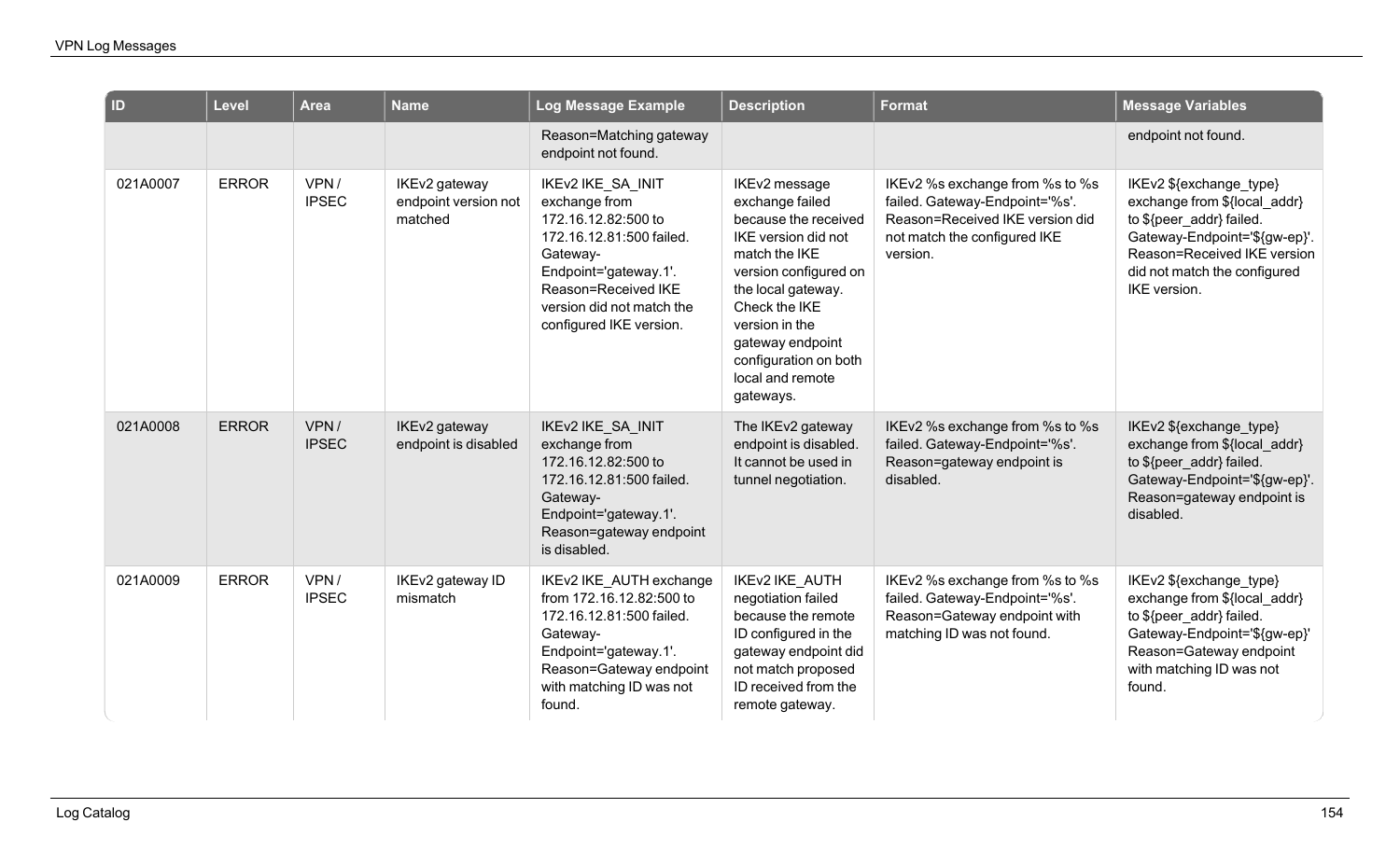| D        | <b>Level</b> | <b>Area</b>          | <b>Name</b>                                                 | <b>Log Message Example</b>                                                                                                                                                                                                                 | <b>Description</b>                                                                                                                                                                    | <b>Format</b>                                                                                                                                                              | <b>Message Variables</b>                                                                                                                                                                                                                                                             |
|----------|--------------|----------------------|-------------------------------------------------------------|--------------------------------------------------------------------------------------------------------------------------------------------------------------------------------------------------------------------------------------------|---------------------------------------------------------------------------------------------------------------------------------------------------------------------------------------|----------------------------------------------------------------------------------------------------------------------------------------------------------------------------|--------------------------------------------------------------------------------------------------------------------------------------------------------------------------------------------------------------------------------------------------------------------------------------|
| 021A000A | <b>ERROR</b> | VPN/<br><b>IPSEC</b> | IKEv2 IKE_SA_INIT<br>message received<br>on wrong interface | IKEv2 IKE_SA_INIT<br>exchange from<br>172.16.12.82:500 to<br>172.16.12.81:500 failed.<br>Gateway-<br>Endpoint='gateway.1'.<br>Reason=Received message<br>on wrong interface 'eth0'<br>(index:3). Expecting it to be<br>received on 'eth6'. | IKEv2 IKE_SA_INIT<br>negotiation failed<br>because IKE<br>message from peer<br>was received on the<br>wrong interface.                                                                | IKEv2 %s exchange from %s to %s<br>failed. Gateway-Endpoint='%s'.<br>Reason=Received message on<br>wrong interface '%s'(index:%d).<br>Expecting it to be received on '%s'. | IKEv2 \${exchange_type}<br>exchange from \${local_addr}<br>to \${peer addr} failed.<br>Gateway-Endpoint='\${gw-ep}'.<br>Reason=Received message<br>on wrong interface.<br>'\${received_if}'<br>(index:\${received_ifindex}).<br>Expecting it to be received on<br>'\${expected if}'. |
| 021A000B | <b>ERROR</b> | VPN/<br><b>IPSEC</b> | IKEv2 remote<br>gateway endpoint ID<br>mismatch             | IKEv2 IKE_AUTH exchange<br>from 172.16.12.82:500 to<br>172.16.12.81:500 failed.<br>Gateway-<br>Endpoint='gateway.1'.<br>Reason=Received ID did<br>not match the configured<br>remote gateway endpoint<br>ID.                               | IKEv2 IKE_AUTH<br>negotiation failed<br>because the remote<br>ID in the gateway<br>endpoint<br>configuration did not<br>match the proposed<br>ID received from the<br>remote gateway. | IKEv2 %s exchange from %s to %s<br>failed. Gateway-Endpoint='%s'.<br>Reason=Received ID did not match<br>the configured remote gateway<br>endpoint ID.                     | IKEv2 \${exchange_type}<br>exchange from \${local_addr}<br>to \${peer_addr} failed.<br>Gateway-Endpoint='\${gw-ep}'.<br>Reason=Received ID did not<br>match the configured remote<br>gateway endpoint ID.                                                                            |
| 021A000C | <b>ERROR</b> | VPN/<br><b>IPSEC</b> | IKEv2 local gateway<br>endpoint ID<br>mismatch              | IKEv2 IKE_AUTH exchange<br>from 172.16.12.82:500 to<br>172.16.12.81:500 failed.<br>Gateway-<br>Endpoint='gateway.1'.<br>Reason=Received ID did<br>not match the configured<br>local gateway endpoint ID.                                   | IKEv2 IKE_AUTH<br>negotiation failed<br>because the local ID<br>in the gateway<br>endpoint<br>configuration did not<br>match the proposed<br>ID received from the<br>remote gateway.  | IKEv2 %s exchange from %s to %s<br>failed. Gateway-Endpoint='%s'.<br>Reason=Received ID did not match<br>the configured local gateway<br>endpoint ID.                      | IKEv2 \${exchange_type}<br>exchange from \${local_addr}<br>to \${peer_addr} failed.<br>Gateway-Endpoint='\${gw-ep}'.<br>Reason=Received ID did not<br>match the configured local<br>gateway endpoint ID.                                                                             |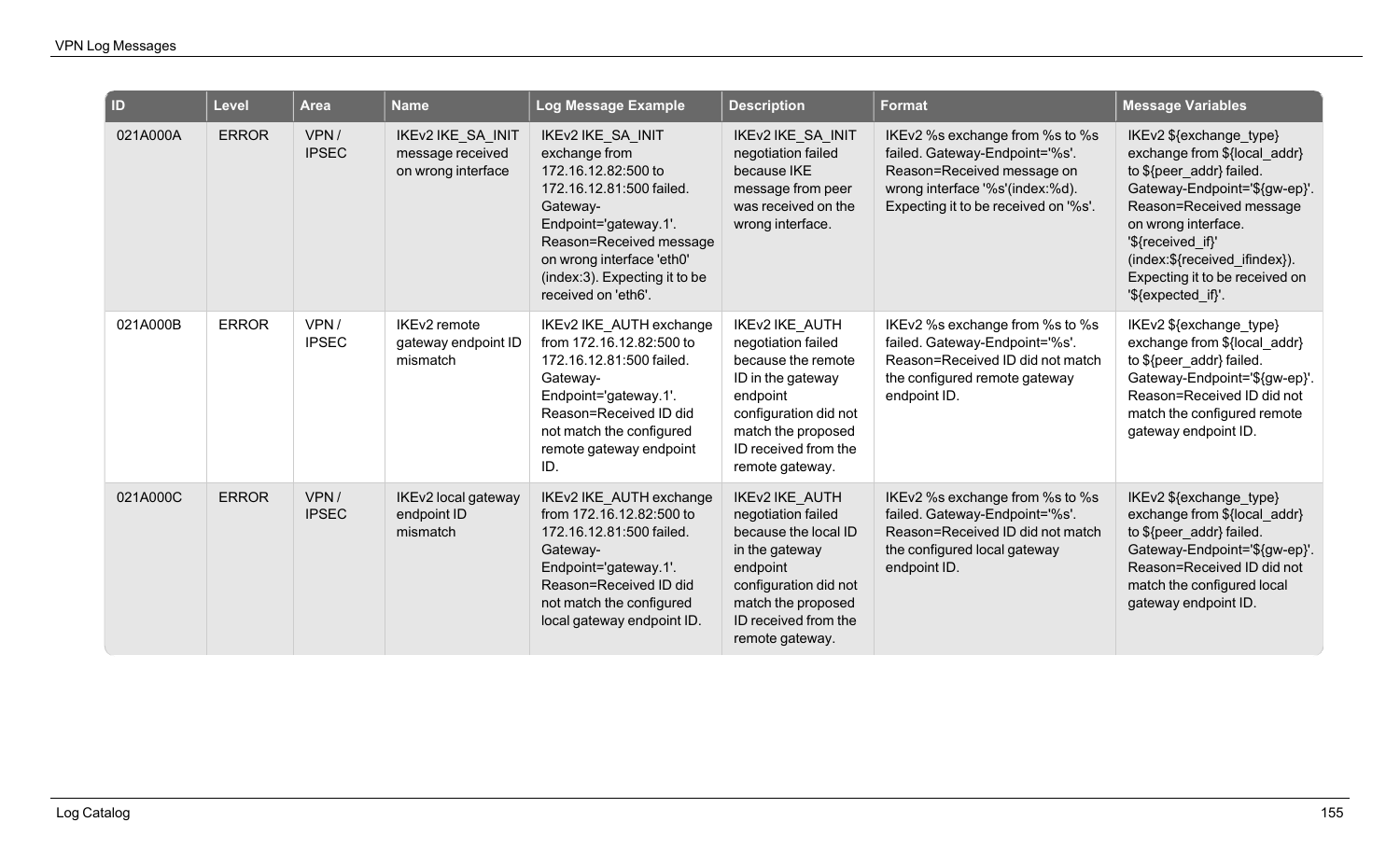| ID       | <b>Level</b> | <b>Area</b>          | <b>Name</b>                                                     | Log Message Example                                                                                                                                                                                                                                     | <b>Description</b>                                                                                                                                                         | <b>Format</b>                                                                                                                                                           | <b>Message Variables</b>                                                                                                                                                                                                                                                             |
|----------|--------------|----------------------|-----------------------------------------------------------------|---------------------------------------------------------------------------------------------------------------------------------------------------------------------------------------------------------------------------------------------------------|----------------------------------------------------------------------------------------------------------------------------------------------------------------------------|-------------------------------------------------------------------------------------------------------------------------------------------------------------------------|--------------------------------------------------------------------------------------------------------------------------------------------------------------------------------------------------------------------------------------------------------------------------------------|
| 021A000D | <b>ERROR</b> | VPN/<br><b>IPSEC</b> | Received IKEv2<br>message does not<br>have expected<br>payloads | IKEv2 IKE_AUTH exchange<br>from 172.16.12.82:500 to<br>172.16.12.81:500 failed.<br>Gateway-<br>Endpoint='gateway.1'.<br>Reason=Received IKE<br>AUTH response message<br>does not have the expected<br>payloads.                                         | IKEv2 message<br>exchange failed<br>because the received<br>message from the<br>peer does not have<br>the expected<br>payloads                                             | IKEv2 %s exchange from %s to %s<br>failed. Gateway-Endpoint='%s'.<br>Reason=Received %s message<br>does not have the expected<br>payloads.                              | IKEv2 \${exchange_type}<br>exchange from \${local_addr}<br>to \${peer addr} failed.<br>Gateway-Endpoint='\${gw-ep}'.<br>Reason=Received \${msg<br>info} message does not have<br>the expected payloads.                                                                              |
| 021A000E | <b>ERROR</b> | VPN/<br><b>IPSEC</b> | IKEv2 IKE proposal<br>mismatch                                  | IKEv2 IKE_SA_INIT<br>exchange from<br>198.51.100.2:500 to<br>203.0.113.2:500 failed.<br>Gateway-<br>Endpoint='gateway.1'.<br>Reason=IKE proposal did<br>not match. Received<br>encryption 3DES, expected<br>AES.                                        | The IKEv2 message<br>exchange failed<br>because the IKE<br>proposal in the<br>received message<br>did not match the<br>expected proposal.                                  | IKEv2 %s exchange from %s to %s<br>failed. Gateway-Endpoint='%s'.<br>Reason=%s                                                                                          | IKEv2 \${exchange_type}<br>exchange from \${local_addr}<br>to \${peer addr} failed.<br>Gateway-Endpoint='\${gw-ep}'<br>Reason=\${msg_info}                                                                                                                                           |
| 021A000F | <b>ERROR</b> | VPN/<br><b>IPSEC</b> | <b>IKEv2 KE DH-Group</b><br>mismatch                            | IKEv2 IKE_SA_INIT<br>exchange from<br>172.16.12.82:500 to<br>172.16.12.81:500 failed.<br>Gateway-<br>Endpoint='gateway.1'.<br>Reason=DH-Group 14 in the<br>KE payload does not match<br>DH-Group 5 selected in the<br>IKE_SA_INIT response<br>proposal. | IKEv2 message<br>exchange failed<br>because the DH<br>group in the received<br>Key Exchange (KE)<br>payload does not<br>match the DH-Group<br>in the selected<br>proposal. | IKEv2 %s exchange from %s to %s<br>failed. Gateway-Endpoint='%s'.<br>Reason=DH-Group %d in the KE<br>payload does not match DH-Group<br>%d selected in the %s proposal. | IKEv2 \${exchange_type}<br>exchange from \${local addr}<br>to \${peer addr} failed.<br>Gateway-Endpoint='\${gw-ep}'.<br>Reason=DH-Group \${recvd<br>dh group} in the KE payload<br>does not match the DH-Group<br>\${selected_dh_group}<br>selected in the \${msg_info}<br>proposal. |
| 021A0010 | <b>ERROR</b> | VPN/<br><b>IPSEC</b> | <b>IKEv2 IPSec KE</b><br>DH-Group mismatch                      | IKEv2 CREATE_CHILD_SA<br>exchange from                                                                                                                                                                                                                  | IKEv2 message<br>exchange failed                                                                                                                                           | IKEv2 %s exchange from %s to %s<br>failed. Tunnel='%s'. Reason=DH-                                                                                                      | IKEv2 \${exchange_type}<br>exchange from \${local_addr}                                                                                                                                                                                                                              |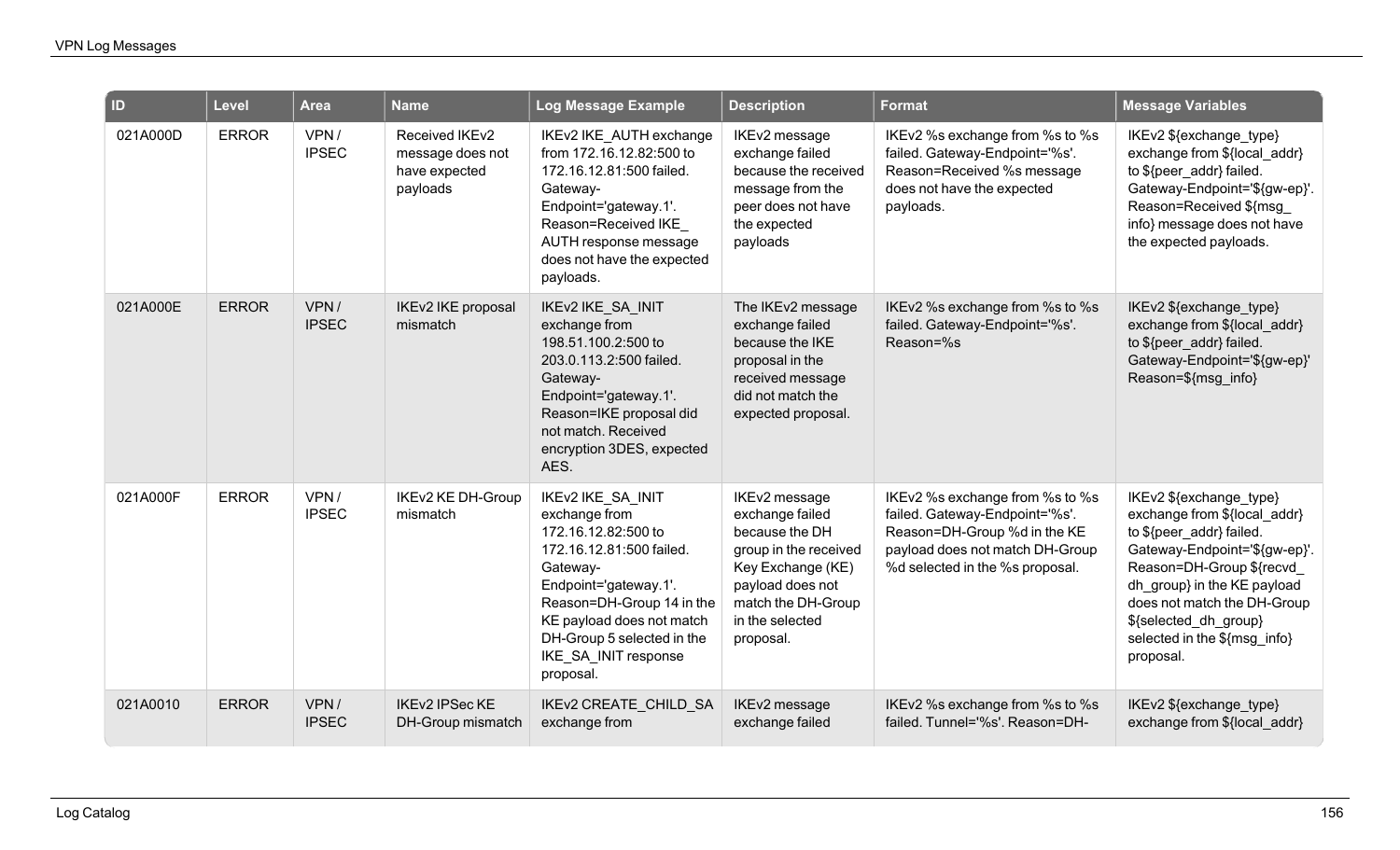| $\blacksquare$ | <b>Level</b> | <b>Area</b>          | <b>Name</b>                                                                                  | Log Message Example                                                                                                                                                                                   | <b>Description</b>                                                                                                                     | <b>Format</b>                                                                                                                   | <b>Message Variables</b>                                                                                                                                                                                                  |
|----------------|--------------|----------------------|----------------------------------------------------------------------------------------------|-------------------------------------------------------------------------------------------------------------------------------------------------------------------------------------------------------|----------------------------------------------------------------------------------------------------------------------------------------|---------------------------------------------------------------------------------------------------------------------------------|---------------------------------------------------------------------------------------------------------------------------------------------------------------------------------------------------------------------------|
|                |              |                      |                                                                                              | 172.16.12.82:500 to<br>172.16.12.81:500 failed.<br>Tunnel='tunnel.1'.<br>Reason=DH-Group 14 in the<br>KE payload does not match<br>DH-Group 5 selected in the<br>CREATE_CHILD_SA<br>request proposal. | because the DH<br>group in the received<br>Key Exchange (KE)<br>payload does not<br>match the DH-Group<br>in the selected<br>proposal. | Group %d in the KE payload does<br>not match DH-Group %d selected in<br>the %s proposal.                                        | to \${peer_addr} failed.<br>Gateway-Endpoint='\${gw-ep}'.<br>Reason=DH-Group \${recvd<br>dh_group} in the KE payload<br>does not match the DH-Group<br>\${selected_dh_group}<br>selected in the \${msg_info}<br>proposal. |
| 021A0011       | <b>ERROR</b> | VPN/<br><b>IPSEC</b> | Received<br>unacceptable traffic<br>selector during first<br><b>CHILD SA</b><br>negotiation. | IKEv2 IKE_AUTH exchange<br>from 172.16.12.82:500 to<br>172.16.12.81:500 failed.<br>Gateway-<br>Endpoint='gateway.1'.<br>Reason=Received<br>unacceptable traffic selector<br>in IKE_AUTH request.      | <b>IKEv2 first CHILD SA</b><br>creation failed<br>because the peer<br>sent an unacceptable<br>traffic selector.                        | IKEv2 %s exchange from %s to %s<br>failed. Gateway-Endpoint='%s'.<br>Reason=Received unacceptable<br>traffic selector in %s.    | IKEv2 \${exchange_type}<br>exchange from \${local_addr}<br>to \${peer_addr} failed.<br>Gateway-Endpoint='\${gw-ep}'.<br>Reason=Received<br>unacceptable traffic selector in<br>\${msg_info}.                              |
| 021A0012       | <b>ERROR</b> | VPN/<br><b>IPSEC</b> | IKEv2 peer<br>authentication<br>method mismatch.                                             | IKEv2 IKE_AUTH exchange<br>from 172.16.12.82:500 to<br>172.16.12.81:500 failed.<br>Gateway-<br>Endpoint='gateway.1'.<br>Reason=Received<br>authentication method PSK,<br>expecting RSA certificate.   | <b>IKEv2</b> tunnel<br>negotiation failed<br>because the incorrect<br>authenticate method<br>was proposed by the<br>remote gateway.    | IKEv2 %s exchange from %s to %s<br>failed. Gateway-Endpoint='%s'.<br>Reason=Received authentication<br>method %s, expecting %s. | IKEv2 \${exchange_type}<br>exchange from \${local_addr}<br>to \${peer_addr} failed.<br>Reason=Received<br>authentication method<br>\${received}, expecting<br>\${expected}.                                               |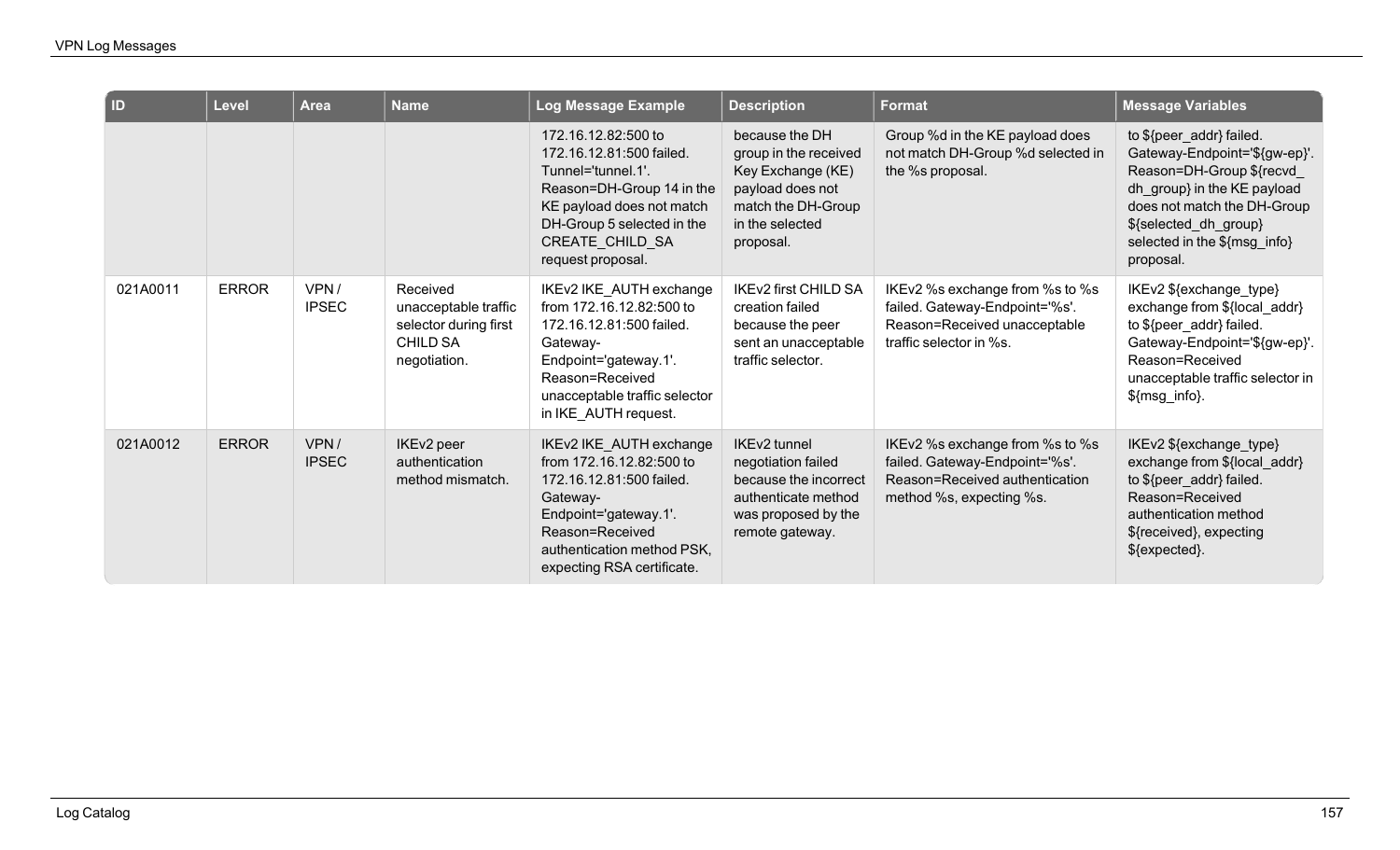| <b>ID</b> | <b>Level</b> | <b>Area</b>          | <b>Name</b>                                                                     | Log Message Example                                                                                                                                                                                                             | <b>Description</b>                                                                                                             | <b>Format</b>                                                                                                                                                             | <b>Message Variables</b>                                                                                                                                                                       |
|-----------|--------------|----------------------|---------------------------------------------------------------------------------|---------------------------------------------------------------------------------------------------------------------------------------------------------------------------------------------------------------------------------|--------------------------------------------------------------------------------------------------------------------------------|---------------------------------------------------------------------------------------------------------------------------------------------------------------------------|------------------------------------------------------------------------------------------------------------------------------------------------------------------------------------------------|
| 021A0013  | <b>ERROR</b> | VPN/<br><b>IPSEC</b> | IKEv2 peer<br>authentication failed                                             | IKEv2 IKE_AUTH exchange<br>from 172.16.12.82:500 to<br>172.16.12.81:500 failed.<br>Gateway-<br>Endpoint='gateway.1'.<br>Reason=Remote gateway<br>endpoint RSA certificate<br>authentication failed.                             | IKEv2 tunnel<br>negotiation failed<br>because the local<br>gateway could not<br>authenticate the<br>remote gateway.            | IKEv2 %s exchange from %s to %s<br>failed. Gateway-Endpoint='%s'.<br>Reason=Remote gateway endpoint<br>%s authentication failed.                                          | IKEv2 \${exchange_type}<br>exchange from \${local addr}<br>to \${peer_addr} failed.<br>Reason=Remote gateway<br>endpoint \${auth_method}<br>authentication failed.                             |
| 021A0014  | <b>ERROR</b> | VPN/<br><b>IPSEC</b> | <b>IKEv2 PSK</b><br>mismatch                                                    | IKEv2 IKE_AUTH exchange<br>from 172.16.12.82:500 to<br>172.16.12.81:500 failed.<br>Gateway-<br>Endpoint='gateway.1'.<br>Reason=Remote gateway<br>endpoint authentication<br>failed due to a possible<br>shared secret mismatch. | IKEv2 tunnel<br>negotiation failed<br>because of possible<br>PSK mismatch.                                                     | IKEv2 %s exchange from %s to %s<br>failed. Gateway-Endpoint='%s'.<br>Reason=Remote gateway endpoint<br>authentication failed due to a<br>possible shared secret mismatch. | IKEv2 \${exchange_type}<br>exchange from \${local_addr}<br>to \${peer_addr} failed.<br>Reason=Remote gateway<br>endpoint authentication failed<br>due to a possible shared secret<br>mismatch. |
| 021A0015  | <b>ERROR</b> | VPN/<br><b>IPSEC</b> | Received IKEv2<br>IKE_SA_INIT<br>notification error<br>message.                 | IKEv2 IKE SA INIT<br>exchange from<br>172.16.12.82:500 to<br>172.16.12.81:500 failed.<br>Gateway-<br>Endpoint='gateway.1'.<br>Reason=Received N(NO<br>PROPOSAL CHOSEN)<br>message.                                              | IKEv2 IKE_SA_INIT<br>negotiation failed<br>because the peer<br>sent a notification<br>error message.                           | IKEv2 %s exchange from %s to %s<br>failed. Gateway-Endpoint='%s'.<br>Reason=Received %s message.                                                                          | IKEv2 \${exchange type}<br>exchange from \${local_addr}<br>to \${peer_addr} failed.<br>Gateway-Endpoint='\${gw-ep}'.<br>Reason=Received \${notify<br>msg} message.                             |
| 021A0016  | <b>ERROR</b> | VPN/<br><b>IPSEC</b> | Received IKEv2<br>CREATE_CHILD<br>SA/IKE AUTH<br>notification error<br>message. | IKEv2 IKE_AUTH exchange<br>from 10.139.36.185:500 to<br>10.139.36.195:500 failed.<br>Tunnel='tunnel.1'.<br>Reason=Received N(NO<br>PROPOSAL_CHOSEN)                                                                             | <b>IKEv2 CREATE</b><br>CHILD_SA/IKE<br><b>AUTH negotiation</b><br>failed because peer<br>sent a notification<br>error message. | IKEv2 %s exchange from %s to %s<br>failed. Tunnel='%s'.<br>Reason=Received %s message.                                                                                    | IKEv2 \${exchange type}<br>exchange from \${local_addr}<br>to \${peer_addr} failed.<br>Tunnel='\${tunnel_name}'.<br>Reason=Received \${notify<br>msg} message.                                 |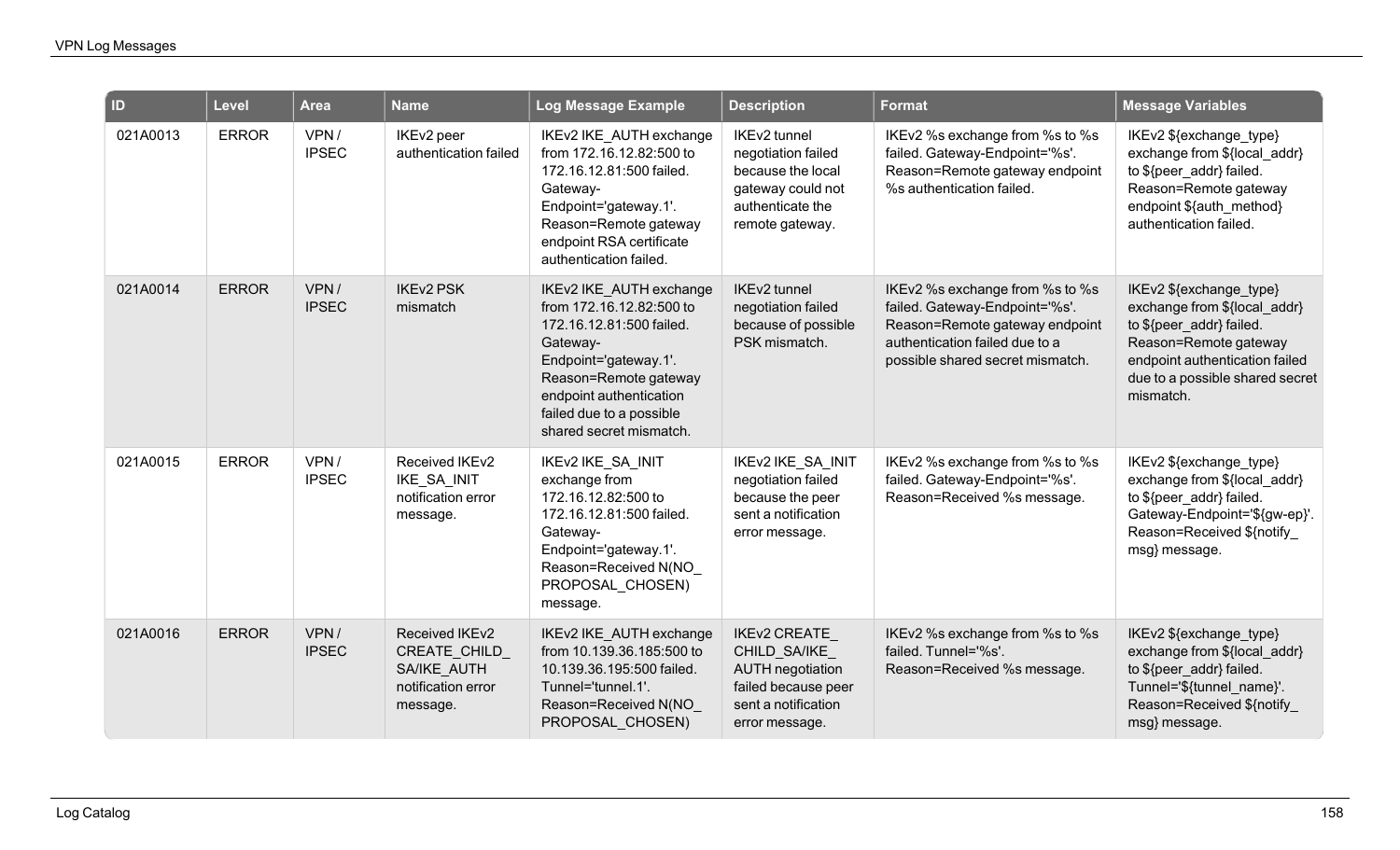| $\overline{\phantom{a}}$ ID | Level        | <b>Area</b>          | <b>Name</b>                                                   | Log Message Example                                                                                                                                                                                            | <b>Description</b>                                                                                                                          | <b>Format</b>                                                                                                                  | <b>Message Variables</b>                                                                                                                                                     |
|-----------------------------|--------------|----------------------|---------------------------------------------------------------|----------------------------------------------------------------------------------------------------------------------------------------------------------------------------------------------------------------|---------------------------------------------------------------------------------------------------------------------------------------------|--------------------------------------------------------------------------------------------------------------------------------|------------------------------------------------------------------------------------------------------------------------------------------------------------------------------|
|                             |              |                      |                                                               | message.                                                                                                                                                                                                       |                                                                                                                                             |                                                                                                                                |                                                                                                                                                                              |
| 021A0017                    | <b>INFO</b>  | VPN/<br><b>IPSEC</b> | <b>IKEv2 IKE SA</b><br>established                            | IKEv2 IKE SA established<br>successfully as initiator for<br>'gateway.1' gateway<br>endpoint. local-<br>gw:10.139.36.185:500<br>remote-<br>gw:10.139.36.195:500 SA<br>ID:0xbc2188a5.                           | <b>IKEv2 IKE SA is</b><br>established because<br><b>IKE AUTH</b><br>negotiation is finished<br>or IKE SA is rekeyed.                        | <b>IKEv2 IKE SA established</b><br>successfully as %s for '%s' gateway<br>endpoint. local-gw:%s remote-<br>gw:%s SA ID:0x%08x. | IKEv2 IKE SA established<br>successfully as \${exchange<br>role} for '\${gw-ep}' gateway<br>endpoint. local-gw:\${local_<br>addr} remote-gw:\${peer_addr}<br>SAID:\${sa_id}. |
| 021A0018                    | <b>ERROR</b> | VPN/<br><b>IPSEC</b> | <b>IKEv2</b> tunnel<br>proposal mismatch.                     | <b>IKEv2 CREATE CHILD SA</b><br>exchange from<br>198.51.100.2:500 to<br>203.0.113.2:500 failed.<br>Tunnel='tunnel.1'.<br>Reason=IPSec proposal did<br>not match. Received<br>encryption 3DES, expected<br>AES. | The IKEv2 message<br>exchange failed<br>because the IPSec<br>proposal in the<br>received message<br>did not match the<br>expected proposal. | IKEv2 %s exchange from %s to %s<br>failed. Tunnel='%s'. Reason=%s                                                              | IKEv2 \${exchange type}<br>exchange from \${local_addr}<br>to \${peer_addr} failed.<br>Tunnel='\${tunnel}'.<br>Reason=\${msg info}                                           |
| 021A0019                    | <b>ERROR</b> | VPN/<br><b>IPSEC</b> | Received invalid SPI<br>during first CHILD<br>SA negotiation. | IKEv2 IKE_AUTH exchange<br>from 172.16.12.82:500 to<br>172.16.12.81:500 failed.<br>Tunnel='tunnel.1'.<br>Reason=Peer proposed<br>invalid SPI in IKE_AUTH<br>request.                                           | <b>IKEv2 first CHILD SA</b><br>creation failed<br>because the peer<br>sent an invalid SPI.                                                  | IKEv2 %s exchange from %s to %s<br>failed. Tunnel='%s'. Reason=Peer<br>proposed invalid SPI in %s.                             | IKEv2 \${exchange_type}<br>exchange from \${local_addr}<br>to \${peer_addr} failed.<br>Tunnel='\${tunnel}'.<br>Reason=Peer proposed invalid<br>SPI in \${msg_info}.          |
| 021A001A                    | <b>ERROR</b> | VPN/<br><b>IPSEC</b> | Received invalid SPI<br>during IKEv2 IPSec<br>SA rekey        | IKEv2 CREATE_CHILD_SA<br>exchange from<br>172.16.12.82:500 to<br>172.16.12.81:500 failed.<br>Tunnel='tunnel.1'.<br>Reason=Could not find child                                                                 | <b>IKEv2 IPSec SA</b><br>rekey failed because<br>the peer sent an<br>invalid SPI.                                                           | IKEv2 %s exchange from %s to %s<br>failed. Tunnel='%s'. Reason=Could<br>not find child SA by received SPI<br>%0x in %s.        | IKEv2 \${exchange_type}<br>exchange from \${local_addr}<br>to \${peer_addr} failed.<br>Tunnel='\${tunnel}'.<br>Reason=Could not find child<br>SA by received SPI \${spi} in  |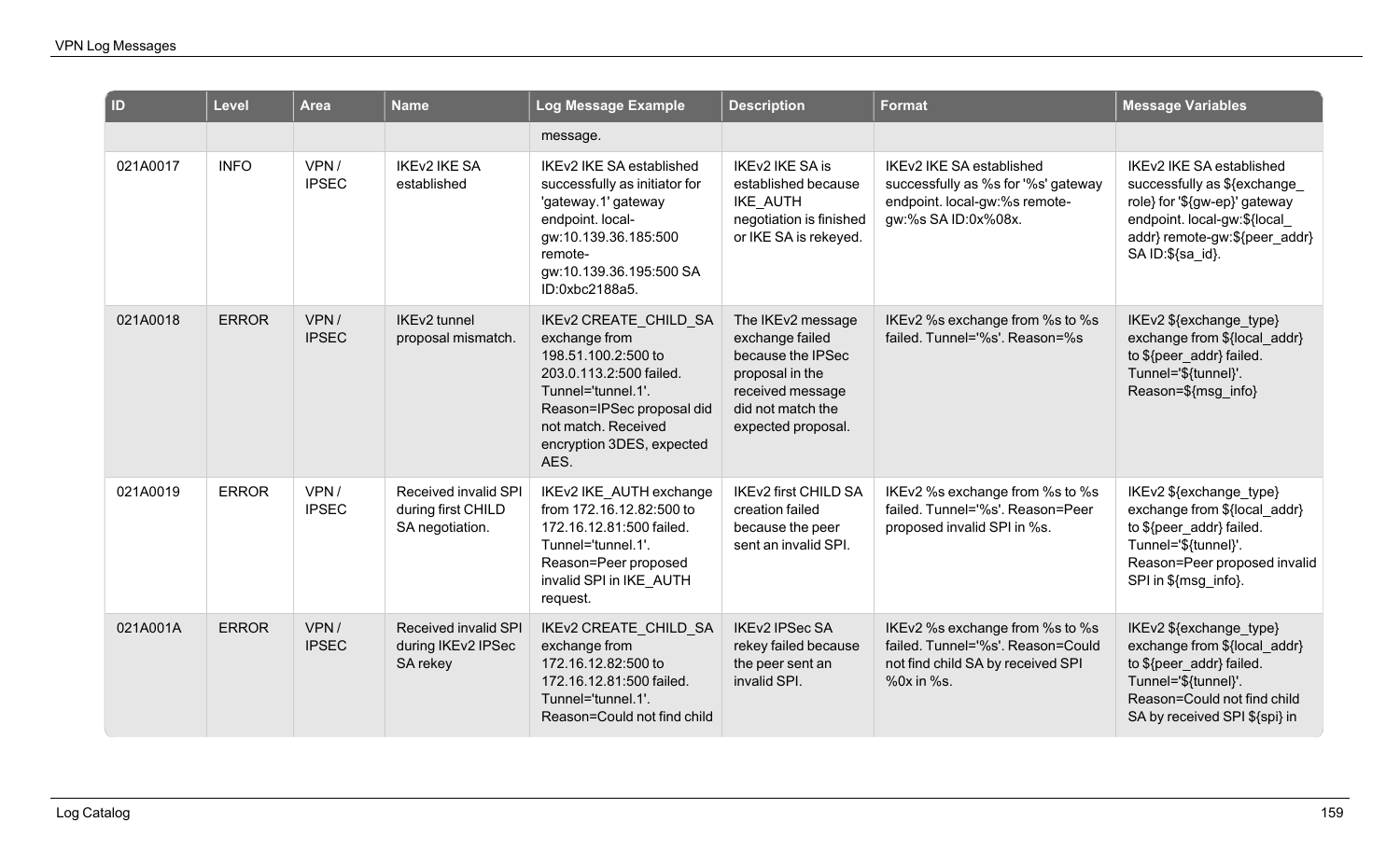| $\blacksquare$ | <b>Level</b> | <b>Area</b>          | <b>Name</b>                                                      | Log Message Example                                                                                                                                                                                                                                 | <b>Description</b>                                                                                                                                                          | Format                                                                                                                                                                             | <b>Message Variables</b>                                                                                                                                                                                                         |
|----------------|--------------|----------------------|------------------------------------------------------------------|-----------------------------------------------------------------------------------------------------------------------------------------------------------------------------------------------------------------------------------------------------|-----------------------------------------------------------------------------------------------------------------------------------------------------------------------------|------------------------------------------------------------------------------------------------------------------------------------------------------------------------------------|----------------------------------------------------------------------------------------------------------------------------------------------------------------------------------------------------------------------------------|
|                |              |                      |                                                                  | SA by received SPI<br>0xbaba1509 in CREATE<br>CHILD_SA(REKEY[CHILD<br>SA]) request.                                                                                                                                                                 |                                                                                                                                                                             |                                                                                                                                                                                    | \${msg_info}.                                                                                                                                                                                                                    |
| 021A001B       | <b>ERROR</b> | VPN/<br><b>IPSEC</b> | No response from<br>remote gateway                               | IKEv2 exchange from<br>172.16.12.82:500 to<br>172.16.12.81:500 failed.<br>Gateway-<br>Endpoint='gateway.1'.<br>Reason=No response for<br>IKE AUTH request<br>message. Check the<br>connection between the<br>local and remote gateway<br>endpoints. | IKEv2 connection<br>was terminated<br>because there was<br>no response from the<br>remote site.                                                                             | IKEv2 exchange from %s to %s<br>failed. Gateway-Endpoint='%s'.<br>Reason=No response for %s<br>message. Check the connection<br>between the local and remote<br>gateway endpoints. | IKEv2 exchange from \${local<br>addr} to \${peer_addr} failed.<br>Gateway-Endpoint='\${gw-ep}'.<br>Reason=No response for<br>\${msg_info} message. Check<br>the connection between the<br>local and remote gateway<br>endpoints. |
| 021A001C       | <b>INFO</b>  | VPN/<br><b>IPSEC</b> | IKEv2 IKE SA is<br>waiting for the user<br>authentication result | Dropped IKEv2 IKE AUTH<br>message from<br>198.51.100.2:4500.<br>Gateway-Endpoint='ikev2_<br>mobileuser'.<br>Reason=Waiting for the<br>EAP MSCHAPv2 user<br>authentication result.                                                                   | The Firebox ignored<br>an IKEv2 message<br>because the<br>corresponding IKE<br>SA is waiting for the<br>user authentication<br>result from the<br>authentication<br>module. | Dropped IKEv2 %s message from<br>%s. Gateway-Endpoint='%s'.<br>Reason=Waiting for the %s user<br>authentication result.                                                            | Dropped IKEv2 \${exchange<br>type} message from \${peer_<br>addr}. Gateway-<br>Endpoint='\${gw-ep}'<br>Reason=Waiting for the<br>\${user-auth-protocol} user<br>authentication result.                                           |
| 021A001D       | <b>ERROR</b> | VPN/<br><b>IPSEC</b> | IKEv2 gateway ID<br>mismatch                                     | IKEv2 IKE_AUTH exchange<br>from 198.51.100.2 to<br>203.0.113.2:500 failed.<br>Gateway-Endpoint='ikev2<br>mobileuser'. Reason=The<br>Mobile VPN with IKEv2<br>profile is not enabled.                                                                | IKEv2 IKE_AUTH<br>negotiation failed<br>because Mobile VPN<br>for IKEv2 is not<br>enabled on this<br>gateway.                                                               | IKEv2 %s exchange from %s to %s<br>failed. Gateway-Endpoint='%s'.<br>Reason=The Mobile VPN with IKEv2<br>profile is not enabled.                                                   | IKEv2 \${exchange_type}<br>exchange from \${local_addr}<br>to \${peer addr} failed.<br>Gateway-Endpoint='\${gw-ep}'<br>Reason=Mobile VPN with<br>IKEv2 profile is not enabled.                                                   |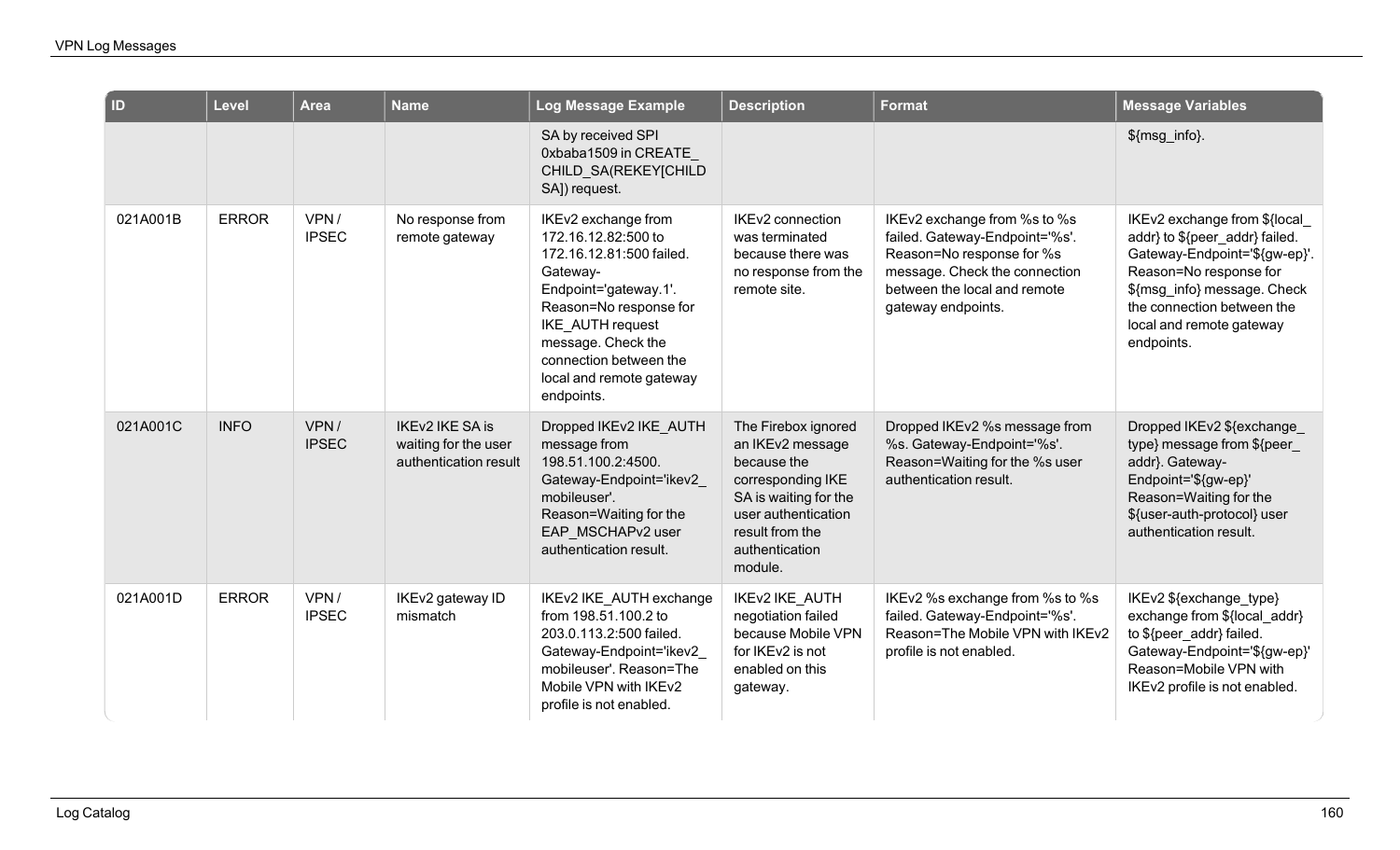| $\blacksquare$ | <b>Level</b> | <b>Area</b>          | <b>Name</b>                                                       | Log Message Example                                                                                                                                                                                                                                                                | <b>Description</b>                                                                                                                                                                                                                                                                | <b>Format</b>                                                                                                                                                                                          | <b>Message Variables</b>                                                                                                                                                                                                                                                                     |
|----------------|--------------|----------------------|-------------------------------------------------------------------|------------------------------------------------------------------------------------------------------------------------------------------------------------------------------------------------------------------------------------------------------------------------------------|-----------------------------------------------------------------------------------------------------------------------------------------------------------------------------------------------------------------------------------------------------------------------------------|--------------------------------------------------------------------------------------------------------------------------------------------------------------------------------------------------------|----------------------------------------------------------------------------------------------------------------------------------------------------------------------------------------------------------------------------------------------------------------------------------------------|
| 021A001E       | <b>ERROR</b> | VPN/<br><b>IPSEC</b> | IKEv2 received<br>invalid EAP<br>information                      | IKEv2 IKE_AUTH EAP<br>exchange from<br>198.51.100.2:4500 to<br>203.0.113.2:4500 failed.<br>Gateway-Endpoint='WG<br>IKEv2 MVPN'.<br>Reason='example'<br>authentication domain is not<br>configured.                                                                                 | IKEv2 IKE_AUTH<br>EAP negotiation<br>failed because IKEv2<br>Mobile VPN client<br>sent invalid<br>information.                                                                                                                                                                    | IKEv2 %s EAP exchange from %s to<br>%s failed. Gateway-Endpoint='%s'.<br>Reason=%s                                                                                                                     | IKEv2 \${exchange_type} EAP<br>exchange from \${local_addr}<br>to \${peer_addr} failed.<br>Gateway-Endpoint='\${gw-ep}'<br>Reason=\${reason}                                                                                                                                                 |
| 021A001F       | <b>ERROR</b> | VPN/<br><b>IPSEC</b> | IKEv2 IKE_SA_INIT<br>message received<br>on wrong interface<br>IP | IKEv2 IKE_SA_INIT<br>exchange from<br>198.51.100.2:500 to<br>192.0.2.2:500 failed.<br>Gateway-<br>Endpoint='gateway.1'.<br>Reason=Received message<br>with wrong interface IP<br>address 192.0.2.2.<br>Expecting peer to use<br>remote gateway endpoint IP<br>address 203.0.113.2. | IKEv2 message<br>exchange failed<br>because IKE<br>message from the<br>peer was received on<br>the wrong interface IP<br>address. Check the<br>local and remote<br>gateway IP address<br>in the gateway<br>endpoint<br>configuration on both<br>the local and remote<br>gateways. | IKEv2 %s exchange from %s to %s<br>failed. Gateway-Endpoint='%s'.<br>Reason=Received message with<br>wrong interface IP address %s.<br>Expecting peer to use remote<br>gateway endpoint IP address %s. | IKEv2 \${exchange_type}<br>exchange from \${local_addr}<br>to \${peer_addr} failed.<br>Gateway-Endpoint='\${gw-ep}'<br>Reason=Received message<br>with the wrong interface IP<br>address \${received_ip}.<br>Expecting peer to use remote<br>gateway endpoint IP address<br>\${expected ip}. |
| 021A0020       | <b>ERROR</b> | VPN/<br><b>IPSEC</b> | IKEv2 IKE_AUTH<br>message received<br>on wrong interface<br>IP.   | IKEv2 IKE_AUTH exchange<br>from 198.51.100.2:500 to<br>192.0.2.2:500 failed.<br>Gateway-Endpoint='m500-<br>197'. Reason=Received<br>message with the wrong<br>interface IP address<br>192.0.2.2. Expecting peer to<br>use remote gateway<br>endpoint IP address                    | IKEv2 message<br>exchange failed<br>because IKE<br>message from the<br>peer was received on<br>the wrong interface IP<br>address. Check the<br>local and remote<br>gateway IP address<br>in the gateway                                                                           | IKEv2 %s exchange from %s to %s<br>failed. Gateway-Endpoint='%s'.<br>Reason=Received message with<br>wrong interface IP address %s.<br>Expecting peer to use remote<br>gateway endpoint IP address %s. | IKEv2 \${exchange type}<br>exchange from \${local_addr}<br>to \${peer_addr} failed.<br>Gateway-Endpoint='\${gw-ep}'<br>Reason=Received message<br>with wrong interface IP<br>address \${received_ip}.<br>Expecting peer to use remote<br>gateway endpoint IP address<br>\${expected_ip}.     |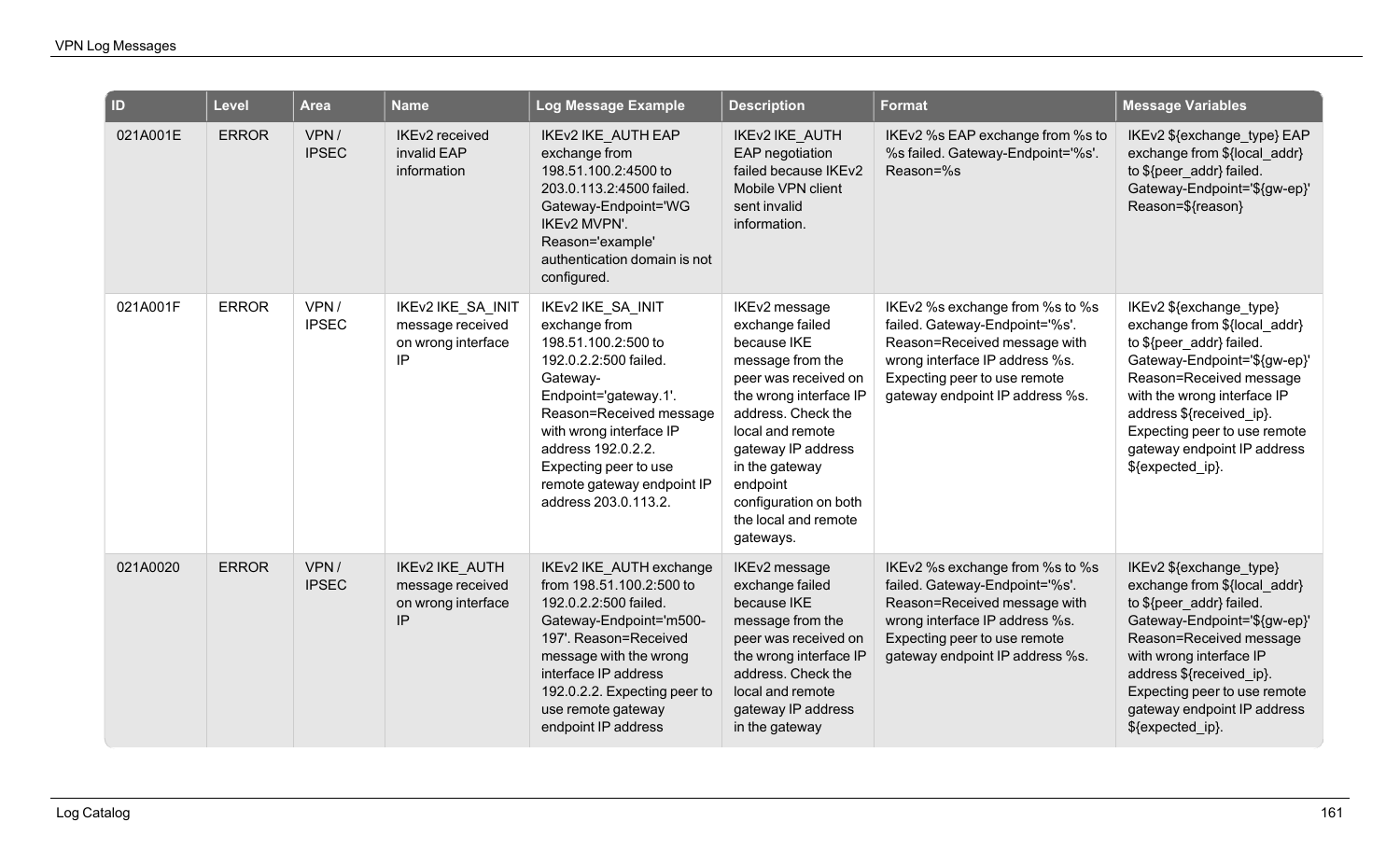| $\overline{a}$ | <b>Level</b> | <b>Area</b>           | <b>Name</b>         | Log Message Example                                                                                                          | <b>Description</b>                                                                              | <b>Format</b>                                                                                                                                            | <b>Message Variables</b>                                                                                                              |
|----------------|--------------|-----------------------|---------------------|------------------------------------------------------------------------------------------------------------------------------|-------------------------------------------------------------------------------------------------|----------------------------------------------------------------------------------------------------------------------------------------------------------|---------------------------------------------------------------------------------------------------------------------------------------|
|                |              |                       |                     | 203.0.113.2.                                                                                                                 | endpoint<br>configuration on both<br>the local and remote<br>gateways.                          |                                                                                                                                                          |                                                                                                                                       |
| 25000000       | <b>INFO</b>  | VPN/<br><b>SSLVPN</b> | User login          | Mobile VPN with SSL user<br>tsmith logged in. Virtual IP<br>address is 192.168.113.2.<br>Real IP address is<br>192.51.100.2. | %s %s logged in.<br>Virtual IP address is<br>%s. Real IP address<br>is %s.                      | A user logged in to VPN with SSL.<br>The log message specifies the VPN<br>user type, and the user's name,<br>virtual IP address, and real IP<br>address. | \${vpn_user_type} \${user_<br>name} logged in. Virtual IP<br>address is \${virtual_ipaddr}.<br>Real IP address is \${real<br>ipaddr}. |
| 25000001       | <b>INFO</b>  | VPN/<br><b>SSLVPN</b> | User log off        | Mobile VPN with SSL user<br>tsmith logged off. Virtual IP<br>address is 192.168.113.2.                                       | %s %s logged off.<br>Virtual IP address is<br>%s.                                               | The VPN with SSL user with the<br>specified virtual IP address logged<br>out.                                                                            | \${vpn_user_type} \${user_<br>name} logged off. Virtual IP<br>address was \${virtual_ipaddr}.                                         |
| 5B010004       | <b>INFO</b>  | VPN/L2TP              | Update user session | Updated Mobile VPN with<br>L2TP session for user<br>'Firebox-DB\test', virtual IP<br>address '192.168.113.2'.                | <b>Updated Mobile VPN</b><br>with L2TP session for<br>user '%s\%s', virtual<br>IP address '%s'. | Mobile VPN with L2TP updated the<br>session for the specified user. The<br>log message specifies the assigned<br>virtual IP address.                     |                                                                                                                                       |
| 5B010005       | <b>INFO</b>  | VPN/L2TP              | Delete user session | Deleted Mobile VPN with<br>L2TP session for user<br>'Firebox-DB\test', virtual IP<br>address '192.168.113.2'.                | Deleted Mobile VPN<br>with L2TP session for<br>user '%s\%s', virtual<br>IP address '%s'.        | Deleted a Mobile VPN with L2TP<br>session with the specified virtual IP<br>address.                                                                      |                                                                                                                                       |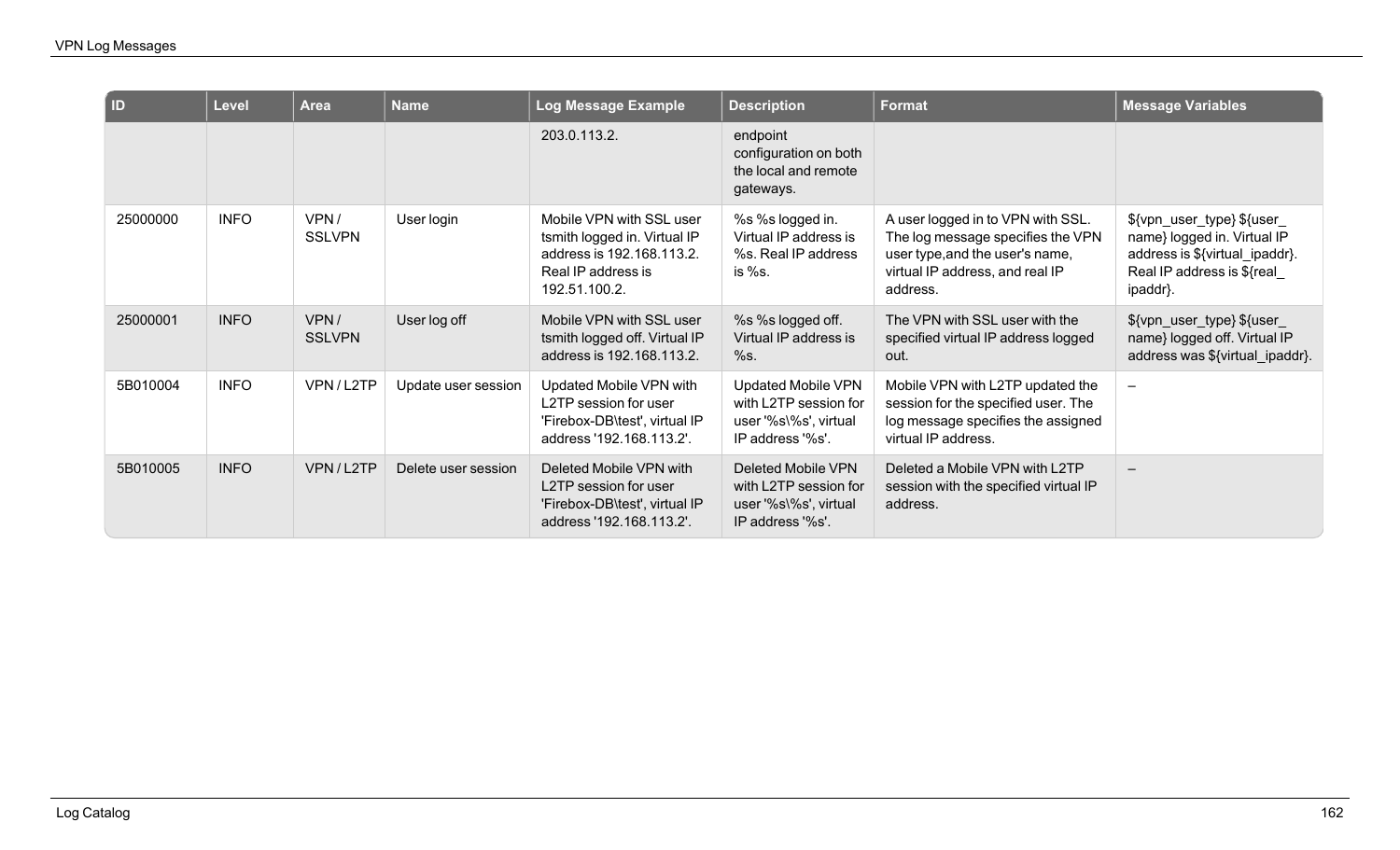## **Event**

VPN log messages of the *Event* log type.

| ID       | <b>Level</b> | <b>Area</b> | <b>Name</b>                          | Log Message Example                                                                                                                                                | <b>Description</b>                                                                                                                        | <b>Format</b>                                                                                                                                      | <b>Message Variables</b>                                                                                                                                            |
|----------|--------------|-------------|--------------------------------------|--------------------------------------------------------------------------------------------------------------------------------------------------------------------|-------------------------------------------------------------------------------------------------------------------------------------------|----------------------------------------------------------------------------------------------------------------------------------------------------|---------------------------------------------------------------------------------------------------------------------------------------------------------------------|
| 02010001 | <b>INFO</b>  | VPN / IPSEC | IKE process starts                   | WatchGuard iked<br>v11.6.B341909 (C) 1996-<br>2012 WatchGuard<br>Technologies Inc. starts at<br>Wed Jun 30 21:49:08 2012                                           | The IPSec IKE<br>process started.                                                                                                         | WatchGuard iked v%s %s starts at<br>%s                                                                                                             |                                                                                                                                                                     |
| 02010002 | <b>INFO</b>  | VPN/IPSEC   | Configuration<br>update started      | Started processing a<br>configuration setting                                                                                                                      | An IPSec<br>configuration update<br>started.                                                                                              | Started to process a configuration<br>setting                                                                                                      |                                                                                                                                                                     |
| 02010003 | <b>INFO</b>  | VPN/IPSEC   | Configuration<br>update completed    | A configuration setting has<br>been processed successfully                                                                                                         | An IPSec<br>configuration update<br>was successfully<br>completed.                                                                        | A configuration setting has been<br>processed successfully                                                                                         | $\equiv$                                                                                                                                                            |
| 02010004 | <b>WARN</b>  | VPN/IPSEC   | Device not activated                 | <b>WARNING! Tunnel</b><br>negotiation is NOT allowed<br>because the local box is not<br>activated yet(no<br>"LIVESECURITY" feature<br>key is found)!!              | The device is not<br>activated. IPSec<br>tunnels cannot be<br>established.                                                                | <b>WARNING!</b> Tunnel negotiation is<br>NOT allowed because the local<br>box is not activated yet(no<br>"LIVESECURITY" feature key is<br>found)!! |                                                                                                                                                                     |
| 02070001 | <b>INFO</b>  | VPN/IPSEC   | Tunnel established<br>or re-keyed    | 'gateway.1' BOVPN IPSec<br>tunnel is established.<br>local:192.168.81.0/28<br>remote: 192.168.25.0/28 in-<br>SA:0x445e72b7 out-<br>SA:0x5f9f256f<br>role:responder | The IPSec tunnel was<br>established or re-<br>keyed successfully.<br>The log message<br>includes the security<br>association identifiers. | '%s' %s IPSec tunnel is %s.<br>local:%s remote:%s in-<br>SA:0x%08x out-SA:0x%08x<br>role:%s                                                        | \${gateway} \${tunnel_type}<br>IPSec tunnel is \${action}.<br>local:\${local}<br>remote:\${remote} in-<br>spi:\${in_spi} out-spi:\${out_<br>spi} role:\${nego_role} |
| 02090001 | <b>WARN</b>  | VPN/IPSEC   | <b>BOVPN</b> tunnel limit<br>reached | The maximum number of<br>allowed active BOVPN                                                                                                                      | The maximum allowed<br>number of BOVPN                                                                                                    | The maximum number of active<br>allowed BOVPN tunnels has been                                                                                     |                                                                                                                                                                     |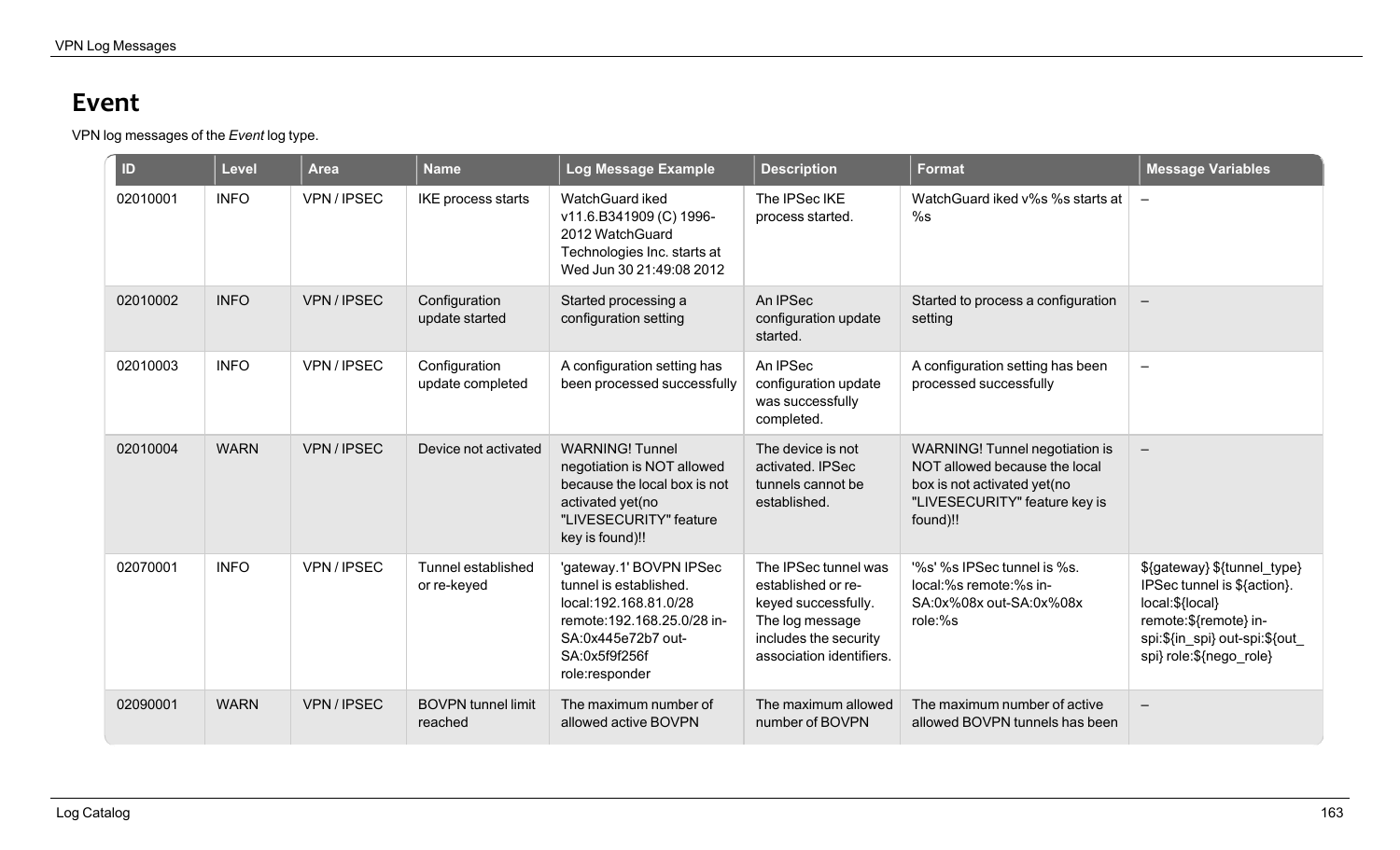| I ID     | <b>Level</b> | <b>Area</b> | <b>Name</b>                                   | Log Message Example                                                    | <b>Description</b>                                                                                                                        | <b>Format</b>                                                          | <b>Message Variables</b> |
|----------|--------------|-------------|-----------------------------------------------|------------------------------------------------------------------------|-------------------------------------------------------------------------------------------------------------------------------------------|------------------------------------------------------------------------|--------------------------|
|          |              |             |                                               | tunnels has been reached<br>(Maximum: 500 Current:<br>$500$ ).         | tunnel routes have<br>been established. No<br>new tunnel routes can<br>be created until active<br>tunnel routes expire or<br>are deleted. | reached (Maximum: %d Current:<br>%d)                                   |                          |
| 02090002 | <b>INFO</b>  | VPN/IPSEC   | IKE process --<br>FireCluster role<br>changed | A FireCluster failover<br>occurred. The cluster master<br>has changed. | The cluster master<br>has changed because<br>of a FireCluster<br>failover. The local<br>device will not handle<br>IKE negotiation.        | A FireCluster failover occurred.<br>The cluster master has changed.    | $\overline{\phantom{0}}$ |
| 5B010001 | <b>INFO</b>  | VPN/L2TP    | Daemon started                                | The Mobile VPN with L2TP<br>daemon started<br>successfully.            | The Mobile VPN with<br>L2TP daemon started<br>successfully.                                                                               | The Mobile VPN with L2TP<br>daemon started.                            |                          |
| 5B010002 | <b>INFO</b>  | VPN/L2TP    | Configuration<br>updated                      | Updating configuration for<br>Mobile VPN with L2TP.                    | Updating<br>configuration for<br>Mobile VPN with<br>L <sub>2</sub> TP.                                                                    | The Mobile VPN with L2TP<br>daemon received a configuration<br>update. |                          |
| 5B010003 | <b>INFO</b>  | VPN/L2TP    | Daemon stopped                                | Stopped Mobile VPN with<br>L2TP daemon.                                | Stopped Mobile VPN<br>with L2TP daemon.                                                                                                   | The Mobile VPN with L2TP<br>daemon stopped.                            |                          |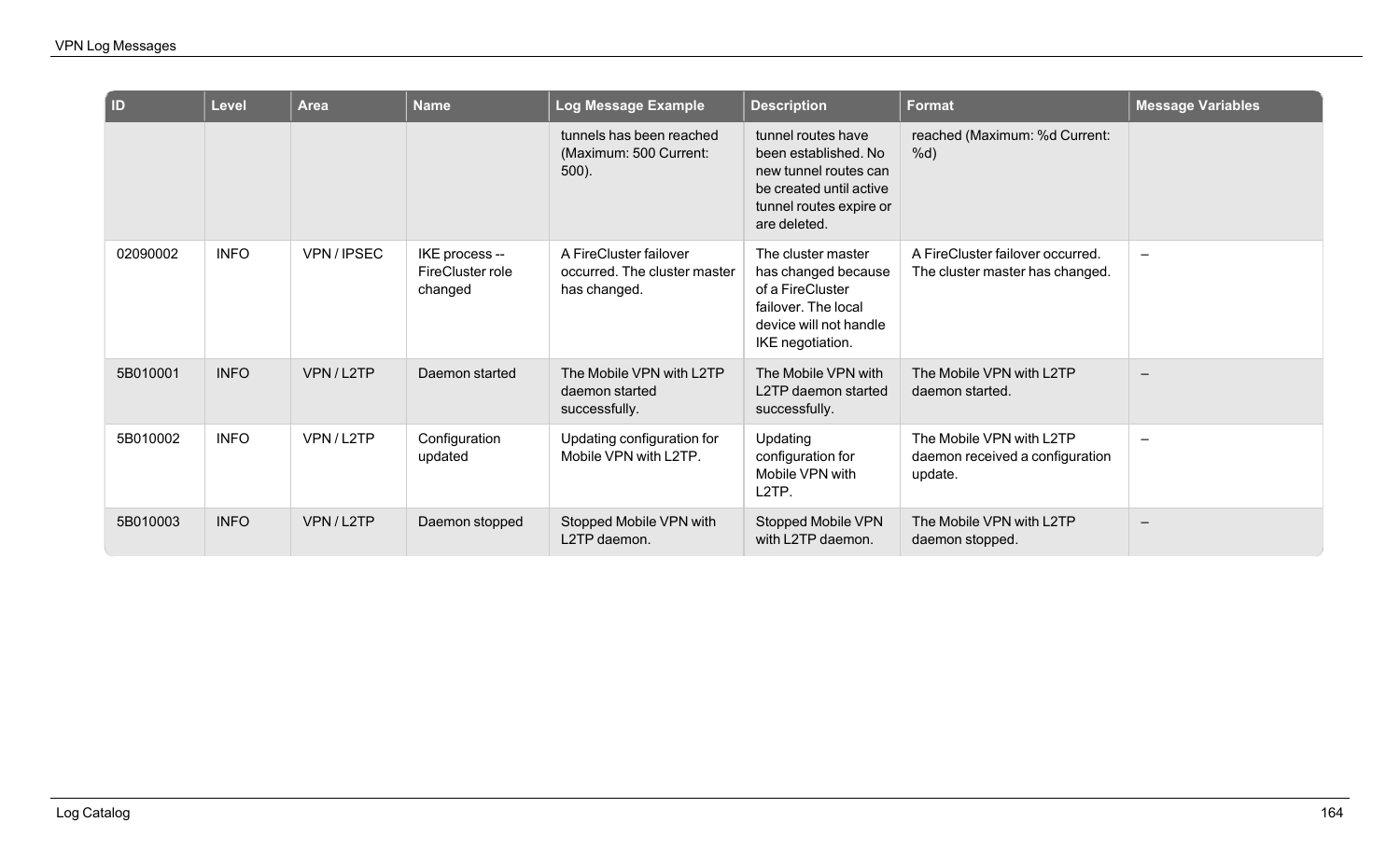| l ID     | <b>Level</b> | <b>Area</b>                                                   | <b>Name</b>                                                    | Log Message Example                                                                                                                                          | <b>Description</b>                                                                                                   | Format                                                                             | <b>Message Variables</b>                                                                                                                     |
|----------|--------------|---------------------------------------------------------------|----------------------------------------------------------------|--------------------------------------------------------------------------------------------------------------------------------------------------------------|----------------------------------------------------------------------------------------------------------------------|------------------------------------------------------------------------------------|----------------------------------------------------------------------------------------------------------------------------------------------|
| 78000000 | <b>ERROR</b> | VPN/VPN<br><b>TDR Host</b><br>Sensor<br>Enforcement<br>Module | <b>VPN TDR Host</b><br>Sensor<br>Enforcement failure           | VPN (SSL) connection by<br>user jdoe@myexample.com<br>failed to meet TDR Host<br><b>Sensor Enforcement</b><br>requirement: Host Sensor<br>connection failed. | VPN (%s) connection<br>by user %s%s%s<br>failed to meet TDR<br><b>Host Sensor</b><br>Enforcement<br>requirement: %s. | Mobile VPN connection did not<br>meet TDR Host Sensor<br>Enforcement requirement   | VPN ({\$vpn_type})<br>connection by user<br>\${user}@\${domain} failed to<br>meet TDR Host Sensor<br>Enforcement requirement:<br>\${reason}. |
| 78000001 | <b>INFO</b>  | VPN/VPN<br><b>TDR Host</b><br>Sensor<br>Enforcement<br>Module | <b>VPN TDR Host</b><br>Sensor<br>Enforcement<br><b>SUCCESS</b> | VPN (IKEv2) connection by<br>user jdoe@Firebox-DB met<br>all TDR Host Sensor<br>Enforcement requirements.                                                    | VPN (%s) connection<br>by user %s%s%s met<br>all TDR Host Sensor<br>Enforcement<br>requirements.                     | Mobile VPN connection met all<br><b>TDR Host Sensor Enforcement</b><br>requirement | VPN ({\$vpn_type})<br>connection by user<br>\${user}@\${domain} met all<br><b>TDR Host Sensor</b><br>Enforcement requirements.               |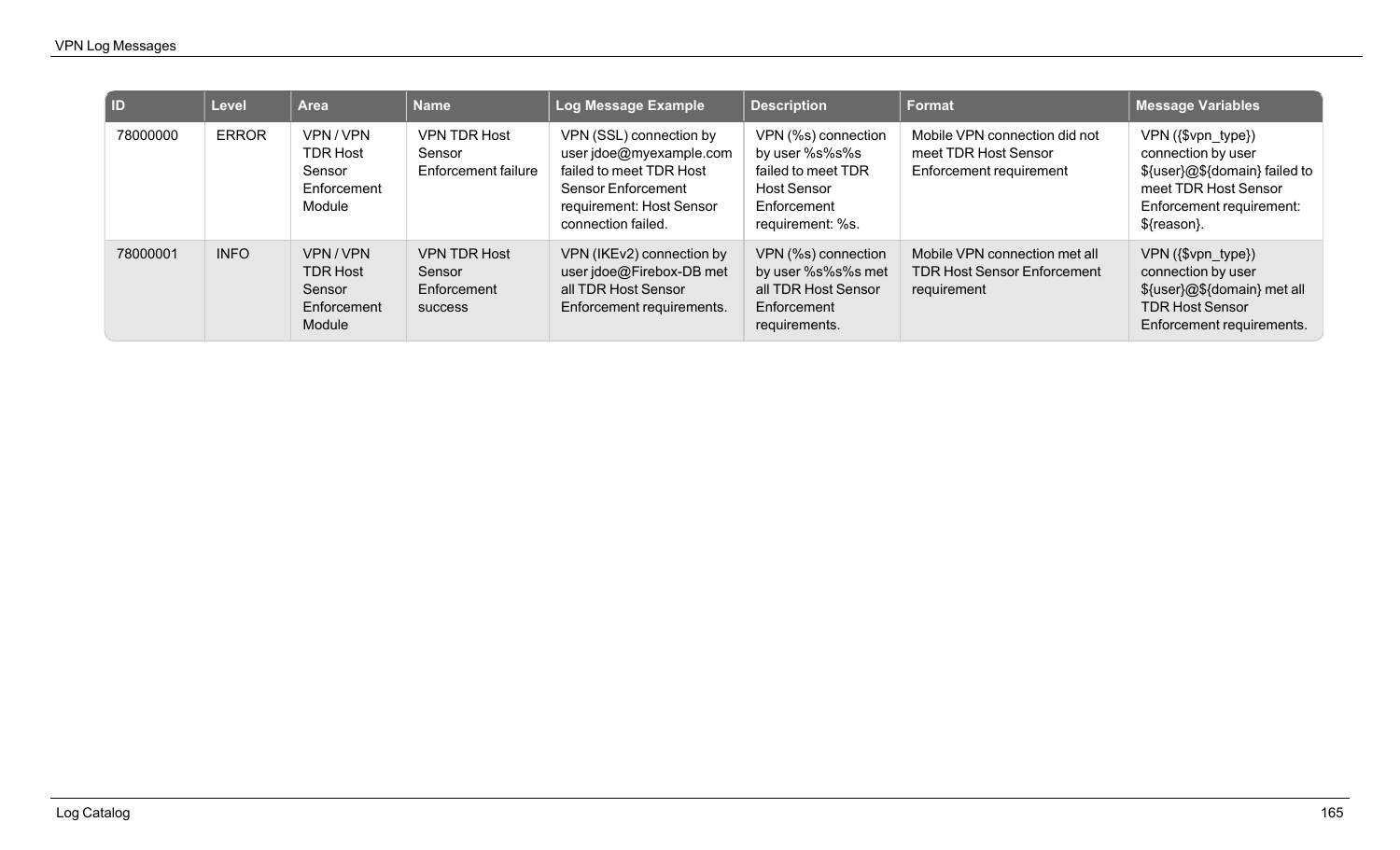## **Mobile Security Log Messages**

Mobile Security log messages are generated for activity related to traffic through your Firebox from mobile devices. This includes traffic related to FireClient and Endpoint Manager.

## **Event**

Mobile Security log messages of the *Event* log type.

| ID       | <b>Level</b> | <b>Area</b>                                 | <b>Name</b>                                          | Log Message Example                                                                                                                                   | <b>Description</b>                                                                                                                                                                                                                                                                                                                                          | <b>Format</b>                                                                                                                                      | <b>Message Variables</b> |
|----------|--------------|---------------------------------------------|------------------------------------------------------|-------------------------------------------------------------------------------------------------------------------------------------------------------|-------------------------------------------------------------------------------------------------------------------------------------------------------------------------------------------------------------------------------------------------------------------------------------------------------------------------------------------------------------|----------------------------------------------------------------------------------------------------------------------------------------------------|--------------------------|
| 70000001 | <b>ERROR</b> | Mobile<br>Security /<br>Endpoint<br>Manager | Mobile security<br>license limit reached             | Rejected a FireClient user<br>login because the licensed<br>maximum number of<br>concurrent Mobile Security<br>users has been reached.<br>Maximum: 50 | A user login from<br><b>FireClient was</b><br>rejected<br>because the<br>number of<br>concurrently<br>connected<br><b>Mobile Security</b><br>users has<br>reached the limit<br>supported by the<br><b>Mobile Security</b><br>license. The log<br>message<br>specifies the<br>maximum<br>allowed number<br>of concurrent<br><b>Mobile Security</b><br>users. | Rejected a FireClient user login<br>because the licensed maximum<br>number of concurrent Mobile Security<br>users has been reached. Maximum:<br>%d |                          |
| 70000002 | <b>WARN</b>  | Mobile<br>Security /<br>Endpoint<br>Manager | Mobile security<br>license high<br>watermark reached | The number of connected<br>Mobile Security users has<br>reached 90 percent of the<br>licensed capacity. Maximum:<br>50                                | The number of<br>concurrently<br>connected<br><b>Mobile Security</b><br>users has                                                                                                                                                                                                                                                                           | The number of connected Mobile<br>Security users has reached 90 percent<br>of the licensed capacity. Maximum: %d                                   |                          |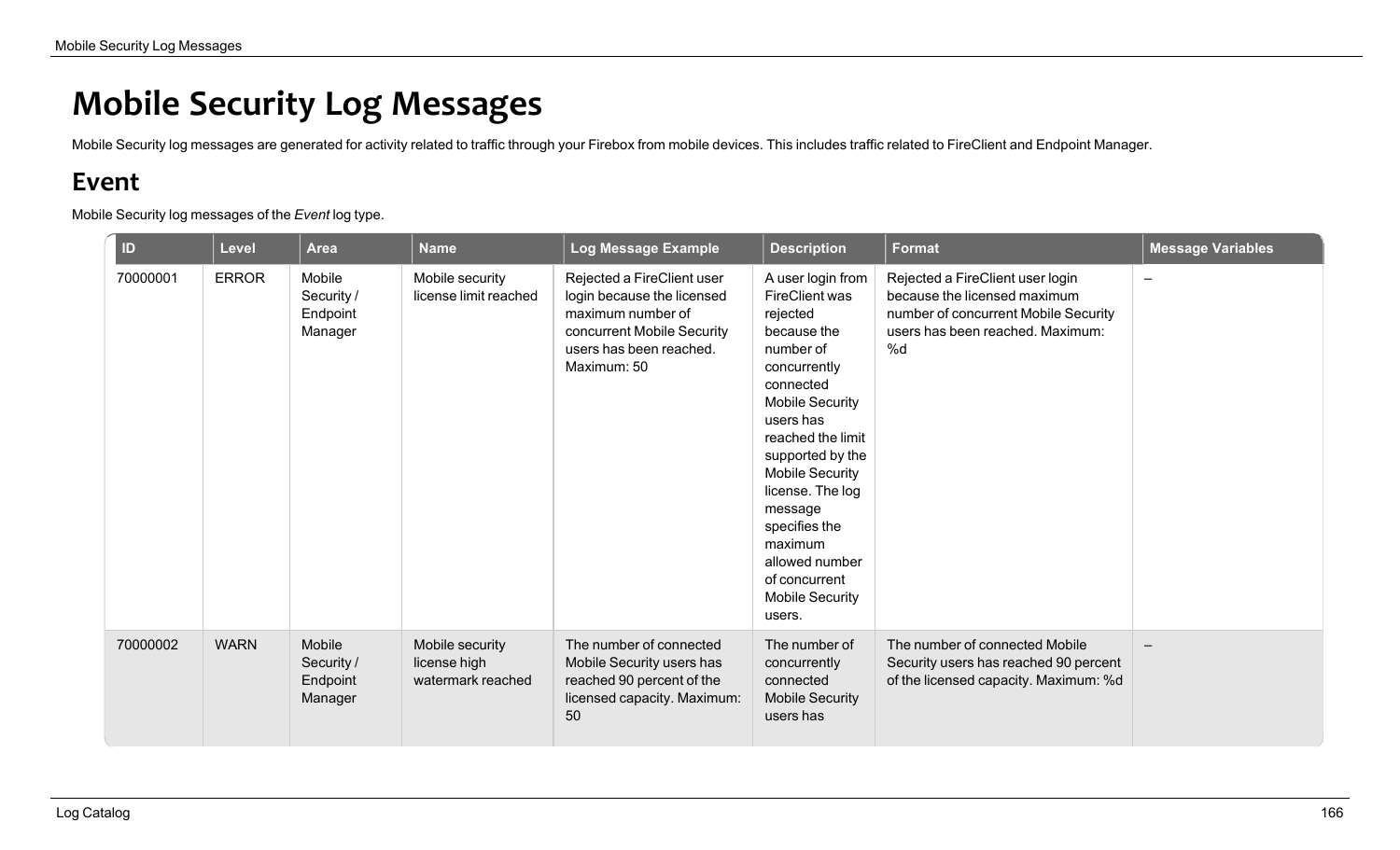| $\overline{a}$ | <b>Level</b> | <b>Area</b>                                 | <b>Name</b>                         | Log Message Example                                                                            | <b>Description</b>                                                                                                                                                                                                            | <b>Format</b>                                       | <b>Message Variables</b> |
|----------------|--------------|---------------------------------------------|-------------------------------------|------------------------------------------------------------------------------------------------|-------------------------------------------------------------------------------------------------------------------------------------------------------------------------------------------------------------------------------|-----------------------------------------------------|--------------------------|
|                |              |                                             |                                     |                                                                                                | reached 90<br>percent of the<br>capacity<br>supported by the<br><b>Mobile Security</b><br>license. The log<br>message<br>specifies the<br>supported<br>maximum<br>number of<br>concurrent<br><b>Mobile Security</b><br>users. |                                                     |                          |
| 70010000       | <b>INFO</b>  | Mobile<br>Security /<br>Endpoint<br>Manager | Mobile device<br>connect            | Mobile device eee66f78-<br>3d74-4002-8161-<br>95938dca4390 is connected.                       | FireClient on the<br>device has<br>connected to the<br>Firebox.                                                                                                                                                               | Mobile device %s is connected.                      | $\equiv$                 |
| 70010001       | <b>INFO</b>  | Mobile<br>Security /<br>Endpoint<br>Manager | Mobile device user<br>already login | Mobile device eee66f78-<br>3d74-4002-8161-<br>95938dca4390: user joe has<br>already logged in. | User has logged<br>in to Firebox<br>from the device<br>prior to the<br>connection<br>request.                                                                                                                                 | Mobile device %s: user %s has already<br>logged in. | $\overline{\phantom{0}}$ |
| 70010002       | <b>INFO</b>  | Mobile<br>Security /<br>Endpoint<br>Manager | Mobile device user<br>login         | Mobile device eee66f78-<br>3d74-4002-8161-<br>95938dca4390: user joe<br>logged in.             | User has logged<br>in to Firebox<br>through<br>FireClient on the<br>device.                                                                                                                                                   | Mobile device %s: user %s logged in.                | $\overline{\phantom{m}}$ |
| 70010003       | <b>INFO</b>  | Mobile<br>Security /                        | Mobile device user<br>logout        | Mobile device eee66f78-<br>3d74-4002-8161-                                                     | User has logged<br>out of Firebox                                                                                                                                                                                             | Mobile device %s: user %s logged out.               | $\qquad \qquad -$        |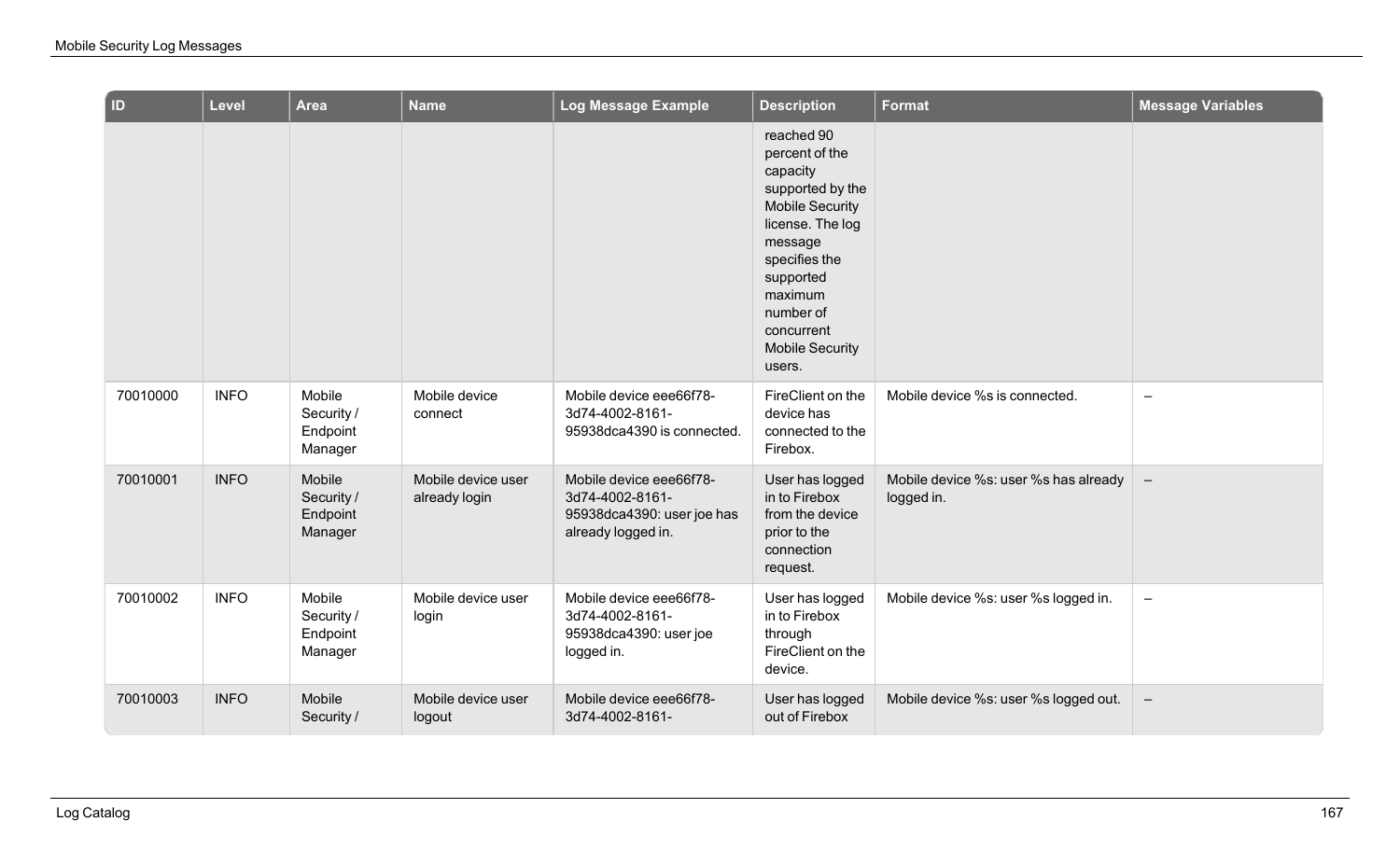| $\overline{a}$ | <b>Level</b> | Area                                        | <b>Name</b>                         | Log Message Example                                                                                            | <b>Description</b>                                                                                                                                                                                | <b>Format</b>                                                     | <b>Message Variables</b> |
|----------------|--------------|---------------------------------------------|-------------------------------------|----------------------------------------------------------------------------------------------------------------|---------------------------------------------------------------------------------------------------------------------------------------------------------------------------------------------------|-------------------------------------------------------------------|--------------------------|
|                |              | Endpoint<br>Manager                         |                                     | 95938dca4390: user joe<br>logged out.                                                                          | from FireClient<br>on the device.                                                                                                                                                                 |                                                                   |                          |
| 70010004       | <b>INFO</b>  | Mobile<br>Security /<br>Endpoint<br>Manager | Mobile device idle<br>disconnected  | Mobile device eee66f78-<br>3d74-4002-8161-<br>95938dca4390 is<br>disconnected due to<br>FireClient inactivity. | FireClient on the<br>device is<br>considered<br>disconnected<br>due to inactivity.                                                                                                                | Mobile device %s is disconnected due<br>to FireClient inactivity. | $\qquad \qquad -$        |
| 70010005       | <b>INFO</b>  | Mobile<br>Security /<br>Endpoint<br>Manager | Mobile device<br>disconneted        | Mobile device eee66f78-<br>3d74-4002-8161-<br>95938dca4390 is<br>disconnected.                                 | FireClient on the<br>device has<br>disconnected.                                                                                                                                                  | Mobile device %s is disconnected.                                 | $\overline{\phantom{0}}$ |
| 70010006       | <b>INFO</b>  | Mobile<br>Security /<br>Endpoint<br>Manager | Mobile device<br>Unknown compliance | Mobile device eee66f78-<br>3d74-4002-8161-<br>95938dca4390 compliance<br>status is Unknown.                    | Mobile device<br>compliance<br>status is<br>Unknown. This<br>could be<br>because the<br>compliance<br>check is in<br>progress, or<br>because<br>FireClient on the<br>device is not<br>responding. | Mobile device %s compliance status is<br>Unknown.                 | $\overline{\phantom{a}}$ |
| 70010007       | <b>INFO</b>  | Mobile<br>Security /<br>Endpoint<br>Manager | Mobile device<br>Compliant          | Mobile device eee66f78-<br>3d74-4002-8161-<br>95938dca4390 compliance<br>status is Compliant.                  | Mobile device<br>compliance<br>status is<br>Compliant,<br>because it meets<br>the compliance<br>requirements.                                                                                     | Mobile device %s compliance status is<br>Compliant.               |                          |